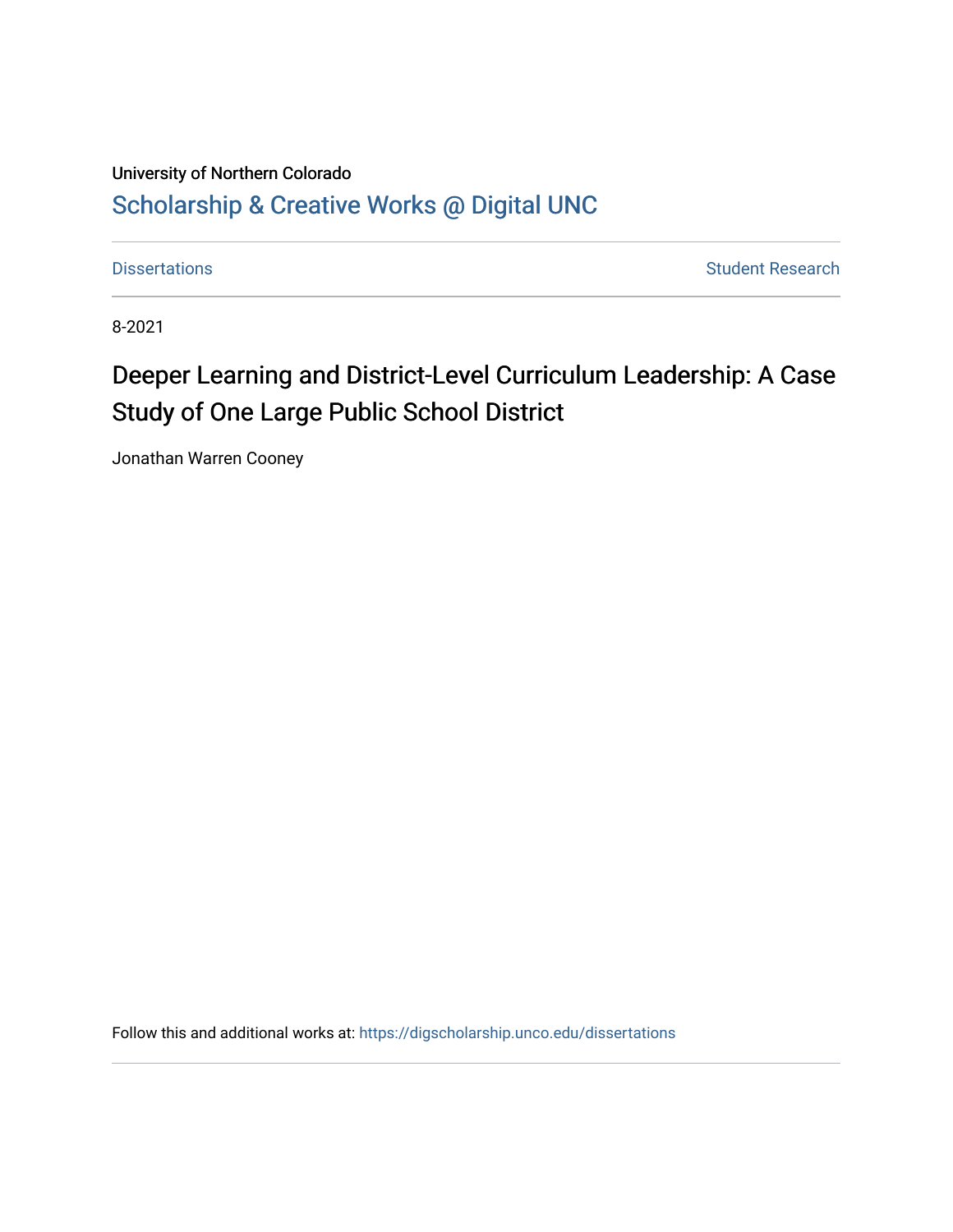## UNIVERSITY OF NORTHERN COLORADO

Greeley, Colorado

The Graduate School

## DEEPER LEARNING AND DISTRICT-LEVEL CURRICULUM LEADERSHIP: A CASE STUDY OF ONE LARGE PUBLIC SCHOOL DISTRICT

### A Dissertation Submitted in Partial Fulfillment of the Requirements for the Degree of Doctor of Education

Jonathan Warren Cooney

College of Education and Behavioral Sciences Educational Leadership and Policy Studies

August 2021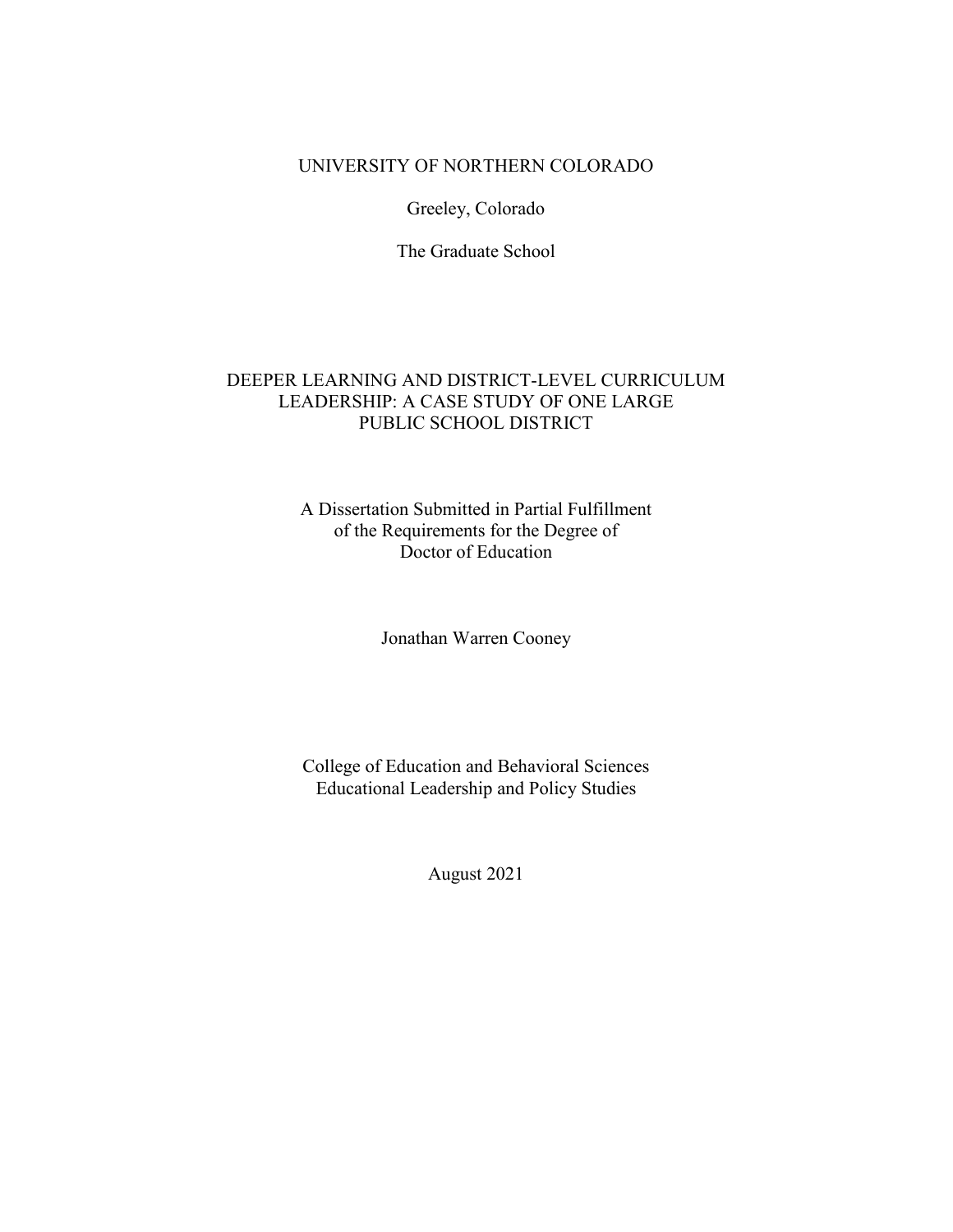#### ABSTRACT

Cooney, Jonathan Warren. *Deeper learning and district-level curriculum leadership: A case study of one large public school district*. Published Doctor of Education dissertation, University of Northern Colorado, 2021.

A key element within school accountability frameworks across the United States is student performance as measured by standardized assessments. Scholars have argued that these types of assessments and accountability systems have narrowed the curriculum to emphasize students' development of discrete, specialized skills. Researchers have recently suggested that deeper learning approaches will better support students in building the skills and understanding needed for life and work. Unfortunately, deeper learning has not commonly been observed at the school-wide level. Recent research suggested that a prevailing culture of district-level curriculum leadership serves as a potential barrier to the enactment of deep learning in schools.

The purpose of this instrumental case study was to generate a detailed description of the beliefs, values, and attitudes that characterize the culture of district-level curriculum leadership in one large public school district. The findings were then compared to the conditions scholars have suggested as supportive of deeper learning. Data were collected from 22 interviews, 13 documents, and two observations. Participants included six district-level curriculum leaders, three school principals, and 12 teachers. A key feature of the culture in Haggerty, the sampled district, was its commitment to a uniform curricular approach across schools. Specifically, findings indicated a high degree of prescriptiveness concerning content and instructional materials. While the literature suggested this form of prescriptiveness has typically been enacted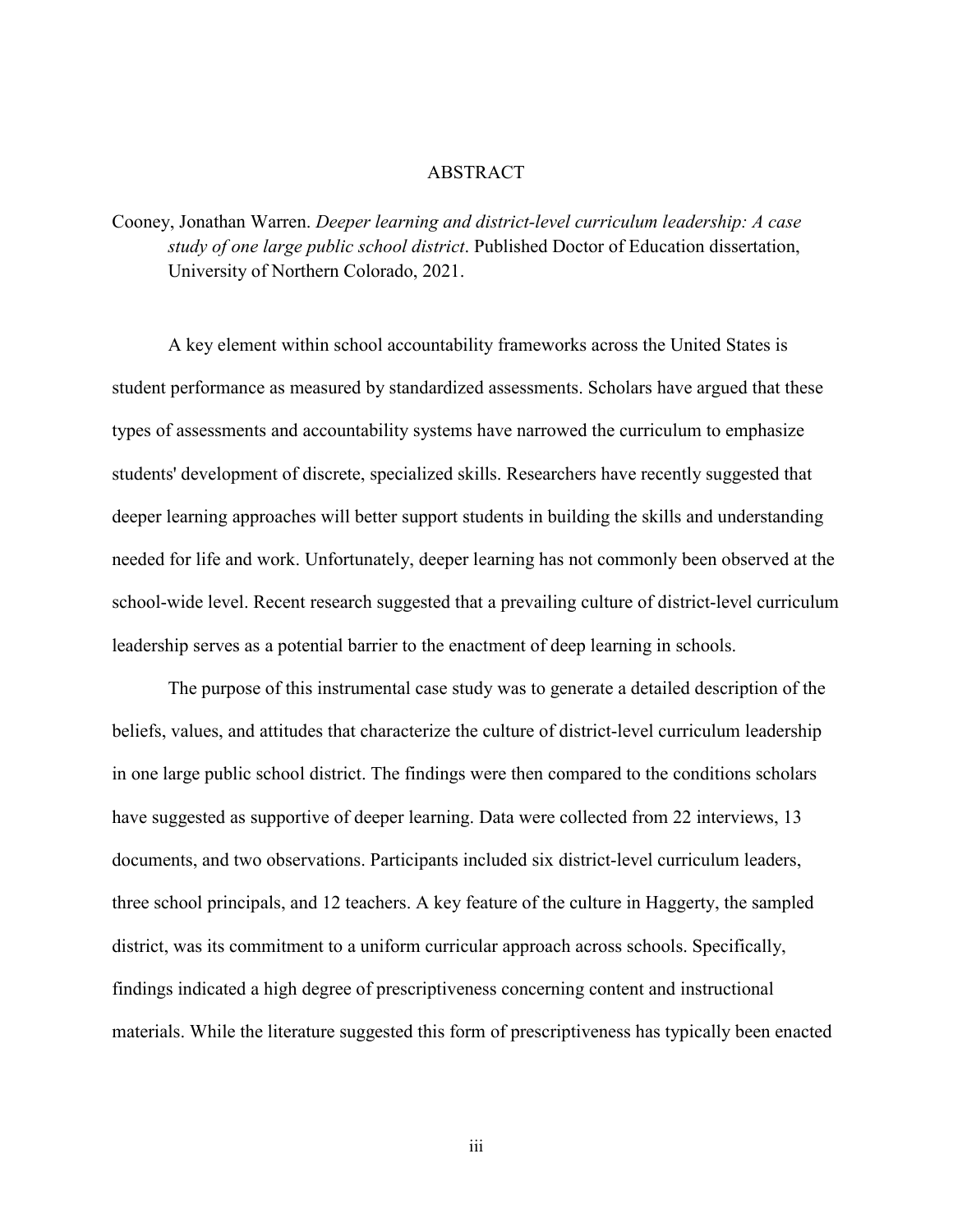through centralized control, the approach to influencing teachers in Haggerty did not include mandates or other forms of coercion through power.

 One important condition to support deeper learning is that the district culture reduces emphasis on pacing for coverage of curriculum and, concurrently, increases flexibility for teachers to address the unique and varied needs and interests of students. While the curriculum leaders in Haggerty encouraged teachers to serve student needs and interests, the culture also placed value on curricular coverage. Teachers in the district's classrooms were faced with daily decisions regarding whether to adjust the prescribed approach to meet unexpected needs or interests or remain faithful to the district's curricular guidance. As the culture did not use power to police or punish non-compliance, the decisions being made by teachers, teams, and schools resulted in variability across the system.

While the prescribed curriculum in Haggerty was well defined, guidance concerning daily decision-making was not as systemic. For deeper learning to proliferate, district-level curriculum leaders need to develop teachers' knowledge and understanding regarding decisions that shape those experiences for students. Haggerty's leaders were aware of this tension and the data indicated that some degree of reculturing was taking place in the district. Beyond the one tension that was described, the culture in the district was evolving in ways that align well with the conditions identified as supportive of deeper learning.

The findings from this study may support district curriculum leaders in analyzing their own cultures and considering what aspects may need reculturing. However, more studies are needed to richly describe existing cultures of curriculum leadership and to adequately characterize cultures that are most aligned with the conditions necessary for deeper learning to proliferate.

iv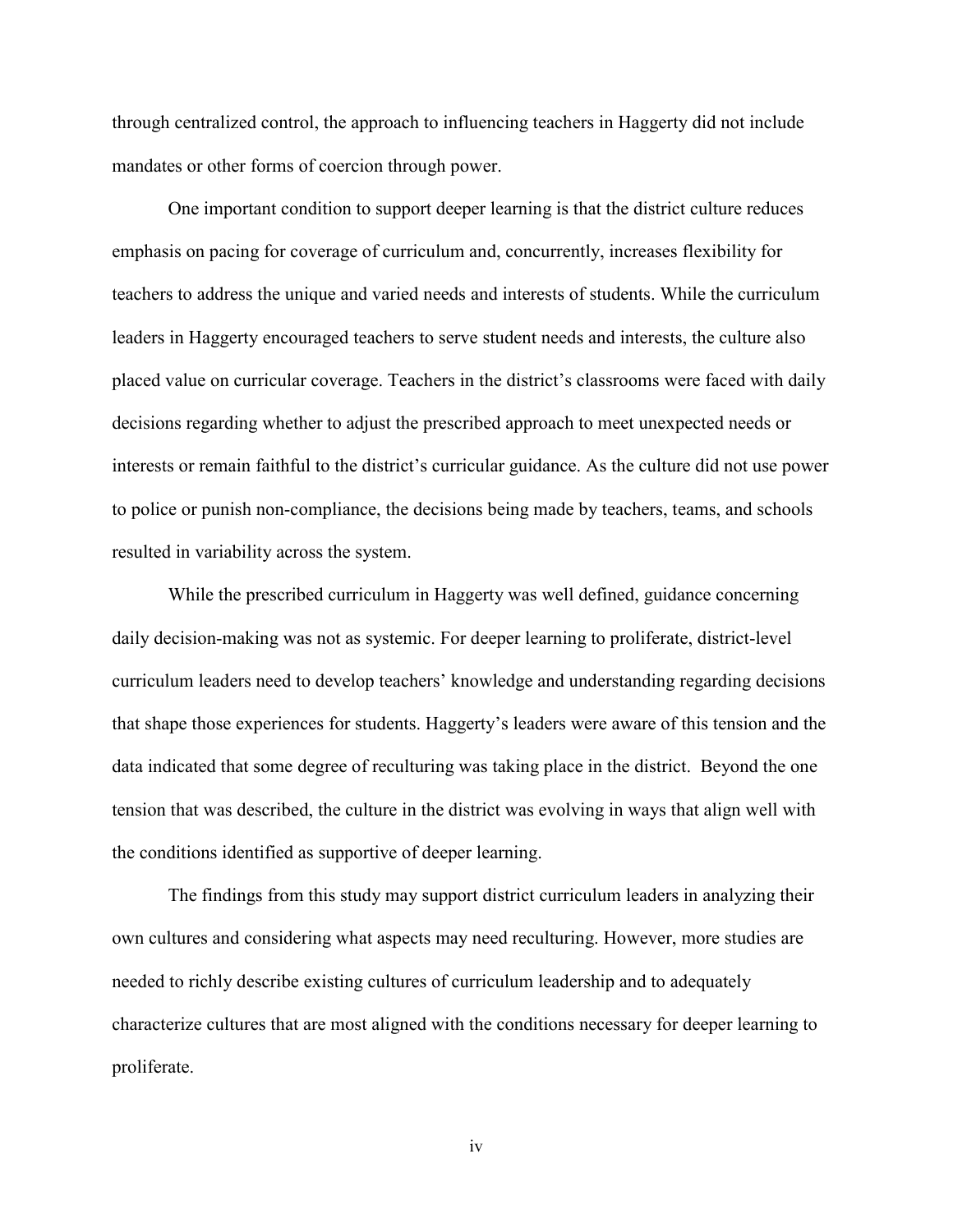#### ACKNOWLEDGEMENTS

I would like to thank my wife, Jessica and my daughters, Maya and Camden for their support throughout my doctoral studies and the completion of this dissertation. I love you each with all my heart. I also want to thank my mother, father, and stepfather who have walked down this path before and inspired me to achieve a doctoral degree.

Completing this dissertation has been a journey of many steps. I feel deep gratitude toward the entire committee for taking the time to support and guide me during this process. Specifically, I want to thank Michael Cohen for his incredible feedback. Michael, you are a wise and talented chairperson and your eye for content and writing quality is incredible.

Thank you also to the Haggerty School District and to each of the participants in this study. My best hope is that I accurately reflected your ideas. I feel so fortunate to have been able to interview such amazing educators. Each participant contributed honestly and openly to this study.

Lastly, thank you to each of the students, teachers, and administrators with whom I have worked over the years. I have been blessed to serve you and serve with you.

v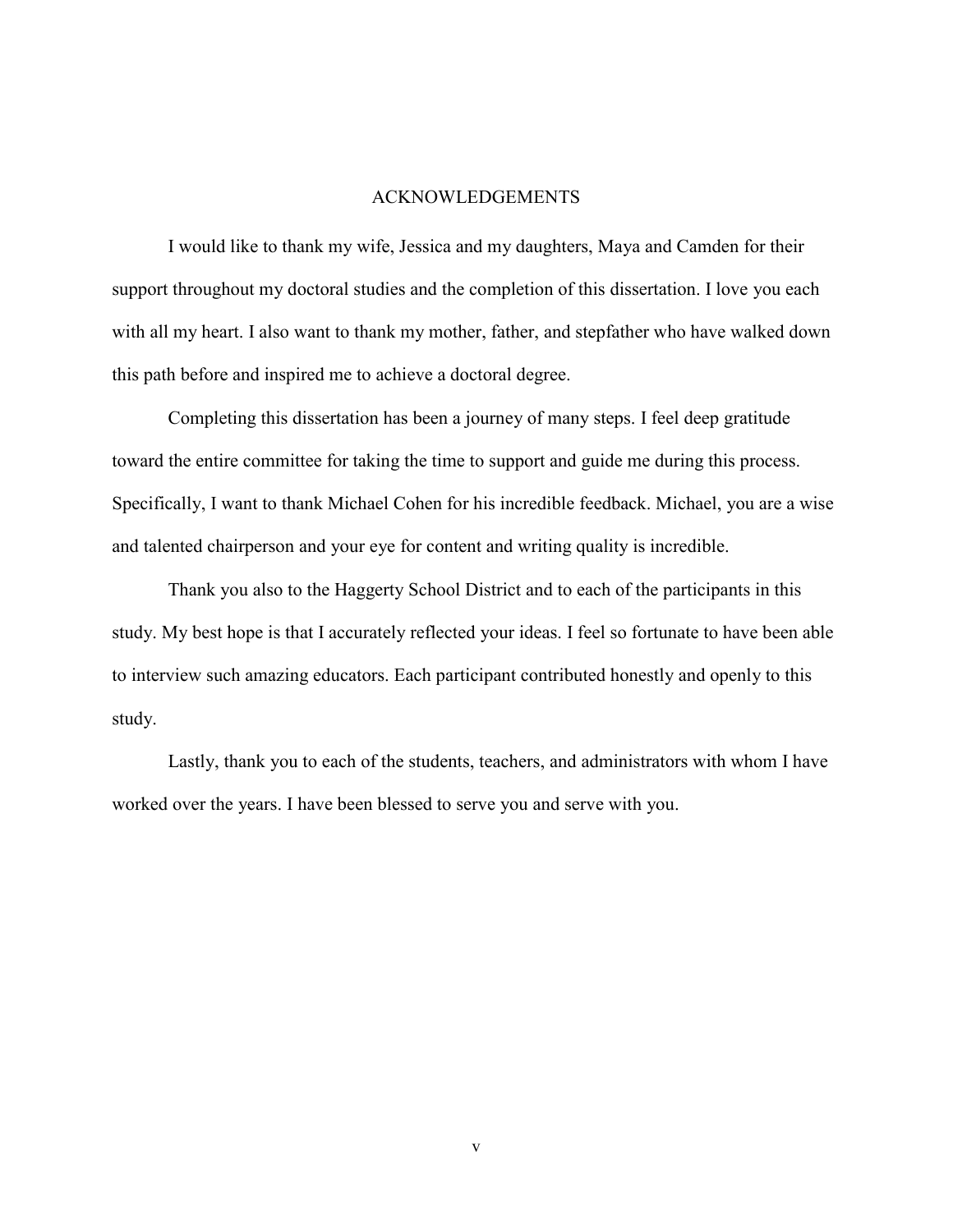## TABLE OF CONTENTS

## CHAPTER

| Background                                   |
|----------------------------------------------|
| <b>Historical Overview</b>                   |
| Problem Statement                            |
| <b>Purpose Statement</b>                     |
| Rationale and Significance                   |
| Definition of Terms                          |
| <b>Research Question</b>                     |
| Overview of Methodology                      |
| Limitations                                  |
| Positionality of the Researcher              |
| Organization of the Dissertation             |
| <b>Chapter Summary</b>                       |
|                                              |
| <b>Chapter Overview</b>                      |
| Setting the Context                          |
| Defining Deeper Learning                     |
| Deeper Learning Research                     |
| <b>Conditions for Deeper Learning</b>        |
| District-Level Curriculum Leadership         |
| Culture of Curriculum (Conceptual Framework) |
| <b>Reculturing Curriculum</b>                |
| Gap in the Literature                        |
| <b>Chapter Summary</b>                       |
| .53                                          |
| <b>Background and Research Question</b>      |
| Research Design                              |
| Setting                                      |
| Participants                                 |
| Data Collection                              |
| Data Analysis                                |
| Ethics                                       |
|                                              |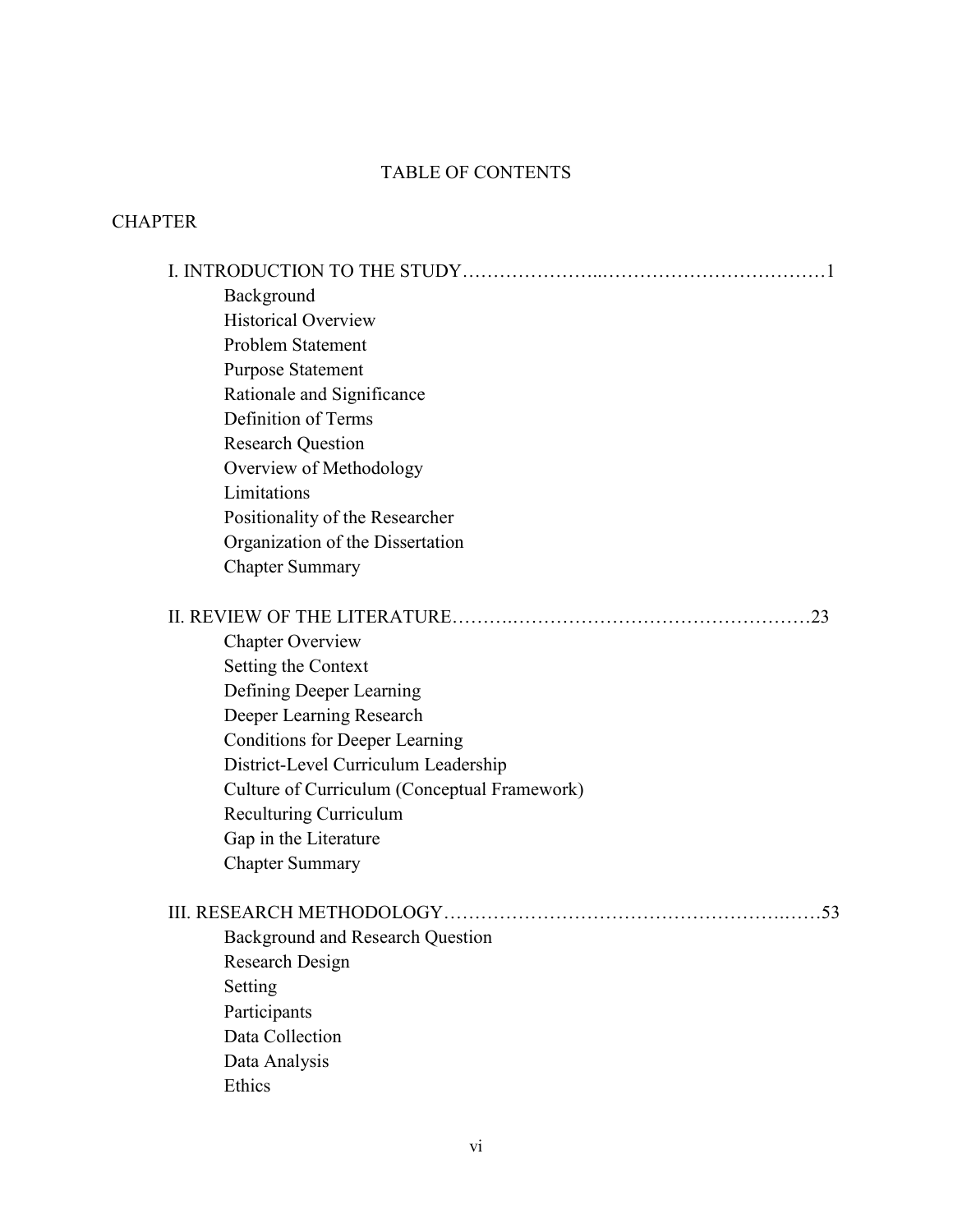Trustworthiness Chapter Summary

| <b>Chapter Overview</b>              |
|--------------------------------------|
| Purpose and Research Question        |
| Context                              |
| Summary of Themes                    |
| Theme One: Purpose of Education      |
| Theme Two: Uniformity                |
| Theme Three: Autonomy and Control    |
| Theme Four: Depth and Breadth        |
| Theme Five: Evolving as a District   |
| <b>Chapter Summary</b>               |
|                                      |
| Reviewing the Context                |
| Discussion of Findings               |
| Implications for Practice            |
| Implications for Policy              |
| Recommendations for Further Research |
| <b>Chapter Summary</b>               |
|                                      |
| <b>APPENDIX</b>                      |
|                                      |
|                                      |
|                                      |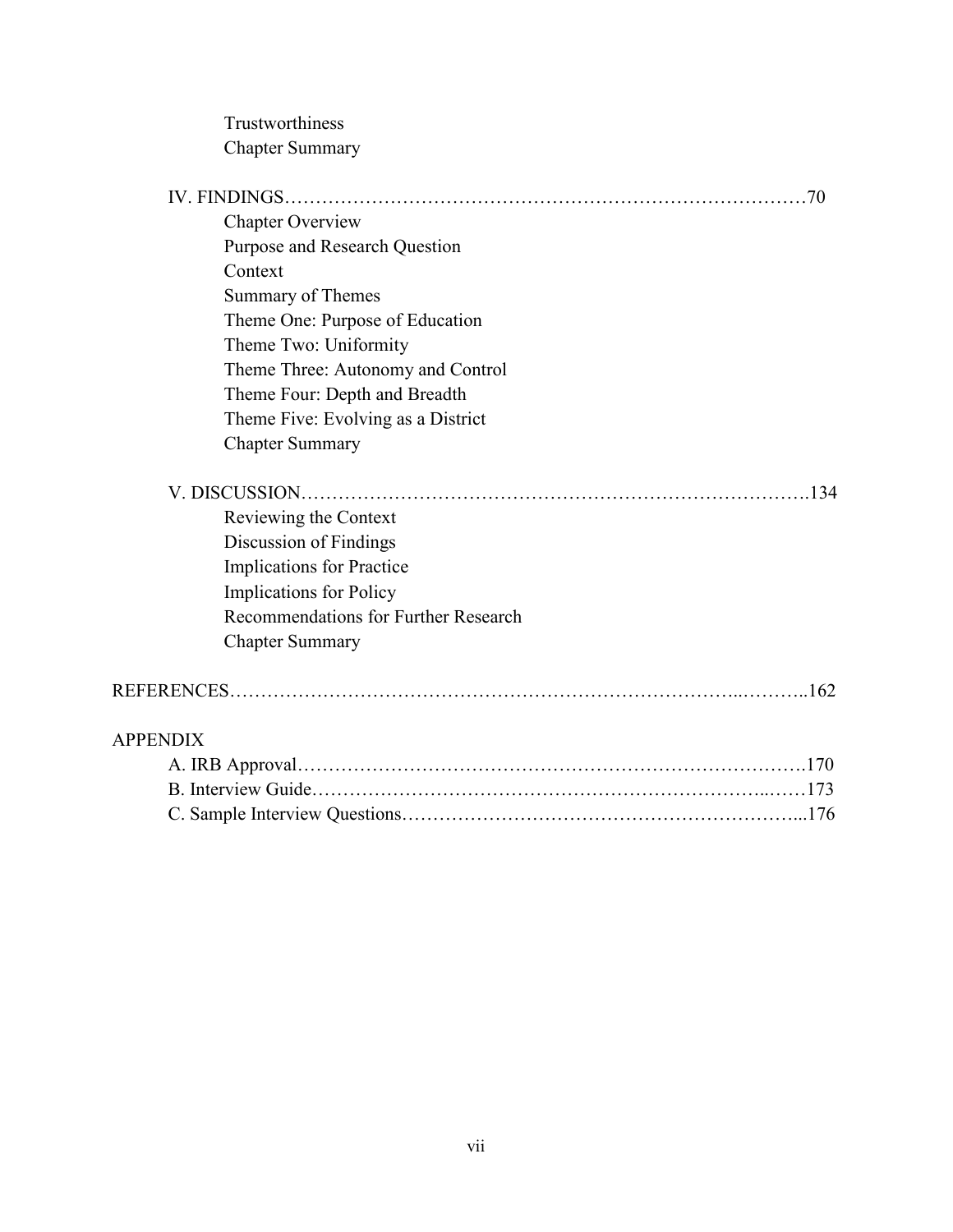## LIST OF TABLES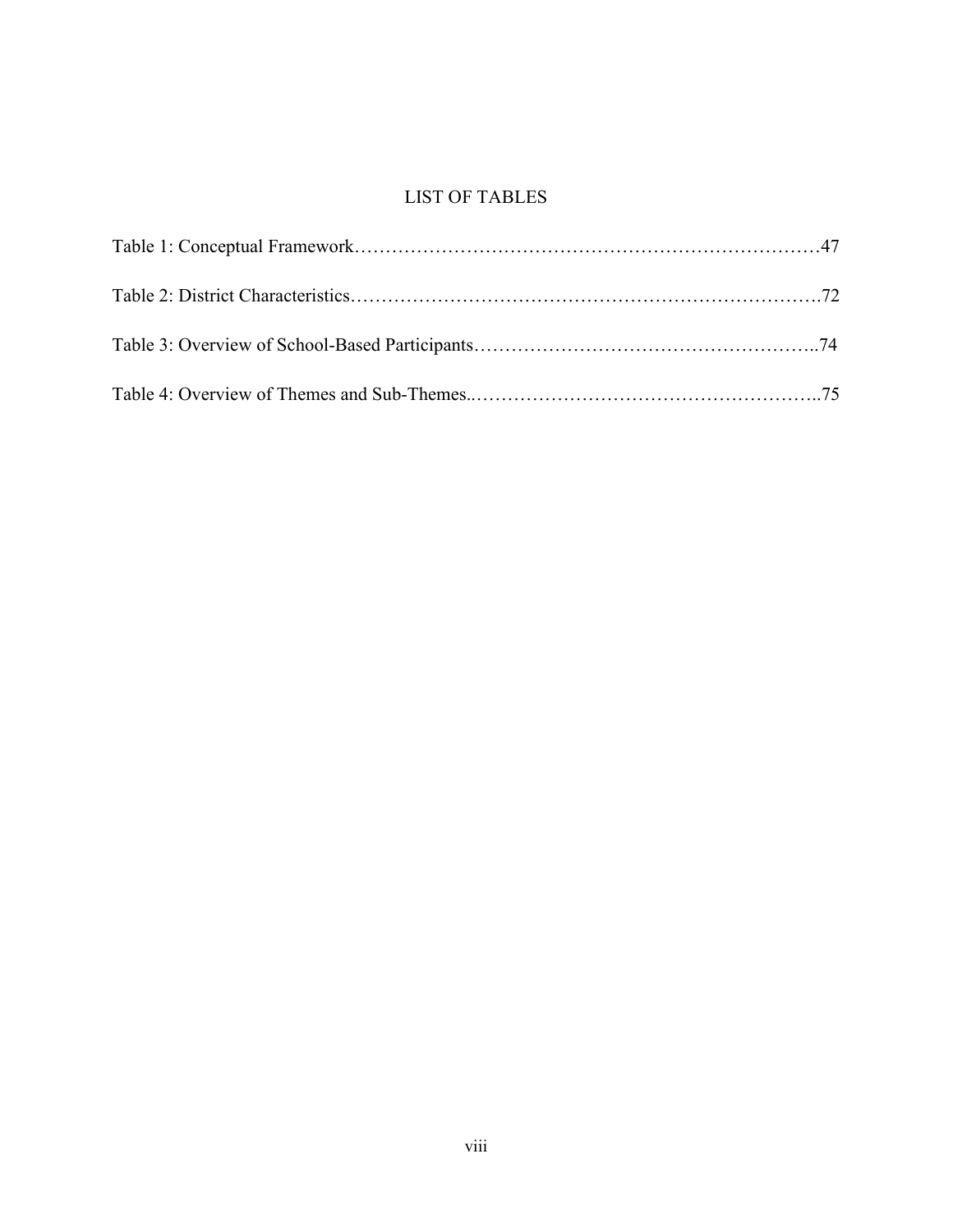#### CHAPTER I

#### INTRODUCTION TO THE STUDY

If we cannot shift from a world where learning deeply is the exception rather than the rule, more is in jeopardy than our schools. Nothing less than our society is at stake. (Mehta & Fine, 2019, p. 400)

The purpose of K-12 schooling in the United States has been debated extensively since the early 19th Century (Kliebard, 1986). Numerous reform movements have demanded businessoriented approaches to school management and promoted curricula focused on preparing students to be workers that support our economy (Tyack, 1974). Simultaneously, there has been a disparate set of pleas for a student-centric, constructivist philosophy toward curriculum leadership and an emphasis on schools preparing students to be good citizens who preserve our democracy (Kliebard, 1986). History illustrates that school reformers promoting these different perspectives have struggled to find common ground. However, a 2012 report from the National Research Council (NRC) titled *Education for Life and Work: Developing Transferable Knowledge and Skills in the 21st Century* included references to both the democratic and work purposes of education (Pellegrino & Hilton, 2012). The report contended that schools should prepare students for both citizenship and employment by enhancing "deeper learning" experiences for students. This research project was inspired by an interest in deeper learning as a unique and compelling reform movement with the potential to appeal to varied stakeholders and support greater engagement and learning for students.

#### **Background**

This study considered relationships between district-level curriculum leadership and the conditions that support "deeper learning" experiences for students. "Deeper learning" is defined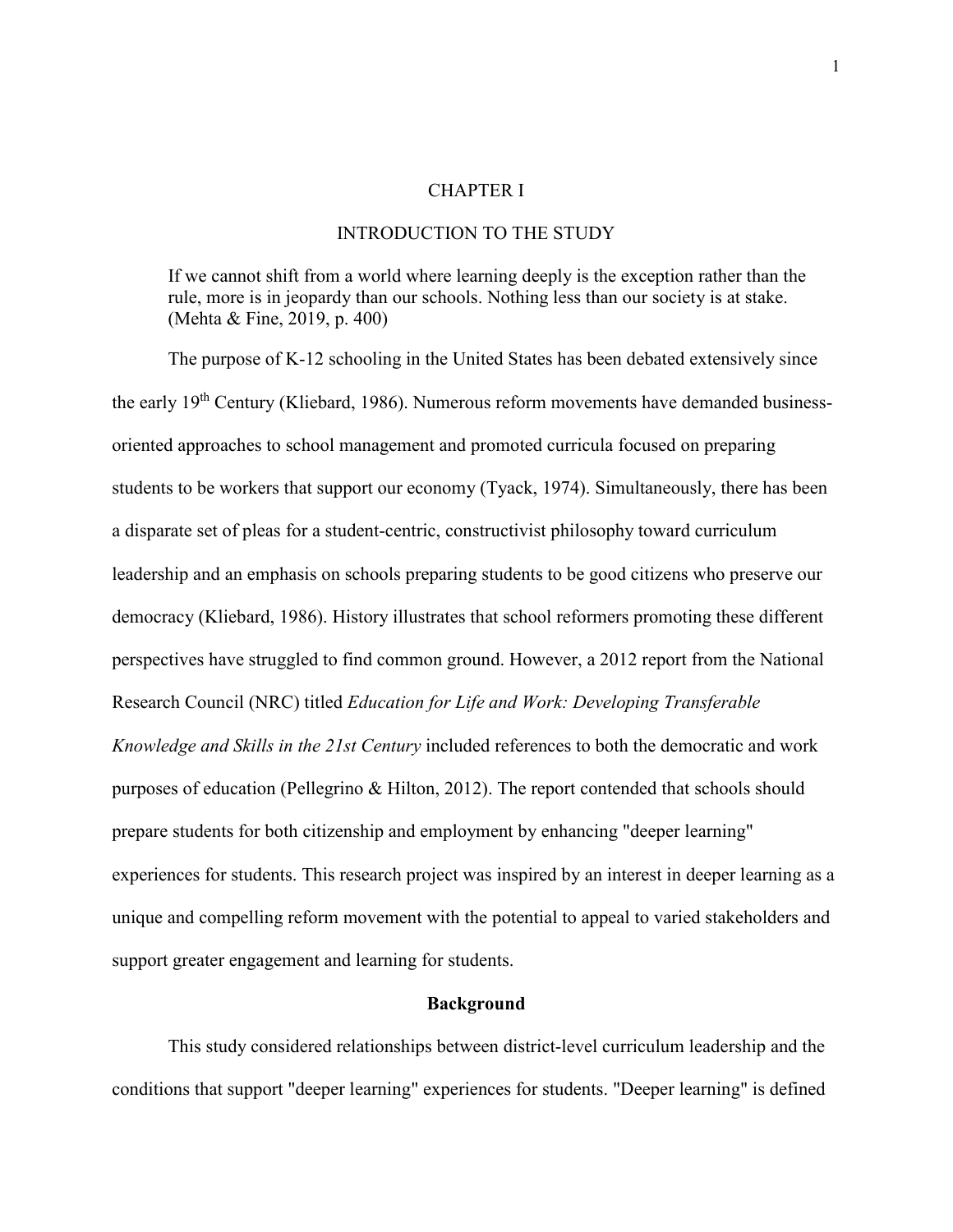as learning focused on both content mastery and other transferable competencies such as critical thinking, collaboration, communication, and learning to learn (Hewlett Foundation, 2013). Within deeper learning, students develop knowledge, connect personally to the learning, and generate authentic products (Mehta  $\&$  Fine, 2019). In their recent study of deeper learning, Mehta and Fine asserted "districts were created a century ago in a command and control, compliance-oriented model that is antithetical to modern learning" (p. 393). This statement contextualizes the chronologically organized content within this chapter.

#### **Historical Overview**

This overview considers the roots of standardized curricula, reviews the push for efficiency in school systems in the early 20<sup>th</sup> Century, discusses the period following the former Soviet Union's launch of the Sputnik satellite, reflects on the *Nation at Risk* report, summarizes the introduction of No Child Left Behind legislation, and addresses the movement to adopt the Common Core standards. I have focused on the intersection between leadership beliefs, values, and attitudes, and the various processes guiding curricular design and implementation. The overview of these periods and associated beliefs related to curriculum helps to describe the setting within which "deeper learning" resides, or does not reside, in schools and school systems at present. In this work, I accept the definition of curriculum to be "a set of desired goals or values that are activated through a development process and culminate in successful learning experiences for students" (Wiles, 2009, p. 2).

A statement made by Kliebard (1986) frames the historical summary:

At any given time, we do not find a monolithic supremacy exercised by one interest group; rather, we find different interest groups competing for dominance over the curriculum and, at different times, achieving some measure of control, depending on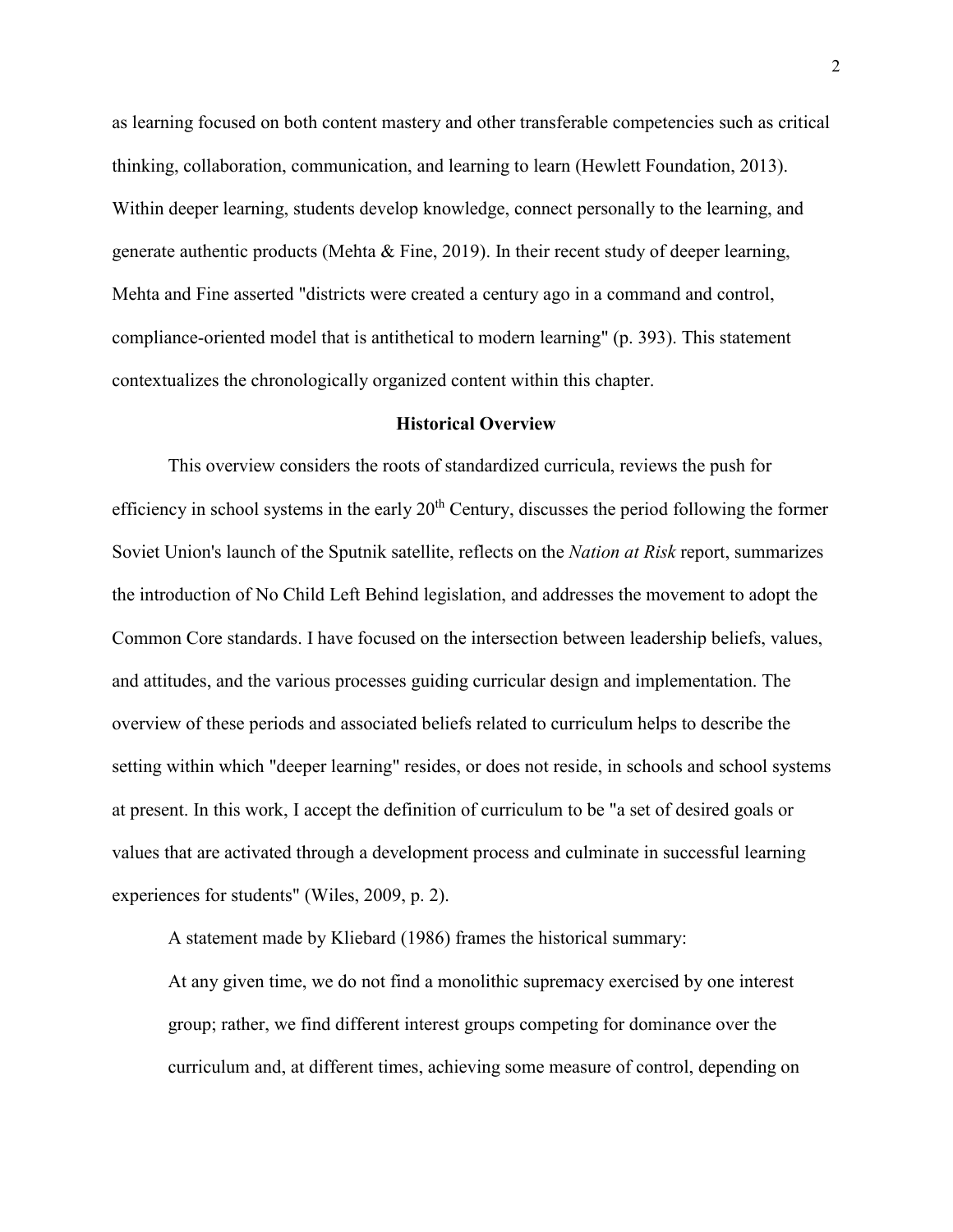local as well as general social conditions. Each of these interest groups, then, represents a force for a different selection of knowledge and values drawn from the culture and hence a kind of lobby for a different curriculum. (p. 7)

The following sections illustrate this ongoing "competition" for control of the curriculum in United States schools. By reviewing selected eras, I present the perspectives of different interest groups and consider the influences of various social conditions.

#### **Early Standardization**

Teachers served the central role in curricular and logistical decision-making in the American educational system in the early  $19<sup>th</sup>$  Century (Kliebard, 1986). As the 19th Century progressed, there was a "change in the educational center of gravity; it shifted from the tangible presence of the teacher to the remote knowledge and values incarnate in the curriculum" (Kliebard, 1986, p. 1). One factor that influenced this shift in the locus of control was the promotion of age-based classrooms (Tyack, 1974). Henry Barnard was influential in advancing this idea in 1838 through a series of lectures across the United States (Tyack, 1974). William Harvey Wells, superintendent of Chicago Public Schools, continued this line of thinking by connecting the grouping of students by age to a "program of study" between 1856 to 1864 (Tyack, 1974). As one example, he established a uniform schedule that teachers were expected to follow (Tyack, 1974). In 1862, Wells published a guide prescribing the content to be covered in each subject at each grade and delineated specific teaching methods to be used (Tyack, 1974). Numerous cities adopted Wells' publication as an "official curriculum," and standardization of public education in the United States began to proliferate (Tyack, 1974, p. 46). An additional example of early standardization was the use of uniform resources like the McGuffey readers as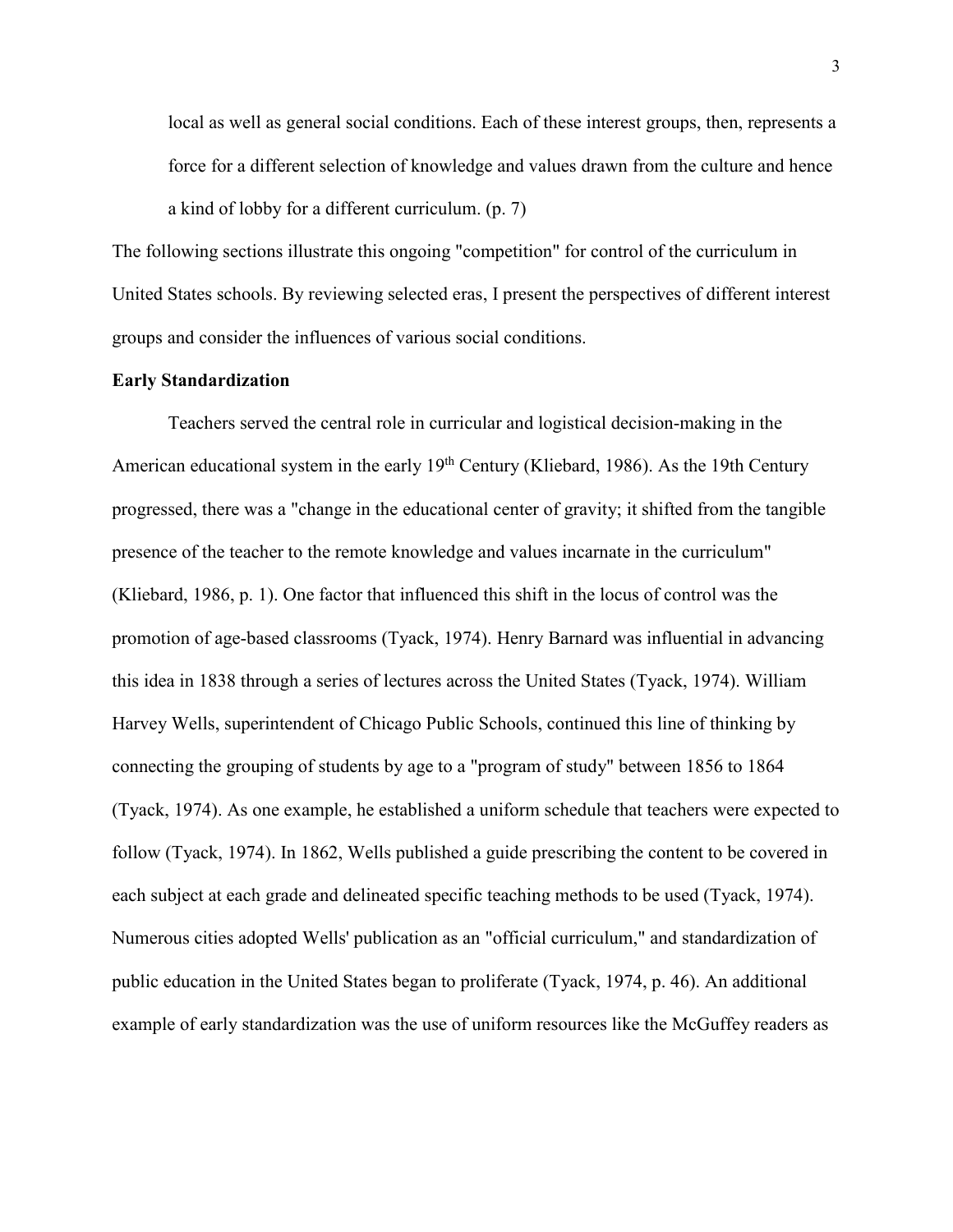far back as the 1830s (Kliebard, 1986). Kliebard suggested that "these books contributed to a growing nationalization of the curriculum" (p. 2).

A move toward standardization of assessment accompanied the increased emphasis on specified content and prescribed teaching methods. The assessment approach in Portland, Oregon in the 1870s was one example of a movement toward standardized testing (Tyack, 1974). Portland's first superintendent, Samuel King, developed a uniform curriculum in 1874 and then tested the children at the end of the year to discover if they had been "thoroughly drilled in the work assigned" (Tyack, 1974, p. 47). These developments provide evidence of the culture of curricular leadership in this era of early standardization. Changes such as age-based classrooms, delineation of content to be taught by age, mandates regarding teaching approaches, and a desire to check on student progress through common assessments all represented a shift of curricular control away from the classroom teacher.

Tyack (1974) described the reformers advocating these values and beliefs as "administrative progressives" (p. 196). Different viewpoints were put forth by a group Tyack called the "pedagogical progressives" (p. 197). John Dewey was an important figure within this group of reformers (Tyack, 1974). Dewey called for education to focus on preparing students for a democratic way of life (Henderson et al., 2000). Furthermore, Dewey espoused a curricular approach that focused on cooperative learning, projects, experiential learning, and involving "more subtle techniques of teaching students and less overt control of teachers" (Tyack, 1974, p. 197). He also championed the use of assessments as diagnostic tools to get to know children better instead of being used for standardization (Callahan, 1962). A professor named George Counts voiced additional concern regarding the reforms suggested by administrative progressives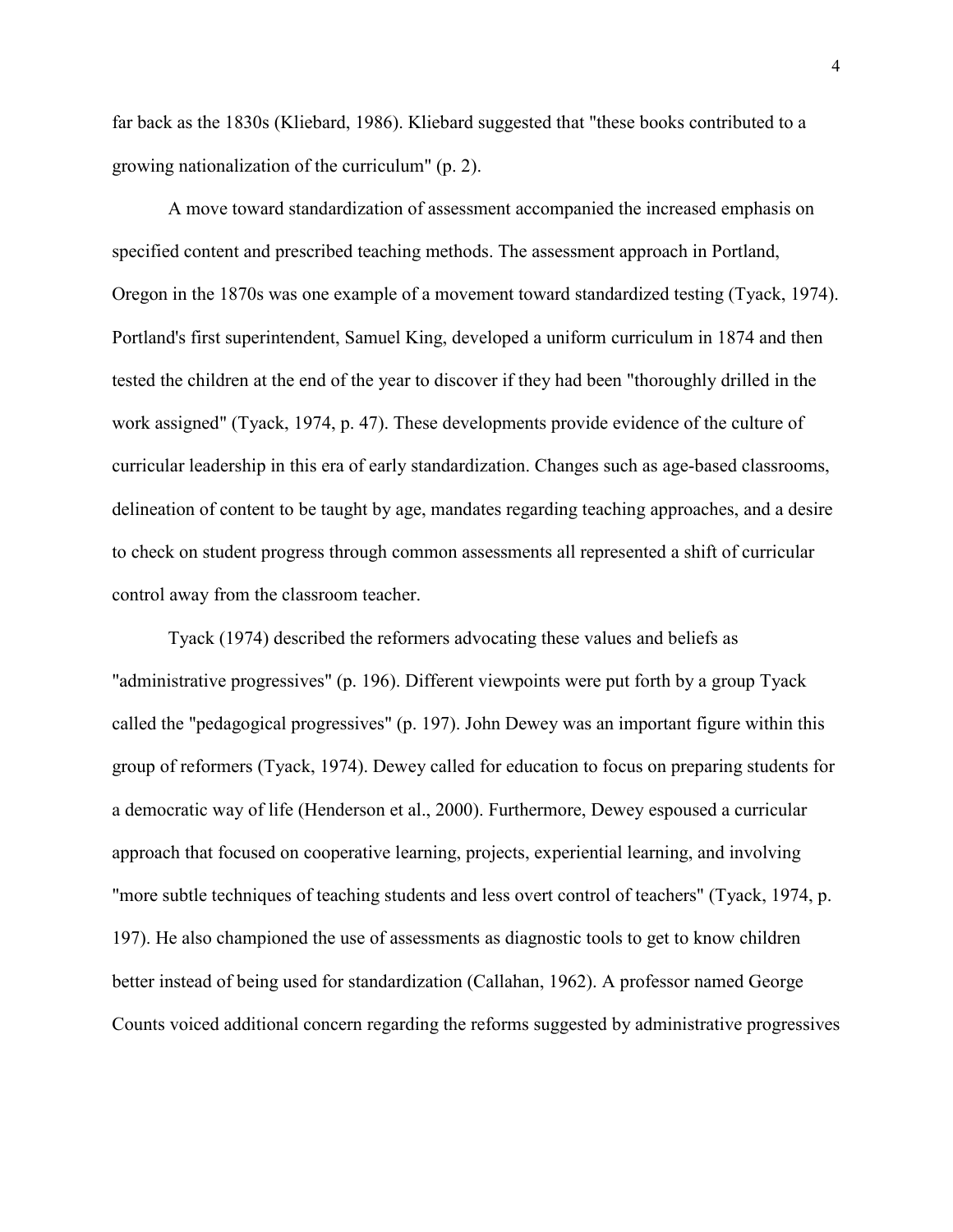(Tyack, 1974). Counts accused business leaders of promoting their self-interests rather than those of society (Tyack, 1974).

#### **Efficiency and Accountability**

The influence of "business ideology" became evident across many aspects of life in the United States in the late  $19<sup>th</sup>$  Century and early  $20<sup>th</sup>$  Century (Callahan, 1962, p. 5). Despite opposition from the pedagogical progressives, this ideology influenced the management of schools and public sentiment regarding school accountability. For example, a prominent educator named William Bagley stated operating a school was a "problem of economy: it seeks to determine in what manner the working unit of the school plant may be made to return the largest dividend upon the material investment of time, energy, and money" (Bagley, 1907, p. 2). These beliefs began to influence the culture of school leadership.

 During this time frame, Joseph Mayer Rice, a pediatrician turned school reformer, began releasing publications calling for school reform (Kliebard, 1986). Rice was critical of American schools and felt educators needed to be forced to "do the right thing" (Kliebard, 1986, p. 20). In alignment with the business ideology of the time, Rice asserted that a more scientific approach should be taken, including systematic standards-based measurement of results (Rice, 1893). Rice's call for scientific management was a reference to the "Taylor System" that had been sweeping through the industrial sector (Callahan, 1962, p. 19). The Taylor System advocated for a set of clearly communicated values and beliefs (Callahan, 1962). Important to note, once again, the pedagogical progressives disagreed with the beliefs expressed by Rice and valued within Taylor's principles (Tyack, 1974). For example, Dewey promoted "substantial autonomy on the part of teachers and children" (Tyack, 1974, p. 197).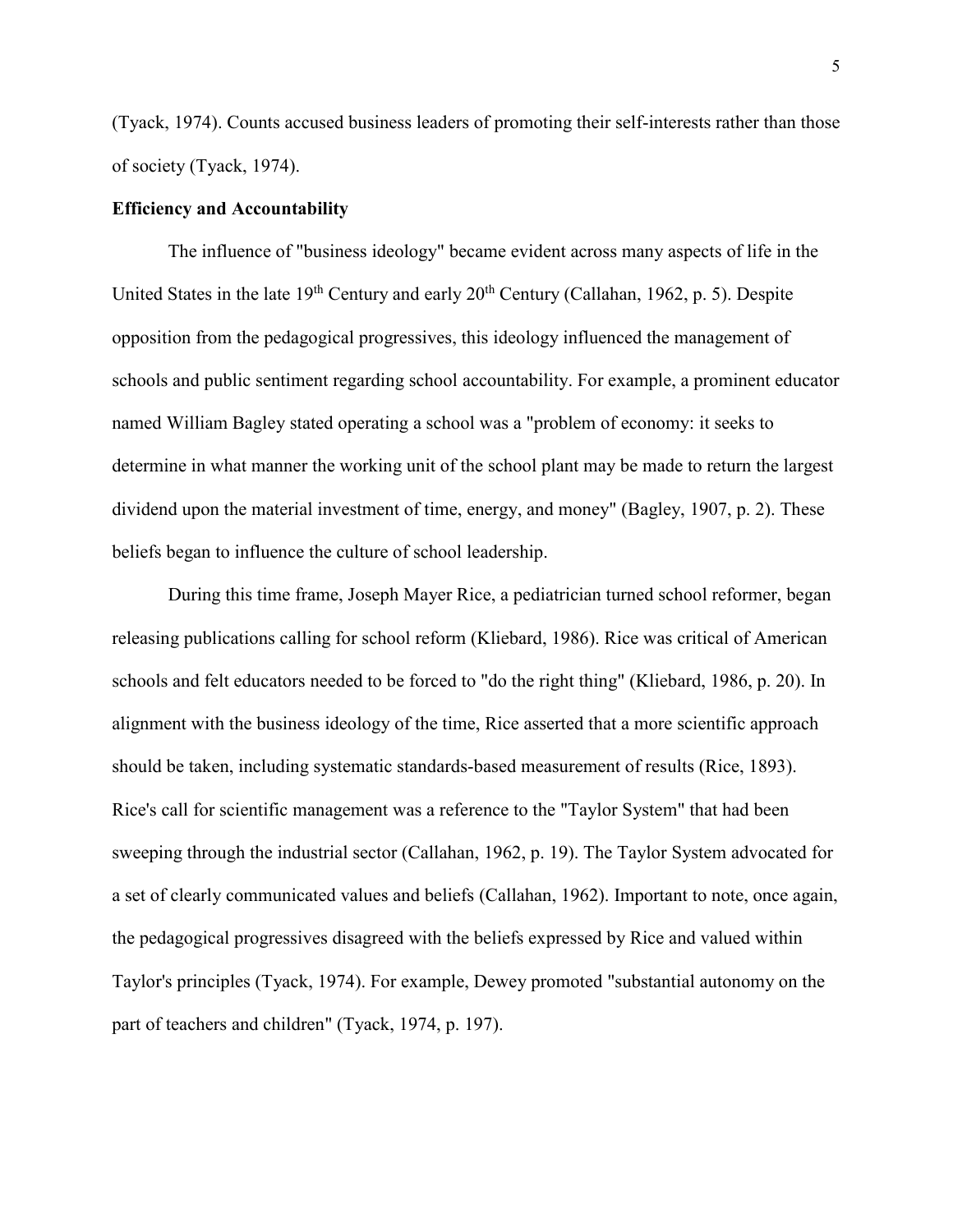In contrast to Dewey's preferences, one fundamental belief associated with the Taylor System was that "there was always one best method for doing any particular job and this best method could be determined only through scientific study" (Callahan, 1962, p. 25). The Taylor System not only advocated for one best method but also held a set of critical assumptions about the workers themselves. For example, if there were poor outcomes, then the workers should be blamed for deliberately completing less work than expected (Callahan, 1962). Taylor also believed "the natural laziness of men was serious but that it could be handled by 'external pressure'" (Callahan, 1962, p. 26). Taylor went so far as to communicate "the men who did the work were incapable, either through lack of education or mental ability, of understanding the scientific basis which underlay the job" (Callahan, 1962, p. 27). Correspondingly, Taylor argued that management should take on more complex tasks and that the worker's role was to simply do as he was told by management (Callahan, 1962; Taylor, 1911).

Rice was not the only public figure to recommend applying scientific efficiency principles to management in education. Ellwood Cubberley of Stanford University and Franklin Bobbitt of the University of Chicago also championed this approach (Anderson & Cohen, 2018). These two professors used the Taylor System to give credibility to their new school administration programs (Anderson & Cohen, 2018). Cubberley compared school principals to business managers or military commanders and noted that "clear lines of managerial authority" were as important in schools as they were in business (Anderson & Cohen, 2018, p. 34). The work of Rice, Cubberley, Bobbitt, and others in promoting the principles of the Taylor System influenced the public perception of teachers by applying this same perspective to the role of the teacher in the classroom (Kliebard, 1986).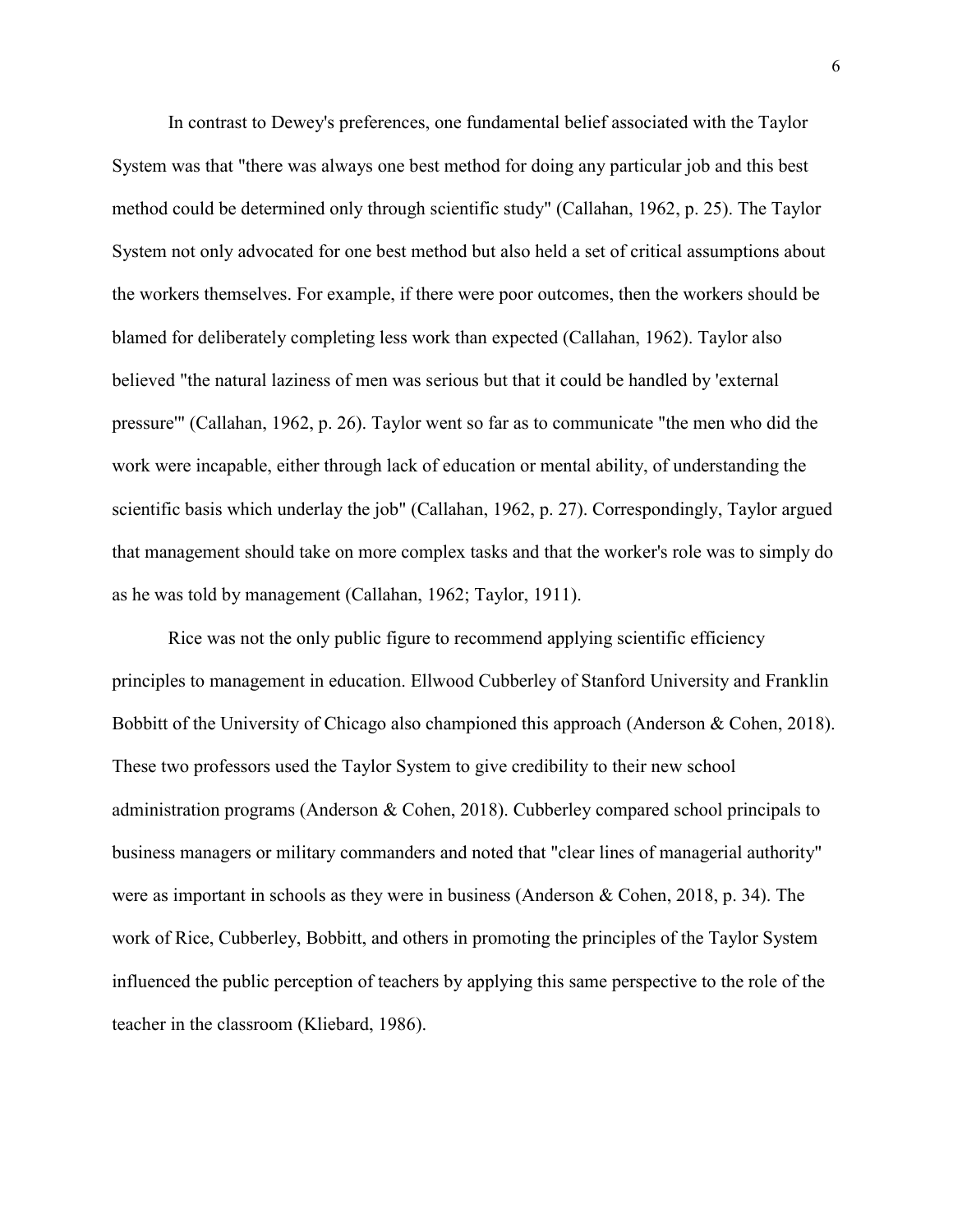While calls for scientific management were influencing the management of schools, business leaders were simultaneously pushing to reform what was taught in the schools (Callahan, 1962). Andrew Carnegie, a prominent industrial leader, mounted a noteworthy challenge to the instructional focus in schools in 1902 (Callahan, 1962). Carnegie supported a practical curriculum and was critical of "the traditional curriculum" (Callahan, 1962, p. 8). Carnegie's sentiments gained traction during the 1908 National Education Association meeting (Callahan, 1962). During that meeting, a businessman presenting to those in attendance persuaded educators to include more "commercial and industrial subjects" in school (Callahan, 1962, p. 9). This type of pressure from business leaders became prominent in the early  $20<sup>th</sup>$ Century (Callahan, 1962).

School administrators also faced more accountability from the public due, in part, to ongoing tax increases (Callahan, 1962). Communities raised taxes to meet the additional need of fourteen million immigrants that had arrived in America between 1865 and 1900 (Callahan, 1962). Immigrants continued to come at a rate of about one million per year, and the "result was that hard-pressed educators needing additional funds were forced to deal with a suspicious, economy-minded public wanting to cut costs" (Callahan, 1962, p. 15). This type of sentiment resulted in a context within which the public "demanded that schools provide evidence of their contribution to society or have their budgets cut" (Callahan, 1962, p. 47-48).

#### **Sputnik**

The late 19<sup>th</sup> Century and early 20<sup>th</sup> Century showed evidence of business ideology and tax increases influencing the management of schools, the focus of instruction, and the degree of accountability from the public. About 50 years later, an entirely different impetus, the launch of a foreign satellite, led to another era during which external forces exerted an influence on schools.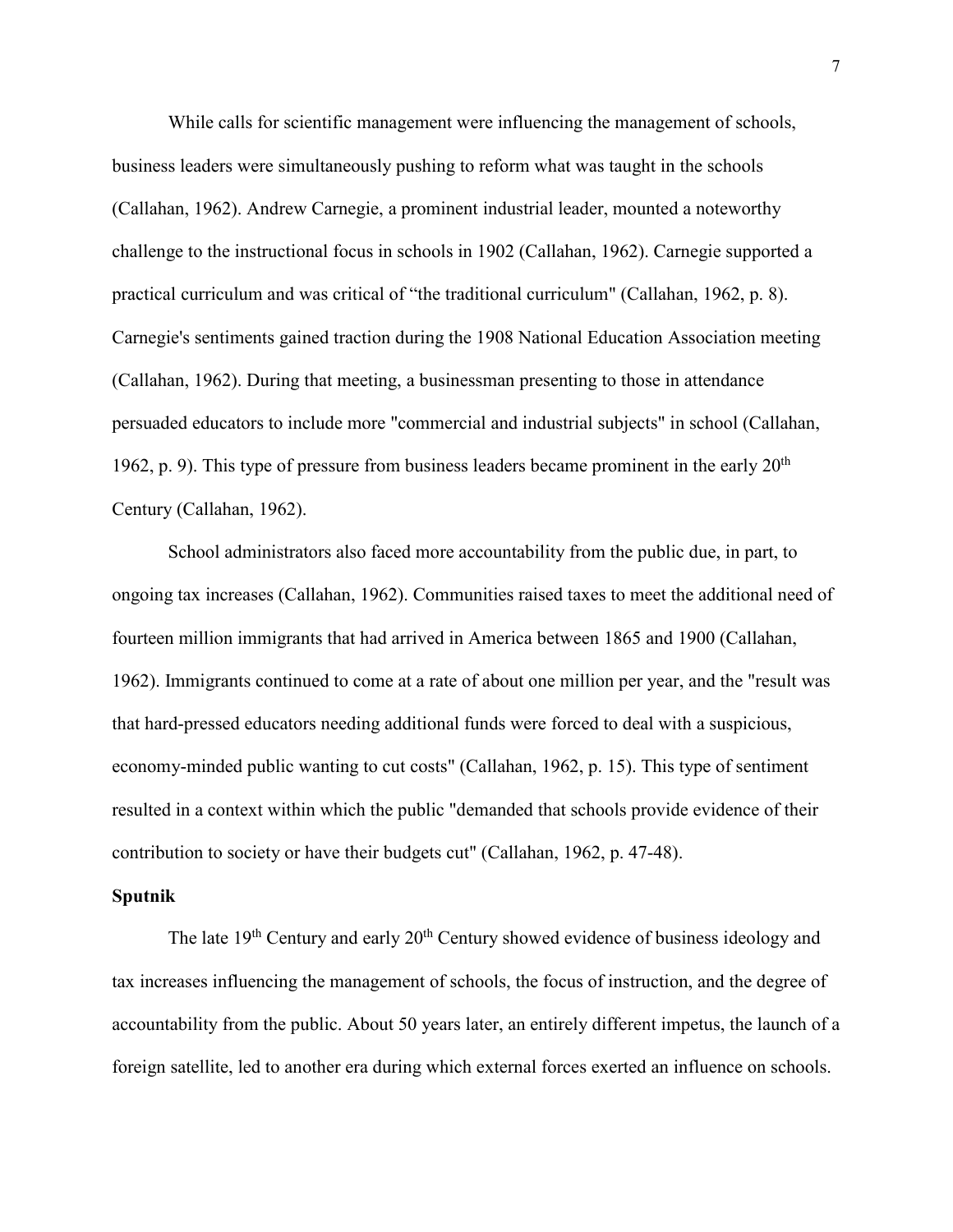The former Soviet Union launched a satellite named Sputnik in 1957 (Steeves et al., 2009). This event sparked a call for schools in the United States to improve due to a commonly held belief that the United States was defeated in the race to space because the Russians had better schools (Steeves et al., 2009).

This thought process was one example of a broader "crisis" mindset regarding public education between 1940 and 1970 (Tyack, 1974). As a consequence of the Sputnik launch and correlated opinions about education, the federal government began to take on an expanded role in setting priorities related to education across the country (Steeves et al., 2009). Steeves et al. argued "fear has been the tool of choice in shaping the American curricular landscape in the post-Sputnik era" (p. 73). The impact of Sputnik went beyond an amplified focus on science and mathematics in schools. Steeves et al. asserted that "Sputnik was a watershed event because it introduced the crisis mentality into the development and implementation of education policy and equated curriculum with the overall security of the nation" (p. 83). Sputnik established an association between external threats and curriculum leadership and development.

#### **A Nation at Risk**

The idea of a perceived crisis leading to increased federal intervention surfaced again in 1983 with the release of a report titled *A Nation at Risk*. Ongoing fear regarding students' performance in the United States relative to those in other countries led to federal government sponsorship of a 1983 report titled *A Nation at Risk* (Cuban, 2004). This report, produced during the Reagan administration, was similar to the Sputnik-driven National Defense Education Act (NDEA) of 1957 in that the purpose was to delineate problems with the public school system in the United States and make suggestions about ways to improve the system (Steeves et al., 2009). Johanningmeier (2010) further contextualized similarities between post-Sputnik sentiment and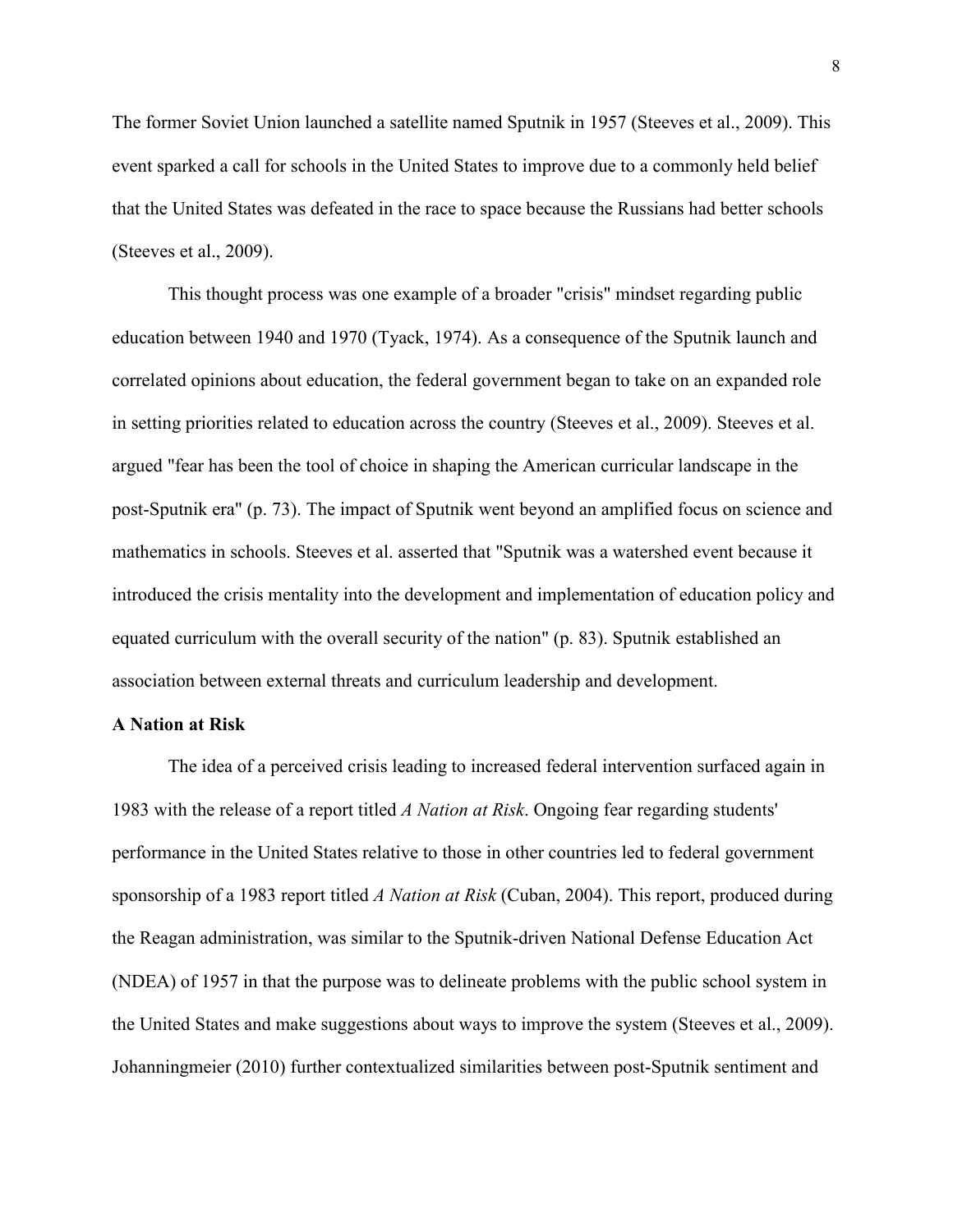the aims of the *Nation at Risk* report by stating that both emphasized "producing citizens with the knowledge and skills the nation needed to build and maintain its defense establishment and to maintain the nation's economic competitiveness" (p. 350). Johanningmeier also asserted that the reports of the Cold War Era "focused on the nation's need for knowledgeable human capital" (p. 361).

The *Nation at Risk* report reignited the ongoing debate regarding the focus of teaching and learning in schools (National Commission on Excellence in Education, 1983). The report specifically mentioned conflicting priorities, including the development of rudimentary skills, attention to higher-level problem-solving and analytical skills, emphasis on technical and occupational skills, and time for arts and humanities. This debate is reminiscent of when Carnegie and Dewey expressed their viewpoints (i.e., Carnegie advocating for practical education and Dewey for democracy as purpose) (Callahan, 1962). While the *Nation at Risk* report did not resolve this perpetual dispute, it did result in a resurgence of pressure from the business community (Cuban, 2004). In part, this pressure led to many states increasing graduation requirements, extending the school year, and adding more mandated tests in their schools (Cuban, 2004; Koretz, 2017).

#### **No Child Left Behind**

While the *Nation at Risk* report instigated reforms at the school and state levels, faster and more widespread improvements were the aim of federal and state officials who began to call for "national goals, curriculum, and tests" in the early 1990s (Cuban, 2004, p. 57). This push for more sweeping legislation triggered what became the No Child Left Behind Act (NCLB) and a continuation of the standards-based reform movement (Cuban, 2004). Legislators passed NCLB with broad support in 2002 (Koretz, 2017). The bill represented the first national accountability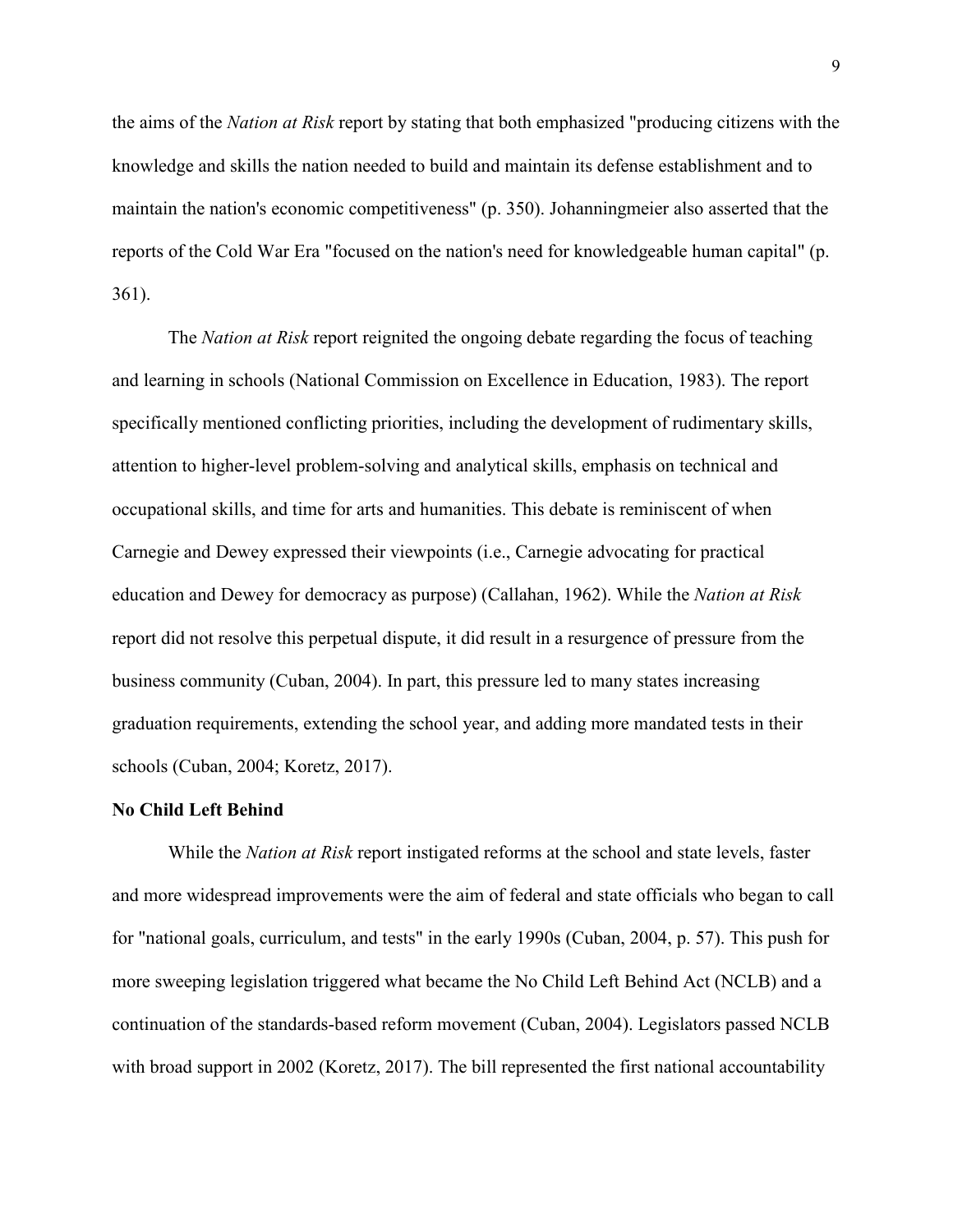system in the United States, and the sponsors intended it to promote uniformity across the fifty states (Koretz, 2017). As mentioned above, this legislation can be considered another response to a "crisis" in public education (Steeves et al., 2009). Steeves et al. argued NCLB included "terminology stressing penalties, strict timetables, rigorous testing, scientific measurement, and rigidly prescribed outcomes" (p. 74). While some policymakers may dispute that this legislation was punitive or strict, this act's passage impacted the degree to which teachers could control their instructional approach in the classroom (Au, 2011).

Extending that thought, Au (2011) contended NCLB and associated high stakes testing are "promoting the standardization of teaching that both disempowers and deskills teachers" (p. 30). Similarly, Steeves et al. (2009) articulated the bureaucratic process resulting in NCLB took part without classroom teachers' involvement or consideration and that NCLB reforms have reduced teacher autonomy. Both Au and Steeves et al. cited the prescription of instructional programs, mandated daily lessons, and use of instructional scripts as examples of reforms that have impacted teacher autonomy. Steeves et al. also claimed that "the high stakes nature of testing places teachers in a role that, at times, seems more similar to a corporate trainer hired to maximize resources, increase production, and boost company profits" (p. 79). The enactment of NCLB seems to have reinforced the administrative progressives' historical belief that reform is best accomplished through a managerial, top-down approach.

#### **Common Core**

While NCLB required standardization of accountability, states still had different content standards (Porter et al., 2011). It was not until the Common Core that English language arts and mathematics standards became more nationalized, with most states volunteering to adopt the new standards (Porter et al., 2011). Generation of the Common Core standards was "led jointly by the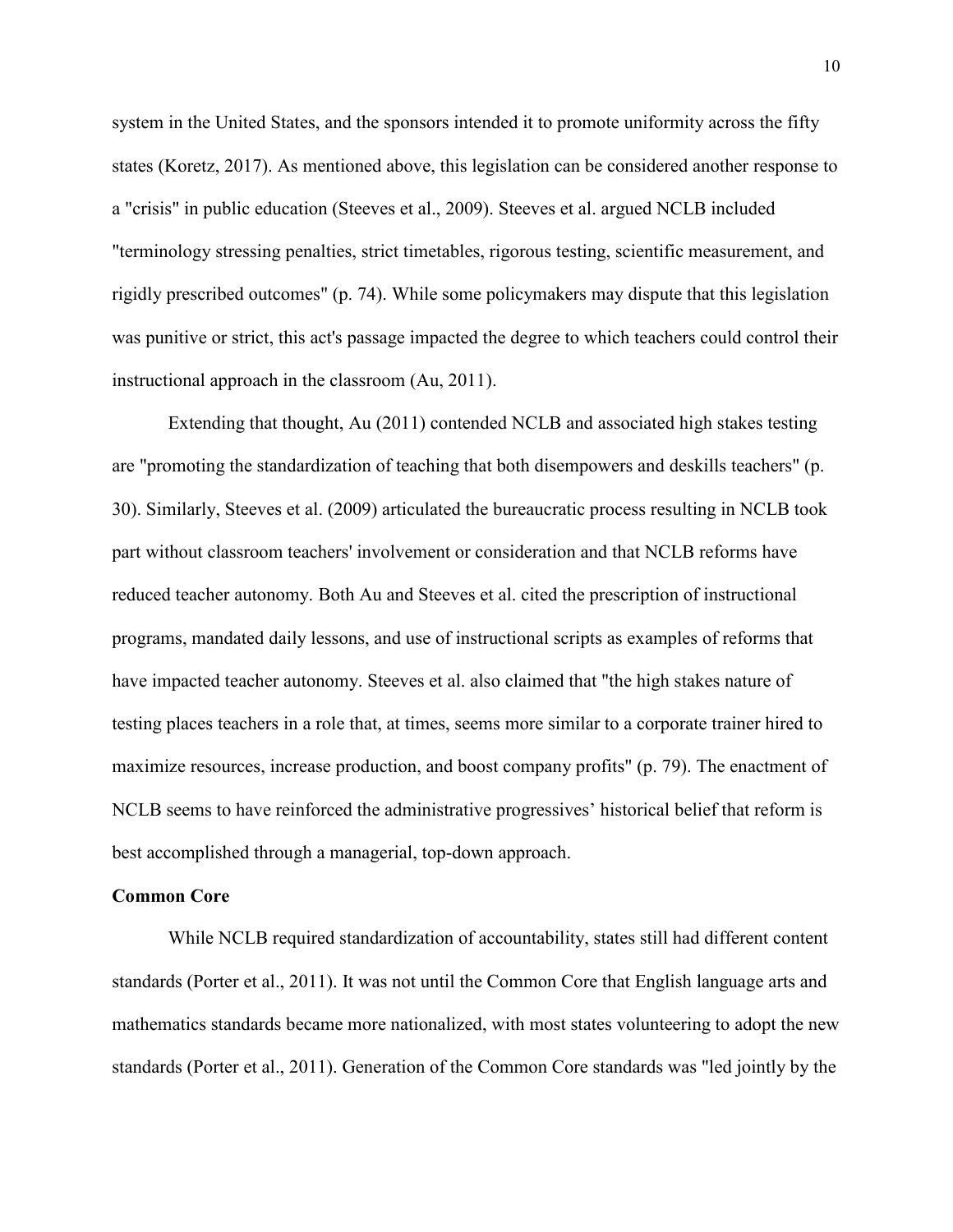National Governors Association Center for Best Practices and the Council of Chief State School Officers (CCSSO)" (Porter et al., 2011, p. 103). One driving force for the national standards was the familiar concern (e.g., Sputnik, *Nation at Risk*) related to international comparisons of student achievement (Rothman, 2011). The standards, published in 2010, addressed English language arts and mathematics and were quickly adopted by 36 states and the District of Columbia (Porter et al., 2011). The purpose of the standards was to delineate what content to teach without prescribing how (i.e., the pedagogy) that content should be taught (Porter et al., 2011). However, Rothman claimed the standards "were aimed at making it easier for test developers and curriculum designers to come up with better products, rather than having to address the needs of different states" (p. 2). That claim indicated at least some conflict with the assumption that the standards would not influence how content should be taught.

Porter et al. (2011) listed "efficiency" as one of the critical benefits that policymakers espoused through the promulgation of a "national curriculum" (p. 103). In this sense, the Common Core has some similarities with the principles of the Taylor System. One of the underlying beliefs driving the creation of the Common Core was that the states, left to their own devices, lowered expectations to inflate achievement scores (Rothman, 2011). Correspondingly, the federal government provided \$330 million of funding directed to two different consortia (SMARTER Balanced Assessment Coalition and the Partnership for Assessment of Readiness for College and Careers) to create assessments aligned to the Common Core standards (Porter et al., 2011).

These standards have been lauded by some and criticized by others. Advocates asserted that these standards would require more cognitive demand and were more focused than preexisting state standards (Porter et al., 2011). However, findings from a Porter et al. study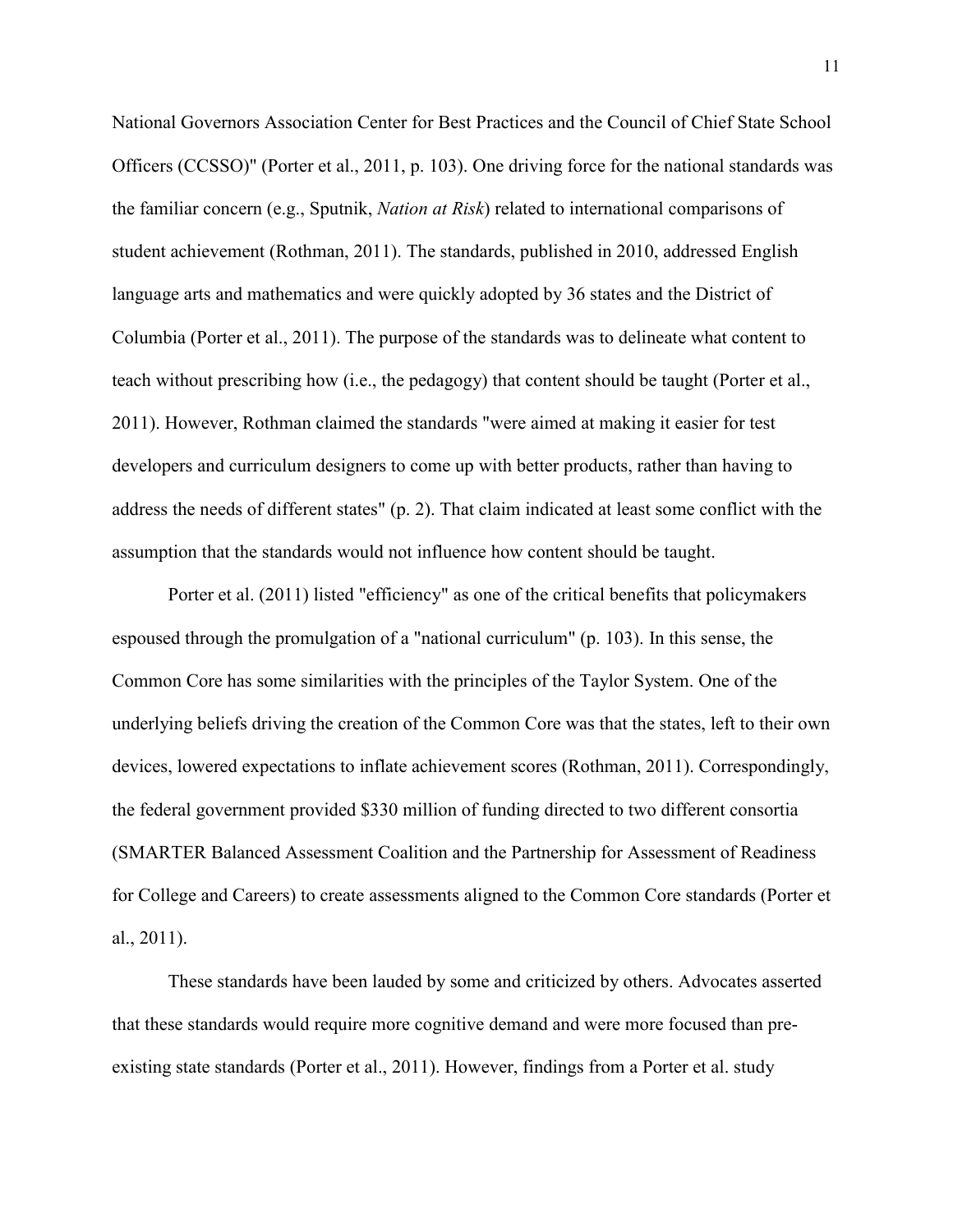comparing state standards and the Common Core called these assertions into question. The study concluded that the Common Core was more focused than some state standards and less focused than others. Also, international benchmarking showed there might not have been the intended level of cognitive demand compared to other high achieving countries.

Beyond the degree to which the standards provide a sharper focus, scholars considered how these standards may prepare students for college and careers (Rothman, 2011). Rothman shared that the standards only include selected academic skills and do not communicate all the competencies students need to succeed beyond school. Rothman's review of the body of research regarding what students need for success in college and the workplace concluded collaboration and other habits of mind are also necessary. Rothman argued that "students who master the Common Core might not be ready for colleges and careers if they have not developed these abilities as well" (p. 11). Steeves et al. (2009) suggested that the high stakes from accountability systems linked to the assessments of Common Core standards can shift focus away from developing such habits of mind. This shift of emphasis in schools has been referred to as "narrowing" of the curriculum (Cuban, 2004; Joseph, 2011). Steeves et al. explained narrowing by stating that "teachers are not always encouraged to explore subject matter in a deep and meaningful way, investigate topics outside the conventional framework, or create assessments emphasizing a variety of intelligences or different modalities of learning" (p. 79). A desire for more meaningful learning has led to a movement to provide "deeper learning" experiences for students (Hewlett Foundation, 2013).

#### **Problem Statement**

A key element within school accountability frameworks across the United States is student performance, as measured by standardized assessments (Haertel, 2018). Scholars argued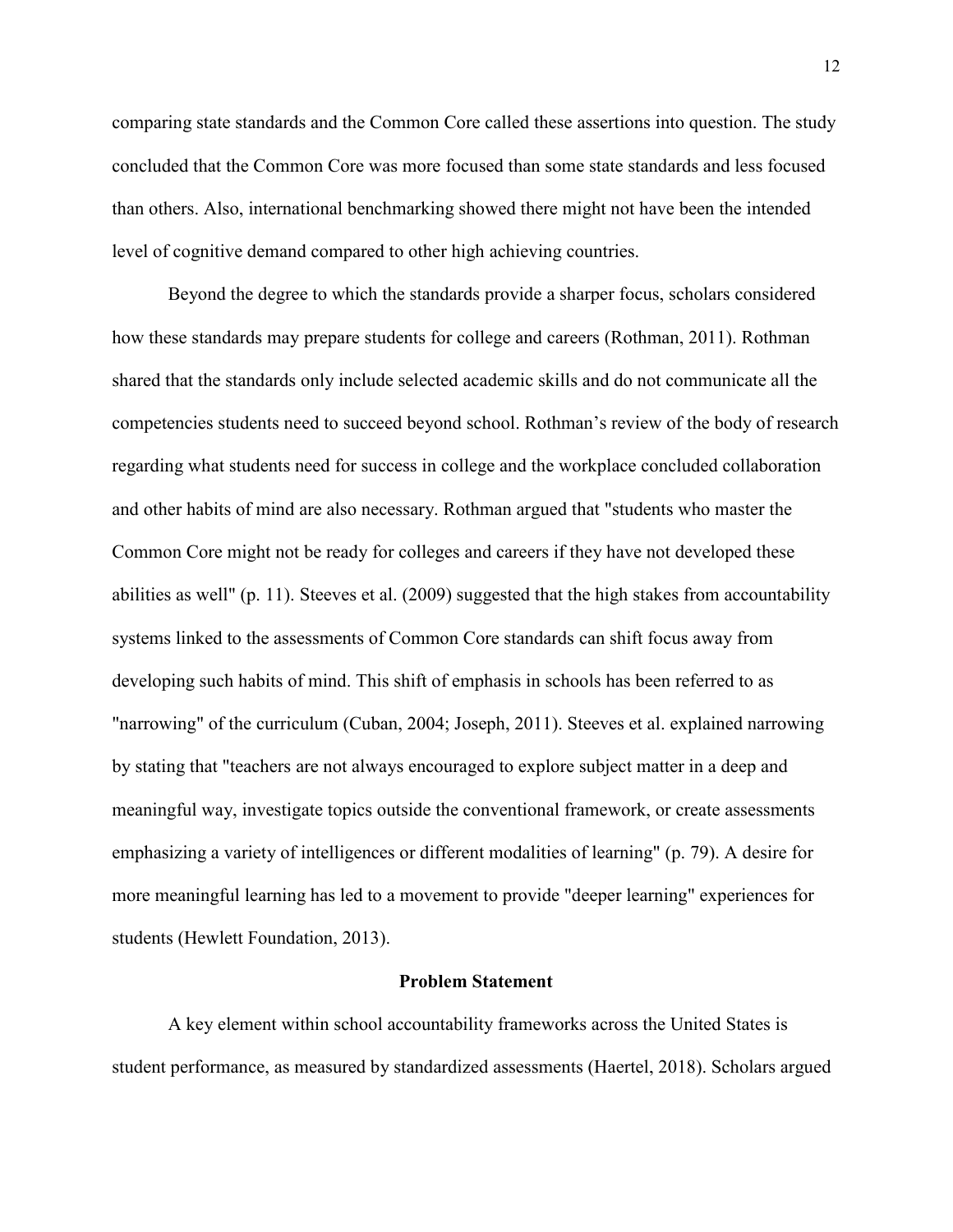that these types of assessments and accountability systems resulted in a narrowing of the curriculum that emphasizes the development of discrete, specialized skills (Joseph, 2011; Tucker, 2011). Researchers espousing the human capital production purpose of education (i.e., preparation for the workforce) criticized the narrowing of curriculum by noting the skills required to succeed in the workplace during the 21st Century have become increasingly multidimensional (Fullan et al., 2018). Simultaneously, scholars who favor a more democratic purpose of schooling expressed displeasure with curriculum narrowing for different reasons (Cuban, 2004; Joseph, 2011). For example, Joseph argued that "there is little interest in how to create curriculum for students to study meaningful questions based on their curiosity about the world; nor do schools help learners to imagine how they could change the world" (p. 36).

Researchers recently suggested that "deep learning" approaches better support students in building the skills and understanding needed for the workplace as well as supporting a more democratic aim of schooling that allows students to investigate social issues, collaborate authentically, and bring their identity into their schoolwork (Fullan et al., 2018; Huberman et al., 2014; Mehta & Fine, 2019; Rickles et al., 2019). Unfortunately, Mehta and Fine's (2019) prolonged study conducted across the United States found deeper learning practices were not being observed at the school-wide level. Two of the most influential barriers to systemic enactment of deep learning noted by Mehta and Fine were "district pacing guidelines" and the associated "compliance-oriented model" at the school district level (p. 393).

Scholars have documented that compliance and top-down approaches played a prominent role in the history of public education in the United States (Callahan, 1962; Tyack, 1974). Henderson et al. (2000) suggested that "the traditional management paradigm has determined the business of schooling in our country since the turn of the twentieth Century" (p. 17). Henderson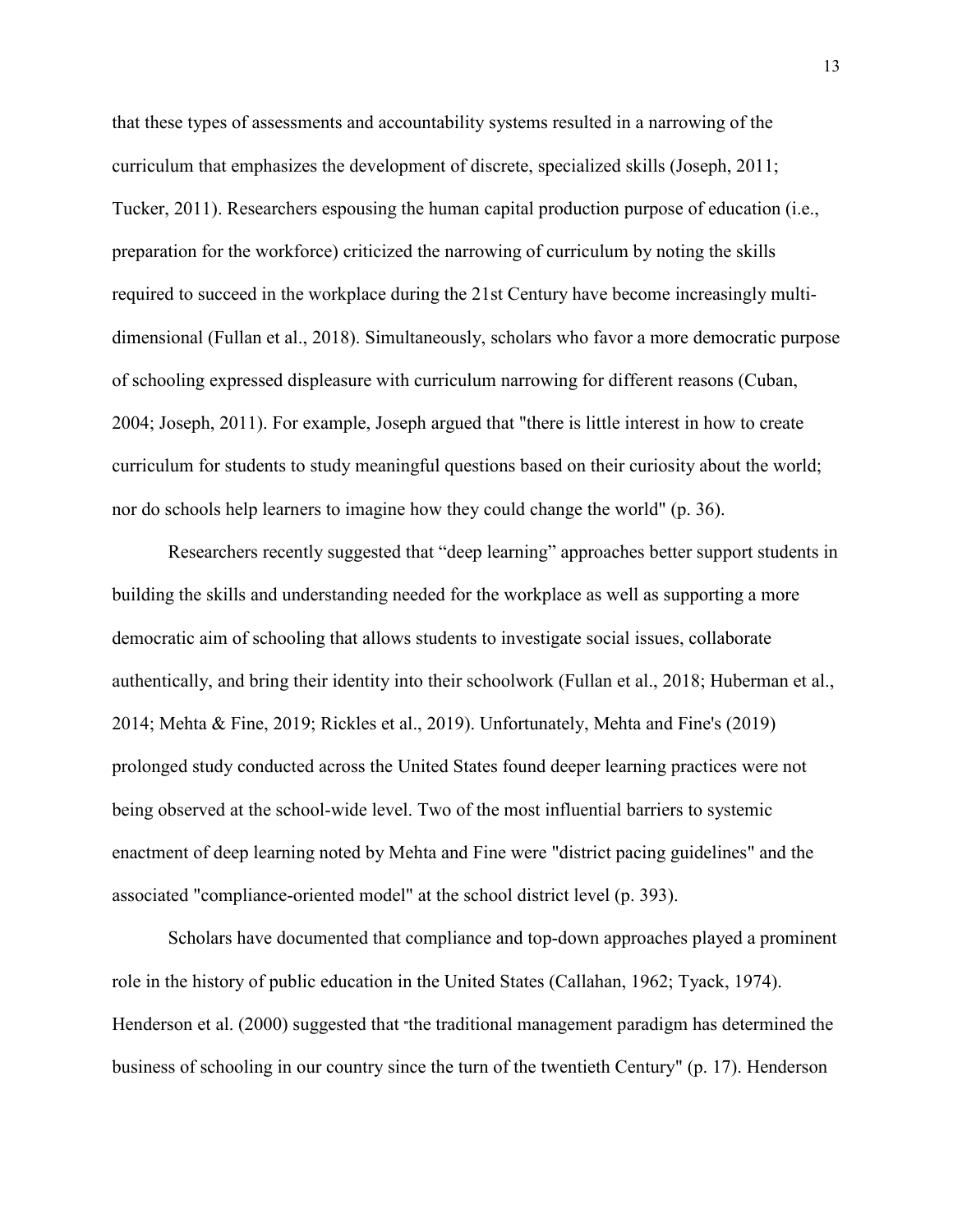et al. also contended that the "factory model of standardization" created an approach to management of schools that "has at best resulted in compliance to rules, regulations, and policies imposed from on high" (p. 17). A critical analysis by Au (2011) provided a similar, but more recent description of administrative control over teacher practices. For deeper learning to take root at the school and system (e.g., district) level, Mehta and Fine (2019) advised that district leaders undertake a cultural shift including redesigning curriculum and establishing a "new balance between breadth and depth" (p. 388).

Teachers and principals in studies conducted by other researchers described district cultures as being similar to the characterization presented by Mehta and Fine (2019) (i.e., compliance-oriented, top-down, etc.) (Crocco & Costigan, 2007; Newberg-Long, 2010; Ylimaki, 2012). These studies, however, did not focus on the perspective of the district-level curriculum leaders. Indeed, a cultural shift may be necessary for deeper learning to proliferate across schools in a district. However, it is vital to richly describe a school district's existing culture before considering how a cultural shift may take place. I contended that a thorough analysis of the values, beliefs, and attitudes (i.e., culture) of district-level curriculum leadership was necessary before further consideration of reculturing for the proliferation of deeper learning would be successful.

#### **Purpose Statement**

The purpose of this investigation was to generate a rich description of the beliefs, values, and attitudes held by the district-level curriculum leader(s) in a large public school district. I compared the findings to the beliefs, values, and attitudes that scholars have suggested support the proliferation of deeper learning (Fullan et al., 2018; Mehta & Fine, 2019). Mehta and Fine (2019) put forth a proposition that a district-level cultural shift needs to take place. As Yin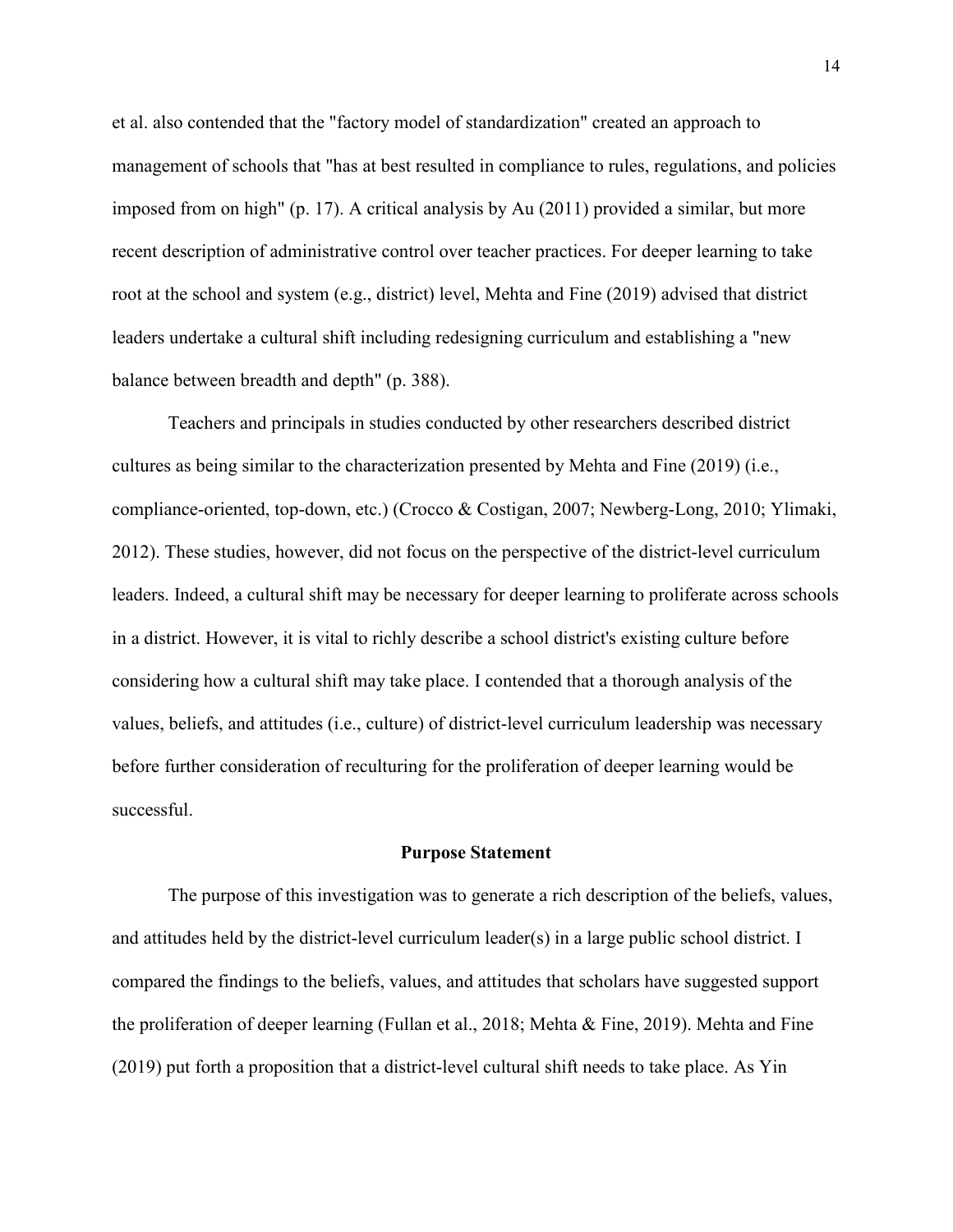(2009) noted, this type of single-case study can "be used to determine whether a theory's propositions are correct or whether some alternative set of explanations might be more relevant" (p. 47).

#### **Rationale and Significance**

One reason to contribute to the body of literature regarding deeper learning is that a deeper learning movement may engender more unified support than reform movements from the past. As noted, administrative progressives and pedagogical progressives debated the purpose of schooling and argued over the curriculum's focus since the middle of the 19<sup>th</sup> Century. The 2012 NRC report regarding deeper learning, however, included rhetoric from both reform movements. This report indicated at least some degree of shared interest in promoting deeper learning practices in schools (Pellegrino & Hilton, 2012). For example, the report claimed that "today's children can meet future challenges if their schooling and informal learning activities prepare them for adult roles as citizens, employees, managers, parents, volunteers, and entrepreneurs" (p. 1). The NRC's language alludes to the human capital production purpose of education (i.e., employees, managers, entrepreneurs) alongside language referencing a democratic purpose of education (i.e., citizens, parents, volunteers). Advancing the study of deeper learning may present an opportunity to unify stakeholders calling for school reform.

While the NRC report indicated an appeal for the practices that promote deeper learning, Fullan et al. (2018) warned that "the movement of deep learning is fragile and may become domesticated by strong forces in the status quo" (p. xv). Fullan et al. also reminded readers to "keep in mind that the outcome could go either way" (p. xv). Mehta and Fine (2019) contended that bureaucratic mindsets and compliance-oriented approaches to curriculum leadership at the district level are specific forces in the status quo that serve as barriers to the proliferation of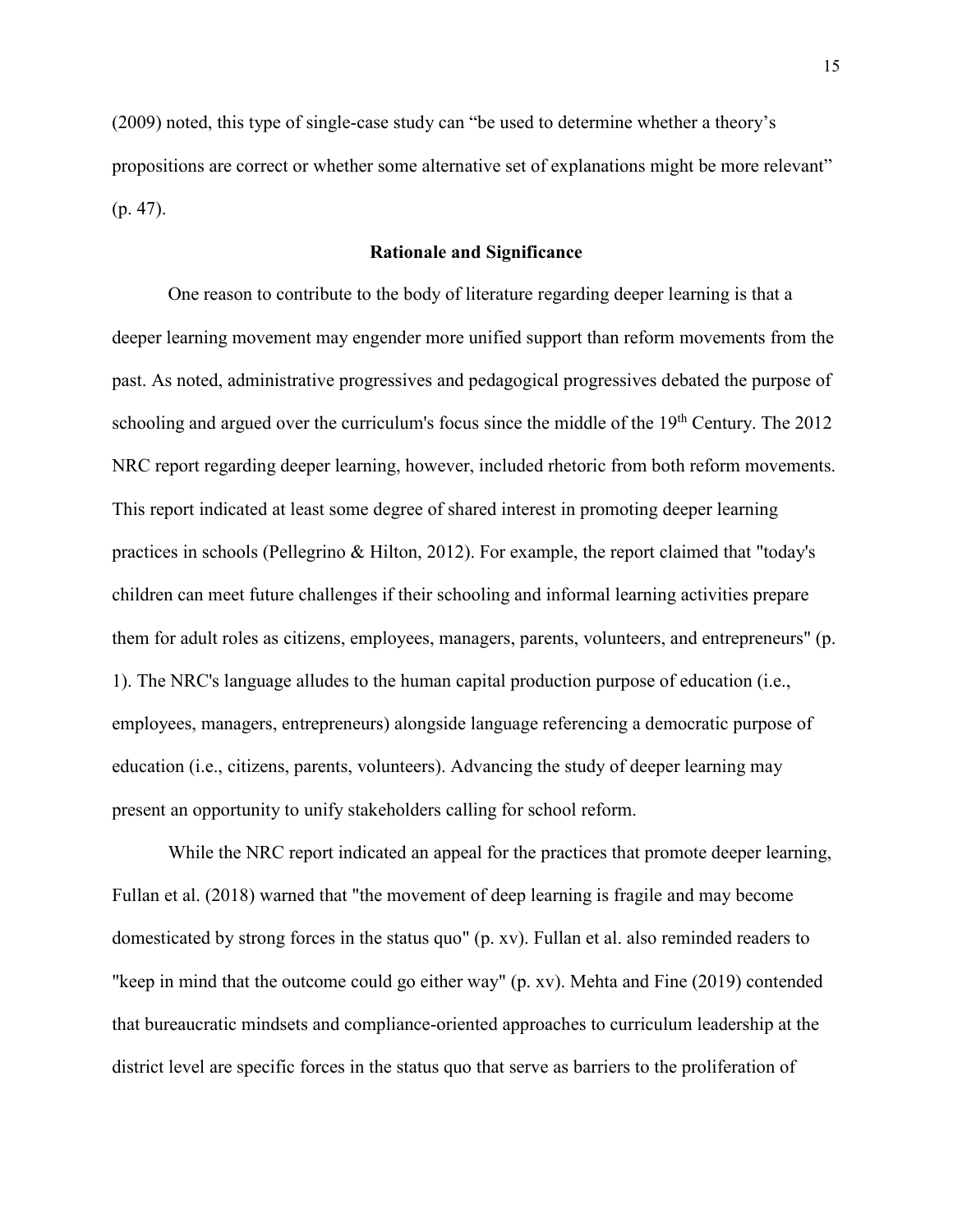deeper learning in schools. Perspectives of teachers, school principals, and researchers have supported the contentions made by Mehta and Fine (Au, 2011; Crocco & Costigan, 2007; Newberg-Long, 2010; Ylimaki, 2012). However, the body of literature has not adequately represented the district-level leaders' perspectives regarding what values, beliefs, and attitudes have driven their approaches. I proposed it would be beneficial for educators throughout all levels of the system (i.e., teachers, principals, and district-level leaders) to gain a rich understanding of varying or shared perspectives regarding the values, beliefs, and attitudes that influence curricular decisions and actions. An organizational implication of this type of mutual understanding could be that school districts take positive steps toward removing barriers to the enactment of deeper learning in schools.

 This study may also inform future research. Mehta and Fine (2019) called for district curriculum leaders to make a cultural shift to support deeper learning in schools. However, the literature has not thoroughly described the existing cultures (i.e., values, beliefs, and attitudes) of district-level curriculum leadership as those cultures have primarily been described from the perspectives of teachers and school-level administrators. It was valuable to directly study the values, beliefs, and attitudes of district-level curriculum leaders to more richly characterize a culture that may, or may not, need to "shift." Future researchers could use this type of clearly defined picture of an existing culture (i.e., status quo) to theorize how a shift may occur.

#### **Definition of Terms**

• *Curriculum Leader*: A leader based in the school district central office who coordinates, supports, or evaluates curriculum and instruction across all non-charter schools in the district including elementary, middle-level, and high school.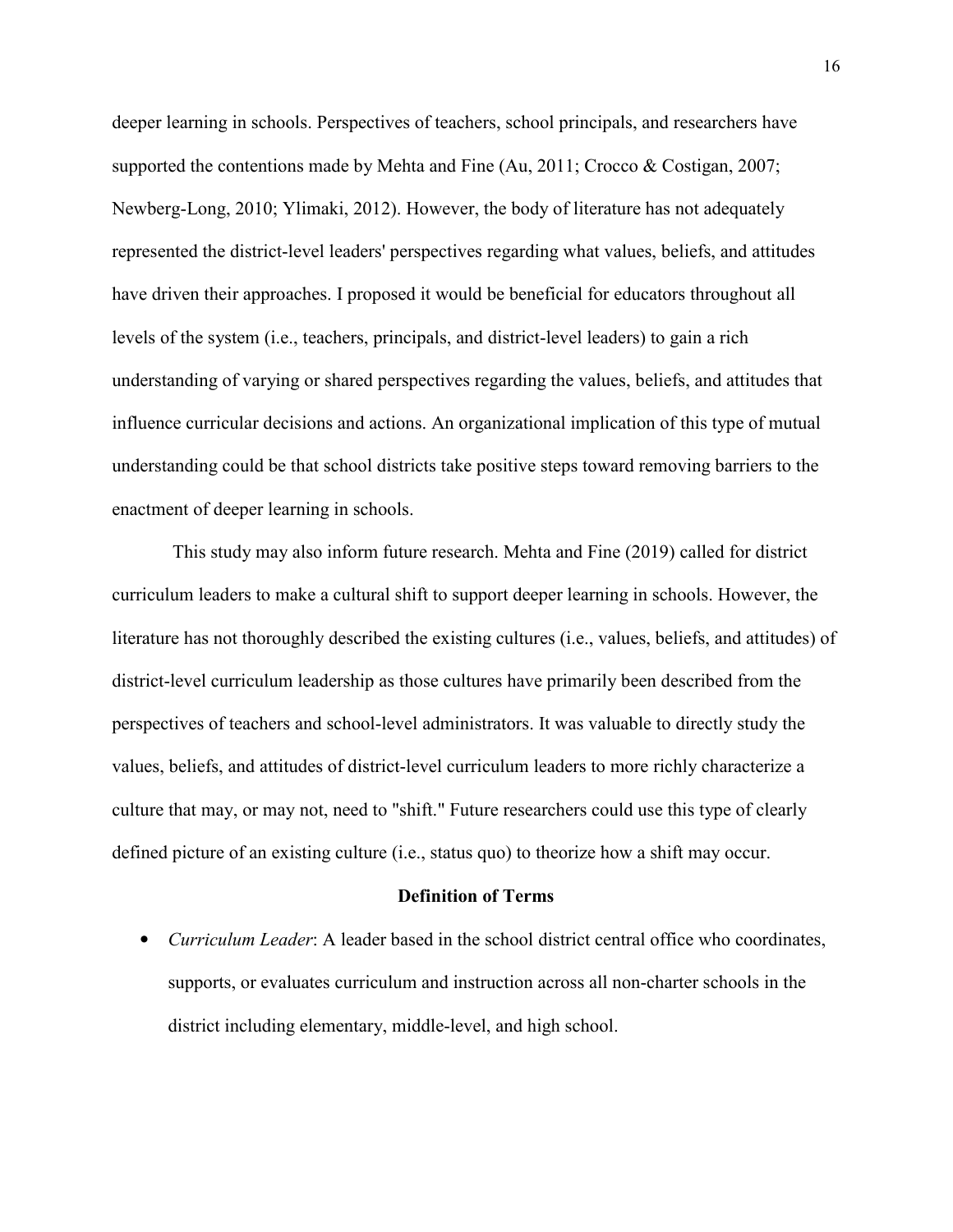- *Curriculum*: Rather than being considered a prescribed or explicit object, curriculum may be conceptualized as a complex and dynamic interaction among values, visions, beliefs, norms, and practices (Joseph, 2011).
- *Culture of Curriculum Leadership*: A culture of curriculum leadership is defined as the set of beliefs, values, and attitudes held by the leaders of the curriculum at the districtwide level. This culture is separate from any characterizations of "school culture" or notions related to "climate and culture" within a school or across the school district.
	- o *Belief:* "Part of a system that includes our values and attitudes, plus our personal knowledge, experiences, opinions, prejudices, morals, and other interpretive perceptions of the social world" (Saldaña, 2013, p. 111).
	- o *Value:* "The importance we attribute to oneself, another person, thing, or idea" (Saldaña, 2013, p. 111).
	- o *Attitude:* "The way we think and feel about ourselves, another person, thing, or idea" (Saldaña, 2013, p. 111).
- *Deeper Learning*: Learning that involves application of concepts across broad contexts (i.e., beyond recall), development of competencies that support success in other domains (e.g., creativity and critical thinking), and a focus on building meaning through collaborative construction of knowledge (Pellegrino & Hilton, 2012).
- *Reculturing:* The process of changing "commonly held assumptions, values, norms, and practices" (Joseph, 2011, p. 55).

#### **Research Question**

The research question I investigated to achieve the purpose of the study was:

Q1 What beliefs, values, and attitudes characterize the culture of district-level curriculum leadership in a large public school district?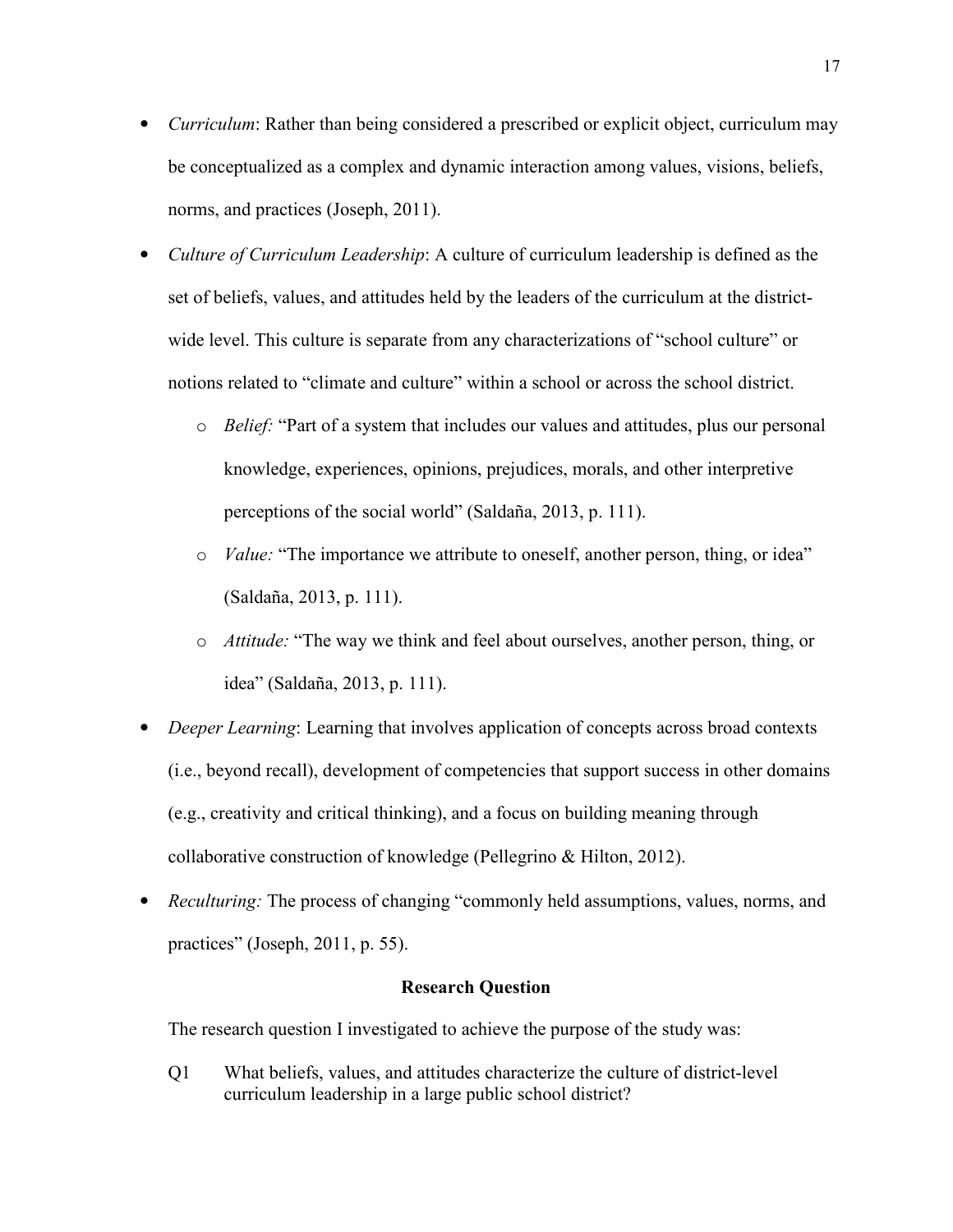#### **Overview of Methodology**

This qualitative study employed an instrumental case study design to investigate the research question (Creswell & Poth, 2018). This design allowed me to generate a rich description of the district-level curriculum leadership in the sampled school district. The study had an embedded design as the district was the unit of analysis, but the curriculum leaders were a critical subunit within the case (Yin, 2009). I applied an "ethnographic perspective" in the study to examine dynamics within the culture-sharing group (i.e., the school district) (Gee & Green, 1998; Windschitl & Sahl, 2002). The school district was selected to represent a "typical" case (Yin, 2009). Specifically, the district's enrollment and demographic makeup approximated the averages for public school districts in the United States.

The study participants were six district-level curriculum leaders, three school principals, and 12 teachers. While the curriculum leaders in the district were the central focus, teachers and school-based administrators' perspectives added detail to the case and served to triangulate data collected from the curriculum leaders. Data for the study was collected from interviews, observations with field notes, and documents. A conceptual framework established by Joseph (2011) was used to guide the data collection process. The framework outlines 12 different dimensions to consider when exploring "curriculum as culture" (Joseph, 2011).

I conducted two interviews with the assistant superintendent and one interview with each district-level curriculum coordinator using an in-depth approach (Yin, 2009). Teachers and school administrators were interviewed one time each using a focused approach (Yin, 2009). I also observed two district-level curriculum coordinators during a professional development session and a curricular planning session. I collected documents throughout the study from multiple sources. The documents were used to provide supplementary data and substantiate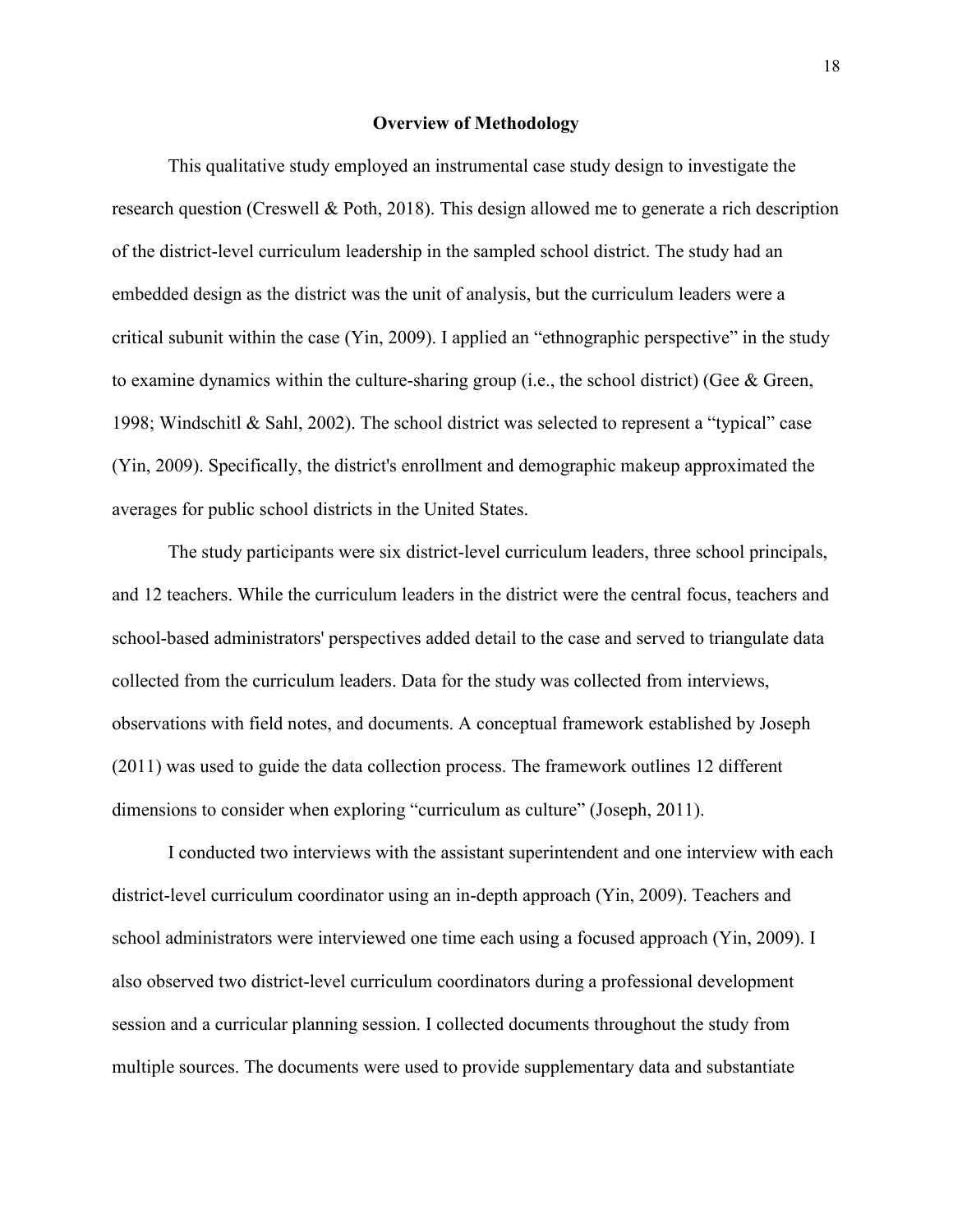information gathered from interviews and observations (Yin, 2009). An inductive approach was used to code and analyze the data (Merriam & Tisdell, 2016). However, the deeper learning research base served as the "study proposition," providing more focus within the analysis (Yin, 2009, p. 28).

#### **Limitations**

The data I collected was limited by the personal perceptions of the participants willing to participate in interviews. I collected data from only one school district and six district-level curriculum leaders. Findings, correspondingly, should not be generalized beyond that scope. Suryani (2013) reinforced this limitation of case studies by advising that "the researchers may not be able to cover all issues and offer a *scientific generalization* because they tend to have limited evidence" (p. 121). Furthermore, Clifford (as cited in Mills & Morton, 2013) reminds us ethnographic truths are "inherently partial – committed and incomplete" (p. 38).

Although not intended to support scientific or statistical generalization to populations, Yin (2009) noted that case studies generalize to "theoretical propositions" (p. 15). Yin (2009) refers to this form of transferability as "analytic generalization." Analytic generalization from this study was achieved by contributing to the theoretical body of knowledge related to district curriculum leadership and deeper learning conditions. However, Yin (2009) advised analytic generalization is "not automatic" and my findings would need to be replicated further to test any theories derived from those findings (p. 44).

#### **Positionality of the Researcher**

I am an educator with 23 years of experience as a secondary science and math teacher and K-8 principal in public schools. I identify as a middle-class white male, and I am dedicated to supporting students' school and life success in our K-12 education system. I feel students are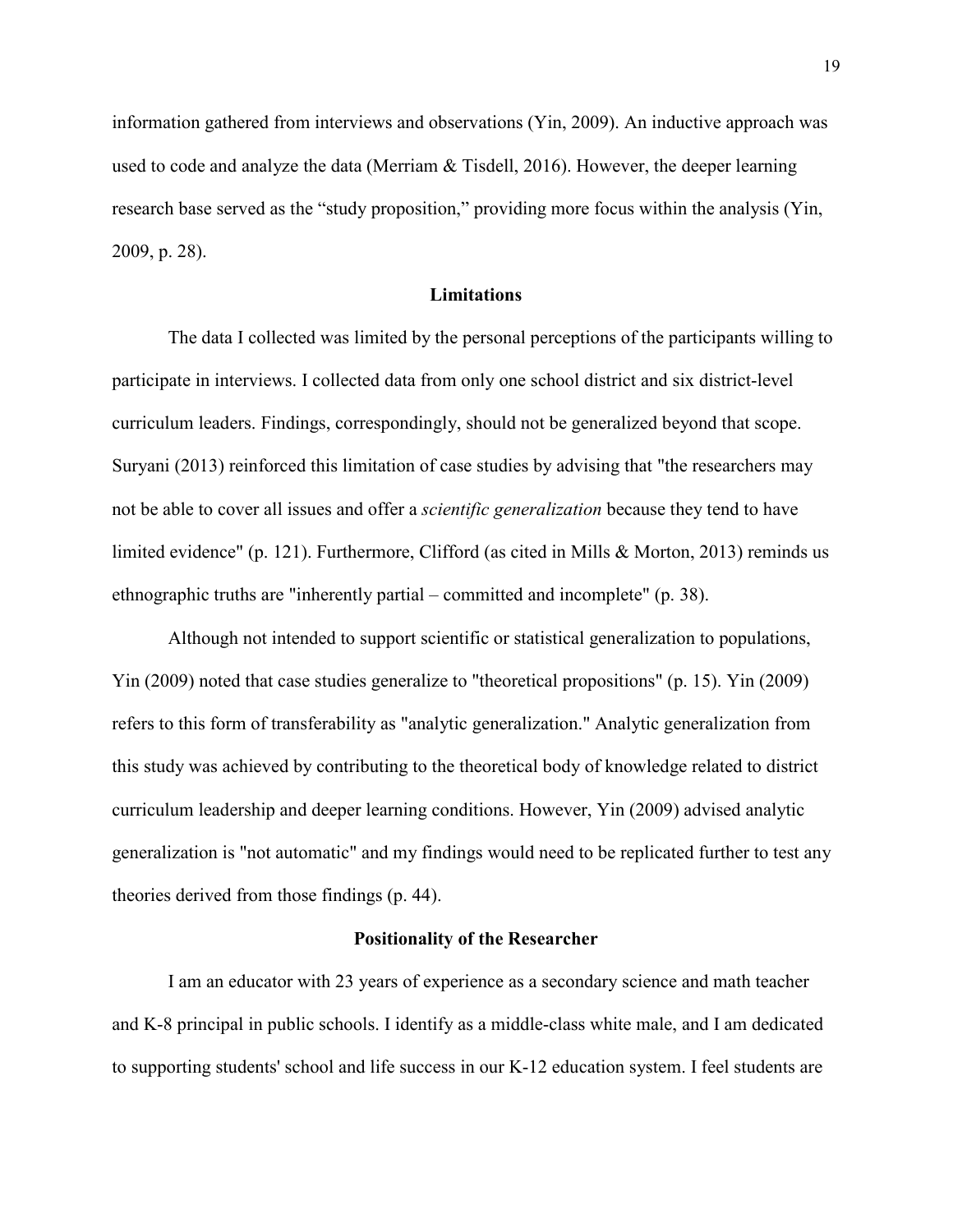being hindered by the narrowed focus (e.g., discrete and shallow learning targets) often evident in public education institutions, and I desire to work toward a deeper and more relevant experience for students in the K-12 system. When I began my career as a high school science teacher, state standards and accountability systems were only beginning to take shape and did not impact my daily work in the classroom. I designed thematic learning experiences, including a multi-disciplinary Mount Everest unit within which students learned about India and Nepal's history and culture, studied the geologic events that formed the peak, investigated high altitude biology, and collaborated with peers to complete a research project. This type of approach would not be viable within the current landscape of standardization at that school. However, not all the "freedom" we had as teachers in the 1990s was productive. I witnessed some positive outcomes of enhanced accountability and clearly delineated learning targets (e.g., standards) during the past two decades. I contend relationships between standardization, accountability, leadership, curriculum, and instruction are complex and cannot be described in singular terms (e.g., compliance-oriented).

I am biased positively toward approaches espoused by scholars promoting deeper learning. I took specific steps to address this bias throughout the study. Yin (2009) admitted researchers conducting case studies could be "especially prone" to the concern of working to reinforce existing positions (p. 72). To counteract bias, I remained "sensitive and responsive to contradictory evidence" (Yin, 2009, p. 69). I also worked to address "all major rival interpretations" during data analysis (Yin, 2009, p. 160). This approach included placing extra attention on addressing all the evidence collected and considering whether another person may have presented alternative explanations to any of the findings (Yin, 2009).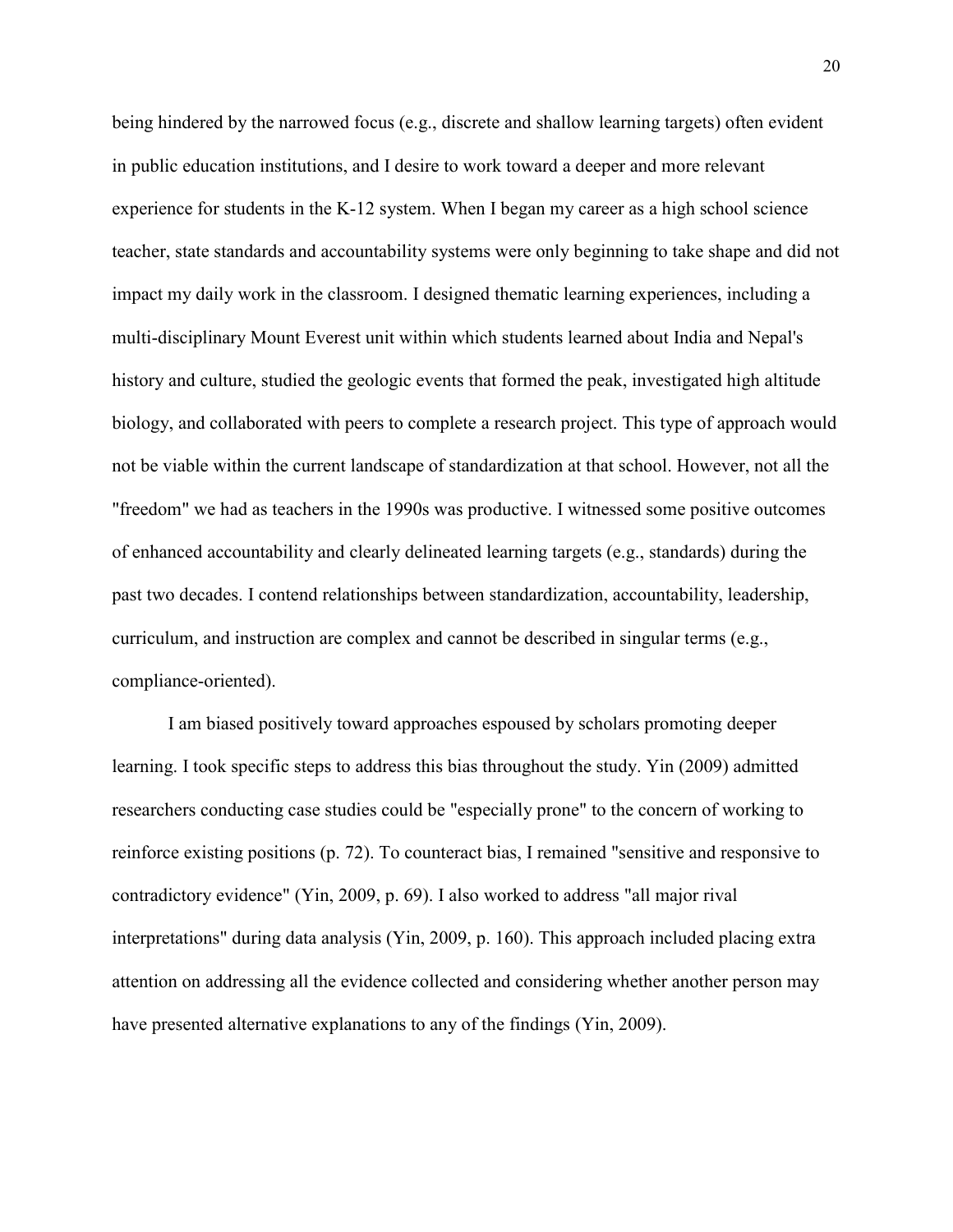#### **Organization of the Dissertation**

This dissertation is presented in five chapters. Chapter one provided a historical context for the study, identified the problem being investigated, and communicated an overview of the plan for conducting the study. Chapter two reviews the literature. The review begins with a brief synopsis of standardization and school accountability. It continues with sections that define deeper learning, summarize selected deeper learning studies, and discuss the conditions that support the enactment of deeper learning in schools. Next, the literature focused on curriculum leadership and the reculturing of curriculum are discussed. Chapter three is focused on the design of the study. The methodology section communicates the setting, the selection of participants, the approach used for data collection and analysis, and a consideration of ethics and trustworthiness. In chapter four, I present the findings from the study within five broad themes. The final chapter includes a discussion of each theme followed by sections that communicate implications for practice and policy and make recommendations for further research.

#### **Chapter Summary**

 Studies exploring deeper learning in schools have found school-wide enactments of deeper learning are uncommon, if not altogether absent. Scholars have suggested that bureaucratic top-down approaches from district-level leadership have inhibited the cultivation of conditions necessary for deeper learning to flourish. These bureaucratic approaches have been described as the "traditional management paradigm" (Henderson et al., 2000, p. 17). An appraisal of various seminal historical events over the past two hundred years shows this paradigm's evolution. Although numerous studies have described this type of leadership from the viewpoint of teachers and school administrators, researchers have not sufficiently investigated the culture of district-level curriculum leadership from the perspective of leaders in those positions. This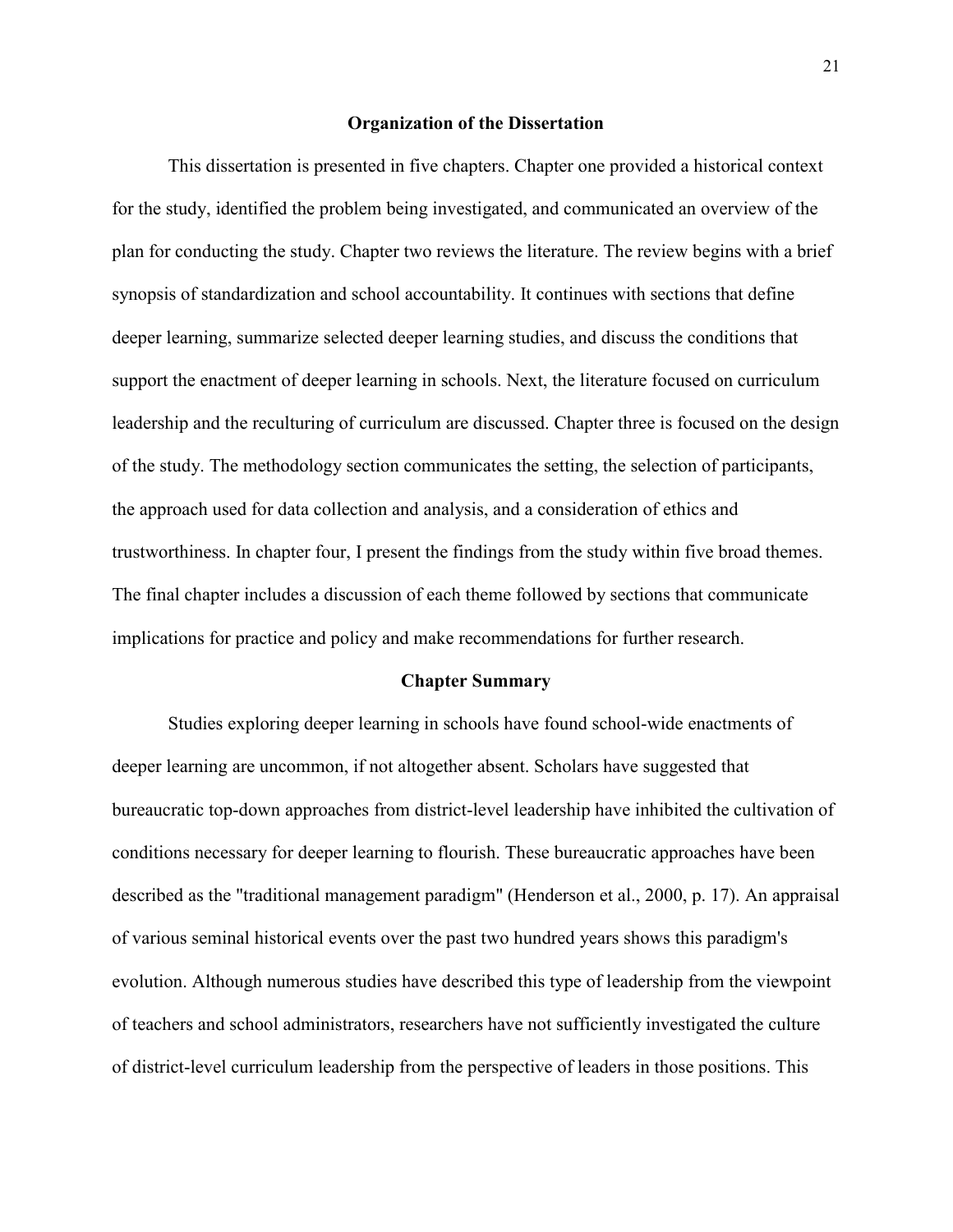case study was conducted to generate a rich description of district-level curriculum leaders' beliefs, values, and attitudes in one large public school district. The findings were then analyzed in relation to the beliefs, values, and attitudes scholars have suggested to support the proliferation of deeper learning at the school-wide level.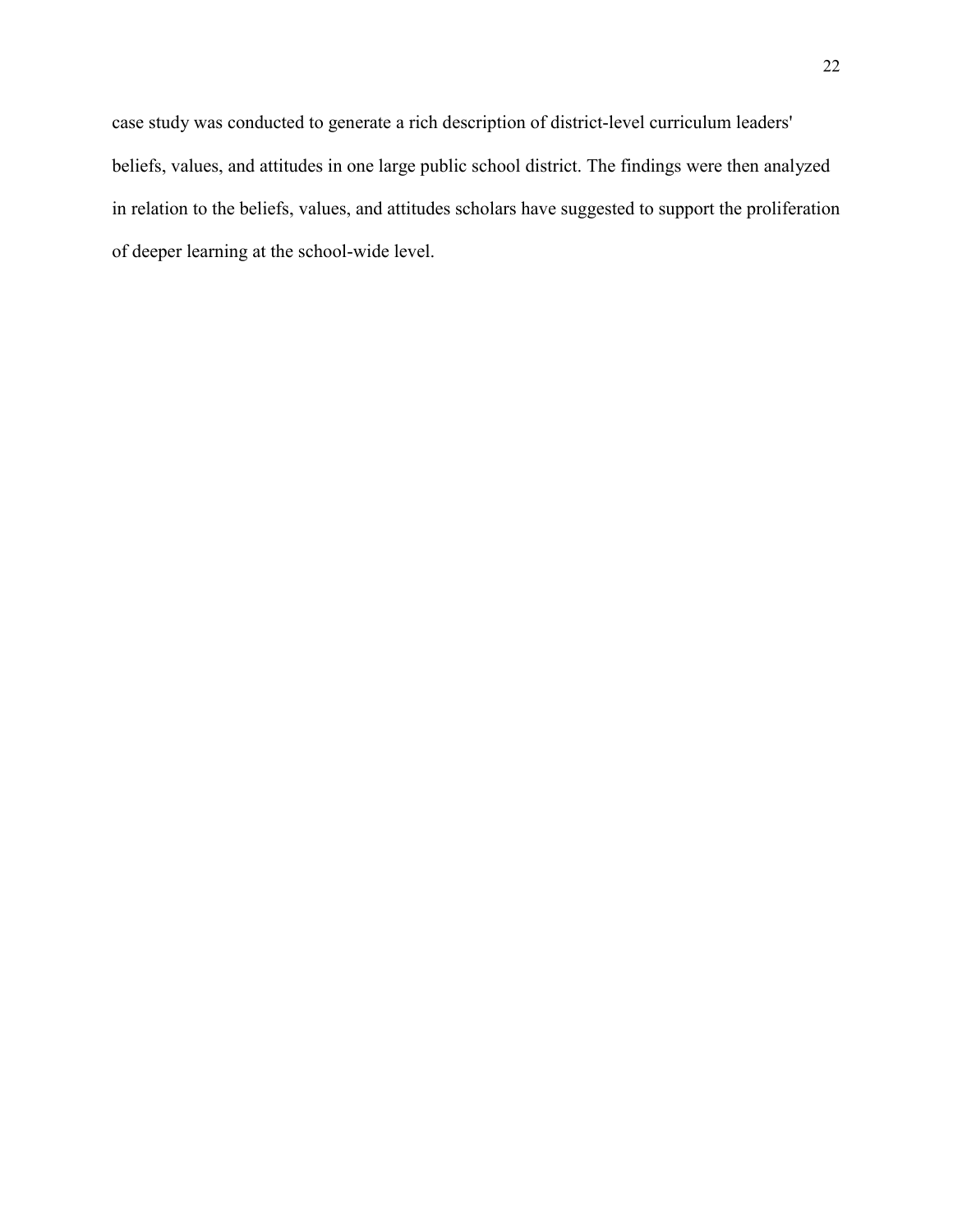#### CHAPTER II

#### REVIEW OF THE LITERATURE

#### **Chapter Overview**

 The literature review provided a foundation for this study that investigated relationships between district-level curriculum leaders' beliefs, values, and attitudes and the conditions scholars have suggested to support deeper learning across the schools in a district system. The review begins by providing background related to accountability, managerialism in public schools, and curriculum narrowing. Next, I summarize the body of research that defines deeper learning and give an overview of the conditions scholars have theorized are necessary for deeper learning to flourish. I then consider selected literature regarding district-level curriculum leadership and reference a conceptual framework that supported this examination of the beliefs, values, and attitudes related to curriculum leadership. The section concludes with a brief discussion of the reculturing of district-level curriculum leadership.

#### **Setting the Context**

In chapter one, I summarized influential reform movements from the past 200 years of public education in the United States. The historical overview showed how different interest groups have been in an ongoing competition for control over the public school curriculum. As referenced, this power struggle has influenced the leadership of curriculum and contextualizes this study of the intersection of district-level curriculum leadership and deeper learning in schools. The battle for dominance over the curriculum has continued into the  $21<sup>st</sup>$  Century with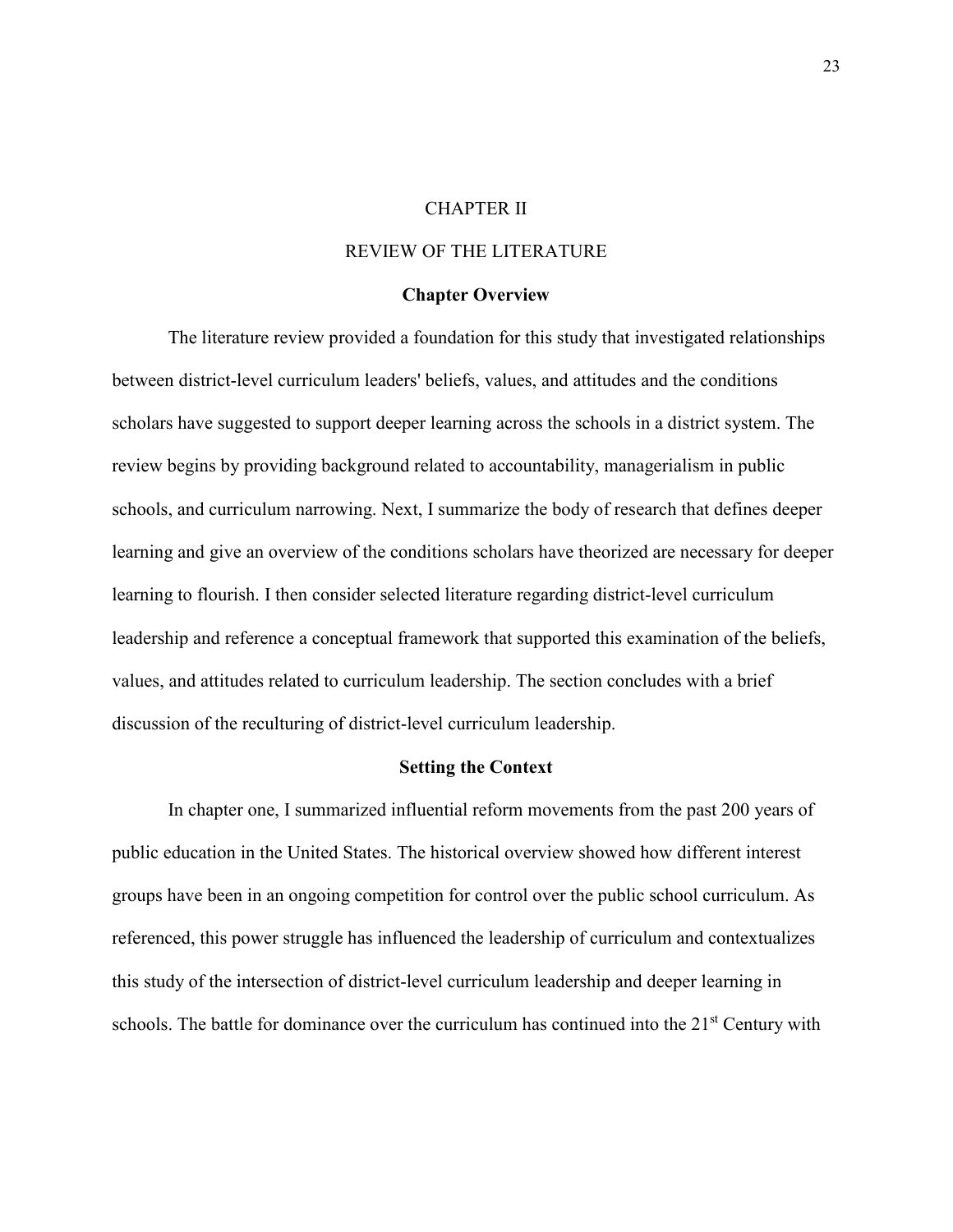increasing influences from Performance Accountability and New Public Management approaches in schools (Maxcy, 2009).

#### **Performance Accountability**

Cibulka and Derlin (1998) defined "Performance Accountability" (PA) as the use of student achievement data to measure the performance of schools, districts, and states (p. 502). While PA began influencing public schools as early as the 1960s, Maxcy (2009) referred to PA as the "dominant model of statewide school reform" by the late 1990s (p. 490). Furthermore, Maxcy contended that the passage of NCLB intensified the climate surrounding PA into the type of environment Professor Ernest House had criticized in his 1972 article, "The Dominion of Economic Accountability." House warned that this approach to accountability would skew public education too far toward the purpose of human capital production and result in educators attempting to raise achievement in the most efficient way possible (Maxcy, 2009). Apple (2000) drew associations between PA and the Taylor System and argued that PA reinforces the use of national standards and results in policies that centrally prescribe curricula and decrease control for teachers and principals. Apple also maintained that "managerialism takes center stage" in the environment created by PA (p. 245).

#### **New Public Management**

The type of public sector managerialism referenced by Apple was previously referred to as "New Public Management" (NPM) by Hood (1991). Numerous parallels exist between the language of PA and Hood's description of NPM. For example, one attribute of NPM is the use of "explicit standards and measures of performance" (Hood, 1991, p. 4). Other characteristics of NPM include an emphasis on results over procedures and the attitude that power should reside at the top of the organization rather than being distributed throughout its various members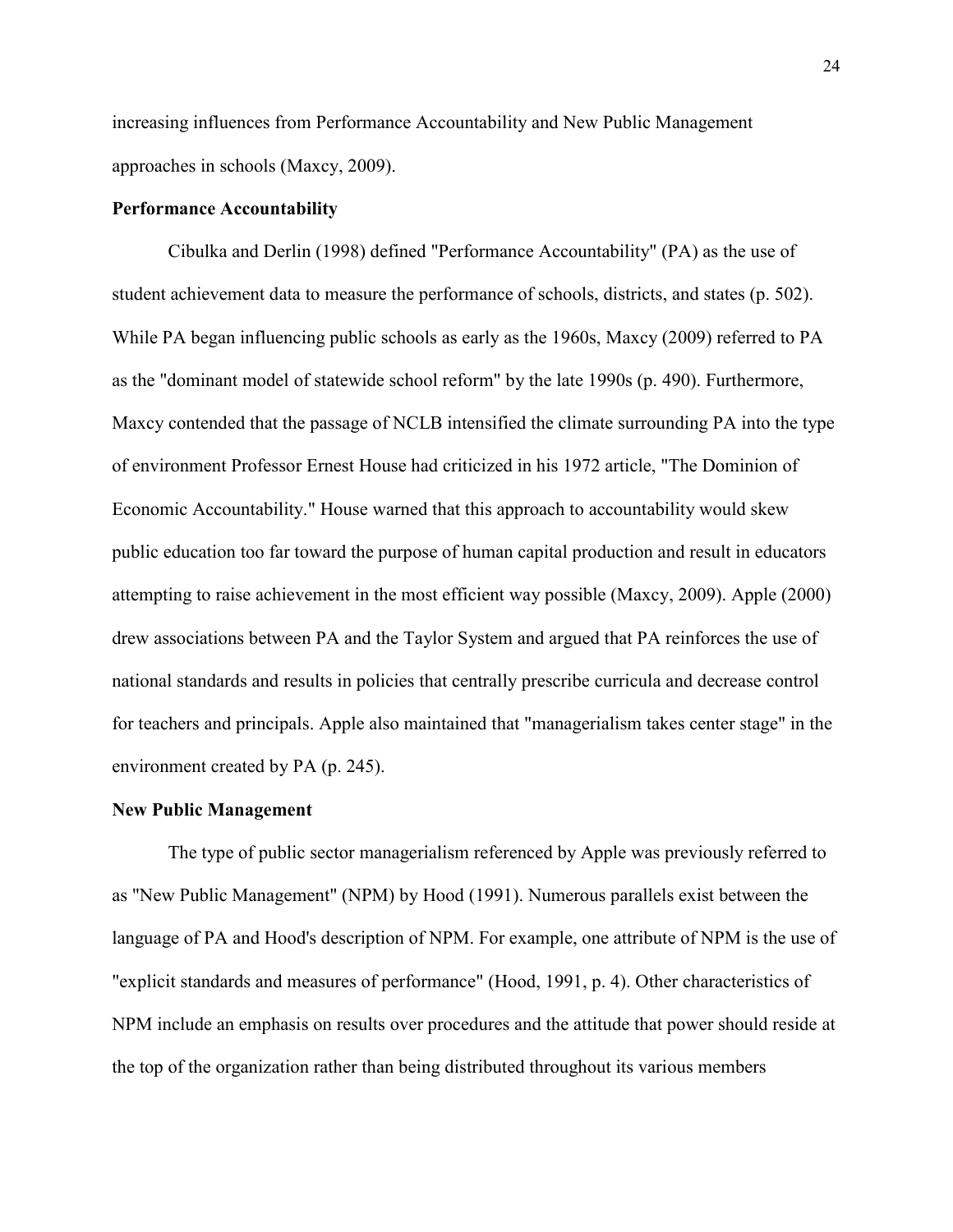(Hood, 1991). Various reforms associated with NPM have shown evidence that applying marketbased principles to public education is also part of this management approach (Anderson & Cohen, 2018). For example, there has been an increased emphasis on contracting services to private sector vendors and using consulting companies in reform initiatives (Anderson & Cohen, 2018). The influence corporations have exerted over curriculum development and adoption also illustrates the marketization of public education (Mahiri, 2005). Mahiri argued that textbook corporations promoting specific curricula have become a "form of corporate takeover and control of public schools" (p. 72).

An institutional ethnography by Maxcy (2009) depicted relationships between PA and NPM. The Maxcy study considered the effect of PA on relations between school and school district personnel in one Texas elementary school. Publicly available documents and reports were investigated through discourse analysis to consider the process of implementing a specific district-level reform. One of Maxcy's findings was that the high degree of pressure related to the school's performance resulted in district-level leaders initiating "a highly specified and strongly enforced instructional regime" that included centrally prescribed curricular content and instructional approaches (p. 514). The study referenced the managerial style described by House and characterized by Hood as NPM.

Daly and Finnigan (2011) also investigated accountability pressures during a districtwide reform. Unlike Maxcy's ethnographic method, Daly and Finnigan used a social network analysis in their longitudinal case study of an underperforming school district's reform efforts. Daly and Finnigan referenced prior studies which indicated that "under high-stakes accountability, school central office relations become more bureaucratic and rule bound" (p. 69). Similarly, they found the high-stakes environment created by NCLB and fear of sanctions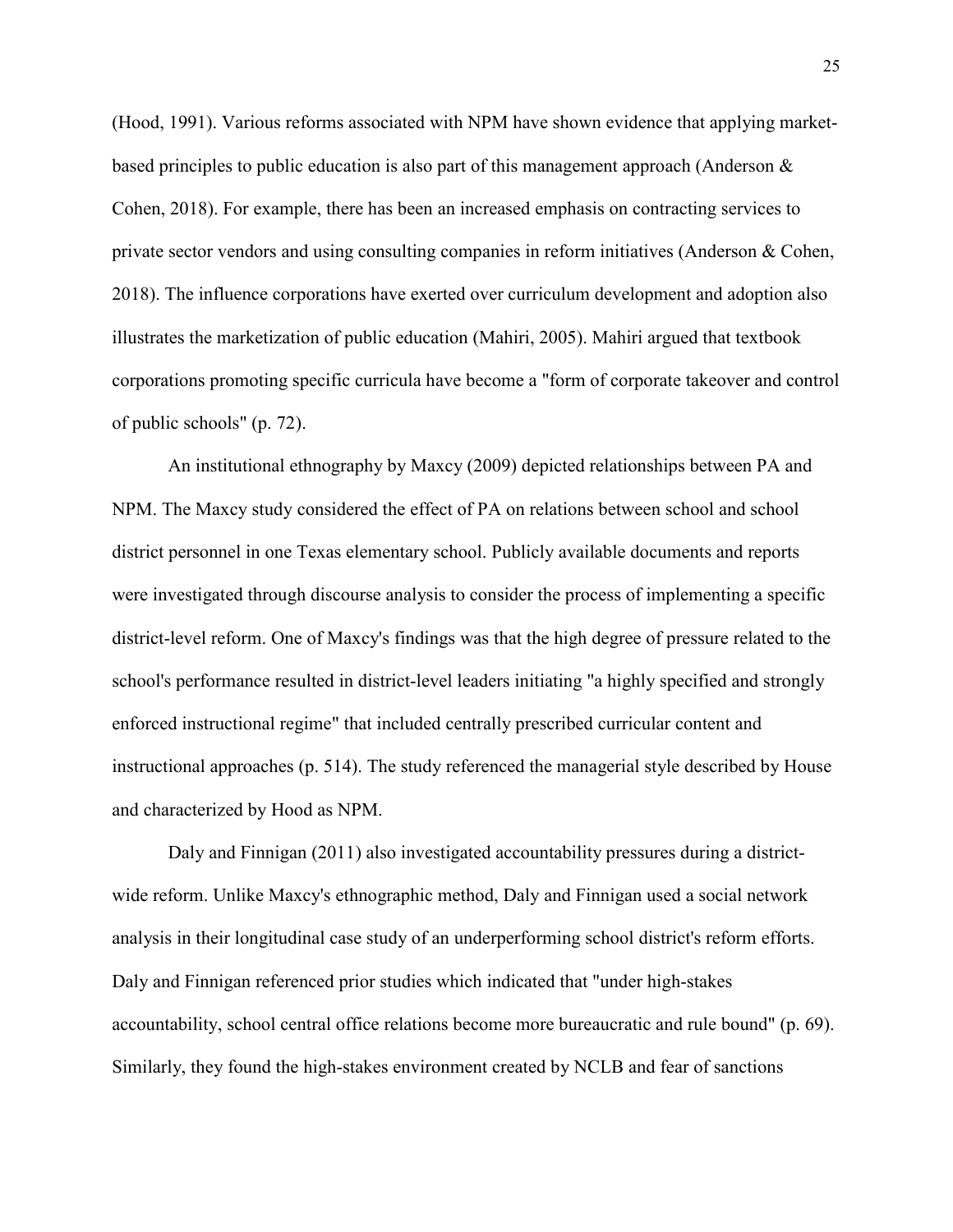resulted in a highly centralized network. Their analysis revealed the district had a "coreperiphery" (CP) network structure, meaning there were dense ties between leaders within the central office but weak ties between actors in the central office and those at school sites (p. 47). Daly and Finnigan argued that the CP network structure marginalized the people on the periphery and resulted in a system that lacked the coherence and connectivity needed to engage in productive partnerships. This context caused an "organizational homeostasis" within which the district structures and networks were preserved rather than recultured (p. 68).

#### **Curriculum Narrowing and Assessment**

As noted above, pressure stemming from school accountability has been linked to the enactment of NPM philosophies and movements to increase control over teachers' instructional approaches. Beyond those impacts, the environment of PA has also shaped decisions regarding curricular content. Specifically, scholars have suggested PA has resulted in a "narrowing of the curriculum" (Cuban, 2004; Joseph, 2011). In chapter one, I reviewed the ongoing debate regarding the focus of school curriculum. As noted in that summary, curriculum focused on developing specific content knowledge and discrete academic skills was referred to as antiquated as far back as the late 19th Century when J. M. Rice (1893) authored a book titled *The Public-School System of the United States*. After observing more than 1,200 teachers in 36 cities, he concluded that "the aim of the instruction is limited mainly to drilling facts into the minds of the children, and to hearing them recite lessons they have learned" (p. 20). Unfortunately, this mirrors what Tucker (2011) concluded 118 years later when he asserted that "the United States has in recent years emphasized mastery of basic skills at the expense of mastery of more advanced skills" (pp. 8-9). Tucker supported this statement by referencing the proliferation of multiple-choice test items administered by computers.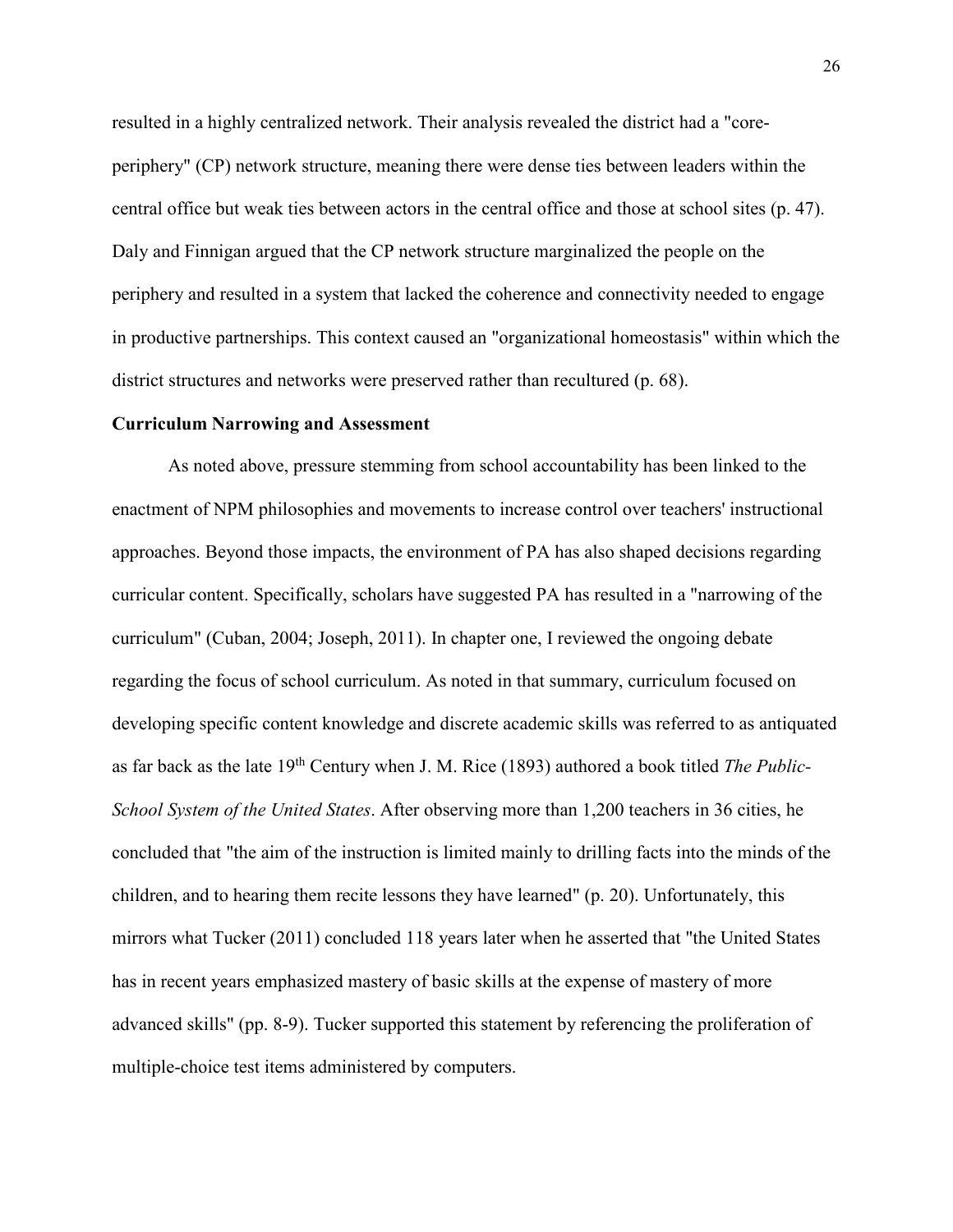Narrow targets on tests like those referenced by Tucker are the subject of criticism by scholars studying what is required to succeed in the evolving and increasingly complex world of work students will enter (Huberman et al., 2014). Beyond success in the world of work, narrowing of curriculum has been criticized by scholars who view the purpose of schooling in more democratic terms (Cuban, 2004; Goodlad, 1984; Joseph, 2011). Joseph articulated this sentiment in stating, "The compulsion to cover material is antithetical to several aims of progressive reform, e.g., the deep and elaborate understanding of selected core ideas, democratic curriculum planning, and critical examination of social conditions" (p. 39). Harris et al. (2019) expressed a similar attitude in proclaiming that our education system must prepare students to confront the challenges that exist now and in the future by applying knowledge in novel situations beyond understanding specific content.

Despite interest in a more comprehensive approach to curriculum, Herman et al. (2016) noted that schools feel pressure to focus their curricula on aligning with tests. Furthermore, Herman et al. lamented, "State accountability tests measure mostly low-level learning and give little attention to higher-level thinking, communication, and use of knowledge in novel or complex situations" (p. 1). In response to concerns about curriculum narrowing, scholars have argued for a curriculum that includes enhanced opportunities for "deeper learning" (Fullan et al., 2018; Pellegrino & Hilton, 2012; Rickles et al., 2019). The next section of this review defines and describes deeper learning.

#### **Defining Deeper Learning**

Deeper learning, as terminology, was first described in a 2012 publication from the National Research Council (NRC) authored by their Committee on Defining Deeper Learning and 21st Century Skills, Board on Testing and Assessment, and Board on Science Education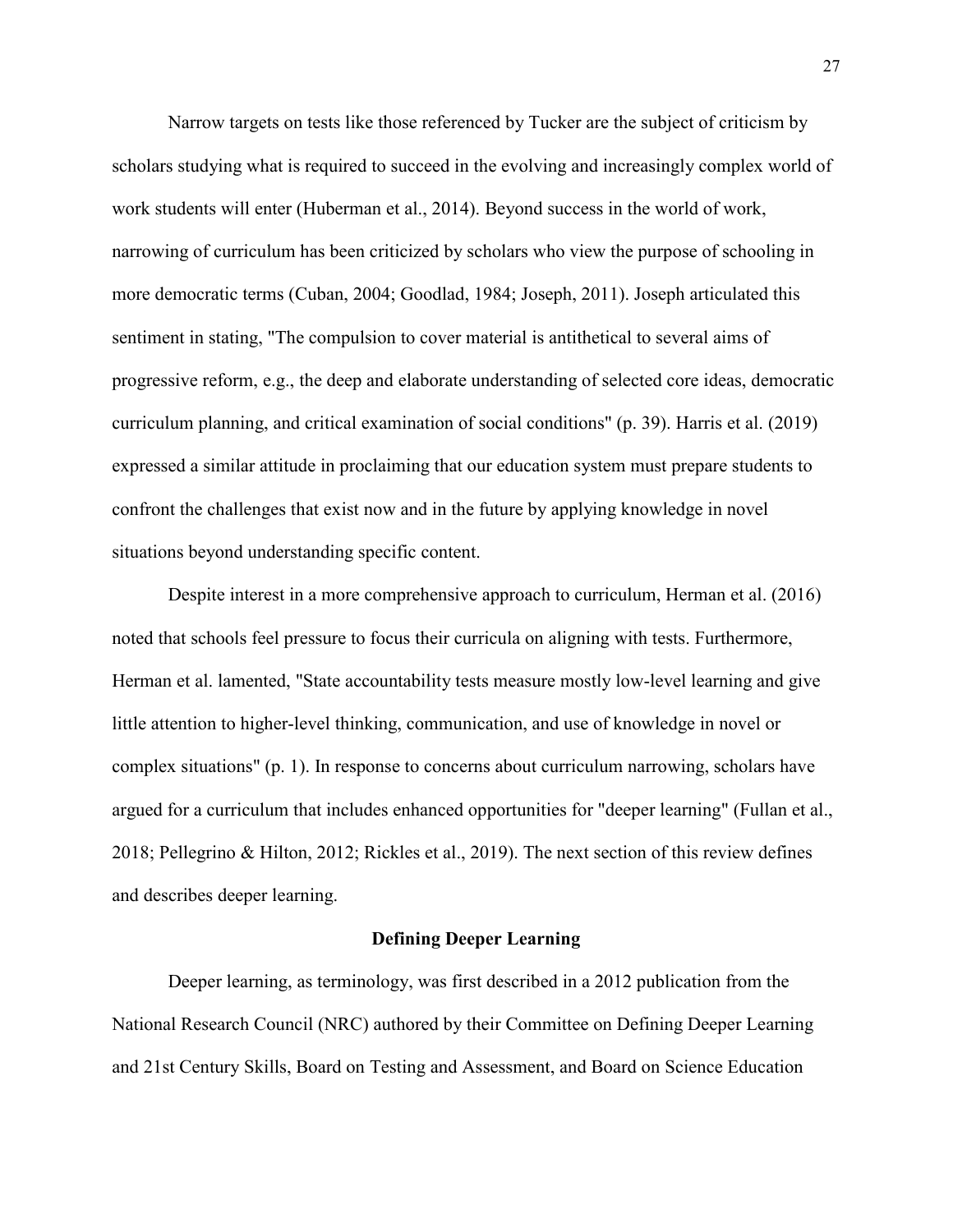(Pellegrino & Hilton, 2012). The William and Flora Hewlett Foundation helped initiate and served as a supporting agency for the work that resulted in the NRC report. The Hewlett Foundation (2013) built on this report to define deeper learning, more succinctly, as an "umbrella term" that is inclusive of six different competencies: content mastery, critical thinking, collaboration, communication, learning to learn, and academic mindset (p. 1). The Hewlett Foundation elaborated in stating:

The typical worksheet, drill-and-memorize, and test preparation approach to classroom teaching actually makes it difficult for students to retain the myriad bits of information they encounter during the school year. More effective is an instructional method that requires students to use important information repeatedly in complex and meaningful ways. (p. 1)

Other scholars have defined deeper learning in a similar yet distinct manner.

Six "global competencies" were outlined by Fullan et al. (2018) from work done with the consortium of New Pedagogies for Deep Learning. These six competencies are character, citizenship, collaboration, communication, creativity, and critical thinking. Note that collaboration, communication, and critical thinking are also three of the six competencies delineated by the Hewlett Foundation (2013). More commonalities also exist between the competencies outlined for deeper learning and those typically listed within 21st-century learning descriptions. Fullan et al. argued their deeper learning competencies are distinct from  $21<sup>st</sup>$ Century skills in "comprehensiveness, precision, and measurability" (p. 18). The deeper learning descriptions provided by the Hewlett Foundation and Fullan et al. capture the most critical elements recognized by scholars within this area of research. However, other definitions add value when creating a thorough overview of deeper learning.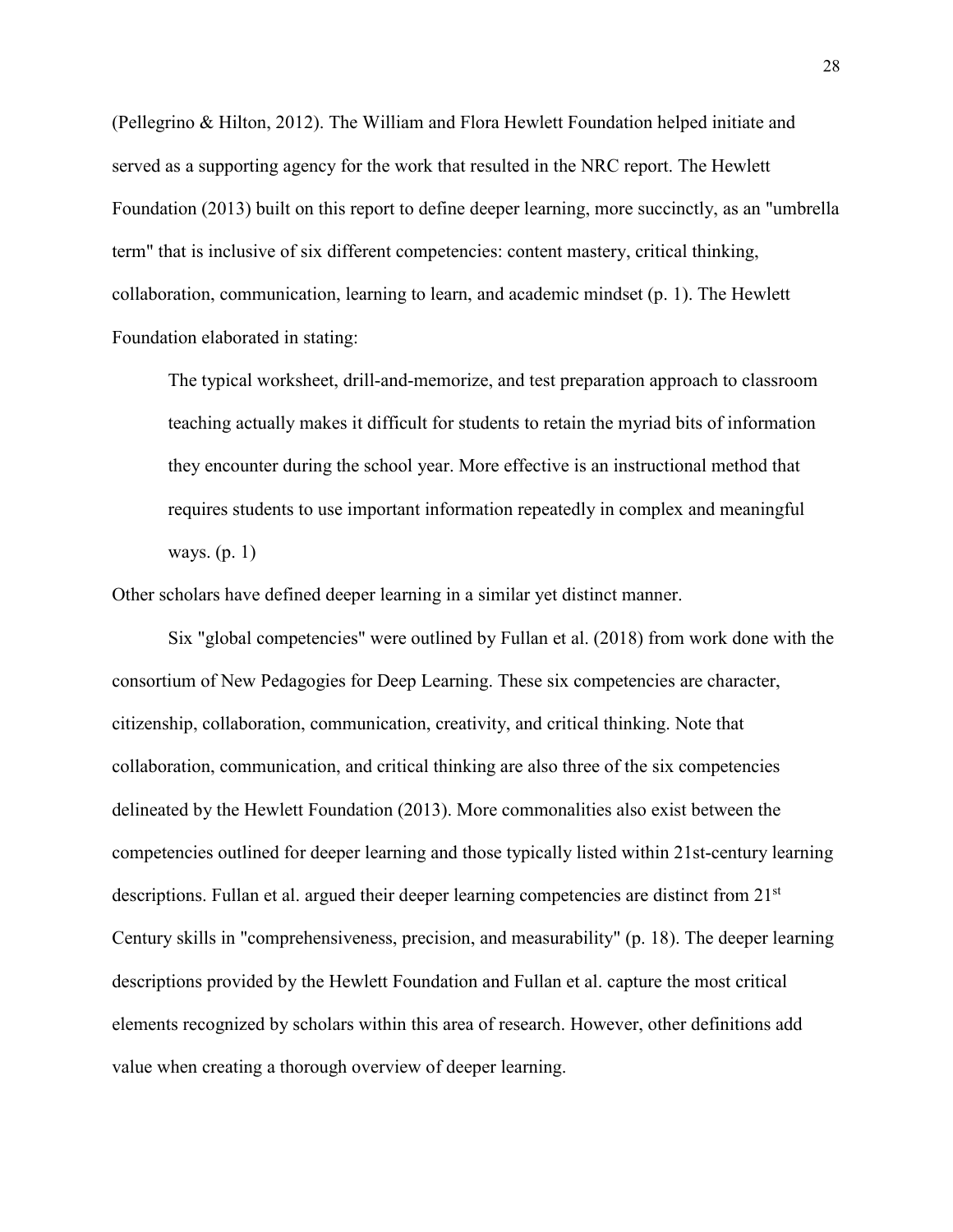Mehta and Fine (2019) referenced the Hewlett Foundation definition while suggesting deeper learning in both school and life is represented by a thoughtful integration of mastery, identity, and creativity. Specifically, within deeper learning, students develop knowledge and skill, find connections between their unique selves and the learning, and produce something as an output rather than only receiving knowledge as an input. Furthermore, Mehta and Fine suggested that the presence of different apprenticeship forms is an element often seen within deeper learning environments. Examples of apprenticeship may include students in the classroom being guided by experts in the field, teachers imparting specific expertise, or students with more advanced skill sets supporting their peers.

It is worth including some additional details regarding deeper learning from the NRC's original definition. The NRC report described deeper learning as "the process through which an individual becomes capable of taking what was learned in one situation and applying it to new situations (i.e., transfer)" (Pellegrino & Hilton, 2012, p. 5). The NRC publication also grouped deeper learning competencies into three domains: cognitive, interpersonal, and intrapersonal. Although there are many definitions of deeper learning, these varied articulations have commonalities. Each description shares a focus on the application of student learning in broader contexts (i.e., beyond recall), development of competencies that support success in other domains (e.g., creativity and critical thinking), and a focus on building meaning through collaborative construction of knowledge.

Fullan et al. (2018) provided numerous examples of deeper learning in action. One example was a choice-based high school research project completed by a student from an indigenous community. Based on his difficulty adjusting to a different culture, the student chose to research indigenous youth's experiences when transitioning to high school. The student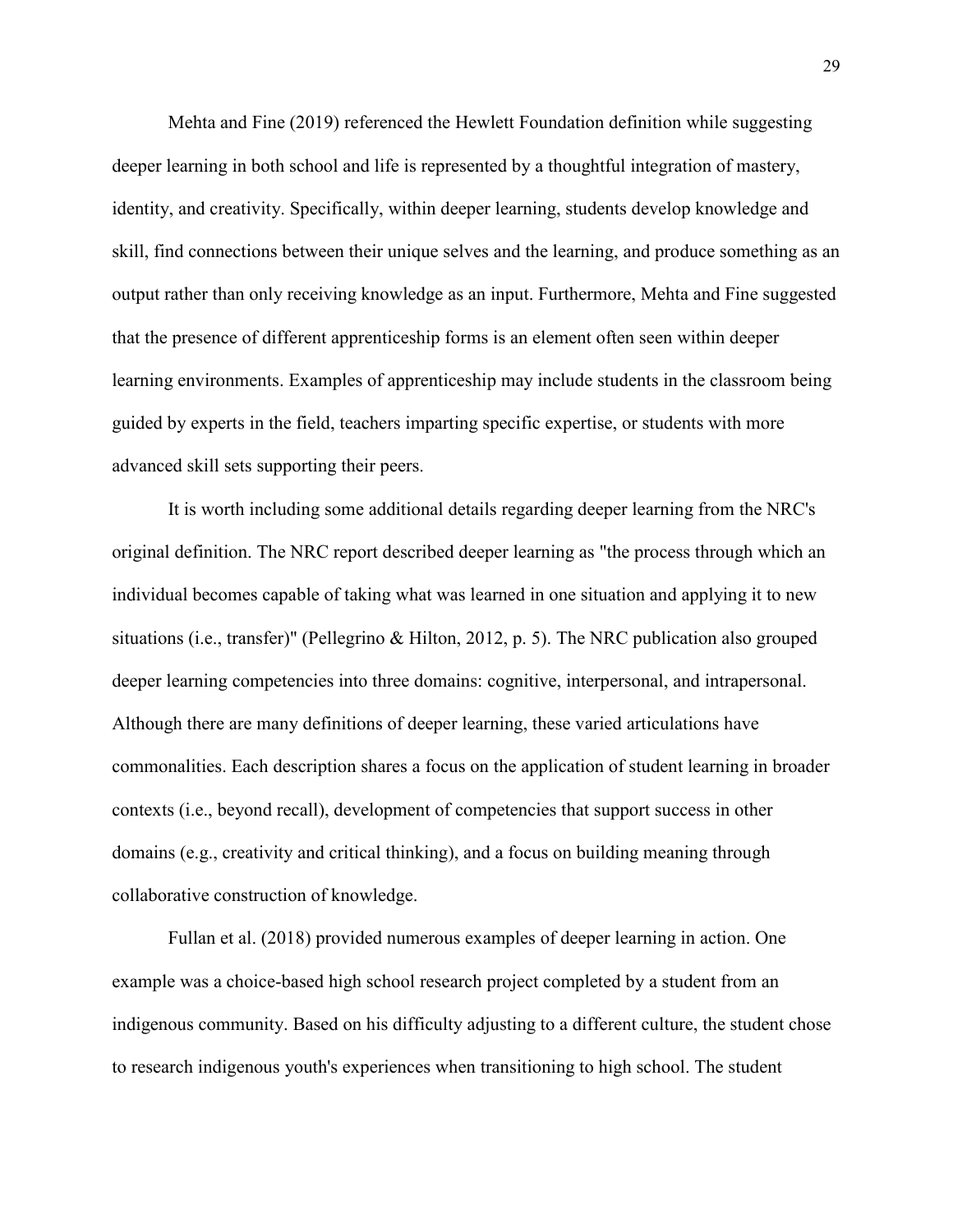recruited peers from the class to form a research team, and they designed a survey, wrote interview questions, and gathered data from students experiencing this type of transition. After the project was completed, the student extended his interest by forming an advisory committee at the school to give indigenous students a voice. Another example shared in the Fullan et al. text came from a sixth-grade classroom within which the students were challenged to solve a local, community, or global issue. After a class-wide discussion, the students decided to investigate food supply, including consideration of bees' role in pollinating different plants. The students researched non-GMO fruits and vegetables and presented their findings in a family showcase using varied mechanisms, including three-dimensional models, coding software, and other chosen tools. The class then collaborated with a world-renowned beekeeper to build a school garden with 20 varieties of non-GMO organic fruits and vegetables and three bee pollinator gardens.

Mehta and Fine (2019) also presented a variety of examples of deeper learning. One of their most detailed illustrations was a theatre production they observed at one of the schools in their study. Although the theatre students engaged in mastering content, Mehta and Fine noticed the approach differed from traditional classroom experiences. The theatre production used time differently, was multi-disciplinary (e.g., history, language arts, music), had an embedded sense of purpose, and provided high degrees of student autonomy. The process also included forms of apprenticeship, including students working directly with older or more experienced peers. Furthermore, the theatre experience exemplified interdependence and a sense of community. The theatre production and the examples from Fullan et al. (2018) show evidence of what Mehta and Fine note as powerful elements of deeper learning, including purpose and performance, choice, community, interdependence, and apprenticeship.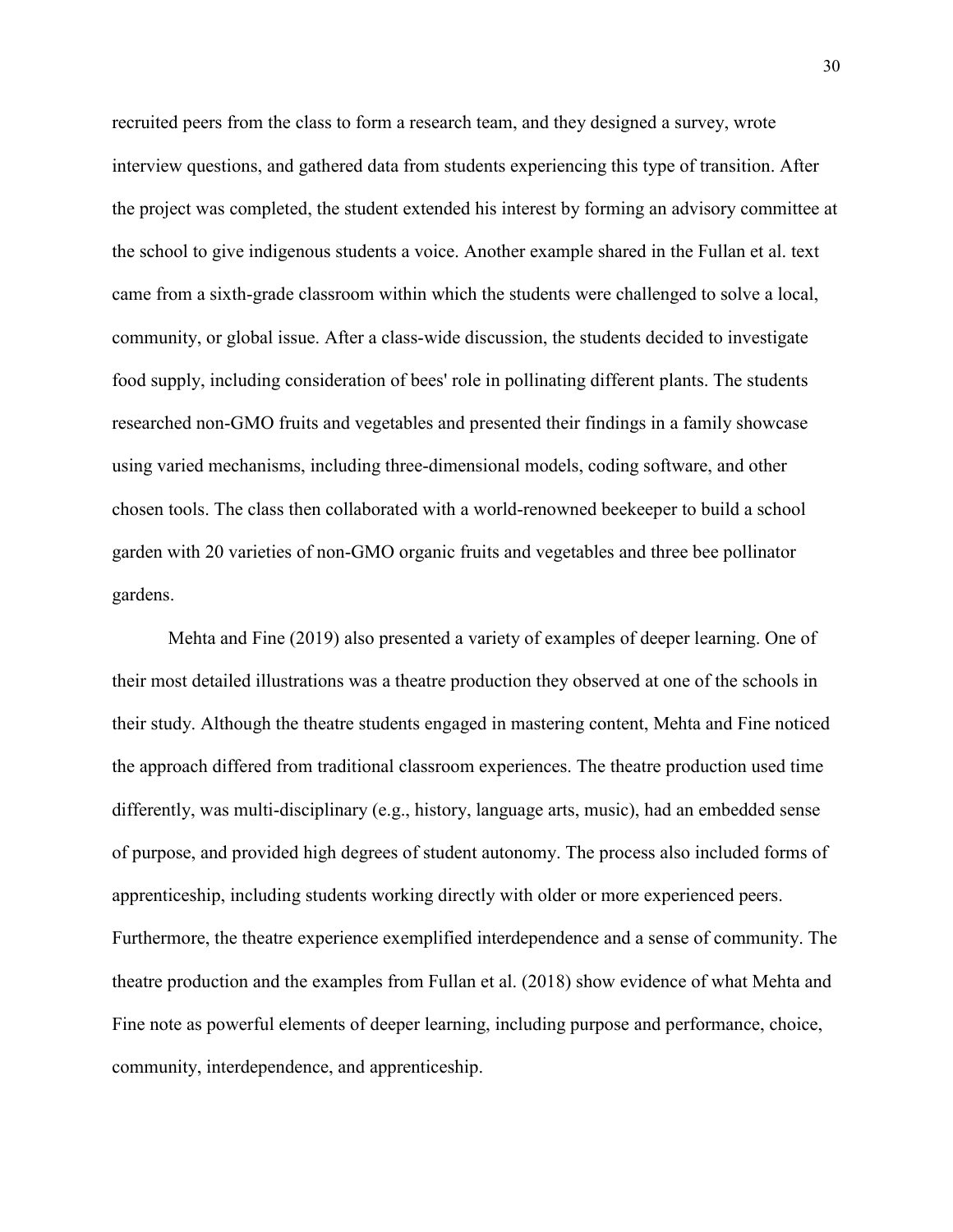## **Deeper Learning Research**

In 2014, Huberman et al. reported there was a "limited empirical base" focused on deeper learning and called for more "rigorous research" (p. 3). This section summarizes two of the most widely cited studies related to this call for action. Jal Mehta and Sarah Fine (2019) conducted an extensive case study of deeper learning in high schools across the United States. They observed 30 schools in nine different cities for more than 750 total hours. During the study, Mehta and Fine interviewed more than 300 students, teachers, parents, and school administrators. The findings of the study were discussed in a book titled *In Search of Deeper Learning: The Quest to Remake the American High School* (Mehta & Fine, 2019). The Mehta and Fine investigation focused on schools suggested to them by colleagues as being aligned to deeper learning principles. However, after spending time in these schools, their findings were less than inspiring.

Some individual classrooms served as exemplars of the practices that support students in having deeper learning experiences (Mehta & Fine, 2019). These exemplary classrooms (more likely to be elective courses), however, were not observed to be consistently located across an entire school. A small number of schools did present more deeper learning opportunities for students than others, and these bright spots provided some ideas for how a school may expand deeper learning. The findings of this study were complicated and multi-faceted. However, a memorable quote from Mehta and Fine was, "The dominant patterns we had observed reflected a school system that was trapped by a 'grammar of schooling' that was cast a century ago" (p. 4). This statement referenced the organizational structures and rules that Tyack and Tobin (1994) referred to as the "basic 'grammar' of schooling" (p. 454). Tyack and Tobin (1994) characterized this "grammar" as including teacher-centered and textbook centered approaches that focus on assigning specific tasks to students and monitoring and controlling them. The separation of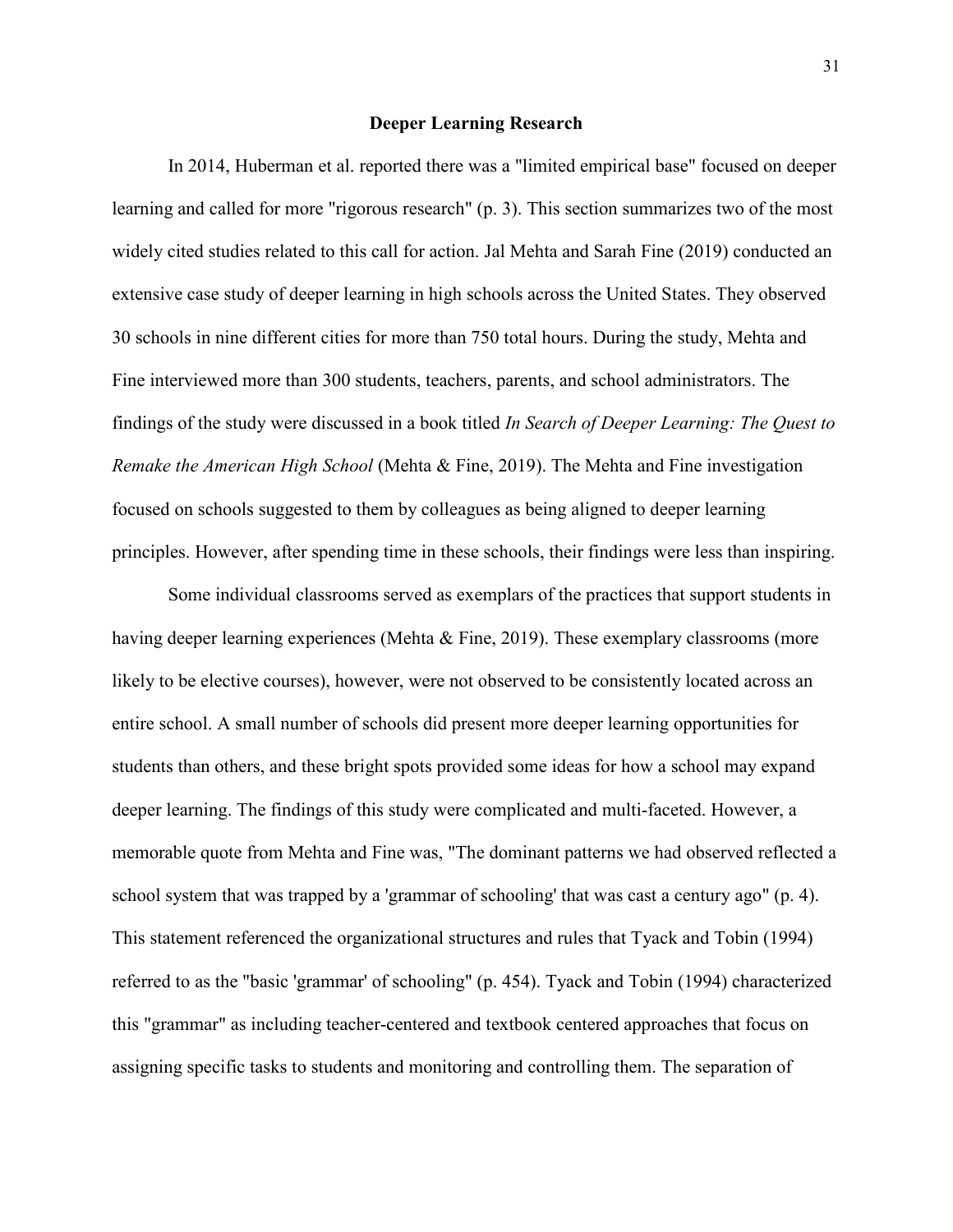students into age-based grade levels and the division of knowledge into separate subject areas are also components of the structure to which Tyack and Tobin referred.

Although Mehta and Fine (2019) did not find school-wide deeper learning in their extensive study, an investigation by a group of scholars at the American Institutes for Research (AIR) claimed broad implementations of deeper learning do exist (Rickles et al., 2019). The AIR team communicated findings from a more extensive investigation named the "Study of Deeper Learning: Opportunities and Outcomes" (commissioned by the Hewlett Foundation) (Rickles et al., 2019). This study "was designed to produce the most rigorous evidence to date on the effects of implementing a school-wide approach to promoting deeper learning for high school students" (p. 215). Rickles et al. produced evidence that students' enhanced opportunities to experience deeper learning could yield positive outcomes.

The study analyzed 16 small high schools in a network focused on deeper learning (i.e., Hewlett Foundation's Deeper Learning Community of Practice) (Rickles et al., 2019). The researchers determined from student survey results that students in the network schools experienced more opportunities for deeper learning than students in the comparison (i.e., "traditional") schools. Examples of opportunities were creativity, complex problem solving, interdisciplinary learning, activities with real-world connections, and varied forms of assessment. The results reported effect sizes that quantified differences between students in the network and comparison schools across nine different types of opportunities, including such domains as creative thinking and communication. The average effect sizes ranged from 0.21 to 0.55, depending on the type of opportunity.

Results of the Rickles et al. (2019) study also indicated students in the sample schools "demonstrated better deeper learning competencies compared with students in comparison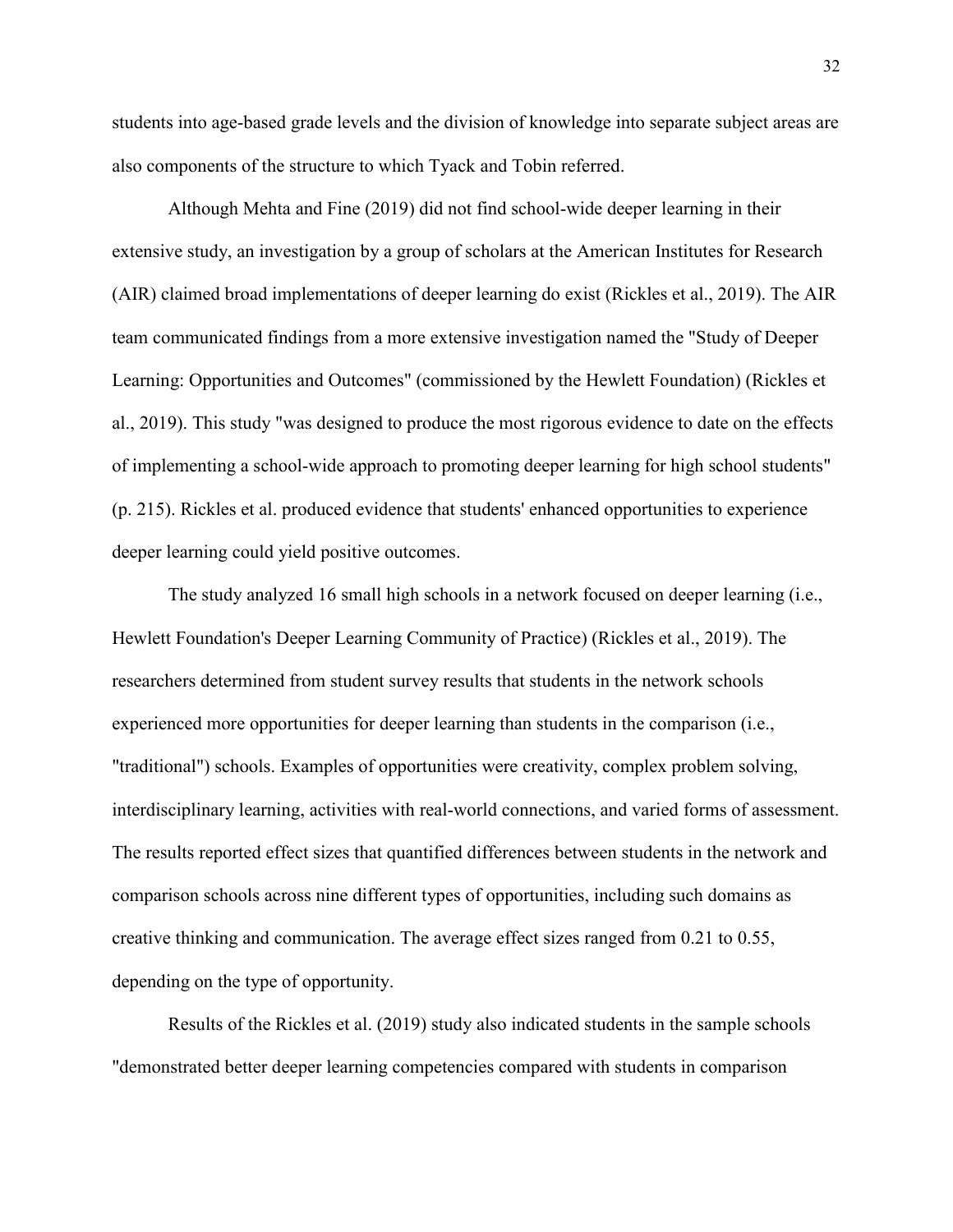schools" (p. 228). Competencies included intrapersonal and interpersonal skills measured by student survey results and cognitive skills measured through content assessments and the PISA-Based Test for Schools. Results of the cognitive assessments indicated that "students in network schools scored 0.10 to 0.12 standard deviations higher on the three cognitive competency assessments (reading, mathematics, and science) than students in the comparison schools" (p. 228). The survey results regarding interpersonal and intrapersonal skills showed four of eight domains had statistically significant differences between the two populations. Students in the network schools rated themselves higher in the four domains of collaboration skills, academic engagement, motivation to learn, and self-efficacy (i.e., the degree to which students felt capable of succeeding on tasks in varied contexts).

While these results were encouraging, it is worth noting some limitations pointed out by the authors of this study. First, the students in the network schools had self-selected into those schools while those in the comparison schools did not (Rickles et al., 2019). Second, the network schools were much smaller (398 students on average) than the comparison schools (1,350 students on average). It is also important to communicate that the Hewlett Foundation funded the study, and the network schools investigated were also participants in the community of practice associated with the Hewlett Foundation. Although Rickles et al. presented hopeful results from an analysis of school-wide deeper learning, they recommended that future research determine strategies and supports that traditional districts (i.e., those not in a deeper learning network) could use to support broad enactment of deeper learning.

## **Assessing Deeper Learning**

The studies I reviewed above focused on the degree to which deeper learning was taking place in selected schools. An additional body of literature is developing regarding the assessment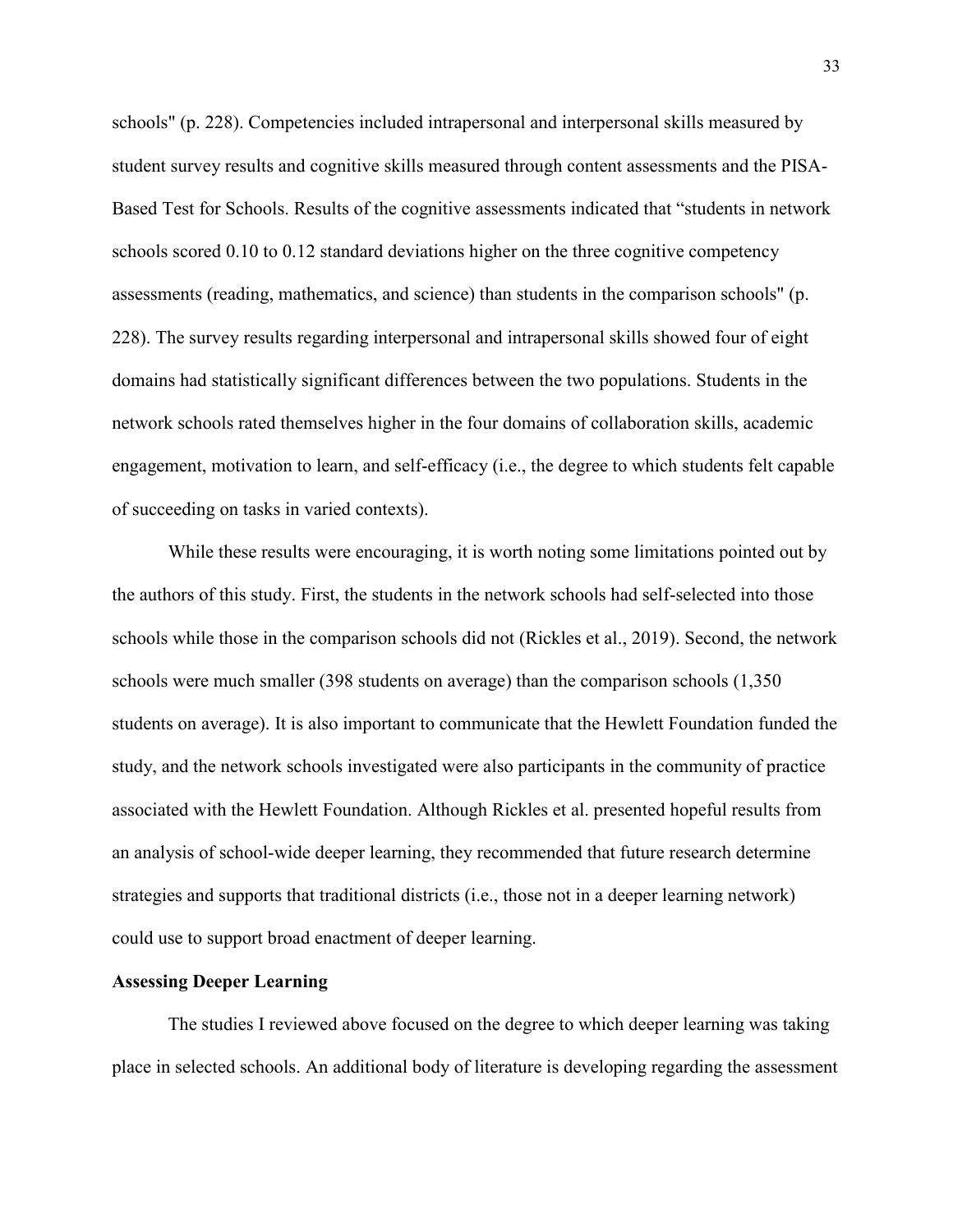of deeper learning. Herman et al. (2016) completed a study, funded by the Hewlett Foundation, to assess the depth of knowledge (DOK) of test items included on the Program for International Student Assessment (PISA) using a scale developed by Webb (2002). The study used depth of knowledge as a proxy for deeper learning and defined DOK 3 and DOK 4 as levels that indicated measurement of deeper learning competency (Herman et al., 2016). Webb defines DOK level 3 as "strategic thinking," including supporting ideas with details and applying a concept to different contexts. DOK level 4 is considered "extended thinking" and includes analyzing information from various sources and designing and carrying out an experiment. Herman et al. speculated the PISA, due to a strong reputation for a focus on problem-solving, might serve as an exemplar for assessment of deeper learning. The findings were unexpected as the analysis showed fewer than 10% of PISA items tested deeper learning for reading, and 14% for math. Furthermore, none of the PISA items for reading or math assessed competency at the DOK 4 level.

The Herman et al. (2016) study also included analyses of the DOK levels of various assessments aligned to the Common Core standards in the United States calculated by other expert panels. They reported the Partnership for Assessment of Readiness for College and Careers (PARCC) and Smarter Balanced assessments had higher DOK demands than PISA. For example, the eighth-grade language arts assessments by PARCC and Smarter Balanced included 69% and 44%, respectively, of items at the "deeper learning level" (i.e., DOK 3 and 4 combined). The results for eighth-grade mathematics from PARCC and Smarter Balanced were 25% and 9%, respectively.

The percentages reported are averages from each of the four "panels" (e.g., WestEd) that studied these assessments using the DOK scale (Herman et al., 2016). However, the findings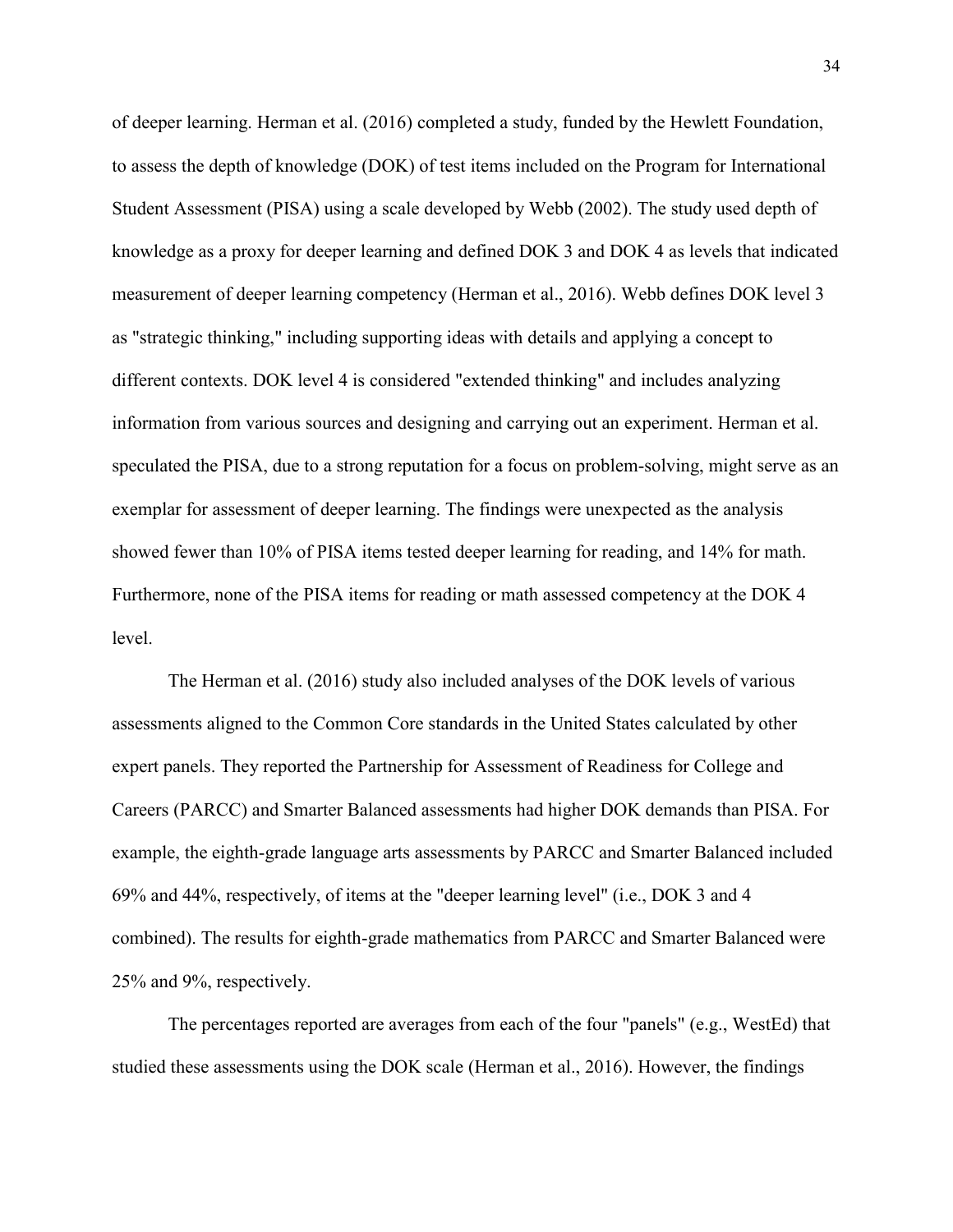from each of the four panels were disparate. For example, there was a 29 percentage point difference between the number of higher-level items (DOK 3 and 4) reported by two panels for eighth-grade language arts. The reliability of the analyses seems questionable due to the size of this discrepancy. Beyond that concern, I question the use of DOK 3 and 4 as a meaningful proxy for deeper learning. For example, Webb's (2002) DOK 3 for reading includes verbs such as determine, summarize, and analyze while DOK 3 for math includes verbs asking learners to justify, draw conclusions, and cite evidence. While these verbs indicate alignment with some deeper learning competencies, the DOK descriptions do not include other critical elements of deeper learning, such as collaboration, learning to learn, and creativity.

Despite these concerns, the Herman et al. (2016) study did indicate that updated assessment systems (e.g., Smarter Balanced Assessment Consortium) include some degree of critical thinking and open-ended tasks. However, Noguera (2017) asserted that schools have remained focused on a narrowed approach to raising test scores instead of engaging students in deeper learning. Critics of accountability systems have argued that such policies have influenced schools and teachers to teach directly to assessments (Cuban, 2008; Dee et al., 2013; Hursh, 2013). This approach has been considered problematic. For example, Yazzie-Mintz (2010) reported a correlation between practices such as teaching to the test and low student engagement and communicated specific concerns with students' perception of the authenticity and relevance of learning in schools. Proponents of deeper learning contend that deeper learning approaches address student engagement concerns and help students see school as authentic and relevant (Mehta & Fine, 2019).

As deeper learning has gained traction, test designers have begun work on a "new generation" of assessments (Harris et al., 2019, p. 53). Despite interest in creating new forms of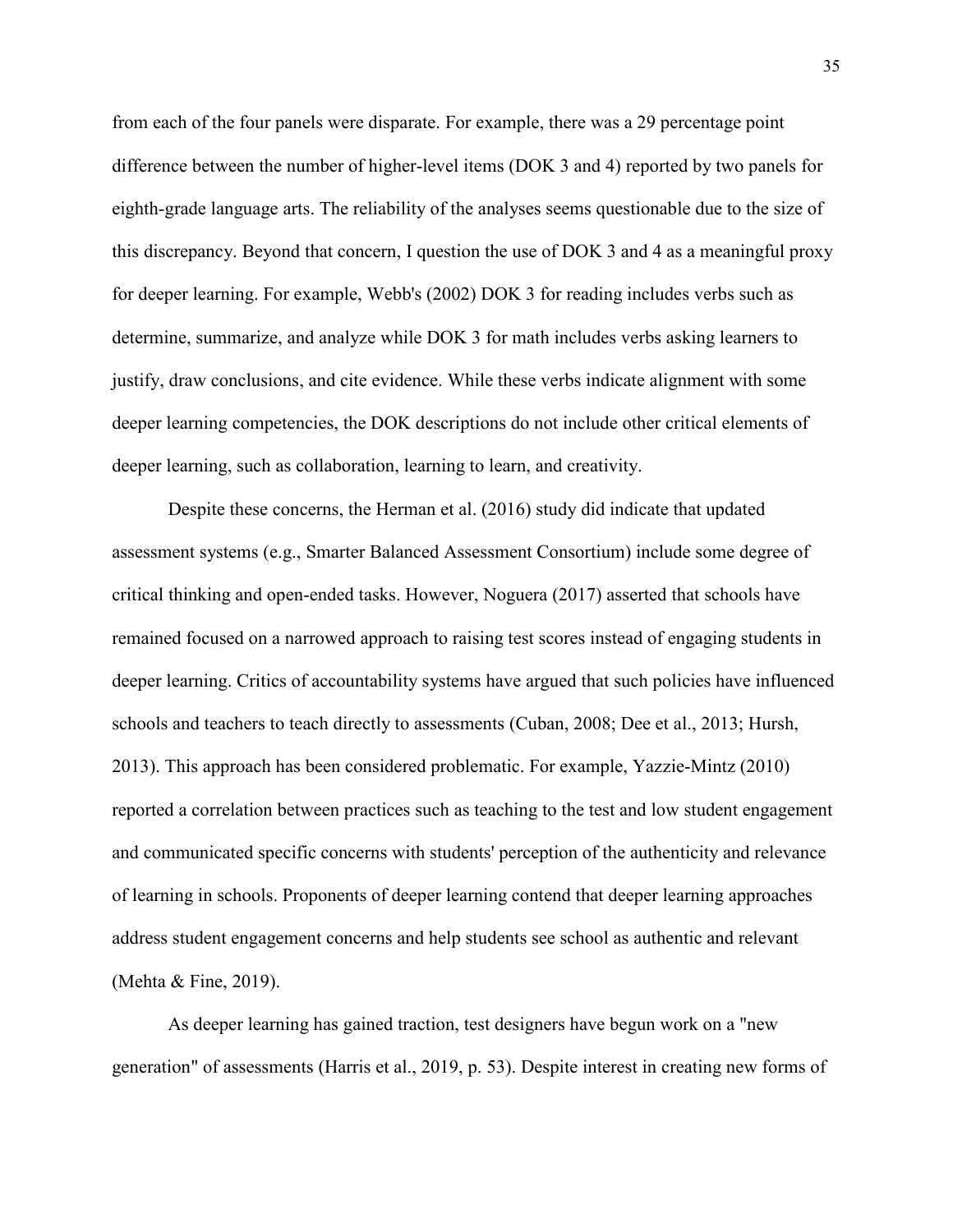evaluation, it has become clear that "it is not well known how to measure this complex, multidimensional learning" (Harris et al., 2019, p. 54). Harris et al. stated that a focus on deeper learning calls for a different way of defining what it means to be proficient, including an emphasis on "knowledge-in-use." Knowledge-in-use includes applying knowledge for problemsolving and reasoning to make sense of various phenomena as professionals do in their everyday work in their fields of expertise. Assessments of deeper learning will need to address knowledge $\Box$ in $\Box$ use, and Harris et al. asserted doing this "poses a formidable challenge to assessment design and validation" (p. 54). Harris et al. took on this challenge by presenting ideas to measure deeper learning in science. Still, they cautioned their concept is "early and ongoing" and is only one example of this new way of assessing (p. 64). Rethinking assessment is one domain to consider to support deeper learning in schools. The next section considers assessment along with other conditions that could support the enactment of deeper learning.

## **Conditions for Deeper Learning**

Scholars suggest various conditions that support enhanced opportunities for students to experience deeper learning. Fullan et al. (2018) advised revisions to "policy infrastructure," including realignment of assessment systems and adjustment to demands for curriculum coverage (p. 160). For example, New Zealand eliminated National Standards in 2017 "in favor of a new system that utilizes learning progressions and other elements compatible with deep learning" (Fullan et al., 2018, p. 161). Rickles et al. (2019) also considered the use of unique forms of assessment aligned with deeper learning experiences as one of the conditions schools needed to meet to be part of the sample in their investigation. In particular, the assessments had to show evidence of problem-solving, communication, and collaboration.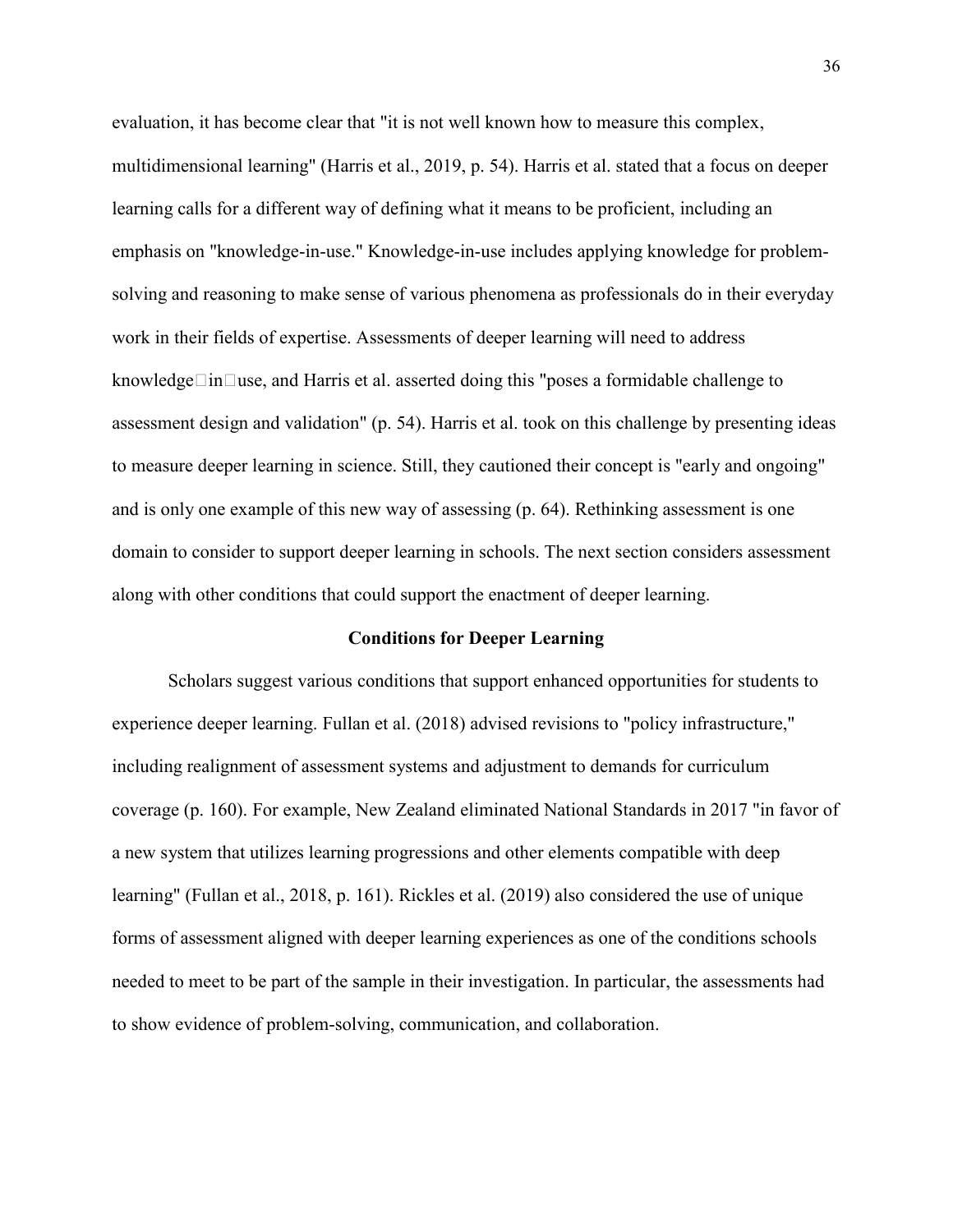As a nationwide policy change like in New Zealand seems less likely in the United States, Mehta and Fine (2019) made recommendations within similar domains as Fullan et al. (2018) but focused on the school and district levels of educational leadership. Mehta and Fine advised that district leaders undertake a cultural shift that includes redesigning curriculum to establish a "new balance between breadth and depth" (p. 388). This shift involves removing barriers such as "district pacing guidelines" and the associated "compliance-oriented model" (p. 393). Teachers in the Mehta and Fine sample consistently communicated that district leaders required the use of pacing guides that "dictated the rate at which students were supposed to learn" (p. 388). Although pacing guides were developed to be supportive, they were packed with so much content that teachers did not have the time needed for students to learn deeply. Furthermore, the guides were implemented without enough flexibility for teachers to make adaptations based on student interests or needs. Mehta and Fine also addressed rethinking student assessment in their recommendation for more authentic, performance-based approaches.

The conditions mentioned to this point have been policy revisions to address the demands of curricular coverage and retooling of assessments for better alignment with deeper learning principles. However, scholars have also called for leaders to reconsider the values and beliefs that form the professional culture in districts and schools. Mehta and Fine (2019) asserted that "the qualities associated with student deeper learning - having opportunities to take risks, acknowledging that failure is part of learning, having some control and choice over one's learning - should instead characterize the adult culture in our schools and districts" (p. 393). Mehta and Fine called for a shift from a bureaucratic approach focused on standardization and "fidelity of implementation" to a professional mindset that honors the complexity and variability of the work and values practitioners (p. 393). Noguera (2017) also recommended leaders should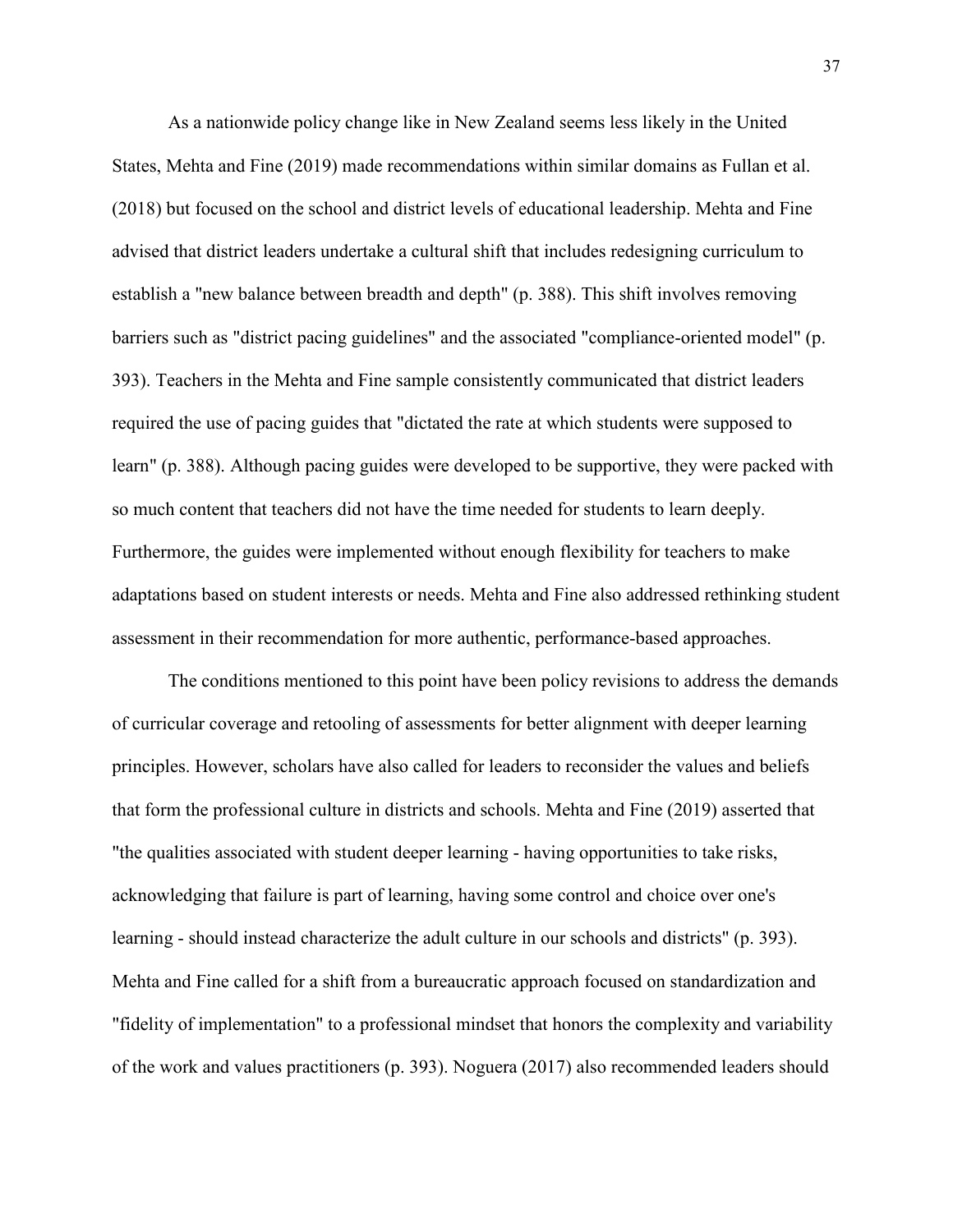aim to build the professional capacity of teachers instead of merely relying on "prepackaged curricula" (p. 26). Furthermore, Noguera suggested prioritizing "time so that staff can engage in deeper learning themselves" (p. 26). Other scholars have noted similar concerns with adult cultures focused on fidelity and expressed the need for a more professional mindset (Au, 2011; Crocco & Costigan, 2007; Newberg-Long, 2010; Ylimaki, 2012).

It is also worth mentioning more granular, strategic moves that scholars have put forth in discussing the conditions necessary for deeper learning to proliferate in schools. The Rickles et al. (2019) study shared that "strategies that schools commonly used to foster deeper learning included project-based learning, internship opportunities, collaborative group work, longer-term cumulative assessments, and advisories" (p. 216). Interdisciplinary learning and "instructional activities that emphasize real world connections" were also noted as some of the conditions necessary to provide students with deeper learning opportunities (Rickles et al., 2019, p. 222). The work of Rickles at el. also referenced the idea that deeper learning should "promote development in the cognitive, interpersonal, and intrapersonal competency domains" (p. 216). Mehta and Fine (2019) noted that the teachers who were most able to support deeper learning viewed students as producers, focused more on depth than breadth, viewed boundaries between disciplines as permeable, and provided opportunities for students to experience relevant work. These ideas were a few of the many components Mehta and Fine listed as indicative of a "new grammar of schooling" (p. 380).

An example of this instructional approach shared by Huberman et al. (2014) was a case study project completed by high school students about a West Virginia coal mining disaster. Students studied the disaster and related it to broader policies and contexts such as the U.S. dependence on fossil fuels. The students selected one issue related to energy use, collaborated to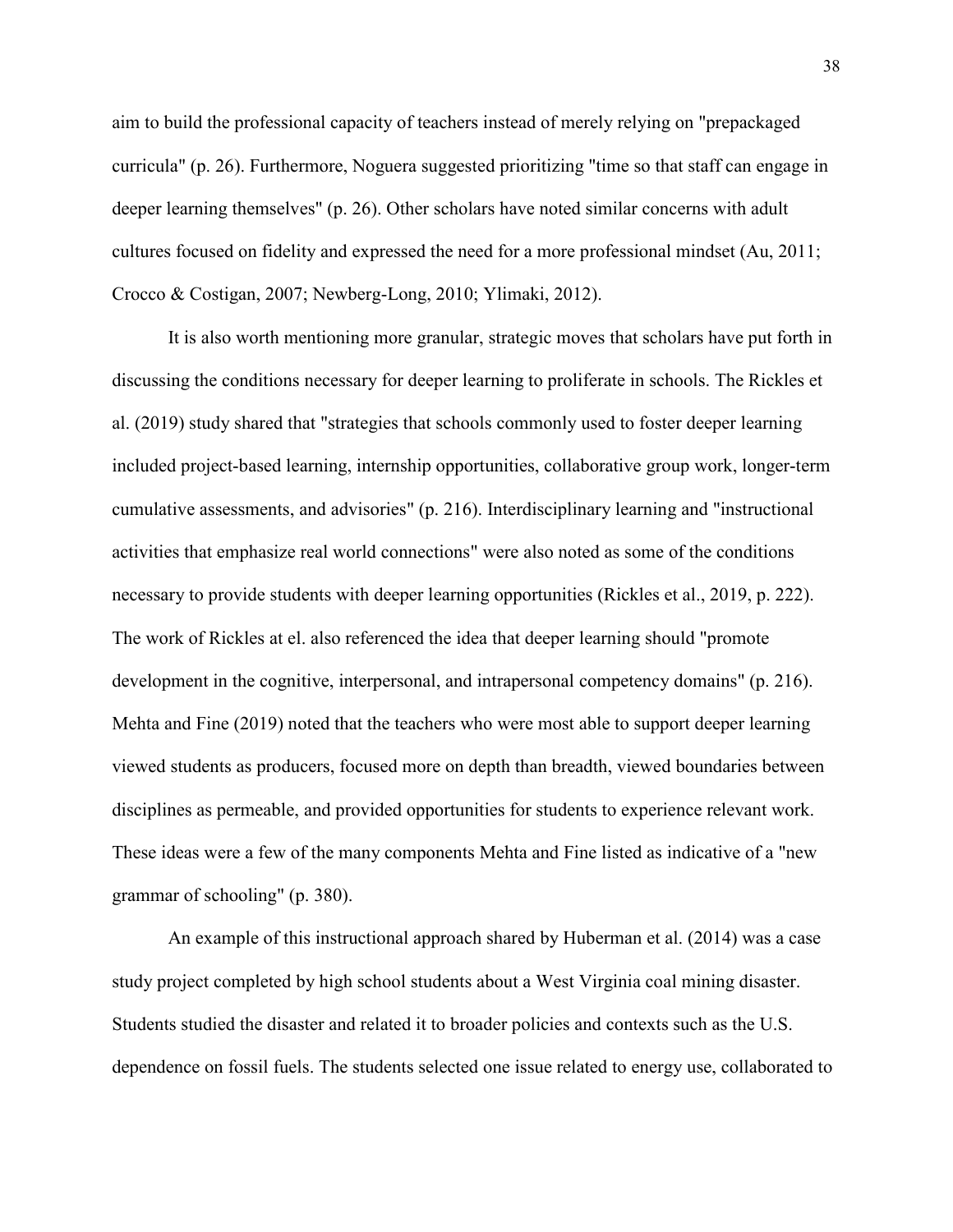collect data or evidence, and wrote a white paper to present to local experts (e.g., university professors, political figures). The unit of study also involved West Virginia's history and connections to music from different periods. This long-term project was an in-depth and multidisciplinary (i.e., language arts, social studies, science) learning experience connected to real-life issues. The experience also allowed students to act as producers (i.e., rather than only as consumers of content. While this example was from a longer-term project, Huberman et al. noted that examples of deeper learning might come from shorter-term project-based assignments or even rich learning tasks that are not project-based.

## **District-Level Curriculum Leadership**

The instructional approach used in the coal mining project was indicative of the values held by the curriculum leaders in the "network" of schools studied by Huberman et al. (2014). In this section, I review literature that considers the beliefs, values, and attitudes of district-level curriculum leaders. Both Bruner (1996) and Joseph (2011) contended that curriculum reflects beliefs, social values, and political values. Joseph also claimed that curriculum could be considered a "series of interwoven dynamics," including "power relationships" and "norms that affect our sense about what is right or appropriate" (p. 28). These characterizations of curriculum, combined with Mehta and Fine's (2019) findings regarding barriers to implementing deeper learning, made it essential to include a review of scholarly work related to beliefs, values, and power dynamics associated with curriculum leadership. In this section, I review seven different studies that address these topics.

A phenomenological dissertation by Newberg-Long (2010) investigated the experience of teaching in the age of accountability. The study detailed three teachers' experiences concerning district-level expectations around curriculum and instruction. Findings revealed that teachers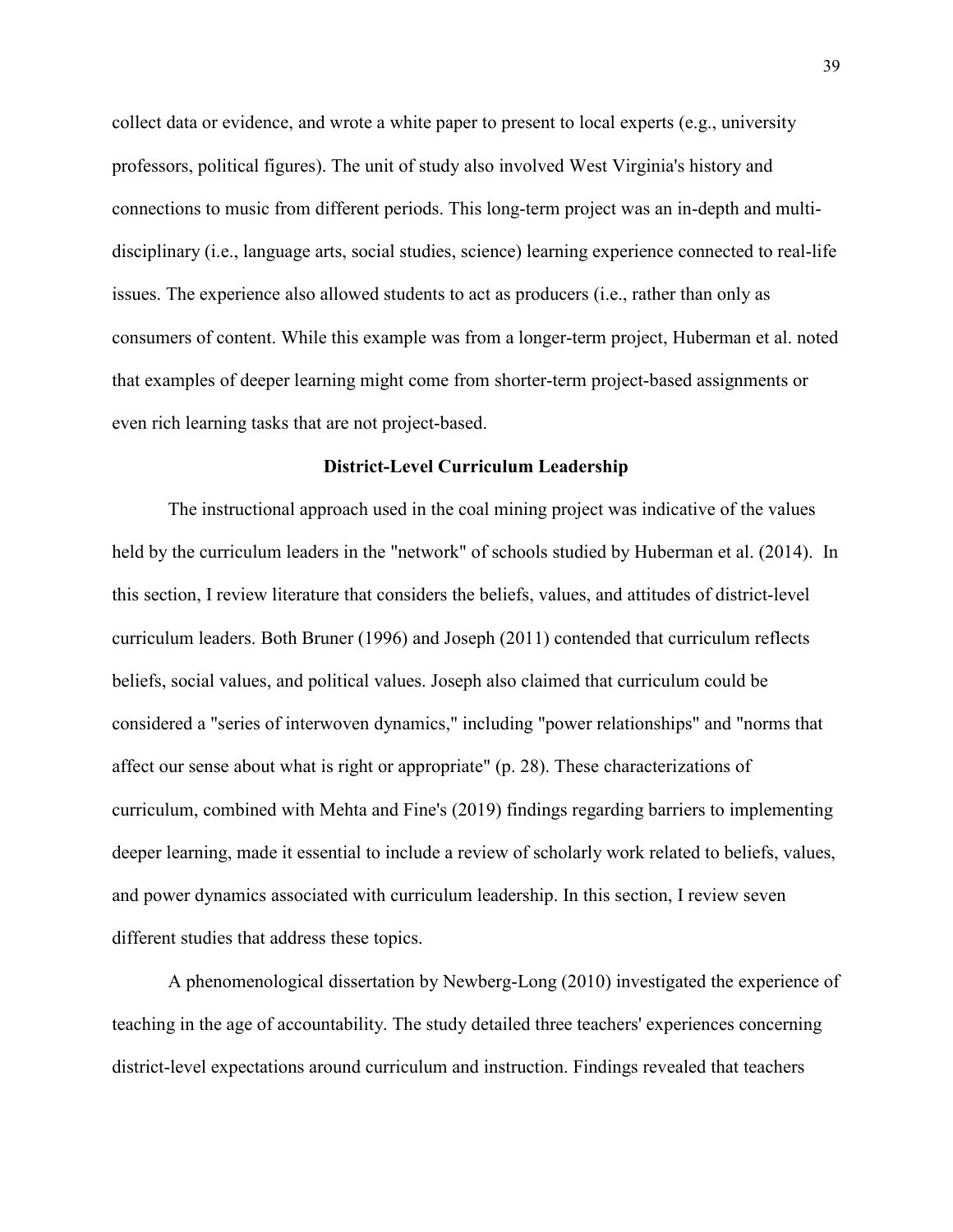struggled with a mismatch between their perceived role and the requirements that came from the district. One specific theme was that the teachers did not feel they had time to teach everything they were required to cover. Teachers expressed that "there are just too many standards to teach if they must also remain obedient to the time allotments and scripted programs that are prescribed by their district" (p. 179). Newberg-Long also concluded that the teachers did not feel trusted by the district leadership.

A related perspective was portrayed in a qualitative study conducted by Crocco and Costigan (2007) to describe the experiences of beginning teachers in New York City. The study generated data from over 200 interviews across five years. One of the themes that Crocco and Costigan observed was that "prescribed curriculum frequently limits pedagogical options" (p. 514). More specifically, Crocco and Costigan (2007) shared that many of the teachers "conclude that the only way to 'cover' the curriculum is through direct instruction, that is, lecture or lecture with recitation" (p. 516). These findings illustrate the tension Mehta and Fine (2019) discovered when interviewing teachers and school leaders attempting to implement deeper learning approaches.

The studies by Newberg-Long and Crocco and Costigan illustrated teachers' feelings regarding values that seemed to be espoused by district curriculum leaders. A critical ethnography by Rose Ylimaki (2012) investigated four school principals' curriculum leadership and considered the perspectives of students, teachers, and parents regarding the intersection of curriculum leadership, policy requirements, and politics. One of the principals in the Ylimaki sample referenced having to "sneak" to adjust curricular approaches, and two of the principals expressed feeling a lack of control over curriculum leadership in their schools due to the power held by central office administrators (p. 322). There were discrepant views amongst the four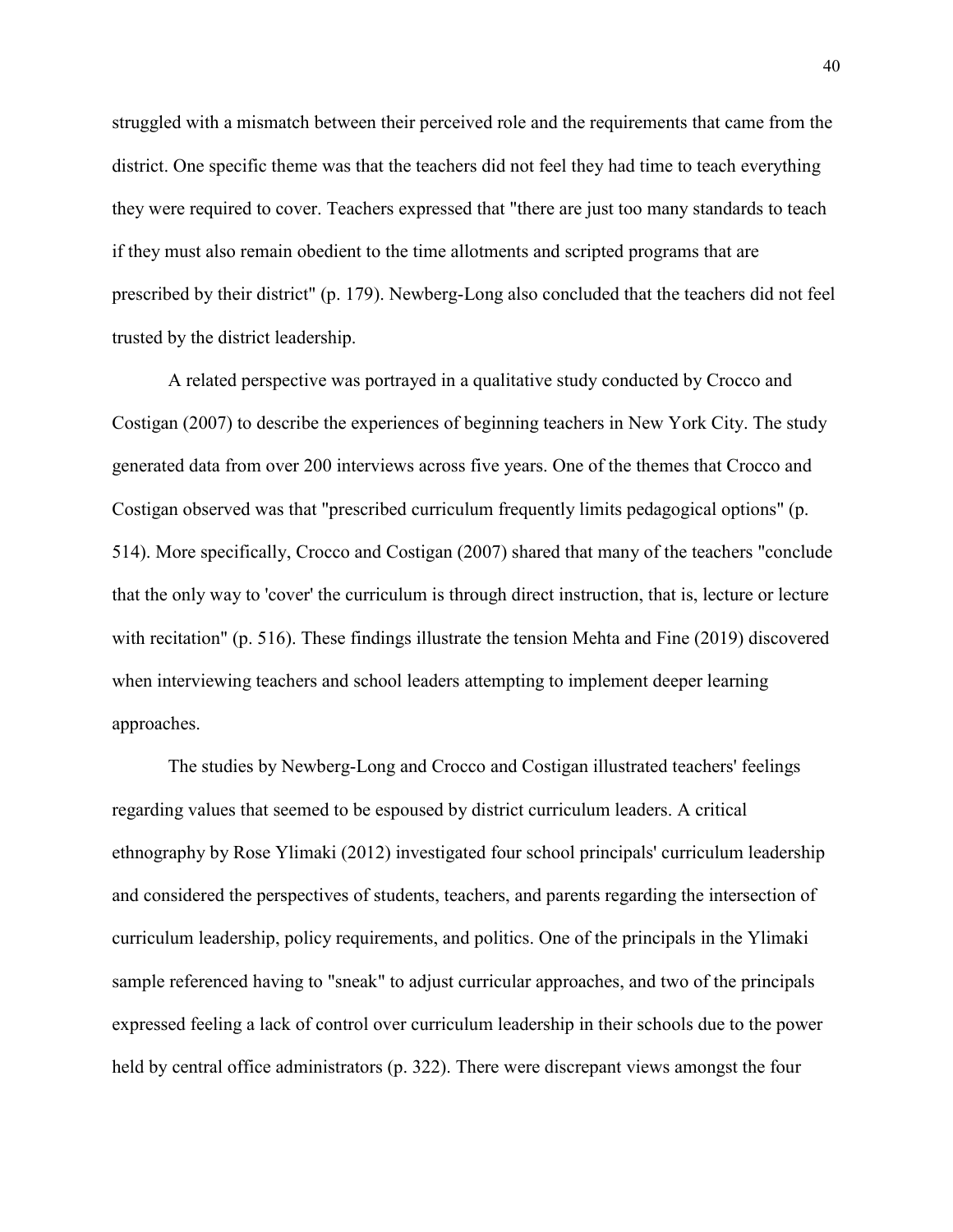principals in the study. In two cases, the school leaders accepted the dominant conservative focus on standardization and competition. In contrast, the other two principals became critical of the discourse stemming from that focus. Ylimaki contended that the leadership of curriculum is not focused only on content and teaching practices as decisions about curriculum may now be considered "political acts" (p. 305).

In each of the three studies reviewed above, teacher and school leader perspectives allude to conflicts between personal autonomy and centralized control. This conflict was the focus of a study by Floden et al. (1988) investigating district-level curricular leadership. Although this research was completed 32 years ago, the concepts contributed to the context of this study. Floden et al. set out to "move beyond the autonomy-control dichotomy often used to discuss the impact of policy on teachers" (p. 98). The study used a questionnaire to survey fourth-grade math teachers in school districts across five states chosen to represent diverse policies and student enrollment demographics. The researchers also surveyed district curriculum directors for each district and the principal for each sampled school.

Floden et al. (1988) claimed that the existing (i.e., before their study) perception concerning district-level instructional leadership was that the leaders either adopted a loosely coupled or tightly coupled approach. The loosely coupled approach included removing central controls and promoting teacher autonomy, whereas the tightly coupled approach featured centralized decision-making and teacher persuasion. In framing their study, Floden et al. also clarified that "teacher autonomy requires more than an absence of central directives" (p. 100). At the time of publication, these scholars contended little was understood about the type of district leadership that emphasized building a partnership with teachers.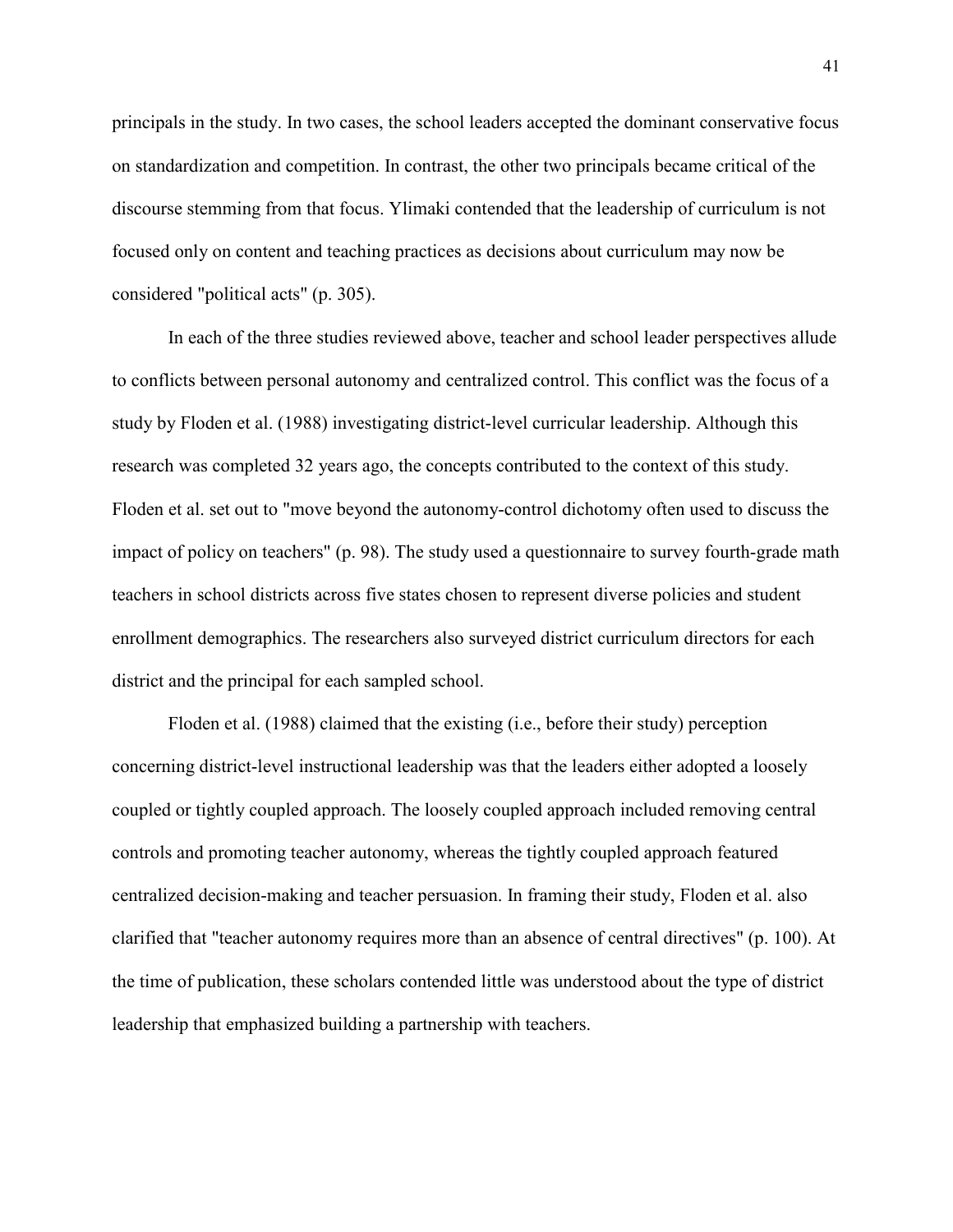Floden et al. (1988) generated a framework to characterize the relationship between district curriculum leaders and teachers' curricular decisions in the classroom. The framework included four components: consistency, prescriptiveness, power, and authority (p. 102). This framework guided their survey questions and informed their data analysis process. For example, one questionnaire item asked participants to respond on a four-point agree-disagree scale to the statement, "policy matches content teachers think ought to be taught" (p. 119). Floden et al. concluded that it was inappropriate to characterize the tension between control and autonomy as dichotomous. They asserted that districts endeavor to lead reform movements without a proper understanding of how to carry out necessary changes. Furthermore, Floden et al. argued that "few districts" deserved to be criticized for exerting oppressive control. Instead, many districts lacked the "budgets and capacities" needed to prepare teachers to be more autonomous (p. 120). They called for both district leaders and teachers to enhance their understanding of the relationships between policies and teacher actions. Floden et al. summarized their viewpoint by suggesting that recognizing both district leaders and teachers as important "rejects the dichotomy between control and autonomy" (p. 100).

Like Floden et al. (1988), Meyer and Rowan (2006) expressed concerns with using a simple dichotomy to describe a system as complex as public education. In the late 1970s, scholars asserted that schools were a key illustration of loose coupling (Meyer & Rowan, 2006). However, Meyer and Rowan's (2006) more recent book, *The New Institutionalism in Education,* indicated that the onset of standards-based curricula and intensified accountability systems instilled doubts about the idea that schools in the United States are loosely coupled systems. Specifically, Meyer and Rowan argued that vague statements about coupling should be avoided as "institutional environments can be tightly coupled with some dimensions of instructional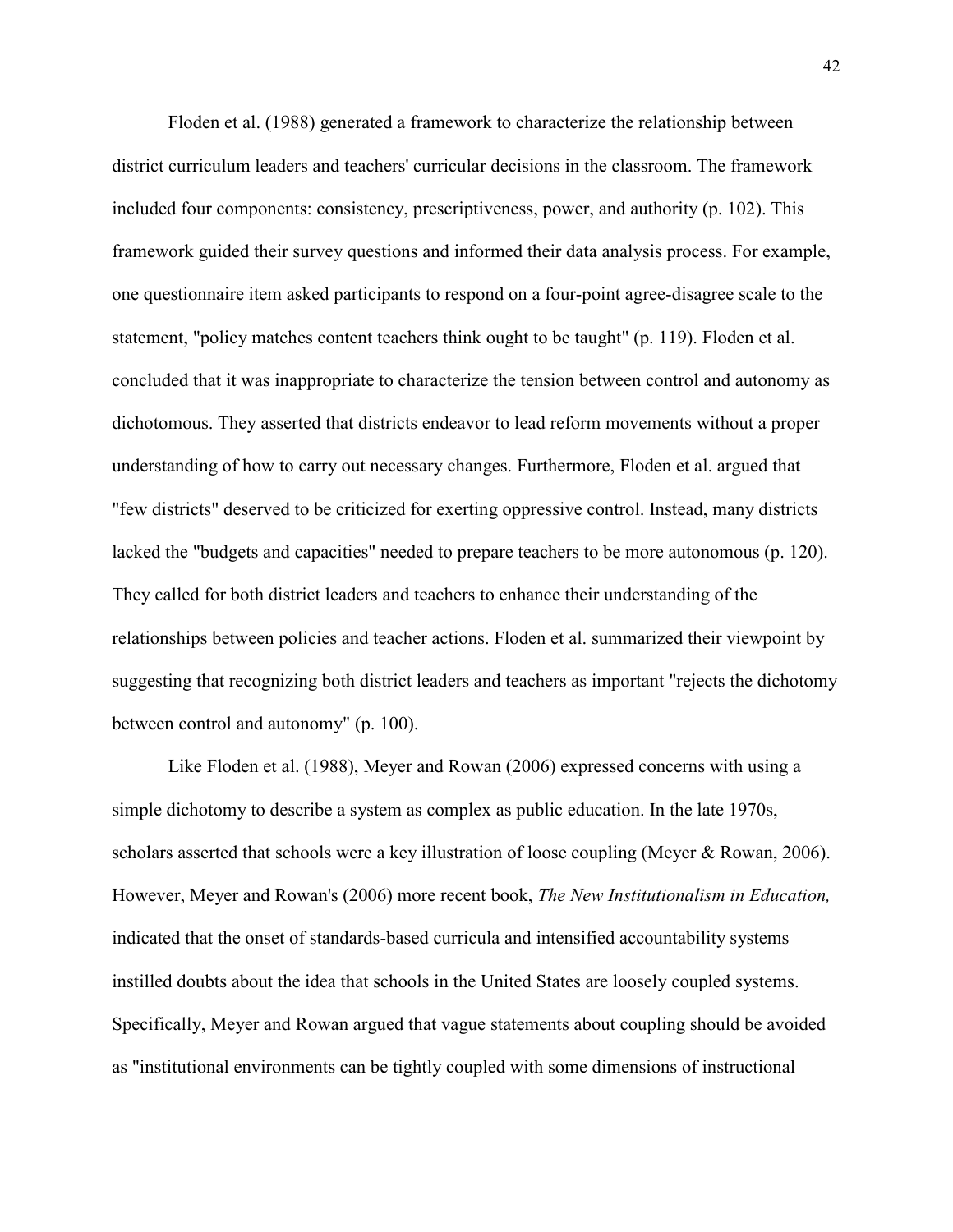practice, whereas loosely coupled with others" (p. 87). Meyer and Rowan identified six dimensions of instructional practice: academic content, academic tasks, classroom discourse, teaching strategies, student grouping, and instructional materials. They suggested that the degree of coupling may vary across dimensions and within a given dimension. For example, they cited evidence that language arts and mathematics are more tightly coupled with school and district administration (i.e., less teacher control and autonomy over content) than other content areas. The dimensions identified by Meyer and Rowan allow for a more nuanced analysis of the findings from the studies by Newberg-Long (2010), Crocco and Costigan (2007), and Ylimaki (2012). These studies indicated evidence of tight coupling but did not consider each of the Meyer and Rowan dimensions. The studies reviewed below support Meyer and Rowan's (2006) argument that a dichotomous view of tight or loose coupling may not adequately describe relationships between district-level leaders and school-based practitioners.

Like the Floden et al. (1988) study, Firestone and Cecilia Martinez (2007) investigated relationships between district curriculum leaders and teachers with the school district as the unit of analysis. They completed case studies of four schools in three districts focused on distributed leadership in the implementation of a math reform. Although their aim was to investigate the role of distributed leadership, the investigation was similar to the studies reviewed above regarding consideration of power and control dynamics. In contrast to the Floden et al. (1988) findings, Firestone and Cecelia Martinez noted that teachers in all three school districts were mandated through formal authority at the district level to use specific math textbooks and adhere to a prescribed order in how they used the books. One teacher lamented that the district had told them to "follow it step by step," and another said, "You're not supposed to do anything extra" (p. 15). Teachers from each of the three districts expressed mandates impacted the content they taught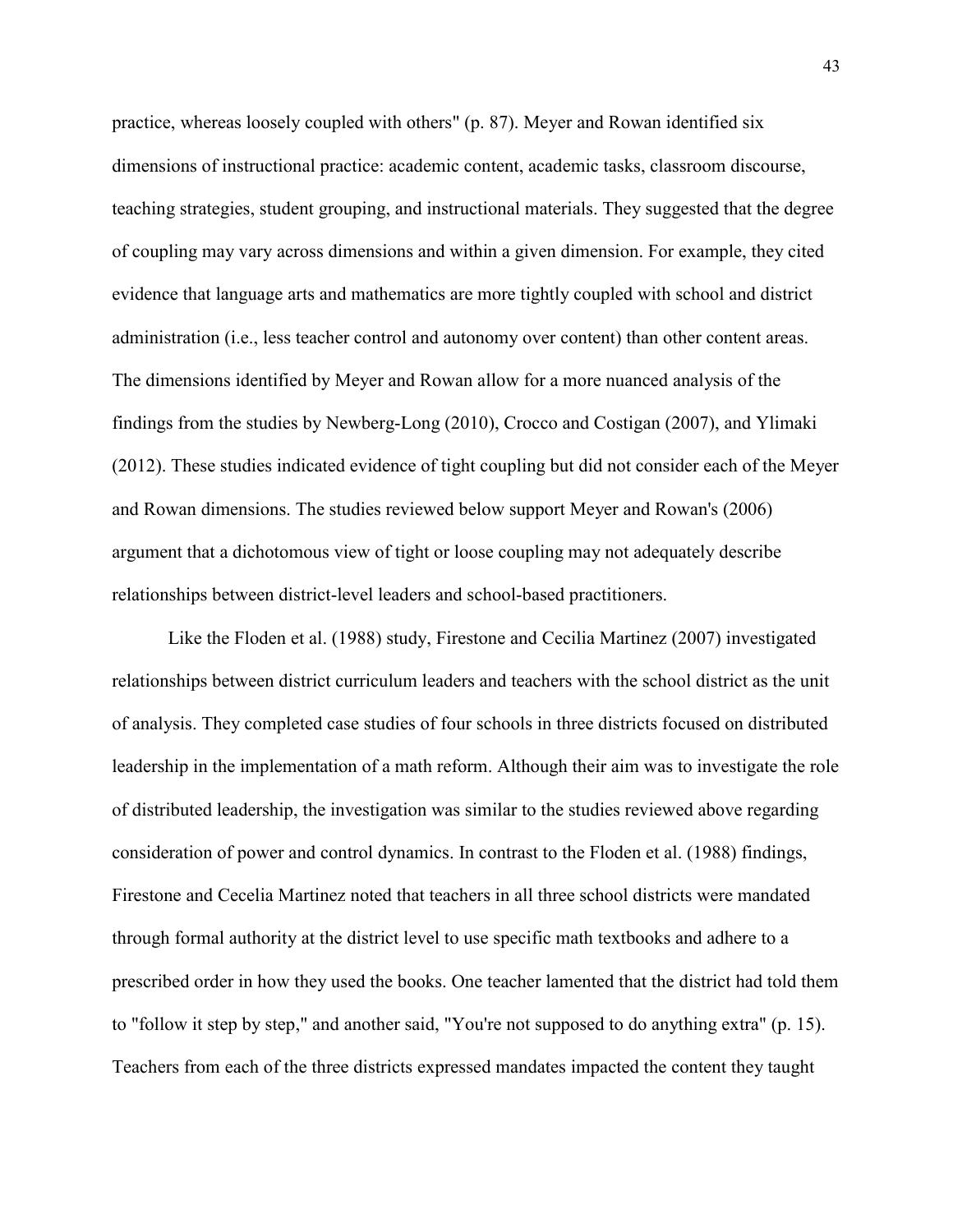and the strategies they were to use. In some instances, teacher leaders helped bridge the divide between their colleagues and district curriculum leaders. Nonetheless, Firestone and Cecelia Martinez concluded that centralized control (i.e., rather than distributed leadership) was the overall approach toward implementing the math reform. These findings suggested that the three districts were tightly coupled in the Meyer and Rowan (2006) dimensions of academic content, academic tasks, instructional materials, and teaching strategies.

A more recent study by Ylimaki and Brunner (2011) is also reminiscent of the autonomycontrol dichotomy investigated by Floden et al. (1988) and Firestone and Cecelia Martinez (2007). Ylimaki and Brunner (2011) conducted a qualitative case study to investigate a potentially dichotomous relationship between collaboration and conflict in two school districts. The study included 48 participants across the two districts, including one curriculum director, one principal, 16 teachers, and six parents from each district. They completed 62 interviews, collected pertinent documents, and gathered data through participant-observation. The Ylimaki and Brunner study was unique because it focused on district-level curriculum directors' perceptions. In alignment with that focus, the researchers shadowed each curriculum director for ten days and completed multiple interviews with each director. Although the curriculum directors were critical figures in the study, the researchers clarified the school was the unit of analysis.

Ylimaki and Brunner's (2011) findings showed that the "relationships among conflict, power, and collaboration" were complicated and did not fit the "dualistic" characterization cited in other literature that associates collaboration with the maintenance of status quo and conflict with change processes (p. 1280). They asserted that their findings "add a macro level of understanding to collaboration about curriculum change efforts" and they hoped this type of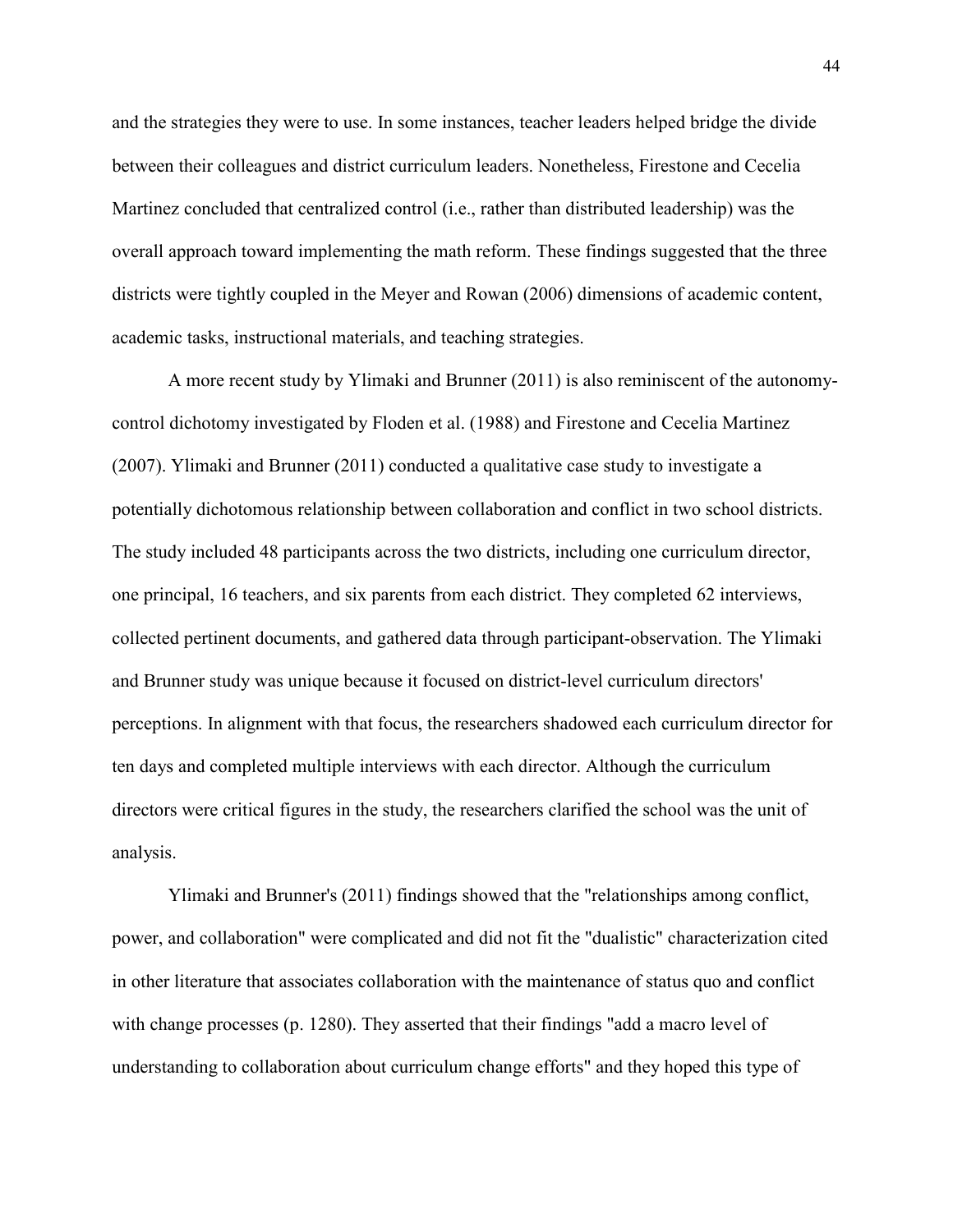understanding could "disturb traditional propensities for order, stability, and the status quo" (p. 1280). Ylimaki and Brunner cautioned that power dynamics should not be viewed as dualistic (symbolic of either collaboration *or* conflict), but rather these dynamics should be considered only through more in-depth examinations that reflect the complexity of relationships in organizations. More specifically, they advised "more nuanced and theoretically robust conceptions of power and collaboration-consensus/conflict may help curriculum leaders move beyond the modern propensity to seek consistency, collegiality, and order/standardization" (pp. 1281-1282). This call to set aside dualistic characterizations in exchange for more nuanced conceptions was like the recommendations from Floden et al. (1988) and Meyer and Rowan (2006).

The studies above considered tensions between centralized control and autonomy within school districts. Honig et al. (2010) considered these same concepts in a study investigating central office transformation in three school districts selected because of positive transformational work in those districts. Their qualitative case study included 282 interviews, 265 hours of observation, and an analysis of 252 documents. These scholars embarked on the study, in part, to address "shortcomings associated with district research to date (e.g., one-time interviews with a small handful of central office administrators or school principals' and teachers' responses to a survey about the performance of their central offices)" (p. 126). The study considered whether control of teaching and learning should be centralized or decentralized. The findings suggested that a binary view "unproductively dichotomizes the problem confronting school district leaders," and Honig et al. contended that both centralized and decentralized approaches are necessary (p. 117). This conclusion was similar to those of Floden et al. (1988), Meyer and Rowan (2006), and Ylimaki and Brunner (2011). These scholars' publications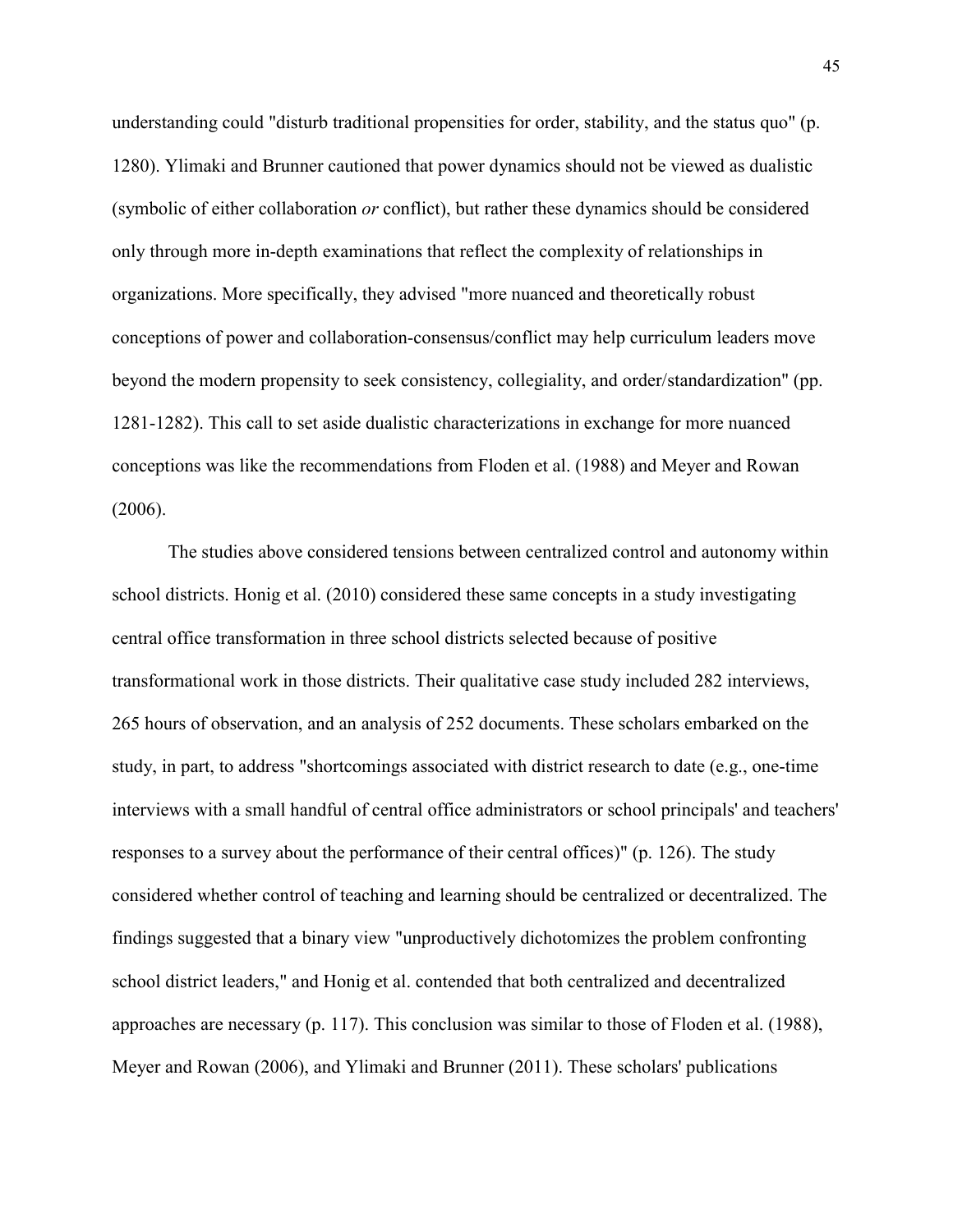rejected dichotomous characterizations of the dynamics between central office leadership and school-based practitioners.

The Honig et al. (2010) study was later connected to the context of deeper learning in a 2015 report within the "Students at the Center Deeper Learning Research Series," a collection of 11 reports commissioned by the nonprofit Jobs for the Future. The report summarized and presented findings from the Honig et al. study, another prior investigation, and learnings from 17 districts that were partnering with Jobs for the Future (Honig et al., 2015). The report argued that a "fundamental redesign of most central office functions, as well as some major departures from business-as-usual" is necessary for school systems to support deeper learning for all students" (p. 1). The studies reviewed in this section provide support for this argument. However, the findings from those studies suggest that this type of redesign will be complex and nuanced, and practices associated with "business-as-usual" may be challenging to characterize. The next section of this review presents a conceptual framework that will support the investigation of the complex dynamics related to district curriculum leadership and the enactment of deeper learning in schools.

## **Culture of Curriculum (Conceptual Framework)**

Joseph (2011) created a conceptual framework (shown in Table 1 below) for researching beliefs, values, and attitudes (i.e., culture) of curriculum. Joseph's framework "provides the means for us both to see and to question explicit practice, underlying beliefs about teaching and learning, implications of curriculum work, and implicit social and political visions" (p. 30). Joseph constructed this framework to provide heuristics for ethnographic studies. The heuristics honor that an "ethnography often shows us that the 'real' world is messy; a myriad of experiences, beliefs, and aims - often inconsistent and contradictory - co-exist in that world" (p.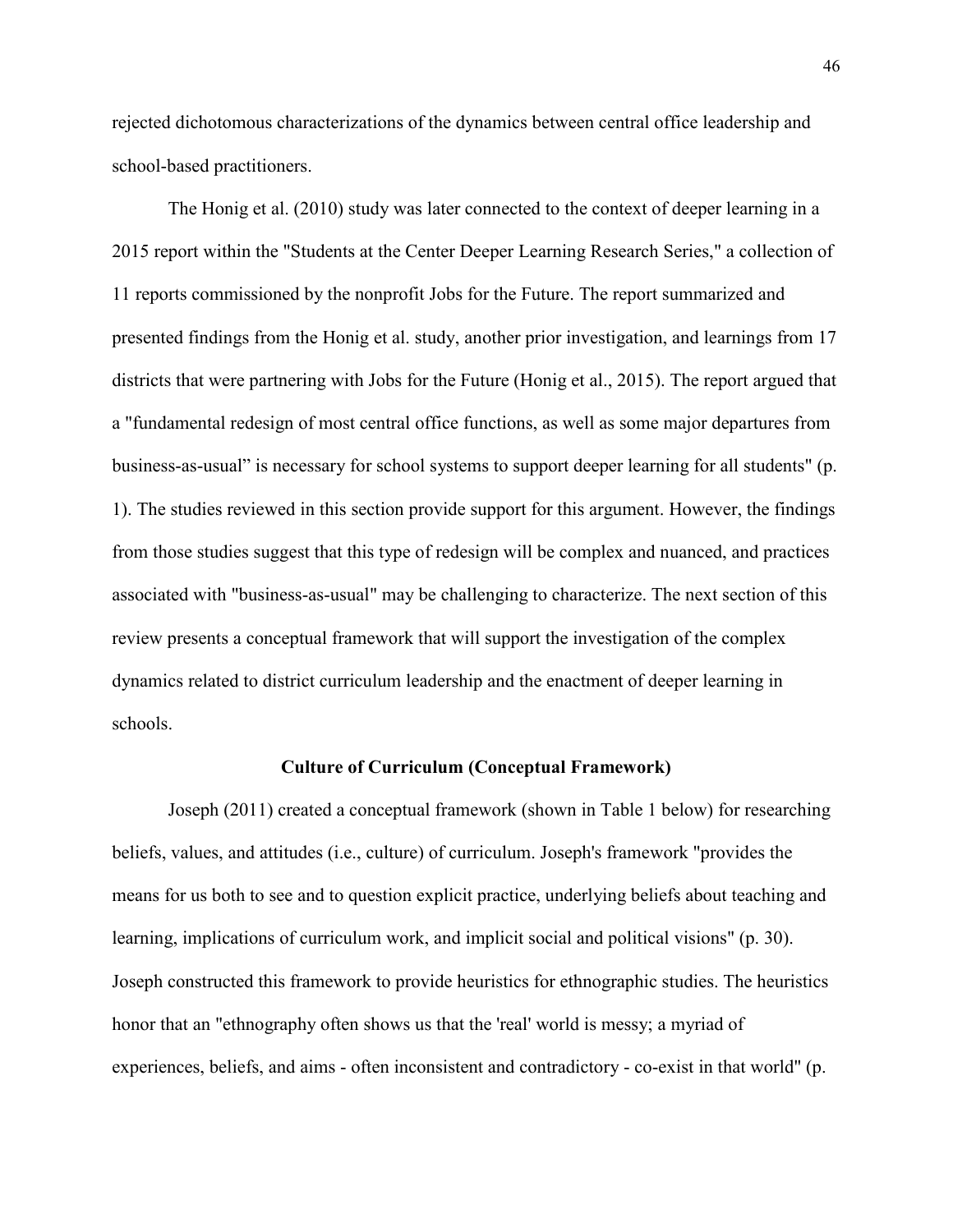33). The framework was built with the classroom as the unit of analysis, but it will be useful in

this context to consider the values, beliefs, and attitudes of district-level curriculum leaders.

# **Table 1**

# *Conceptual Framework*

| Focus                | Question                                                                                                                                                                                                                |
|----------------------|-------------------------------------------------------------------------------------------------------------------------------------------------------------------------------------------------------------------------|
| Quote                | What statement(s) synthesizes major beliefs within this culture of<br>$\bullet$<br>curriculum?                                                                                                                          |
| Impressions          | What depiction of education within this culture of curriculum captures<br>many of its important themes and assumptions?                                                                                                 |
| Visions              | What are the goals of education or schooling for the individual?<br>What is the ultimate benefit for society if all individuals were educated in<br>$\bullet$<br>this culture of curriculum? (may be implicitly stated) |
| History              | How has this culture of curriculum been present in schooling?<br>What are the forces, events, and ideas that influenced this culture of<br>$\bullet$<br>curriculum?                                                     |
| Students             | What are the beliefs about students' needs, development, competencies,<br>motives, and interests?<br>How have these beliefs influenced practice?<br>٠                                                                   |
| Teachers             | What are the beliefs about the role of teachers?<br>How should they facilitate learning?<br>$\bullet$                                                                                                                   |
| Content              | What constitutes the subject matter?<br>$\bullet$<br>How is the subject matter organized?<br>$\bullet$                                                                                                                  |
| Context              | What is the environment of the classroom? Of the school?<br>$\bullet$<br>How is instruction organized?                                                                                                                  |
| Planning             | What are the models of curriculum development?<br>$\bullet$<br>Who plans the curriculum? Who has the power to make decisions?                                                                                           |
| Evaluation           | How should students be assessed?<br>How is the worth or success of the curriculum determined?<br>$\bullet$                                                                                                              |
| Dilemmas of Practice | What problems or challenges do teachers face when they work in or try to<br>$\bullet$<br>implement this culture of curriculum?                                                                                          |
| Critique             | What problems are inherent in the vision of this curriculum for individuals<br>and society?<br>What are the blind spots not perceived by advocates of this culture of<br>curriculum?                                    |

*Note.* Reprinted from *Cultures of Curriculum* (2nd ed., p. 31), by P. B. Joseph (Ed.), 2011, Routledge, Ltd. Copyright 2011 by Routledge/Taylor & Francis. Reprinted with permission.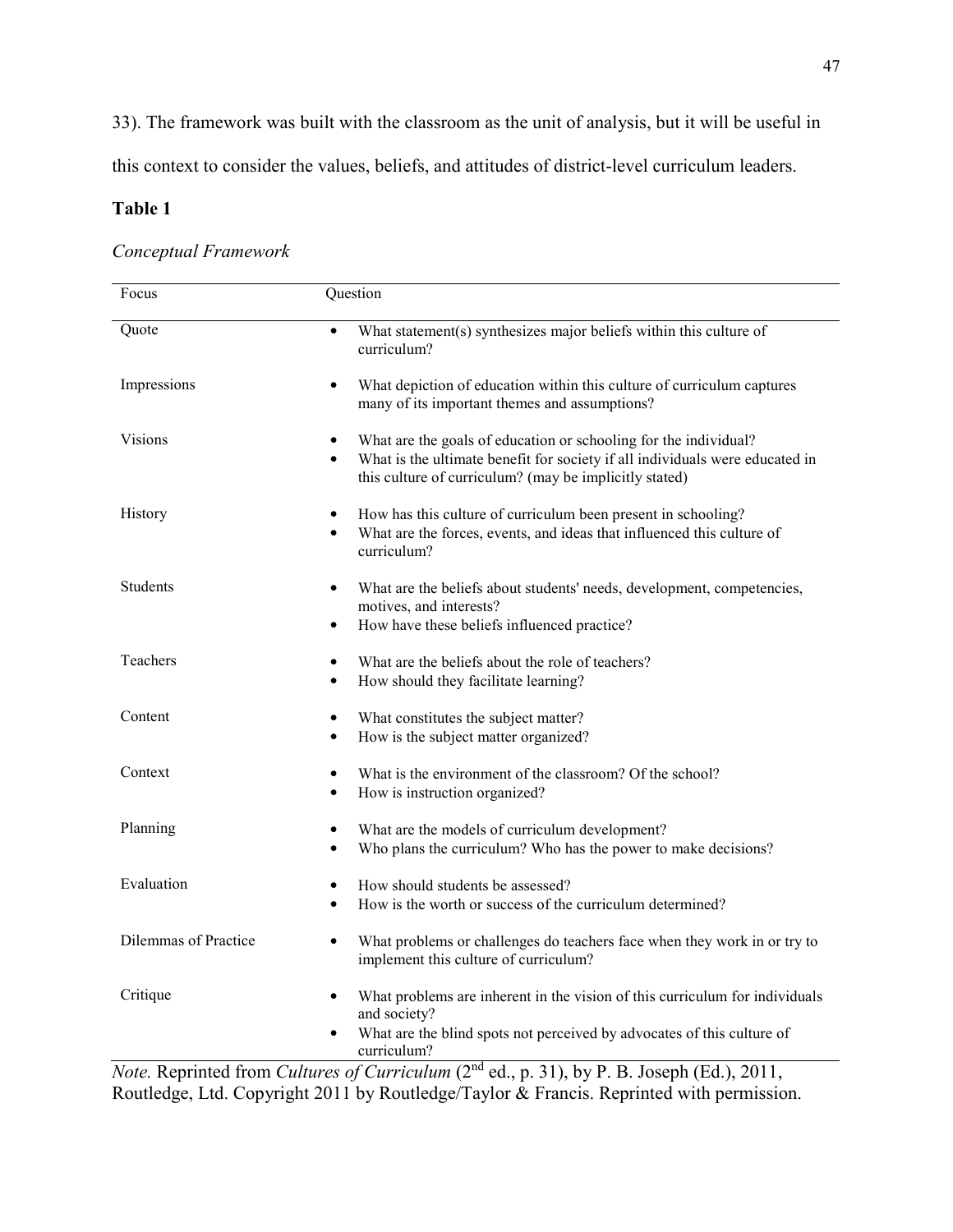The framework begins by asking for a "telling quote" and solicits a participant's impressions to bring forth central ideas that capture the essence of the culture of curriculum (Joseph, 2011). After considering visions and historical background, the framework promotes analysis of belief systems across Joseph Schwab's four "commonplaces of curriculum" (Connelly & Clandinin, 1988). Schwab suggested that curriculum development should include consideration of teachers, students, subject matter, and milieu (context) (Connelly & Clandinin, 1988). These "commonplaces" reflect Connelly and Clandinin's stance that curriculum is more an experience than a course of study. Correspondingly, the conceptual framework investigates "assumptions about students and teachers, content and context" (Joseph, 2011, p. 31). Joseph also included probes regarding planning and evaluation and suggested the framework may bring out beliefs shared explicitly by educators and those alluded to through images and metaphors. The final components of the conceptual framework (i.e., dilemmas and critique) provide an opportunity to further investigate the culture and engage members of the curricular culture in reflective thinking.

Joseph (2011) articulated one intent of the *Cultures of Curriculum* book was to "name, articulate, and reveal curricula as visions and belief systems" (p. 33). The data collected through this conceptual framework support examination of relationships between different elements of curriculum. Using this framework also helps to identify if there is a "folk pedagogy," or "collection of deeply imbedded *[sic]* notions of learning, schooling, and teaching" in the school district's culture of curriculum (p. 30). To help guide data collection, I obtained a set of interview protocols associated with this framework from Joseph (2017). Her students used the protocols for inquiry projects in her university courses. These tools (i.e., framework and protocols) provide a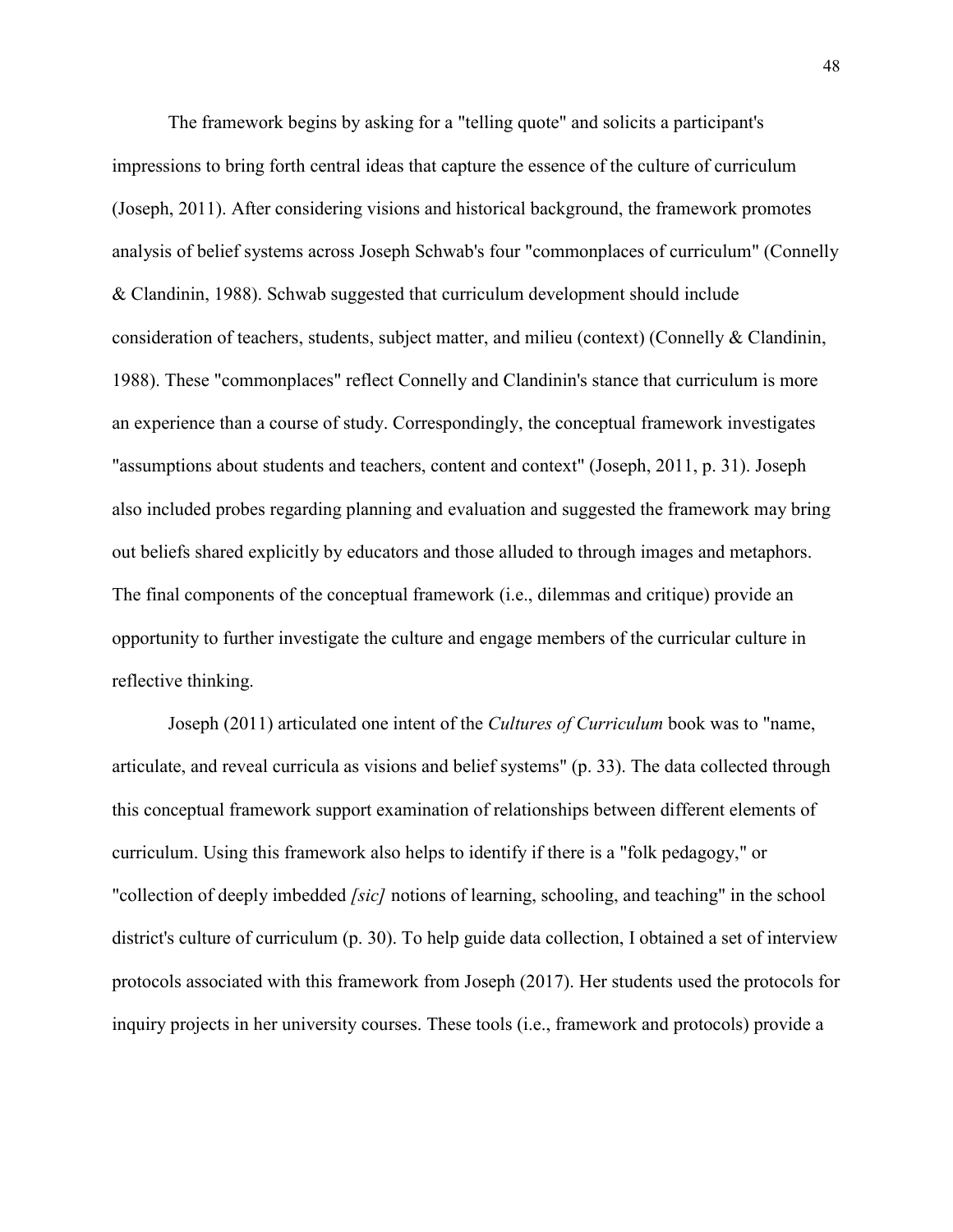practical blueprint for in-depth analysis of the curriculum leadership's mindsets and beliefs in the district studied.

## **Reculturing Curriculum**

As mentioned earlier, Mehta and Fine (2019) argued that a cultural shift needs to take place to support deeper learning at the system level. Chapter four of *Cultures of Curriculum* addressed curriculum reculturing (Joseph, 2011). The text advised that "curriculum transformation cannot come about from superficial and piecemeal changes" (p. 55). Furthermore, they warned that educators must challenge firmly held beliefs and values to shift culture. Various reform efforts have presented challenges to dominant cultures without resulting in transformation (Tyack, 1974). For example, "More publicized reform movements such as *A Nation at Risk* or No Child Left Behind have not provided models of curriculum transformation" (Joseph, 2011, p. 57).

Henderson and Gornik (as cited in Joseph, 2011) referenced curriculum transformation as a progressive challenge to the "standardized management paradigm" that has been dominant in schools (p. 55). Joseph (2011) pointed out that reculturing is particularly challenging "because educational practices are rarely subject to critical internal and public reflection beyond those related to efficiency in maintaining the status quo" (p. 60). Joseph also argued that "reculturing curriculum means to create environments for helping students to develop as human beings and not just as workers, test-takers, or technicians" (p. 74). The history I summarized in chapter one contextualizes Joseph's argument and reinforces the plea for a cultural shift made by Mehta and Fine (2019).

As mentioned, Daly and Finnigan (2011) completed a social network analysis to investigate how central office leaders initiated a district-wide reform. They concluded that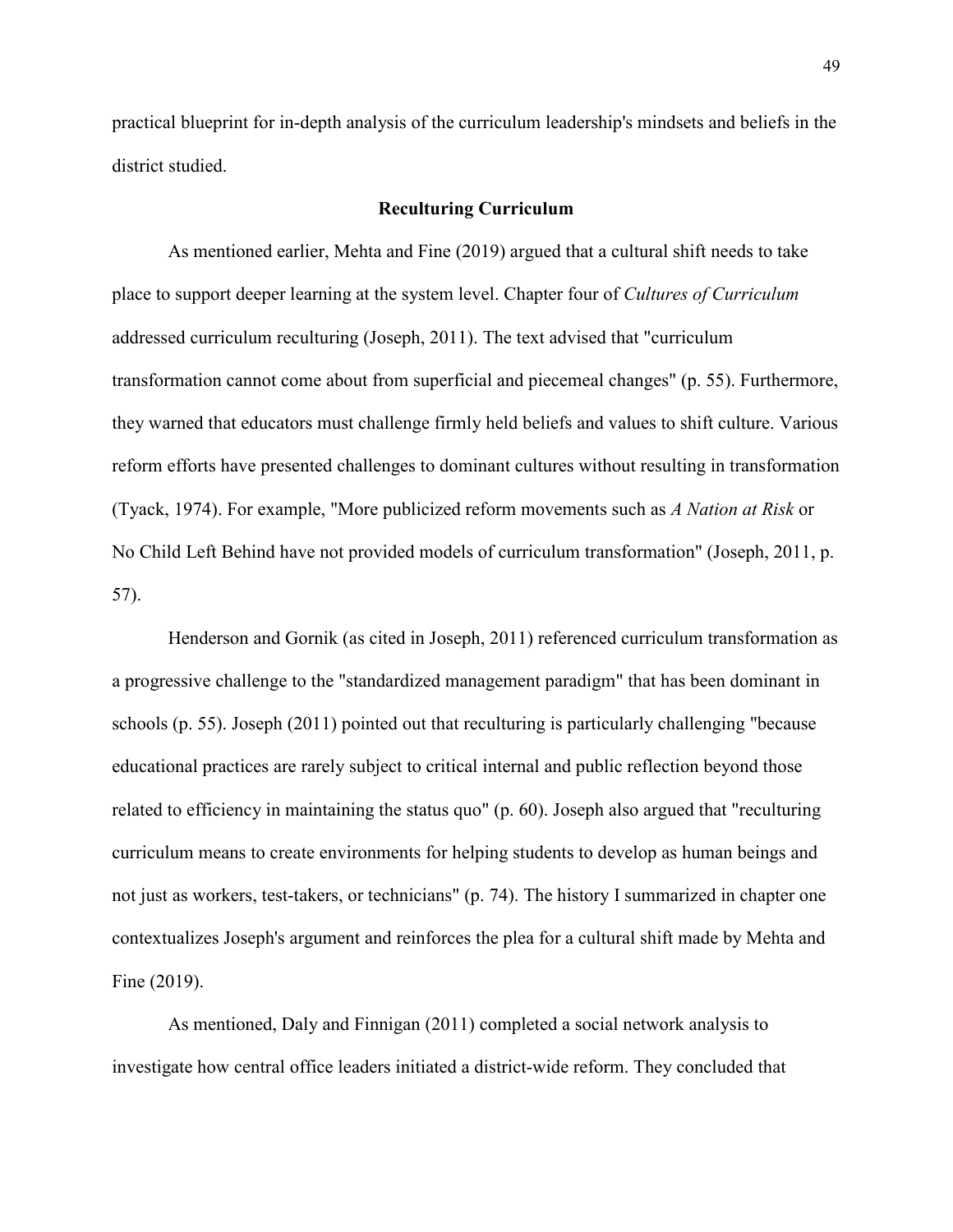leading a successful reform "may require a shift in the way that change strategies are conceptualized and enacted within a district" (p. 43). They suggested that this would include the engagement of different levels of the system (e.g., district curriculum leaders, principals, and teachers) in a more interconnected network. Daly and Finnigan explained that this type of connectivity would be characterized by strong and strategic social ties between leaders in the central office and teachers and administrators at school sites for more effective transfer of information and development of new knowledge. Henderson et al. (2000) referenced a similar thought in stating transformative cultures include a higher degree of shared decision making and collaboration. These recommendations from Daly and Finnigan and Henderson et al. were referenced, along with others noted above, when I explored the culture of curriculum leadership within the school district in this study.

## **Gap in the Literature**

Mehta and Fine (2019) asserted that deeper learning was not observed at the school-wide level and argued that a key factor limiting the proliferation of deeper learning was the existing culture of curriculum leadership in school districts. Numerous studies have addressed values and beliefs about curriculum leadership from the lens of teachers and school principals (Au, 2011; Crocco & Costigan, 2007; Newberg-Long, 2010; Ylimaki, 2012). The perspective of the central office curriculum leaders, however, was not included in those investigations. This same type of focus on the school as the unit of analysis (e.g., reculturing a school) was evident in Joseph's (2011) work regarding curriculum as culture. Although a few studies have focused on the school district as the unit of analysis (Floden et al., 1988; Honig et al., 2010; Ylimaki & Brunner, 2011), I contend that the values, beliefs, and attitudes of curriculum leadership at the district level have not been richly described during recent times.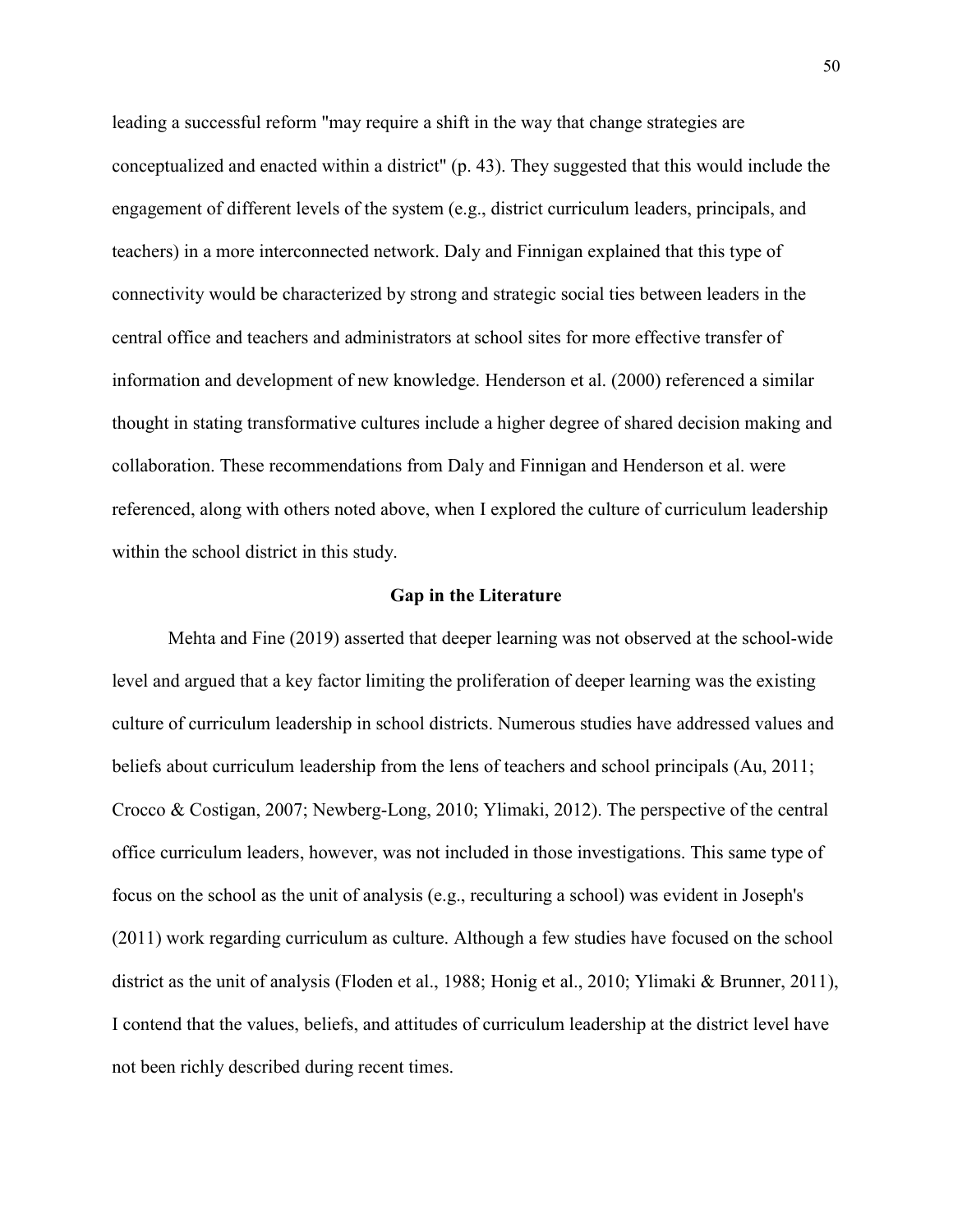Honig et al. (2015) reinforced this notion in stating that "district central offices appeared mainly in the background of studies focused on schools" concerning challenges for making improvements (p. 2). Honig et al. also asserted that district leadership studies have often used existing datasets to consider correlations between district-level characteristics and desirable school outcomes. While studies with the district as the unit of analysis have increased recently, most have reported findings regarding the district as a whole rather than considering the impacts that specific district-level leaders may have on teaching and learning in schools (Honig et al., 2015). Honig et al. stated:

Because such methods leave the inner workings of central offices unexamined, researchers have been able to provide few insights into the specific and various ways that district central offices influence teaching and learning. For example, studies have made no distinctions among the myriad district-level staff members whose actions might have differing impacts on school outcomes. (p. 2)

Furthermore, the body of research has not explicitly considered the relationship between curriculum leadership and the conditions researchers suggest are most supportive of deeper learning with the school district as the unit of analysis.

#### **Chapter Summary**

This literature review began by considering the context of Performance Accountability and its relationship to New Public Management. This context contributed to what scholars have referred to as "narrowing of the curriculum" (Cuban, 2004; Joseph, 2011). Concerns about the impact of curriculum narrowing and other factors have resulted in a movement to engage students in "deeper learning" experiences (Pellegrino & Hilton, 2012). However, it has been argued that the enactment of deeper learning has been inhibited by district-level leadership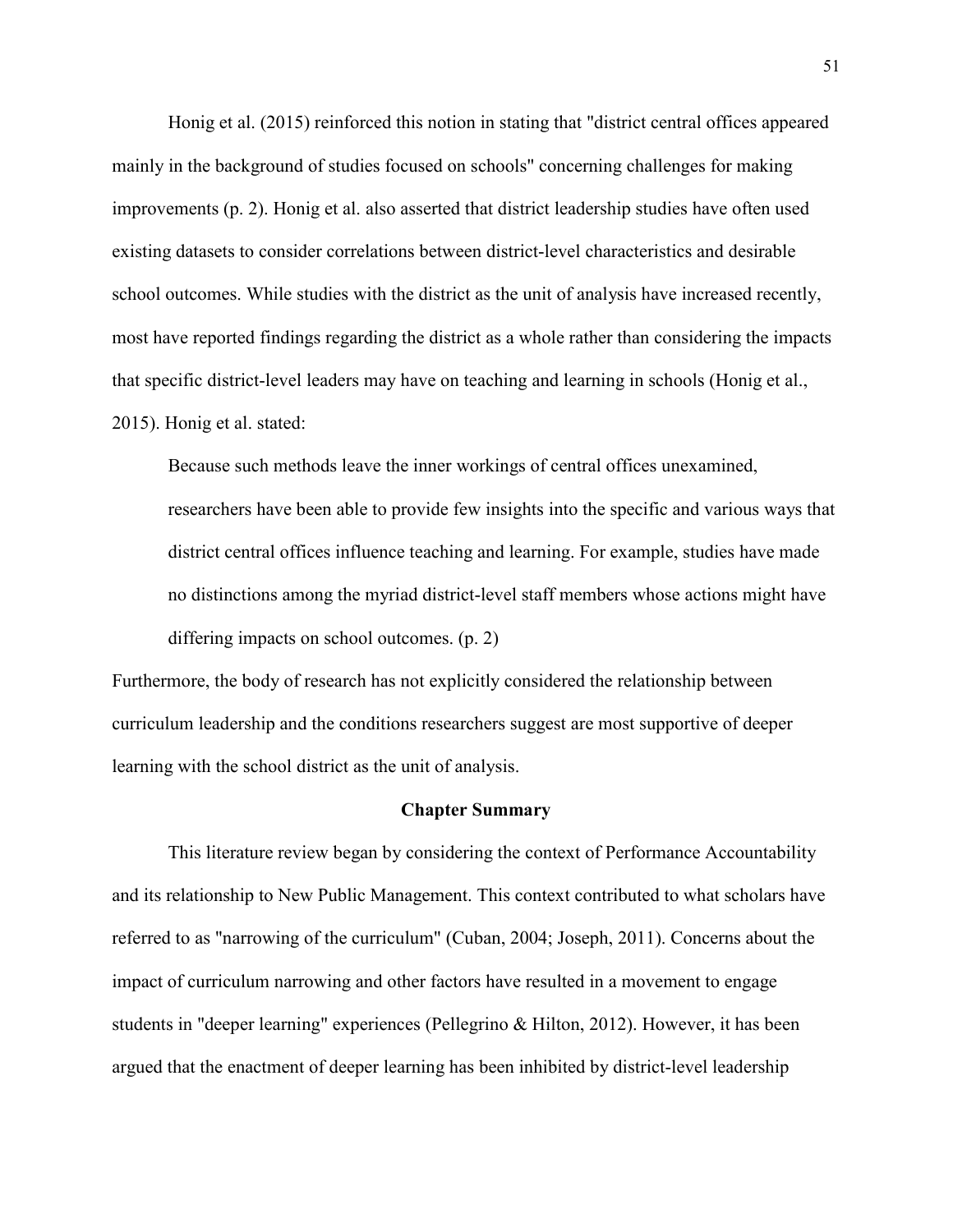focused on compliance-oriented management approaches (Mehta & Fine, 2019). In some cases, these approaches included mandates regarding the pace of content coverage and fidelity to prescribed materials and instructional strategies (Mehta & Fine, 2019). Some studies have shown that centralized leadership did, indeed, exert control over school-based educators, while others reported a more nuanced and less dichotomous view concerning control and autonomy (Firestone & Cecelia Martinez, 2007; Ylimaki & Brunner, 2011).

This study thoroughly investigated the culture of district curriculum leadership using Joseph's (2011) conceptual framework and compared that culture to conditions that support the enactment of deeper learning at the school-wide level. By generating a detailed description of the existing culture of curriculum in the school district, it was possible to address whether reculturing was, in fact, necessary. While some scholarly work regarding district-level curriculum leadership has been done, it has not been a heavily studied area (Honig et al., 2015). Also, scholars have not considered such leadership in direct relation to deeper learning.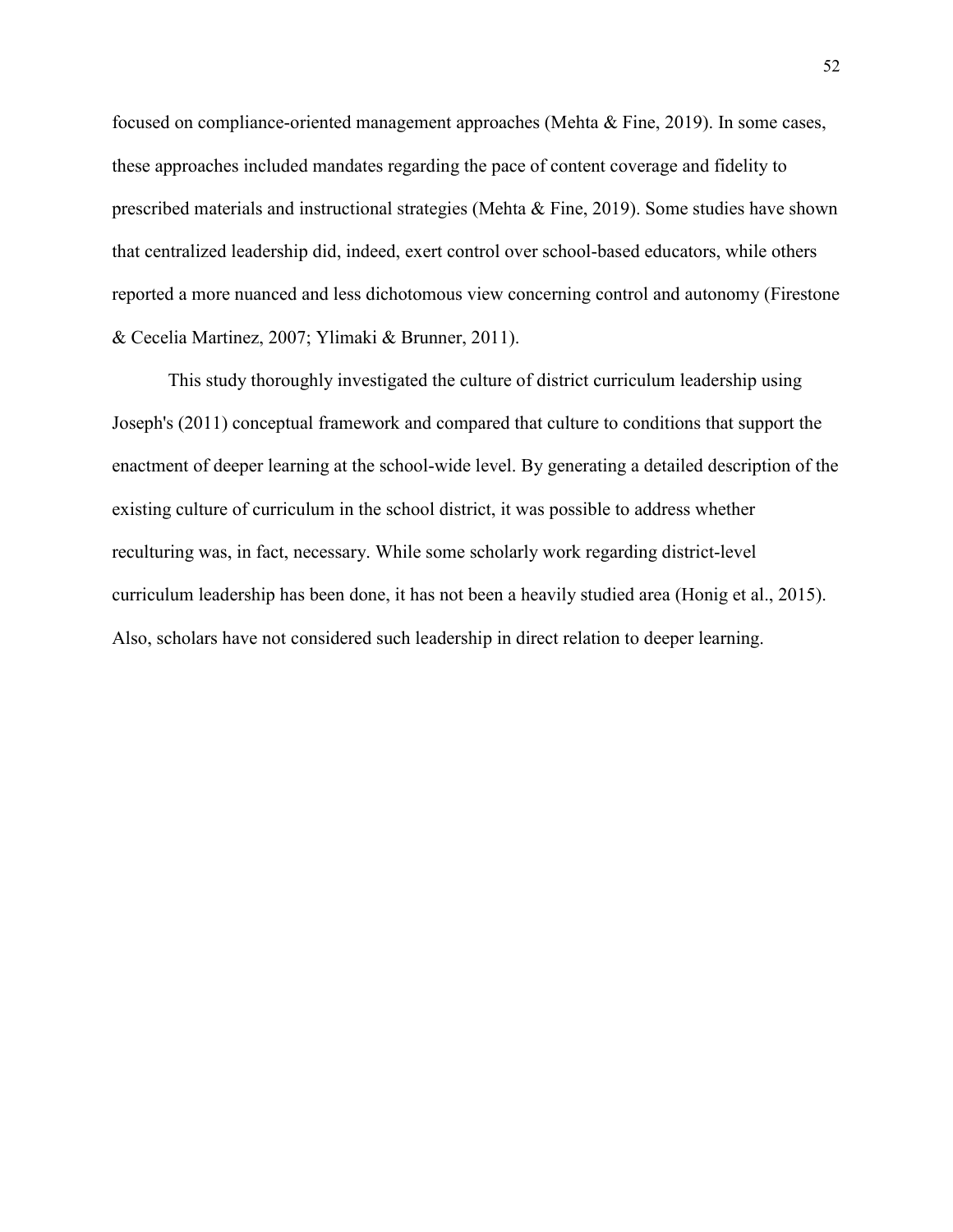# CHAPTER III

## RESEARCH METHODOLOGY

## **Background and Research Question**

This chapter communicates the methodology I used for the study and the rationale behind the study design choices. The purpose of this investigation was to generate a detailed description of the beliefs, values, and attitudes held by district-level curriculum leaders in a large public school district. I compared the findings to the beliefs, values, and attitudes that scholars have suggested are most supportive of the proliferation of deeper learning in schools (Fullan et al., 2018; Mehta & Fine, 2019). Conclusions from this study will help researchers and education leaders more thoroughly characterize what type of cultural shift might be necessary to support deeper learning in large public school districts. The research question I investigated to achieve the purpose of the study is as follows:

Q1 What beliefs, values, and attitudes characterize the culture of district-level curriculum leadership in a large public school district?

The interpretive framework used in this research study was "social constructivism" (Creswell & Poth, 2018). This philosophical perspective is rooted in the belief that there is no universally accepted reality, but rather multiple realities exist, and these realities are socially constructed (Merriam & Tisdell, 2016). The purpose of examining the beliefs, values, and attitudes of district-level curriculum leadership was to understand the perspectives held by district-level curriculum leaders by discovering a variety of subjective meanings (Creswell & Poth, 2018). This section explains the research design, communicates the approach to selecting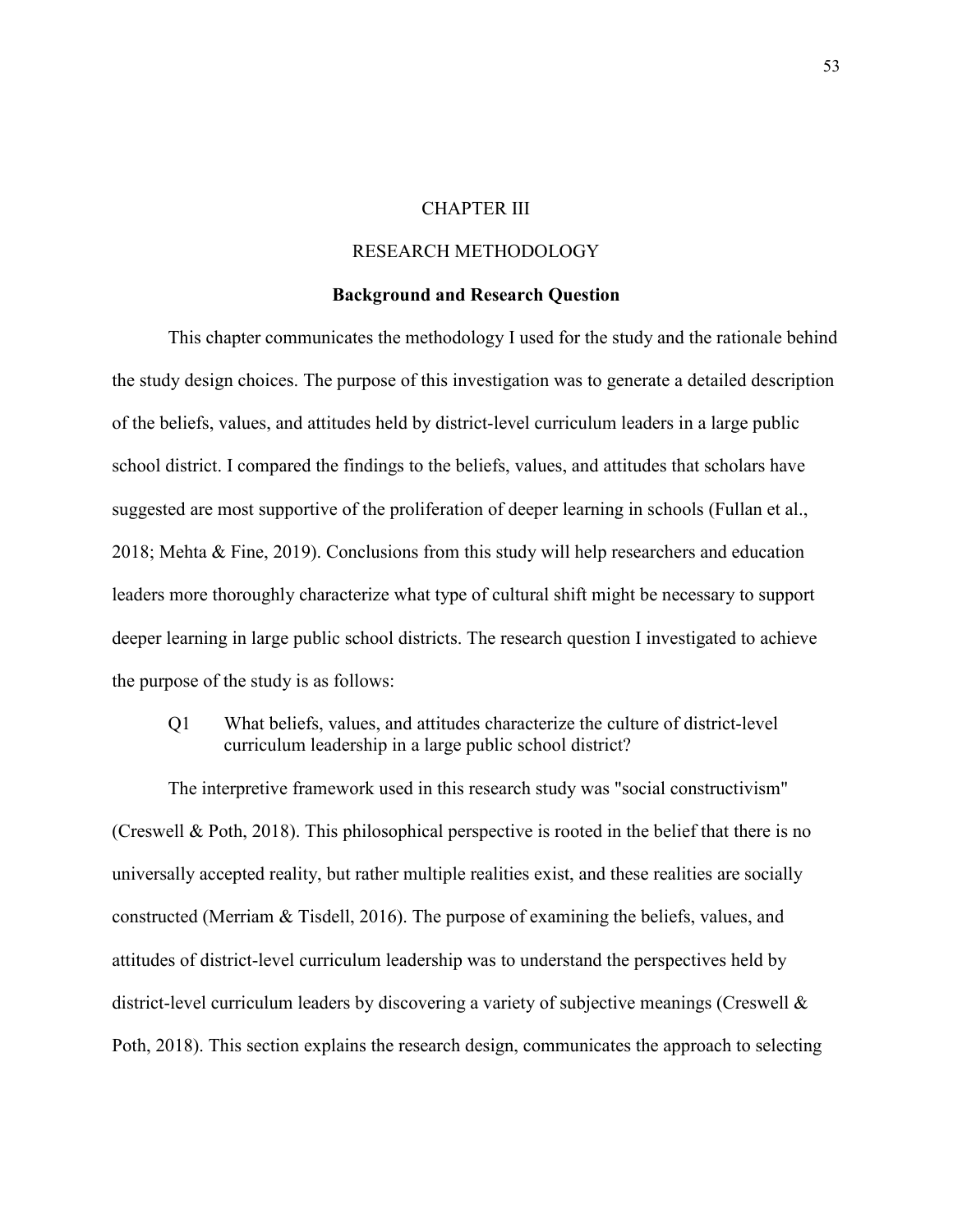the setting and participants, and outlines methods used for data collection and analysis. The trustworthiness of the study is also addressed, as are limitations.

## **Research Design**

I used an instrumental case study approach to investigate the research question. The study focused on district-level curriculum leadership in relation to the proliferation of deeper learning through analysis of "one bounded case" (Creswell & Poth, 2018, p. 98). The bounded case for this study was one large public school district. Although the school district was the primary unit of analysis, the study had an embedded design as the curriculum leaders were central subunits within the case (Yin, 2009). Yin (2009) noted that a case study design is useful for investigating a phenomenon in its "real-life" context when "the boundaries between phenomenon and context are not clearly evident" (p. 18). A case study was appropriate for this investigation. It would have been challenging to separate the complex beliefs and values of curriculum leadership from the specific context of the school district within which those leadership beliefs and values existed and were expressed.

I also considered an ethnographic approach to investigate the research question. Creswell & Poth (2018) noted that an "ethnography is appropriate if the needs are to describe how a cultural group works and to explore the beliefs, language, behaviors, and issues facing the group such as power, resistance, and dominance" (p. 93). This description did match, to a degree, the purpose of the study. However, there were elements of an ethnographic design that were not aligned with nor practical for this investigation. The following description from Creswell and Poth (2018) illustrates one alignment issue:

The entire culture-sharing group in ethnography may be considered a case, but the intent in ethnography is to determine how the culture works rather than to either develop an in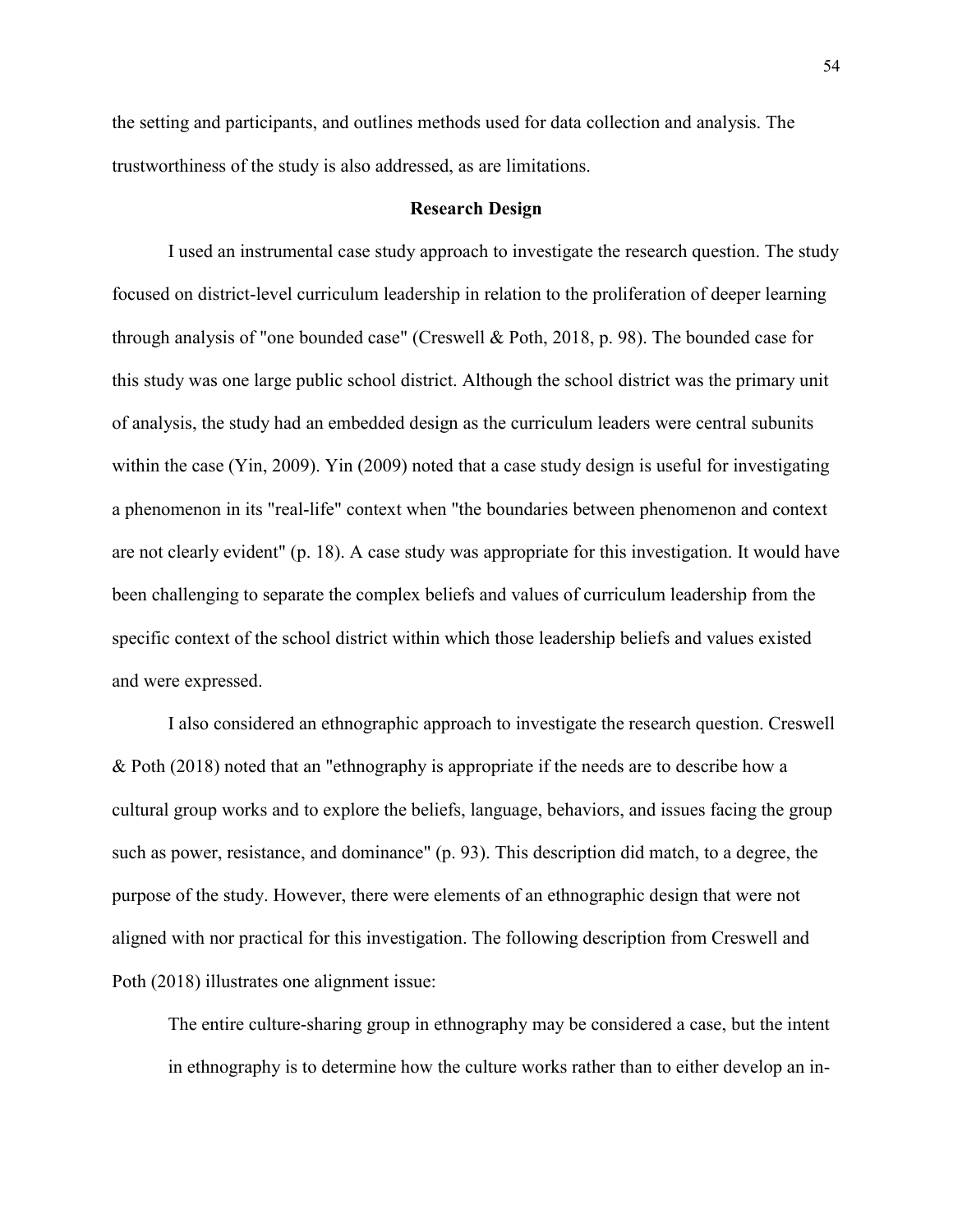depth understanding of a single case or explore an issue or problem using the case as a specific illustration. (p. 96)

While this study did aim to investigate how the culture of district curriculum leadership works, the purpose was more targeted toward generating an understanding of district-level leadership using the one sampled district as the case.

Concerning practicality, Suryani's (2013) article comparing case study and ethnography as qualitative approaches noted that researchers aim to develop long term social relationships during ethnographic studies. The window of time available for data collection in this study made it difficult to establish long-term relationships, limiting the extent to which the recommended technique of participant-observation could be practically applied (Suryani, 2013). Selecting a case study as the design also came with the benefit that a case study can "follow ethnographic methods" in describing a case whereas "ethnographers do not always produce case studies" (Suryani, 2013, p. 126).

 While an instrumental case study design aligned with this study's purpose and allowed for a practical approach to addressing the research question, the application of ethnographic principles (i.e., as opposed to a comprehensive ethnography) within the research process strengthened the study. Merriam and Tisdell (2016) explained, "Ethnographic case studies are quite common, for example, wherein the culture of a particular social group is studied in depth" (p. 39). Scholars have referred to this approach as a case study with an "ethnographic perspective" (Gee & Green, 1998; Windschitl & Sahl, 2002). Windschitl and Sahl (2002) used an ethnographic perspective in their case study regarding teacher beliefs and institutional culture during the implementation of a one-to-one laptop computer program. In their research report, Windschitl and Sahl articulated that "an ethnographic perspective, as opposed to a complete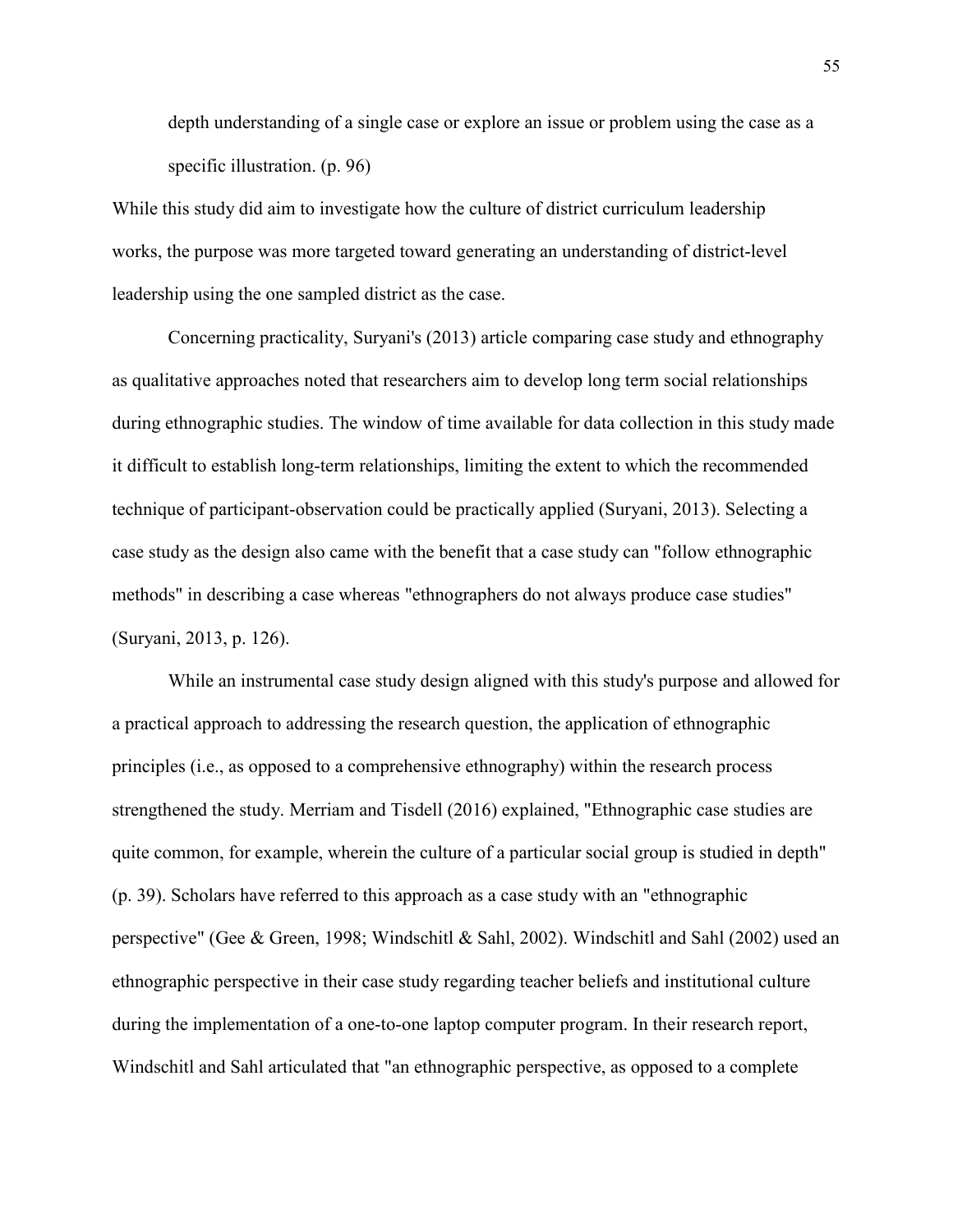ethnography, does not focus on understanding an entire culture but rather can be used to take a more focused look at the actions of members" (p. 173). I applied an ethnographic perspective within this case study to analyze roles, relationships, norms, and expectations within the group  $(i.e., one school district)$  (Windschitl & Sahl, 2002).

#### **Setting**

I collected data within one large public school district in the Western region of the United States. The district and the schools within it are referred to by pseudonyms. I selected the school district to serve as a "representative or typical" case (Yin, 2009, p. 48). Merriam and Tisdell (2016) explained that "a typical sample would be one that is selected because it reflects the average person, situation, or instance of the phenomenon of interest" (p. 97). A large public school district was selected to serve as this average situation. According to NCES (2020), over 85% of students in the United States attend traditional (non-charter) public schools. Furthermore, 55% of students are educated in school districts with more than 10,000 students (NCES, 2014). Therefore, I selected a public school district with more than 10,000 students consisting of mostly traditional (i.e., non-charter) public schools for this study.

The district was selected to mirror, as closely as possible, the average demographic make-up of public schools in the United States and the most typical accountability status (i.e., not designated as lowest or highest performing) for a district within the state where it is located. The National Center for Education Statistics (2020) reported the following enrollment percentages by race/ethnicity for public elementary and secondary schools in the United States in the year 2017: 48% White, 27% Hispanic, 15% Black, 5% Asian, 4% two or more races, and 1 % American Indian/Alaska Native. The same report indicated 52% of students qualified for free or reduced meals, 10% were categorized as English language learners, and 14% were identified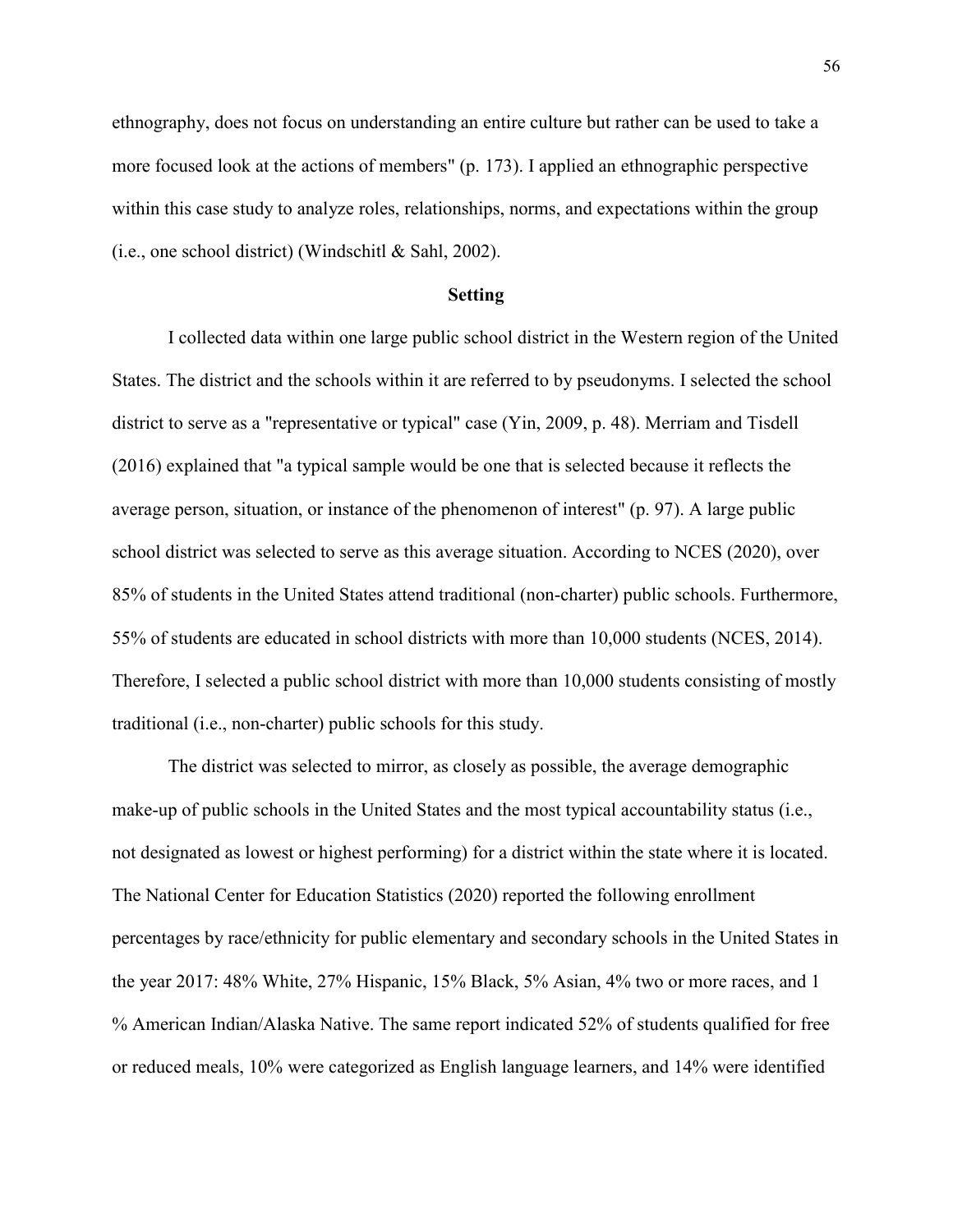as students with disabilities (NCES, 2020). The district for this study was selected to match these demographic indicators as closely as possible. The district was also one that is not currently designated for sanctions related to state accountability. As noted in the literature review, there is evidence that pressure associated with such sanctions would influence the management approach of district-level leaders (Maxcy, 2009).

## **Participants**

The participants for this study were selected by purposeful sampling to support an instrumental case (Creswell, 2015). As referenced in chapter two, Ylimaki and Brunner (2011) conducted a case study to investigate relationships between collaboration and conflict in two school districts. The Ylimaki and Brunner (2011) methodology is similar to what I used for this study. The participants in the Ylimaki and Brunner case were selected "based on their professional positions and/or personal roles" (p. 1266). Correspondingly, the purpose of this study calls for the curriculum leaders in the school district to participate. This selection represented what Yin refers to as "straightforward" due to the nature of the inquiry (Yin, 2009, p. 91). Before beginning the study, I identified the leaders by asking the district research representative to name the organization's district-level curriculum leaders. Creswell and Poth (2018) advised that "the culture-sharing group must have been intact and interacting for long enough to develop social behaviors of an identifiable group that can be studied" (p. 91). For a school district to be selected, I decided the superintendent and the primary curriculum leader needed to have been together for at least two years.

I also recruited school administrators and teachers to describe the district-level curriculum leadership's values, beliefs, and attitudes more thoroughly. Yin (2009) recommended defining clear criteria for selecting qualified participants to add to the data collection. To be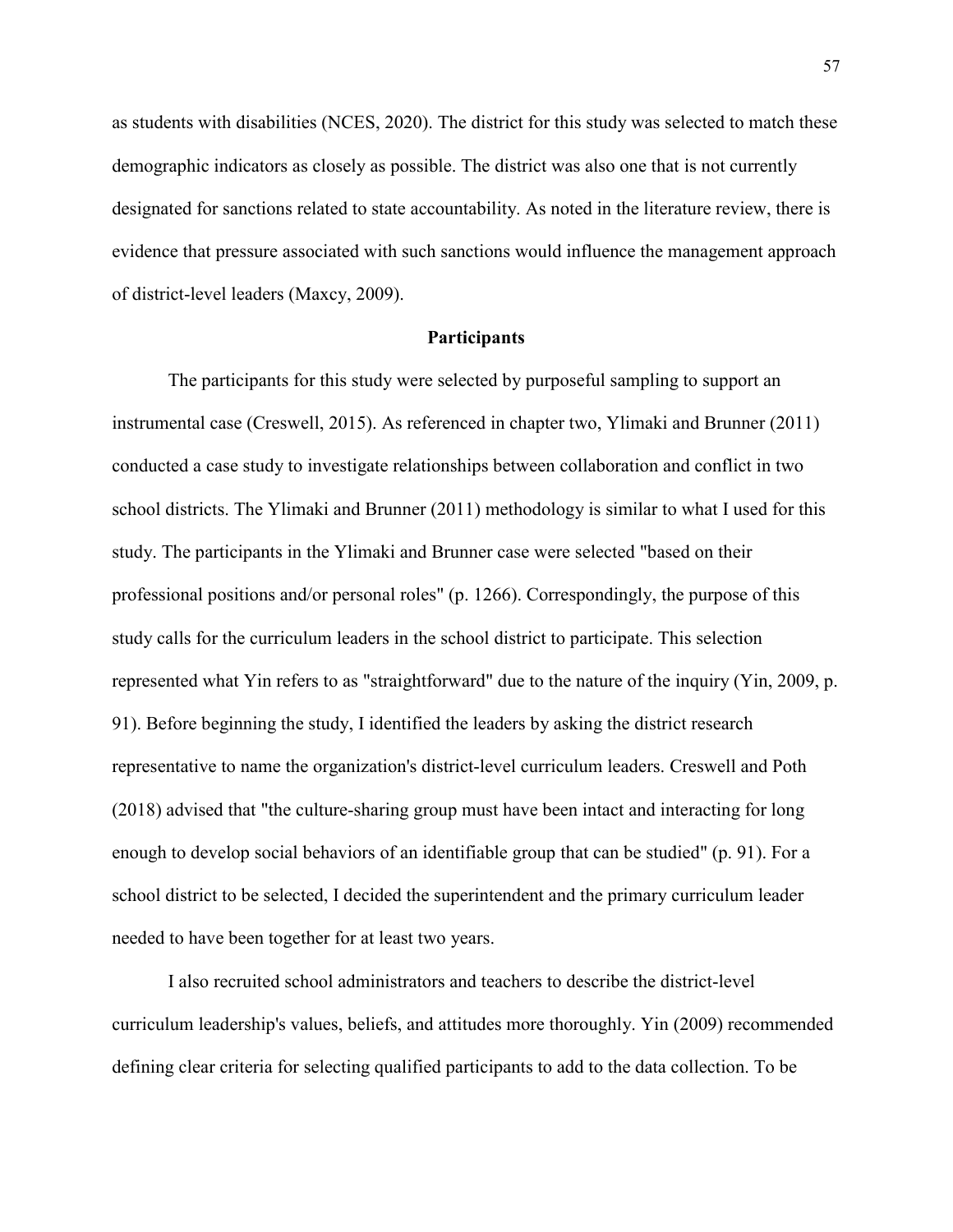chosen, these participants needed to have a minimum of two years of experience in the school district. I recruited these administrators and teachers by sending email messages to all school administrators and teachers in the district's traditional (i.e., non-charter) schools. The email clarified that participants needed at least two years of experience in the district. I offered participants a \$25 gift card for taking part in a 45-minute interview. I also sent out an email to notify the population once I had accumulated the desired number of participants.

Merriam and Tisdell (2016) advised that qualitative researchers using purposeful sampling should select "a sample from which the most can be learned" (p. 96). While I emailed many administrators and teachers, I selected "those from which one can learn a great deal about issues of central importance" (Merriam & Tisdell, 2016, p. 96). As a reference regarding the number of participants, Ylimaki and Brunner (2011) included one principal and 16 teachers from each district in their sample. I included three school principals and 12 teachers in this study. More specifically, I selected one school administrator from each grade-level configuration (i.e., K-5, 6-8, and 9-12) with priority given to those with more years of experience in the district. For teachers, I prioritized selecting those leading departments or professional learning communities or who had served on specific curriculum development committees. Yin (2009) advised this type of two-stage screening when the number of possible participants is larger than 20 or 30 people.

Mehta and Fine (2019) found more barriers to enacting deeper learning in core classes than elective courses and concluded that deeper learning was more likely to be found in elective or other non-core courses. Correspondingly, I focused on gaining participation from teachers of core classes only (i.e., math, language arts, science, and social studies). At the elementary level, I gained participation from four total teachers, two who served the primary grades (i.e., K-2) and two who served the intermediate grades (i.e., 3-5). These targets were set with feasibility in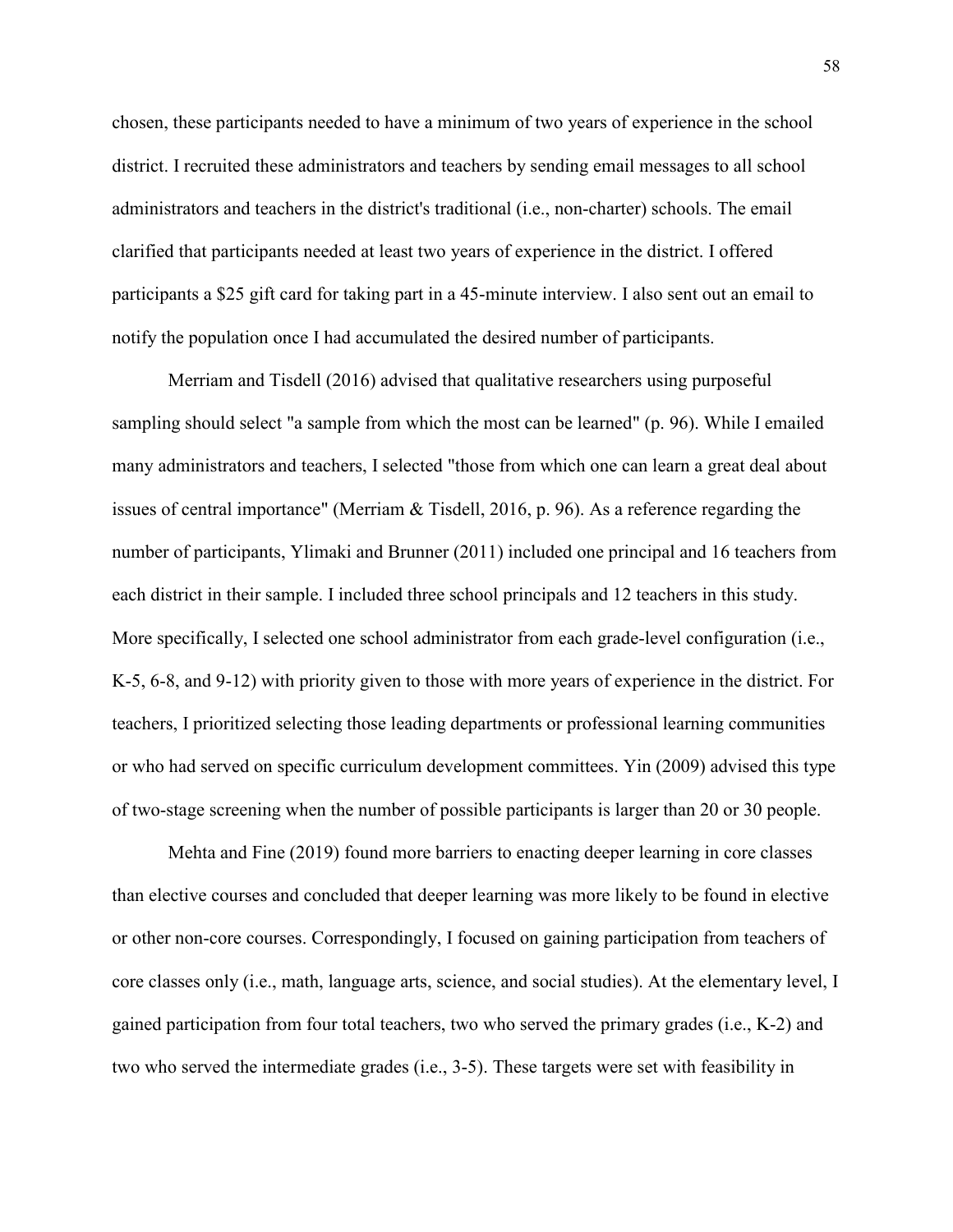mind, as Yin (2009) recommended the larger the number of qualified participants studied, the better. At the secondary level, the study included four middle-level teachers and four high school teachers. The intent was to have one participant for each core content area at the middle level and high school level. This target was achieved with one exception. I did not gain participation from a teacher that worked specifically as a middle-level social studies instructor. Instead, I was able to include a teacher who worked across multiple disciplines and had knowledge of social studies and other content areas. I used pseudonyms for all participants.

### **Data Collection**

Yin (2009) suggested using multiple forms of evidence to develop "converging lines of inquiry" for corroboration and triangulation in case study research (p. 115). After receiving Institutional Review Board approval, I collected data in the Spring of 2021 through three of Yin's (2009) recommended sources of evidence: interviews, direct observations with field notes, and documentation. This study's primary form of data collection was personal interviews with the district-level curriculum leaders, school principals, and classroom teachers. Yin (2009) suggested that interviews are one of the most critical data sources for case studies, and Creswell and Poth (2018) advised that researchers "rely as much as possible on the participants' views of the situation" (p. 24). Burke (2009) also noted that interviews allow for data to arise regarding the participants' perceptions, which aligns well with the study purpose.

The first step in the data collection process was to interview the primary curriculum leader. In the Haggerty district, that was the assistant superintendent of curriculum, instruction, and assessment. I used an "in-depth" approach when interviewing this leader (Yin, 2009, p. 107). This type of interview includes gathering factual information, opinions, and insights and takes place for an extended amount of time (i.e., more than one session) (Yin, 2009, p. 107). Overall, I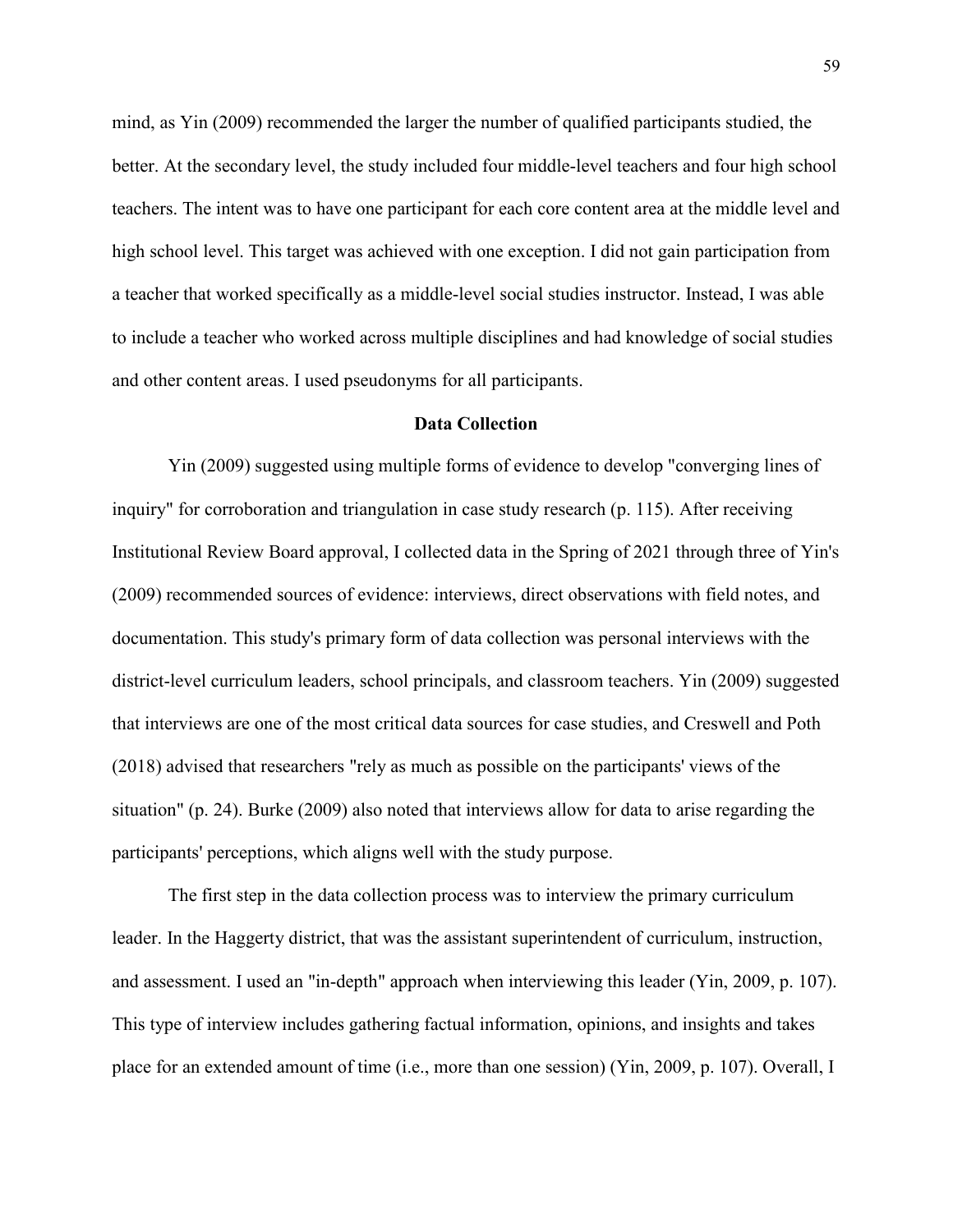conducted two interviews with the assistant superintendent. While the first interview launched the data collection process, the second interview was held after I completed interviews with all other participants. The second interview was used to examine ideas that surfaced during interviews with the school-based participants. After my first interview with the assistant superintendent, I conducted "in-depth" interviews with each of five district-level curriculum coordinators. Each coordinator was charged with leading curriculum and instruction in a different content area. Specifically, there were separate coordinators for science, math, social studies, elementary language arts, and secondary language arts.

The next step in the data collection process was to interview the school principals and teachers. I conducted these interviews as "focused" interviews that took place one time for about 45 minutes (Yin, 2009). I also requested consent for follow-up conversations with these participants to allow for clarification as needed. Interviews with the district-level leaders and school-based participants were "guided conversations rather than structured queries" (Yin, 2009, p. 106). A series of semi-structured interview questions were used in the interviews, with the question set being followed more closely in the focused interviews than the in-depth sessions. The same set of questions was used for the leader interviews and the teacher and principal interviews. Using the same questions helped when comparing the responses and triangulating the data.

Questions considered the domains in the conceptual framework including visions, history, content, context, planning, and dilemmas of practice. For example, one question asked: How is the curricular content planned and organized? Another example considers the participant's perspective: Is there is a difference between your "ideal" and the "real" curriculum work? A full set of sample questions is included in Appendix B. Throughout the interviews, I

60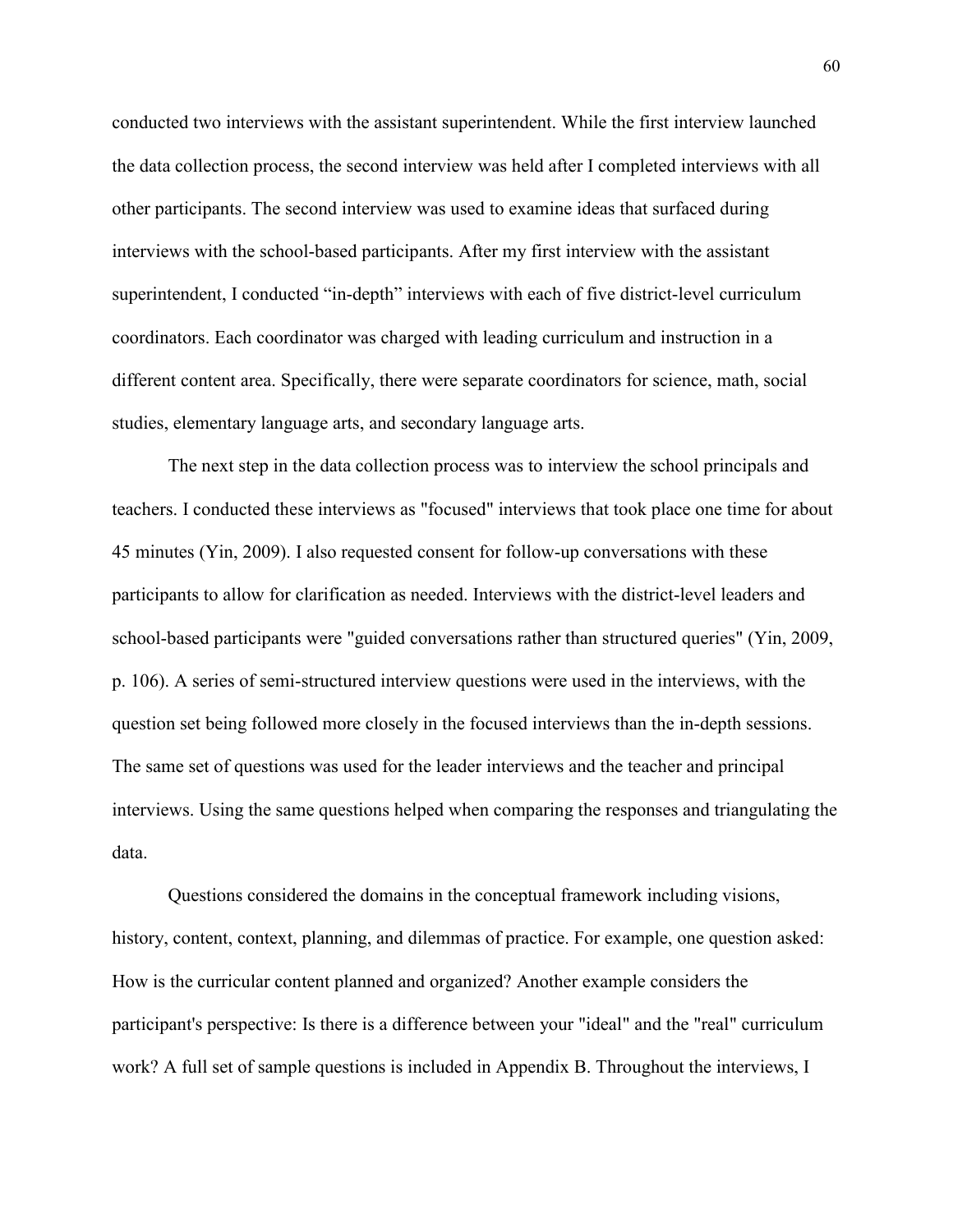used prompts to refocus the participants on the main topics. I asked probing questions to delve more deeply into areas identified as most pertinent to the study's purpose. A transcription service was used to transcribe interviews. The transcriptions were then loaded into Microsoft Word and checked against the recording for accuracy. I also replaced names with pseudonyms and removed or altered other identifiers to preserve participant anonymity. Initial coding was done after each interview to assist in identifying areas that needed to be considered during ongoing data collection (i.e., additional interviews, documents).

Yin (2009) advised despite heavy reliance on data from interviews, "conclusions cannot be based entirely on interviews as a source of information" (p. 88). Based on this guidance, I intended to gather data from direct observations with field notes to the degree possible with participant permission. Due to various constraints (e.g., context of coronavirus pandemic), I was only able to complete two observations. In both, I acted as a "nonparticipant" observer by watching and taking notes without direct involvement (Creswell & Poth, 2018, p. 168). These observations were formally scheduled opportunities to collect data (Yin, 2009).

I observed a middle-level math curriculum planning session during which teacher-leaders were working to identify high quality supplements to add to the district's curriculum guides. The session was facilitated by the district-level math curriculum coordinator. For my other observation, I watched the elementary language arts coordinator lead a professional development session focused on evidence-based literacy instruction. In my initial research design, I planned to include shadowing of the curriculum leaders to collect additional observation data. Ylimaki and Brunner (2011) shadowed two curriculum leaders to study power, collaboration, and conflict within two school districts. Similarly, I asked permission to shadow the assistant superintendent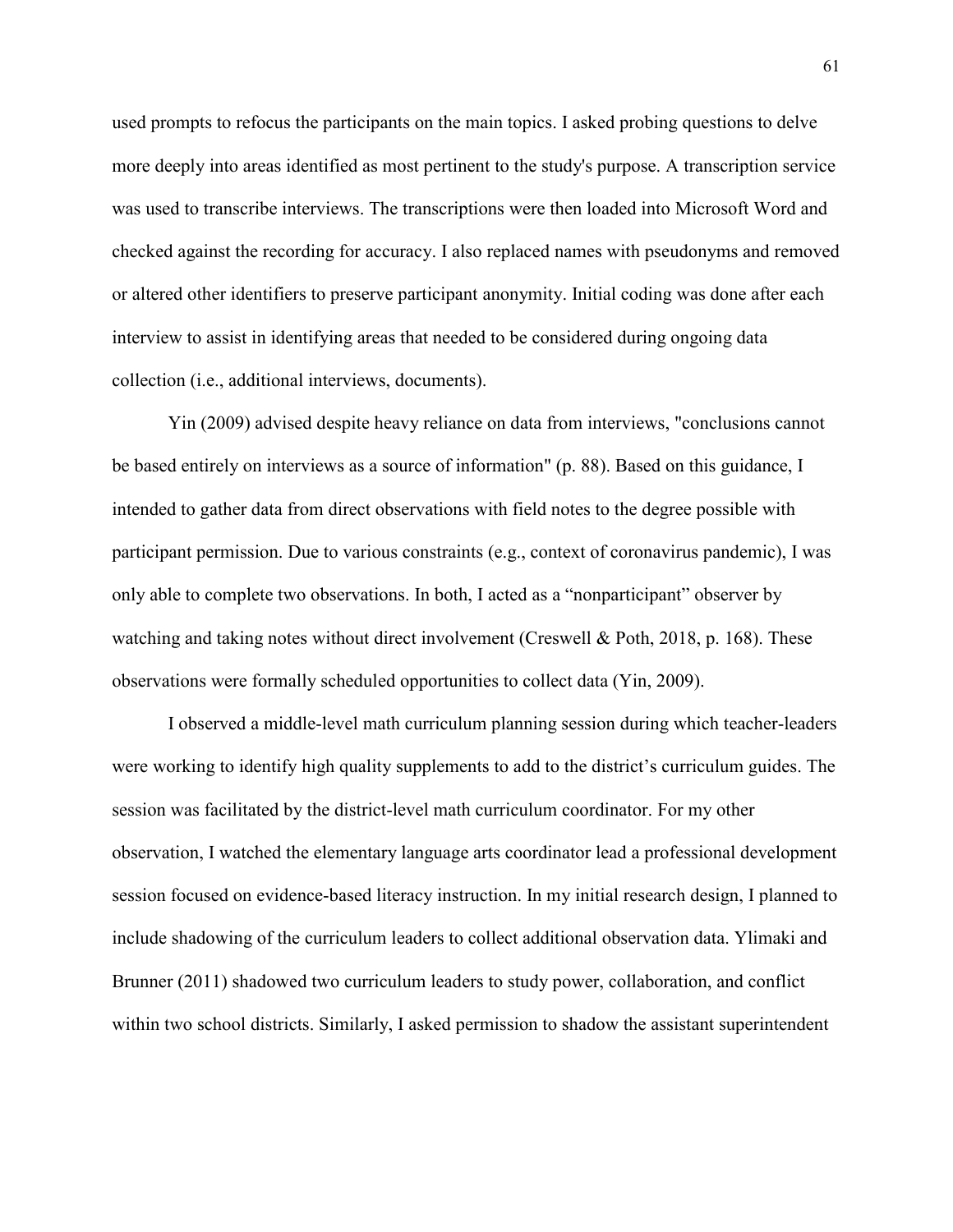and the five curriculum coordinators for up to two full days or three to four half days. As noted above, various contextual factors prevented that opportunity from coming to fruition.

During the two observations, I typed field notes in an electronic journal. I also used an "observation protocol" that included three sections (Creswell & Poth, 2018, p. 168). The first section included the details of the observation (i.e., date, time, place, type of event). The second section was for descriptive notes (e.g., quotes, sequence of the event). The third section was reserved for reflective notes including my own thoughts, feelings, and experiences during the observation. Throughout the observations I was able to conduct, I focused on capturing comments that fit within any of the twelve domains of Joseph's (2011) conceptual framework. After each observation, I completed an initial coding process.

As mentioned above, I interviewed the assistant superintendent for a second time after completing all other interviews and observations. The questions asked in the second interview were generated through the ongoing data collection and analysis process. I investigated themes for which I had not collected enough data to reach saturation and probed on topics for which I had collected conflicting information.

Throughout all phases of data collection, I gathered pertinent documents to "corroborate and augment evidence from other sources" (Yin, 2009, p. 103). These documents were used for two purposes: to verify discrete information such as definitions of terms and for additional detail to support data from other sources (Yin, 2009). I collected documents throughout the data collection and analysis processes. Decisions regarding what documents to collect were made by considering needs arising from other data and referencing the foci in the conceptual framework. For example, I analyzed documents that articulated the scope and sequence (i.e., learning progression) for each core subject area. In collecting and using documents, I remained mindful of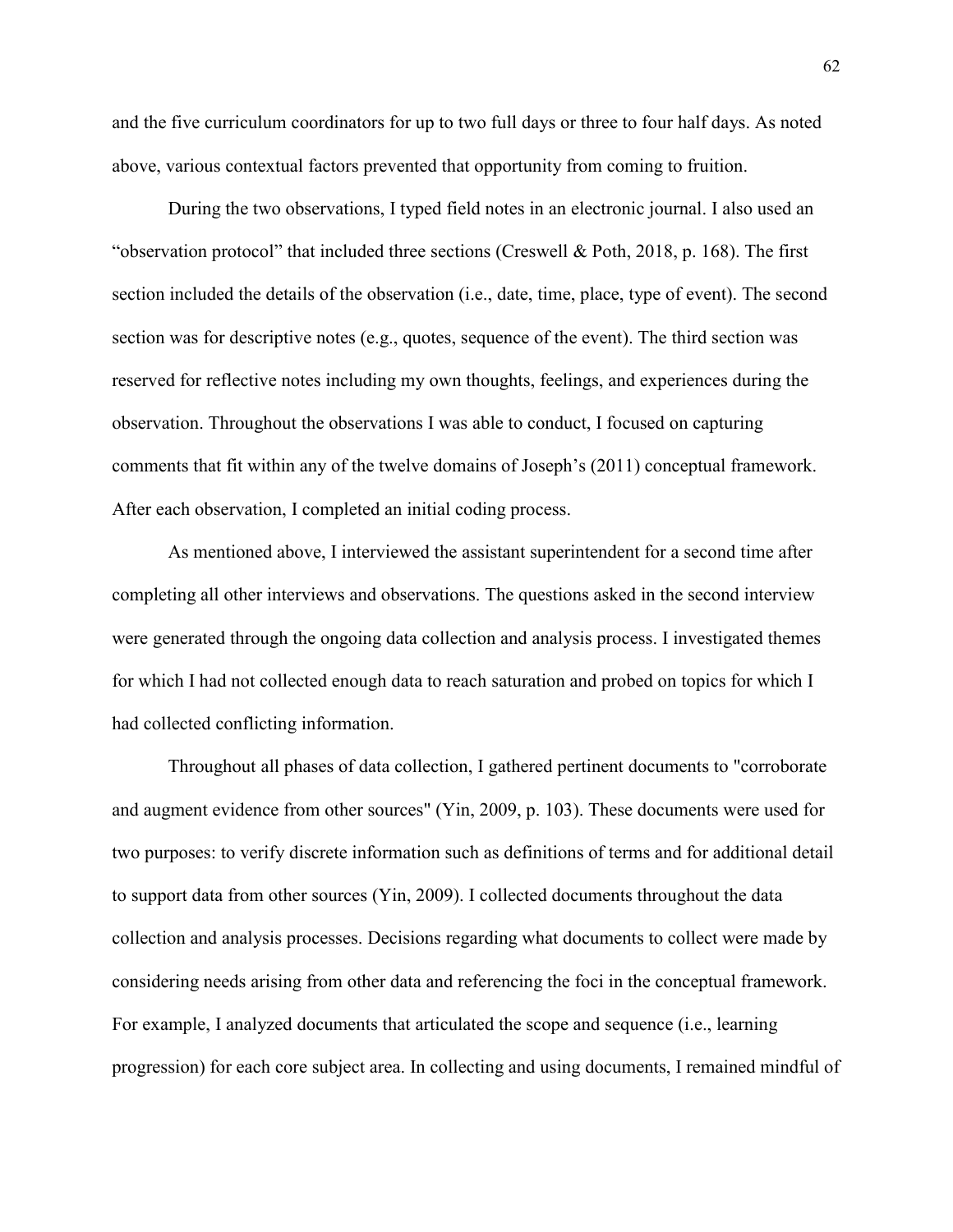Yin's warning that researchers should not rely too heavily on documentation as a data source. Yin cautioned that documents could be misinterpreted, considered out of context, and in some cases, may lack validity.

Throughout the data collection process, I referred to the conceptual framework created by Joseph (2011) to study curriculum as culture. Although Joseph originally constructed the framework for the ethnographic study of curriculum at the classroom level, it provided a helpful structure for this study. The framework, shown in the literature review, outlines twelve different foci to be considered when investigating the practices, beliefs, and visions within curriculum leadership. I used the twelve domains and the associated guiding questions listed for each specific domain as an architecture for the data collection process. For example, a question listed for the "vision" focus was "What are the goals of education or schooling for the individual?" (p. 31). Another question, within the "teachers" focus, was "What are the beliefs about the role of teachers?" (p. 31).

I noted some of the framework questions were "Level 2" questions (Yin, 2009). Yin (2009) described Level 2 questions as those "asked of the individual case" and advised that these questions represent the researcher's "mental line of inquiry" rather than the "verbal line of inquiry" (p. 87). For example, a question being asked of the case in this study (i.e., Level 2) could have been: To what degree is the curriculum leadership compliance-oriented? This question was converted into a Level 1 probe for the actual verbal inquiry (i.e., interview). The inquiry referencing compliance-oriented management was converted into a Level 1 question: How are decisions made regarding "what" to teach and "how" to teach it? I converted many of the questions in the conceptual framework from Level 2 to Level 1.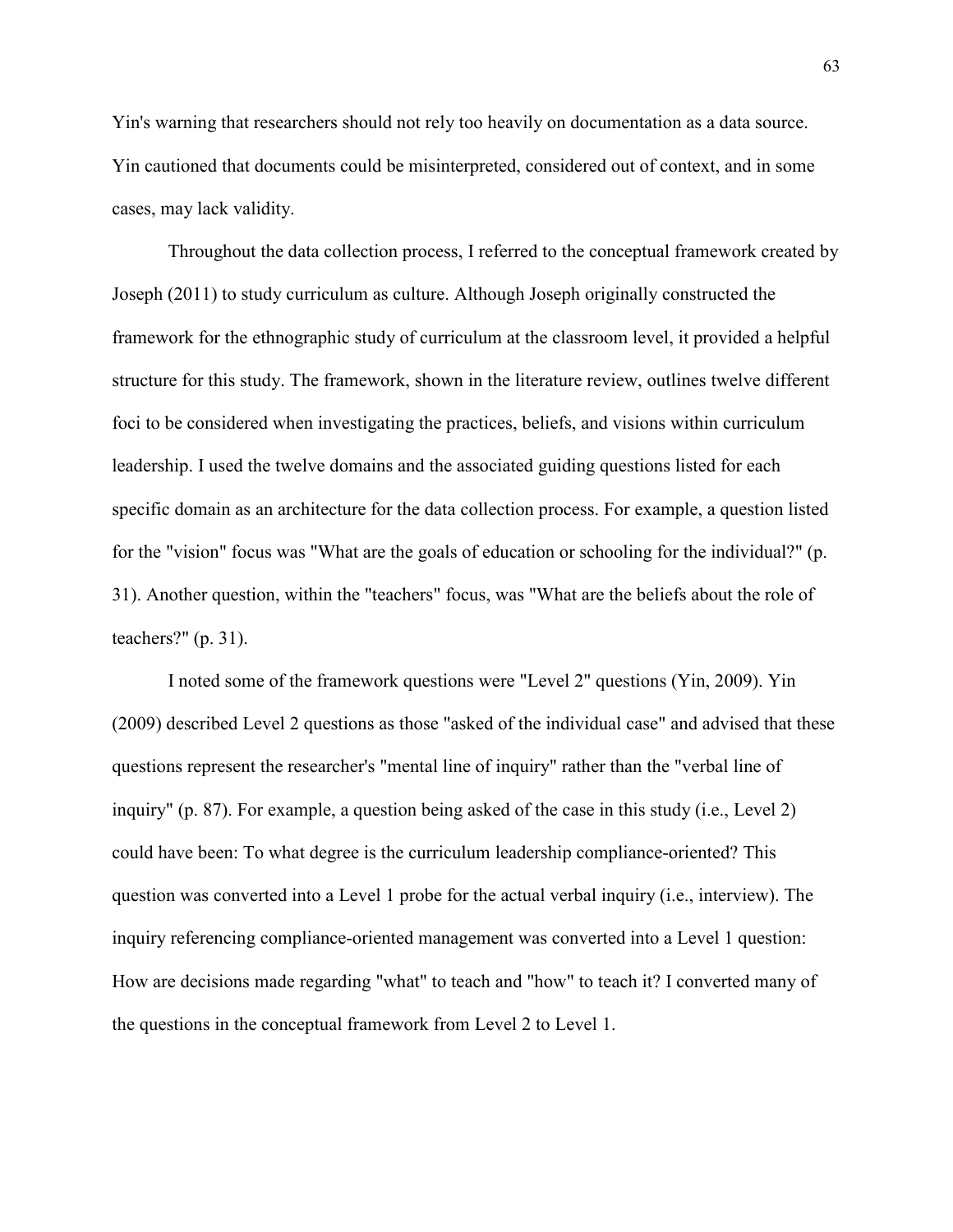Another tool I used to write questions was an interview protocol Joseph shared with me after discussing my research project during a phone conversation (personal communication, July 16, 2020). The protocol, included in Appendix A, is a tool she used to support her graduate students during their study of curriculum as culture. The questions within the protocol were more consistently Level 1 in nature. One example of a pertinent probe from the protocol was, "Who, besides the teacher, influences what will be taught?" The Joseph (2011) conceptual framework and protocol provided the "means for us both to see and to question explicit practice, underlying beliefs about teaching and learning, implications of curriculum work, and implicit social and political visions" (p. 30). Although I identified specific interview questions and observation opportunities before data collection, I was also open to additional questions to consider perspectives or domains not included in the conceptual framework. Like Ylimaki and Brunner (2011), I used a constant comparative method that called for "concurrent data collection and analysis" (p. 1267).

## **Data Analysis**

After collecting data from interviews, observations, and documents, I worked to make meaning from the data using a combination of an inductive approach and reflections derived from the theories that informed this study (Merriam & Tisdell, 2016). Merriam and Tisdell advised that there can be a tension between being inductive and using existing frameworks. An inductive analysis involves "moving from specific raw data to abstract categories and concepts" (Merriam & Tisdell, 2016, p. 19). However, Merriam and Tisdell also noted "the sense we make of the data we collect is equally influenced by the theoretical framework" (p. 88). While Joseph's (2011) conceptual framework guided data collection, it did not provide the desired data analysis structure. Instead, I used the literature outlining conditions that support deeper learning as a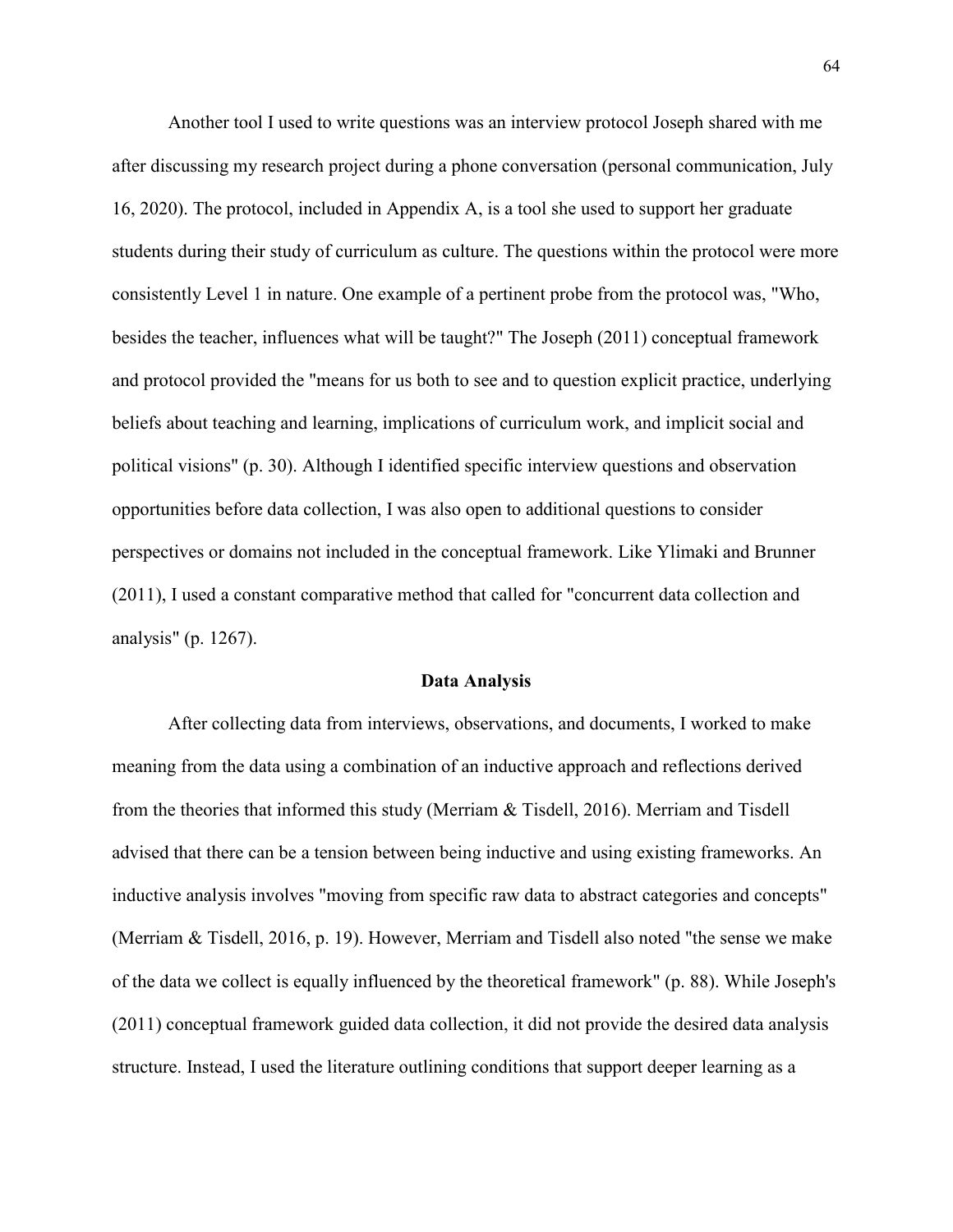research base to support the analysis of the data (Fullan et al., 2018; Mehta & Fine, 2019; Noguera, 2017; Rickles et al., 2019).

Mehta and Fine's (2019) "new grammar of schooling" was one framework I used during data analysis (p. 380). Mehta and Fine delineated twelve different domains within this framework, including the purpose of schooling, view of knowledge, organizational model, and assessment approach. For example, the organizational model should shift from "linear, top-down planning" to "distributed leadership" to better facilitate deeper learning (p. 380). Mehta and Fine also argued that district curriculum leaders need to find a new balance of breadth and depth, promote teacher-directed pacing, limit calls for the fidelity of implementation, align resources to deeper learning, and employ more authentic forms of assessment. These conditions, along with the research cited in the literature review regarding conditions for deeper learning, represented what Yin (2009) referred to as a study proposition. Yin (2009) explained that a study proposition "directs attention to something that should be examined within the scope of the study" (p. 28).

As mentioned earlier, I began the coding process while collecting data. I completed precoding by making "preliminary jottings" including highlighting, underlining, and circling (Saldaña, 2013, p. 20). I also wrote analytic memos to record thoughts, emotions, or realizations during the pre-coding process (Saldaña, 2013). As recommended by Saldaña, coding took place in two cycles. The first cycle was done with a hybrid approach employing a combination of descriptive, in vivo, and values coding methods. Descriptive coding helped summarize basic topics from the various forms of data (i.e., transcripts, field notes, and documents). In vivo coding was a good match for this study as it is a method often used by ethnographers to highlight the voice of participants to understand "cultures and worldviews" (Saldaña, 2013, p. 91). Values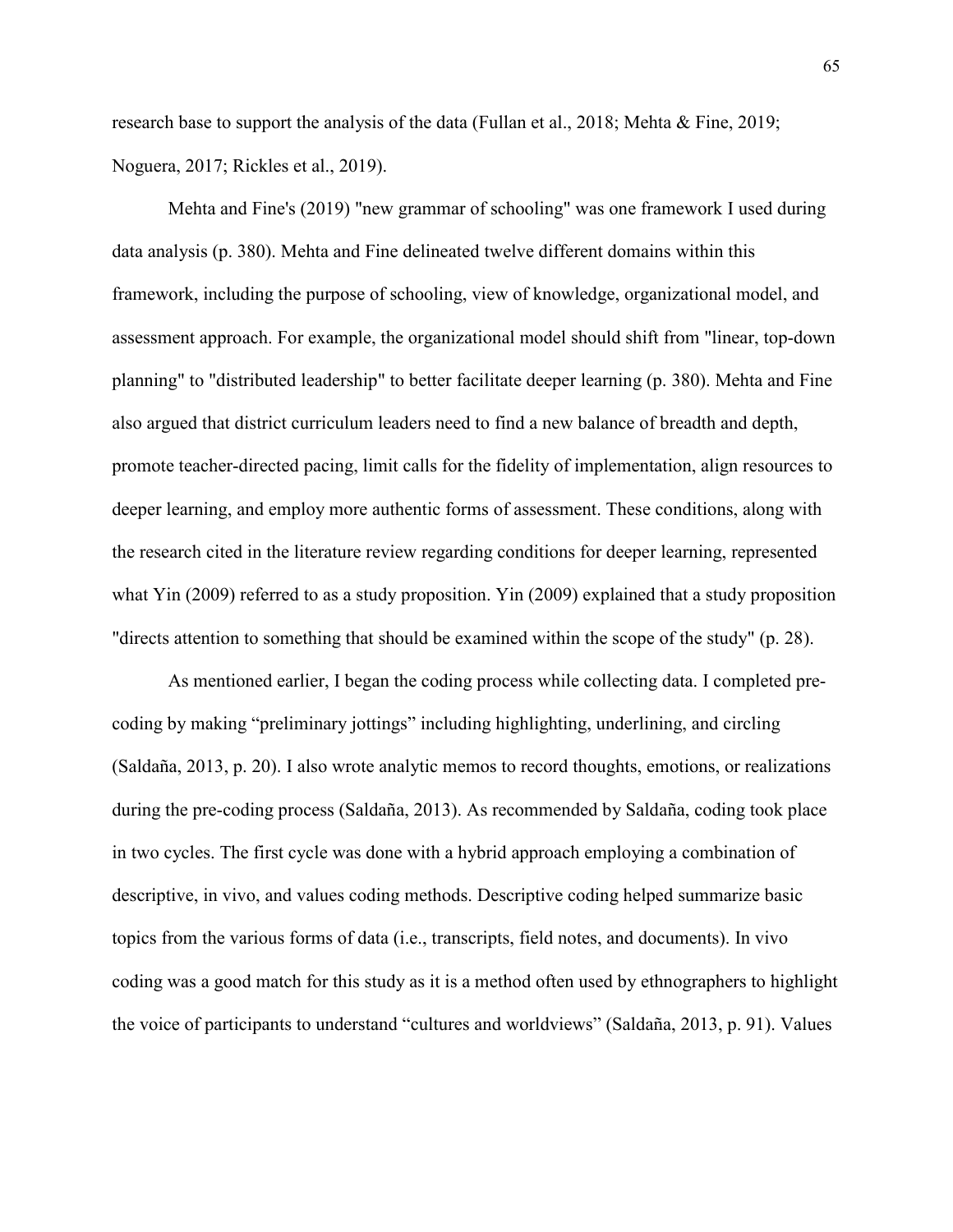coding was also a method that was helpful for this study. I used the values method to apply codes pertaining to the values, beliefs, and attitudes of the participants.

In the second cycle of coding, I used the method of pattern coding (Saldaña, 2013). During pattern coding, I pulled "together a lot of material into a more meaningful and parsimonious unit of analysis" (Saldaña, 2013, p. 210). For example, I combined a descriptive code labeled as "equity," an in vivo code labeled as "common experience," and a values code marked "sameness" into one theme titled "uniformity." I used pattern coding to generate a smaller number of themes and explanations. I also looked for relationships between codes during the pattern coding process.

Although Joseph's (2011) conceptual framework provided a structure for different foci during data collection, I did not automatically adopt those elements as themes. Instead, I used the process outlined above to avoid forcing the data into predetermined domains. I delineated the approaches I used for pre-coding, first cycle coding, and second cycle coding. As coding is "a cyclical act," I did not proceed through each phase in a linear manner but rather each cycle was repeated multiple times (Saldaña, 2013, p. 8).

After identifying themes through this inductive process, I referred to Mehta and Fine's (2019) work regarding the conditions that support deeper learning. Using this foundation, I sorted through the data again. Some themes were adjusted, and more discrete categories within some of those themes were labeled (i.e., sub-categories within the broader theme). I then reorganized the responses according to those themes and categories (Burke, 2009). True to the circular nature of the analysis process and the concept of reorganization, some of the initial themes were collapsed into more distinct themes. Reflection on the literature base informed those changes. Although conclusions from past research informed the study, I generated findings from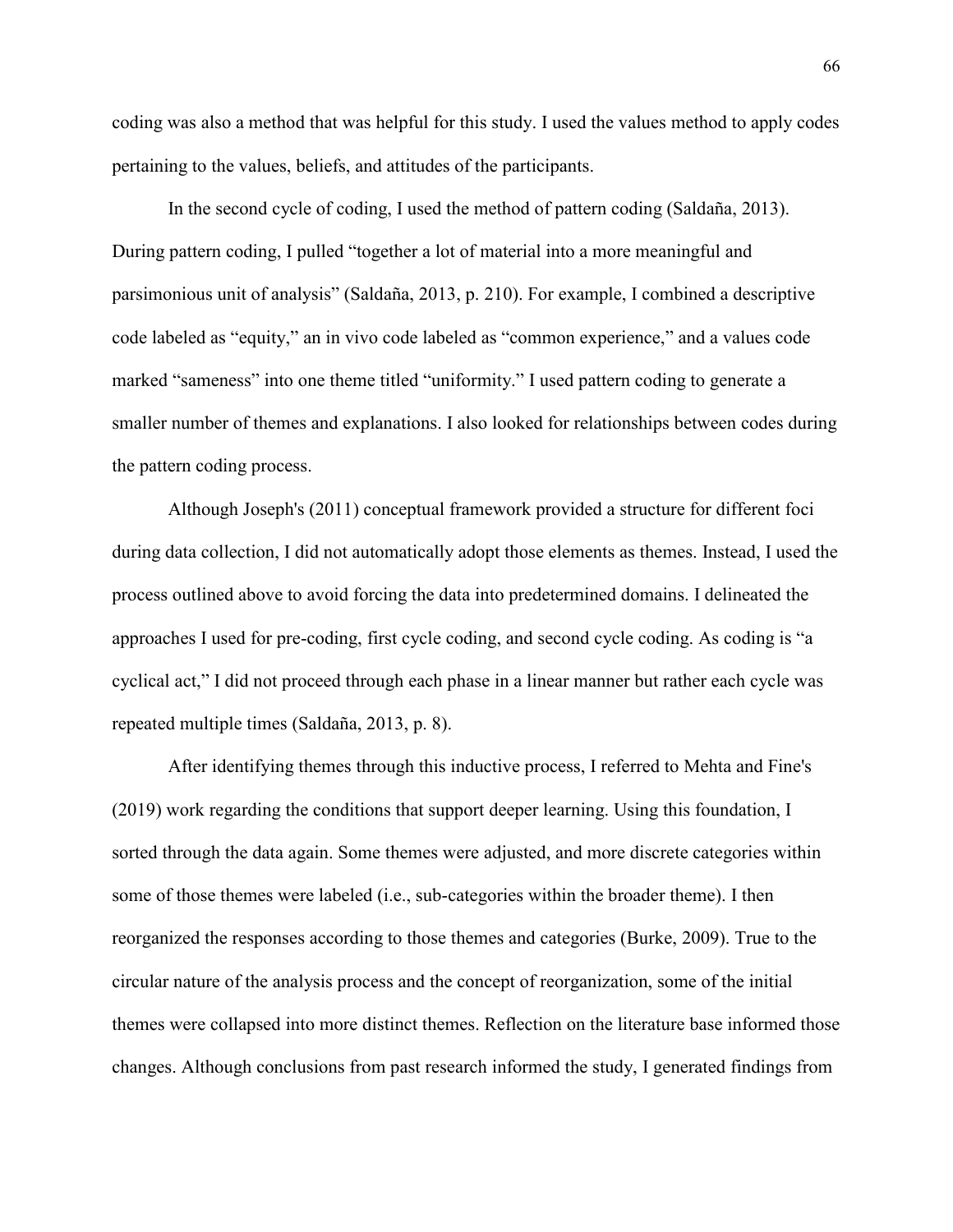the data as themes and concepts (Merriam  $\&$  Tisdell, 2016). A guiding aim of the analysis was to produce a written product Mills and Morton (2013) suggested should be a combination of "thick description and sharp analysis" (p. 28).

# **Ethics**

I obtained IRB approval and school district approval before data collection. I kept electronic records in password-protected files on my computer. Hard copies of documents related to this study will be stored in a locked file cabinet in the advisor's office and will remain there for three years after completing the study. I used pseudonyms for all district, school, and participant names to help protect the identities of the district, schools, and personnel interviewed. Participants were given the option to refrain from answering any interview question they were asked. They also had the right to withdraw altogether from participation before, during, or after any involvement. Throughout the study, I remained mindful of the potential impact on participants once the study has been completed and shared back with them. Creswell and Poth (2018) advised it is essential to be sensitive to participants' needs and consider the study's impact on the participants. Suryani (2013) also shared the "researcher should be careful in reporting participant's experience, opinion, or personal view that might offend the participant" (p. 121). Mills and Morton (2013) cautioned "negotiating informed consent can be ethically discomforting" (p. 30). I worked to be forthright during the consent process. For example, I shared with the district-level curriculum coordinators that pseudonyms would preserve their anonymity with readers from outside the school district, but readers from within the district being studied would be able to identify them despite those measures.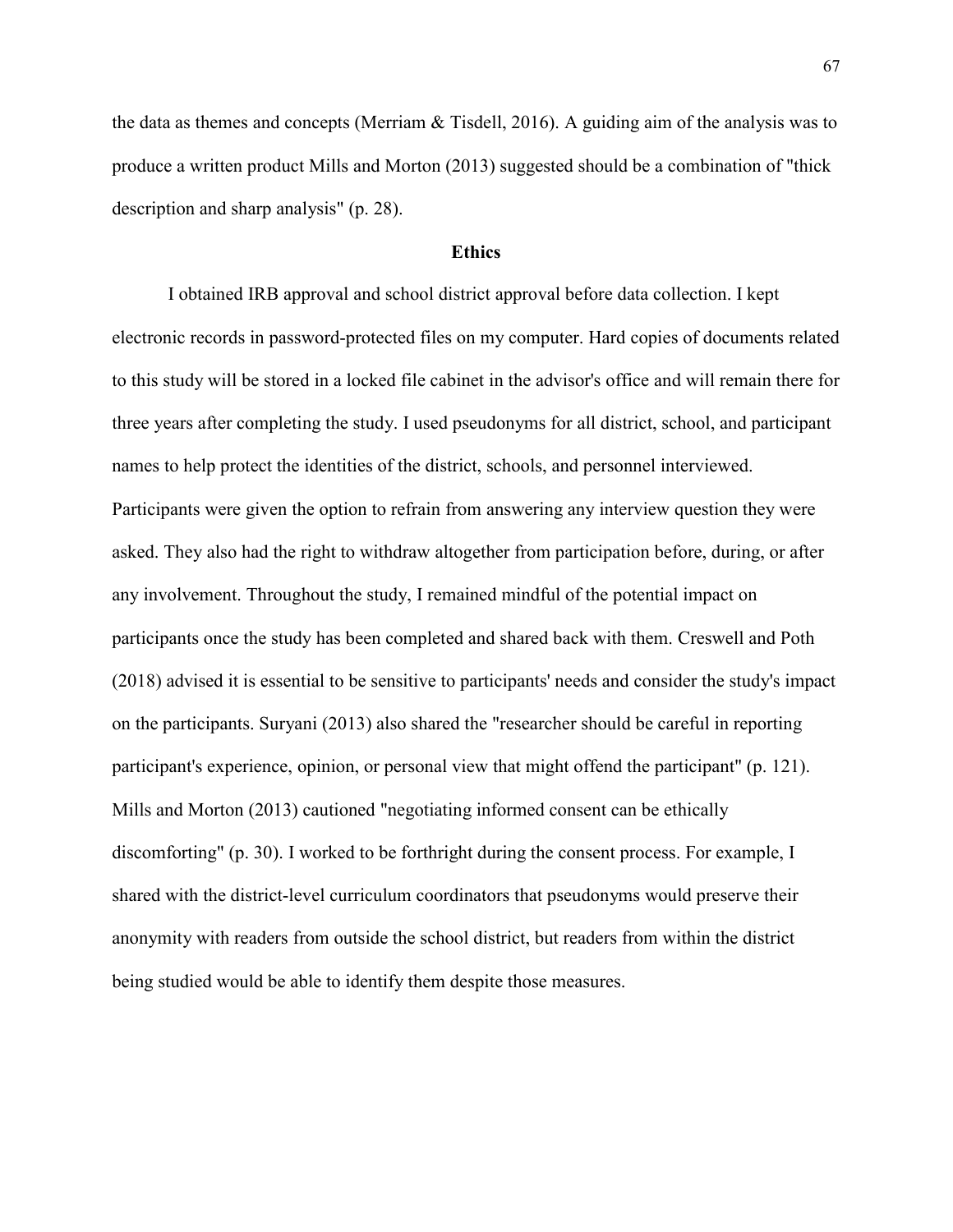### **Trustworthiness**

Qualitative studies achieve trustworthiness "through careful attention to a study's conceptualization and the way in which the data are collected, analyzed, and interpreted, and the way in which the findings are presented" (Merriam & Tisdell, 2016, p. 238). Specific strategies related to a qualitative study's trustworthiness were organized by Creswell and Poth (2018) into three groups: the researcher's lens, the participant's lens, and the reader's lens. I considered each of these three lenses to address the trustworthiness of this study. From the lens of a researcher, the triangulation of data sources was one key strategy. In this study, I triangulated using evidence from different sources (e.g., interviews and documents) (Creswell & Poth, 2018). I also triangulated by gathering data from participants that may hold different perspectives. Another strategy I used from the researcher's lens was to engage in reflexivity by acknowledging the biases I bring to this study (Creswell & Poth, 2018). I stated my positionality in an earlier section.

To address trustworthiness from the participant's lens, I completed member checks (Creswell & Poth, 2018). I asked participants to view the transcripts from their interviews for accuracy. I worked toward establishing trustworthiness from the reader's lens by having three different peers review the methodology and findings of the study (Creswell & Poth, 2018). Creswell and Poth (2018) advised that researchers use at least two of the nine strategies they outlined for trustworthiness. I used four such procedures (triangulation, reflexivity, member checking, and peer review) in this study.

#### **Chapter Summary**

 This chapter described the methodological approach used to complete this study. I described the rationale for employing an instrumental single-case design and discussed the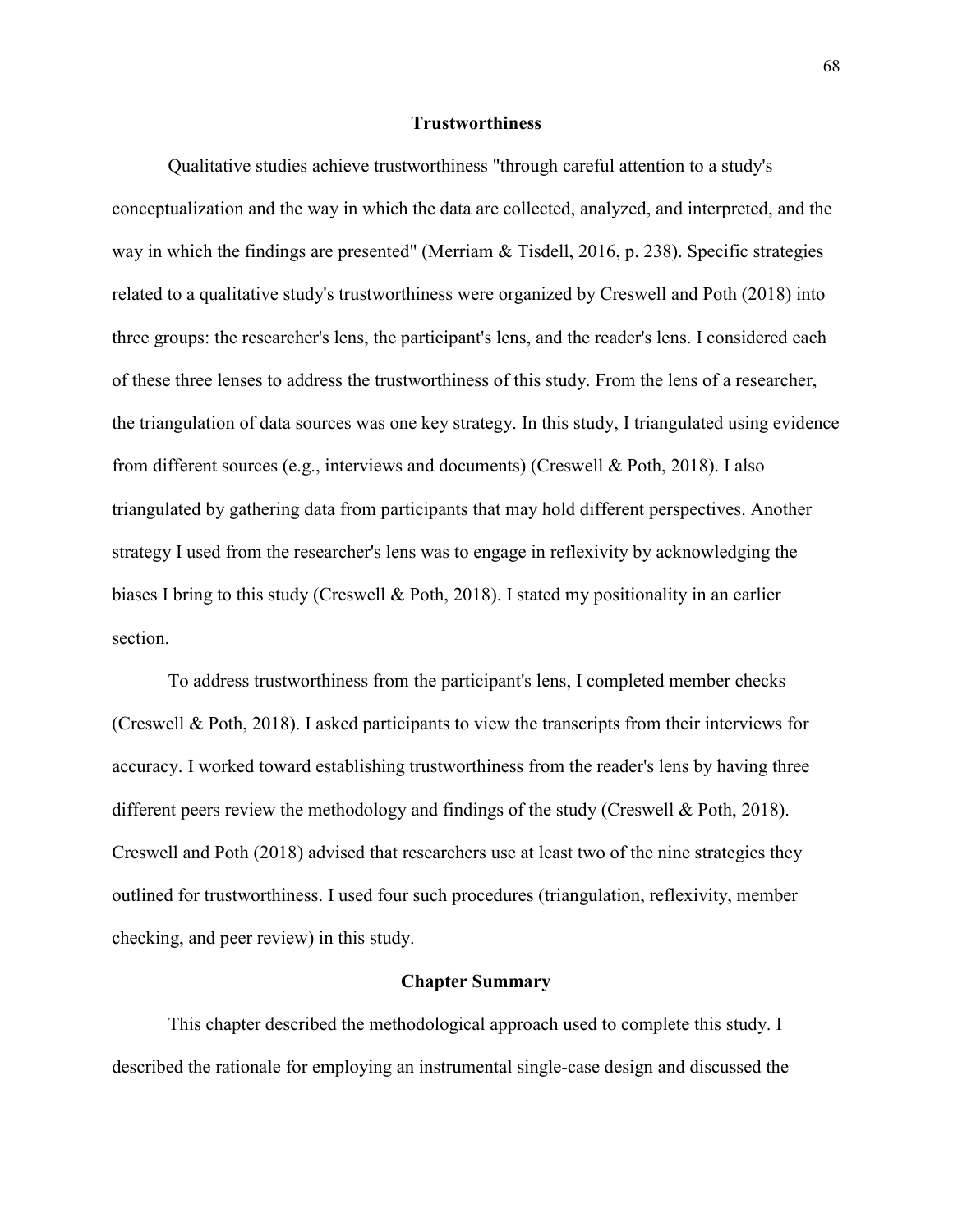application of an ethnographic perspective. I explained that a large public school district was the setting and that it was selected to mirror, as closely as possible, the average (i.e., typical) demographics of students enrolled in public schools in the United States. The study included participation from six district-level curriculum leaders, three school principals, and 12 teachers. Data was collected through interviews, observations, and documents. Joseph's (2011) conceptual framework was used to help guide the data collection process and the data was analyzed during and after it was collected. The conditions supporting deeper learning were used as a theoretical proposition that helped focus the data analysis (Yin, 2009). However, I approached the process with a balance of inductive and deductive methods. I coded the data using a combination of approaches during pre-coding, first cycle coding, and second cycle coding (Saldaña, 2013). The trustworthiness of the study was also reviewed in this chapter. I addressed trustworthiness through three lenses: reader, participant, and researcher.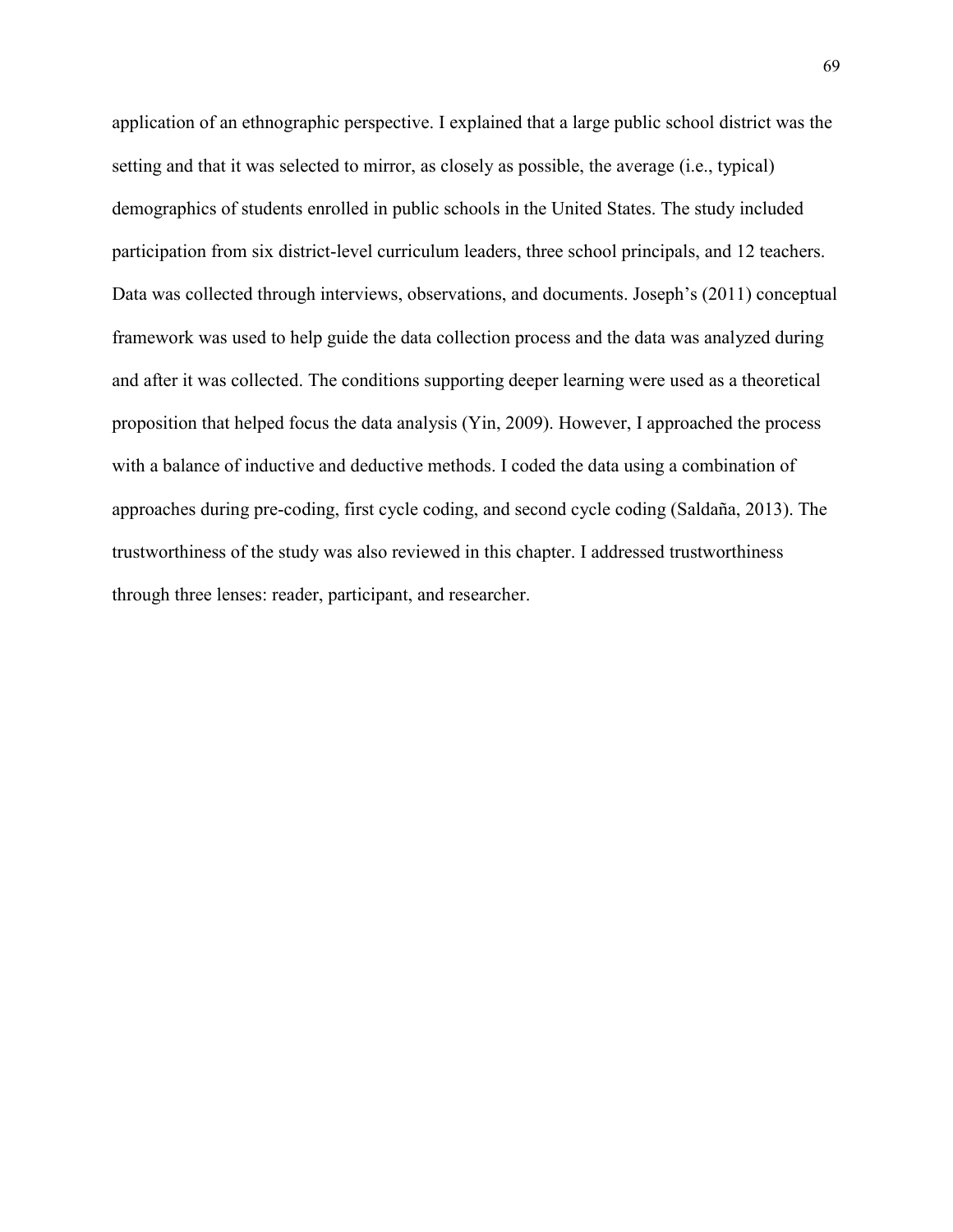# CHAPTER IV

# FINDINGS

## **Chapter Overview**

This chapter presents findings from the analysis of 22 interviews, 13 documents, and two observations. After contextualizing the study, I share data within five themes that communicate varied findings. I divided each theme into sections and sub-themes to further organize the data. I relied heavily on direct quotations to richly describe the beliefs, values, and attitudes held by district-level curriculum leaders and the perceptions of the principal and teacher participants regarding those beliefs, values, and attitudes. The chapter concludes with a summary.

## **Purpose and Research Question**

 The purpose of this investigation was to generate a detailed description of the culture of curriculum leadership in a large public school district. The research question that guided this study was:

Q1 What beliefs, values, and attitudes characterize the culture of district-level curriculum leadership in a large public school district?

# **Context**

### **Introducing the School District**

Haggerty School District was a large (25,000-35,000 students) suburban school district made up of approximately 50 elementary, K-8, middle, and high schools (Haggerty School District, 2021a). These schools were spread across several counties and more than 10 communities. The district also included charter schools which accounted for approximately 10% of the total district enrollment. Haggerty School District was divided up into eight non-charter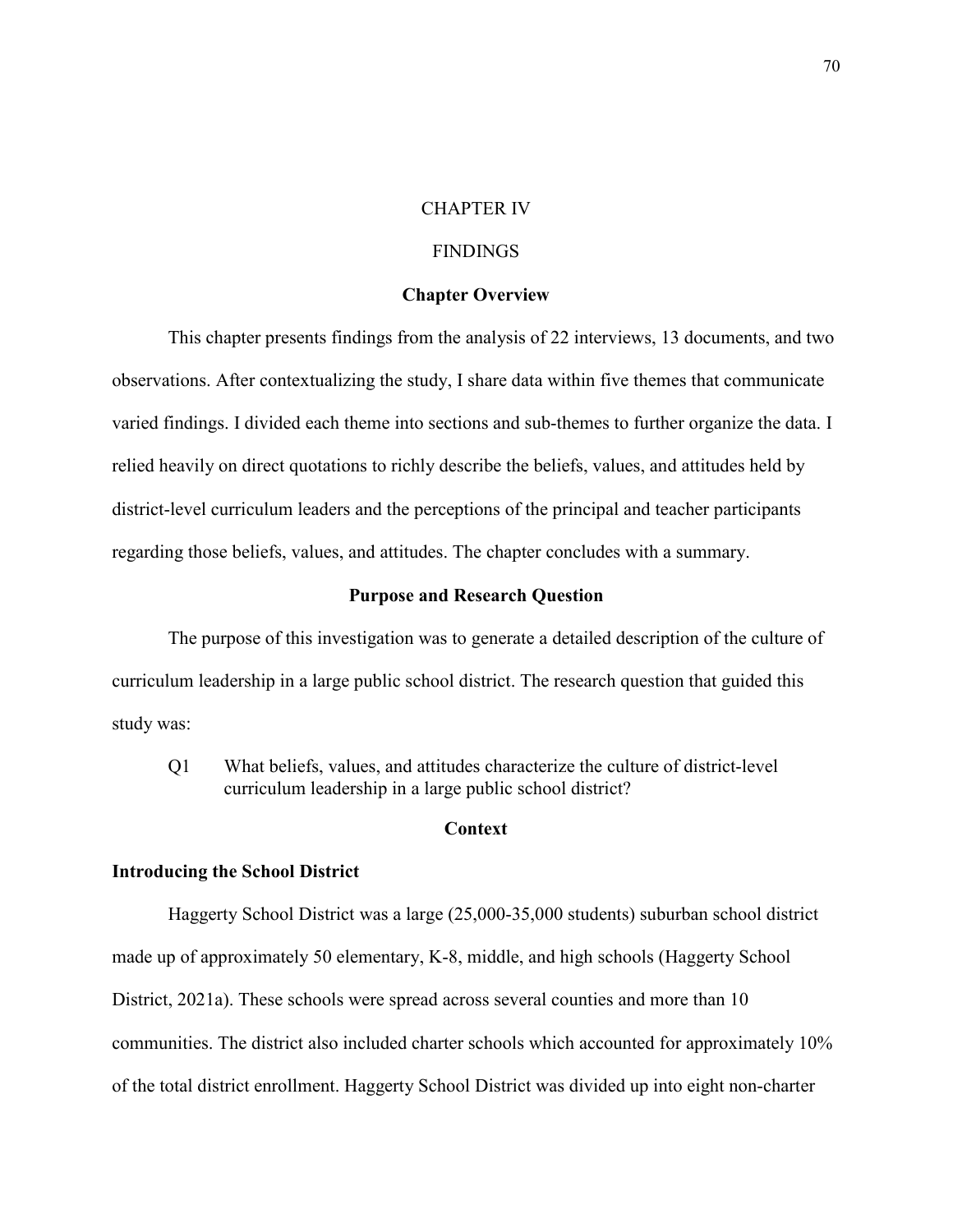"feeder systems." Each feeder included elementary and middle-level schools that funneled into one of the comprehensive high schools. The student demographics were disparate across these feeder systems. For example, in one system, 18% of students qualified for free or reduced meals, while in another system, 62% qualified. The percentages of English language learners were 3% and 32% for those same two systems, respectively.

The district emphasized choice and had focus programs within each high school and in some elementary and middle-level schools (e.g., International Baccalaureate (IB), Science Technology Engineering and Math (STEM), Core Knowledge, Visual and Performing Arts). Overall enrollment in the district had grown by 10% over the prior ten years (Haggerty School District, 2021a). Across that same time frame, the district had been awarded an Investing in Innovation (i3) grant and a Race to the Top Grant, both from the United States Department of Education. These grants totaled over \$20 million and included funding for one-to-one technology deployment, STEM programming, and personalized learning support. A mill levy override was also passed within the prior decade to support initiatives within the district's learning technology plan.

The superintendent had been leading the district for more than ten years. The district performance was stable within the higher range of the state's tiered accreditation rating system. There were five performance categories in that system, and the district was in the fourth highest of those five categories (State Department of Education, 2020). The state's accountability system scored districts on a 100-point scale, and the standard deviation of the district's scores across the ten years preceding this study was 2.9. As stated in chapter three, I selected the district to match, as closely as possible, the average student demographics for K-12 school enrollment across the United States. The table below shows the Haggerty demographics alongside those national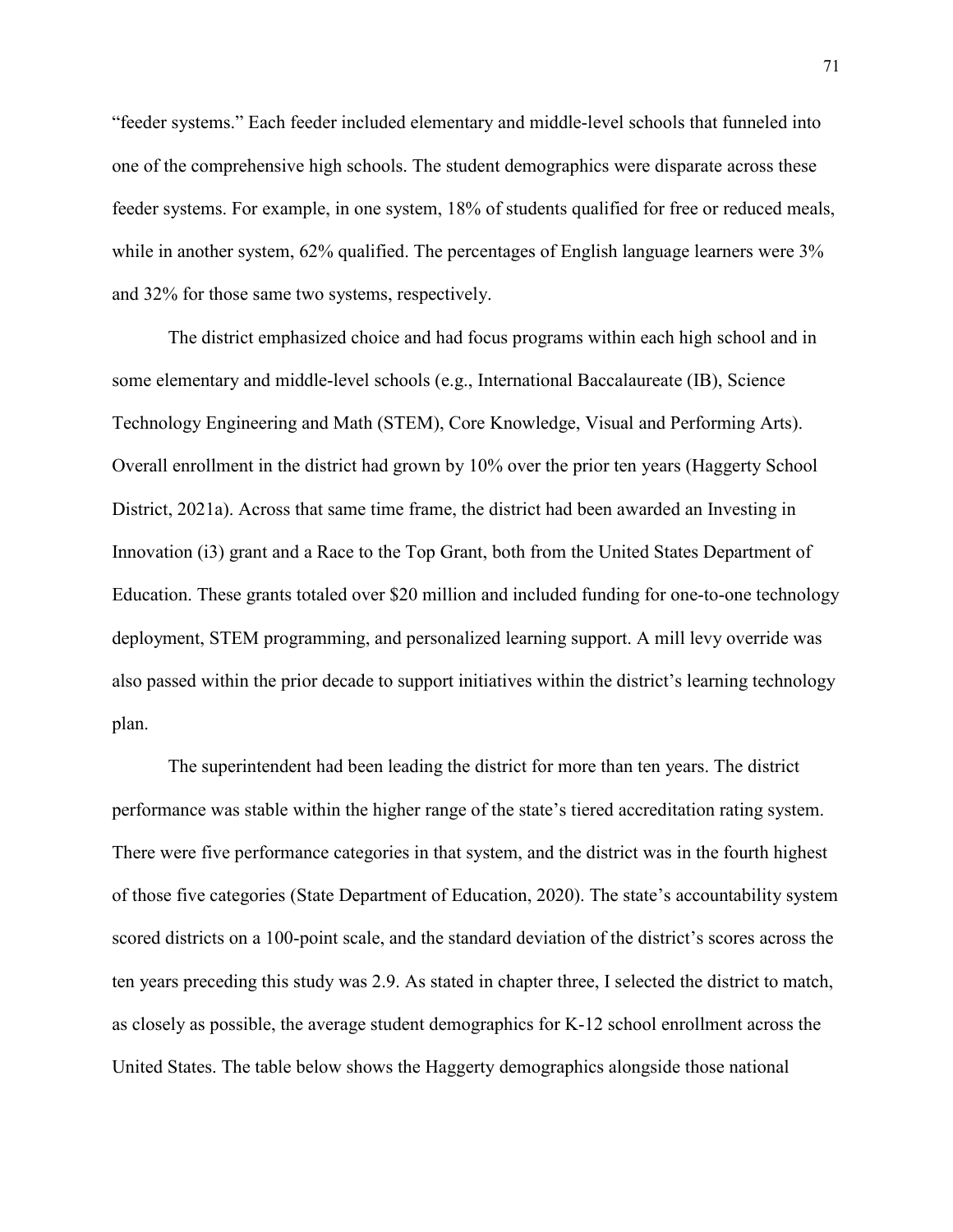averages. The percentages for Haggerty are shown as ranges to preserve the anonymity of the

district.

# **Table 2**

# *District Characteristics*

| Identifier                                        | Haggerty<br><b>School District</b><br>(2021a)<br>$(\%)$ | United States Average<br>(NCES, 2020)<br>$(\%)$ |
|---------------------------------------------------|---------------------------------------------------------|-------------------------------------------------|
| <b>Students Qualifying for Free/Reduced Meals</b> | $30 - 35$                                               | 52                                              |
| <b>Students with Disabilities</b>                 | $10 - 15$                                               | 14                                              |
| English language learners                         | $10 - 15$                                               | 10                                              |
| White                                             | $55 - 65$                                               | 48                                              |
| Hispanic                                          | $25 - 35$                                               | 27                                              |
| <b>Black</b>                                      | $1 - 5$                                                 | 15                                              |
| Asian                                             | $1-5$                                                   | 5                                               |
| 2 or More Races                                   | $1-5$                                                   | 4                                               |
| American Indian/Alaska Native                     |                                                         |                                                 |

 The Haggerty percentages and the national averages were closest for students with disabilities, English language learners, and students categorized as Hispanic or Asian. The demographics matched less closely for students qualifying for free or reduced meals and students classified as White or Black.

# **Overview of Participants**

Twenty-two Haggerty staff members participated in this study, including the assistant superintendent of curriculum, instruction, and assessment, five district-level curriculum coordinators, three school principals, and 13 teachers. I removed one teacher interview from consideration in data analysis as the teacher was newly hired in the district and had worked remotely for the first few months of the year from outside the state. That teacher had a limited feel for the district values, beliefs, and attitudes related to curriculum leadership due to the short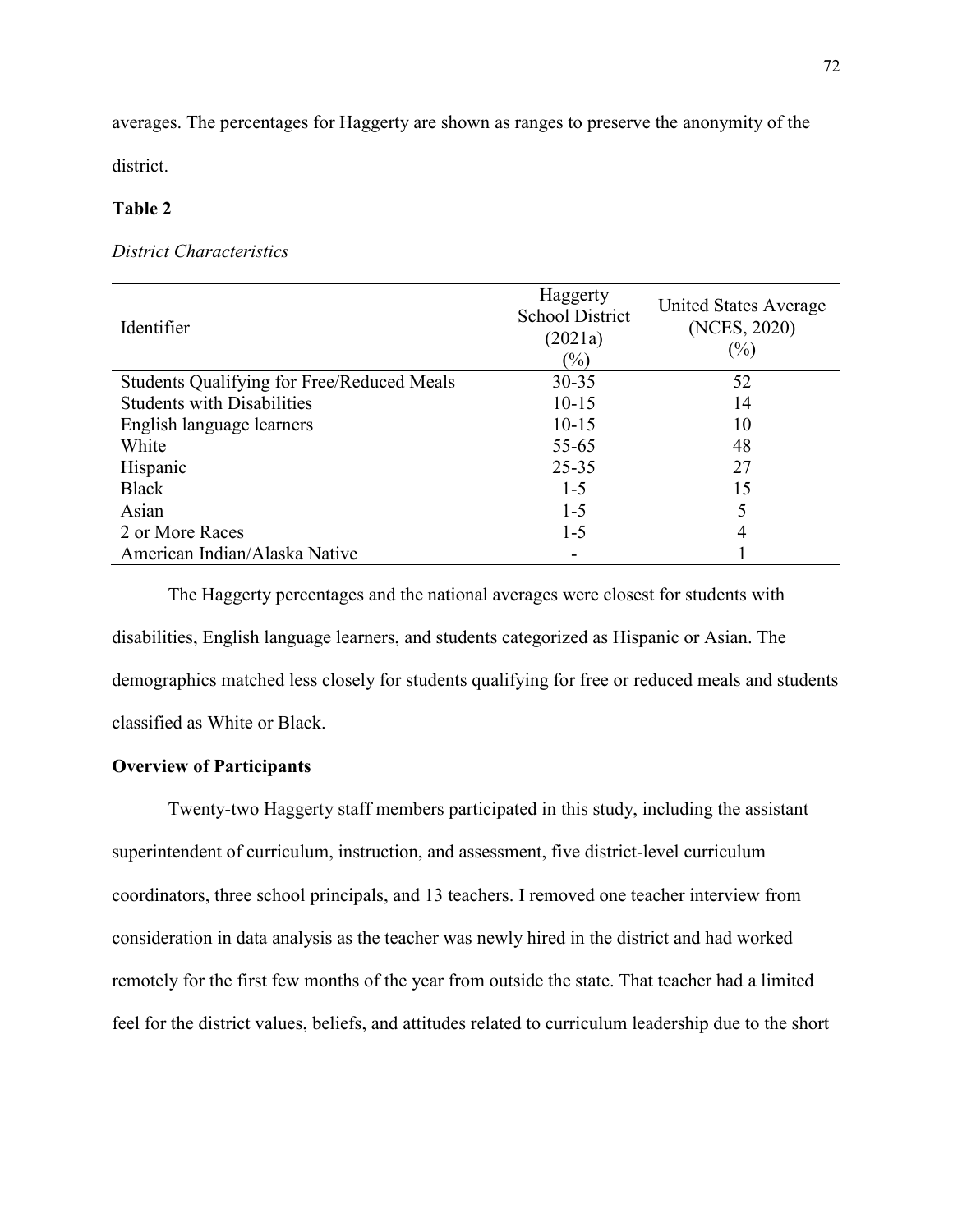tenure and unique situation. The school-based participants represented 13 sites, with at least one representative from each of the district's eight feeder systems.

As noted in Chapter 3, the district-level curriculum leaders served as a critical subunit in the case studied (Yin, 2009). Each of the leaders is introduced (names replaced by pseudonyms) below:

- Casey Darnell had been the assistant superintendent of curriculum, instruction, and assessment for the past two years. He had served in various district-level curriculum leadership roles (e.g., executive director of curriculum) for the previous seven years. Before working in the central office, Mr. Darnell was a secondary teacher, assistant high school principal, and elementary principal in the Haggerty district.
- Gary Watson was in his  $13<sup>th</sup>$  year as the K-12 math curriculum coordinator. He taught high school math in the Haggerty district before assuming this position.
- Oliver Adams was the K-12 science coordinator. Mr. Adams had served for eight years as the science coordinator and worked in a role supporting STEM education in the district before becoming the coordinator.
- Cameron Edwards was the secondary ELA coordinator. He was a teacher for an innovative school in a northeastern United States metropolitan area before joining Haggerty in a central office position. He then worked on a project for the United States Department of Education before returning to Haggerty in the coordinator role. Mr. Edwards was in his fourth year in the position.
- Susan Barnes was the elementary English language arts (ELA) coordinator. Ms. Barnes worked as a teacher and instructional coach before shifting into the coordinator position, which she had held for two years. She had been in the Haggerty district for 20 years.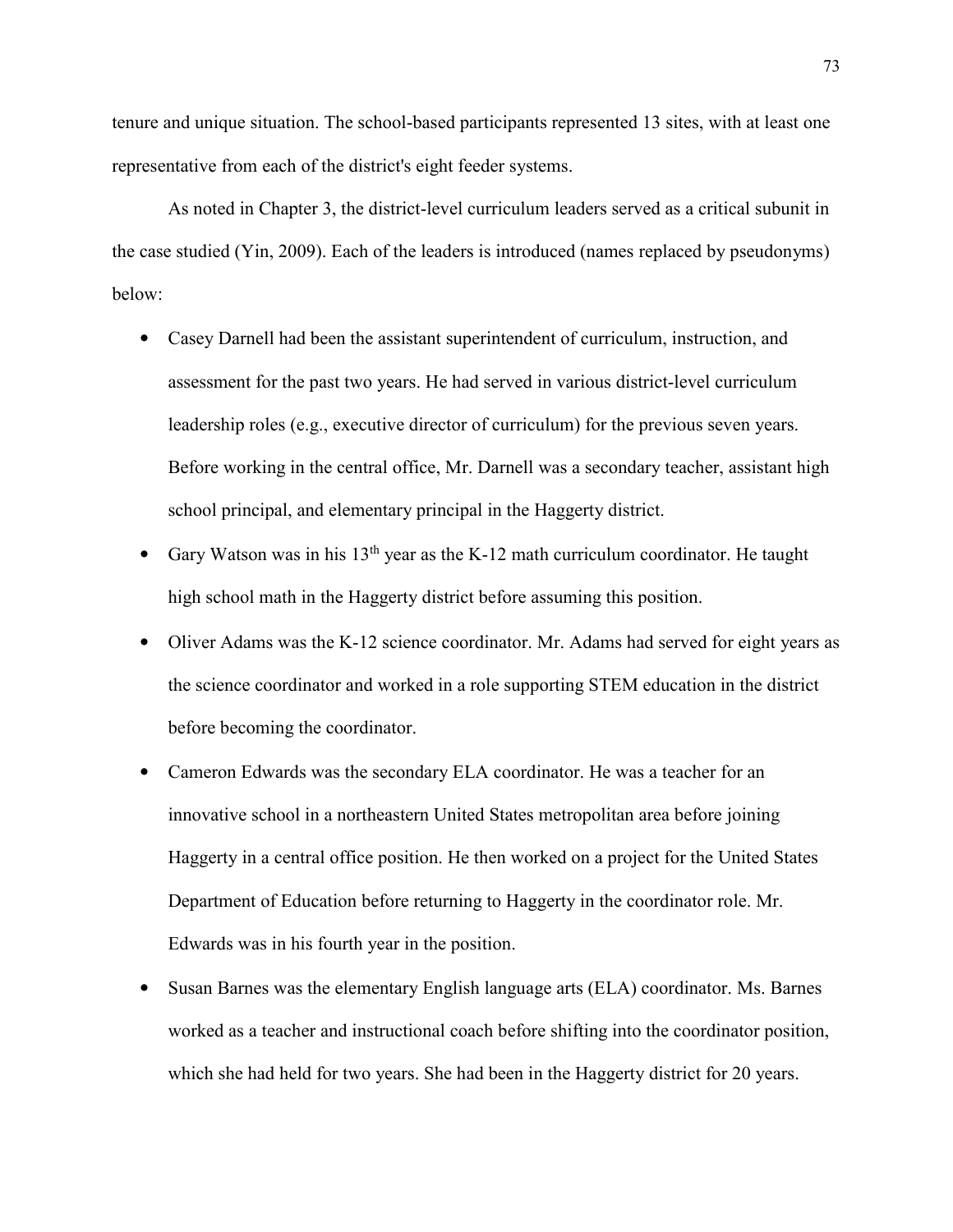• Patricia Neil was the K-12 social studies coordinator. She taught for seven years in the district before taking on that leadership role and had been the coordinator for the past six years.

While the assistant superintendent and the five district-level curriculum coordinators were a focal subunit of this study, I also collected data from interviews with twelve teachers and three school principals. The table below shows the school-based participants. To preserve anonymity, pseudonyms were used, and participants' years of experience are shown as ranges.

# **Table 3**

| Name                  | Role                               | Years in<br>District | Total Years as<br>Educator |
|-----------------------|------------------------------------|----------------------|----------------------------|
| Caitlyn Fanning       | Kindergarten Teacher               | $10 - 15$            | $10 - 15$                  |
| Wendy Yarnish         | $2nd$ Grade Teacher                | $1 - 5$              | $10-15$                    |
| <b>Dylan Norton</b>   | 3 <sup>rd</sup> Grade Teacher      | $10 - 15$            | $20 - 25$                  |
| <b>Steve Tiller</b>   | 5 <sup>th</sup> Grade Teacher      | $15 - 20$            | $15 - 20$                  |
| <b>Edith Olliver</b>  | Middle-Level ELA Teacher           | $20 - 25$            | $20 - 25$                  |
| Molly Varner          | Middle-Level Science Teacher       | $10 - 15$            | $10 - 15$                  |
| Julie Martin          | Middle-Level Multi-Subject         | $10 - 15$            | $15 - 20$                  |
| Cindy Gilmore         | Middle-Level Math Teacher          | $1 - 5$              | $15 - 20$                  |
| <b>Nancy Rollings</b> | High School ELA Teacher            | $1 - 5$              | $15 - 20$                  |
| Rachel Baldridge      | High School Science Teacher        | $5 - 10$             | $10-15$                    |
| Vince Arnold          | High School Math Teacher           | $5-10$               | $15 - 20$                  |
| <b>Bill Parker</b>    | High School Social Studies Teacher | $15 - 20$            | $15 - 20$                  |
| Darcy Tipton          | <b>Elementary Principal</b>        | $15 - 20$            | $15 - 20$                  |
| Reed Young            | Secondary Principal                | $5 - 10$             | $20 - 25$                  |
| Sandra Moore          | Secondary Principal                | $5 - 10$             | $15 - 20$                  |

#### *Overview of School-Based Participants*

 I intended to include only school-based participants that had served the district for a minimum of two years. However, one of the teachers I selected had only one year of district experience. That individual was chosen to ensure diversified roles across the sample. Specifically, only one middle-level math teacher (i.e., the professional in her first year in the district) responded to the recruitment messages. Rather than selecting a second teacher from a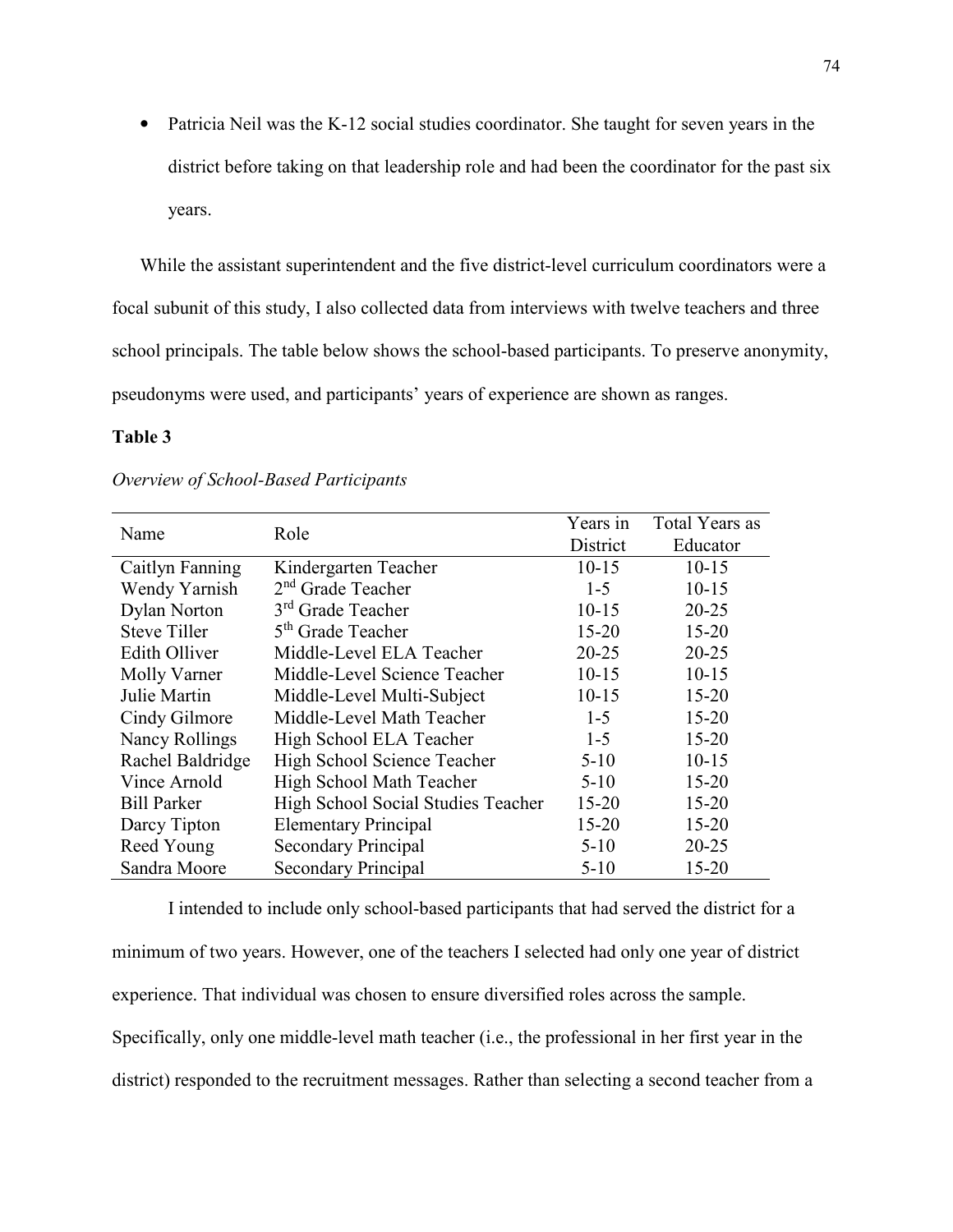separate content area (e.g., middle-level science), I included the math teacher. Although I included all the data collected from the teacher with only one year of district experience, her perspective was considered most meaningful in areas that corresponded well with the other teachers, principals, and curriculum leaders I sampled.

# **Summary of Themes**

Analysis of data from the interviews, observations, and documents yielded five themes. I referenced the conditions that support deeper learning, the theoretical proposition for this study, throughout the analysis process. An overview of the themes is shown in the table below. The first theme focuses on the district's beliefs regarding the purpose of education. The second theme presents data that illustrate the district's emphasis on a uniform, standardized curriculum system. The dynamics of autonomy and control in the culture of curriculum leadership are considered in theme three, and theme four describes tensions between depth and breadth in curricular planning and delivery. Finally, the fifth theme is comprised of data regarding the evolving beliefs, values, and attitudes of curriculum leadership in the Haggerty district.

# **Table 4**

| Theme 1: Purpose<br>of Education            | Theme $2$ :<br>Uniformity | Theme $3$ :<br>Autonomy and<br>Control | Theme $4$ :<br>Depth and Breadth | Theme 5: Evolving<br>as a District                                 |
|---------------------------------------------|---------------------------|----------------------------------------|----------------------------------|--------------------------------------------------------------------|
| A Good Balance                              | Academic Standards        | Mandates                               | Too Much                         | Teacher as<br>Facilitator                                          |
| Believing in<br>Balance, Valuing<br>Results | Content                   | Role of the Teacher                    | Coverage as a Value              | Student as Producer                                                |
|                                             | Materials                 | Variation in the<br>System             | Decision-Making                  | <b>Authentic Tasks</b>                                             |
|                                             | Assessment                |                                        | <b>Priority Standards</b>        | Multi-Dimensional<br>Assessment<br>Flexible Curricular<br>Planning |
|                                             |                           |                                        |                                  | A Bigger Job                                                       |

*Overview of Themes and Sub-Themes*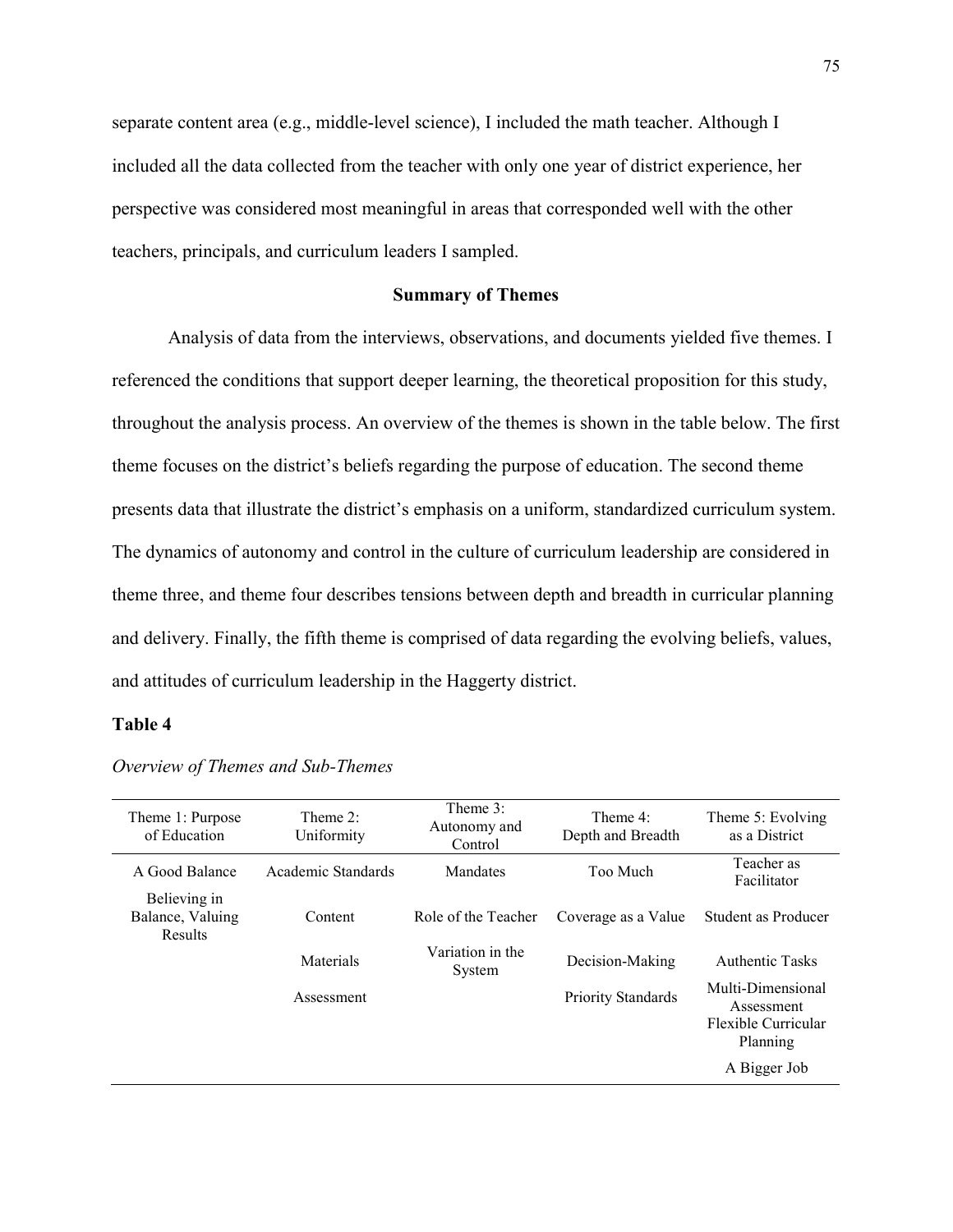#### **Theme One: Purpose of Education**

This theme described the values, beliefs, and attitudes held by curriculum leaders in the Haggerty district concerning the purpose of education as one aspect of this study's theoretical proposition. Patterns in the data led to two sub-themes. The first discussed the balance amongst different purposes of education, and the second revealed a tension between beliefs and values within this aspect of the curricular culture.

# **Sub-Theme: A Good Balance**

The assistant superintendent and the five district curriculum coordinators all indicated a belief in the importance of preparing students for careers and supporting the aim of an educated citizenry. Each also contended that education should focus on students gaining both content knowledge and transferable skills (e.g., critical thinking, communication). In this sub-theme, I included data regarding the balance of these two sets of historically competing purposes. Assistant Superintendent Darnell stated that he believed the purpose of education is to prepare students for either "advanced schooling or the job market." He referenced the importance of developing a "foundation" in both skills and content while also explicitly mentioning the skills of communication, collaboration, problem-solving, and invention. Mr. Darnell emphasized 21<sup>st</sup> century or soft skills are "as important as having the skills of mathematics reading, and writing." Elaborating, he said, "you have to have both, and one's not more important than the other, and there is a good balance." Beyond espousing the development of a balanced skill set in students, Darnell also discussed the importance of students applying their knowledge and skills. He shared, "we have some students that are going to help us solve some of the great problems that we face, not only in our nation but the world."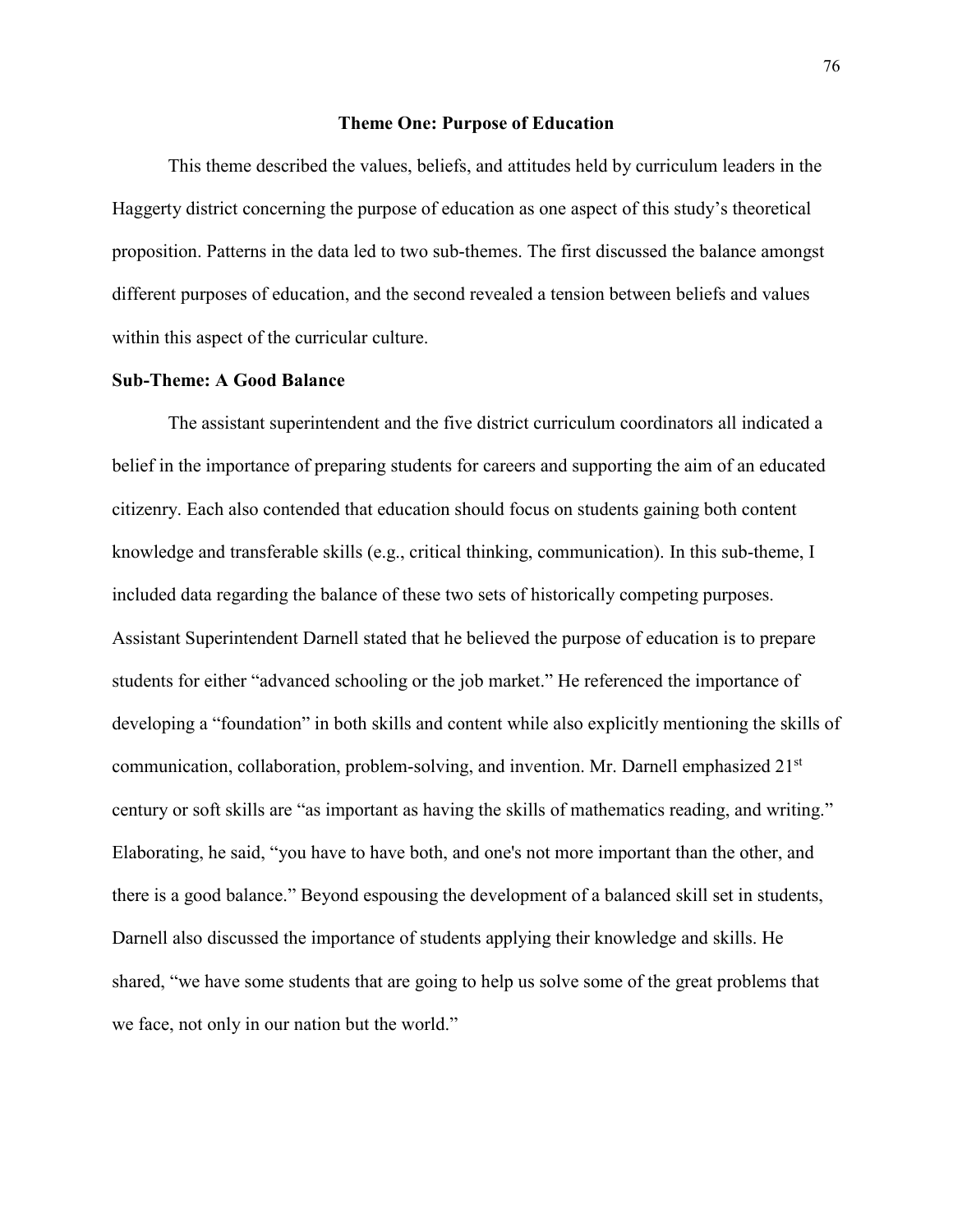As noted, each of the five district-level curriculum coordinators also communicated belief in a balanced purpose. Three of the curriculum coordinators specifically noted the importance of preparing students to be productive citizens. As one example, Secondary ELA Coordinator Edwards stated the purpose of education is to "create an informed and capable citizenry." Math Coordinator Watson stated the school should prepare students for "anything they choose to do," including opportunities in higher education, military service, or the workforce. According to Watson, Haggerty should give a "base of knowledge and base of experiences" rather than "dictating" what the future should look like for students. Both "skills and content" were referenced in comments made by Social Studies Coordinator Neil. She cited reading, writing, critical thinking, and collaboration as examples. Neil also mentioned students applying their knowledge by "solving issues in our own community." Elementary ELA Coordinator Barnes specifically mentioned, "the purpose of education is really a balance between cultivating those concrete hard skills, but also cultivating those soft skills that lead to success." Similarly, Science Coordinator Adams cited "literacy and math skills" as examples of "foundational pieces" of content mastery while also sharing that students should learn to be critical thinkers, collaborate well in groups, and be able to "acquire knowledge on their own."

Documents from the Haggerty district also alluded to specific purposes of education. For example, Haggerty's *Standards Based Philosophy* document outlined the "concepts and skills" that students need to "ensure success in a post-secondary and workforce setting" (Haggerty School District, n.d.). The document referenced essential skills such as critical thinking, collaboration, and self-direction and shares that these skills are "embedded" in the standards. These statements suggested that students needed to gain more than content mastery alone and that the purpose of education in Haggerty was to prepare students for varied future pathways.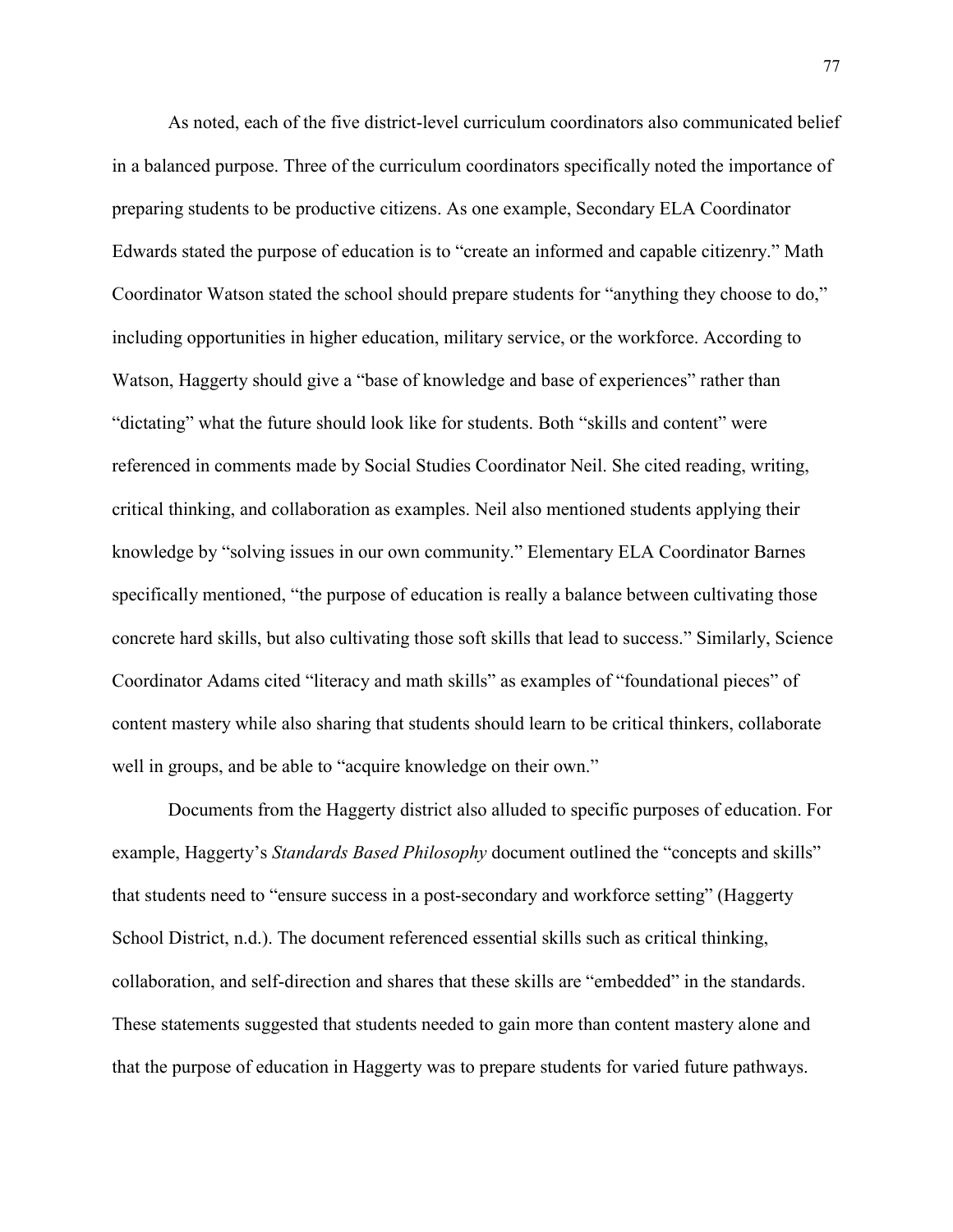All three school principals reinforced that Haggerty believed in balanced purposes of education. As one example, Secondary Principal Young stated, "there are really two purposes of education" and went on to describe those as the purpose to "prepare our students to be good citizens" and to prepare them to pursue post-secondary schooling or be "more employable." Six of the 12 teachers also alluded specifically to perceptions of a balanced purpose in the Haggerty district, most distinctly communicating a healthy mix between developing content mastery and transferrable skills. The other six teachers did not distinctly characterize a perceived purpose. Middle-level teacher Martin told me the district's approach to curriculum was "actually really good, and it's really robust of not only knowing the actual content, they need to learn those soft skills of teamwork and developing things in a group in working together."

While Darnell referred to Haggerty's purposes as balanced, Math Coordinator Watson described challenges with serving varied purposes. Watson declared, "we're kind of stuck in two different worlds right now, and we're trying to navigate." He named one world as serving students with an education "just-in-case" and another as supporting students "just-in-time." He described the "just-in-case" purpose as being focused on the acquisition of information and predetermined skills "that everyone should know" and the "just-in-time" purpose as being focused on skills and concepts needed in real-time to address "issues happening right now." Mr. Watson explained that Haggerty was "trying to transform more into a just-in-time approach to education." He elaborated:

We have a foot in the traditional camp of "just in case" education realm, but we're trying to get a firmer foot in the "just in time" problem solving and application. And I think we're wrestling with where that balance is. There's a lot of folks wrestling with that tug of war of what experiences should we be giving students.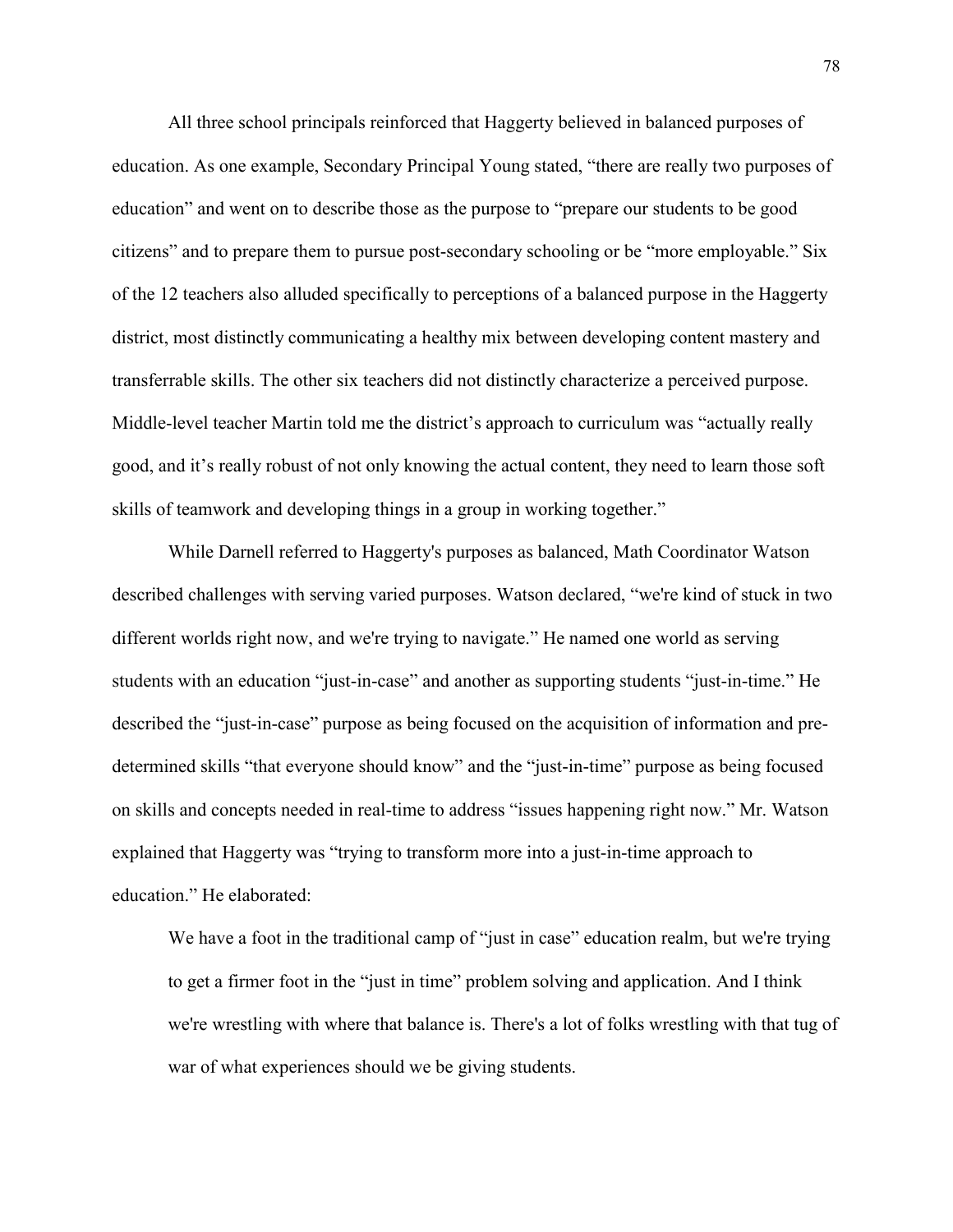While Watson referenced a "tug of war" between a traditional skill-building approach and an approach including more problem-solving in authentic contexts, the next sub-theme considered a different kind of tension within the Haggerty culture of curriculum leadership.

# **Sub-Theme: Believing in Balance, Valuing Results**

 As noted above, all three principals expressed that Haggerty believed the purpose of education included developing students to be both citizens who contribute to the democracy and employees for the workforce. They also reinforced that the district focused on the mastery of content and the advancement of transferrable, non-cognitive skills. However, two of the three principals and seven of the 12 teachers shared a viewpoint that two other related, yet distinct purposes were prominent in this culture of curriculum leadership. These principals and teachers expressed that the district placed a high value on achieving positive results (e.g., graduation rates and test scores) and preparing students for post-secondary education.

 Haggerty's emphasis on results was described in both general and specific terms. When I asked Secondary Principal Young what he perceived to be of utmost importance in Haggerty, he shared, "graduation rate." Elementary teacher Tiller reinforced a focus on results in expressing he felt the district was "concerned about numbers, statistics, data, test scores, and how they look from the outside." When asked about her perception of district-level beliefs about the purpose of education, middle-level science teacher Varner's first statement was, "they want numbers to look good." High school ELA teacher Rollings provided a more specific explanation:

I think our district curriculum [for secondary ELA] is about choice and about finding your place in the world. But we're also super data-driven. So, our SAT scores matter. And if we live and die by test scores, sometimes those are the skills we value… I would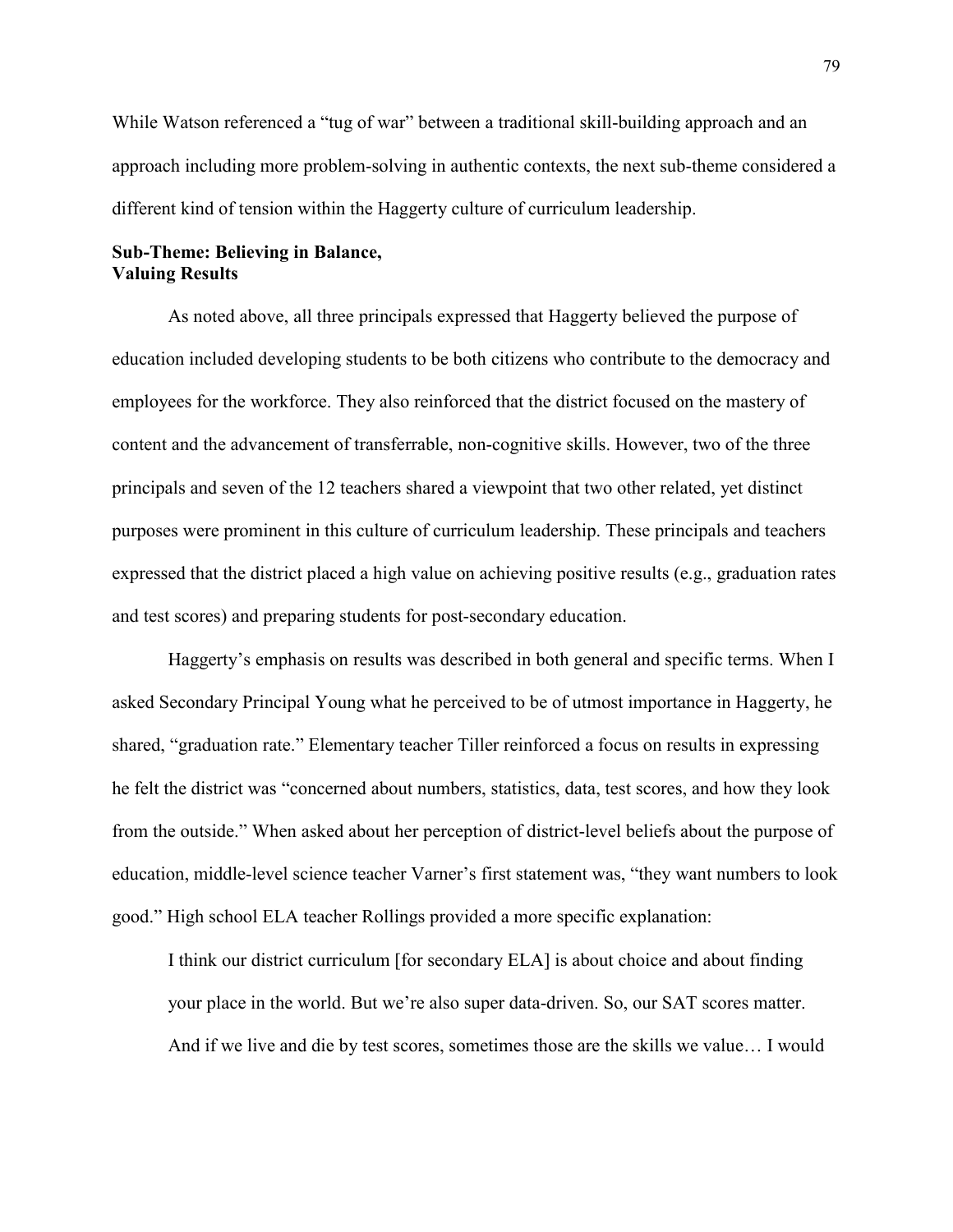also say at a district level… it's within the confines of the skills needed to graduate. So, it's driven by graduation rates.

 Rollings's comments alluded to some degree of tension within a curricular approach that valued student choice and identity development while also calling for an emphasis on specific, testable skills. Assistant Superintendent Darnell and Science Coordinator Adams also mentioned the influence of the SAT. Darnell shared that he and his team "do look at SAT data to see how we're doing" and also stated, "we made adjustments off that to our curriculum." One example of those adjustments was noted by Adams. He explained, "we really took a look at what was the best sequencing for our high school subject areas and content areas for best preparation for the ACT at the time, and now the SAT."

 Although Darnell reported adjusting course content based on a standardized assessment (i.e., the SAT), he also discussed test results as a barrier when working to shift the Haggerty system toward a more viable curriculum. He noted he had been working for years to narrow down the scope and sequence for courses to "get into that depth piece so we can explore things more." He bemoaned:

Unfortunately, also what comes into this is state testing. Well, if I don't teach this, then they're going to miss it on the state exams. Well, yeah, they might miss that little piece, but overall, they're going to do much better. But that's a hard thing to get people convinced.

 In addition to consideration of graduation rate and test results, several participants mentioned that the curricular culture placed a disproportionate value on preparing students for post-secondary education (i.e., as opposed to a strictly democratic or career readiness purpose). High school math teacher Arnold stressed, "the big district push is college, college, college,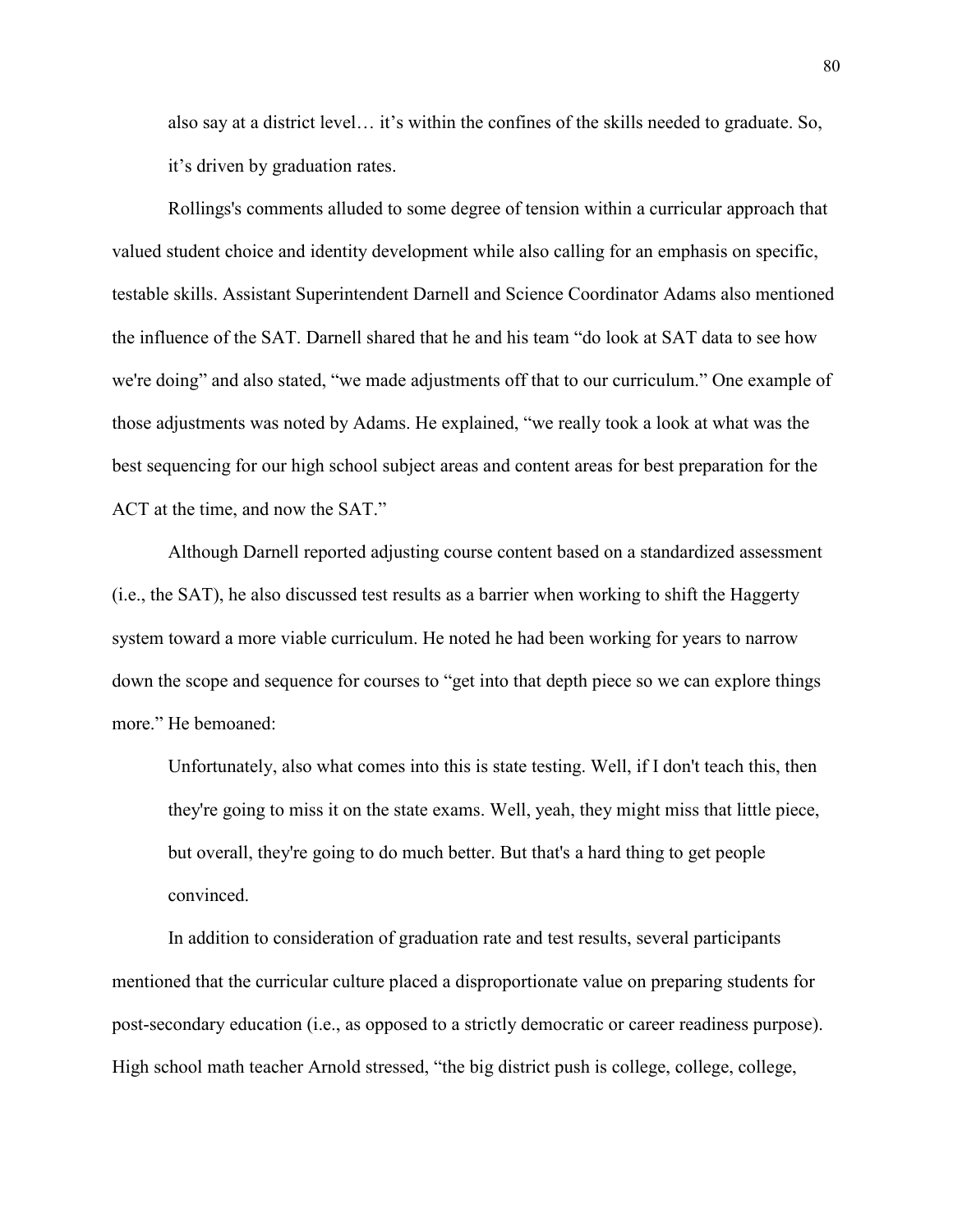college, college, everybody has to go to college." Arnold shared that he appreciated that focus but that he felt it created an imbalance. Secondary Principal Moore expressed a similar opinion. Moore described, "sometimes when you live in a world where the district is looking at accolades, and we're looking at metrics of achievement, it's easy to lose sight of" a more open-minded understanding of how we prepare kids. Moore also noted that although Haggerty valued "technical programs" and other types of training for students, "sometimes that can get lost in the competitive noise of trying to say, this is what we're doing to prepare our students for the next level"

 This sub-theme depicted tension within what Darnell called a "balanced" curricular approach. On the one hand, Haggerty believed in advancing both content mastery and soft skills that prepared students for "anything they choose to do." On the other hand, the curricular culture placed a high value on college preparation and outcomes such as graduation rates and standardized assessments. I asked Darnell if he felt there was tension between approaches for deeper learning (e.g., building soft skills and broader understandings) and a focus on enhancing discrete skills for the state test. He asserted, "You can do both."

#### **Theme Two: Uniformity**

In theme one, I analyzed data concerning the beliefs of district-level curriculum leaders about the purpose of education. This theme communicated Haggerty's values, beliefs, and attitudes regarding how actors within the district achieved those purposes. The data indicated that the culture of curriculum leadership placed value on what Marzano and the Association for Supervision and Curriculum Development (ASCD) (2003) called a "guaranteed and viable" curriculum that was advanced in a uniform manner across the district. I begin this description by providing historical context about the district's commitment to uniformity. After establishing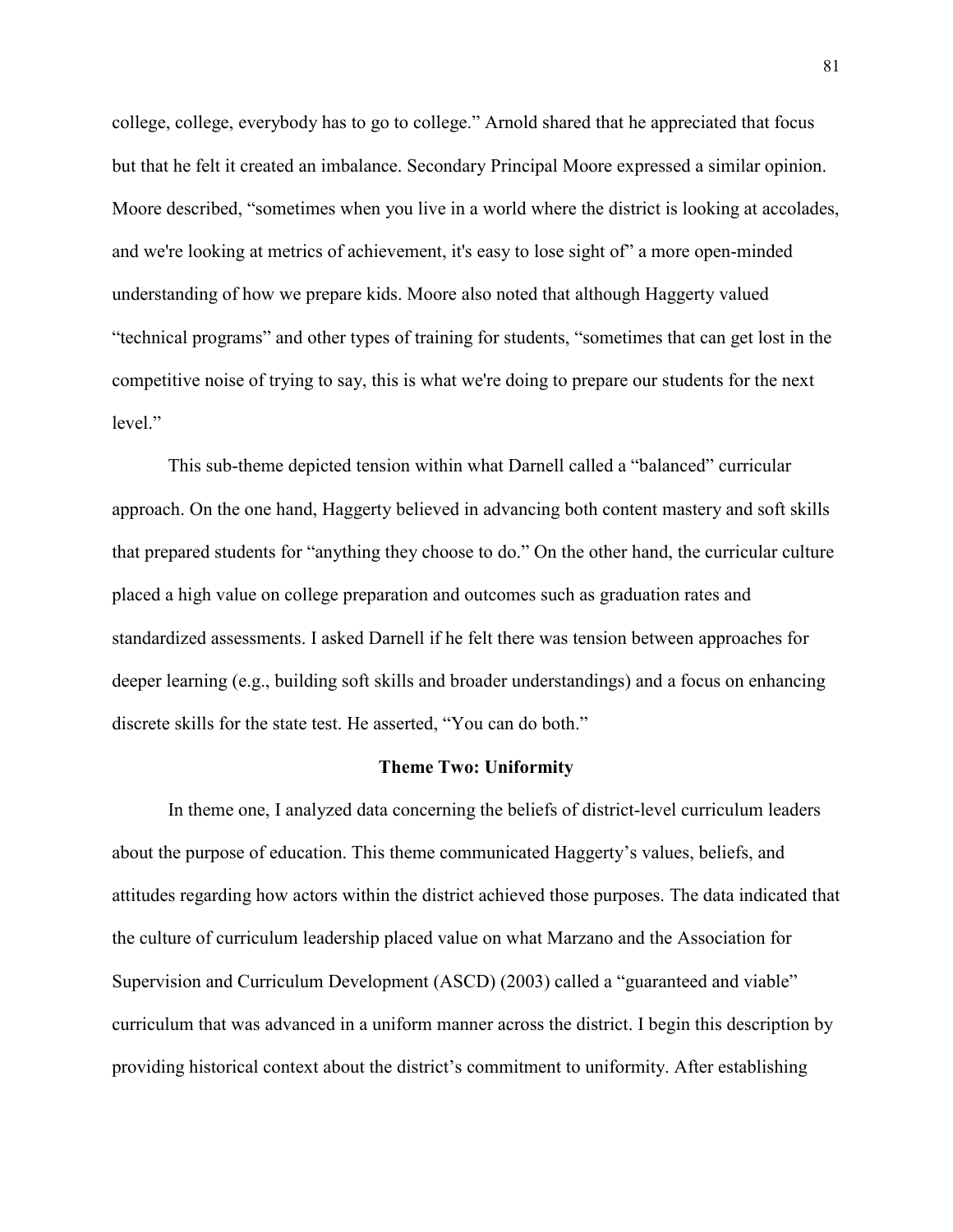important background, I use the data to illustrate how uniformity was defined within the Haggerty culture of curriculum leadership. Next, I present four sub-themes that characterized various types of uniformity in the district. Each sub-theme represented a distinct dimension of what Floden et al. (1988) named "prescriptiveness." The four dimensions are: academic standards, content, materials, and assessment.

### **Historical Context**

 In 2008, Haggerty's central office leaders requested a comprehensive appraisal from a team assembled by the state department of education. While not required by the state, the report from the "Review for Improvement" indicated the request was a "proactive measure" prompted by the district's failure to make NCLB's Adequate Yearly Progress (AYP) requirements for the 2006-2007 academic year (Haggerty School District, 2008). The report stated that "in comparison to state averages, the district is realizing a widening of the achievement gap for most subgroups" in reading, writing, and math. The appraisal included almost 500 interviews, over 600 school and classroom visits, and approximately 900 surveys completed by teachers, classified staff, administrators, parents, and community members.

Although completed in 2008, the review was still referenced as having a strong influence on the district's curriculum leaders' beliefs, values, and attitudes. Science Coordinator Adams emphasized, "It was 2008, but man, [Darnell] still talks about it, about every meeting." He continued, "Every little thing we've done in our curriculum department came out of that review piece." The state's review team produced an 82-page report that included dozens of recommendations (Haggerty School District, 2008). Amongst those suggestions, two stood out. First, the appraisal team stated that Haggerty needed to "move from being a district of schools to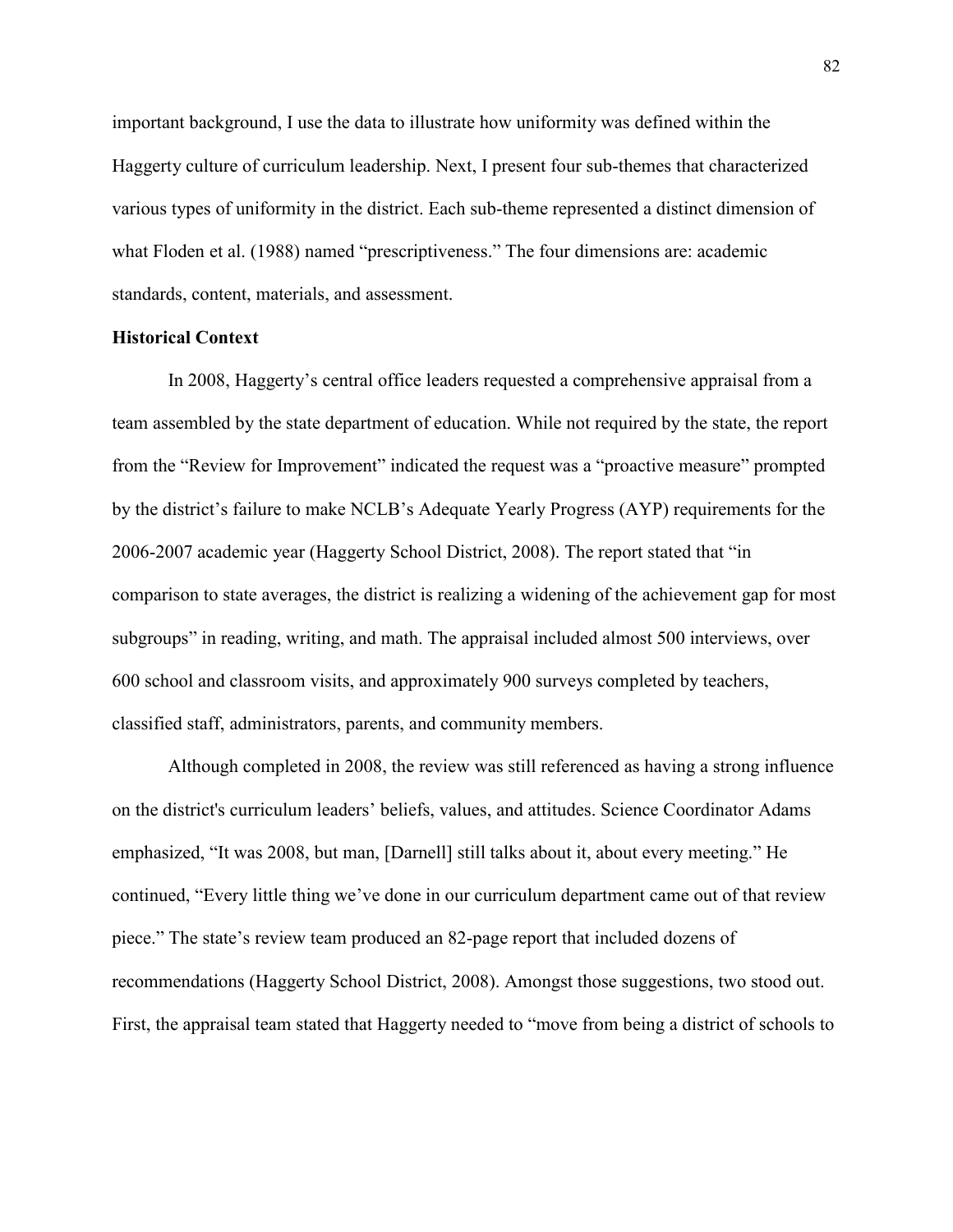a school district." Second, the team prioritized that Haggerty "synthesize a viable standardsbased curriculum."

These two recommendations were mentioned in my first interview with Assistant Superintendent Darnell. For example, he specifically mentioned shifting from a standardsreferenced to a standards-based approach. Addressing the other key finding from the report, Social Studies Coordinator Neil emphasized, "We really do have a school district; it's a school district." The 2008 report and recommendations were also referenced by Secondary Principal Moore, who has only been in the district since 2015. She stated, "this [report] is like the district folklore." The report's recommendations were addressed by establishing a guaranteed and viable curriculum and working toward uniform adoption of that curriculum across the district's schools (Marzano & ASCD, 2003).

Assistant Superintendent Darnell alluded to these foci when he told me, "our superintendent is very much a systems person" and explained that "we are not site-based in our curricular decisions." Darnell further described the overarching district values and beliefs by stating, "of course we believe in a guaranteed and viable curriculum" (Marzano & ASCD, 2003). He added that his role was to get "everybody on the same page." Darnell defined guaranteed as meaning "there's a scope and sequence and there's a vertical articulation of skills and people know about them." He also explained that viability meant "that teachers have the time to do it, they have the skillset to do it, i.e., professional training to do it, and they have the tools to do it."

# **Defining Uniformity**

Recommendations from the 2008 review were used to shape the path forward in the Haggerty district. In particular, the curriculum leaders set out to establish Haggerty as a "school district" instead of a "district of schools." This aim required a renewed commitment to district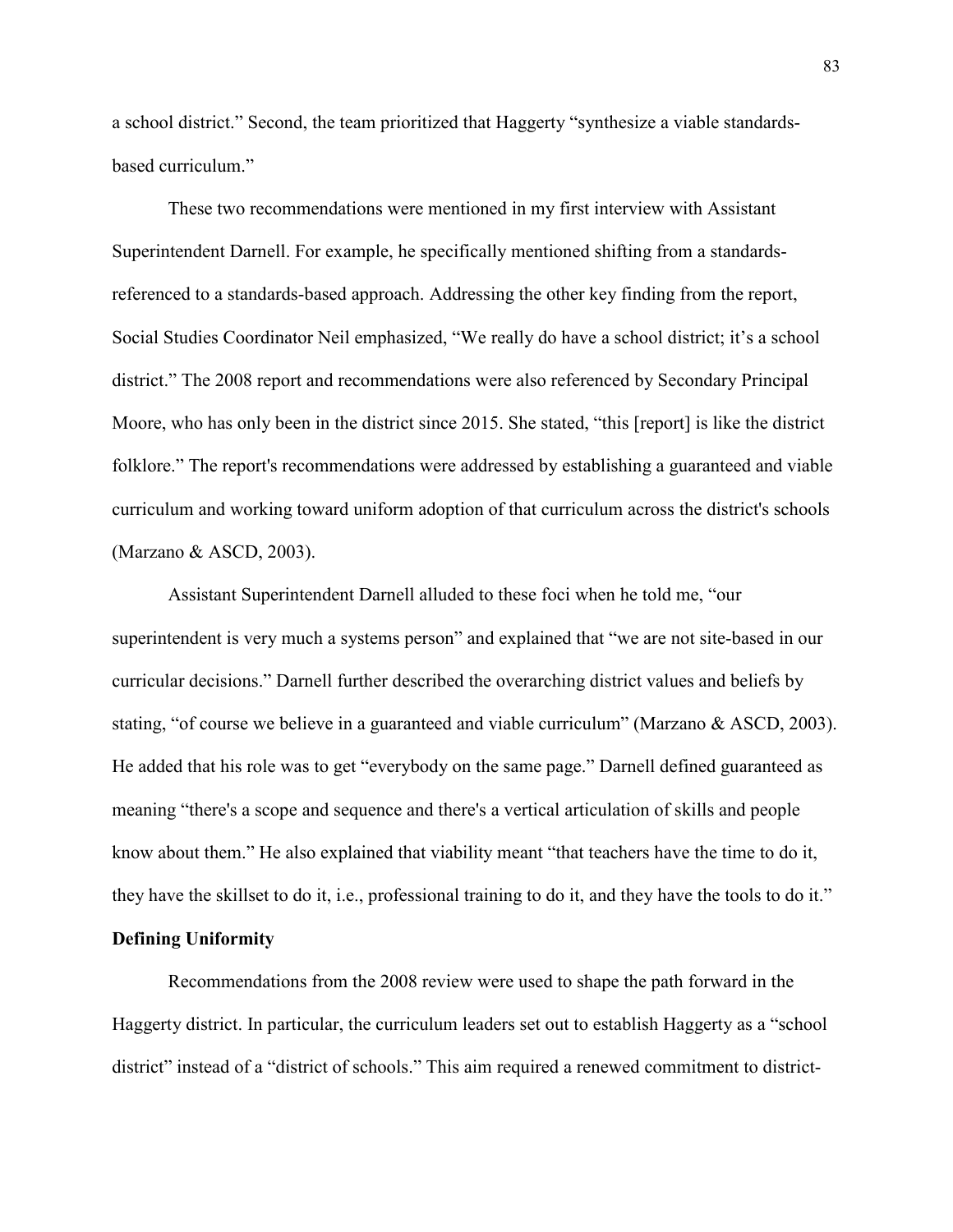wide uniformity in the curricular culture. The curriculum leaders defined uniformity, in part, as a desire for each Haggerty student to have the "same" experience, regardless of the assigned teachers or school of attendance. This desire for uniformity was described as a commitment to "equity."

Social Studies Coordinator Neil's thoughts exemplified this conception of equity. She stated that there were "structural and systematic things in place that provide equity for students across the district so a kid getting an education at one school is similar to the education that they would get at a different school." Expanding on that notion, Assistant Superintendent Darnell explained:

We don't want your zip code or the master schedule to determine what type of education you're going to receive. And by that, we mean, if you have a very rich PTO that can provide lots of opportunities and money and materials, and you live in a section that doesn't have that rich PTO, you shouldn't suffer for that. So, we want that same high level of academic excellence across our district.

Neil and Darnell were not the only participants to talk about equity when referencing Haggerty's commitment to uniformity. Elementary Principal Tipton noted there was "a great wealth in our curricular resources as a district… with the intent of wanting to make sure that the equity piece is in place." Additional comments by Tipton indicated, once again, the conception of equity as sameness:

So, whether you're at school A or you're at school B, or you're at school C, you know, those are very different schools, but the kids have the same opportunity for the same experience, as far as exposure to content and skills. It doesn't matter where you live in town A or B, everybody's going to have that same opportunity, and we don't water it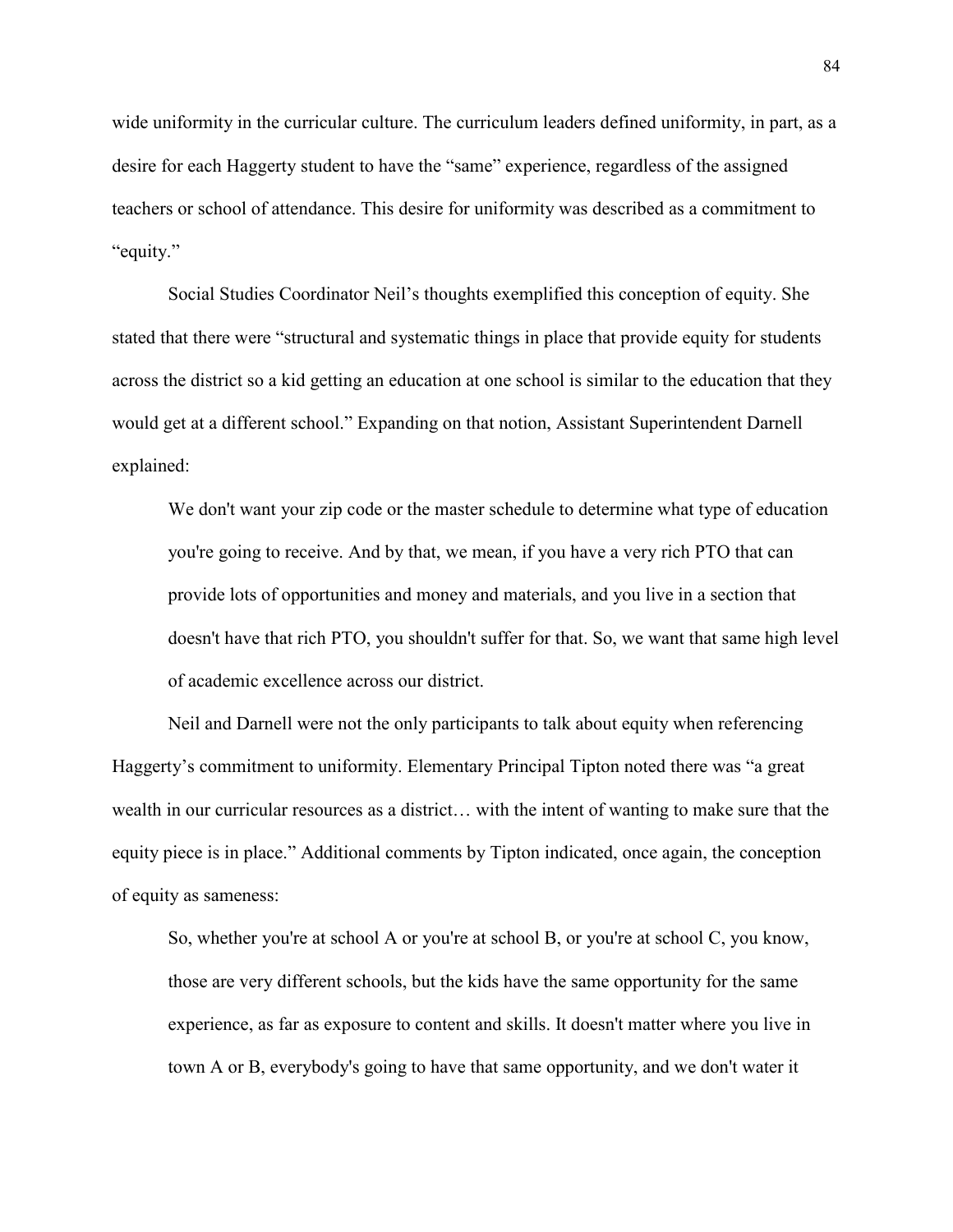down in one school versus in another. We keep the same standards for everybody. It feels very, it can feel top-down to some people, I think, but at the same time, it's also holding us accountable for making sure that our curriculum is aligned and that we're on the same page with everybody else.

Participants not only described the Haggerty commitment to uniformity but also shared reasons why they felt that uniformity was important. Several participants discussed mobility as one such reason. Elementary Principal Tipton shared that the district had "a fair amount of mobility" and suggested having the "same thing going on" across schools made transitions smoother. Tipton noted a student that recently joined her school was "maybe not on the same page on the same day" at the other school "but had the same kind of instruction and materials." Similarly, middle-level teacher Martin explained, "If students need to move… you know what the standard is of what they're all getting."

Although mobility was the most common reason cited by participants, it was not the only benefit mentioned. Several participants said that using shared resources and curricular guidance allowed for more facile communication across schools in the district. It enabled teachers "to have the same conversation," according to middle-level teacher Martin. An additional benefit was highlighted by Math Coordinator Watson. He expressed, "in terms of a central support model, we can make assumptions because everyone is doing the same thing." Although Watson clarified that "those are assumptions," he also added that "I don't have to learn or support 12 different middle schools using four different programs." Furthermore, Watson shared "it allows us to channel our resources and be efficient" and that taking a uniform approach was "very convenient and helpful."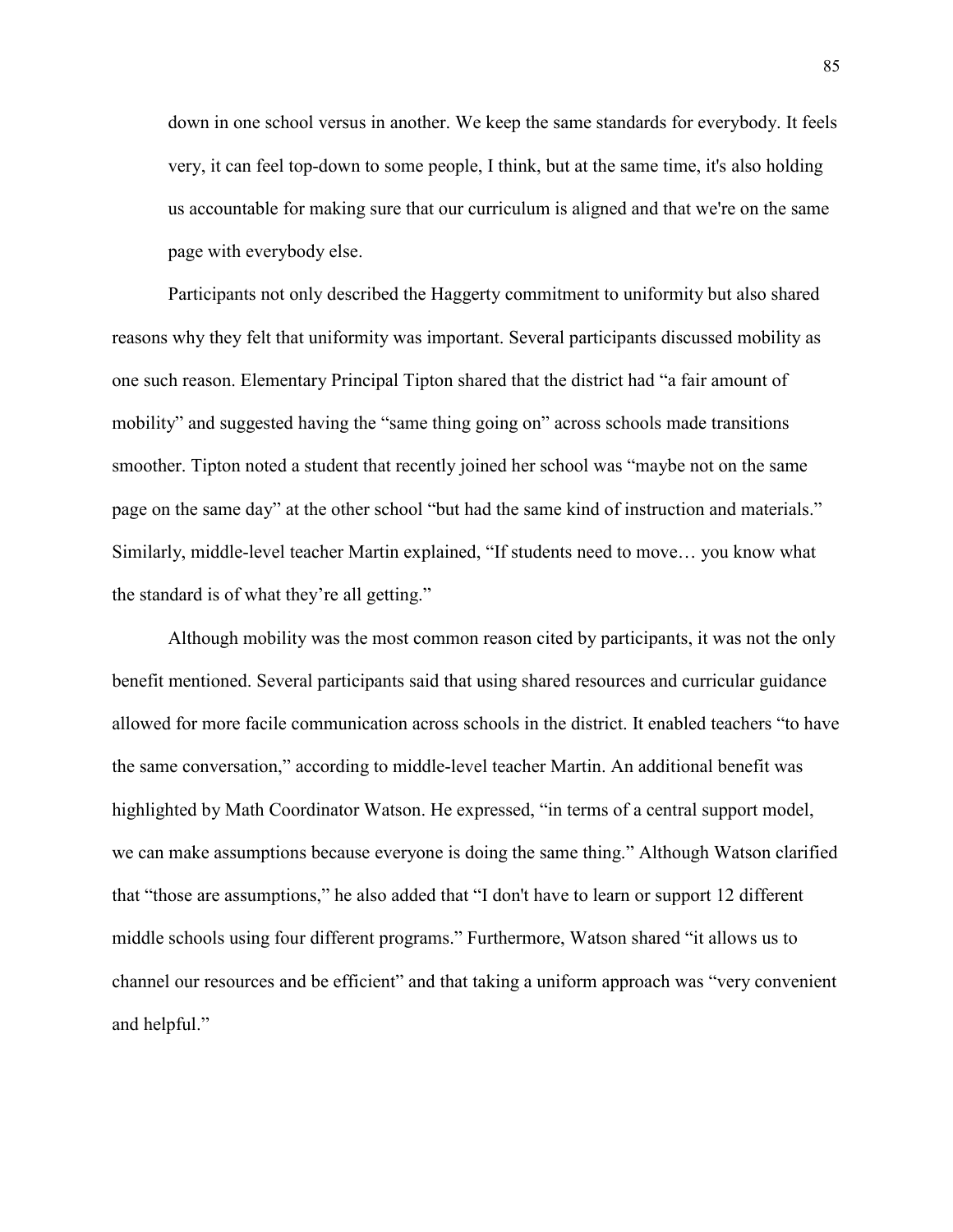# **Sub-Theme: Academic Standards**

 The degree to which educators in the Haggerty district were on the "same page" was discussed extensively by the study participants. This is the first of four sub-themes organized to consider uniformity within varied dimensions of the curricular culture. In this sub-theme, I considered data regarding the state academic standards in the culture of curriculum leadership. Assistant Superintendent Darnell asserted, "we committed many years ago to being a standardsbased district, not a standards-referenced [district]." He elaborated on his beliefs and attitudes regarding being a standards-based district:

There's been a lot of time spent either at the national level, certainly, or even at the state level of building that articulation of skillsets that build upon each other from year to year with the idea of here's what a graduate from Haggerty should know and be able to do. And so that really guides a curriculum now organizing around topics, picking resources to go with it. And our real fidelity is actually to the standards.

 Darnell's philosophy was replicated in Haggerty's *Standards Based Philosophy*  document (Haggerty School District, n.d.). This document identified the district's desire to "develop and implement with fidelity and accountability a guaranteed and viable curriculum that is standards-based" (Marzano & ASCD, 2003). The data grouped into this sub-theme indicated a high degree of prescriptiveness regarding the academic standards. My interviews with the five district-level content coordinators provided more evidence of a firm commitment to a "standardsbased" approach.

 Math Coordinator Watson specified that the standards define "what" should be taught, and he explained that "in our system, we don't add more content to it… we just basically adopt the content standards." Echoing the standards-based emphasis in Haggerty, Elementary ELA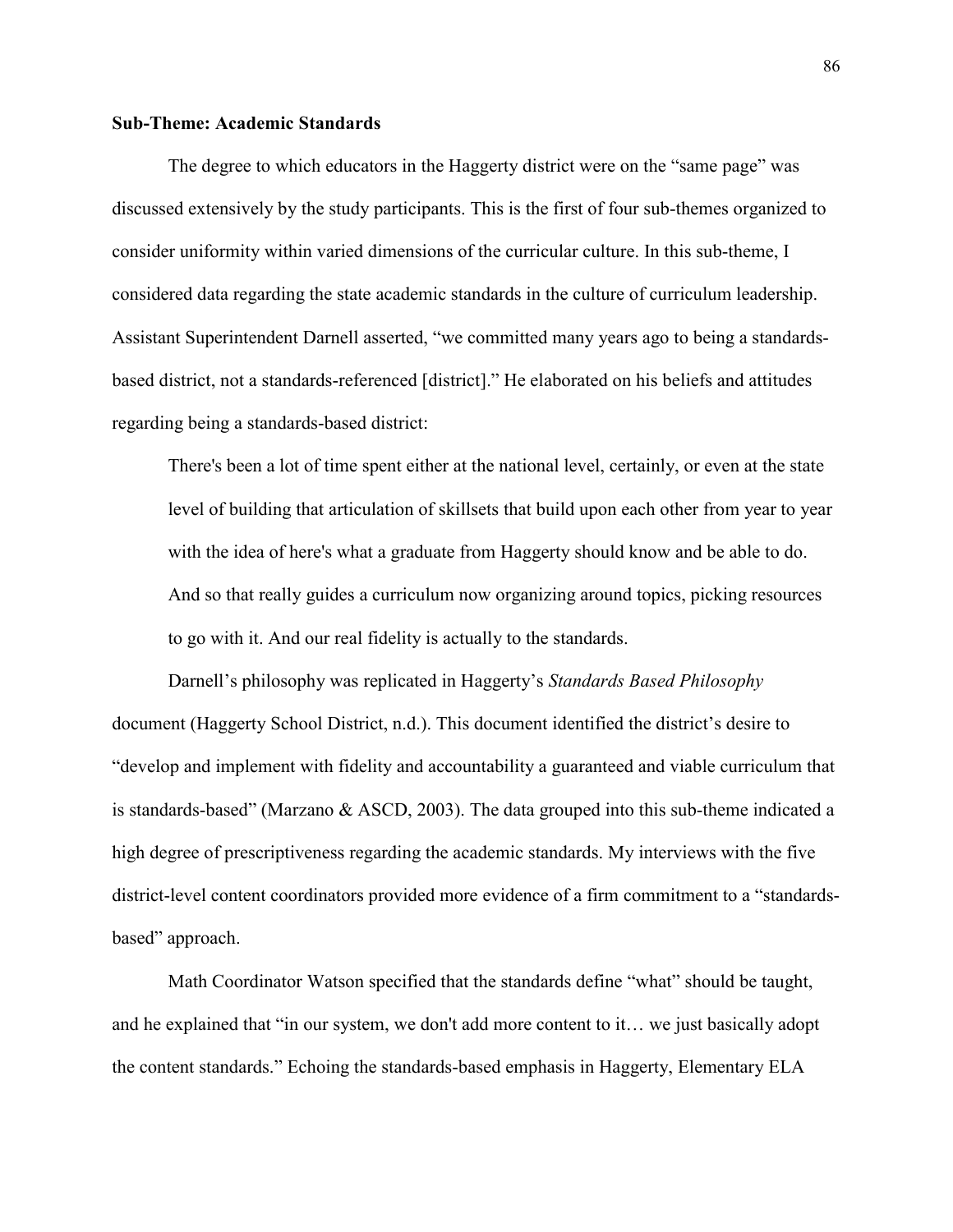Coordinator Barnes asserted, "We're really, really committed to stressing the importance of standards-based instruction… curriculum leadership is always based on the guidance of the standards." Numerous comments from school principals and teachers mentioned the district's concentration on the state academic standards. I asked elementary Principal Tipton, what values were tightly held in the Haggerty district? She responded, "I think standards-based is tight." Elementary teacher Norton agreed, "all of our focus is based on the state standards."

# **Sub-Theme: Content**

 The data showed evidence that use of the state standards in Haggerty was "tight." Beyond Haggerty's commitment to the standards, participants talked extensively about the processes used in the district to provide teachers with curricular guidance that advanced the desire to give students a uniform experience. In this sub-theme, I present data regarding the dimension of content. The term "content" was defined as "topic coverage and sequencing and the amount of time spent on particular topics" (Meyer & Rowan, 2006, p. 97). This section, more specifically, includes data concerning the curricular guidance given to teachers concerning content and the processes used to provide that guidance. Haggerty's *Standards Based Philosophy* document communicated that "a curriculum is guaranteed if it gives clear guidance to teachers" (Haggerty School District, n.d.). Accordingly, the district used a systematic process for adopting curricular resources and constructing "unit plans" (i.e., curriculum maps) to guide instruction across all grade-levels and core content areas. The details of this process were communicated by all five curriculum coordinators, referenced by all three principals and, in some fashion, discussed by all 12 teachers.

 Haggerty conducted a curricular adoption process for each core content area every seven years. Their process began by assembling a team of teachers and school administrators (called a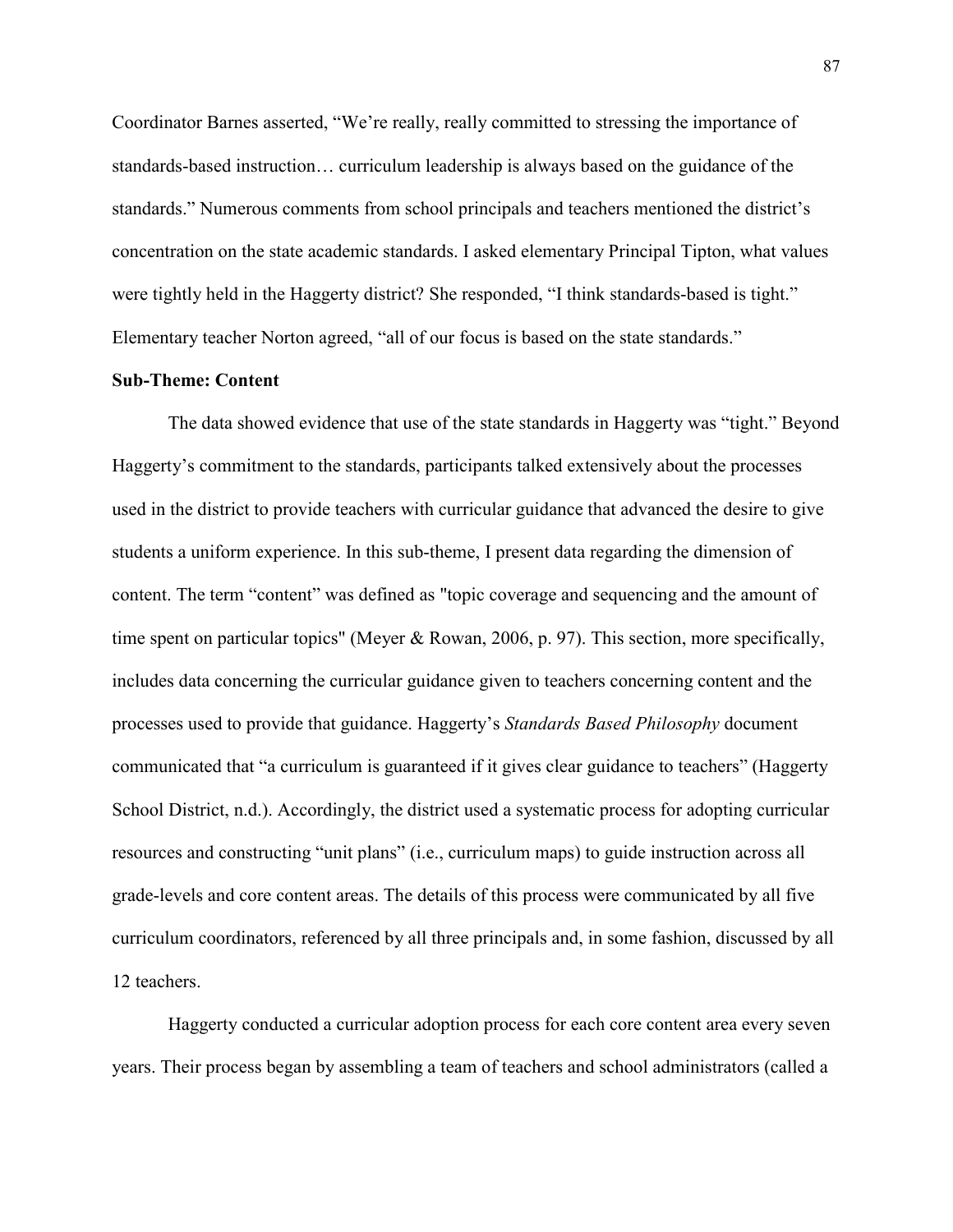leadership team) that a district-level curriculum coordinator facilitated. The coordinator worked to gain participation from at least one representative from every school. This type of team was what Assistant Superintendent Darnell referred to as the "big we" when he shared that "the curriculum department plans the curriculum in collaboration with our teaching staff." The curriculum adoption process included the leadership team evaluating the existing resource, identifying a preferred resource (through a vote), and then piloting that new resource for an entire year.

 Before teaching with the resource, the leadership team collaborated to develop a scope and sequence that included "unit plan" documents to guide the teachers. Science Coordinator Adams referred to the unit plans as "roadmaps," and he explained, "the whole idea is to use this roadmap to sort of stay on pace and on topic with those [adopted] materials." After piloting, experimenting, and revising the unit plans based on the practitioners' input, Adams mentioned the members of the leadership team were "instrumental in designing the PD (professional development) piece to prepare their colleagues to make that transition the following year to those materials." He also pointed out, "the big thing that I stress is that everything that we do is, is made by teachers for teachers."

 The leadership teams also met regularly after the resource had been adopted (i.e., periodically throughout each school year) to discuss their experiences with the resources and unit plans. Darnell informed me that those discussions, at times, resulted in system-wide changes. An example he cited was when the kindergarten teachers reported that an adopted resource's phonemic awareness component was not rigorous enough. Darnell admitted, "They were right." He recounted, "We listened to them and [are now] using a program to supplement our program that we use in elementary." The curriculum coordinators and leadership teams also considered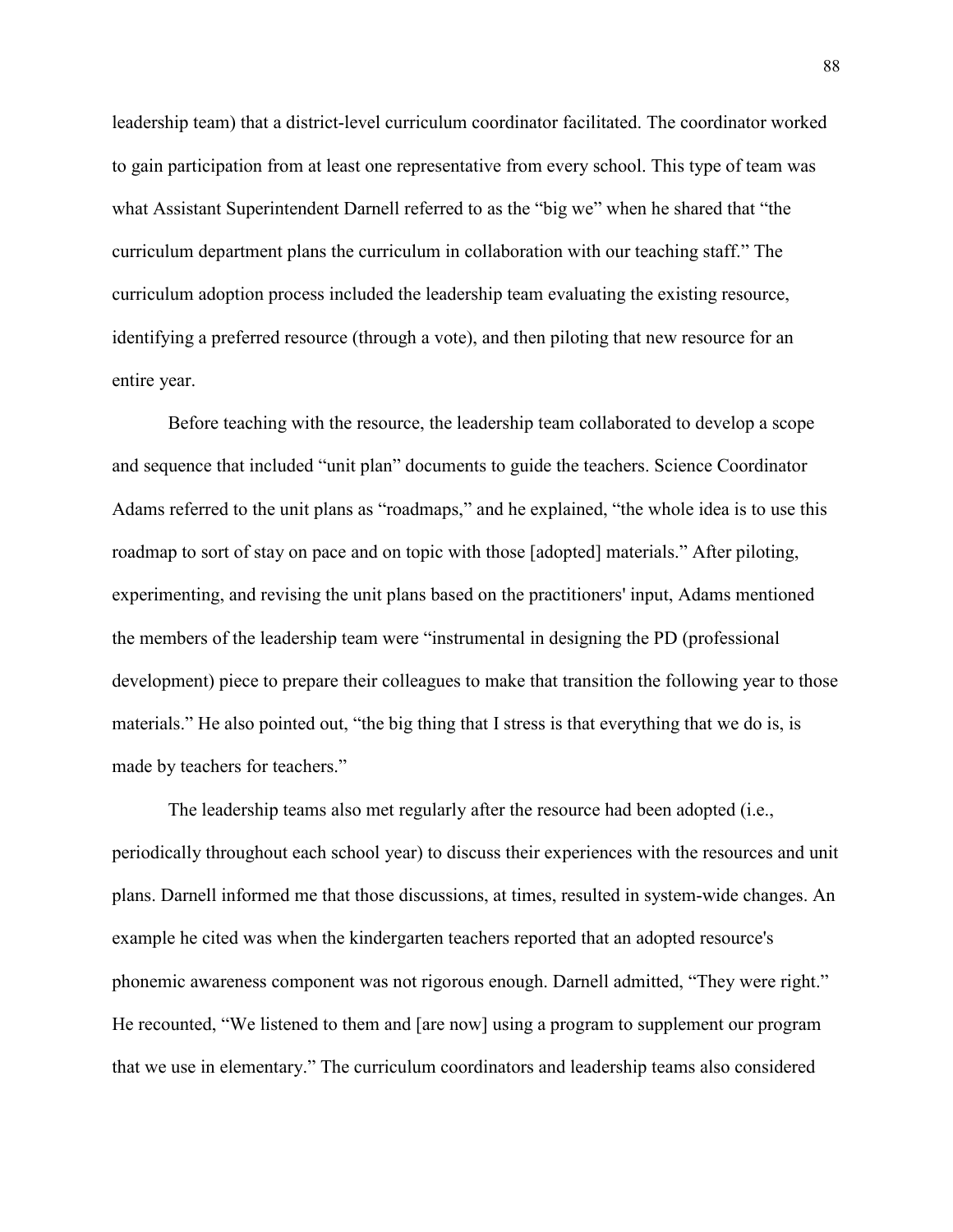ongoing adjustments or additions to the unit plans. Coordinators Neil and Adams talked specifically about linking newly discovered resources within those plans. Neil noted, "I'm constantly adding." Correspondingly, Adams has now made each unit plan "a living document" by putting those plans on the district's learning management system and encouraging teachers to "add and contribute in real-time." The district curriculum leaders emphasized the collaborative nature of those ongoing processes. A statement made by Elementary Teacher Fanning captured that idea:

I think the plus is that the curriculums are being chosen by teachers, which is great because they get a voice in that. And I definitely feel like those voices are heard. I trust our literacy program because my teammate helped choose it, and she piloted, and she knows it. If I'm like, I don't get this, what am I supposed to do? She can explain that to me. And since I've done the math, they'll come to me for math.

 Darnell also discussed collaboration alongside his belief about uniformity. He stated, "we're going to get on the same page, and that's something I don't back away from, but… you can help decide what the page is." Middle-level ELA teacher Olliver reinforced Darnell's attitude by explaining, "that's why we have done the work around the curriculum map so that people could be within those parameters… to get a little more streamlined." Darnell made another connection between uniformity and collaboration in expressing, "If you want teachers to follow the curriculum, to work with it, to make it better as you go on... I want them to be a part of it."

 The curricular adoption process and the ongoing work done by the aforementioned "leadership teams" were noted and seemed to be well understood by all the participants. Elementary teacher Tiller highlighted that the outcomes of this approach had improved over his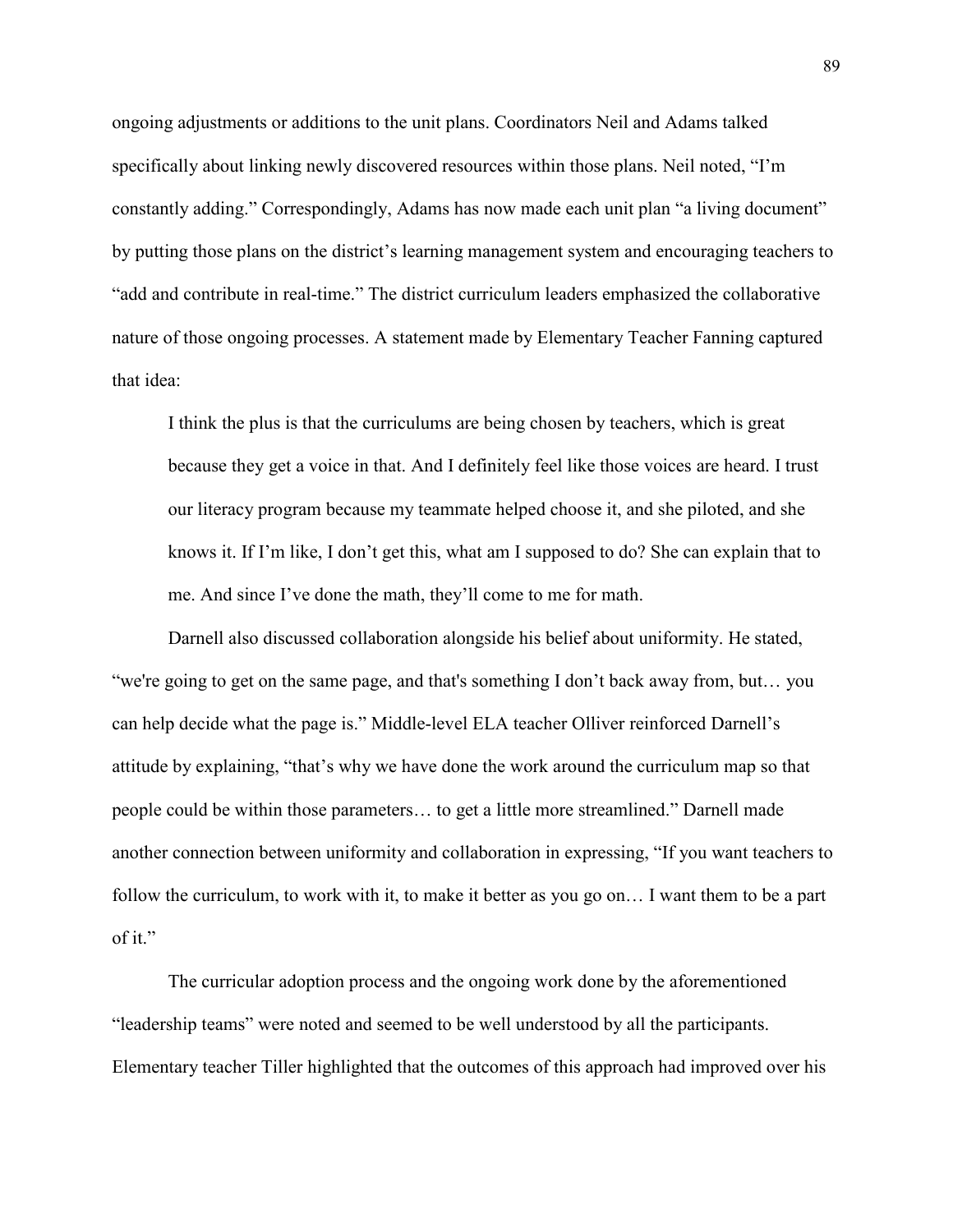time in Haggerty. Tiller shared, "they've really improved over the last 15 years as far as putting better tools in the classroom." Although Tiller and other participants mentioned the strengths of this systematic process, two teachers mentioned that the "leadership teams" seemed to lack varied participation. Middle-level teacher Martin wondered if the district was "really getting enough voices" and felt "it tends to be the same teachers that are on those leadership teams." Middle-level ELA teacher Olliver expressed the same feeling. Olliver recounted, "I have served on several leadership teams [both in elementary and middle-level], and it kind of seems to be the same people again and again... and we're not getting as many voices."

 The unit plans for each core content area across the elementary, middle, and high school levels were also analyzed. The templates were laid out in similar, though not identical fashion. One similarity was that each grade-level and content area included a planning document for each unit or module (Haggerty School District, 2021b). Another commonality was that the plans had links to additional resources and guidance for assessments. Furthermore, the plans all gave an "estimated time" for the unit or module. Most of the time frames were expressed as a specific number of weeks within identified calendar month(s) (e.g.,  $7<sup>th</sup>$ -grade math unit 3 shows "November - 2 weeks"). In contrast, the unit plan for  $2<sup>nd</sup>$ -grade language arts identified a number of days (late September – Mid October - 13 days). Other unit plans were less specific. For example, an elementary science plan showed a range of weeks (i.e.,  $8-12$  weeks) and  $5<sup>th</sup>$ -grade language arts had a unit showing the estimated time as "February." The number of resources linked varied by content and grade, as did the options for assessment. As one illustration, elementary language arts plans linked a single assessment for each domain, whereas math listed unit assessments from the resource (i.e., like language arts) but also linked "additional assessment tasks."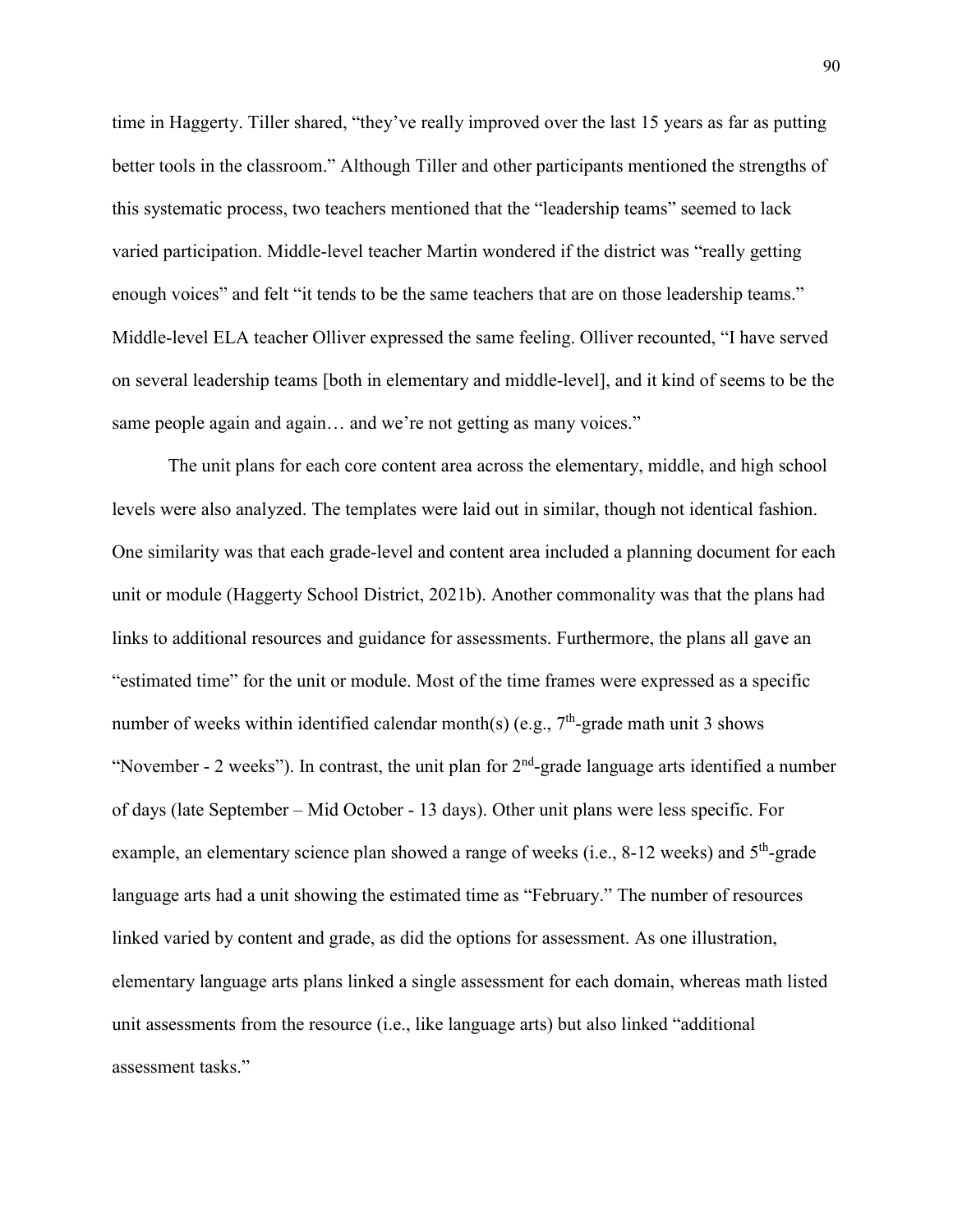# **Sub-Theme: Materials**

 The sections above considered uniformity in the Haggerty culture within the dimensions of academic standards and content. The data in those sections illustrated several ways uniformity was prescribed across the school district. In this sub-theme, I share data regarding uniformity of curricular materials. It should be noted that participants referred to the adopted curricular materials using a variety of seemingly synonymous terms, including "resources," "programs," and "materials." A specific example of the link between materials and the culture's belief in uniformity was provided by Math Coordinator Watson. "We do one size fits all," he noted. Elaborating, he shared, "This is the program we're doing for the wealthiest SES school to the most impacted Title I school we have in the district." Watson continued, "We believe that these materials are good for all students, regardless of what school you attend in our system," and "we believe that every student should have this common experience leaving our system." After making these statements, Watson added, "there's a little bit of a virtue-signaling there, but yet we can communicate that as a message."

 Assistant Superintendent Darnell shared his belief regarding the purpose of adopting materials or programs. He explained, "We give teachers tools to work with so that they don't have to spend time always, constantly inventing that." His belief was characterized in more depth by coordinators Watson, Barnes, and Adams. These curriculum coordinators explained that the adopted resources were a focal point in defining teachers' scope and sequence. For example, Math Coordinator Watson explained, "we ended up focusing more on the instructional resources as a way to organize content in curriculum as opposed to kind of designing our own." While Watson noted that other districts might have believed in adjusting the adopted materials, focusing the curriculum on "broad ideas," or doing "some morphing," he asserted, "we don't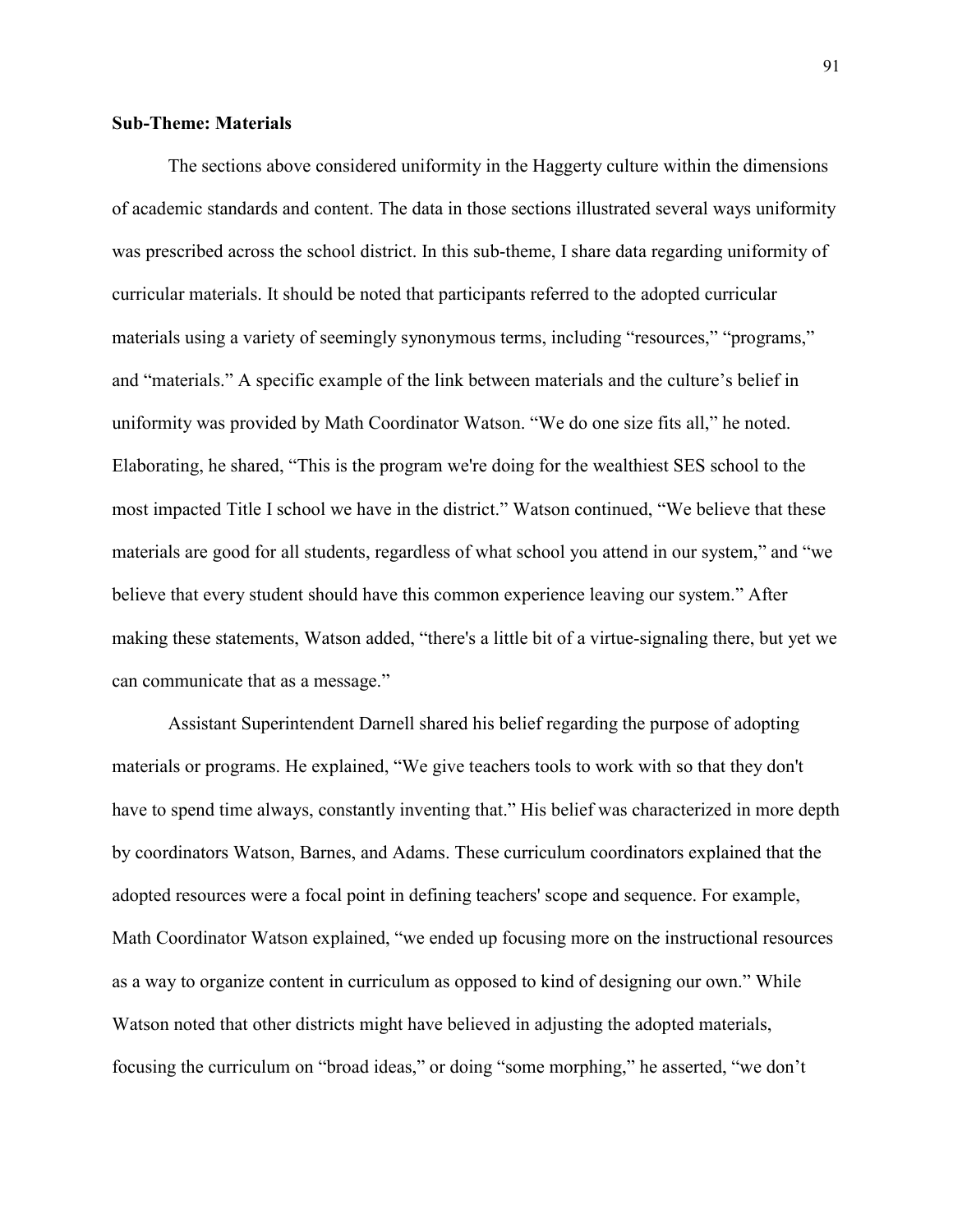necessarily go that route." Watson explained that the "materials are trying to tell a story," and he felt that changing the story could put coherence at risk. Coordinator Barnes expressed a similar focus on using the resource to guide the approach within elementary ELA. She explained that the "scope and sequence for skills across a school year looks like this in whatever program it is" and added that the "lesson level" is also "guided by the instructional resource." Barnes emphasized the programs' research-based nature and referred to the adopted materials as "guaranteed and viable" (Marzano & ASCD, 2003). Furthermore, she noted that they "trust and rely on" those resources "quite heavily."

 Using the adopted resources to determine instructional pacing and to set the scope and sequence was not limited to mathematics and elementary ELA. Similar to Barnes and Watson, Science Coordinator Adams shared that the "unit breakdown" and "proposed length of study of each unit" were all "based on those materials we have available to us." This stance aligns with principles outlined in the Haggerty *Standards Based Philosophy* document (Haggerty School District, n.d.). That document defined "fidelity of implementation" as "delivery of curriculum and instruction in the way in which it was designed to be delivered." While that statement alone did not clarify what was meant by the way curriculum and instruction were "designed to be delivered," additional text from the document indicated that the design was from the "program," which may be considered synonymous with the adopted resource. The document stated, "implementing a program with fidelity means that the program is delivered the way it was implemented in the research that provided evidence of effectiveness for that program."

 Several school-based participants made comments that reinforced the value placed on the adopted curricular materials and the belief that those materials, resources, or programs were a focal point within Haggerty's culture of curriculum. The attitude depicted by Coordinators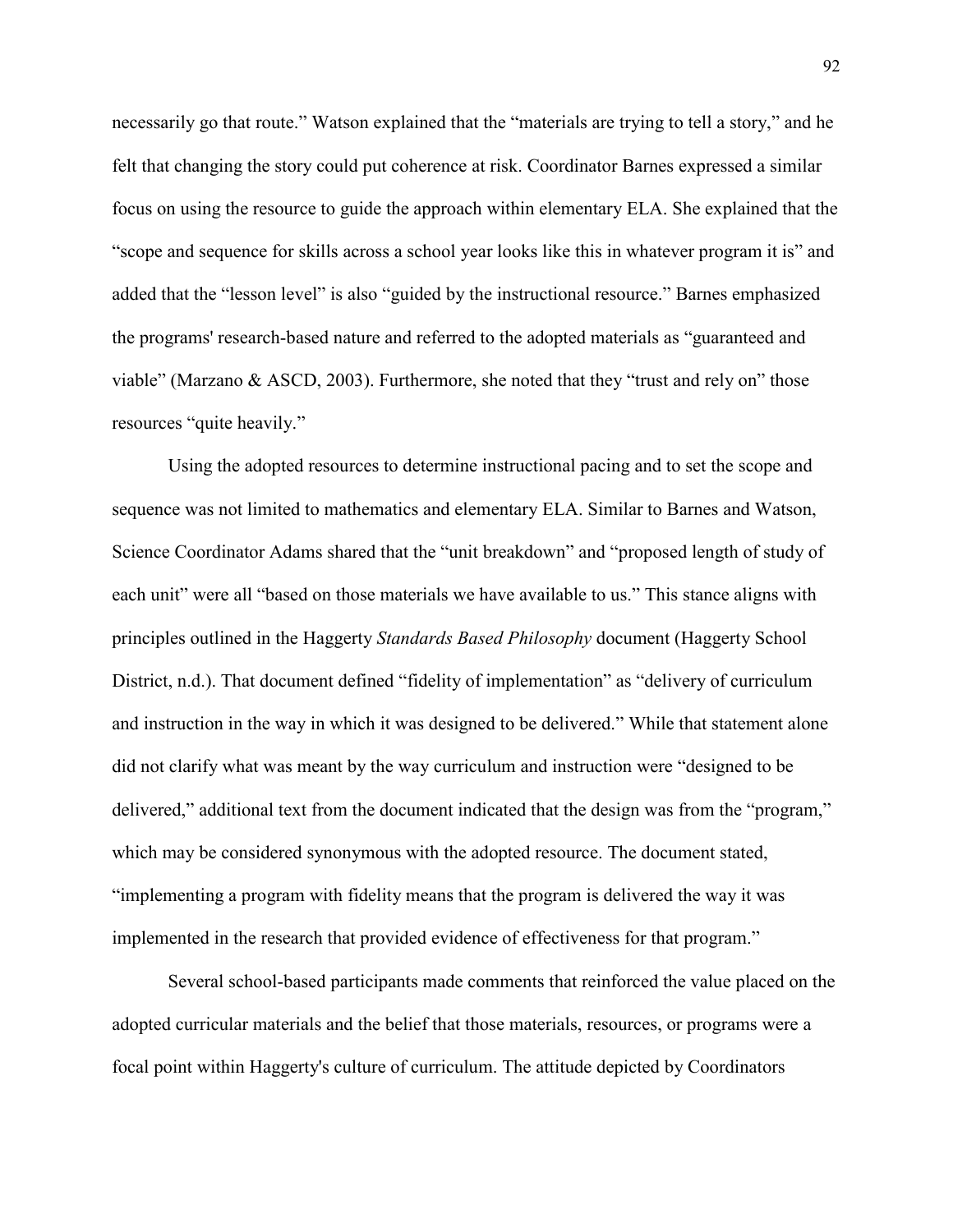Barnes, Watson, and Adams was evident in comments made by elementary Principal Tipton. "We've really been trying to like to keep people close to what the curricular resources are supposed to be and use it," Tipton stated. This attitude was also evident in a comment made by high school math teacher Arnold:

We refer to it [the adopted resource] as the primary text. I don't want to say we have to use, but we have to use it. But that's sort of our core content. And then we're allowed to supplement it with pretty much whatever we want.

 The data above indicated that the culture of curriculum in Haggerty valued the guidance provided by adopted, research-based resources. A sub-theme presented earlier within this overarching theme of uniformity indicated that Haggerty also placed high value on the guidance provided by the state academic standards. I heard about some tension between these values in the interview with elementary teacher Yarnish. In the quote below, Yarnish used the term "curriculum" to mean the adopted curricular resource:

The discrepancy is, we'll hear from a [school] administration, we teach standards, we don't teach curriculum, but then the message from the district is no, we're teaching this curriculum to meet the standards. And so, it seems to be more curriculum based than standards-based… It's viable is what they say, a viable curriculum that has been researched and it is what we're using.

 Assistant Superintendent Darnell told me he had been working to move the system away from reliance on specific resources. He shared, "We are still somewhat textbook-driven in this district, though we aren't as much as when I first started. It takes a long time to get a system to change around." Although the data still showed a high value placed on curricular resources for mathematics and elementary ELA, Social Studies Coordinator Neil and Secondary ELA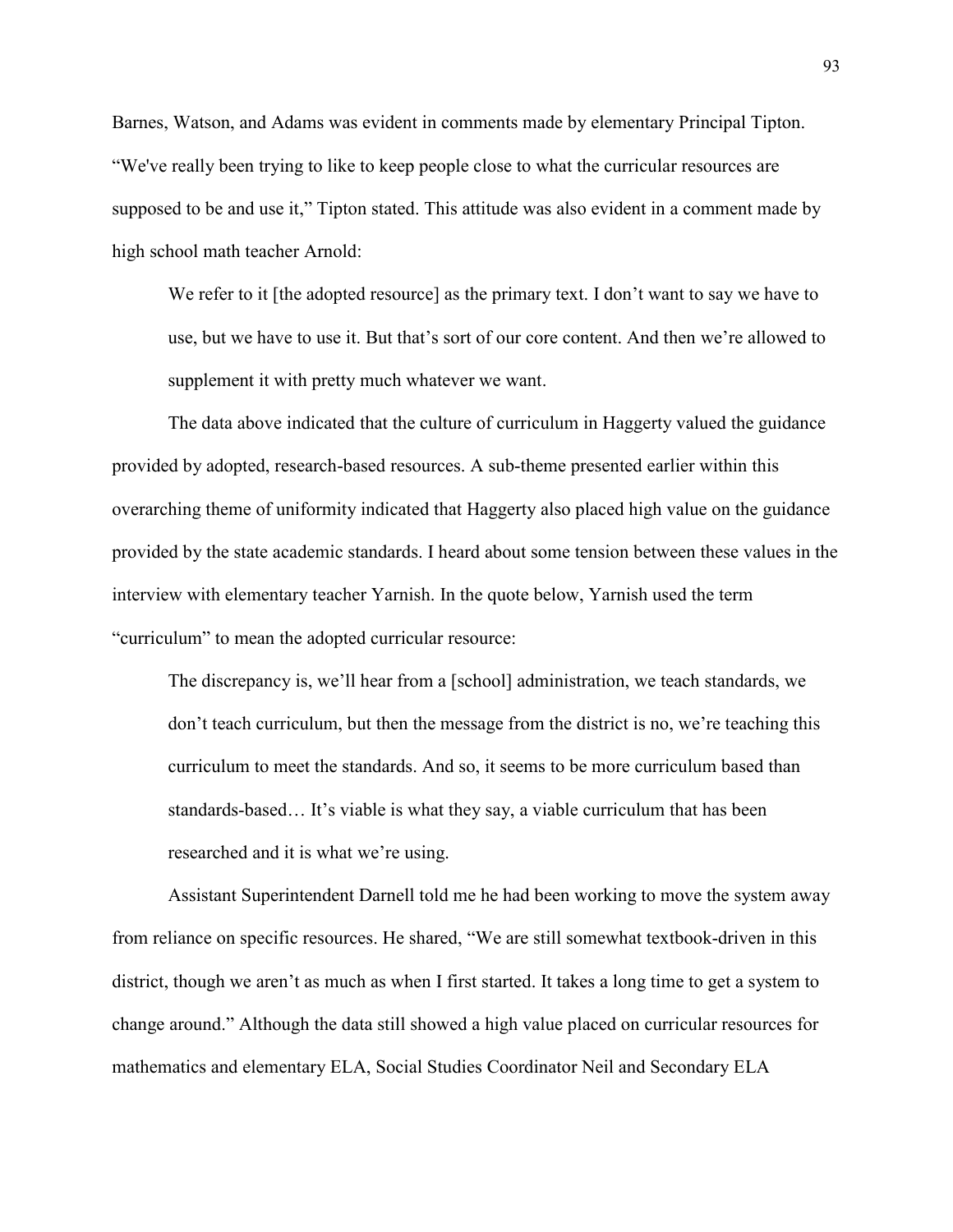Coordinator Edwards expressed looser connections between the resources and the curricular approach in those domains. Neil shared, "we have our curricular resources that we have adopted, and hopefully those go along nicely with and support the standards that we use as our curriculum." The existing secondary ELA process was not focused on adopting a singular resource or program, a topic that I discuss later in this chapter in theme five.

### **Sub-Theme: Assessment**

 The preceding sub-themes described that the culture of curriculum leadership in Haggerty was highly prescriptive regarding the state academic standards, adopted materials, and curricular guidance (e.g., unit plans). The data collected about the approach to assessment, in contrast, indicated a less uniform approach. The prevailing belief about assessment was summarized by Assistant Superintendent Darnell. He explained, "we like to offer our teachers a menu of assessments that they can use." This type of flexible approach was also communicated by Science Coordinator Adams. "There's really no common assessment pieces that everybody does a unit one exam or unit two," he explained. Adams added that the timing and selection of assessments were "up to those teachers in those buildings." The same attitude was shared by Social Studies Coordinator Neil. She mentioned that there were performance assessments on the unit plans, and "some people use them, but they're not there because they're supposed to be used," as we have "no common district assessments for social studies."

 Several participants mentioned assessments came primarily from the curricular materials. Coordinator Adams said, "we're very selective when it comes to that selection process of materials to make sure there are really quality assessments." While Adams expressed that assessments came primarily from the resource, he encouraged teachers to be creative in which assessments they used and when those were administered. A more structured approach was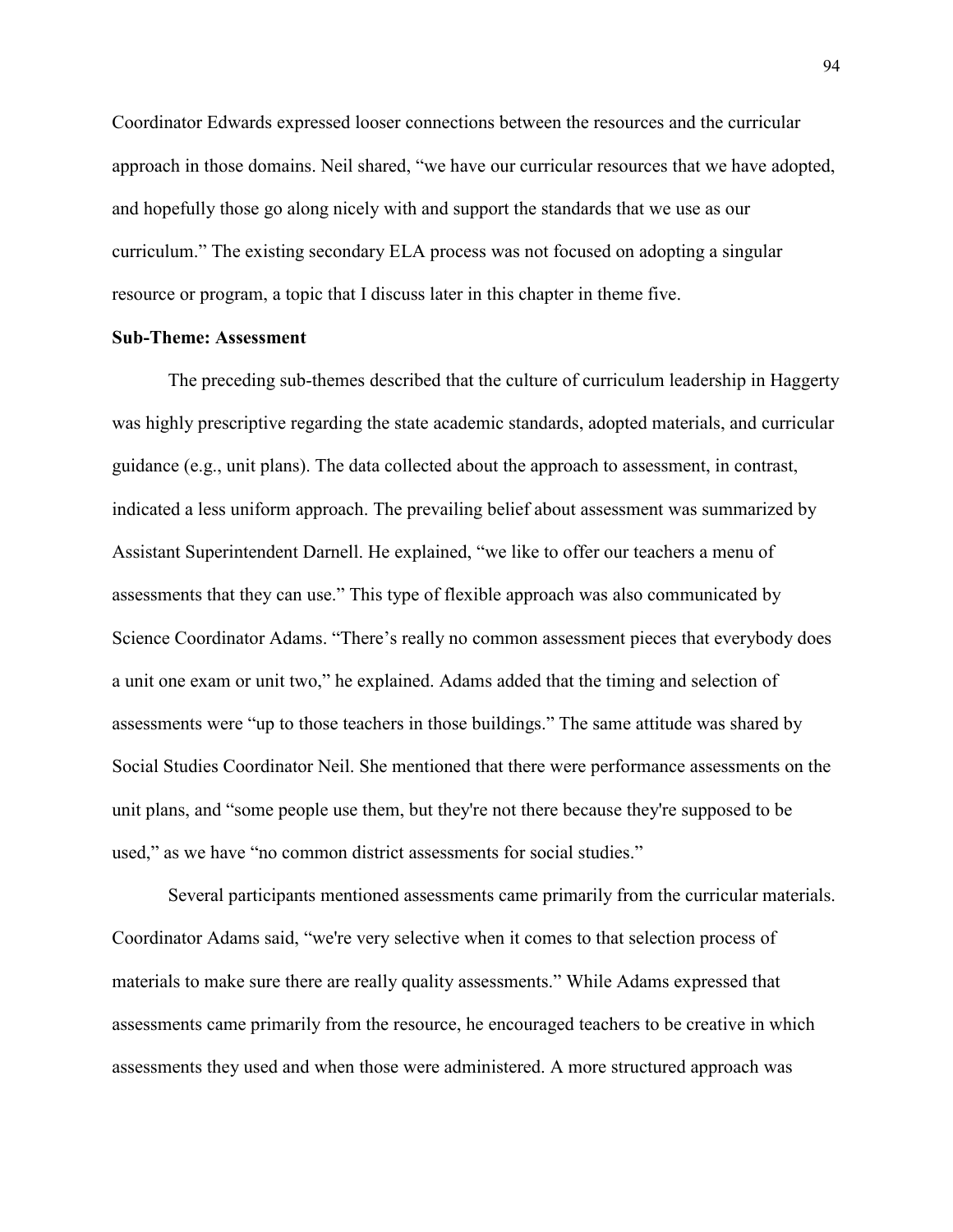indicated by Coordinator Barnes in elementary ELA. While the assessments were also "from the program," she stated an expectation that teachers administered an assessment "at the end of the unit" and talked about how those assessments "give us really good information." Overall, elementary language arts and mathematics seemed most likely to use shared unit assessments within a grade-level or school.

 Principals and teachers reported the same general tenets as the district-level curriculum leaders regarding assessment. However, some indicated that common assessment might have occurred at the building level. For example, elementary Principal Tipton shared the "assessments within the curriculum that we use" were intended to be given at the end of each unit at the school. However, Tipton noted, "There's not a schedule, but there are certain common assessments that are encouraged that everybody do just so we have common data to look at." When asked whether assessment was decided at the district, building, or teacher level, middlelevel teacher Varner responded, "Definitely the building." Elementary Teacher Tiller felt "it's common based on the team and then the building." Adding to the feelings expressed by Varner and Tiller, high school math teacher Arnold shared that the team of teachers that teach the same class at their school "gets together and builds the test," and then each teacher "personalizes it a little bit." Arnold added, "I have no idea what the other high schools in the district are doing with that."

 While the examples above showed evidence of assessments coming from curricular resources or being built by teams of teachers, the data also included examples of teachers creating their own assessments. As one illustration, high school ELA teacher Rollings said that beyond the SAT and AP tests, "we all write our own assessments" and "there's no sort of formalized assessment system." In agreement, high school social studies teacher Parker shared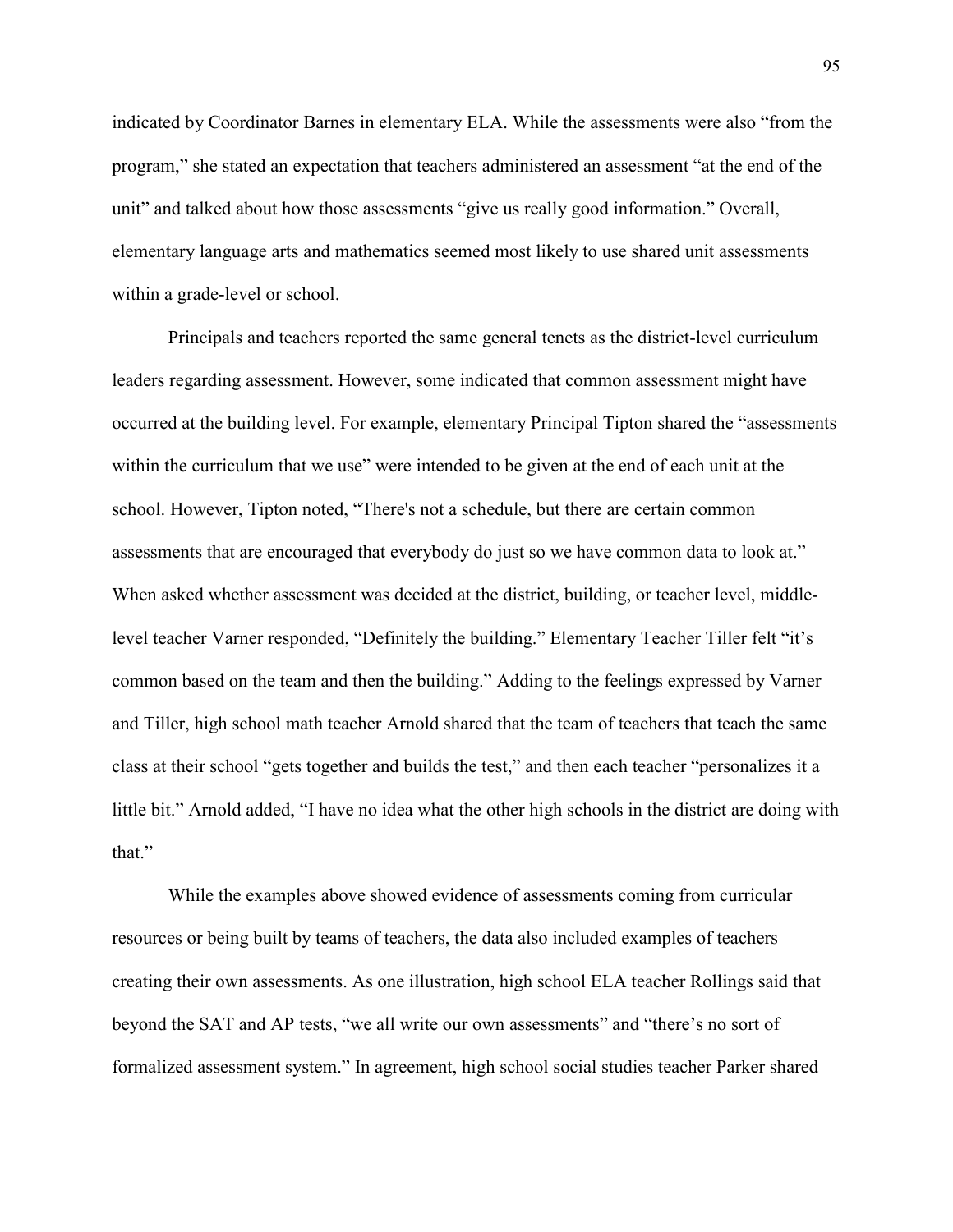that assessment was "pretty much by the teacher in our department" and noted, "I developed tons of assessments over the years… I just saved and tweaked."

#### **Theme Three: Autonomy and Control**

In theme two, I considered beliefs, values, and attitudes about uniformity in Haggerty. District-level leaders and school-based participants in this culture of curriculum expressed high degrees of uniformity in the dimensions of academic standards, content, and instructional materials. In contrast, the participants communicated a less uniform approach to assessment. While theme two illustrated the value placed on uniformity in certain dimensions, I did not specifically include data regarding the leadership approach used to aspire toward uniformity. Was the culture characterized by centralized control? Did teachers feel a sense of autonomy? In theme three, I analyzed the broad topics of control and autonomy and considered various power and authority dynamics in the curricular culture. The theme was divided into three sub-themes to describe the unique dynamics in Haggerty. The first sub-theme was focused on the beliefs and attitudes about the use of mandates. In the second sub-theme, I described how the role of the teacher was conceived in Haggerty. The third sub-theme analyzed several types of system variation in the culture of curriculum.

# **Sub-Theme: Mandates**

During my first interview with Assistant Superintendent Darnell, he was quick to point out his commitment to establishing and maintaining a uniform approach to the enactment of the curriculum in Haggerty. Due to my own biases, I expected the data would indicate a centralized model of instructional leadership accompanied by heavy use of mandates. To the contrary, Darnell and the curriculum coordinators communicated a firm belief in leading without the use of centralized mandates. Assistant Superintendent Darnell stipulated, "we mandate very little in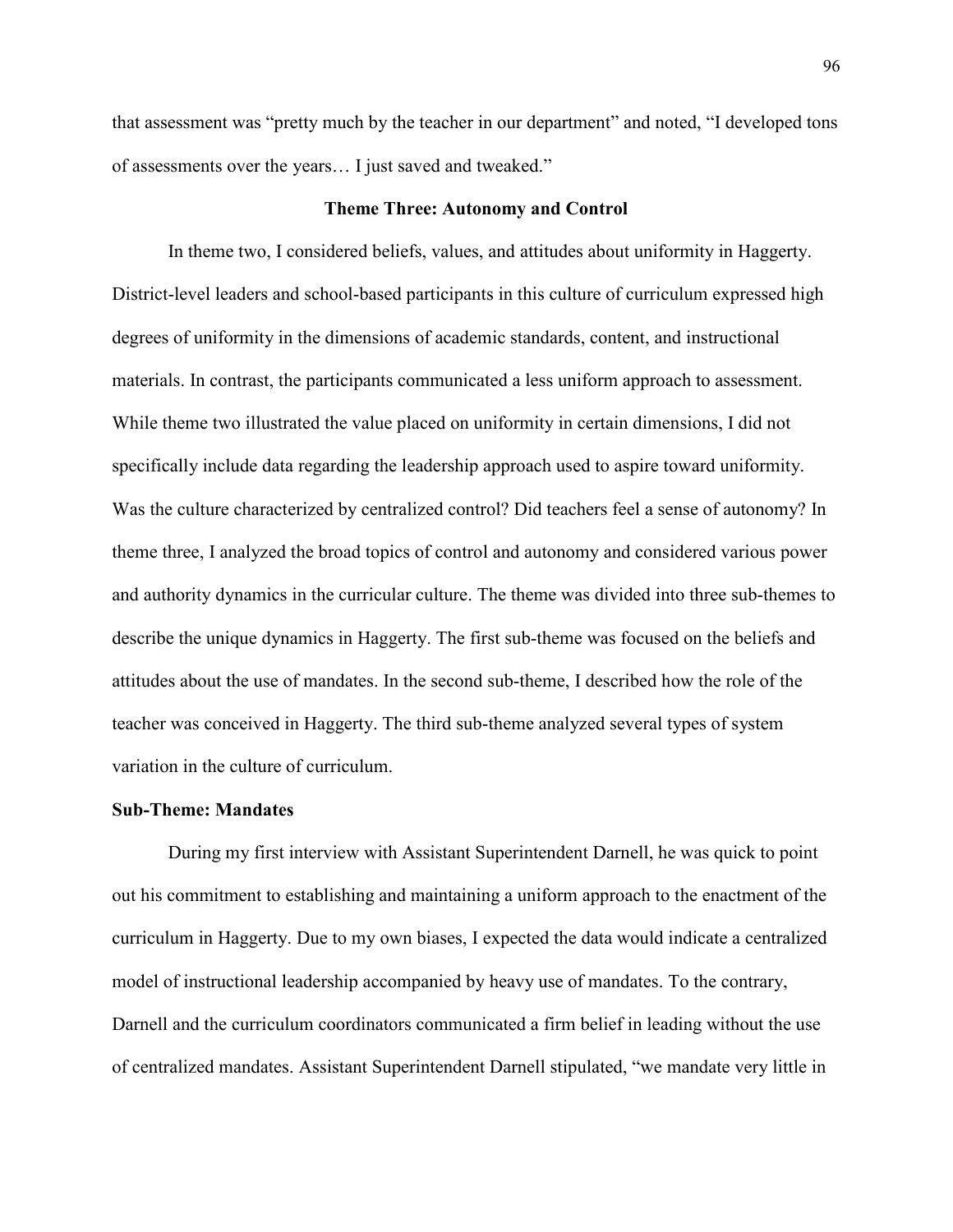our district." This belief was reinforced by Science Coordinator Adams who shared, "we're not really the curriculum police," a phrase Darnell also used in explaining the prevailing attitude.

The other curriculum coordinators expressed the same attitude. For example, Social Studies Coordinator Neil talked about "encouraging" teachers to use the unit plan and said that while she worked to "get the best resources" for teachers, "if they choose not to use them, I'm not going to tell them to use them." Neil explained, "a lot of what we do is kind of loose." The term "loose" was also used by Math Coordinator Watson who told me:

… it is pretty loose, actually. There's a way that we think it should probably happen, but then there's also an alternative reality of here's what happens… We do not script lessons for teachers. We do not say here is the common assessment that you will always take across the district; no matter what, we are not that tight. We give teachers an incredible amount of autonomy. What we ask is that we at least [use] our instructional unit plans.

The school principals and teachers shared a similar view of the culture. As one illustration, Secondary Principal Moore stated, "I don't think at all, any subject area or content area coordinator or leadership is looking for everything to be lockstep." The teacher participants indicated, in almost all cases, that they had a high degree of autonomy. The district leadership was described as "pretty hands-off" by high school social studies teacher Parker. Characterizing that statement, Parker said, "it's professionalism, it's allowing the teacher to be flexible with what they do, how they teach [and] there's no repercussions there." While admitting that autonomy "is nice," Parker also stated that it was "both a blessing and a curse." The comment Watson made about an "alternative reality" was also mentioned by Parker in his statement that, at times, the autonomy "begets some strange outcomes."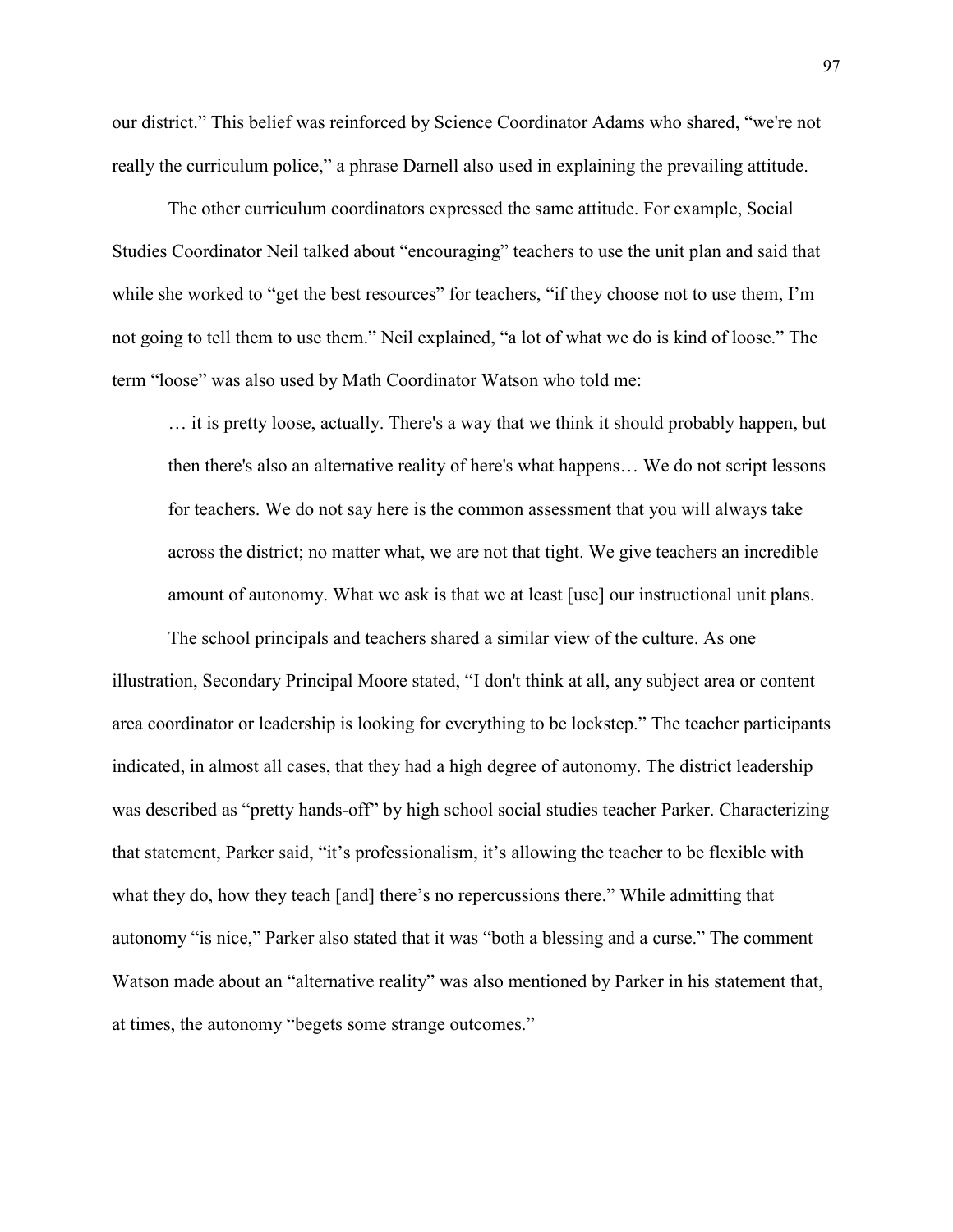Instead of using mandates to control practices, the curriculum leaders discussed building a sense of ownership amongst the teachers. "We do it organically in our district," asserted Assistant Superintendent Darnell. Explaining further, Darnell said, "We like the phrase from the movie *Field of Dreams*, 'build it and they will come.'" Similarly, Social Studies Coordinator Neil described the Haggerty approach as "more grassroots," and Secondary ELA Coordinator Edwards talked about the importance of getting "ownership" as opposed to only "buy-in." Specifically, Edwards explained:

We didn't want to try to get buy-in. That is what, like a used car salesman tries to get. They try to convince you that this subpar car is the car you want. We wanted to get ownership. We wanted to create teachers who worked in the GM factory who bought the car that they built.

 Haggerty's district-level professional development model was noted as one of a few specific examples of an "organic" or "grassroots" approach. When Darnell brought "blended learning" into the district, the first professional development session included six teachers. "We have not forced it," he recounted. Despite a small start, Darnell shared that more recently "hundreds every year" had been trained to use blended designs. This approach to professional development was referred to as an "opt-in model" by Secondary Principal Moore.

 While the data presented a clear pattern regarding the absence of mandates, the elementary language arts coordinator presented a slightly dissimilar attitude regarding autonomy and control. Coordinator Barnes addressed the dynamics she had encountered in shifting elementary literacy teachers toward a more research-based approach. She recalled, "the last two years with language arts have been difficult in that we've challenged previous practices and really gotten teachers into research-based practices." Although she used the word "challenged"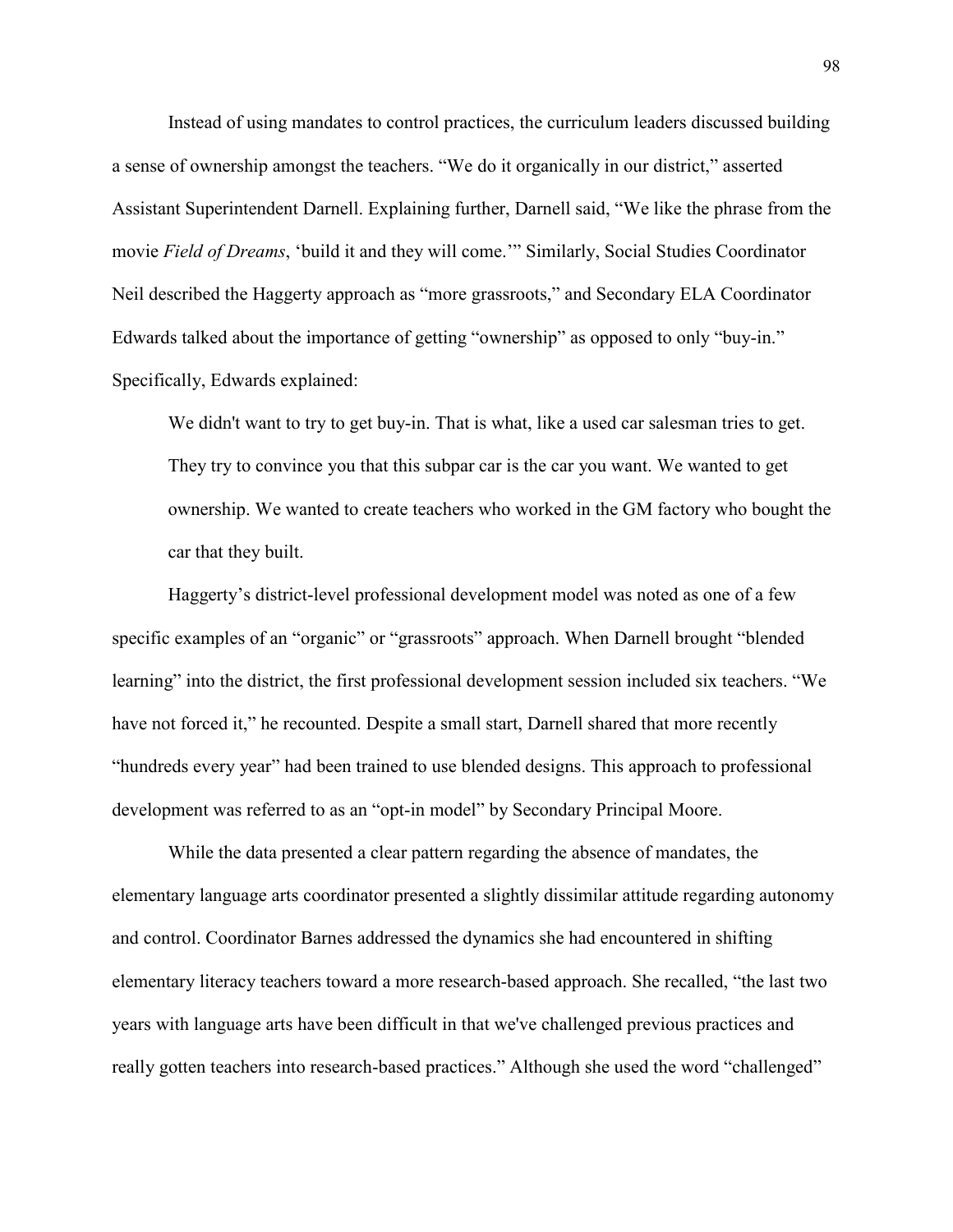as a descriptor, Barnes also communicated, "I don't want to use the term compliance because compliance doesn't make me feel very good." She explained, "compliance makes it feel a little bit militant, but I would say trust, trust in a program." While Barnes did not talk about making mandates, she asked teachers to implement the program with "fidelity." For example, Barnes noted she had supported teachers to "trust the process, trust the resource, trust the curricular guidance, because it's based on research and experience." She reflected, "I'm not sure that our teachers had 100% trust when we first implemented our program," but indicated a feeling that they had recently come to "a place of trust."

 Data regarding autonomy and control was also collected during Coordinator Barnes' discussion of how she handled instances when teachers were drifting from the research or the adopted program's resources. Again, she did not indicate the use of mandates. Instead, Barnes' attitude was to use discourse to enhance fidelity. She gave one example of teachers asking about using text from outside the adopted program. She suggested her course of action was to begin by saying, "let's talk about what is informing that decision." Barnes elaborated:

We have a guarantee that this text really aligns with the expectations… So, for core instructional purposes, we're going to trust that you're going to leverage this text. We just want to hold tight to what we have in our suite to support instruction... It's not always like a hard-core no. No, it's an invitation to think about, let's talk about what we're basing that decision on…

 The scenario mentioned by Barnes added nuance to the "no mandates" attitude. A more distinct exception to the stance regarding mandates was mentioned by two of the coordinators and three teachers. These participants indicated a culture of autonomy, with a caveat. The caveat was that the teacher, or school, needed to be showing positive results. Coordinator Watson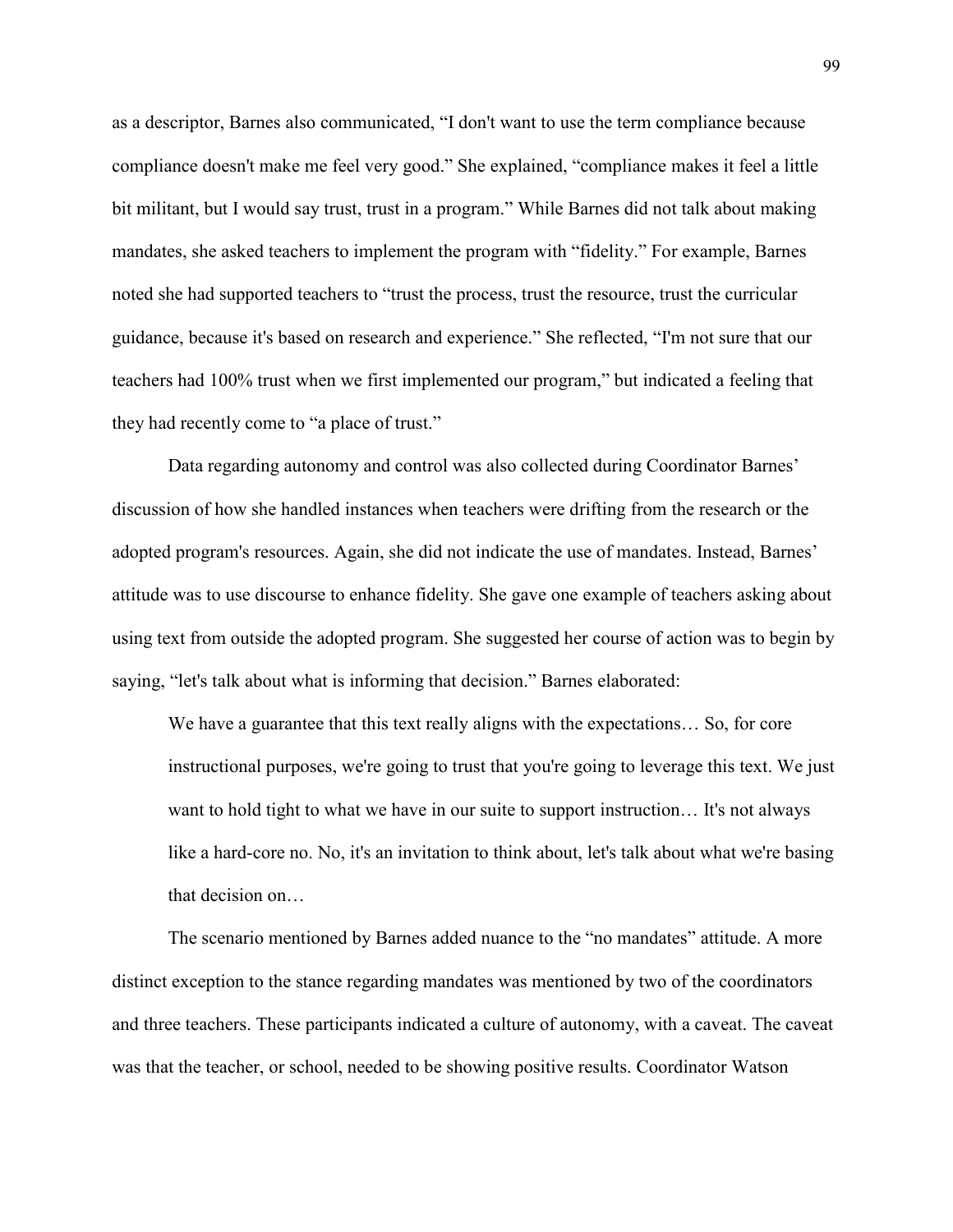shared that he knew of "a couple of middle schools" that "curate [their] own thing" and did not use the adopted materials. "We don't come down on them heavy-handed," he explained. One of Watson's reasons was, "we just don't want to be the punitive police if they're getting good results." The influence of results on the attitude taken by district-level curriculum leadership was further described by Watson:

I would say we would start sniffing and looking really hard at how folks are using materials and what instruction looks like if their accreditation rating puts them in a place where they need support... So, the one perception is we think everyone's following the order of unit plans… But we really find out what that looks like if we need to do district walkthrough teams because a school, in terms of performance, is in trouble.

 The attitude of "looking really hard" based on results was also mentioned by Science Coordinator Adams when discussing his belief that teachers should be encouraged to make "something your own." While he shared that he was "really open" to teacher ownership, he admitted, "that has its benefits and drawbacks." Specifically, he said that if people "take that to an extreme… then sometimes that's reflected in performance scores." When that happened, Adams said, "We have to go in, are you using these materials and that sort of thing… well, no… and what are you using, and why not?" Several teachers reinforced the statements by Adams and Watson. Elementary teacher Norton reported that "nobody steps in unless you hit a catastrophe or something, you know, you hit bottom." Another elementary educator, teacher Fanning, said that when a teacher was not using the district materials or unit plans, "if their kids are still doing well and meeting the standards, in my building no one's going to put up a stink." As a final illustration, middle-level math teacher Gilmore stated, "as long as that end result shows growth, then it's all good."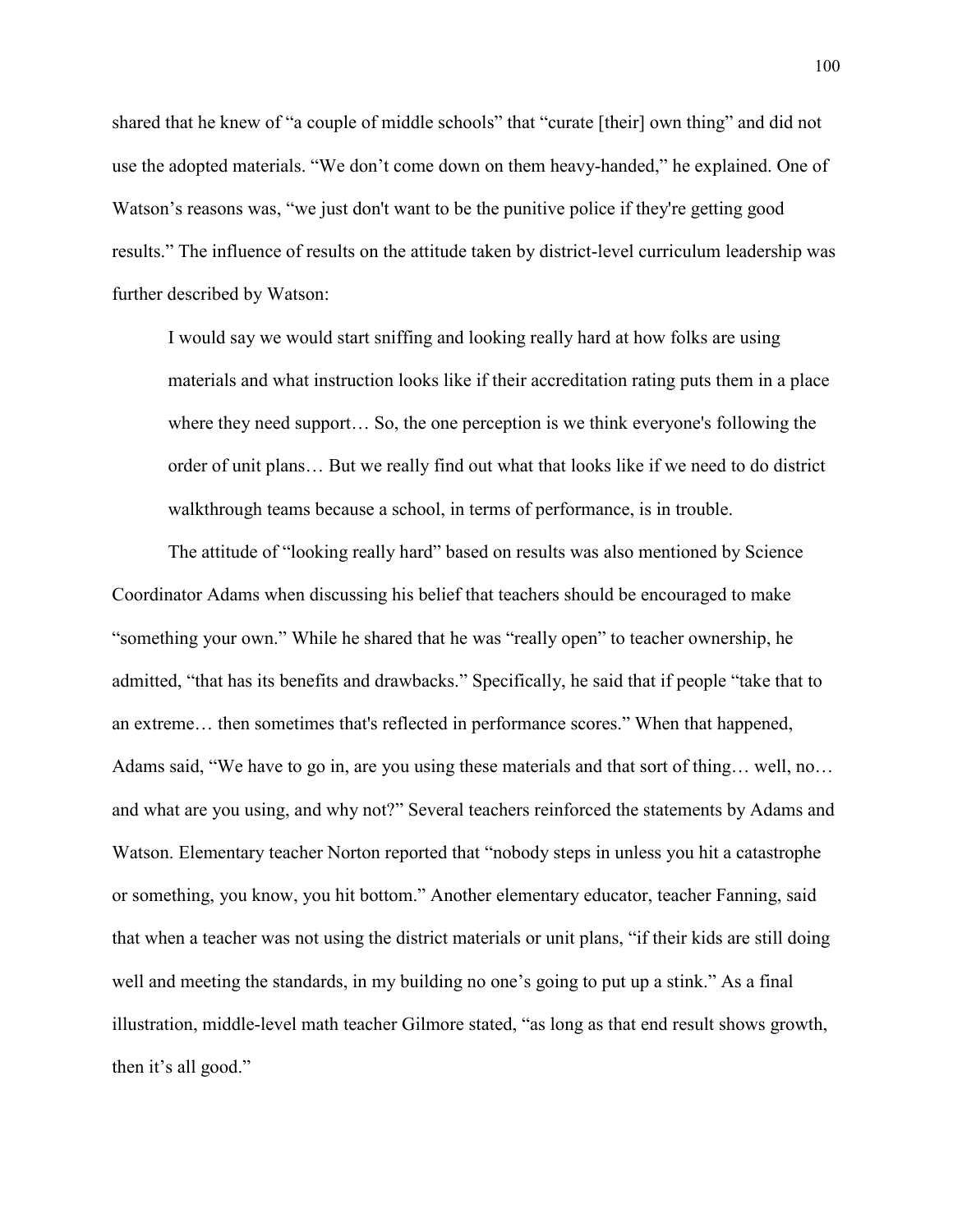Although not a mandate, Darnell and Watson also referenced an expectation that teachers did not supplant the adopted resources. "We allow teachers to supplement, not supplant, but supplement," indicated Darnell. Explaining that distinction, Watson said that a teacher might use "another activity to help meet those standards better than the adopted materials," but the "very, very, fine line is when you get to a replacement." Although Darnell mentioned "allowing" teachers to supplement, the remainder of Watson's explanation summarized the prevailing "no mandates" attitude within the Haggerty culture of curriculum leadership. He stated that if a teacher supplanted the materials "completely on [their] own… we might have a conversation, but we also don't want to be viewed as the curriculum police… we don't want people to feel defensive in that."

## **Sub-Theme: Role of the Teacher**

 Although the first sub-theme was focused on beliefs and attitudes about mandates, there were also data referencing perceptions about the role of the teacher in this culture of curriculum. High school teacher Parker indicated he felt a high degree of flexibility and autonomy. Coordinator Barnes suggested less flexibility concerning use of the adopted program in elementary ELA. This sub-theme included data that offered a more thorough description of the beliefs and attitudes about the role of the teacher in Haggerty.

 The data suggested the "what" (e.g., standards, scope and sequence) was determined for teachers but "how" it was executed was up to each teacher. Stated in another manner, the teacher had choice and could show personality concerning the art of teaching, but the science had already been determined (i.e., research-based programs, best practices). The feeling expressed by Assistant Superintendent Darnell was that "it's about not having our teachers have to create curriculum or decide what kids need to know and be able to do." Darnell continued, "we have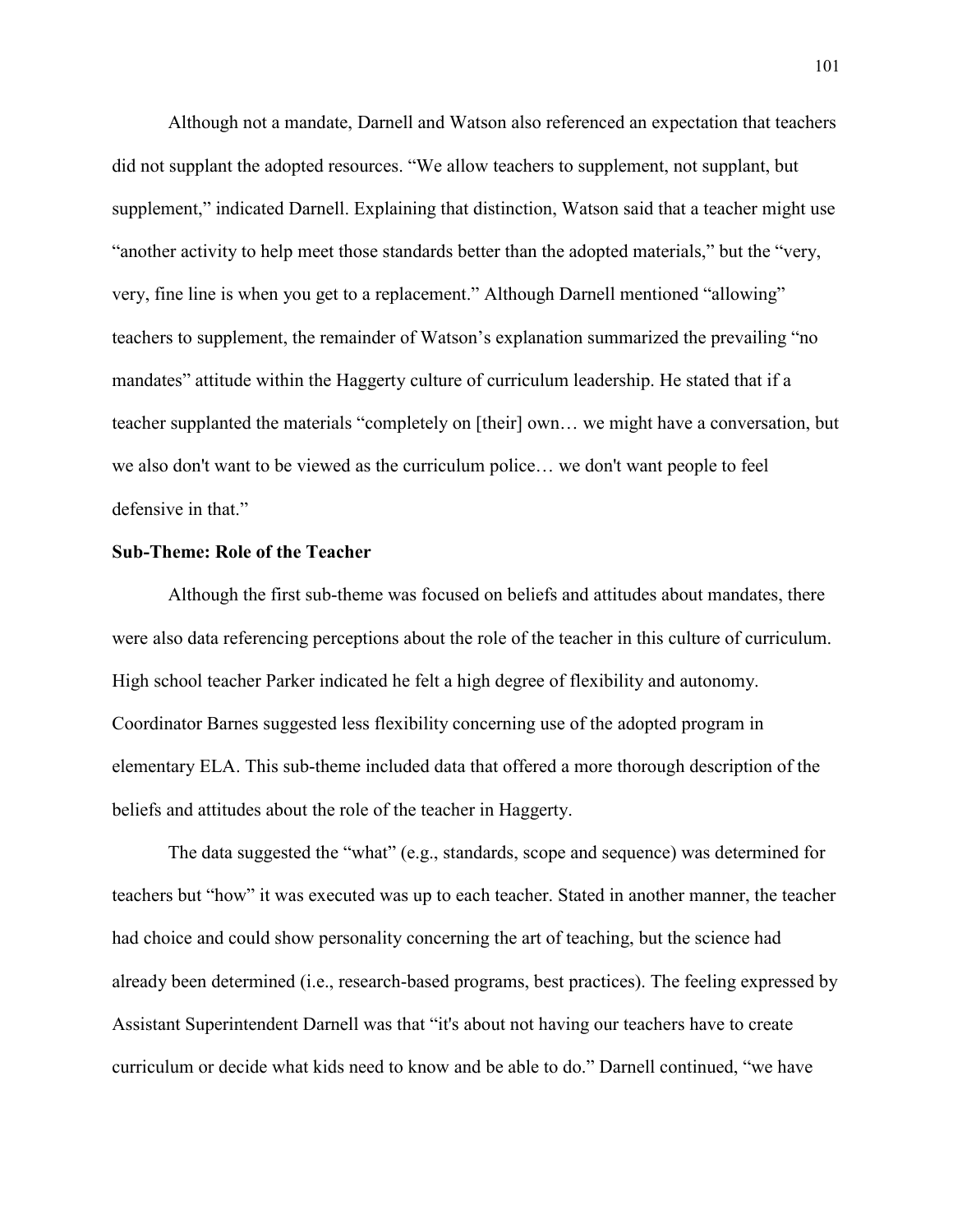that guaranteed and viable curriculum, so they don't have to spend their time doing that" (Marzano & ASCD, 2003). When it came to decisions at the lesson level, he emphasized that's "what we hire our teachers to do, they're professionals."

 Specific to mathematics, Coordinator Watson restated that teachers were asked to keep the "story" (i.e., the sequence in the resource) tight, but "in terms of how teachers to plan their lessons, how they use their materials, we actually leave that up to them." The art and science of teaching were mentioned when Elementary ELA Coordinator Barnes discussed the role of the teacher. For instance, she stated, "there's an actual science behind how we teach students to learn how to read." In describing the science, Barnes talked about teachers "leveraging the instructional resource" and relying "heavily on the research to guide our decision-making around what are the sound practices that we need to see happening in all of our classrooms for both teachers and students." The "looseness," she explained, "would come in the art of teaching" and can be in making "decisions about where I'm going to linger" or employing various "strategies and structures for student engagement."

 The curriculum leaders' values and attitudes were reinforced by the comments from school leaders and teachers. Elementary Principal Tipton made one such statement:

There's always there's room for the delivery. The delivery is up to the teacher; like how that comes across in your classroom is your craft. That's what you do in the classroom, but the basis of where we're all going, and what we all need to know is well established and understood.

The statement from Tipton about the direction being "well established" was echoed by high school science teacher Baldridge. She said there was "teacher clarity about what it is we're trying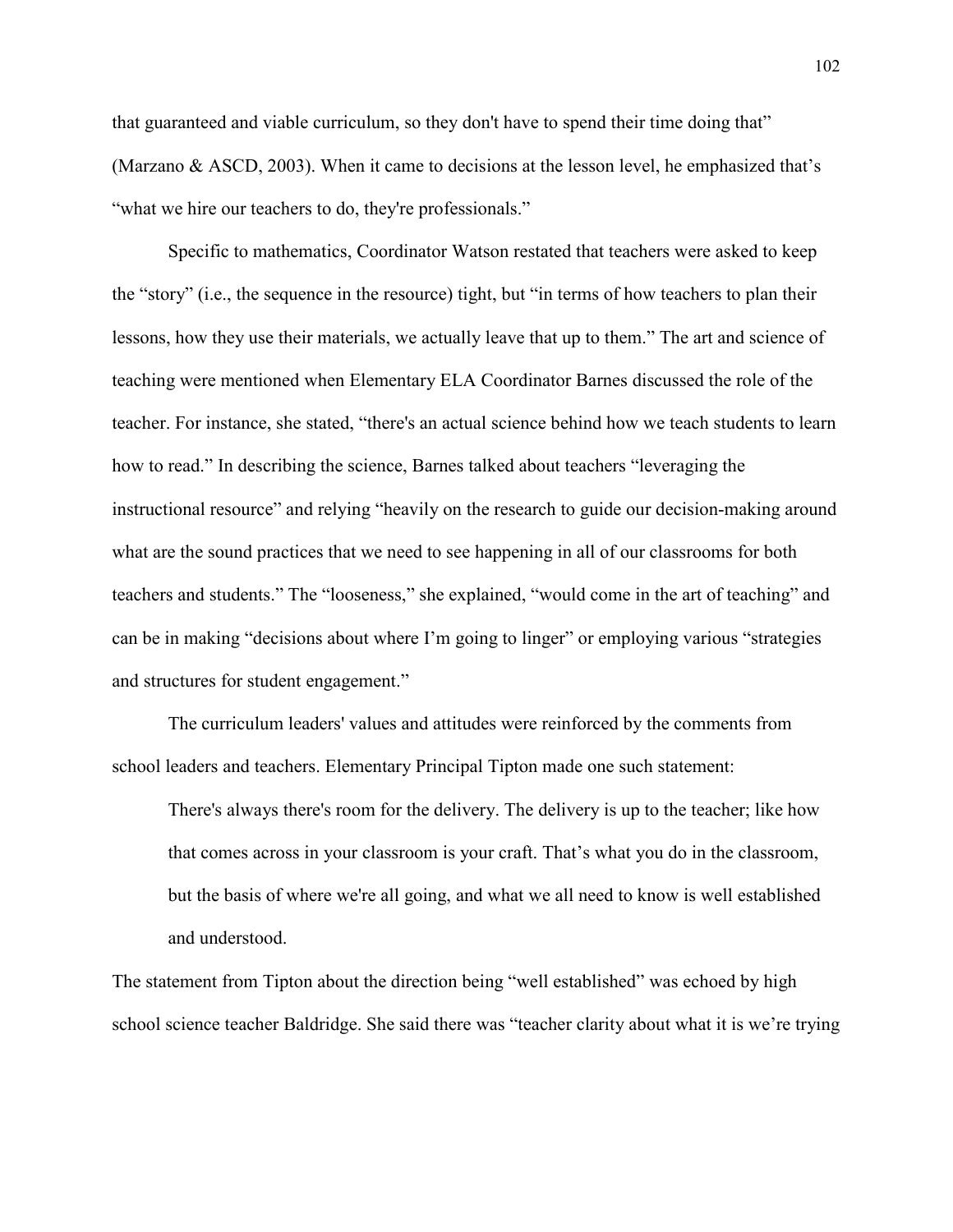to teach and how are we going to measure that we're doing it, but in between, it's kind of up to  $\overline{u}$ .

 A benefit of the Haggerty approach was shared by middle-level ELA teacher Olliver who said, "We have lots of people who've spent time on creating tools for us or resources for us, so you don't feel like you're starting over every time, but again, you still have that freedom." While each of the teachers expressed that they had the type of "freedom" noted by Olliver, high school math teacher Arnold summarized the overarching belief about the role of the teacher in the existing culture of curriculum leadership:

There's a lot of autonomy, like I said, in terms of how, but very little autonomy in terms of what… I don't have a prescribed, here's a script for chapter two, section one, solving quadratic equations or whatever it is. It's just, hey, you should be covering solving quadratics somewhere in the beginning of September.

The autonomy referenced by Arnold was also mentioned by elementary teacher Norton who asserted the standards and the goals for students and where they needed to be were firm, but "the how and what it looks like at each individual school or each individual classroom is a bit looser." This statement leads into the next sub-theme, within which I focused on variations within the Haggerty district.

# **Sub-Theme: Variation in the System**

Theme two showed Haggerty's commitment to a uniform curricular approach. While uniformity was expressed as the aim, the curriculum leaders communicated an understanding that their ideals were not always translated into action across the entire system. In this subtheme, I considered the degree of uniformity or variation across the Haggerty district. The assistant superintendent addressed the "weakness" of being a "big system" was "trying to get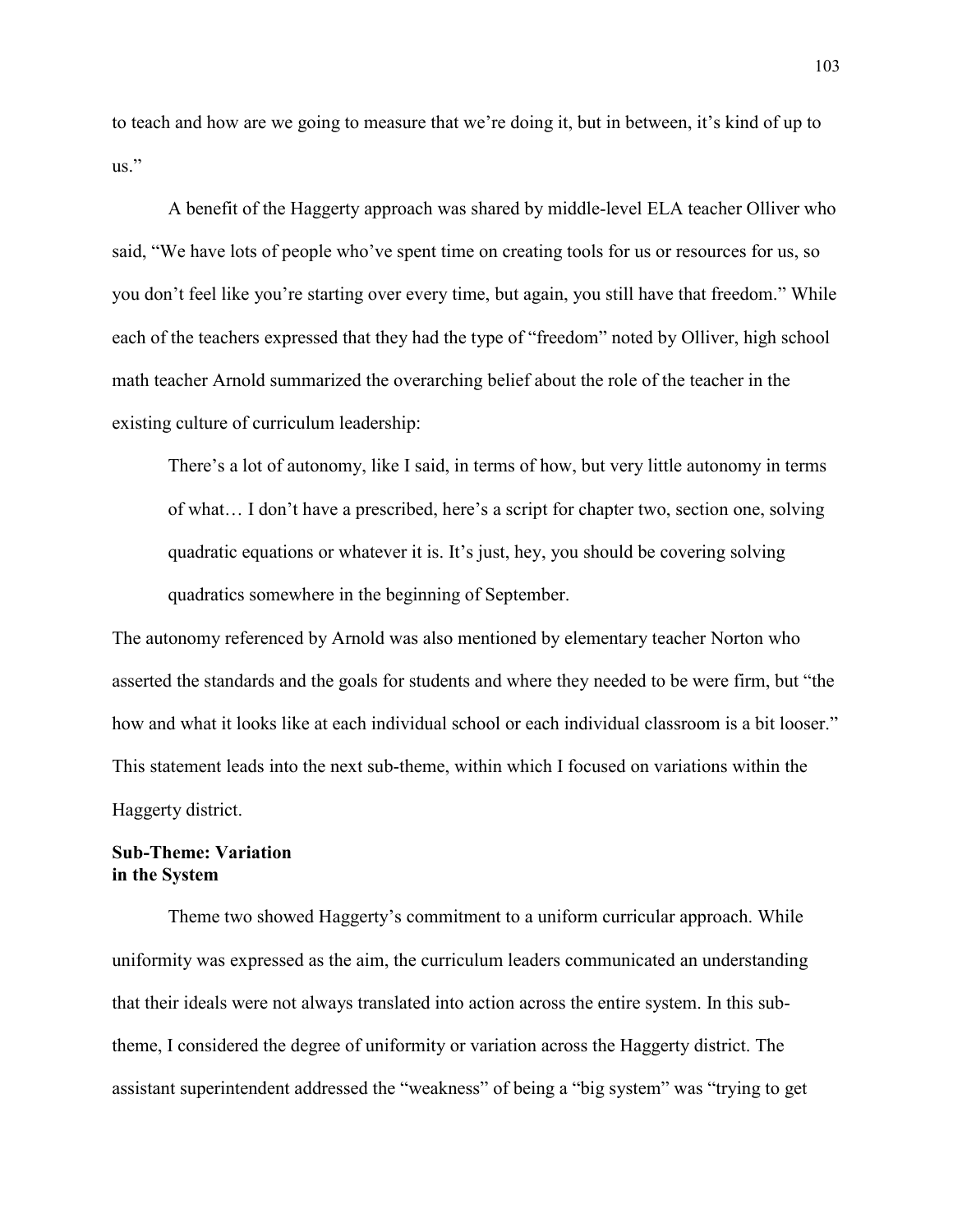everybody on the same page and making sure that they are, and that we don't have pockets that are absolutely subverting the process." Darnell shared, "we do know we need to supplement in some cases while we also don't want people going completely off track and doing something that could be hurtful to student achievement." He told me the "biggest challenge" they had was that the "things that we've developed together with schools, principals, teachers" and the instructional materials were not always used.

While Darnell referred to teachers not using the guidance and materials as a place where the system "breaks down," he also noted that sometimes those breakdowns were "for the good." For example, "a teacher will say, I can do this better, I know a lesson that will do this better." Darnell said, "they have that absolute permission," but he wanted "to know that so that we can get that out there to everybody if it's that good." Situations that he cited as undesirable breakdowns were when a teacher was "not standards-based" or "they're not using good materials, they're using what they like." He summarized, "our teaching staff is amazing, but that's where it breaks down."

 Each of the curriculum coordinators expressed an awareness of the types of variation mentioned by Darnell. For example, the idea of a good breakdown was detailed by Math Coordinator Watson. He mentioned that when he heard about changes being made to the "mathematical story," he began "hitting the pavement." In one instance, he found out that "regardless of what's posted in terms of our instructional unit plans," most of the seventh-grade teachers had flip-flopped two units. He said his response was to say, "I can't tell you that you can't do that, especially because you already did, but two, you have good reasoning behind it… maybe there's something to be learned from that." Watson's attitude about this situation illustrated some ambiguity regarding "permission" for teachers to make adjustments to the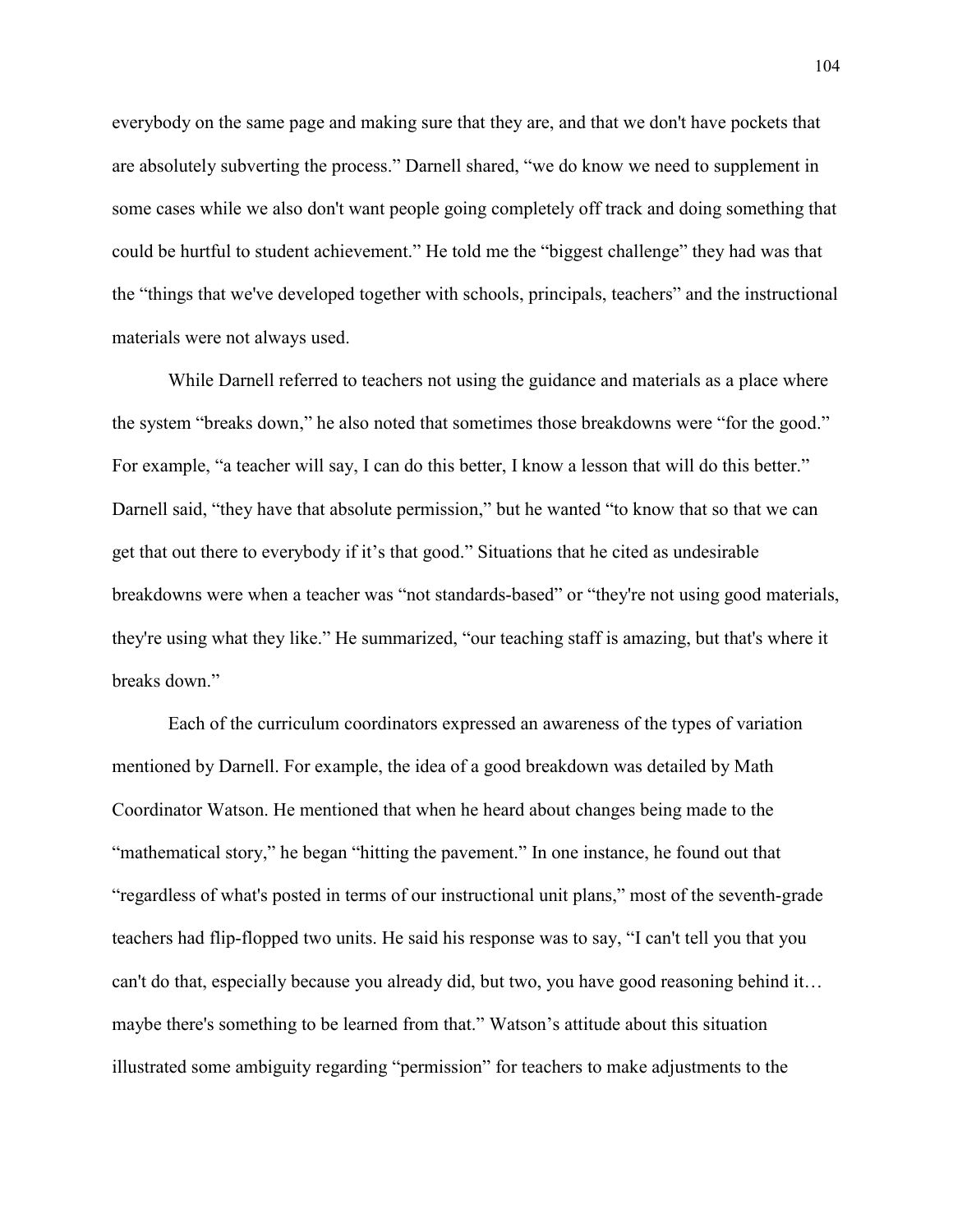"what" (i.e., content or scope and sequence) in the culture of curriculum leadership in the Haggerty district. Watson explained:

… if there's changes they're making, and they're seeing students successful, they must share out because there's some people that take that upon themselves to make those changes and do those tweaks and say, that is my local control... Others need the permission to do it. And we have that full range of, I don't want to say rebels, but people that are not afraid to do that on their own versus some that say, oh, I didn't think I was allowed to do that. So that's where we have to stay in communication with them.

 Secondary Principal Moore also noted the tension within this type of situation. Despite feeling the "district has a phenomenal scope and sequence," Moore stated it was not "quite as systemic as it could be because there's so many decision points." Talking about setting "systemic expectations," Moore continued:

… but how do you do it in a way that honors the climate and culture of the building, climate and culture of the town sometimes, right. And how do you honor that and how do you honor the individual teacher choices as professionals. And so, I think that's that balancing act. I do think there's a clear vision for systemic expectation setting. I just don't know, boots on the ground, that it's always easy to navigate.

 Many of the teacher participants pointed out a similar difference between Haggerty's ideals and the reality "on the ground." To that point, middle-level ELA teacher Olliver surmised, "this idea that we're all kind of doing the same thing at the same time is not, I would say that's not what you would see from classroom to classroom and building to building." Olliver recalled being a part of the adoption of "lots of curriculums" in Haggerty and mentioned that each time "the fidelity question comes up." The message had been, "if we're going to implement this, it has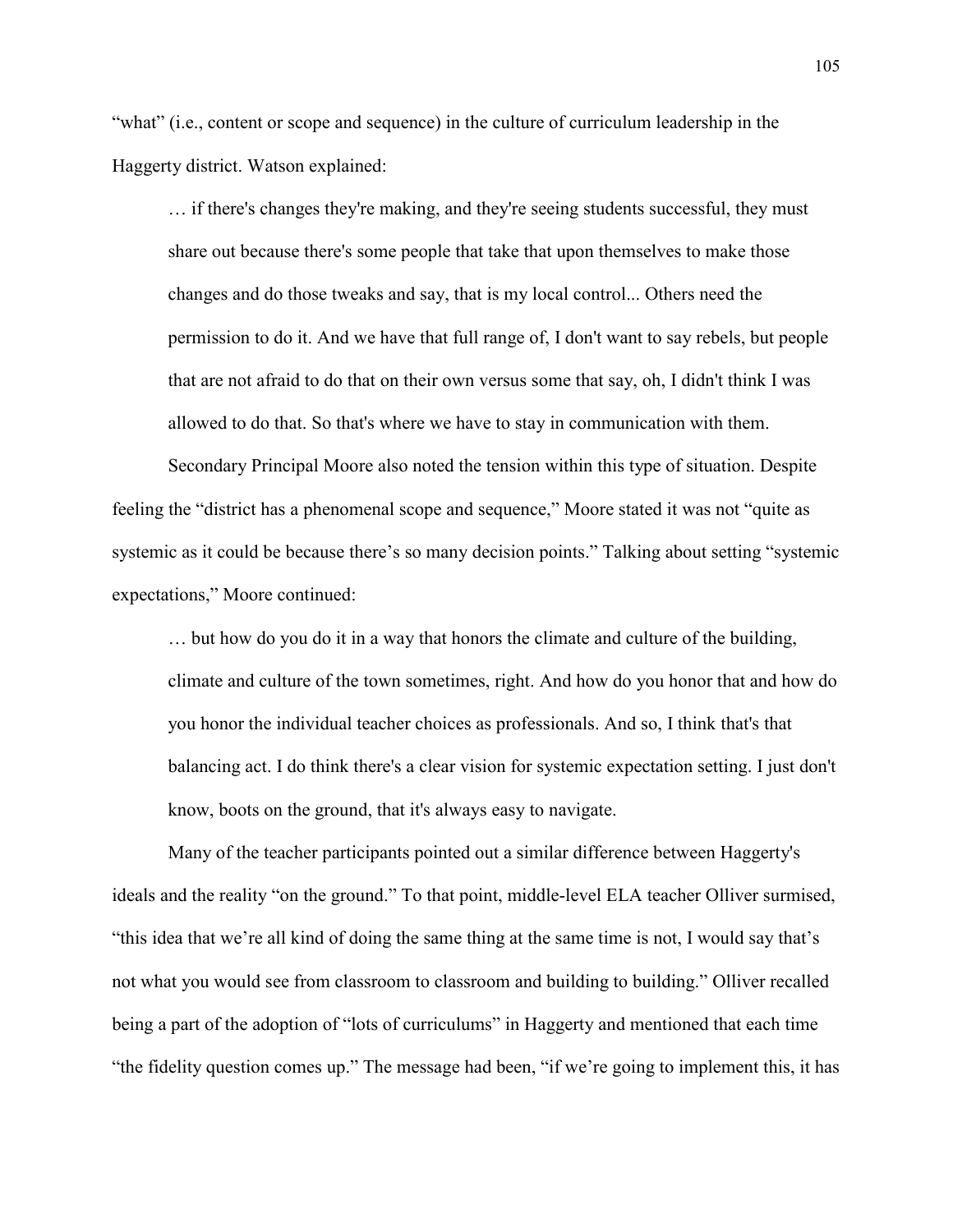to be with fidelity," but Olliver shared, "I feel that is a philosophy and not a fact." As an example, Olliver noted that being a parent of a middle school kid who attended another school in the district, the kid "doesn't do anything that we've done as far as I can see." The sections below consider the degree to which uniformity was playing out in the system.

# *On the Same Page*

 While most participants discussed variation in curricular approaches more than uniformity, two principals and three teachers perceived that teachers across the district were "by and large" on the same page. Elementary Principal Tipton felt, "there's more people who use that [unit plan] as a resource and guide than there are people who are kind of off on their own." Similarly, Secondary Principal Moore estimated that 70% of teachers in the building were "teaching to the unit plan or to the curricular guides" and about 30% might have been taking an approach that was "a little more convoluted" or may have been getting there "this backdoor way." Elementary teacher Tiller gave a matter-of-fact account in stating, "The scope and sequence is usually decent, it's fine, so we follow that."

## *Variation by Level*

The data indicated a degree of system variance by the school level (i.e., elementary, middle, high). The district-level coordinators communicated a common understanding of this type of variation. They expressed higher degrees of curricular uniformity across elementary schools than secondary schools. Also, they indicated that high school was the level most likely to have the greatest degrees of variability. Coordinator Watson explained that at the elementary level, "the compliance, for lack of a better word, is really, really high." He noted, "they'll make tweaks, all teachers make tweaks," but he said, "what you put in front of them largely, they will just do it." According to Coordinator Adams, middle-level teachers were "roughly the same [as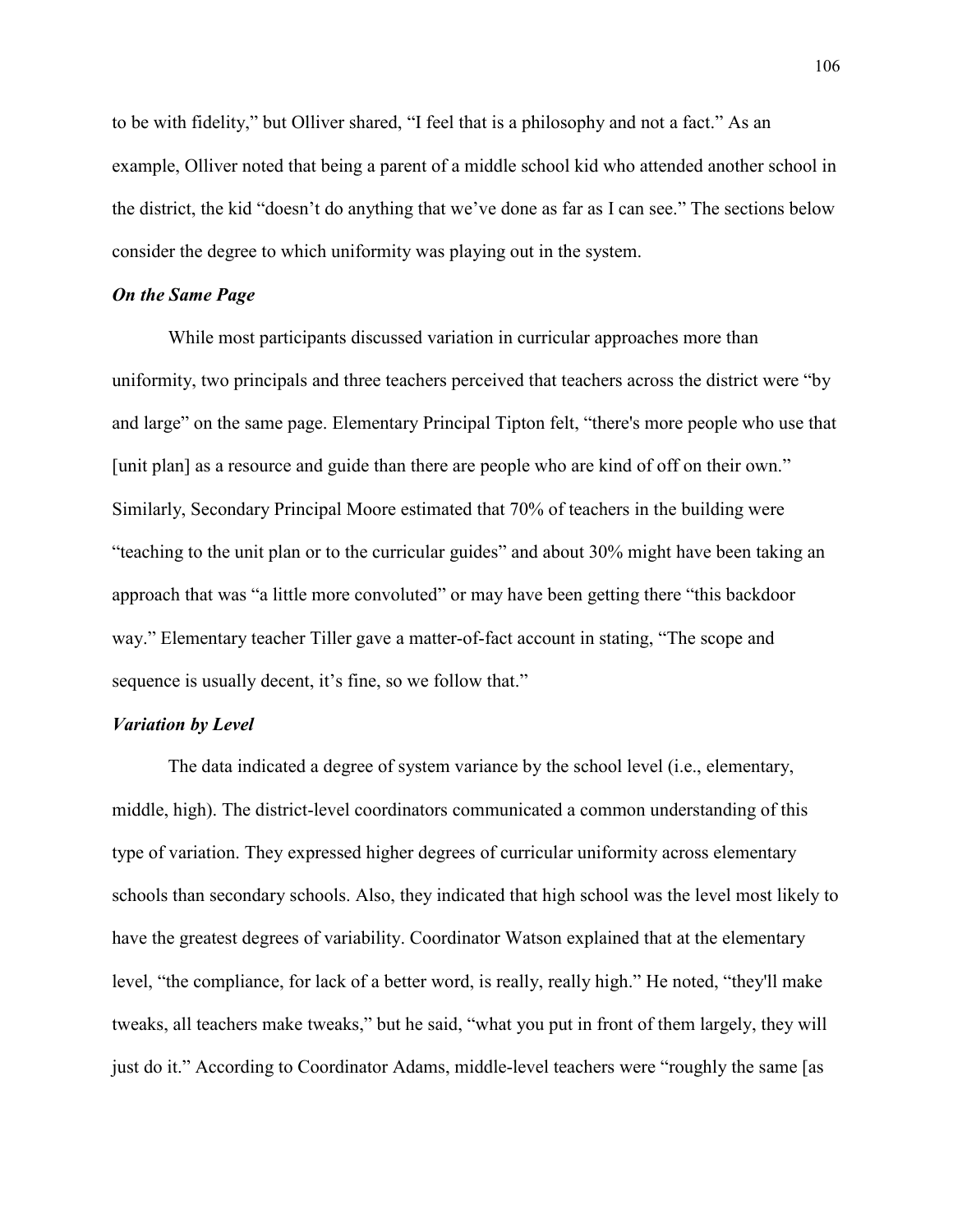elementary], a little bit looser, but pretty strict." Watson added that middle-level teachers needed "a good reason for why" and said they used the materials as long as "they can see themselves in them"

 On the other hand, high school teachers were "a hard breed to deal with," shared Watson, a former high school teacher. Watson expressed that the use of unit plans, the degree of focus on standards, and the way materials were used in high school was "very site-based" and that the curriculum leaders "leave that much looser than I think we like." A similar attitude was evident in Coordinator Adams' statement. He said, "in high school, it gets pretty interesting," and shared that "you build these resources and materials and hope they're used, and some of them are used, or some of the teachers choose to sort of go their own path." Social Studies Coordinator Neil was less emphatic in her characterization of variation by level. Neil felt "for the most part, everybody uses them [unit plans] to varying degrees, I think middle school more so than high school."

#### *Variation by Content Area*

Principals and teachers indicated the use of the adopted resource and unit plans was most uniform in the content areas of math (across all levels of K-12) and elementary reading and least uniform in secondary language arts. The data was not as clear concerning the degree of variability within K-12 science and social studies. The curriculum coordinators' "different styles of leadership" were noted by Secondary Principal Moore as one factor in variation by content. For example, Moore said that Watson was "linear" and "meticulous," and the math approach "feels really dialed" due to a "concerted effort around the scope and sequence and the pacing" and the "nature of the content." A factor beyond the leadership coordinator's personality was shared by elementary teacher Yarnish who said, "people are scared of the math standards."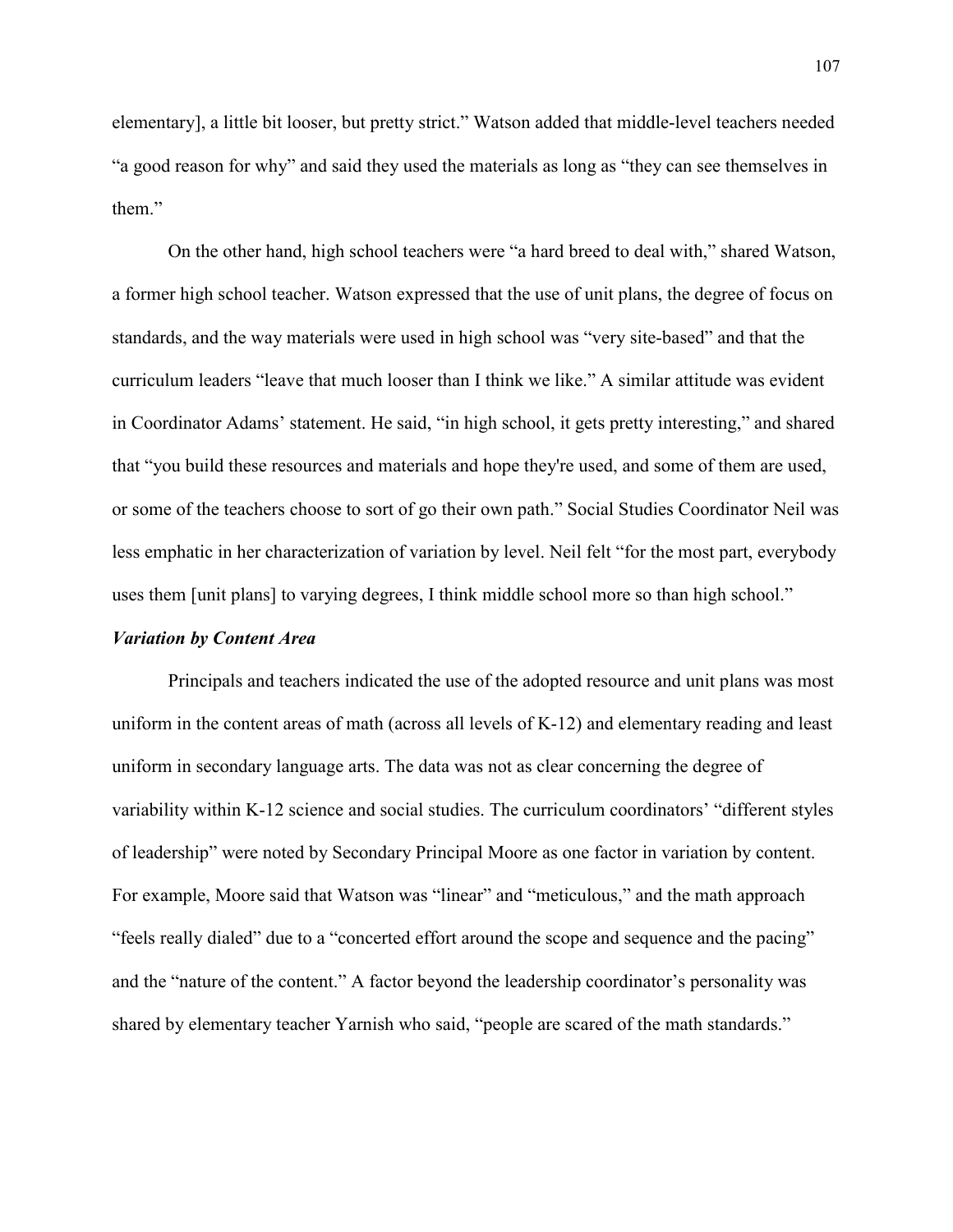Yarnish noted teachers felt that "at least the curriculum has figured it out, so let's just do the curriculum."

 In contrast, Principal Moore referred to secondary ELA as "a bit more nebulous" and shared that Coordinator Edwards was "forward-thinking" and asked some "big questions." While pointing out a focus on including more diverse perspectives into the secondary ELA curriculum, Moore shared that beyond some "general guidelines," there was "a lot of wiggle room because he's a leader that appreciates a lot of wiggle room." Similarly, teacher Martin called secondary ELA "loose" beyond a focus on the standards and said the feeling regarding the curricular guidance was "you can do this or do something else that still kind of fits your own style."

A factor in using the curricular guidance and resources within each content area was how teachers felt about the quality of those tools. Elementary teacher Norton said, "We usually start with the unit planner and really focusing on the standards, and if the curriculum is working and it's user-friendly, then that is the primary tool." As an example, Norton noted that the "authentic text collections" were "great" in the current elementary literacy program, but the writing component of that program was "really not effective." Therefore, when it came to writing, "a lot of teachers I've [talked] to in other buildings, they're piecemealing it together."

#### *Variation by School*

Participants also pointed out inconsistencies across schools in the district. The districtlevel coordinators expressed an awareness that there was, indeed, variation across schools within the system. Although Elementary Principal Tipton felt the Haggerty commitment to being a "school district" (as opposed to a "district of schools") had made things "more cohesive," she also admitted that trying to create consistency across the system was "probably like herding cats." Tipton continued, "We get out of line a little bit, but they [district leadership] try."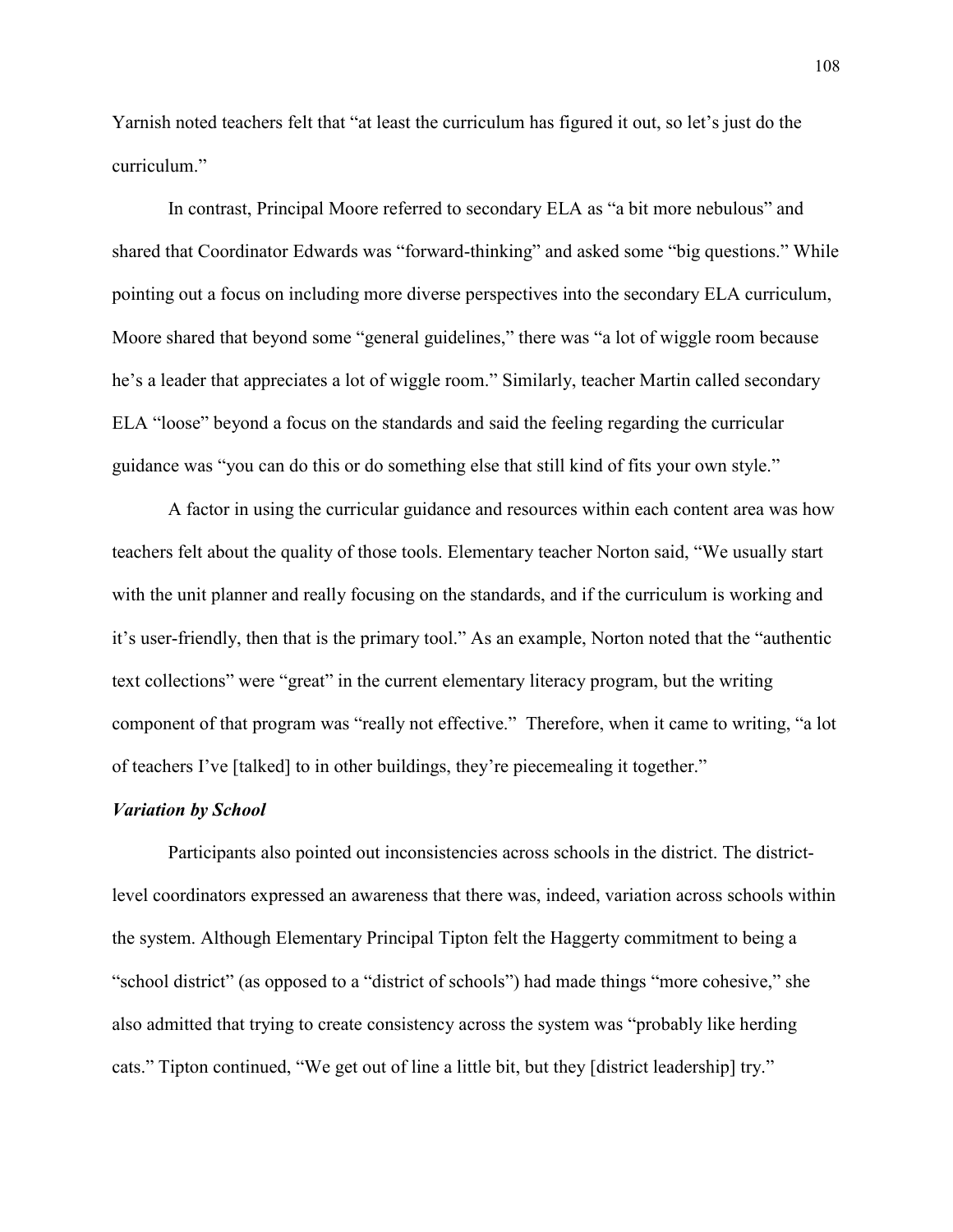Specifically, she mentioned that when it came to variability, "I think some of that is culture and maybe some of that is leadership, and then some of it is the community and the students that you have in your building."

The impact of leadership was also referenced by Social Studies Coordinator Neil, who said, "there are some principals I think that are more apt to require that their teachers are using the textbooks." More specifically, she shared, "I can tell you one school who doesn't probably use the curricular resources at all compared to another school." Comments from Secondary Principal Young reinforced Neil's observations. Young shared, "We give our teachers more leeway than probably a lot of schools do." In alignment with the data that I included about the value Haggerty placed on results, his rationale for the leeway was "teachers have proven that they have the ability to get very impressive results without being micromanaged."

A discipline-specific illustration of variation across schools was cited by Science Coordinator Adams. He shared "some differences in beliefs with biology" concerning "how it should be sequenced or taught." These varied beliefs resulted in "a group of three or four schools that teach one way and a group that teaches it the other." Adams also noted a high degree of variability in the "amount of time that's allocated for science instruction" in elementary schools in the district. "It's up to their building principals," and "it's totally building based," he shared. As an example, Adams described, "We have some schools that almost double-dip in science… and you have other schools that 10 or 15 minutes on a Friday is a good week." He lamented, "it's unfortunate that's the case, but it's just how it is."

The idea of varied cultures was mentioned by elementary teacher Norton. While sharing about autonomy, Norton mentioned, "We're not micromanaged, I get to make decisions based on where my students are at" and she explained, "I think there is a culture there, but it looks so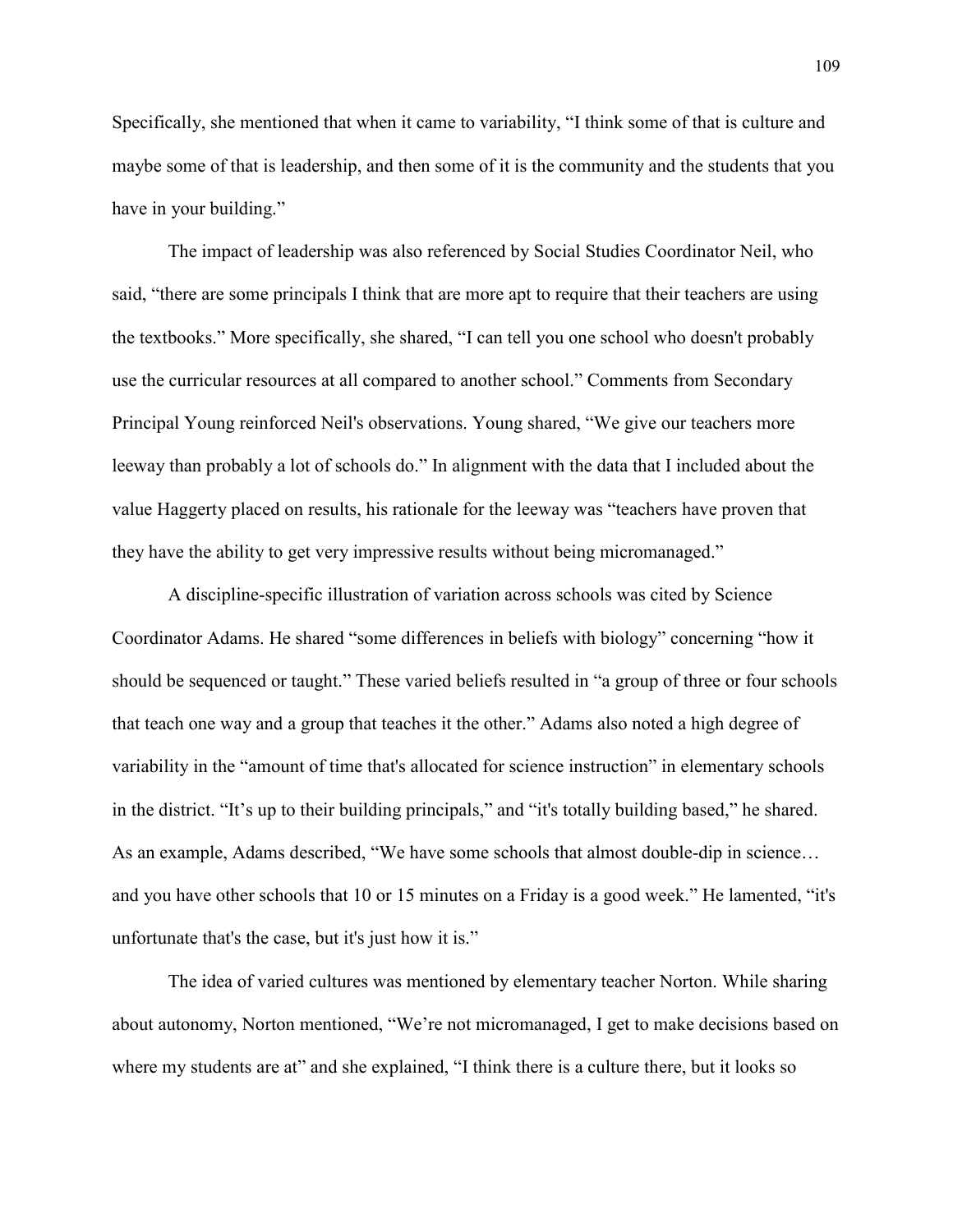different building to building." This feeling appeared in comments by elementary teacher Yarnish, who worked at two elementary schools in Haggerty in consecutive years and noticed "[one] building definitely used the literacy curriculum with more fidelity than [the other]."

Despite recognizing this same pattern, Secondary Principal Moore felt that "district leadership has been doing a great job of recognizing the places where we need to be unified and we need to be a school district, but also being mindful of the building autonomy." Moore estimated it was "a reasonable balance" and noted the importance of having "autonomy at the building level in a way that honors the community." When I asked whether some schools got more flexibility in terms of that autonomy, Moore's response was, "I really don't feel like anyone gets a blank check," but also, "I don't think there are any schools that are micromanaged at all." Extending that thought, she did state that some schools were more "district hands-on" if there was an issue with "grad rate and assessment rates and achievement rates" or a "lower state accountability rating."

 An example of the "hands-on" involvement Moore referenced was shared by middlelevel teacher Martin. At Martin's school, which had a lower accountability rating, the degree of uniformity had been influenced by district-level curriculum leaders' involvement. Martin explained:

We're not going to go rogue and doing our own thing because we have our impact teams where we have district leadership coming in, and they're talking about how are you doing on the curriculum? Our school specifically has even more meetings making sure that everybody is on the same page and everybody is doing the same thing.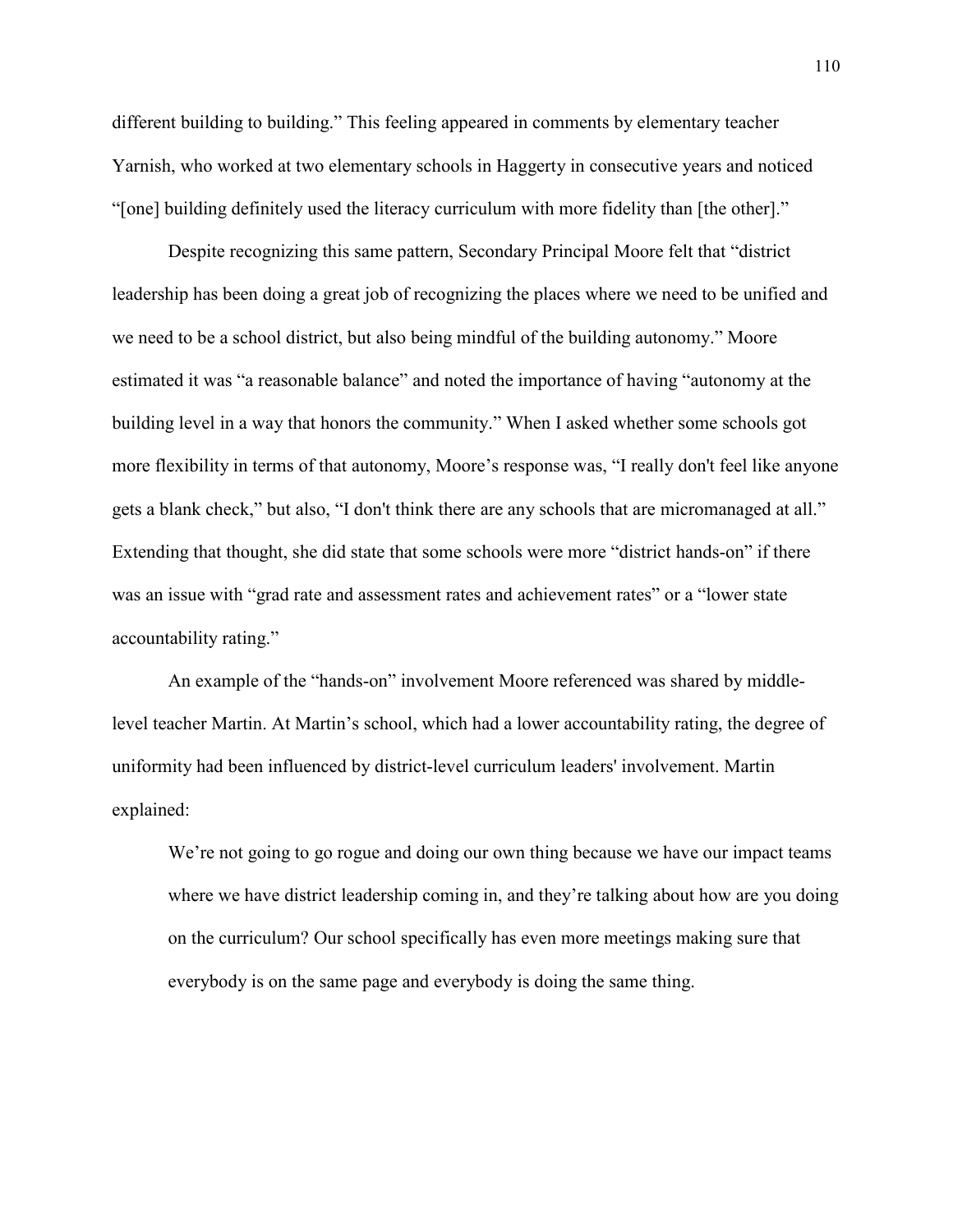The statement by Martin reinforces the comments from an earlier theme regarding the relationship between the level of involvement of the district-level curriculum leaders and the school's "results."

## *Variation by Department/Team*

 The section above gave an overview of variation in the system across schools. Participants also communicated that divergence existed within each school. The data below indicated that departments or teacher teams, in some cases, collaboratively altered the districtwide unit plans and developed their own version of curricular guidance. As one example, high school social studies teacher Parker told me, "We've kind of come up with our own plan." Although Parker felt the district's "overarching ideas are good," the implementation in their department was distinct. Continuing, Parker said, "I wouldn't say I see any real unit plans floating around," and what they teach is "the unit plan, but it's sort of adopted by our department." Parker shared a summary of the approach:

At some point as a department, you just become self-contained and quite autonomous and quite effective and flexible. [added in a joking tone] But they might come tomorrow and say, hey, can we see your unit plan and what you guys are teaching? We'd be like… Oh, we use yours.

The approach in high school ELA teacher Rollings' department mirrored that described by Parker. The guidance given to Rollings when she began at the school was "our own sort of curriculum guide for our department," and Rollings reported having "no idea if it aligns with the district."

 Considering the data above about school-level variation, one might have expected Parker and Rollings' comments as they are high school teachers. However, high school science teacher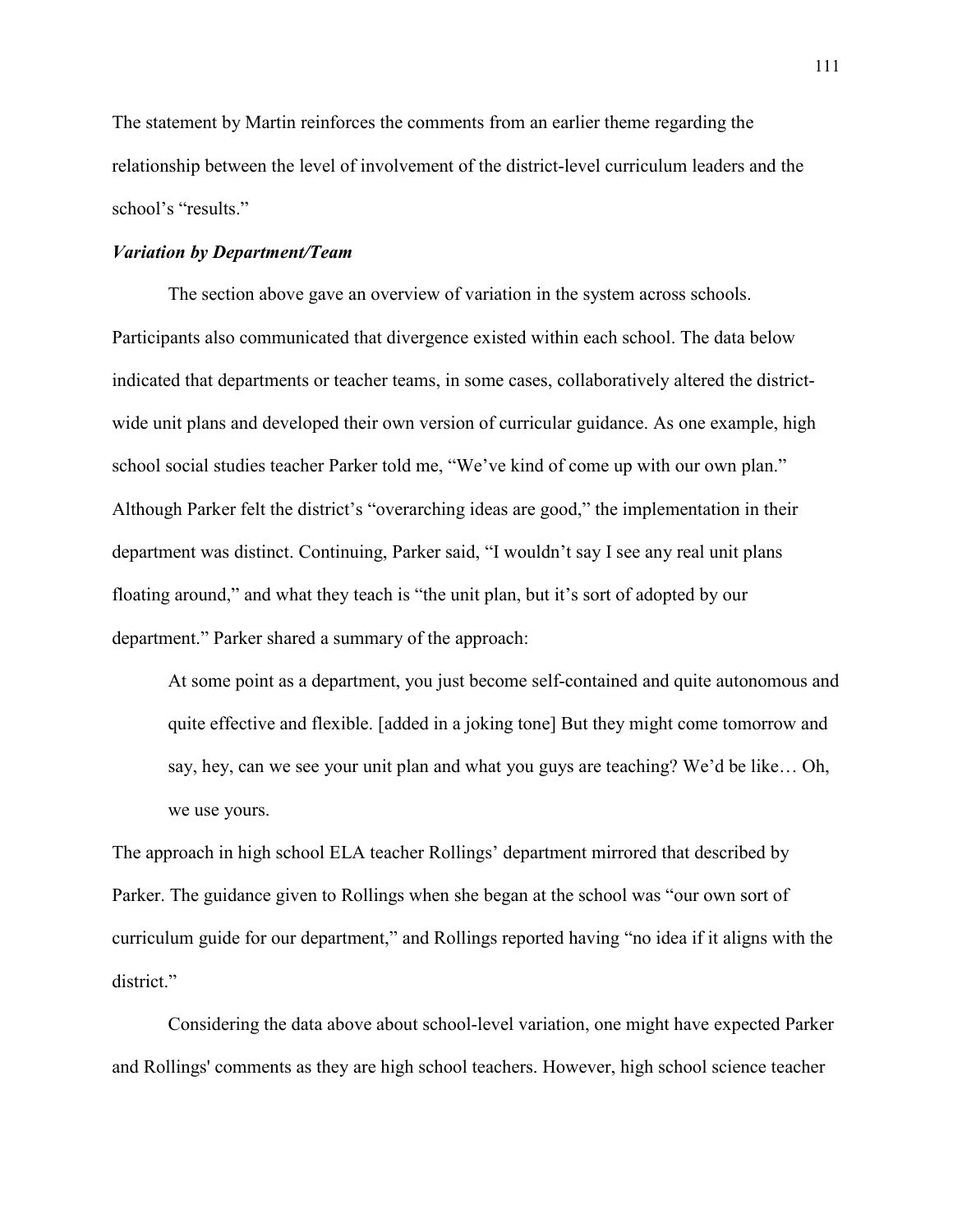Baldridge pointed out that departments did not always stray from the district's curricular guidance. Specifically, Baldridge said that in one department at her school, "they're trying to be all in lockstep, and it feels toxic for them, and they don't feel like they have autonomy, selfimposed within their department." In contrast, Baldridge said, "there's a lot more variety in our [science] department." To summarize, Baldridge's opinion was that "it probably depends on the personalities and the administration and the department head."

Variation within workgroups was not only evident in high schools. Teachers at the elementary and middle school level noted making similar, though less dramatic, adjustments in collaboration with their teams. For instance, elementary teacher Fanning said, "We [as a team] use those [unit plans], but we kind of go with our own gut." Adding detail, Fanning shared that when a lesson from the curriculum was not deemed effective, "we might go outside our curriculum resources and look for something." She pointed out that the team kept to the same topic or focus (e.g., narrative writing), but "we will not always use what they're using."

#### *Variation by Teacher*

Another type of within-school variability was at the level of the individual teacher. Elementary teacher Norton provided an overview of this type of variability when discussing the experience of being a parent of two kids that attended school in Haggerty:

… As a parent… it gives me a chance to see what is happening in other classrooms. And some classrooms, you know, it's they're creating everything from scratch and every day is a new adventure, and the teachers pull in amazing things, but it doesn't necessarily follow a structure. I think it really does depend on the teacher.

 The perception shared by Norton was also exemplified in comments from elementary Principal Tipton, who had recently worked with a team where the teachers "were all doing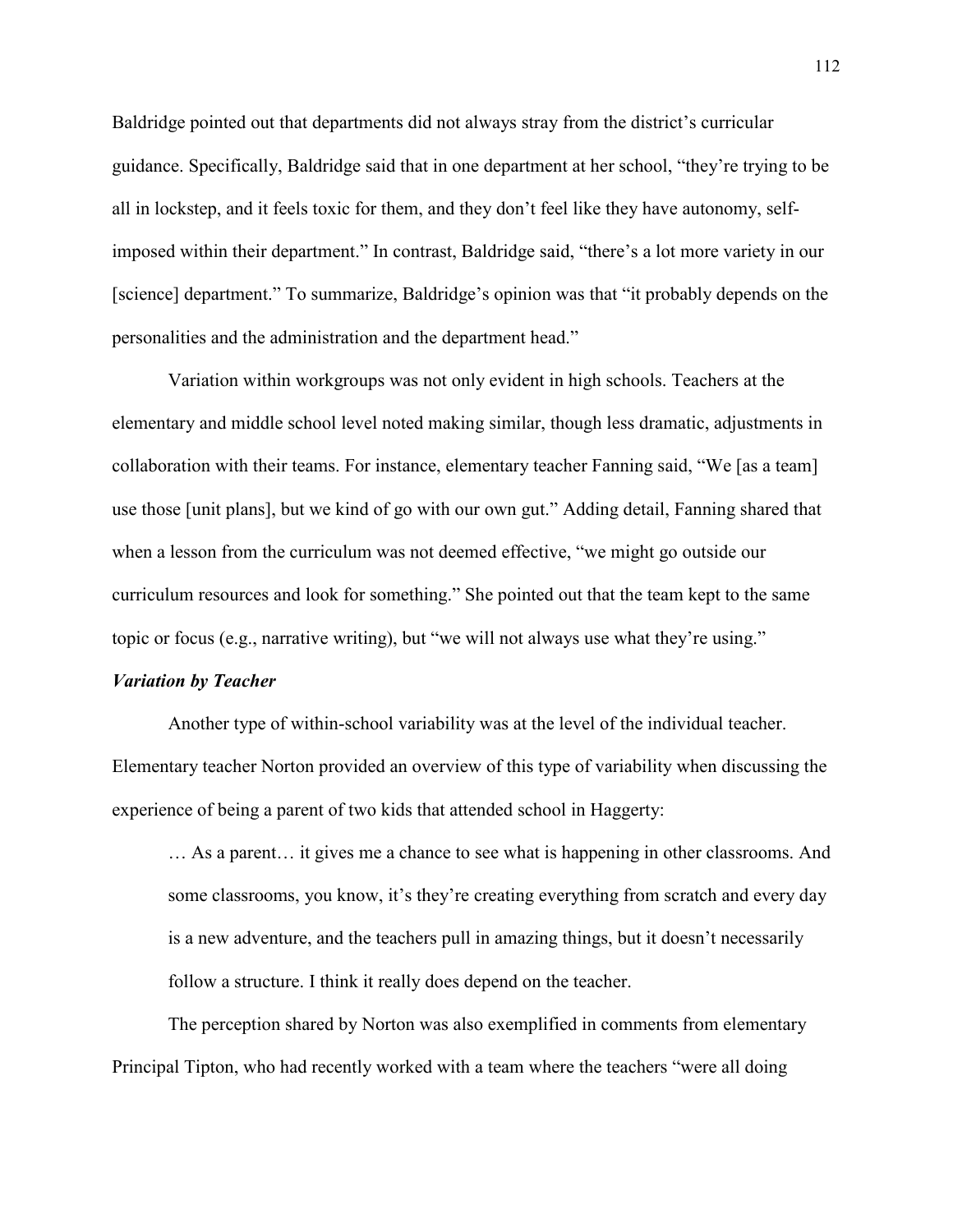different things." She told me, "they weren't collaborating because they couldn't collaborate because they weren't doing the same thing." I also heard other participants suggest that it was generally up to each teacher to decide the level of commitment to the district resources and curricular guidance. This sentiment was evident in Secondary Principal Young's account:

There are some teachers that they know what they have to teach, and they kind of want to stay in their lane and just do that. But there are other teachers who are very interested in, you know, talking with the coordinators about trends in their field or textbook adoption. So, it really depends on the teacher to be quite honest with you.

 I heard varied depictions of how it looked when teachers "stay in their lane." When discussing this kind of situation, middle-level teacher Martin said that one teacher in her school would "nod a smile and say yes" and then go "back to the classroom" and do "his own thing." I heard about a similar tactic from elementary teacher Yarnish, who admitted "last year I definitely closed my door and did what I wanted." She told me she opted to isolate "because I had that teammate that was so militaristic and was like, we do day one on day one, and we do day two on day two." In other cases, teachers reported that the team or department's culture was such that each teacher did their own thing. As one example, middle-level math teacher Gilmore told me about wishing the department would "cover the same things" and "try to kind of be on the same page" but explained, 'that's not happening here." The following comment by elementary teacher Norton summarizes her opinion regarding the variability in the Haggerty district:

In general, at our school, most people are doing what they need to do and are doing the right thing… There's that percentage of teachers that are just kind of going their own way and can do things better than what has been created already. Nobody's talking to them to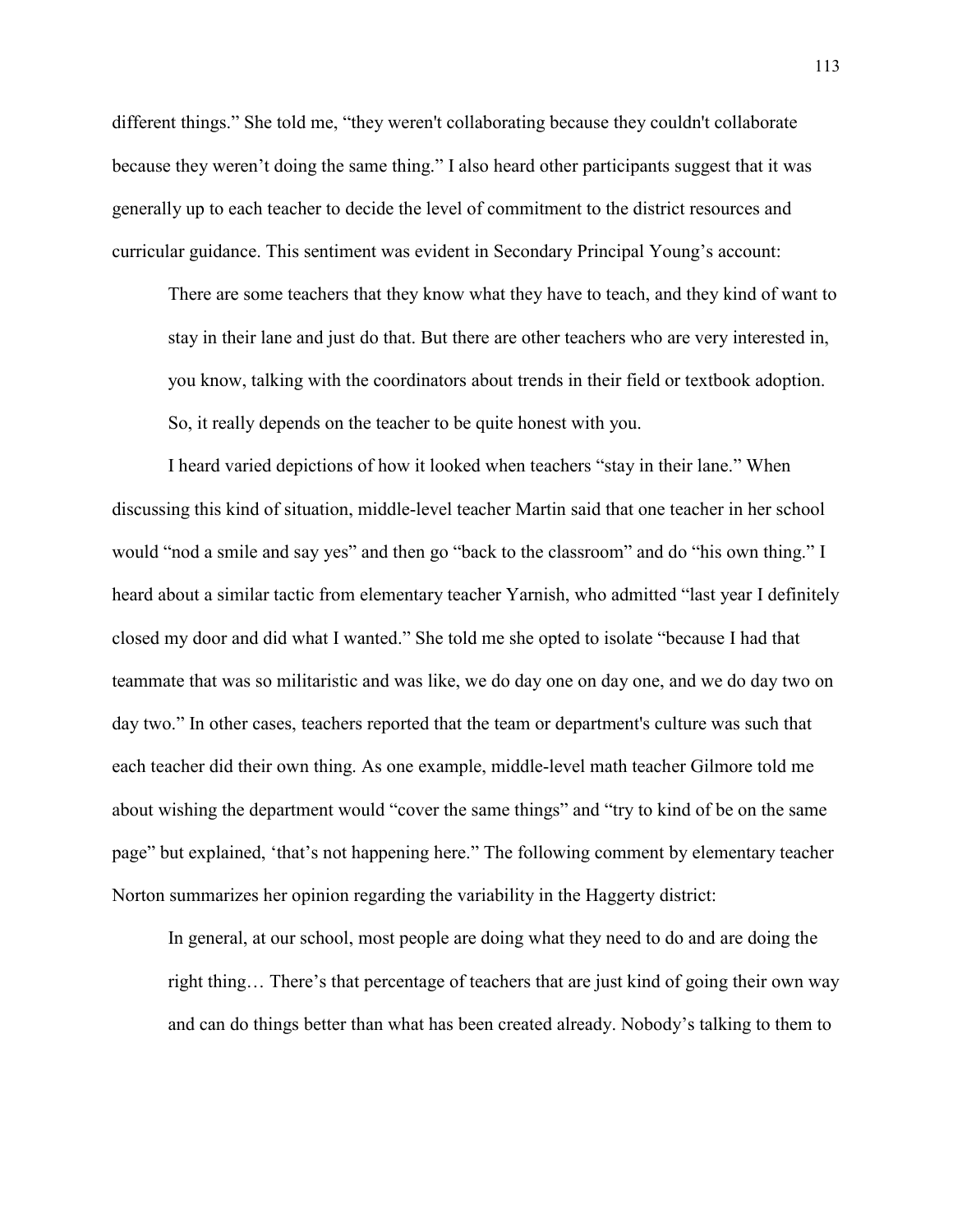say, this is the expectation… They're not getting the message that this is what the expectation is because it's easy to ignore what you don't believe in.

### *Drift Over Time*

I heard from several participants working at the elementary level that there was more uniformity when a new curricular resource was first adopted. The data did not indicate whether this pattern was also evident at the middle and high school levels. Elementary Principal Tipton explained, "when you roll out a curriculum, the first year you want to have people like really stick to it and do it the way it is." However, Tipton continued, "over time they start to recognize the things that are very valuable… there's always way too much in curricular materials."

 Comments from elementary teachers Norton and Tiller aligned with Tipton's explanation. Norton said, "they [district leaders] push the tool with fidelity that first year" but "the longer we have the curriculum, the more relaxed things become as you find out how well something is working." Accordingly, Tiller told me "it takes several years to get strong in a new curriculum" and that after becoming "proficient in it," the team begins to "rearrange" their approach based on their experiences.

 To summarize, theme three was focused on the manifestation of autonomy and control in the culture of curriculum leadership within the Haggerty district. In the first sub-theme, I presented data related to the district's belief in "no mandates." The next sub-theme used the data to characterize beliefs and attitudes about the teacher's role in Haggerty. The last sub-theme, divided into multiple sections, addressed uniformity and several types of variability across the school district. While the defining characteristics of autonomy and control in Haggerty were complex, a quote from Secondary Principal Moore identified the "overarching belief" within the culture of curriculum leadership: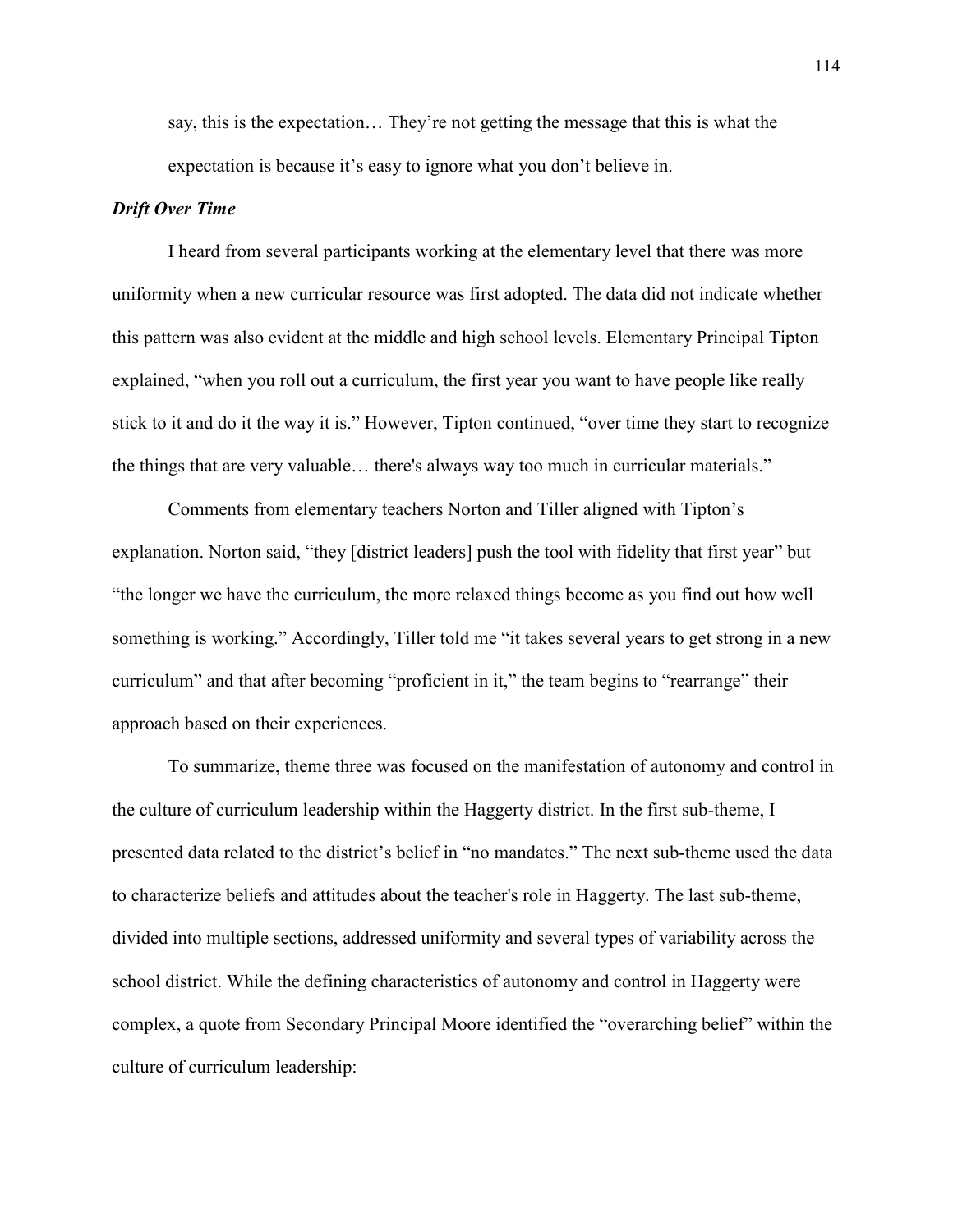We should all be unified towards working towards something. And there are places where we want professional judgment, on the daily, to better our students, because that's why we hire good teachers. But we all need to be moving in the same direction to make sure that we're accomplishing that shared goal. And some departments are better than others at that. And some buildings are better than others at that. But that's the overarching belief.

#### **Theme Four: Depth and Breadth**

As Principal Moore mentioned above, there were "places where we want professional judgment" to best support students. The data I collected during this study indicated that decisions regarding pacing and coverage of the curriculum were the most commonly cited examples of the need for "professional judgment." Correspondingly, this theme included data relating to the tension that curriculum leaders, principals, and teachers felt on the issue of depth versus breadth within Haggerty's "guaranteed and viable curriculum" (Marzano & ASCD, 2003). The first subtheme included data regarding how much content and how many standards needed to be covered. The second sub-theme analyzed the value placed on curricular "coverage" in the Haggerty district. The last two sub-themes presented perspectives about the decision-making that came about in dealing with the depth versus breadth conflict and data related to a move toward priority standards during the coronavirus pandemic.

#### **Sub-Theme: Too Much**

 Assistant Superintendent Darnell talked to me about the conflict between the Haggerty commitment to a viable curriculum and the real challenge of living that ideal. He shared that the curriculum was not, in actuality, viable: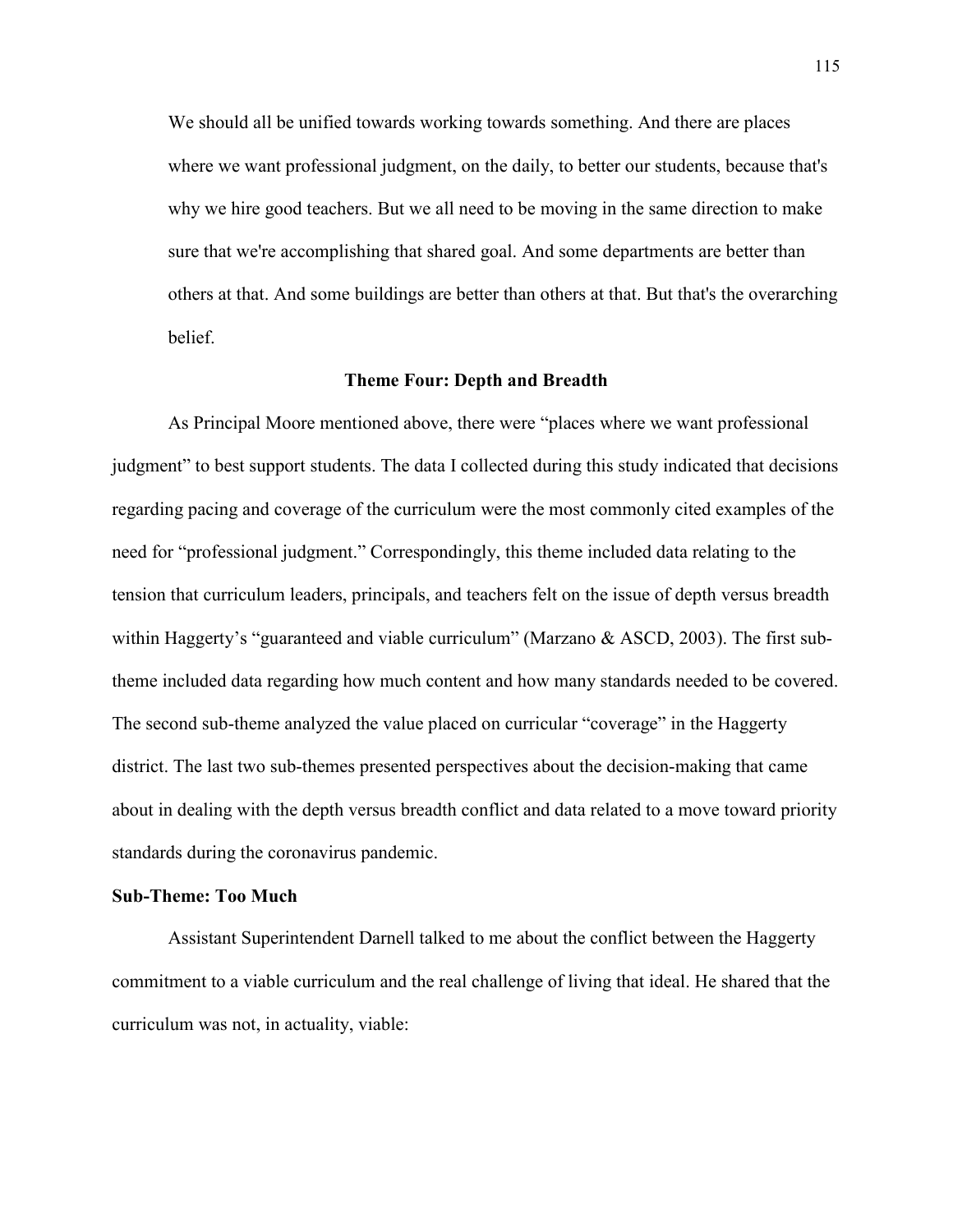Viable means that teachers have the time to do it. They have the skillset to do it, i.e., professional training to do it, and they have the tools to do it… That's the viable piece, and I worry, I worry greatly now. I don't think we have enough time to get through everything. I really don't. We give our teachers too much to do and our students too much to do.

Mr. Darnell's attitude was not unique. The same conflict was mentioned by coordinators, principals, and teachers.

 When I asked Math Coordinator Watson if there was too little, the right amount, or too much content to address, he replied, "There's clearly too much, clearly at every grade level there is too much." The scope of the standards was also deemed problematic by middle-level math teacher Gilmore. "I think the districts do a great job aligning," Gilmore stated. Elaborating, Gilmore said, "I don't think it's necessarily a curriculum issue so much as a state standards issue… we can't possibly do all the things that everybody wants us to do." The same concern was voiced by elementary teacher Fanning who complained, "I can't even remember where they [math unit guides] would have us for the end of the trimester… there's just no way we could have covered that by now." Beyond the reference to academic standards, Coordinator Watson noted that the materials they adopted contributed to that concern as they "are going to be aligned to at T to those standards because that's how you sell product." In agreement, but speaking in general terms rather than specifically about math, elementary Principal Tipton lamented, "there's always way too much in curricular materials… You'd be teaching kids 24-7 and never get through it all."

 Although math was most often mentioned, it was not the only content area where participants noted concerns. When I asked Social Studies Coordinator Neil the question about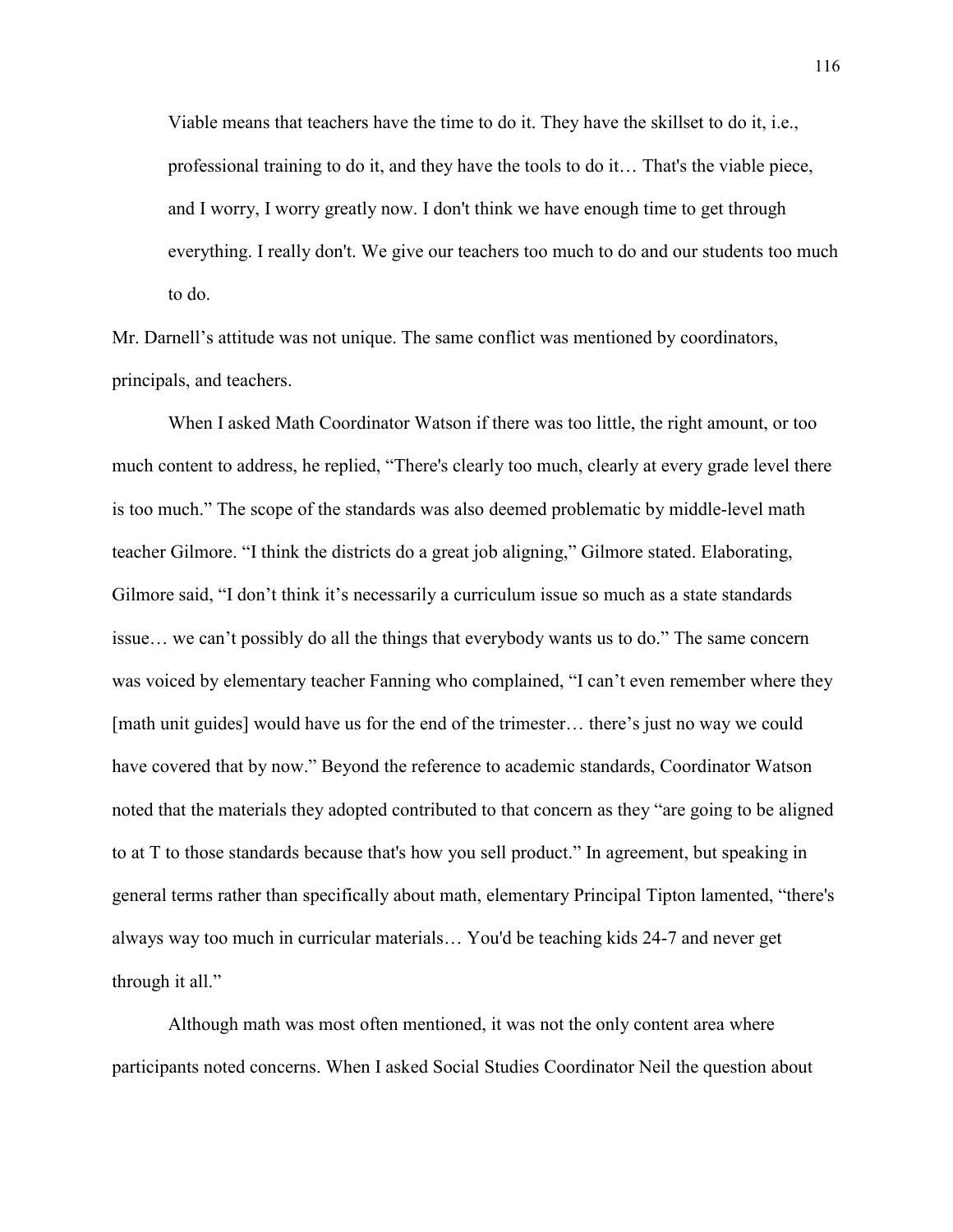whether the unit plans included the right amount of content and material to cover, too much, or not enough, she said, "I would say there's more than I would like." That feeling was shared by high school social studies teacher Parker when it came to the world studies class. Parker said, "there's not much depth… there is just not enough time." However, Parker said it "depends on the class," like in U.S. history, "we can go deeper." A more wide-ranging concern was expressed by elementary teacher Tiller who felt that "what we're supposed to cover in a year is too much… whether you look at math, reading, writing, or social studies." Darnell told me he had been trying to "narrow things down and finally get to that viable piece." However, he said he was "struggling with some of our folks on this… boy, some of the things that people think are important…" When telling me about potential changes to the scope of geometry, he noted, "the purists are losing their minds."

## **Sub-Theme: Coverage as a Value**

 The previous sub-theme focused on a concern that there was "too much" to cover. In this sub-theme, I considered the value placed on "coverage" in the Haggerty system. The data indicated that coverage was, indeed, valued and suggested there was a belief that coverage correlated directly to student achievement. As one example, Science Coordinator Adams said that he always shared with teachers, "We hope that you're able to introduce your students to everything." He also said that the unit plans "have mapped out this pathway throughout the year that really gives you a really solid foundation and a chance to get everything covered." The desire to cover everything was also expressed by Elementary ELA Coordinator Barnes, along with the belief that pacing was directly proportional to achievement. Barnes explained:

Beginning of the year you should be teaching unit one, module A, it should take you approximately 20 instructional days, then you assess, and then you move on to module B.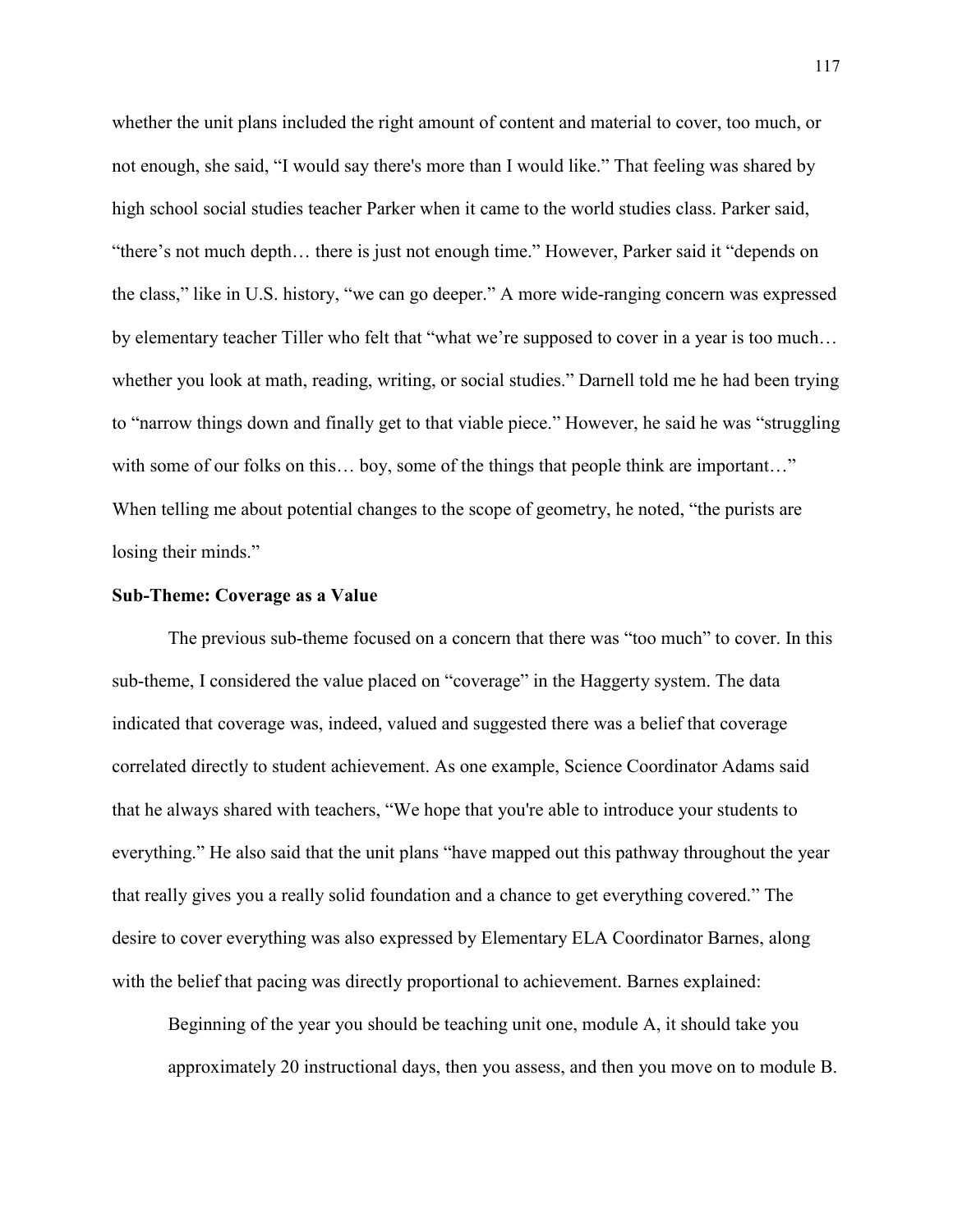So, we do provide that guidance, and there's an element of tightness there because what we say is that… what we know as an entire system, and then what the research will tell us, is that student achievement is significantly impacted by pacing.

Barnes emphasized pacing again when she told me that if "students are not as successful as we would want them to be" on the state assessment, "the first question we ask is how far into your unit plans did you get… how far into the instructional program did you get?"

 Other participants identified a similar attitude about pacing. In the interview with elementary Principal Tipton, I heard, "We have underlying district level kind of pacing guides so there's a place to go for, you know, where should I be?" Likewise, middle-level teacher Martin recalled conversations in the math department at her school. Martin said Coordinator Watson would ask, "Where are you on your pacing?" According to Martin, the push to "get through all these topics so that they [students] have the foundation to build on" made teachers "feel that pressure of, okay, I'm here, I need to get here, but my students don't understand." The pressure noted by Martin was referenced by middle-level math teacher Gilmore who said, "The emails come [from Coordinator Watson], not harshly, but very firmly worded that this is what needs to be done by the end of the year." Despite that imperative, elementary teacher Norton shared, "I've talked to some schools where they get through half the math curriculum." Regarding this same topic, Norton's team got "pretty close" to covering everything, and her comment below indicated a value on covering the full scope and sequence:

Every child learns at their own pace, and they may not be getting it yet, but I can keep giving them support and keep them moving forward… otherwise, we would never finish the curriculum. I mean if you had to wait for everybody to get there.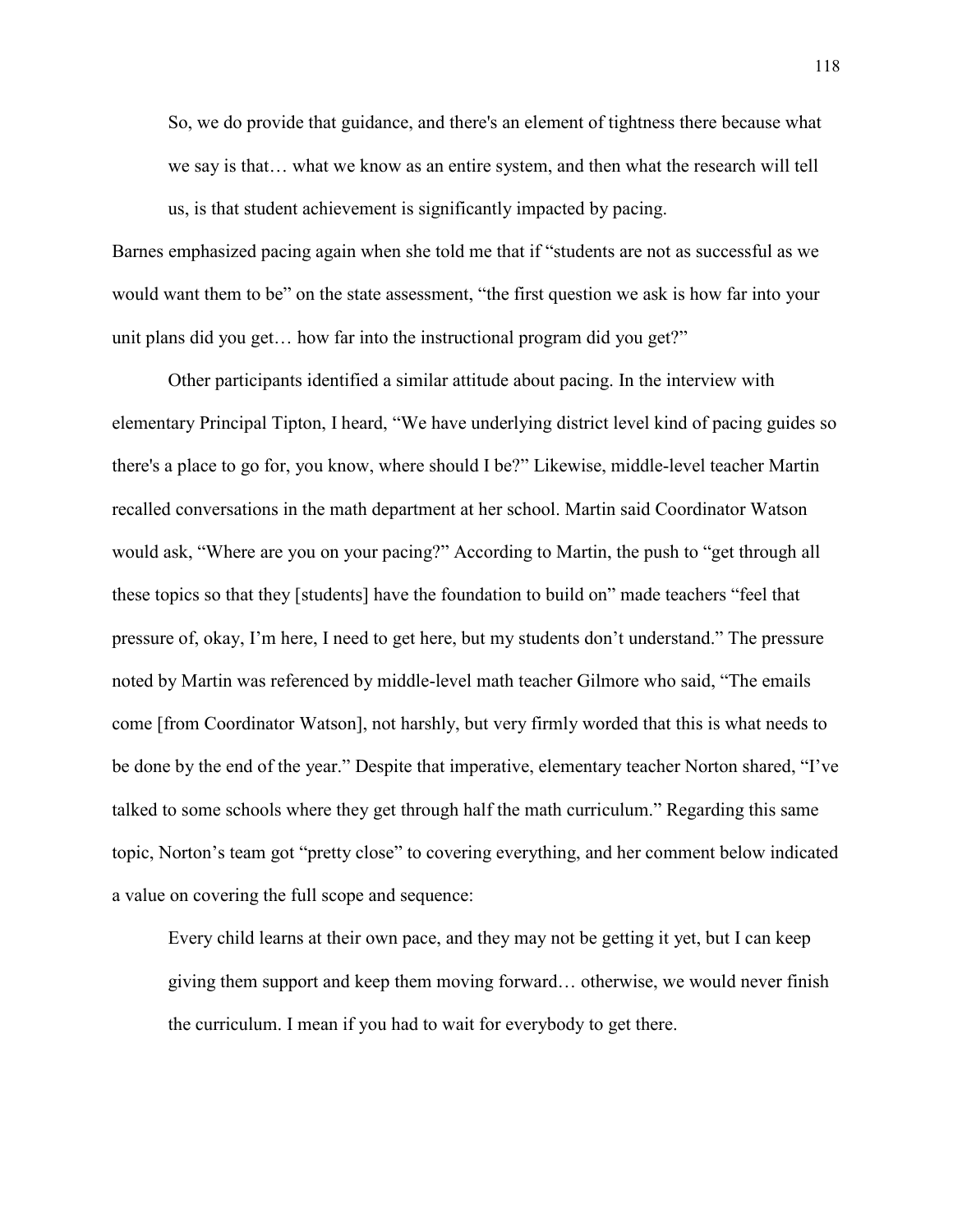The feeling of continuing to move forward was also shared by secondary Principal Moore. In discussing how teachers managed the pace, Moore told me, "They look at some of them [standards] and say, I'm going to expose the kids to this, I'm not going to do a deep dive… I'm going to be faithful and have fidelity to the guaranteed viable curriculum" (Marzano  $\&$  ASCD, 2003).

 The value on coverage was not expressed identically by leaders of each content area. The secondary ELA coordinator did not allude to coverage as a value. Instead, Coordinator Edwards discussed addressing standards as needed during the units planned around essential questions rather than covering all the discrete skills in a pre-determined scope and sequence. He explained, "We built the assignments at the minimum." The social studies coordinator shared that courses, particularly at the secondary level, often included too much aspirational content. Still, the standards offered the chance for more depth and less focus on coverage. Coordinator Neil told me she placed more value on depth than coverage of content:

I think that depth and breadth conversation was my first hurdle [in this position] especially talking to or working with high school history teachers… everything was a survey course. And I think that that has been a conversation I've had for six years… I think there've been some really good changes… it goes back to the specific high school teachers, you know, they grew up with a survey course, and that was good for them, so they want to continue that.

 Coordinator Neil gave me a specific example about shifting teachers' thinking. She recounted a conversation with a high school teacher that asked for her help because "there's just so much" to cover in his history class. She asked questions to gain enough understanding to be able to support this teacher. It turned out that one of his most time-consuming projects was to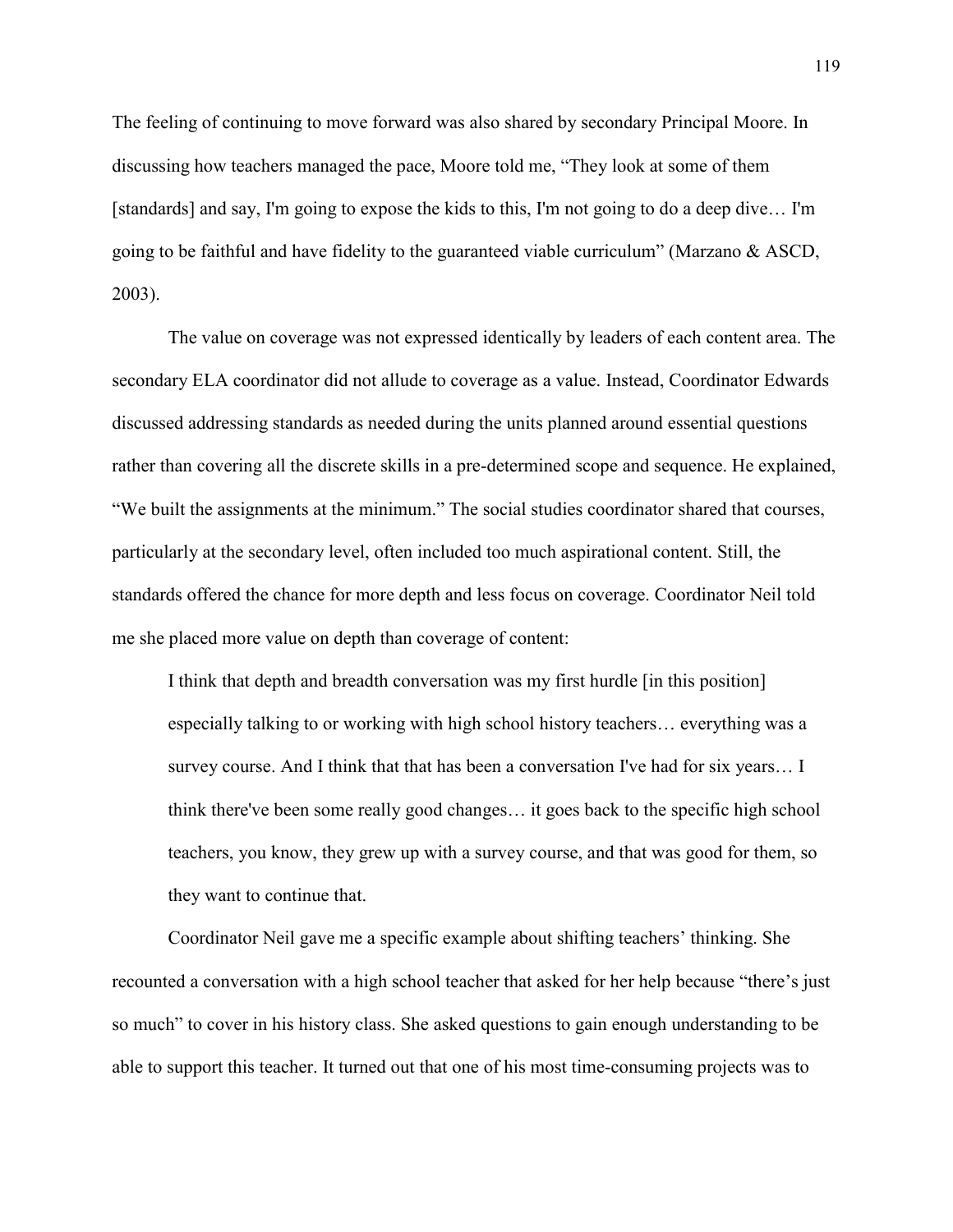have students memorize all the names of the presidents in order and "rattle them off in under two minutes." While this example may have been extreme, Neil shared that she had been "having those kinds of conversations" for the past six years.

Neil's story illustrated that pressure for coverage can come from tensions separate from the district-level curricular guidance. This idea was also shared by secondary Principal Moore, who commented that teachers often pressured themselves to keep pace. In describing this phenomenon, Moore said, "there's a lot of feeling of… self-pressure to pace and follow those unit plans." In those cases, Moore told me about having to "actively remind my teachers… like this is self-imposed, and it's okay to take a beat, and to take a breath and to recognize that maybe it's okay to look at power standards" (i.e., standards prioritized as most important). Moore expressed that "there's a lot of, I don't want to say rule-following, but there's a lot of feeling very married" to the curricular guidance and "I push them to let themselves off the hook." An attitude of self-inflicted pressure was also referenced by high school science teacher Baldridge who noted that her colleagues internalized the stress that they "have to fit into this thing that doesn't fit." That feeling manifested itself, she shared, as "an implosion instead of like, more of a rebellion." Describing what rebellion could mean, Baldridge said it was "like, well screw you guys I'm going to do what I think is right, and I'm going to do it as well as I can."

#### **Sub-Theme: Decision-Making**

 The data above showed a value placed on coverage of the scope and sequence, particularly in elementary ELA, math, and science. However, the data also indicated there was too much to cover in the allotted time for those content areas. Several participants talked extensively about the tension between coverage and time. Their comments were centered on the decision-making that was inherent in dealing with that tension. The data suggested these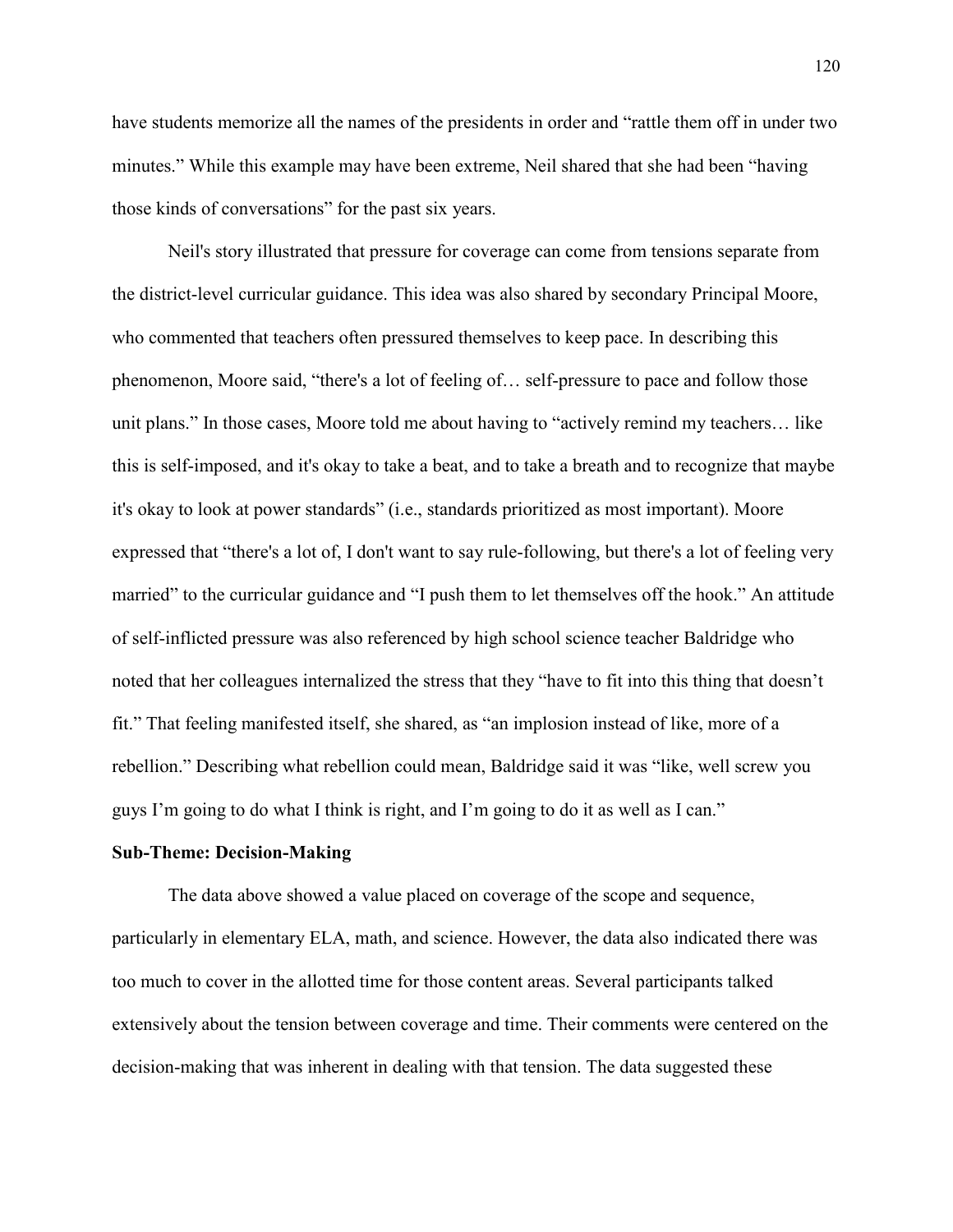decisions were made at the school level, but the district-level curriculum leaders and school principals asked that these decisions be discussed collaboratively. Math Coordinator Watson gave an overview of how this situation arose and the corresponding decision-making that needed to happen:

[We have] always said all standards, all students. That, that was the mantra from the department of education and what the law says. So, when we post these documents [unit plans], everything's in there…. whether we know it's doable or not, and that's where there's always this rub. There's the front-facing documents that have everything. And then there's the conversation we're going to have about how you might want to really think about doing this… we make assumptions that those things happen in schools.

 According to secondary Principal Moore, those decisions did happen in schools. She told me she tried to "really push on collaboration and team approach to everything so that those teachers are getting input from other educators in that decision-making." Despite that push for collaboration, Moore admitted: "That's where a curriculum becomes really subjective." Adding specificity, Moore noted "that decision-making isn't always coming through systemically… it's disappointing; I think we could do better as a system… I think it's where we're at." Elementary Principal Tipton shared an almost identical perspective. The decision-making, according to Tipton, "can get tricky because you want to make sure you're having really good conversations." For example, she shared that teachers may have wanted to avoid something because "that piece is hard to do," but there was also a danger in spending too long on a topic or concept and getting "stuck." In summary, Tipton said it was challenging to consider "where do you stay with the pacing guide and where do you decide we're going to stick with this and we're going to get it really solid before we move on."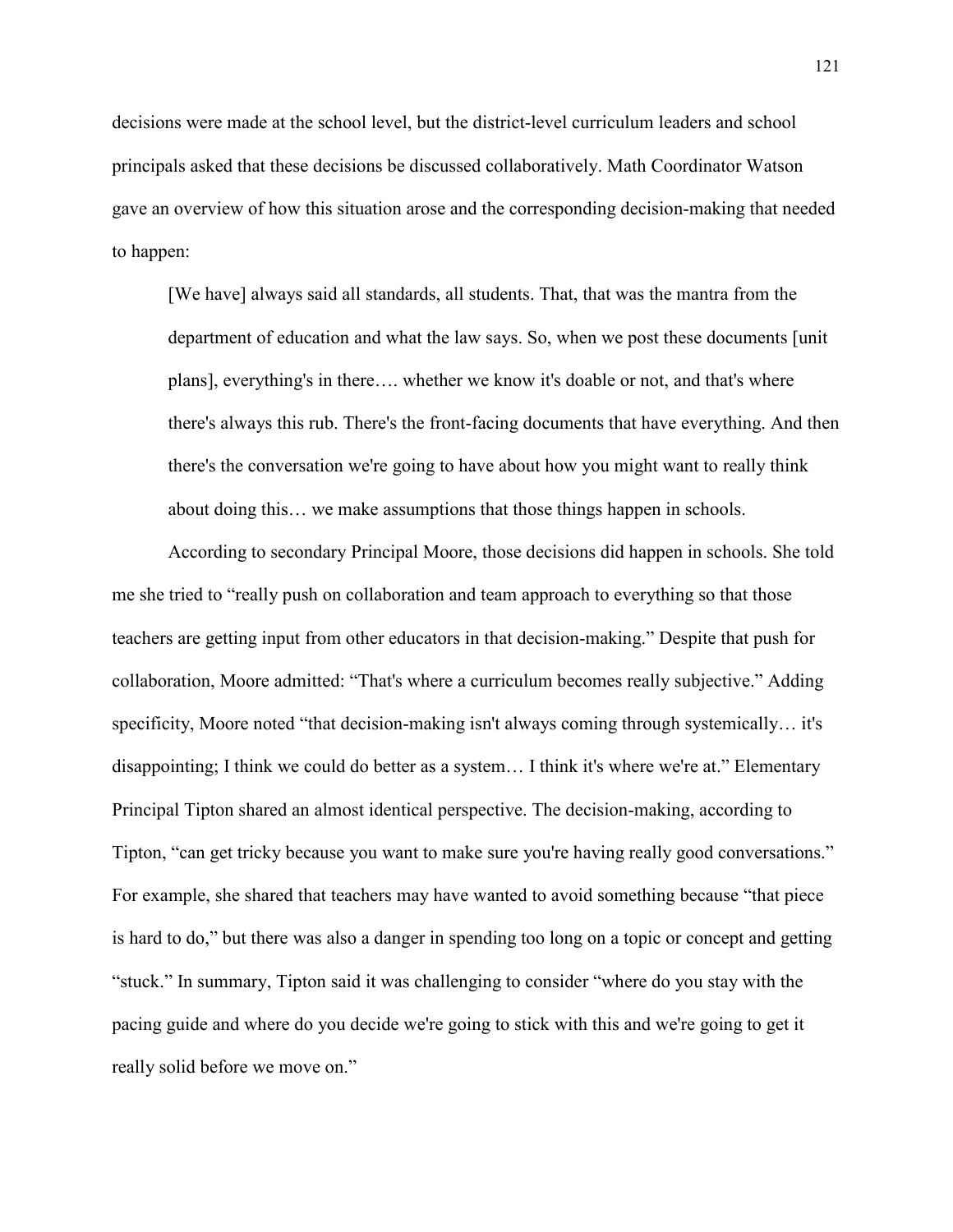Several teachers discussed this decision-making dilemma. For example, elementary teacher Fanning told me that when it came to pacing in math, "We've always just made that decision" and "we are not going to rush that [pace], because there's no point." Fanning added, "no one's ever said anything, and that's kind of what we do." I heard a more detailed account from high school math teacher Arnold. Arnold explained that Coordinator Watson "puts out a calendar if you will, of here's the things that should be taught in each class." That calendar, Arnold indicated, showed what could be done "in a perfect world." After seeing the calendar, he said teachers at his school "adapt that a little bit because his plan is a little ambitious." His team said, "okay, we're going to cut this a little bit short, we're not going to cover this, we're going to add something here." Although he said, "We can get through most of it," Arnold felt, "There's never been a push for, you have to do all of this, or you're doing it wrong." Elaborating, Arnold said, "it's always been, do what's best for your students, take this as fast as you can, but don't go too fast or too slow."

 The explanation given by Arnold seemed to conflict, in some ways, with the data presented above regarding the value placed on coverage. The feeling of a "mixed message" was shared by middle-level math teacher Gilmore who talked specifically about the unit plan documents:

… by no means do you have to do everything that they're saying. And I think the disconnect is in between people saying that and us actually believing it. You know, you're giving this document, it sure looks like you want me to do everything on this document, but you're telling me it's a tool. You know, it kind of sends a mixed message. Even during a good year, you don't get it all done. So, let's just call it like it is. I can't get all of this taught.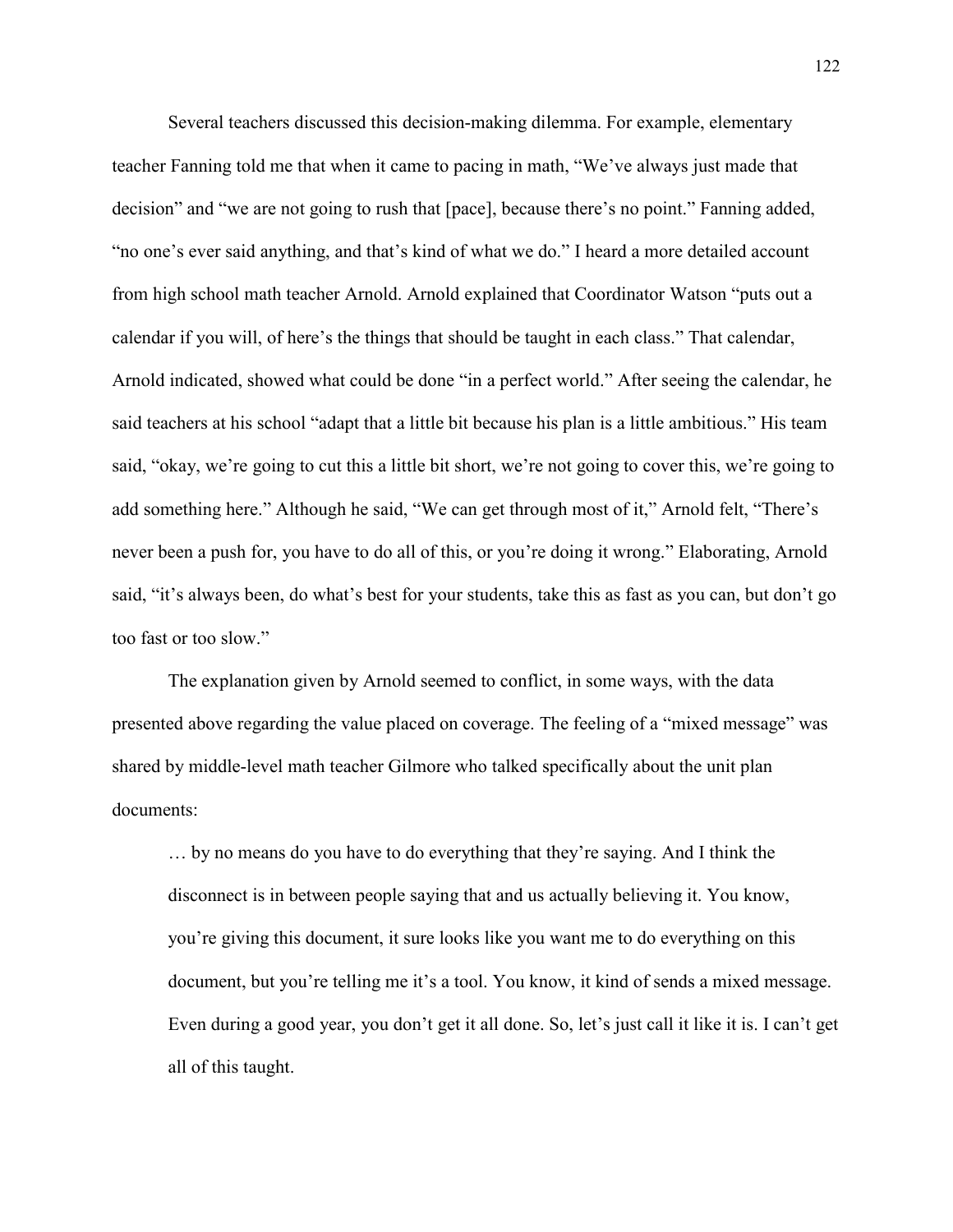## **Sub-Theme: Priority Standards**

 Teacher Gilmore stated it was challenging to cover the full scope and sequence "even during a good year." The 2020-2021 school year would not have been referred to by many as a "good year" in regard to content coverage. Multiple participants mentioned the context created by the coronavirus pandemic had resulted in decreased instructional time. The time limitations faced by the Haggerty district due to the pandemic led the curriculum leaders to put forth priority standards (i.e., standards to emphasize above others) for the first time. Assistant Superintendent Darnell mentioned that he liked identifying priority standards for the "depth piece" and as a means to map out essential outcomes to prepare students to "access the next course or gradelevel." However, he also mentioned that the process of narrowing down the targets made some of the curriculum coordinators "very nervous." While he did not point out which coordinators had that feeling, Coordinators Watson and Adams shared concerns, especially with the idea of making decisions to cut out some content. They used the words "dangerous," "resistant," and "nervous" when discussing this idea.

 In recounting the process of identifying priority standards, Science Coordinator Adams said he "felt kind of strange doing that because our standards are built where there really aren't priority standards - it's not set up that way." The concern, Adams shared, was, "You lose sight of these things down here that still are important... I'm just not a huge fan of that." A similar fear was evident in Math Coordinator Watson's comments. He told me that using priority standards was "a whole new territory where frankly, I was a little resistant to go." Although Watson and the teachers on the leadership teams did highlight priorities, he noted, "We didn't cross anything off… and that was symbolic because when you cross things off, that means something different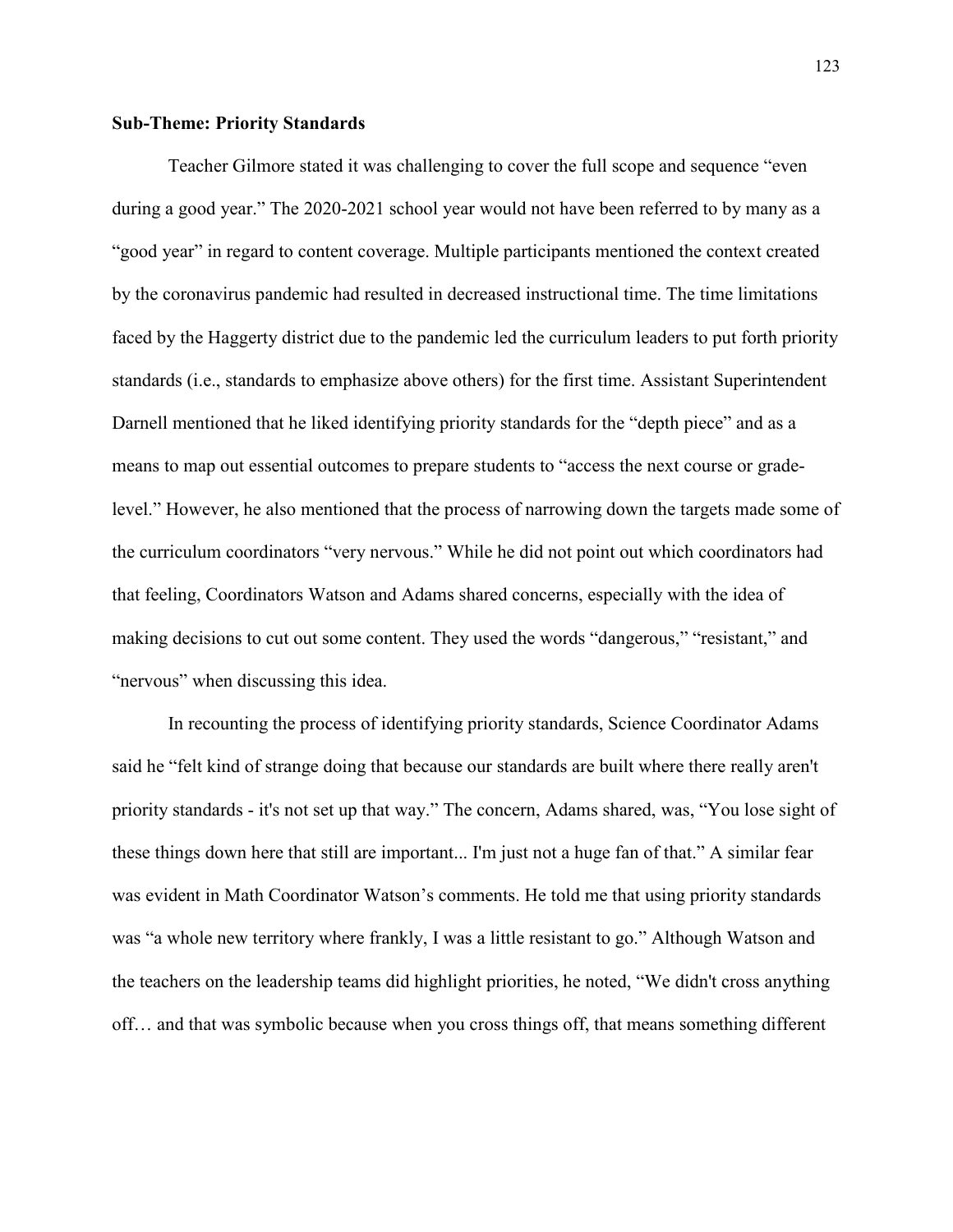than just highlighting where you want to focus." He continued, "It's not that we're cutting things. It's just, here's where you are going to spend your time."

 Although Adams and Watson did identify priority standards for K-12 science and math, respectively, their comments indicated that they maintained their value on coverage during this endeavor. As stated above, Watson made sure "all" the standards were still included in the documents. Similarly, Adams said that he was "encouraged" by teachers asking if they could still cover standards that were not identified as priorities. The elementary and secondary ELA coordinators and the social studies coordinator did not specifically discuss the move toward priority standards. As noted in an earlier section, the secondary ELA coordinator and social studies coordinator were not leaders that communicated coverage as a value.

 Discussion of the process of identifying priority standards also provided more data regarding beliefs about the teacher's role in the existing culture of curriculum in the Haggerty district. In theme three, I showed the prevailing belief in this culture of curriculum was that the "what" (e.g., standards, materials, scope and sequence) was given to the teachers and that the teacher role was more centered on "how" to instruct using those guidelines. Math Coordinator Watson addressed this belief concerning decision-making about priority standards:

This is where I think we get to come in at the central level because, and not because we want to dictate, but this is part of the philosophy in my mind is I would rather make the decision for you, so you can focus on the lesson planning and implementing good quality instruction as opposed to debating, should I cut it or not? … I don't expect a fifth-grade teacher or an eighth-grade teacher to know the full vertical articulation of standards across all grade levels… my job is to have that broader perspective, your job as a teacher is to know your grade level and your standards really, really well.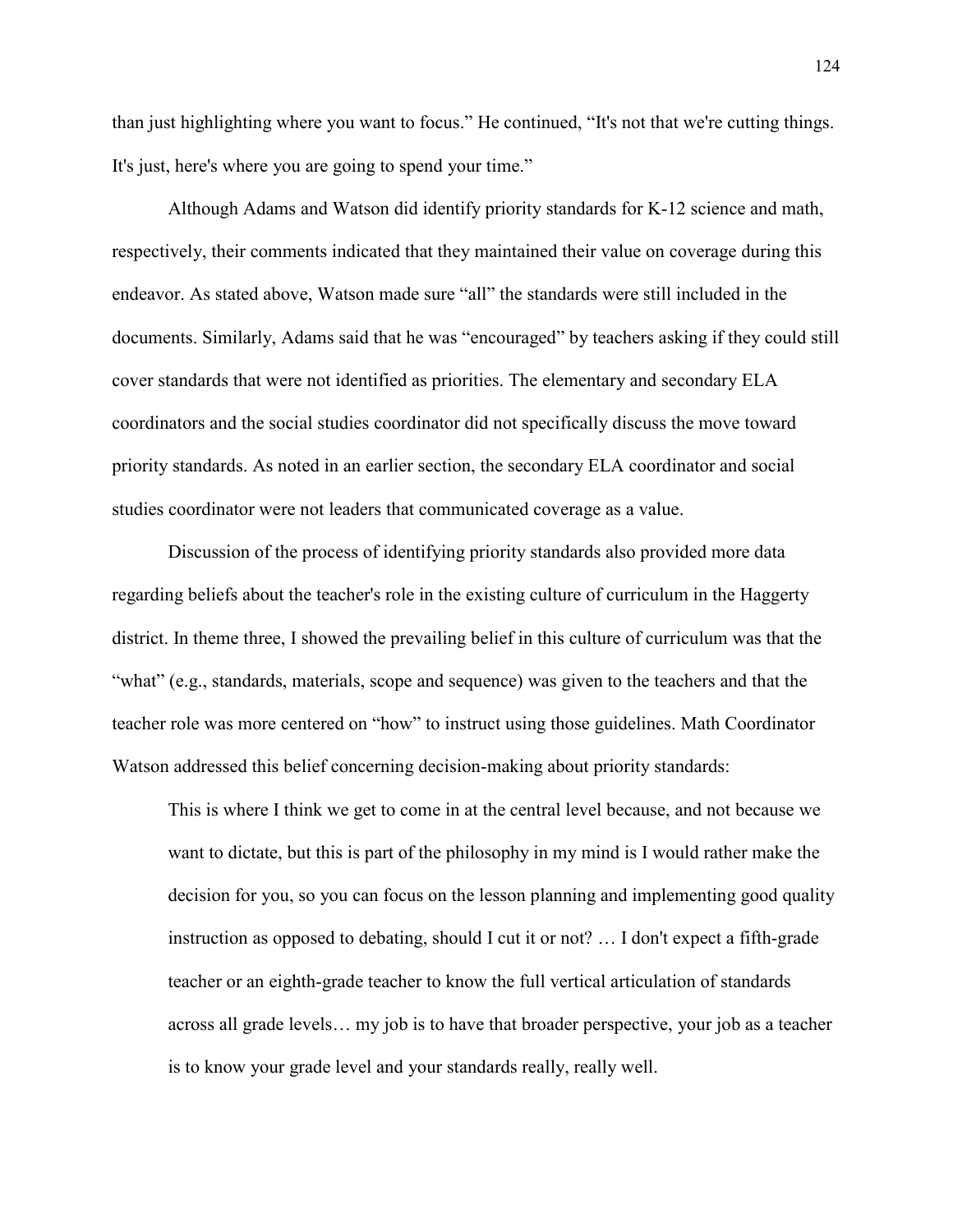#### **Theme Five: Evolving as a District**

 Throughout data collection, there was evidence that the beliefs, values, and attitudes that described the culture of curriculum leadership in Haggerty were dynamic. I asked Assistant Superintendent Darnell whether he felt the culture was static or if a shift had already happened, was coming, or was in process. He responded that the culture had "been shifting," but he also said it was important to "understand when you're in central office, it's tough to change your system overnight." In a separate conversation, Secondary ELA Coordinator Edwards told me that Haggerty was "evolving as a district." Although the leaders alluded to many types of evolution, this theme included data related to six categories that indicated some degree of cultural "shift."

# **Teacher as Facilitator**

Several participants indicated the importance of the teacher acting more as a facilitator than a knowledge provider. While that shift was not presented as new, leaders referenced it as a change and a priority at that time in Haggerty. According to Darnell, "we all have all the knowledge of the world at our fingertips," so the "way in which our teachers present materials" should change. He said teachers needed to be the "facilitator of experiences that cause students to want to dig into things." Despite "talking about this for years," Darnell still felt "it hasn't been coming to fruition." Although the change may not have yet taken hold the way Darnell would have liked, it seemed that the message had been heard in the district. For example, elementary Principal Tipton told me about "a shift from the teacher being the encyclopedia of knowledge and the sage on the stage" to an approach where students were asked to make meaning of knowledge.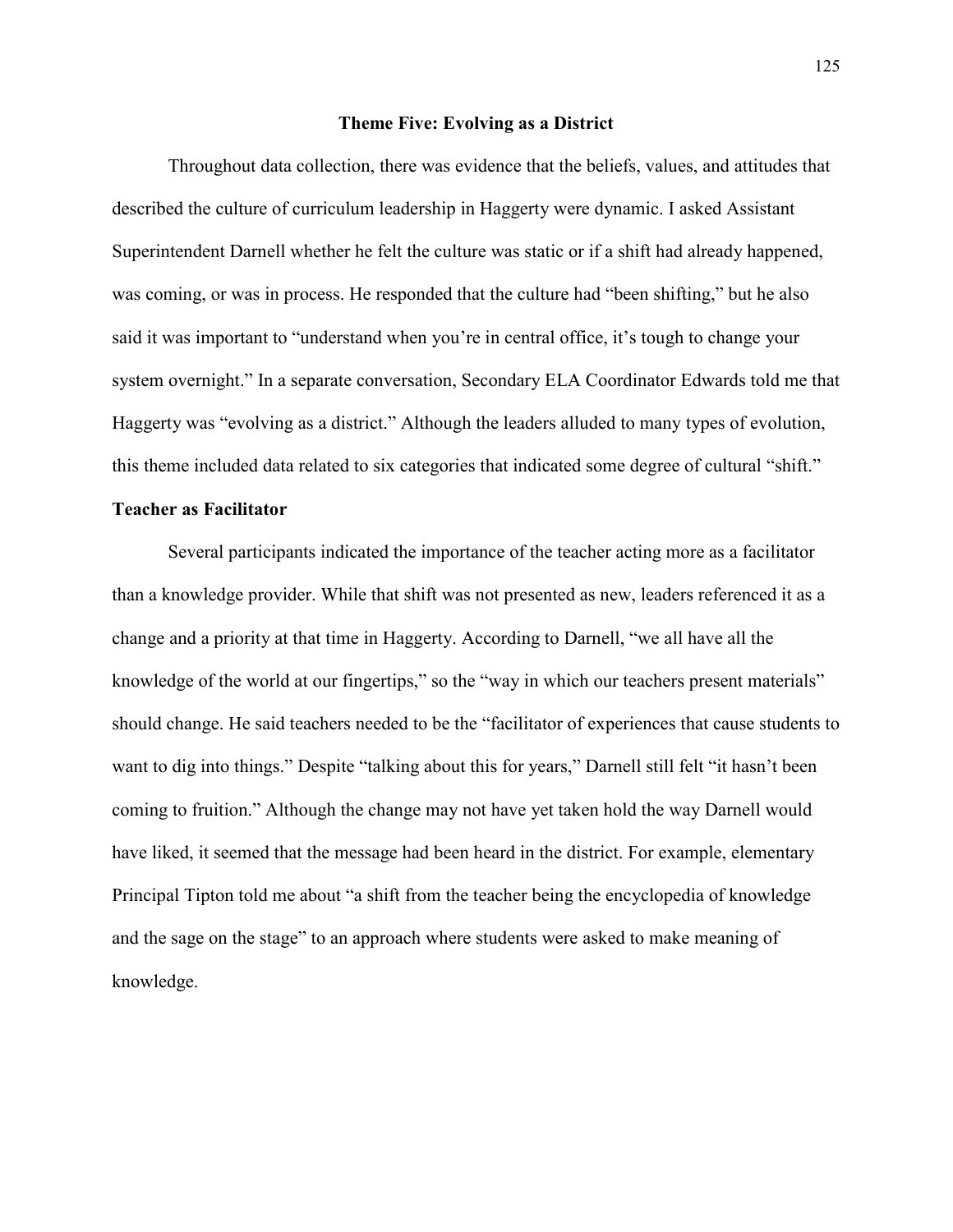## **Student as Producer**

Assistant Superintendent Darnell and Science Coordinator Adams also referenced a movement to change students from being solely consumers to being active producers. Darnell talked about "creating students who have a passion for applying those skills" and creating "curiosity in our students." In science, Adams told me they were working to move students beyond being "consumers" by having them "collect and analyze data, do their own research" and share it with "researchers in the field" so they could be "part of something bigger than themselves."

# **Authentic Tasks**

Three of the curriculum coordinators specifically mentioned authenticity as an aim. Social Studies Coordinator Neil said, "that's something we talk about a lot, about the authenticity of what they're learning and how they're learning in order to be contributing to our community." I also heard Secondary ELA Coordinator Edwards speak about the value of students completing "real and authentic tasks that are discipline-specific." Darnell talked about making the curriculum "relevant instead of drudgery" and mentioned "that's something we've been striving for for years."

## **Multi-Dimensional Assessment**

As referenced in the literature review, a new approach to science assessments has been discussed nationally (Harris et al., 2019). This new generation of assessments asks students to "make sense of phenomena or design solutions to problems using disciplinary core ideas, scientific and engineering practices, and crosscutting concepts" (p. 55). The core ideas, practices, and concepts are referred to as three-dimensional learning. According to Science Coordinator Adams, this shift was taking place at that time in the Haggerty district. He shared, "We're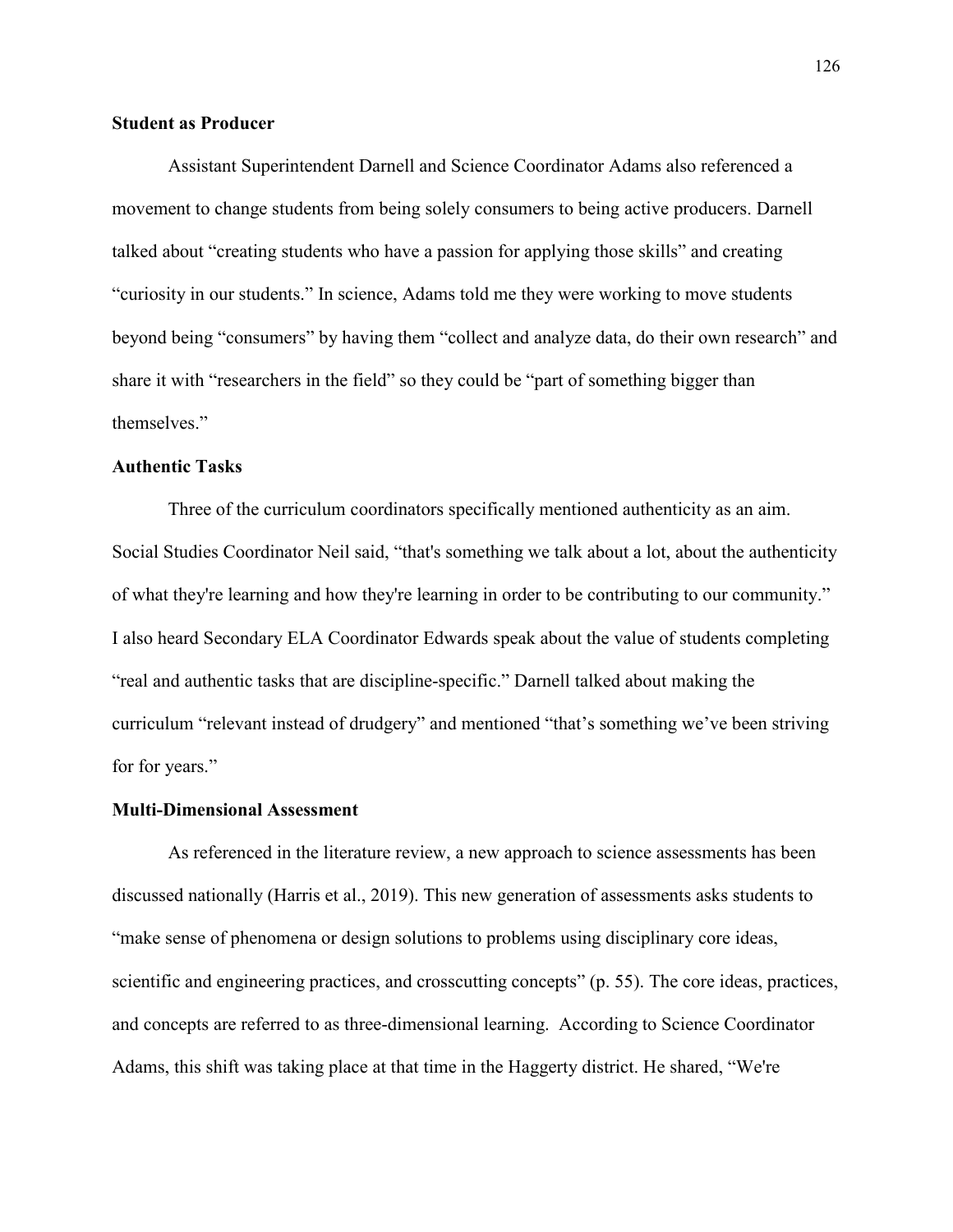changing… to the idea of three-dimensional assessments," including the "idea of challengebased or project-based assessment pieces." He also told me that making this change was "a big lift on teachers trying to find quality examples of this type of assessment."

### **Flexible Curricular Planning**

 I reported in an earlier theme that Math Coordinator Watson referred to the district's curricular adoption as "one size fits all." A single adopted resource or program was selected for each core content area for a seven-year period. However, Coordinators Watson, Neil, and Edwards were leading new variations of that process during the time this study was being conducted. These changes indicated a shift in the way a guaranteed and viable curriculum was conceived (Marzano & ASCD, 2003).

 As one example, Math Coordinator Watson explained that he was "going to blow up that process" with the new middle school adoption. During that adoption, the team was including one core resource that served as the foundation and then the leadership team spent their "time augmenting this commercially produced resource with that really good stuff that's out there that everyone's supplementing with anyway to make a cohesive whole package." Beyond including a process to augment the selected resource, Watson said they were, for the first time, adopting an "open-source" digital program.

 Social Studies Coordinator Neil had also recently led an adjustment to the district's curricular approach in one specific grade-level. She and the team shifted the unit plans to a more focused, thematic approach that also embedded discussion of cultural diversity. She was in the process of making similar adjustments throughout K-12 social studies and mentioned that they were doing the work with an inter-disciplinary approach. Neil assembled a team of professionals that included language arts, math, and science teachers. While Coordinators Neil and Watson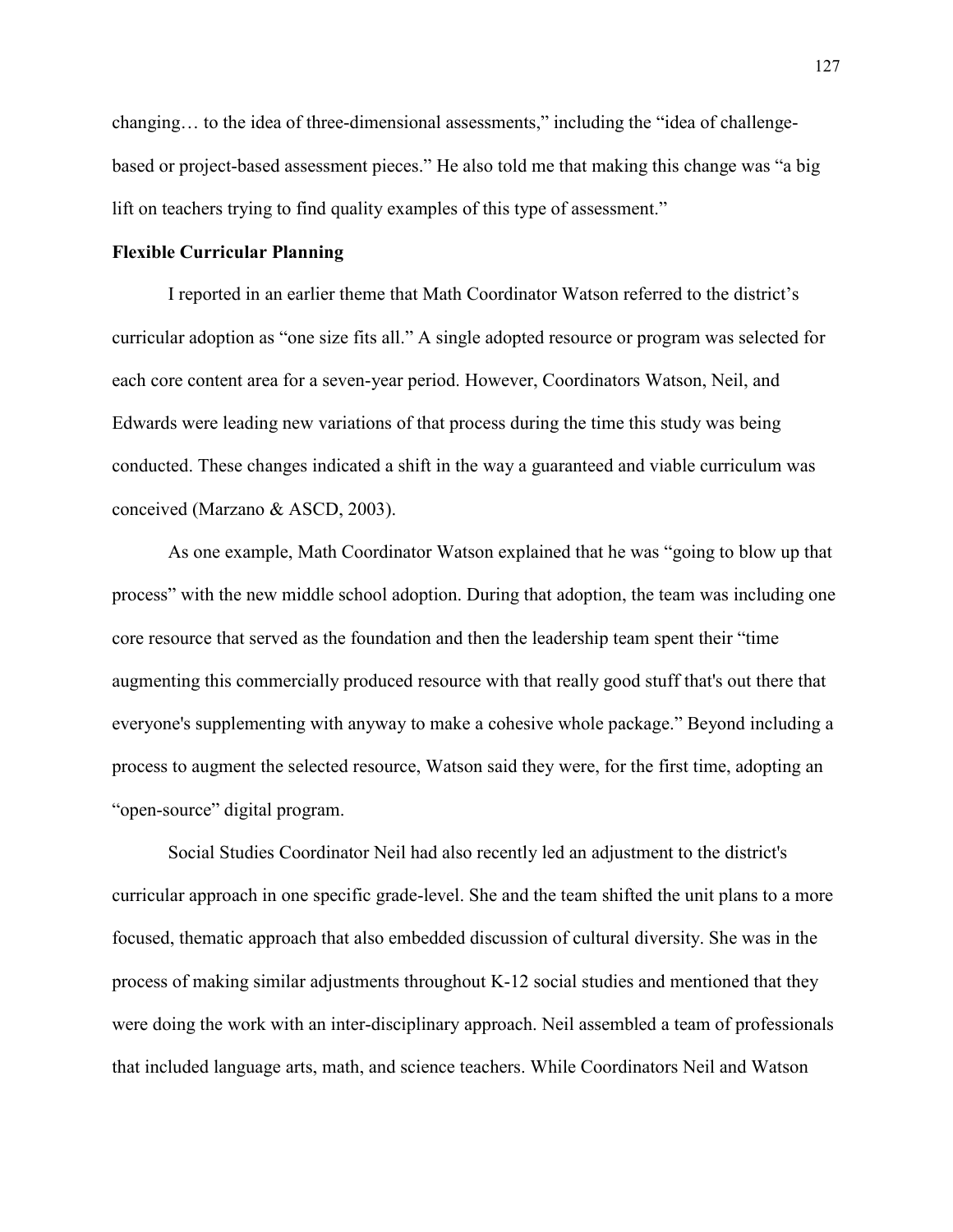were adjusting their curricular approach and design, Secondary ELA Coordinator Edwards was leading a transformation to the curriculum adoption process. Two years before the year of this study, Edwards and the secondary ELA leadership team began building their own curriculum. He explained how that evolved:

I went to our secondary ELA leadership team and said to them, we are coming up on an adoption cycle for texts. We can do it the way we've always done it… Or we could say, let's build this ourselves. And then we put it to a vote… And then the vote was unanimous. Let's develop our own. And then from there, we've for the last two years, pandemic or not, we've been building that curriculum.

 The team began by identifying essential questions to guide instruction within each quarter in each grade level and designing summative assessments for each of those quarters. Then, the team built out a series of smaller tasks and experiences associated with each essential question. Those tasks and experiences aimed to develop students' learning throughout the quarter to be successful with the summative assessment. Mr. Edwards explained that tightness in the curricular design was around the essential questions, the use of the common quarterly assessments, and the idea that a "floor" of four to six of the smaller tasks and experiences would be completed (i.e., for sufficient practice) by students each quarter. While the leadership team provided teachers with the minimum number (i.e., four) of authentic, discipline-specific tasks, the use of those specific tasks is optional. Mr. Edwards noted that "what those assignments are or what those assignments look like, or the order of those assignments, a classroom teacher knows better than I." As an example, he shared: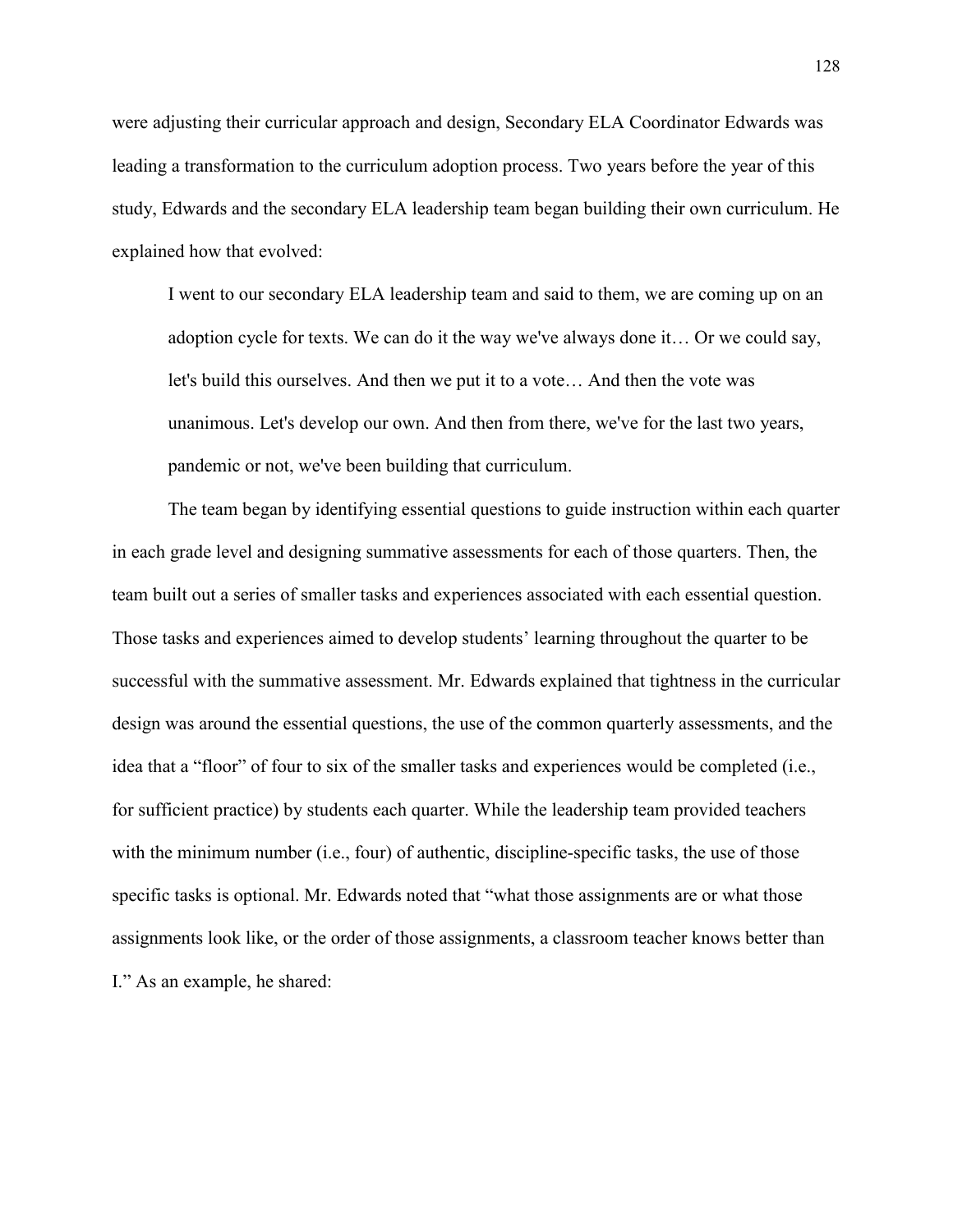If you take a lesson and I take that same lesson, I might say this goes really well at the beginning of the quarter to get kids interested. You might say, oh man, I got to ramp up to this with these kids. And I've got to put it kind of more in the middle."

If teachers "want to alter, edit, revise" the assignments, Edwards said, "that's fine, do that as long as the kind of standards and experiences stay the same."

 Edwards and I also discussed the topic of text selection within the context of this new curricular design. He indicated teachers might have students all read the same shorter text selection, at times, to support broader conversation in class or other types of objectives. However, he explained that when it came to selecting extended text, "our bias is toward student choice." He went on to state, "there's a belief that there is not a single book that everybody in the world needs to read." Edwards reiterated, "the habit that we're trying to build is when you've designed an educational task or experience asking, did I give students as much choice, challenge, cooperation, and control as possible?"

 Although the secondary ELA curriculum work began by identifying topics and themes with essential questions, Coordinator Edwards noted that "key standards" were identified within each quarter. The design was centered on setting up meaningful experiences that created the need for more discrete skills (i.e., those included in the standards) that could then be addressed to serve that need. Edwards explained the team's approach, "all right, if these are themes that are essential questions, and these are our standards, how do we create learning experiences and tasks that are complementary and help build toward both of those things?"

 The curriculum work being done by Coordinator Edwards and the secondary ELA leadership team represented a shift from how curricular design had looked in the past in Haggerty. Edwards pointed out that a lot of work was done prior to the team voting unanimously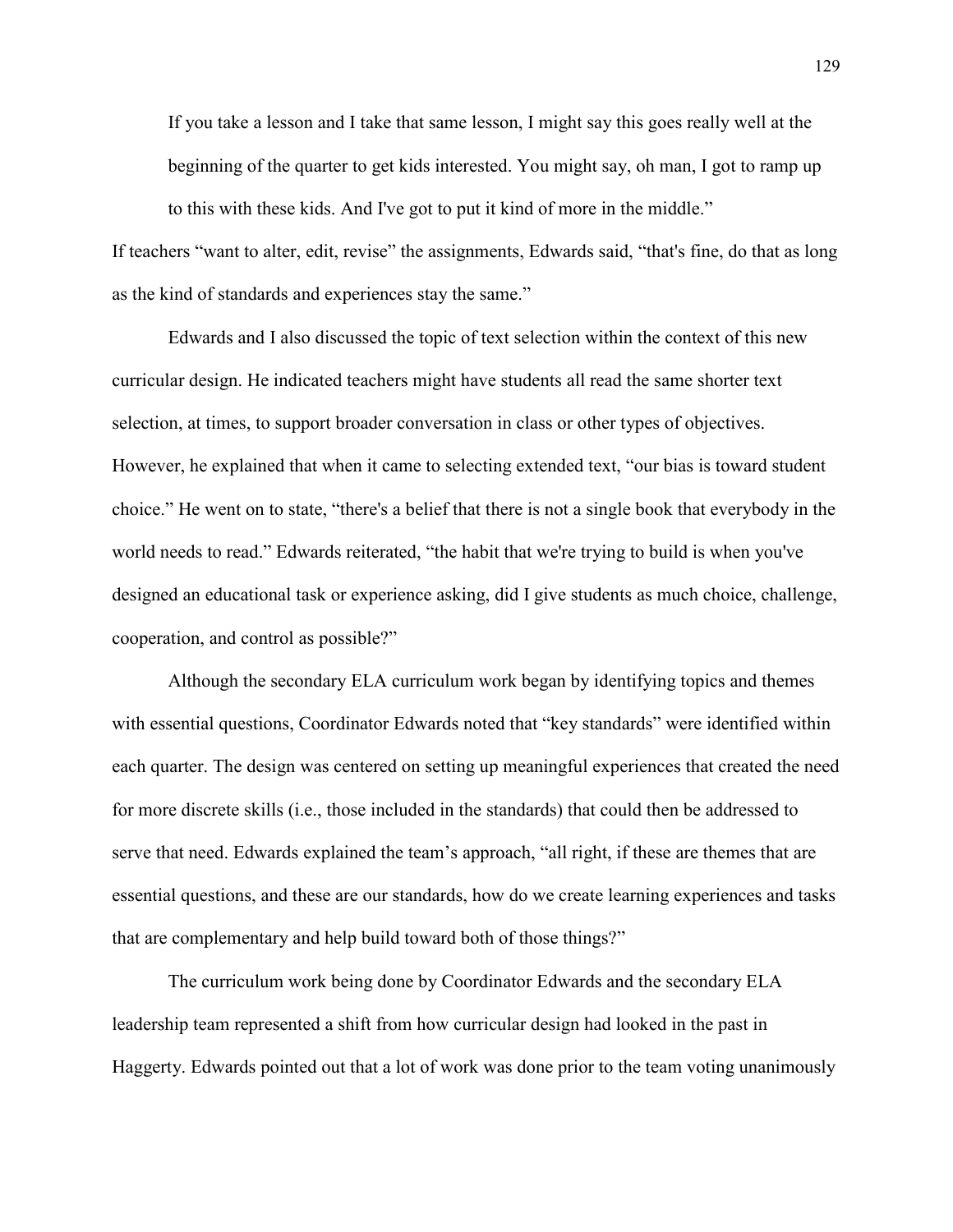to build their own curriculum. In fact, he shared that the same question was asked ten years prior, and "people were like, no, we have no idea how to do that, that sounds terrifying." Edwards emphasized that one cannot overlook that "there were other changes and adjustments that had to happen in the two years preceding that [most recent vote] to get to a place where people felt comfortable."

 Despite the leadership team's willingness to take on that design challenge, Edwards also mentioned that work needed to be done to bring school administrators and other teachers on board. For example, he had been meeting with building leaders to "make sure that they have the language to talk about this curriculum and this set of resources in ways they hadn't before." He had also been talking to teachers. He mentioned that a couple of teachers, not a majority, requested "a higher level of design or a specificity at the kind of the lesson plan level." Edwards described this dynamic:

 And so that has been some of the pushback, like what do I do tomorrow? That is part of what we are saying that is part of your job as an educational designer to build those pieces out, to make those decisions for and with your kids… So [a teacher may say] I don't know how to do that. Well, I can work with you to help you figure out how to do that, but you will never learn how to do that if I give you every lesson plan… I'm not going to do it for you because I don't know your students. And I don't know their specific needs.

 I asked Coordinator Edwards if the curriculum leadership in secondary ELA seemed to represent a different mindset than work being led by his colleagues in other areas. He talked about shared beliefs across the district-level curriculum leadership team. For example, he said he and his colleagues all believed in "getting kids close to doing the real work to necessitate those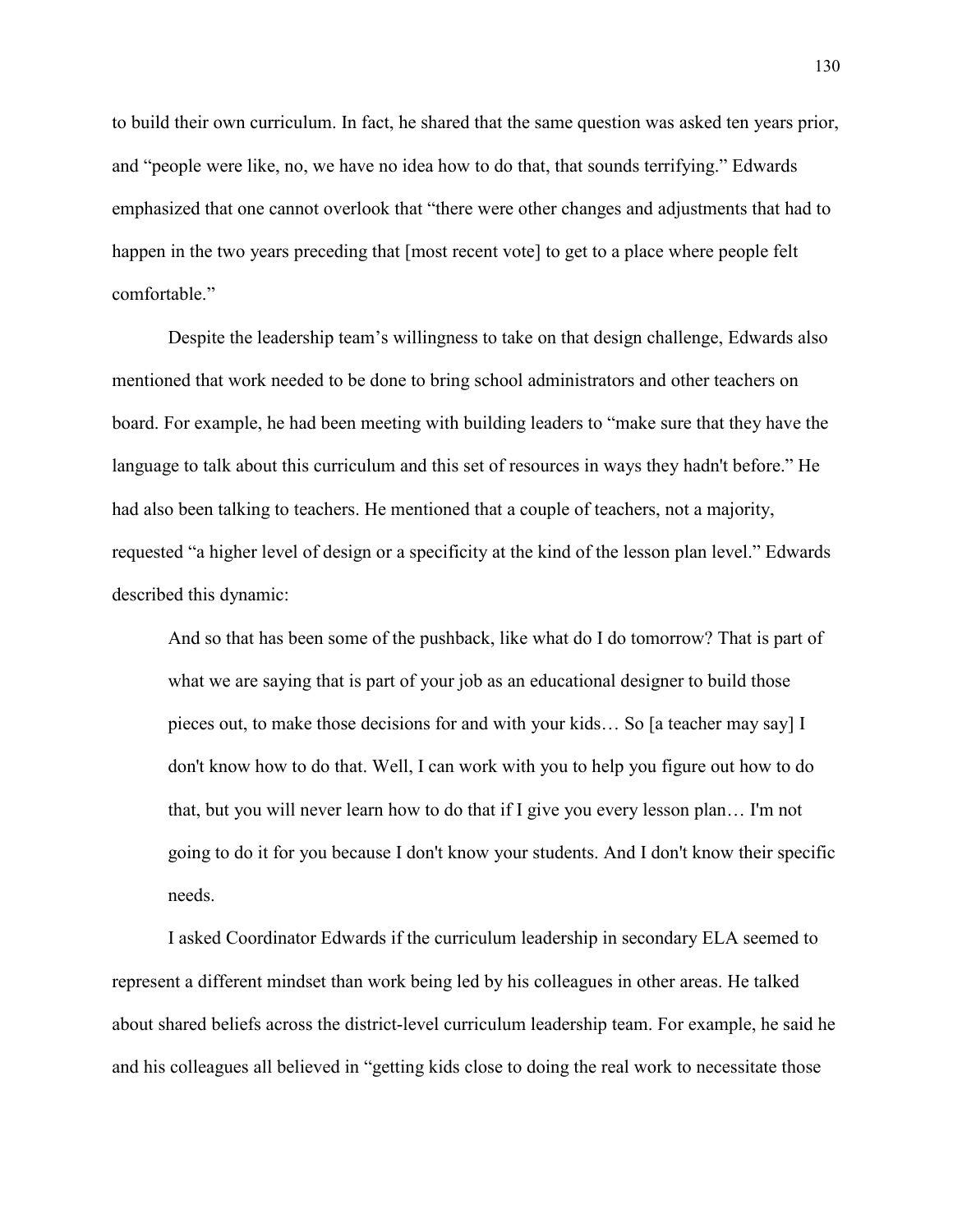discrete skills" and told me they shared a common aversion to "practices that might get kids stuck in worksheet and discrete skill land." He elaborated by saying, "In science, we want kids to be doing science. In social studies, we want them to be geographers and social scientists and all of those kinds of pieces. So, I think that there's an alignment there." Beyond that alignment, Edwards noted, "each discipline… necessarily has to approach it differently," but we are still "trying to get to the real work of solving the real problems of those fields."

 Returning to my initial question about his approach and that of his colleagues, Mr. Edwards shared:

 Do I think I probably embrace [this type of approach] more completely and wholeheartedly than many other folks… probably. But do I think that we are evolving as a district in our thinking about that? Yes, certainly. We are doing a much better job of asking what is necessary and what is optional, and where do we continue to give teachers the discretion to make those choices?

## **A Bigger Job**

The shifts mentioned above could result in a changed conception of a curriculum coordinator's role in the Haggerty district. Social Studies Coordinator Neil outlined the potential for an expanded role when she explained that an "area for improvement" was that "we can't just say the resources are there and available." She continued, "we need to do a better job of working with teachers about how to best deliver this instruction." As a specific example, Neil shared:

A big conversation we're having right now with the diversity and inclusion work that we're doing is, you know if it's expected that a teacher is going to be teaching about LGBTQ history in the state and they are uncomfortable with it, well, the resources are there, and they're linked to the unit plan, but that's not going to help them in the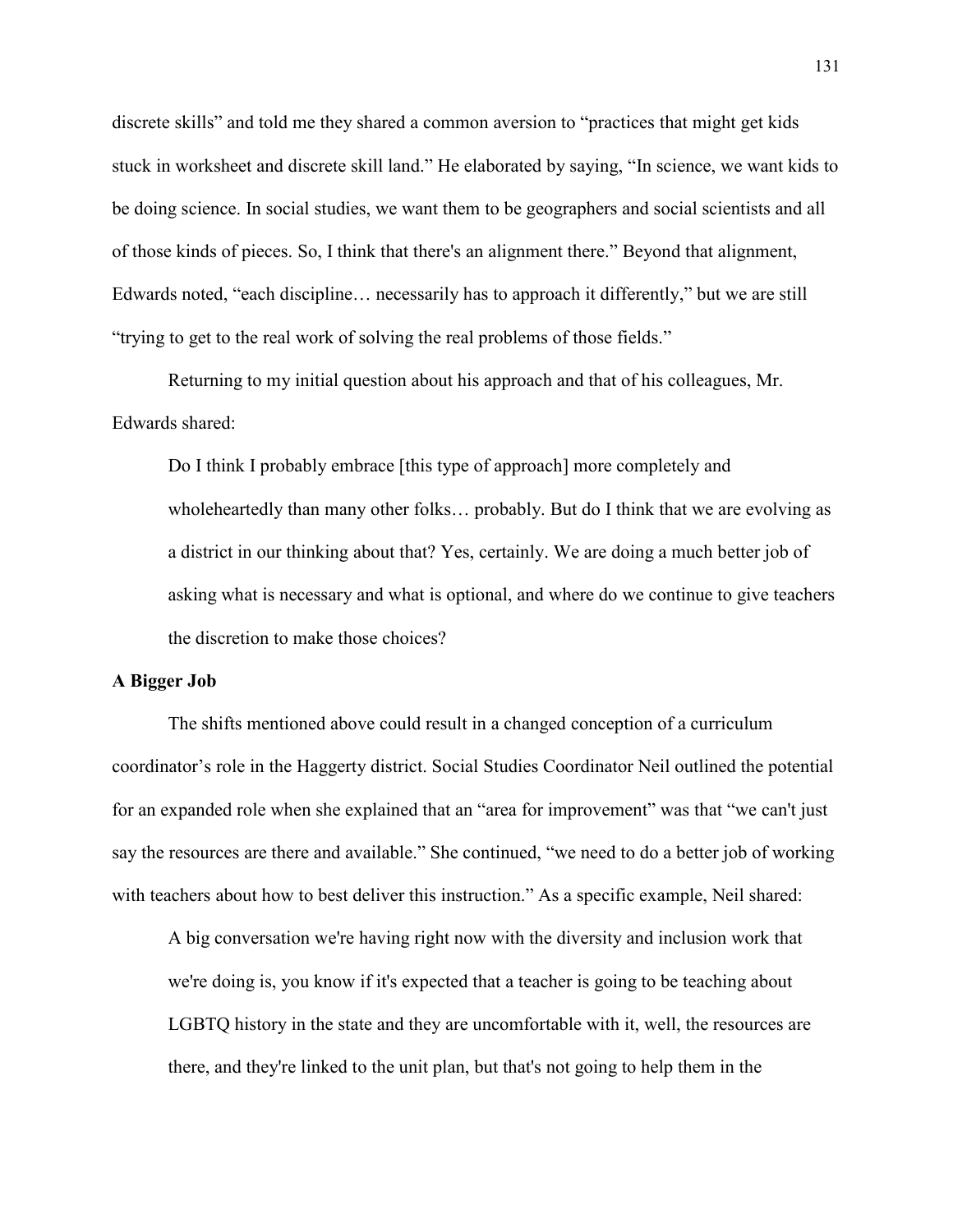classroom. So really, if we want to broaden that idea of systemic pieces that we have in place already that I think are working well, we need to do that where it involves critical discussions about it, professional development about it.

The idea of the unit plans and the resources, alone, being insufficient was also communicated by middle-level teacher Olliver who told me:

I feel like the district has chosen materials, curriculum that looks and feels actually very rigorous. And I feel like that has been an overlying theme… I also feel like the philosophy is giving us a lot of tools and a lot of resources, and they feel like that is enough.

Coordinator Neil stated that addressing this "area for improvement" would mean "all of a sudden, my curriculum development job becomes a bigger job because it's not just giving you resources." She continued in detailing that her job would then be "how do we teach it and how do we teach it for this population of students compared to this population of students?" Although Neil said, "I'm… not worried," she did remark that she is "passionate to try to work to make that better."

## **Chapter Summary**

This chapter presented the data as five themes. The themes were aligned to conditions identified from the literature as supporting deeper learning, the theoretical proposition of the study. Each theme indicated some degree of tension in the Haggerty culture of curriculum leadership. There was a belief in a balanced purpose of education, yet the value placed on producing positive results on standardized assessments challenged that belief. There was a belief that the curriculum should be guaranteed and viable (Marzano & ASCD, 2003). Yet, the leadership expressed an attitude of supporting teacher autonomy and acknowledged that there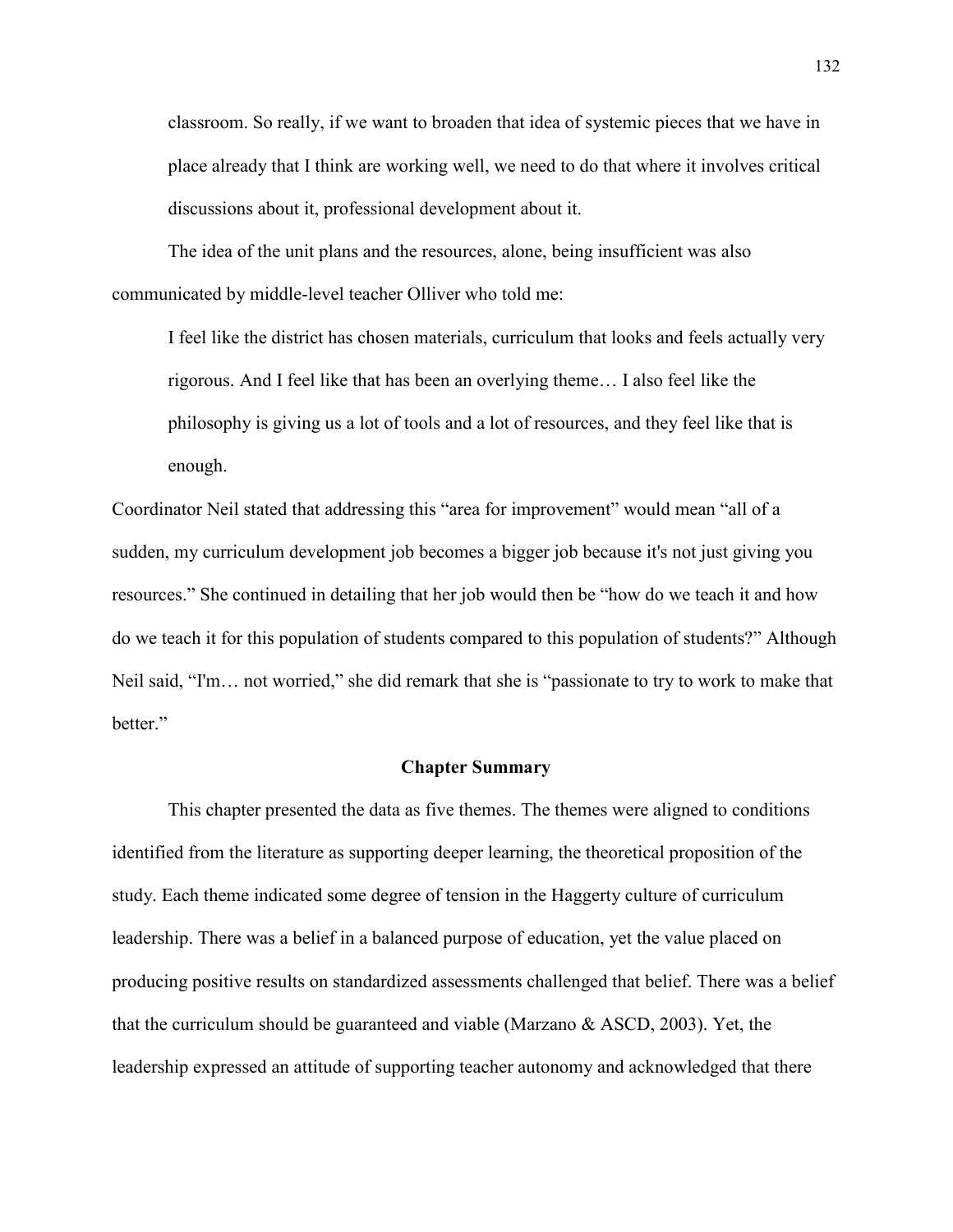were too many standards and too much packed into the curriculum maps for the curriculum to be viable.

Amid these tensions, the culture of curriculum leadership in the Haggerty district appeared to be shifting. The role of the teacher was being reimagined as that of a facilitator of experiences, students were being viewed as producers rather than only consumers, tasks were being framed as more authentic and less discrete, and curricular planning was shifting from a "one size fits all" approach to a more dynamic process within which teachers could be designers rather than solely implementers. The data indicated similar findings to those presented in several studies from the literature review. Specifically, a dichotomous view did not adequately characterize this culture of leadership in relation to autonomy and control, conflict and collaboration, or other dualistic explanations. The next chapter discusses how these findings relate, more directly, to the conditions that scholars identified as supportive of deeper learning.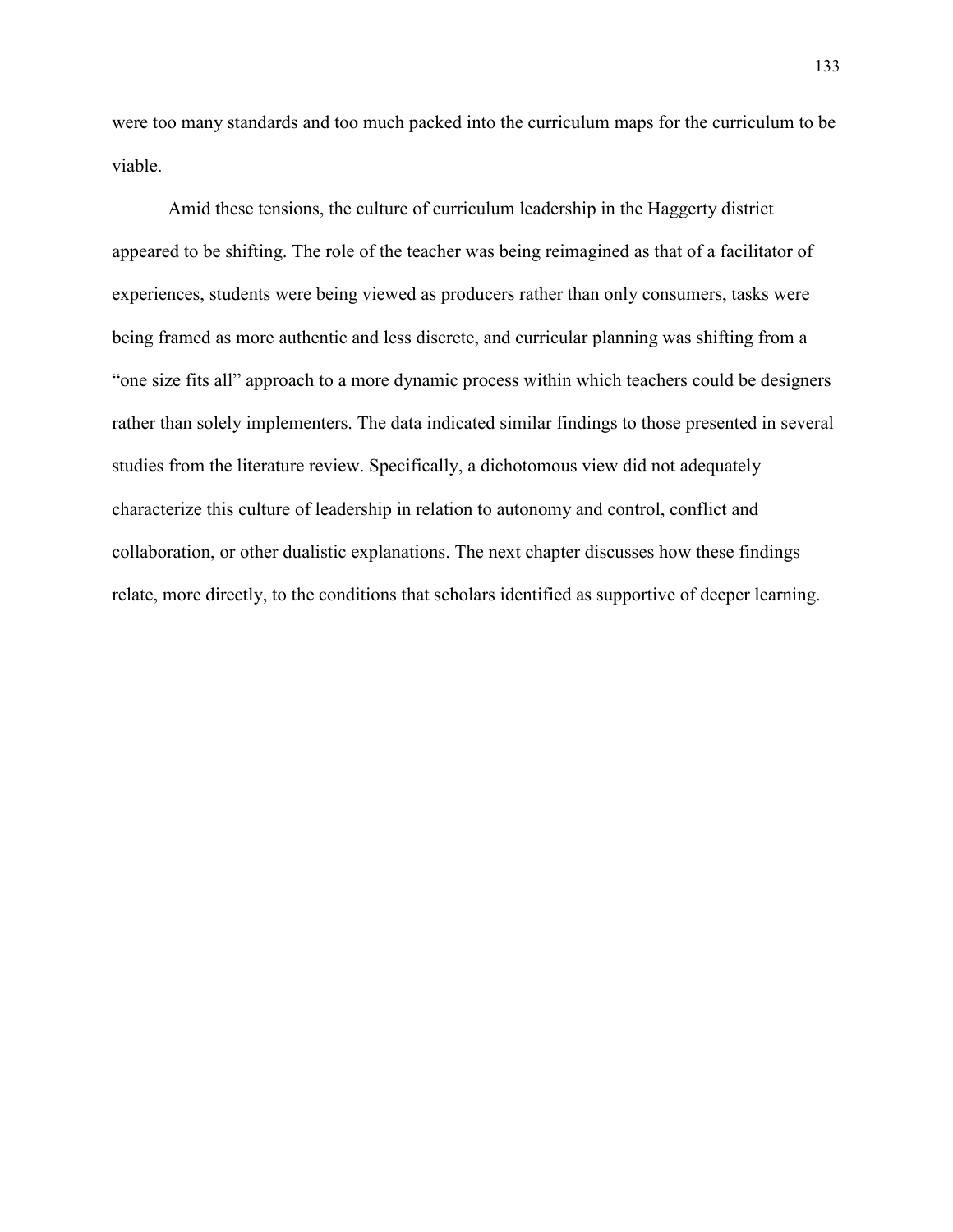## CHAPTER V

## DISCUSSION

#### **Reviewing the Context**

The purpose of this investigation was to describe the beliefs, values, and attitudes that characterized the culture of district-level curriculum leadership in one large public school district. In a study conducted by Mehta and Fine (2019), deeper learning was not observed at the school-wide level. These researchers contended that various attributes of typical district-level cultures of curriculum leadership were an important barrier to proliferation of deeper learning. However, studies describing such district-level cultures have been limited in scope and quantity. In this study, I described one large school district's culture and considered how that culture corresponds to or conflicts with the beliefs, values, and attitudes identified in the literature as supportive of deeper learning.

## **Discussion of Findings**

In the previous chapter, I presented the data by organizing it into five themes. This chapter discusses how findings within each of those themes related to the literature reviewed and the conditions that support deeper learning. After discussing each theme in relation to the literature and deeper learning conditions, I consider implications of the findings from this study for practice and policy. I conclude by making recommendations for further research.

## **Theme 1: Purpose of Education**

The data in theme one showed that the Haggerty culture of curriculum leadership valued multiple purposes of education. The curriculum leaders discussed preparing students for the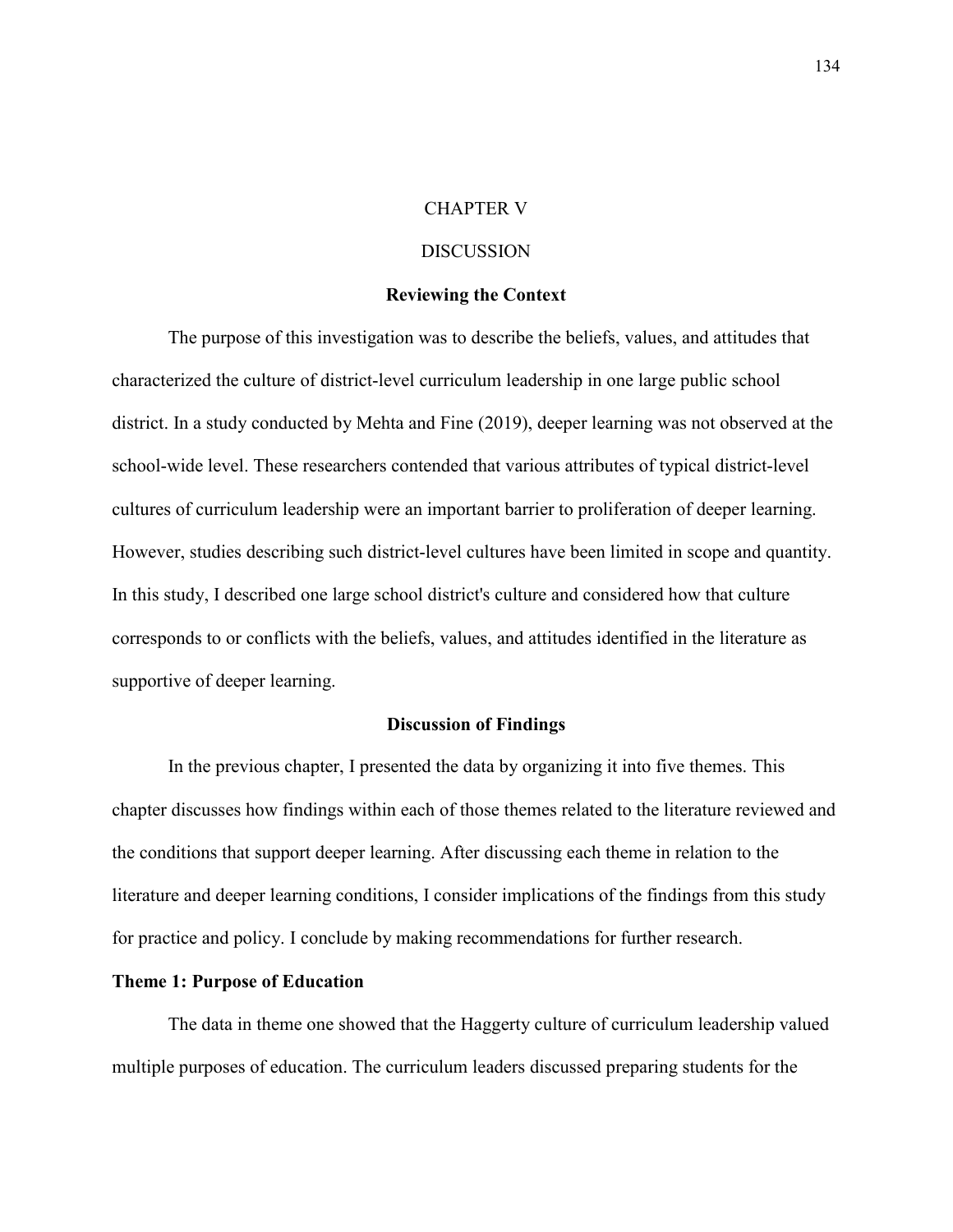workforce, post-secondary education, and active citizenship in our society. Also, participants indicated that the culture placed value on mastery of content and development of transferable skills like curiosity, communication, and critical thinking. Each of these purposes was also discussed in the literature review. The review showed that there had been discussions regarding which purposes should be emphasized throughout public schooling history in the United States. For example, I noted that "administrative progressives" and "pedagogical progressives" of the early 20<sup>th</sup> century debated whether education should place more value on preparing students for the workforce or for participation in a democratic way of life (Tyack, 1974). Adjacent to that dispute, reformers considered whether all students should be prepared specifically for postsecondary education or whether schools should place added emphasis on a more "practical" education (Callahan, 1962). More recently, scholars and practitioners have questioned how to balance an education focused on mastery of specific content with one that develops "soft" skills such as creativity and collaboration (Fullan et al., 2018).

## *Culture of And*

This study's data showed the Haggerty district culture placed value on each of the aims referenced in the literature. Regarding the distinct and varied purposes of education, Haggerty's prevailing culture of curriculum leadership was a culture of *and.* The curriculum leaders believed in a democratic purpose *and* preparation of students for the workforce. They believed in mastery of the content standards *and* development of non-cognitive skills. They believed in offering technical training *and* were focused on preparing all students for college. As one example, when Math Coordinator Watson discussed a conflict between building a pre-defined set of skills and teaching skills as they are needed for problem-solving and application, he expressed that Haggerty had a "foot" in *both* camps. Also, when talking to me about whether the curriculum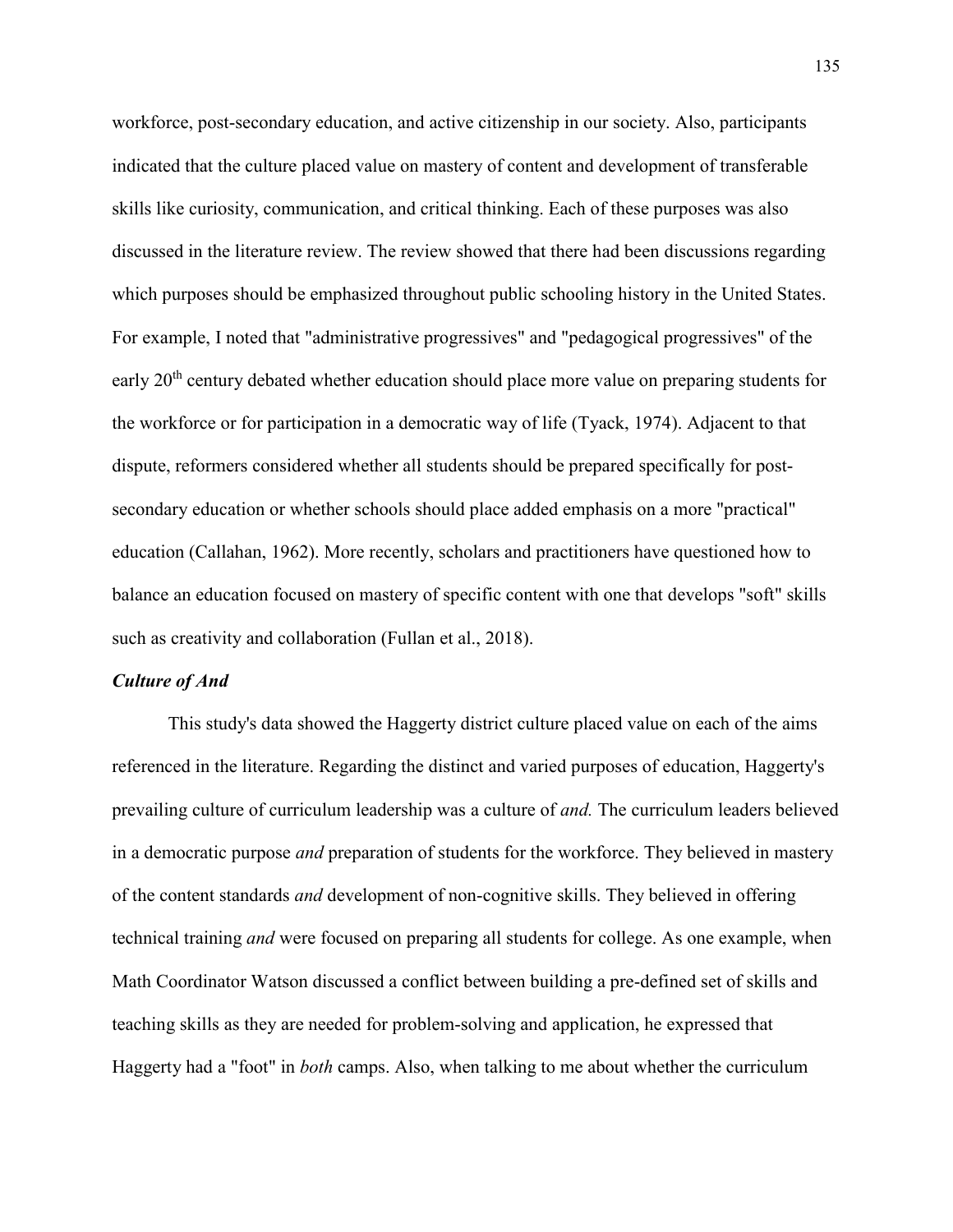should focus on ensuring success on the state test or emphasize transferable skills and real-world problem-solving, Assistant Superintendent Darnell said, "We can do *both*."

## *A Vast Array*

Haggerty's belief in advancing a multitude of purposes aligned well with descriptions of deeper learning put forth in the report from the National Research Council (NRC) (Pellegrino & Hilton, 2012). The report suggested value for numerous skills and competencies to support students in accomplishing varied goals. As one example, the report referenced "society's desire that all students attain levels of mastery — across multiple areas of skill and knowledge — that were previously unnecessary for individual success in education and the workplace" (p. 3). The report cited dozens of skills across three domains: interpersonal, intrapersonal, and cognitive. The data from this study of the Haggerty district indicated value for a similarly vast array of skills and competencies across these same domains.

#### *Results Matter*

While the district-level leaders espoused a belief in balancing varied purposes of education, several teacher and principal participants reported a disproportionate emphasis on "results" in the Haggerty culture of curriculum leadership. Results included metrics such as graduation rate, SAT scores, and proficiency levels on the state assessment. An example of the focus on test results was pointed out by elementary teacher Yarnish. She said when her teammates "were realizing that they weren't keeping up, they would think about what shows up on the standardized test." Although Assistant Superintendent Darnell suggested the culture was more balanced, he acknowledged that "results matter, and you do need to stop and look at your results." Mehta and Fine (2019) reported that pressure to achieve on tests was one of three most prominent barriers to deeper learning according to teachers in their study. Accordingly, this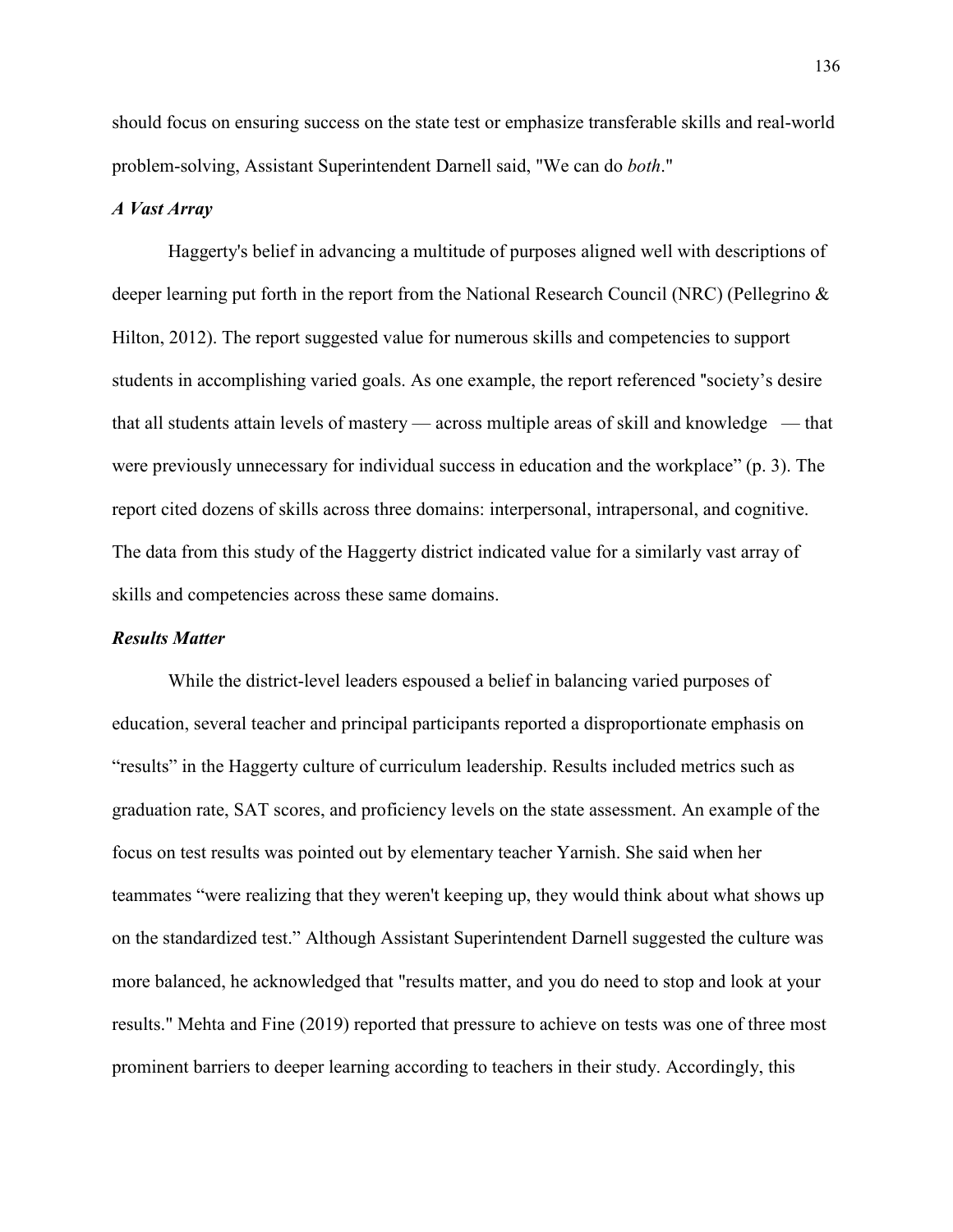value within the curricular culture in Haggerty may have hindered the advancement of deeper learning.

#### **Theme 2: Uniformity**

While theme one considered data regarding the purpose of education in Haggerty, theme two focused on how that education was administered. Specifically, theme two gave a detailed overview of the district's commitment to uniformity. An external review in 2008 put forth recommendations that the district become more standards-based and convert from a "district of schools" to a "school district" (Haggerty School District, 2008). Those recommendations resulted in leaders advancing a guaranteed and viable curriculum to provide students with the "same experiences" across the district (Marzano & ASCD, 2003). The findings concerning Haggerty's approach to uniformity were organized into four categories: standards, content, materials, and assessment. I discuss the data from this theme by referencing studies by Floden et al. (1988) and Meyer and Rowan (2006) that were included in the literature review.

#### *Prescriptiveness*

Floden et al. (1988) developed and employed a framework to characterize district-level instructional leadership. Their framework includes four different policy attributes: consistency, prescriptiveness, power, and authority. An example of prescriptiveness, they shared, would be a policy advising "teachers to follow the textbook closely, so that students across the district study a common curriculum" (p. 103). According to that definition, the culture of curriculum leadership in Haggerty could be described as having a high degree of prescriptiveness. Specifically, Haggerty's curriculum leaders emphasized a guaranteed and viable curriculum, valued the use of adopted textbooks or materials, and defined equity as students having common experiences across the district (Marzano & ASCD, 2003). Although the Floden et al. definition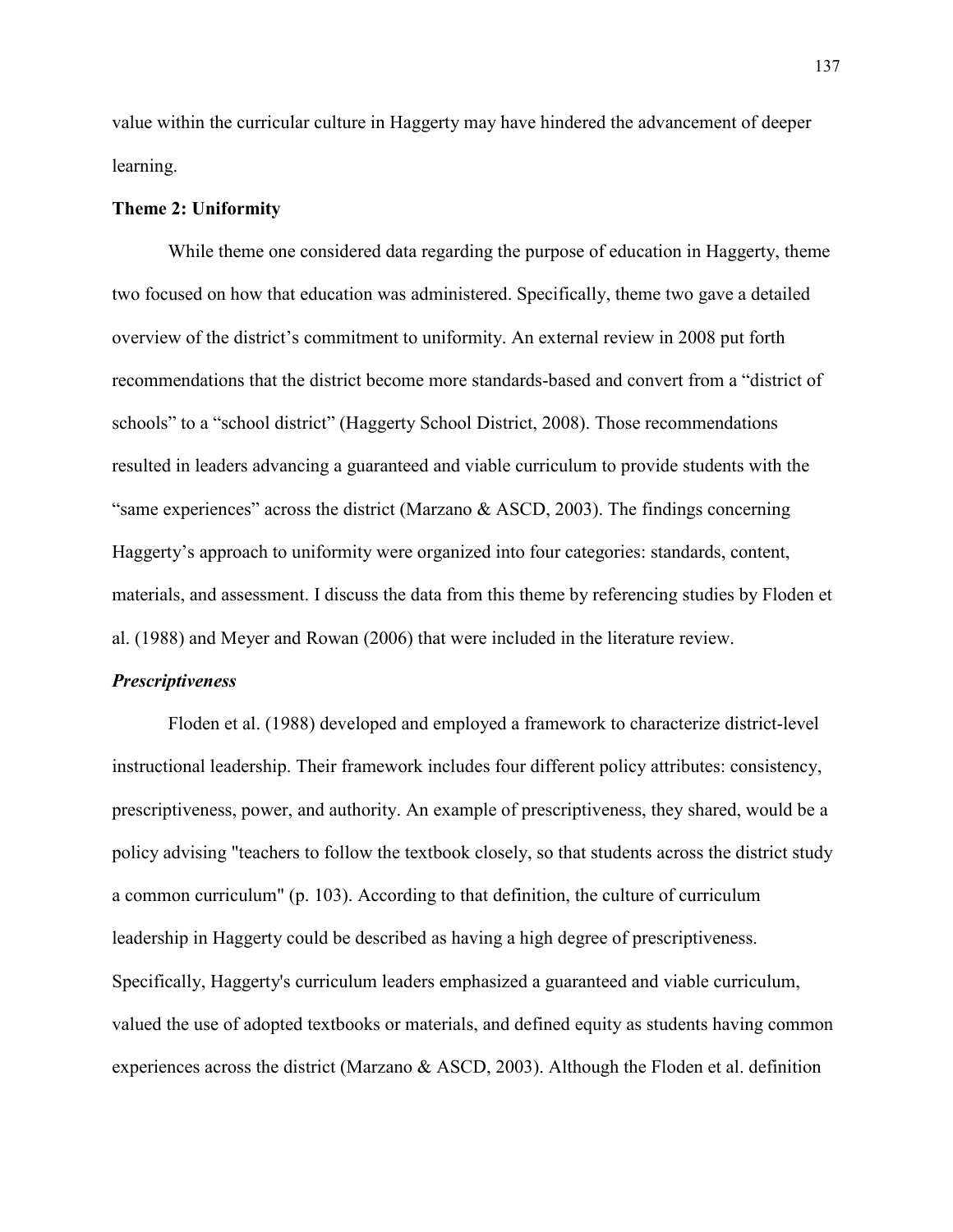of prescriptiveness matched well with those attributes, the degree of prescriptiveness in Haggerty varied across different dimensions of the curricular culture.

#### *Coupling Across Varied Dimensions*

Meyer and Rowan (2006) identified specific dimensions within which a curricular culture could be described as "tightly coupled" or "loosely coupled" with policy and administration. Among the dimensions they identified were content, instructional materials, and teaching strategies. This study's data indicated the Haggerty culture was tightly coupled concerning content and instructional materials and loosely coupled concerning the dimension of teaching strategies. As mentioned in the previous chapter, "content" was defined by Meyer and Rowan as "topic coverage and sequencing and the amount of time spent on particular topics" (p. 97). Haggerty's focus on the state academic standards, use of system-wide unit plans, and the value placed on coverage were all attributes that suggested tight coupling within the content dimension. Also, the process for adopting what Coordinator Watson referred to as "one size fits all" resources indicated that instructional materials were tightly coupled with policy and administration in the district. I found it interesting, however, that assessment was loosely coupled with policy in Haggerty. Despite the cultural belief in uniformity, district-wide common assessments were not administered in math, science, social studies, and elementary language arts.

To further characterize Haggerty's culture, I referenced Meyer and Rowan's contention that coupling varies "by curricular domain" (i.e., subject area). They claimed that coupling is typically tighter in math and language arts due to the accountability-focused "policy environment" (p. 99). My finding in the Haggerty district was similar. The culture was identified as being tightly coupled with policy in math and elementary language arts. However, the data indicated looser coupling in secondary language arts.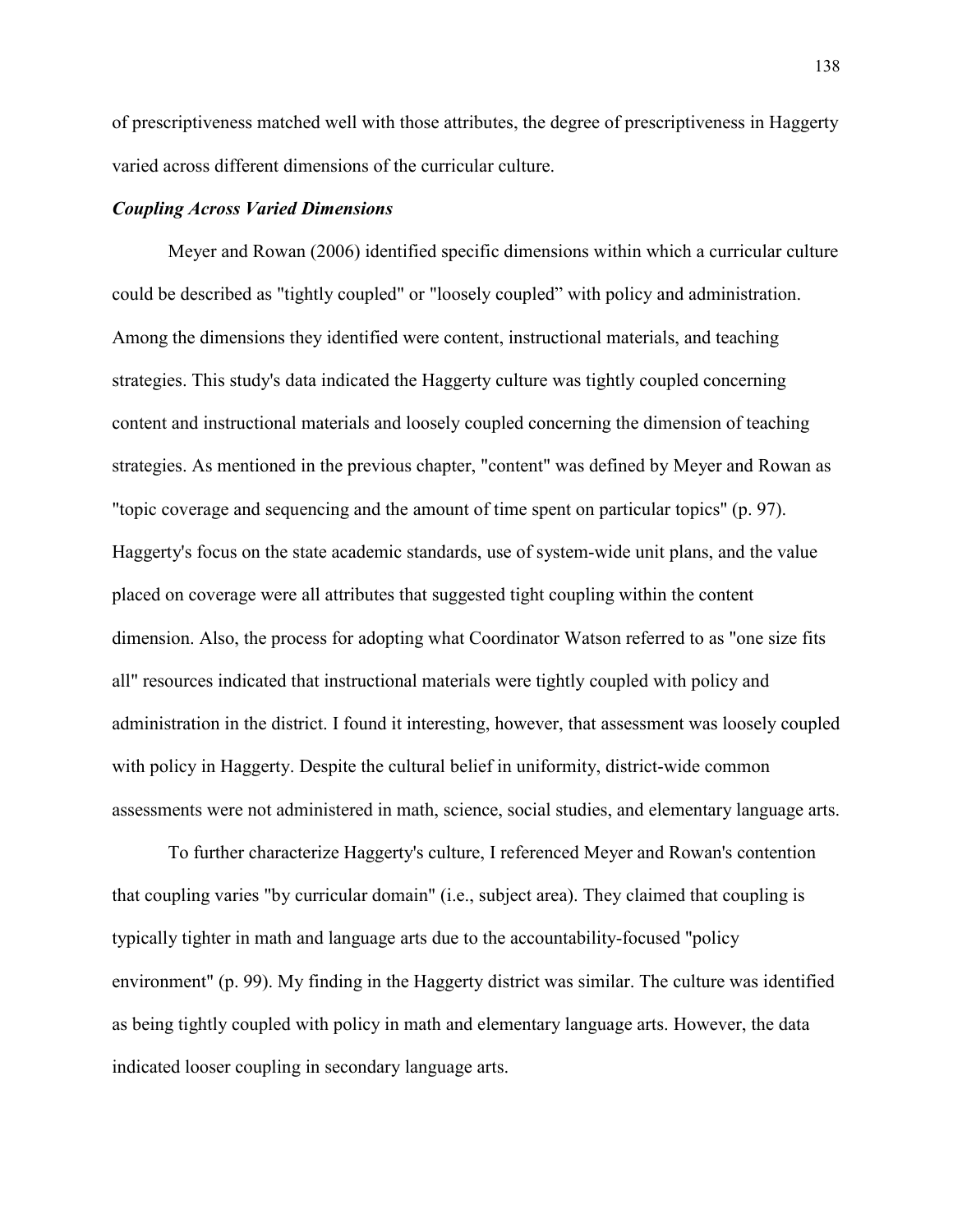# *Compliance*

The data indicated that Haggerty's belief in a uniform approach was accompanied by at least some value being placed on teacher compliance in the culture of curriculum leadership. Specifically, the prescriptions regarding the use of adopted materials, fidelity to the unit plans, and coverage of the full scope and sequence were alluded to as the *right way* for teachers to approach their work. In certain areas, district leaders' attitudes somewhat reflected the early-20th century Taylorist aim for the one best method (Callahan, 1962). For example, when Math Coordinator Watson discussed the curricular guidance given to teachers, he said: "We've laid this out for you, here it is. There's no guesswork. You just might not be choosing to pay attention to it." A similar attitude was espoused by elementary ELA Coordinator Barnes when she talked about the adopted program. In her comments, Barnes said that teachers should have "trust in a program," meaning they should "trust the resource" and "trust the curricular guidance because it's based on research and experience." Like those from scientific management, this statement indicated that the instructions were clear and the worker's (i.e., teacher's) role was to execute those instructions (Callahan, 1962).

Although I assert that the data showed compliance as a value, the curriculum leaders did not state that explicitly. The word "compliance" was only mentioned two times in seven interviews with curriculum leaders. One of those was when Coordinator Barnes was talking about trusting the literacy program. In that instance, she said, "I don't want to use the term compliance because compliance doesn't make me feel very good. Compliance makes it feel a little bit militant…"

Mehta and Fine (2019) contended that districts were created in "a command and control, compliance-oriented model" that is not well suited to support deeper learning (p. 393). The data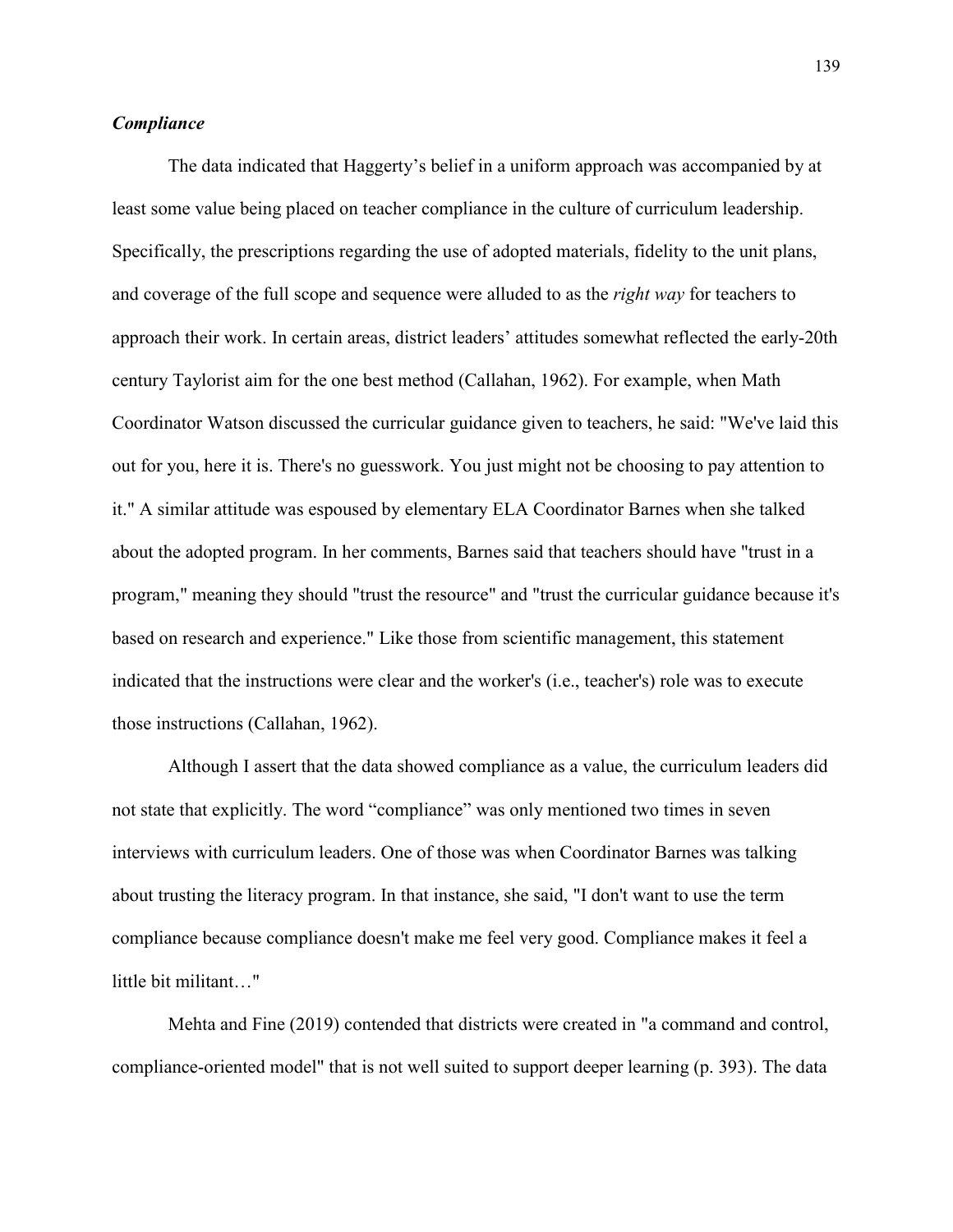in theme two indicated that the culture of curriculum leadership in Haggerty was prescriptive and, at least in certain domains, compliance oriented. The culture placed value on teachers adhering to the prescribed content and materials to provide a uniform experience to students, regardless of their school of attendance. However, I was surprised to find that the Haggerty culture did not enact their belief in uniformity through a "command and control" approach. In fact, the findings in theme three showed that the culture intentionally avoided use of control to influence teachers. The discussion of the findings from theme three explains that leadership approach in more detail.

#### **Theme 3: Autonomy and Control**

Floden et al. (1988) suggested that characterizing leadership as being focused on either "centralized control" or "teacher autonomy" is to propose a "false dichotomy" (p. 98). The culture of curriculum leadership in Haggerty reinforced that conclusion. It was not accurate to describe the culture as one of centralized control, nor was it appropriate to describe it as being defined by teacher autonomy. While the dichotomous labels of control and autonomy did not adequately characterize the Haggerty culture, the Floden et al. framework includes two attributes that more accurately define the prevailing leadership approach. Those attributes are labeled as power and authority.

## *Authority*

Floden et al. (1988) suggested that district leaders may influence teachers by power or authority or some combination of the two. A district that influences through power, they explained, uses mandates to "back policies with power to reward or penalize" (p. 103). In contrast, a district may persuade teachers through authority acquired through rules, social norms, and referencing expert knowledge. Those descriptions indicate that the Haggerty culture was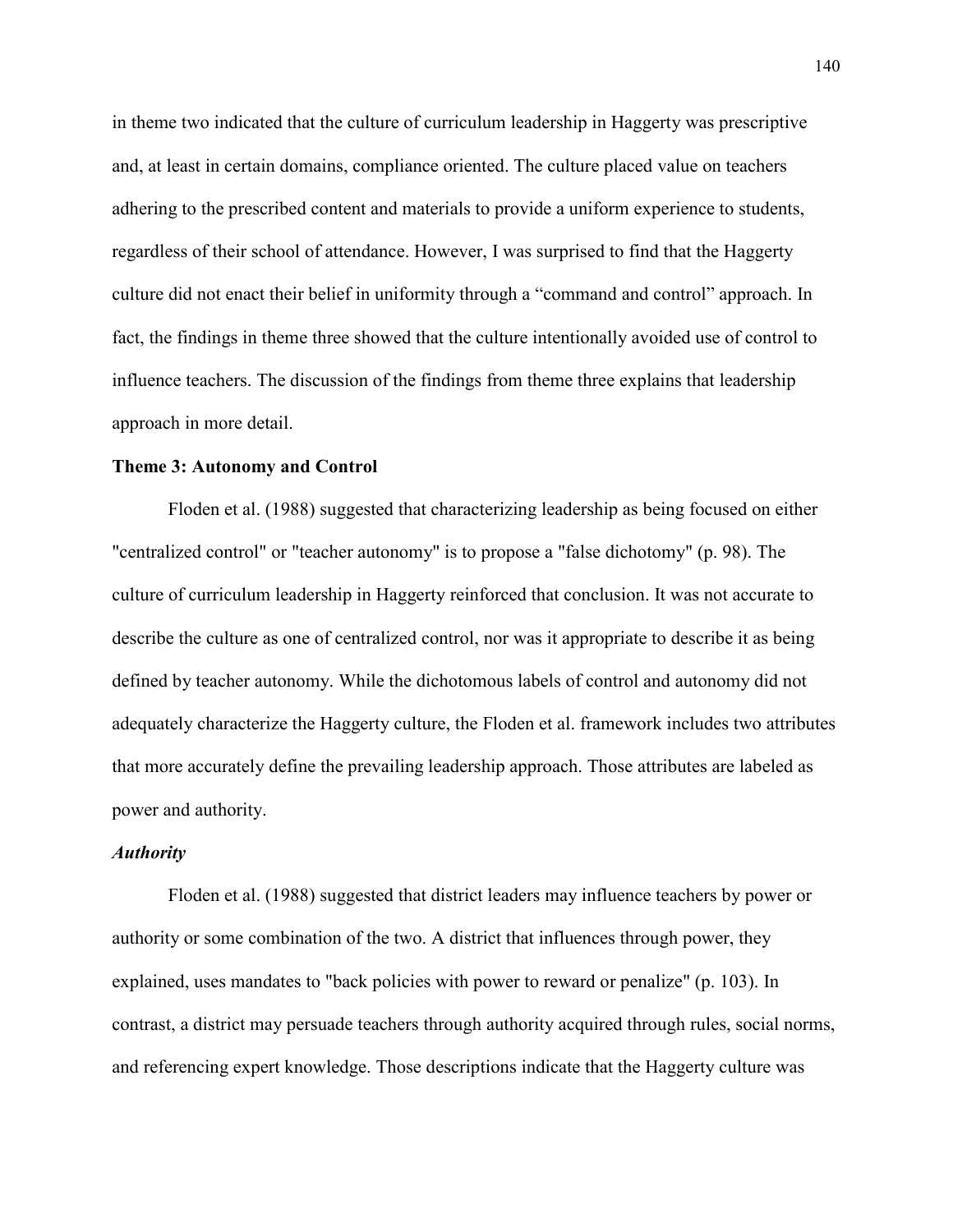characterized by use of authority, not power. In contrast to the penalties and sanctions that characterize the use of power, Assistant Superintendent Darnell and the curriculum coordinators were clear in their stance against "policing" teachers.

None of the school-based participants in this study referred to any rewards or penalties associated with the district's curriculum leadership. Instead, the leaders and participants referred to precisely those characteristics used when influencing by authority, including rules, social norms, and expert knowledge. One rule cited in the findings was that teachers could supplement the adopted resource but were not to supplant it. The use of the unit plans for curricular guidance was an example of a social norm. Also, expert knowledge was cited multiple times as a tool to gain support from teachers. As one example, Coordinator Adams stated that a "group of expert teachers" mapped out curricular guidance. Authority was described by Floden et al. as a mechanism that "affects choices through actors' acceptance of trust in those who advocate the policy" (p. 103). Trust was mentioned numerous times in the data set and supported the idea that Haggerty led through authority. As one piece of evidence, Darnell said, "We value the collaboration of our teachers, and that took us a while to gain their trust because it wasn't that way before."

In the findings from theme two, I mentioned that some curriculum leaders' attitudes concerning a right way to enact the curriculum were like the ideas put forth in scientific management (Callahan, 1962). However, as opposed to scientific management's dictatorial nature, the leaders in Haggerty's culture did not give mandates to the teachers. In alignment with the use of authority as opposed to power, they encouraged or asked teachers to follow the guidance and then hoped that the trust, expertise, and social norms influenced them to do so. For example, Science Coordinator Adams said: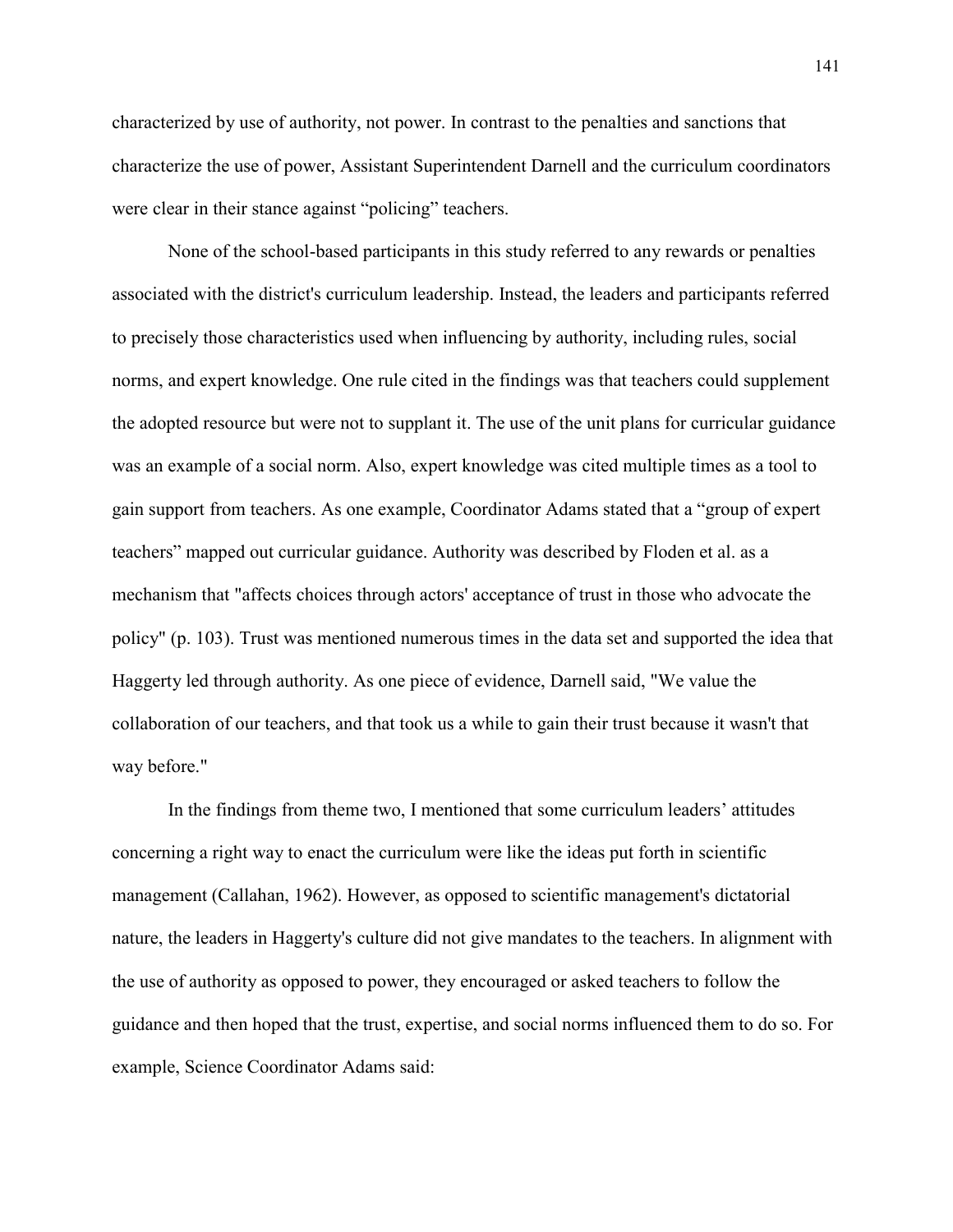We don't sit there and say, no, you have to do this at that time. We sure hope you do because you know, you have a collective group of really experienced knowledgeable teachers that have put these materials and resources together.

Adams' comment references the attitude of asking for (i.e., rather than demanding) compliance alongside the notion that there is a *right way*.

These findings did not correspond with those from the other studies I included in the literature review's district leadership section. In the Newberg-Long (2010) investigation, teachers felt pressure to obey district-level requirements and voiced a lack of trust from district leadership, which were not themes in Haggerty. Furthermore, while Haggerty used authority to influence teachers, studies by Ylimaki (2012) and Firestone and Martinez (2007) found that power was used as the means for carrying out district initiatives. Haggerty's culture was defined by a similar degree of prescriptiveness to the districts included in each of those studies. However, instead of influencing teachers to comply with the prescribed content and materials through power or control, authority was the definitive mechanism used to advance Haggerty's leadership agenda.

# *Performance Accountability and New Public Management*

The data from this theme regarding autonomy and control also showed a relationship to the ideas of Performance Accountability (PA) and New Public Management (NPM) that were included in the literature review. Haggerty's focus on test scores and other metrics was consistent with the attitudes described as expected in a Performance Accountability (PA) environment (Cibulka & Derlin, 1998). However, as noted in the literature review, PA is often accompanied by district leaders employing New Public Management (NPM) approaches or tactics referred to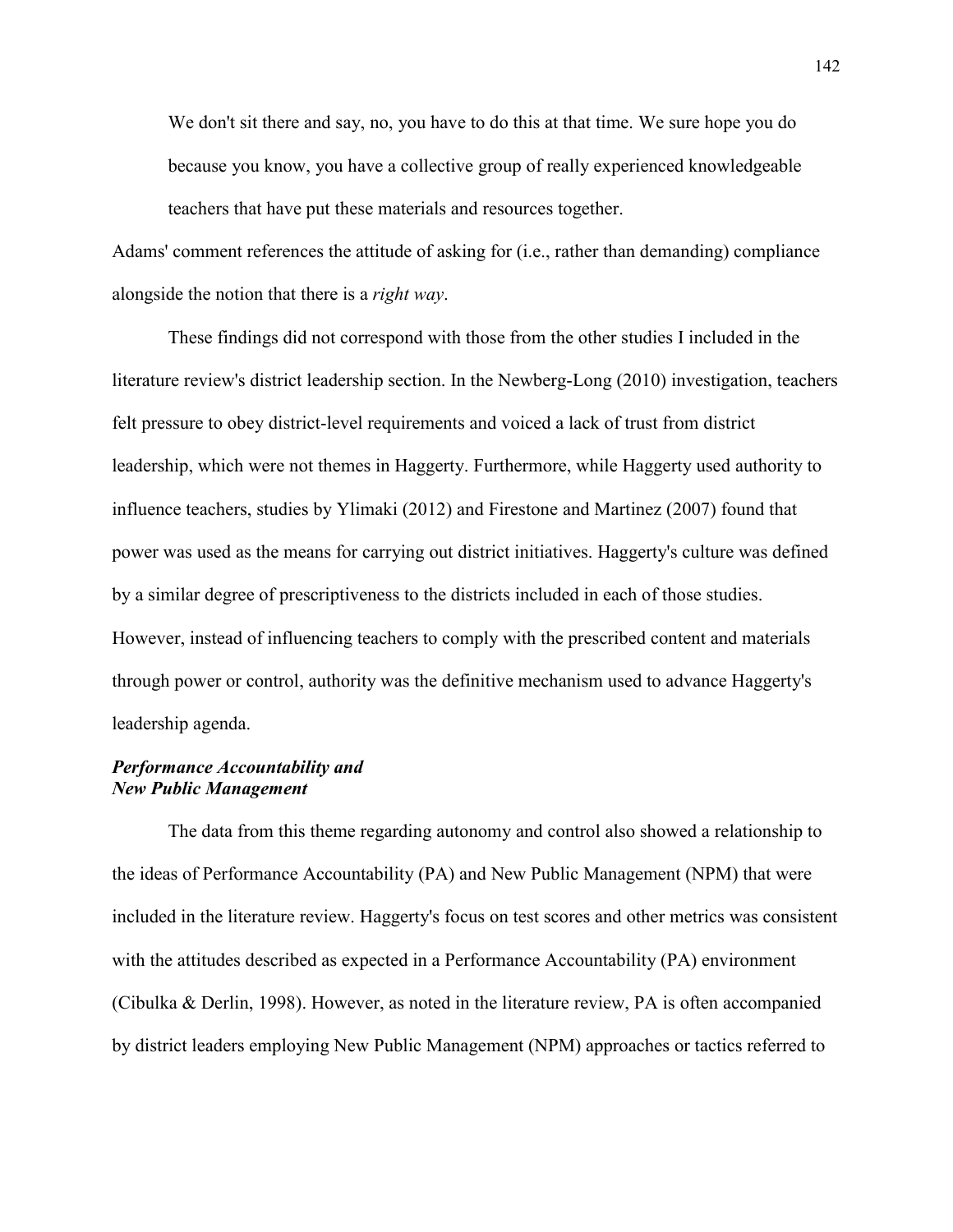as being from a traditional management paradigm (Henderson et al., 2000; Maxcy, 2009). Those approaches were not evident under typical circumstances in the Haggerty district.

Two cornerstones of an NPM approach are explicit standards and a centrally prescribed curriculum. Although these cornerstones were evident in Haggerty, the school principals and teachers did not report feeling controlled by the leadership, an outcome typically associated with NPM (Hood, 1991). Also, Hood stipulated that NPM values results over procedures and processes. In Haggerty, the culture of *and* valued results *and* procedures and processes. For example, Principal Tipton shared, "I feel like we've really come to a place where we focus a lot more on process… that more metacognitive approach to it versus just separate skill levels." Another characteristic of NPM is that power resides at the top of the organization (Anderson & Cohen, 2018; Hood, 1991). This characteristic would not have adequately described the culture within Haggerty. The power in Haggerty was distributed, to at least some degree, through the "leadership team" processes.

Although I concluded that a NPM approach did not accompany Haggerty's value on results, the data revealed that the approach taken by district-level curriculum leaders was different when working with schools with a low state accountability rating (i.e., within the state's bottom two tiers). The data did not indicate a comprehensive shift toward NPM, but some principles from NPM were applied in those contexts. District-level curriculum leaders noted that they visited more frequently with such schools. In those visits, the leaders asked about the pace of curricular coverage, checked on the use of adopted curricular materials, and visited classrooms to observe instruction. Moves towards tighter coupling with pacing expectations and the use of prescribed materials are common attributes of an NPM approach (Maxcy, 2009). Also,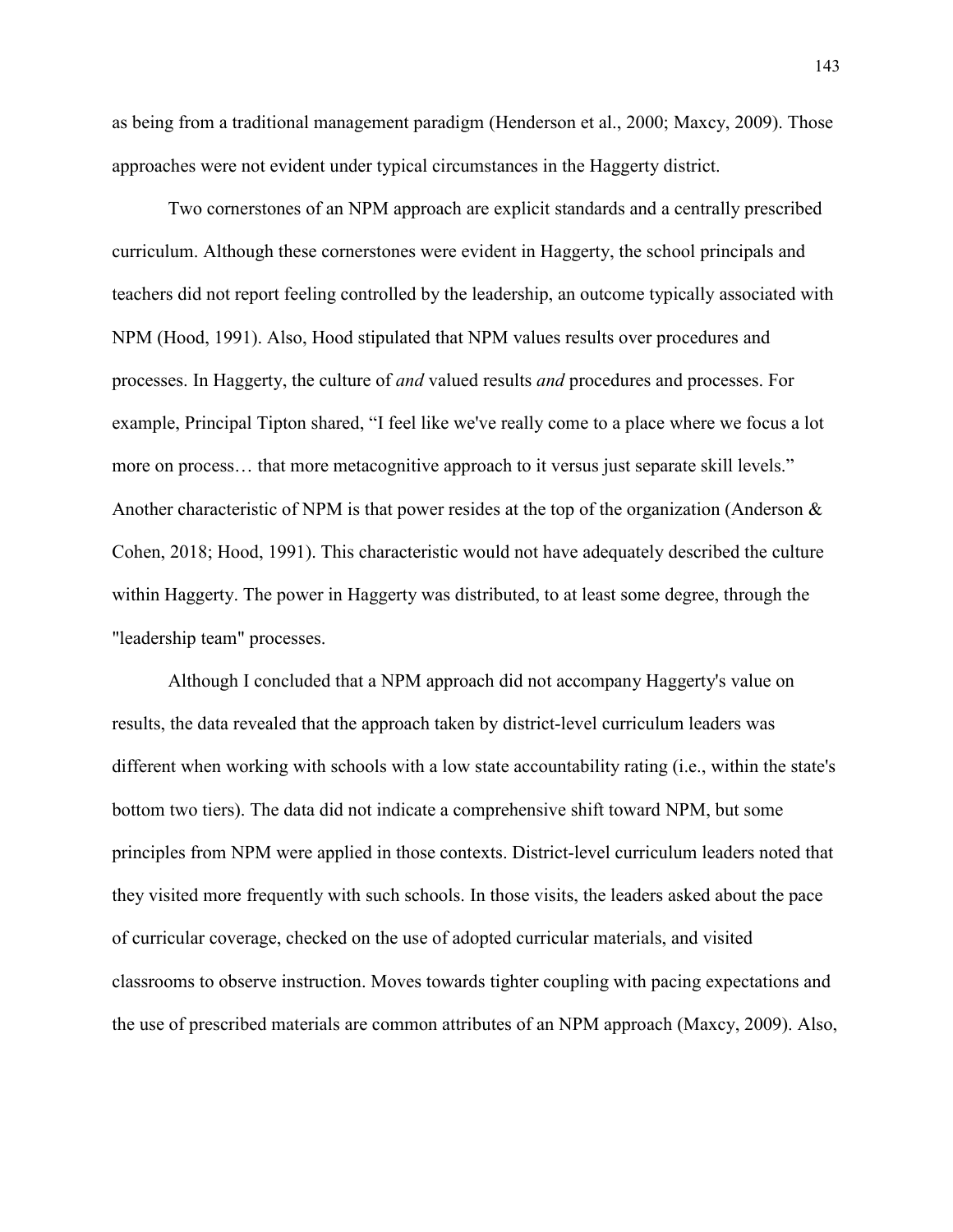while typically the culture was loosely coupled with policy concerning teaching strategies, the data indicated a move toward tighter coupling in those contexts.

While one teacher participant described district-level leaders as being "hands-off," that phrase was not used by the participant who worked at a school that was operating under a low rating. Instead, she told me that each teaching team met weekly or bi-weekly to stay "on the same page," and district-level curriculum coordinators often attended those meetings. The increase in curriculum coordinators' school-based participation represented a shift toward denser network ties between district leaders and teachers as a mechanism of support. This finding contradicts observations in the Daly and Finnigan (2011) study. In that investigation, the context of high-stakes accountability manifested itself as a highly centralized network with dense ties amongst central office leaders but weak ties between those leaders and educators at the schools.

Although the ties between district-level curriculum leaders and school-based personnel became denser in low-performing schools, the relationship was still noted as collaborative. The tighter coupling and denser network ties may have decreased autonomy, but the culture did not shift toward the use of power through reward and punishment. Assistant Superintendent Darnell explained, "You need to be data-driven, but it should be data that informs instruction, not data that should punish people." In the culture of curriculum leadership within the Haggerty school district, lower results translated to decreased autonomy but did not represent an outright shift toward approaches that denoted centralized control.

# *Bureaucratic or Professional*

Haggerty's aversion to the use of power and control aligned with one condition recommended by Mehta and Fine (2019) as supportive of deeper learning. Mehta and Fine also suggested that districts need to shift their leadership of teachers from a bureaucratic approach to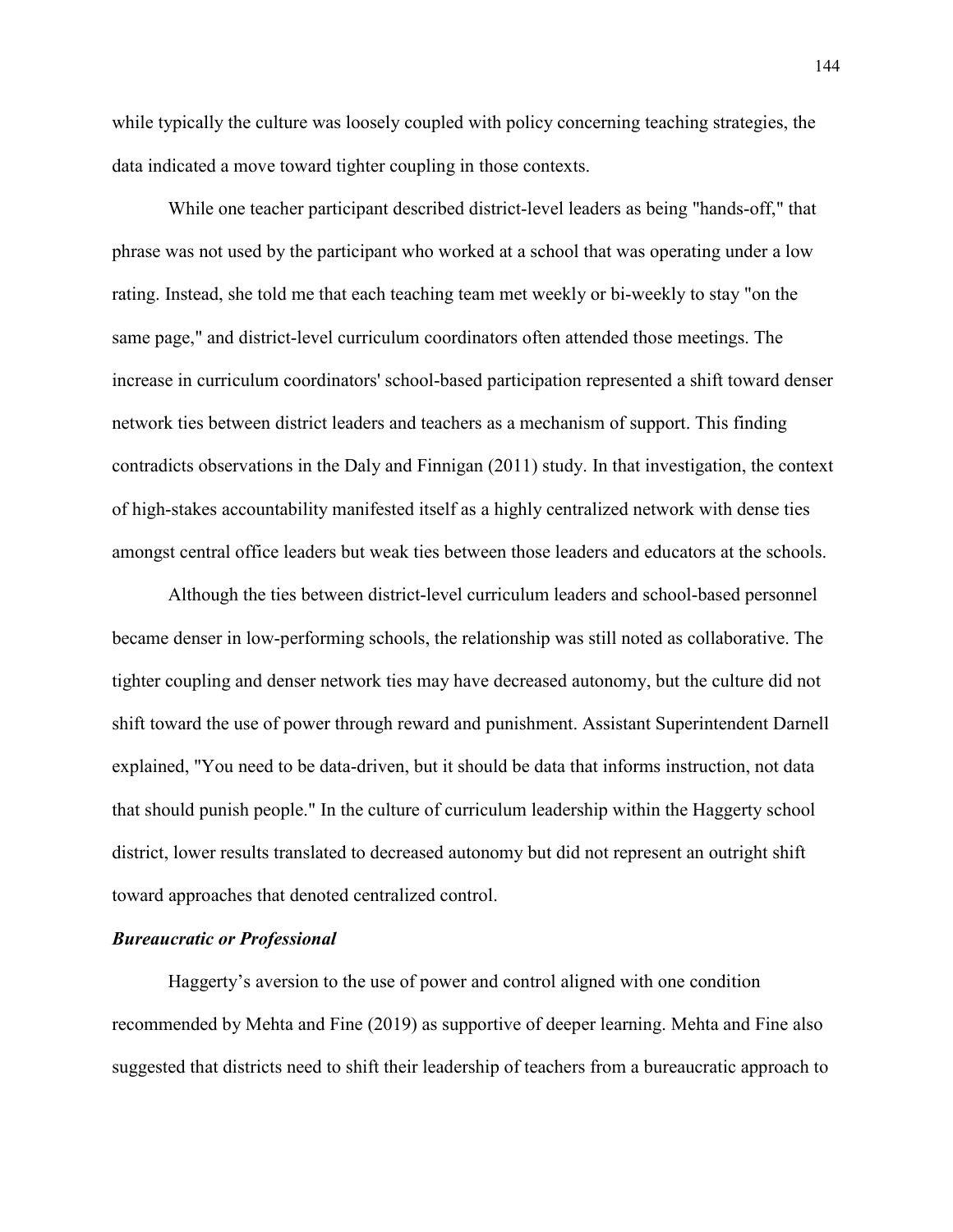a more professional one. This concept from the literature supports interpretation of the findings from the section in theme three regarding the teacher's role in the Haggerty district. Mehta and Fine characterized a bureaucratic approach to leading teachers as one within which "'the many' implement the ideas of 'the few'" (p 393). Alternatively, they suggested that a professional approach recognizes the work of teaching as too complex to be standardized from above. Noguera (2017) also advised that decreasing reliance on "prepackaged curricula" in favor of developing the professional capacity of teachers was one example of a more professional approach (p. 26).

This study's findings indicated that the approach to leading teachers in Haggerty was neither purely bureaucratic nor wholly professional. On the one hand, the "many" (i.e., all teachers) in Haggerty were expected to implement the ideas of the "few" (i.e., the small number participating on leadership teams). On the other hand, Mehta and Fine (2019) defined "the few" as a "small administrative class" (p. 393). The collaborative teams used to put forth curricular guidance and the ongoing revisions processes in Haggerty were disparate from that description. There was less nuance to consider regarding the reliance on "prepackaged curricula" in the Haggerty culture. The data indicated a firm reliance on curricular programs in elementary language arts, math, and to some degree, science.

Mehta and Fine (2019) also suggested that a professional approach emphasizes teacher control and choice regarding the curriculum. For example, they stated that teachers need the flexibility to adapt based on student interests and needs. In Haggerty, that flexibility was limited. Teachers had control and choice regarding instructional strategies (i.e., the "how"), but not regarding content (i.e., the "what"). Teachers were asked to use the adopted resource, follow the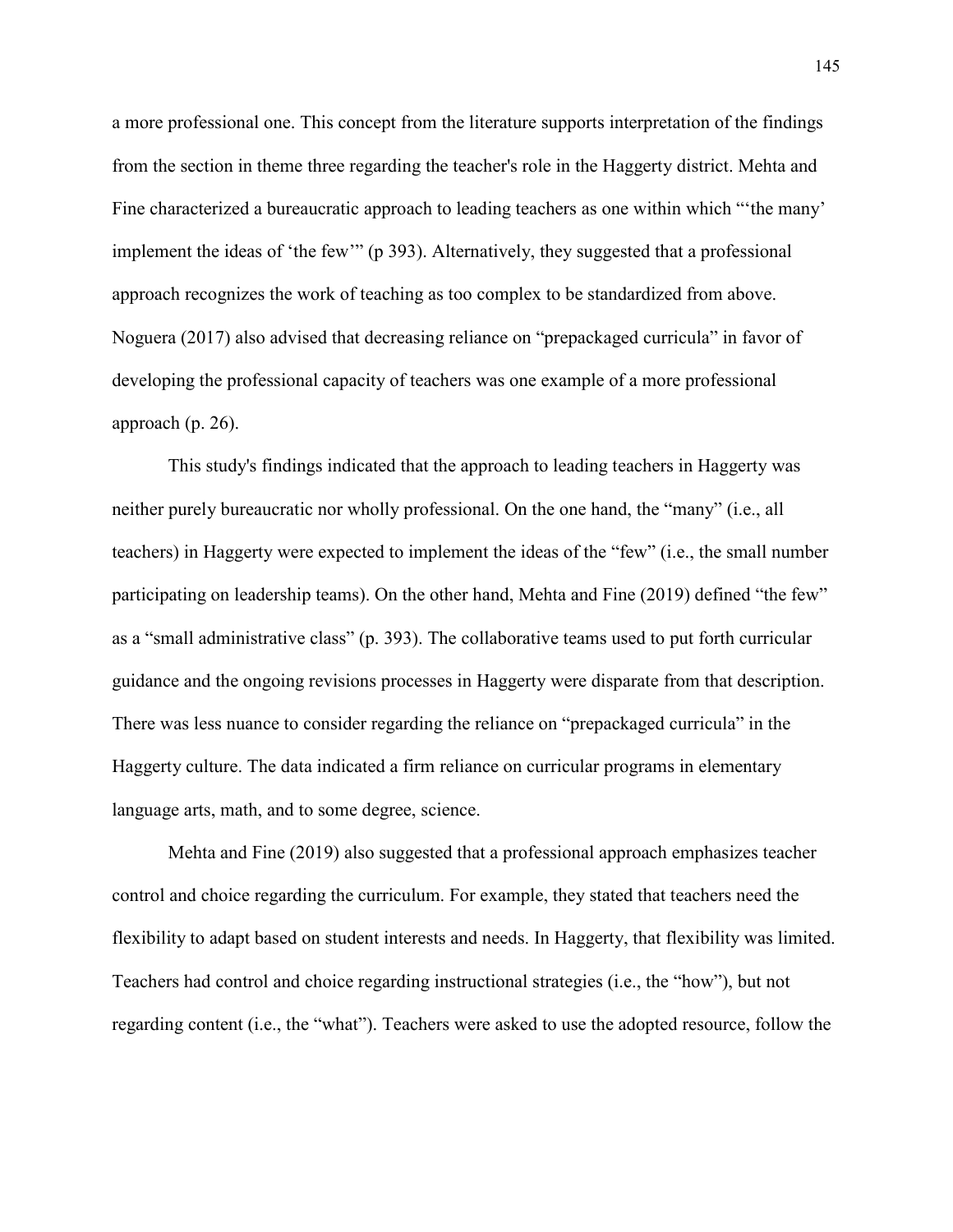scope and sequence, and avoid supplanting. Math teacher Arnold seemed to desire a more "professional approach" when he described the prevailing attitude:

He [Coordinator Watson] lines up our curriculum to check all the boxes and puts it in a nice little package and sends it to us and says, do what you can with this. So, it really is done, I think, as effectively as it can be, which is a compliment to the coordinator, he really does do a good job. But it does kind of suck to not have a foot in that pool as well. Like, I wish I could go and say, you know what, screw the SAT and let's teach them something useful. Like let's teach students how to calculate their income tax. Like that's not part of the curriculum we have. They're checking all the boxes, which is delightful, but I personally feel some of those boxes don't really need to be checked. And I would rather add a couple of supplements to something more practical.

Although teachers could supplement the curricular guidance, the pressure to fit in the prescribed content made it difficult to add or adjust based on student interests or needs outside the delineated scope and sequence. An exception was the new curricular design in secondary language arts. That approach emphasized choice and control for teachers and students. Teachers could select which assignments to use, decide the order of those assignments, and could opt to replace assignments with their own designs. Also, teachers were encouraged to choose which text selections to offer students. The design was not standardized from above, nor did it use "prepackaged curricula." The curriculum design for secondary language arts in Haggerty appeared to be an example of the type of professional approach described by Mehta and Fine (2019).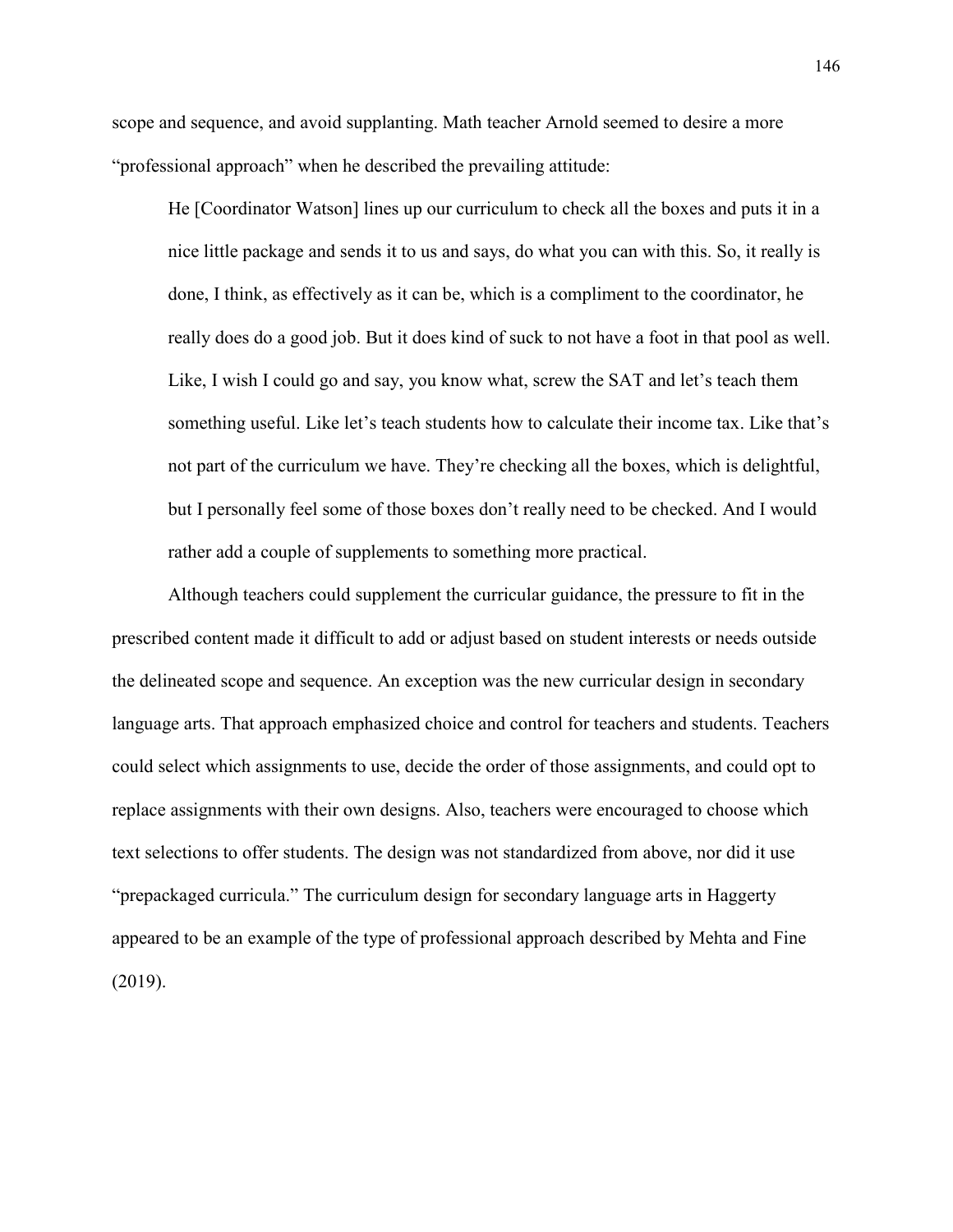### **Theme 4: Depth and Breadth**

The data from theme four was centered on the topic of curricular coverage. I presented data suggesting that the culture of curriculum leadership placed value on coverage of content, most notably in math, science, and elementary language arts. The data also indicated that there was "too much" to cover. The participants talked about the tension between the value of coverage and the feasibility of fitting it all in. I shared data regarding the decision-making that resulted from that challenge and used the priority standards to illustrate tensions related to depth and breadth in the Haggerty culture.

### *Curriculum Narrowing*

The data from this theme relates to the literature regarding curriculum narrowing. As mentioned in the review, curriculum narrowing is often traced back to the results-oriented climate created by Performance Accountability (PA) (Cuban, 2004; Joseph, 2011). Findings were mixed about curriculum narrowing in Haggerty. Some participants indicated the PAinfluenced value on high achievement on standardized tests has narrowed the curriculum. Middle-level science teacher Varner shared, "My current principal always says, don't teach the test, but if our numbers drop low, guess what? We're re-evaluating the data to teach to the test." Similarly, Principal Tipton stated, "We're looking at more than just test scores, and yet we also have test scores."

While data such as the comments by Varner and Tipton indicated a concern regarding narrowing of the curriculum, the curriculum leaders and school-based participants also emphasized the importance of authentic, problem-based learning. District-level leaders expressed support for teachers taking time to build curiosity, apply student learning to new contexts, and develop transferrable (non-tested) skills. In the spirit of the culture of *and*, it seems that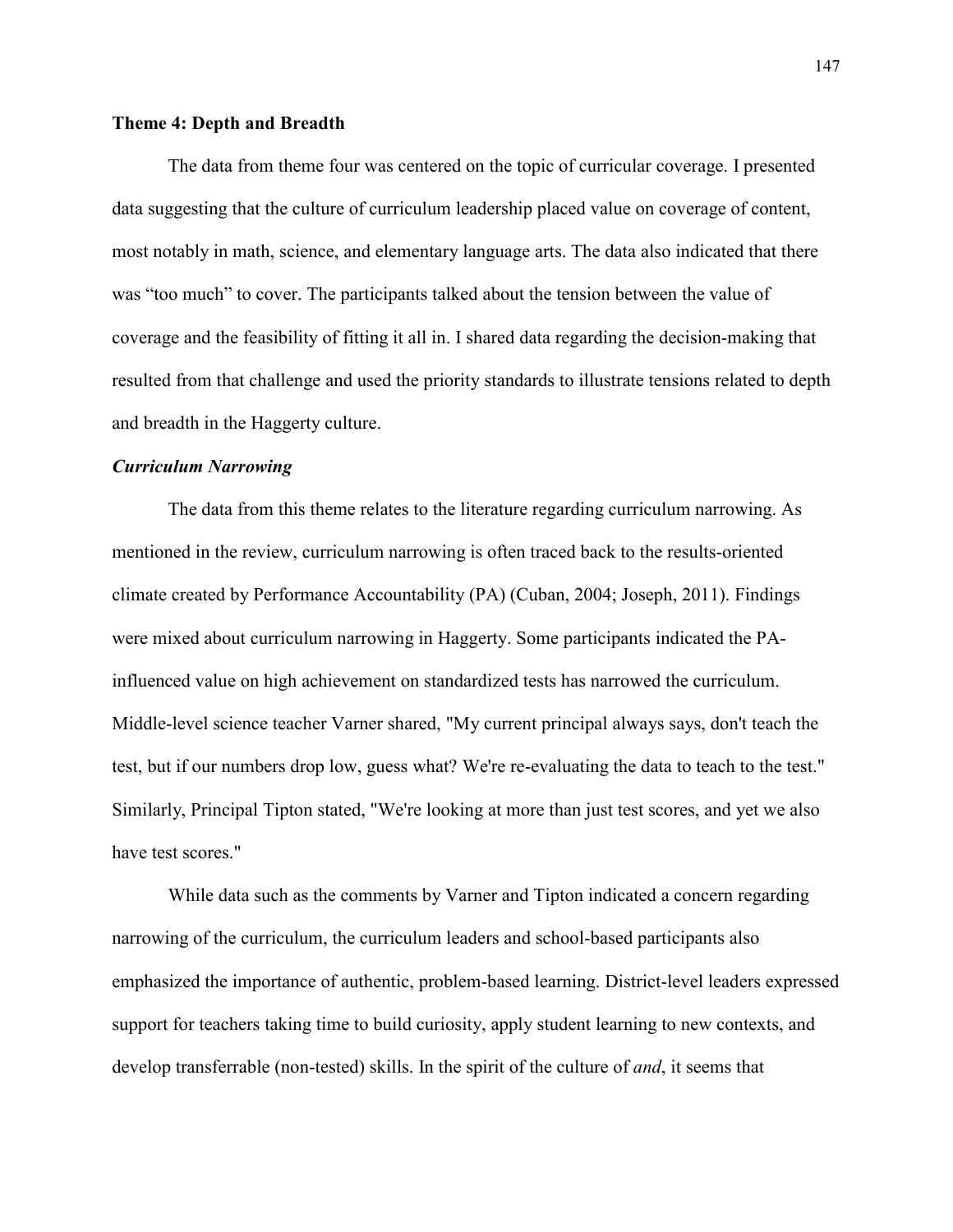Haggerty's leaders asked for the results-based alignment that is symbolic of a narrowed curriculum *and* the authentic tasks that develop curiosity, creativity, and innovation.

# *Breadth Versus Depth*

As discussed in theme two, compliance was valued in some domains within the culture of curriculum leadership in Haggerty. Perhaps the most prominent example was within the dimension of content, specifically regarding the attribute of pacing. Mehta and Fine (2019) reported, "Teachers consistently told us that their biggest obstacles to 'deeper' learning were the pacing guides developed by districts that dictated the rate at which students were supposed to learn" (p. 388). Similarly, the findings in this case study indicated pacing as an obstacle to what Mehta and Fine called a "new balance between depth and breadth" (p. 388).

Assistant Superintendent Darnell himself voiced that there was "too much" to cover and told me he had been working to enact a more viable approach in the Haggerty district. Interestingly, he shared that he was "struggling with some of our folks" as he sought that new balance. Mehta and Fine point primarily toward district-level leadership as the problem when it comes to the obstacle of pacing. The data from this case found that to hold true in math, science, and elementary ELA. However, Darnell suggested that educators at all levels of the system had trouble reducing the number of learning objectives to establish a more viable curriculum. As one specific example, Science Coordinator Adams told me that multiple teachers complained when he and the leadership team identified priority standards. The teachers were frustrated that some content they "love" teaching was not prioritized. For deeper learning to flourish in Haggerty, the attitude regarding pacing and coverage of the curriculum would need to shift in the domains mentioned.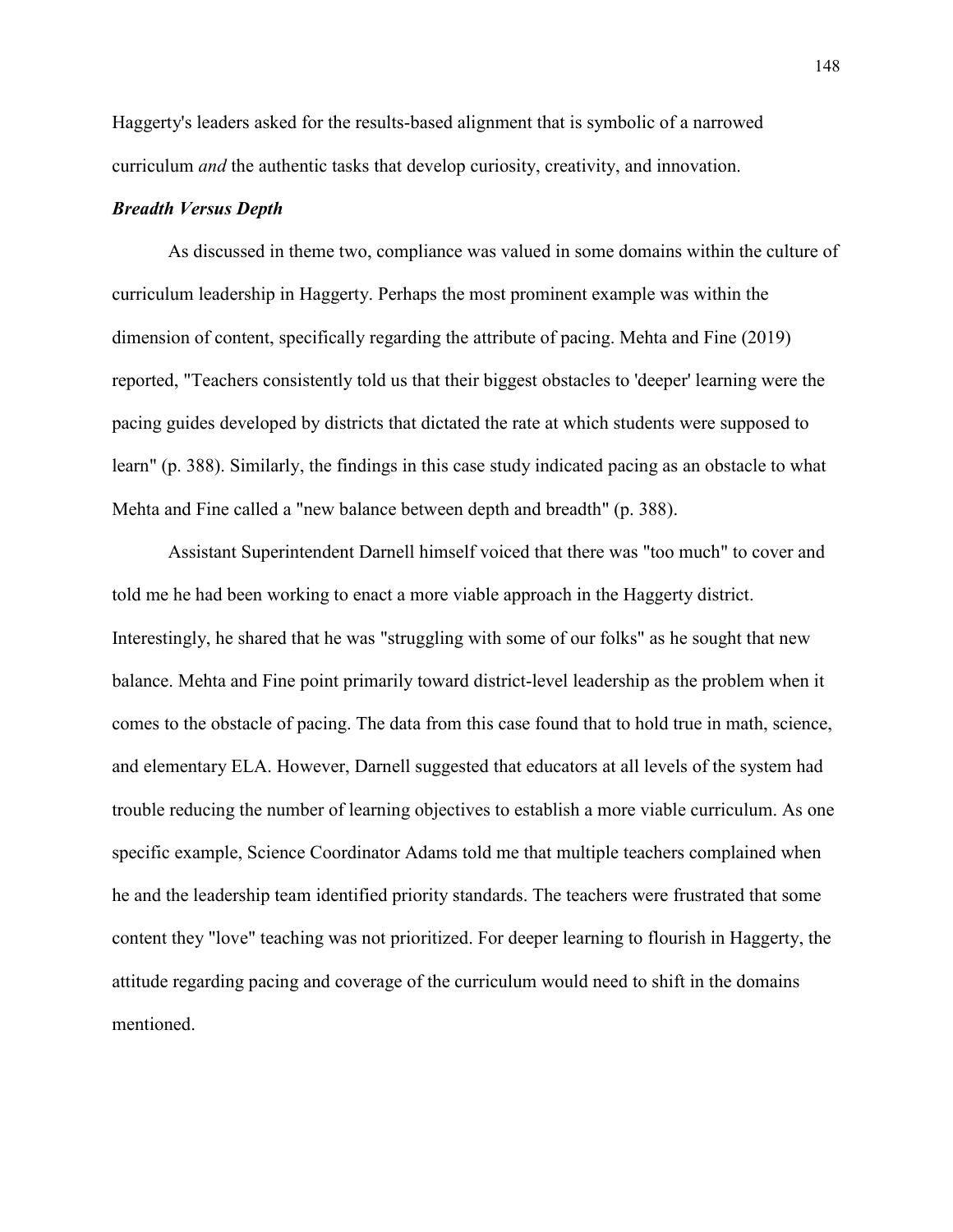### **Theme 5: Evolving as a District**

 The data in theme five showed findings related to an ongoing shift in Haggerty's culture of curriculum. The theme included sections concerning the teacher's evolution as a facilitator instead of a purveyor of knowledge, students as producers rather than mere consumers, application of learning in more authentic discipline-specific tasks, use of multidimensional assessments to measure more than discrete skills, and a more flexible approach to curricular design. Each of these areas represented a slight shift toward dimensions suggested by Mehta and Fine (2019) as transformed when "reimagining the grammar of schooling" (p. 378). While these evolutions did not disrupt what Tyack and Tobin (1994) called the core "organizational framework" of schools (i.e., grade-based classrooms and boundaries between disciplines), these evolutions did represent moves away from the "teacher-centered and textbook-centered" approaches (p. 455).

### *New Grammar of Schooling*

One specific aspect of the new grammar of schooling presented by Mehta and Fine (2019) was that students shift from being consumers to producers when engaging in deeper learning. This shift was mentioned by Science Coordinator Adams and referenced by all the curriculum leaders in some manner. Haggerty's culture showed value for students as producers and was working to move away from teachers as purveyors of knowledge and students acting solely as consumers of that knowledge. For example, rather than completing a preconceived laboratory exercise in science, students were engaging in original research within which they designed an investigation, collected data, and drew conclusions. At the time of this study in Haggerty, Assistant Superintendent Darnell suggested that students were both consumers and producers. He noted that this change would take time.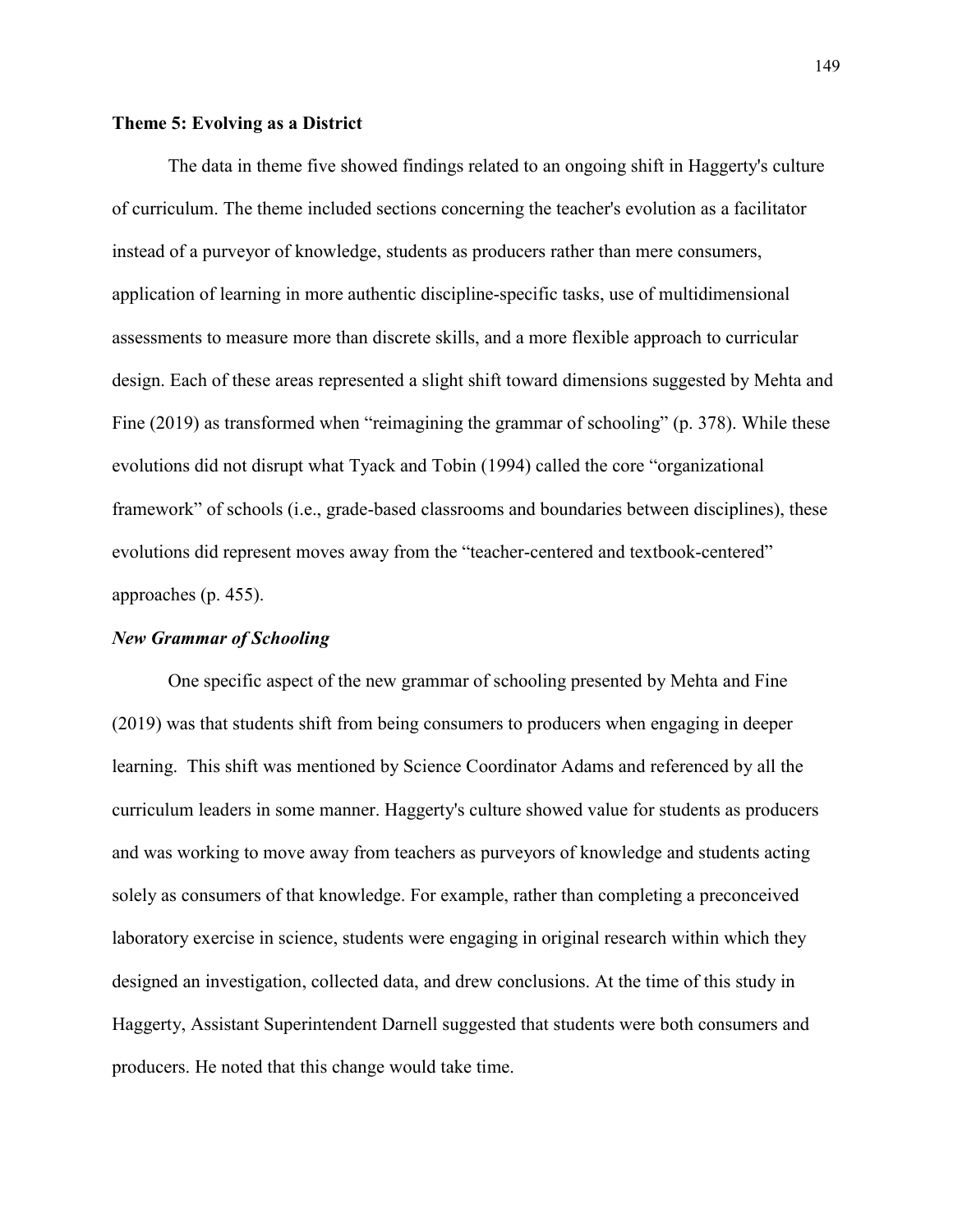The literature also indicated that deeper learning includes emphasis on real-world application and authentic, relevant tasks that move beyond a focus on instructing discrete skills (Pellegrino & Hilton, 2012). The curriculum leaders voiced an explicit value for authentic and relevant tasks. However, other participants indicated the time to enact this type of learning was a limitation. The desire to redefine academic tasks was evident in the Haggerty culture of curriculum leadership.

Shifting toward deeper learning also makes it necessary to rethink assessments (Fullan et al., 2018; Mehta & Fine, 2019). Specifically, scholars have called for a "new generation" of assessments that are more authentic and performance-based and include problem-solving, communication, and collaboration (Harris et al., 2019, p. 53). The data from Haggerty indicated an emphasis on this form of assessment in secondary language arts and science. The new secondary language arts design included quarterly performance-based assessments focused on the authentic application of ideas and concepts. In science, Coordinator Adams explained that Haggerty was in the process of using three-dimensional assessments. These assessments, promoted as part of the Next Generation Science Standards, were focused on applying learning in problem-solving contexts (Harris et al., 2019). The data indicated the use of performancebased assessments in elementary language arts, social studies, and mathematics. However, these assessments were not analyzed regarding the degree of problem-solving, communication, or collaboration required. The literature suggested that measurement of deeper learning is complex, and mechanisms for such measurement are only recently evolving (Rickles et al., 2019). However, Haggerty's culture was actively working to rethink assessment and shows readiness to employ new forms of assessment as they are created.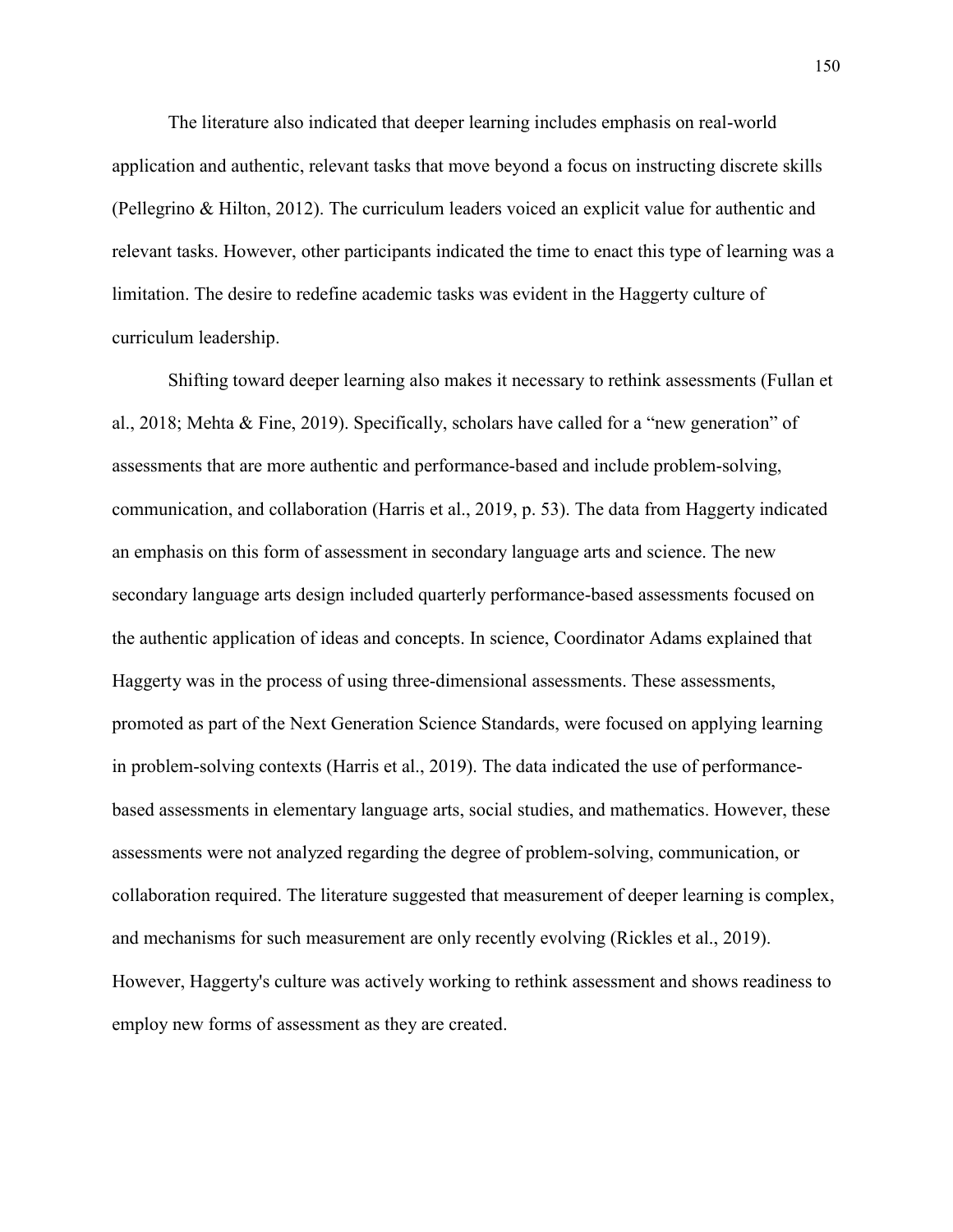# *Curriculum Design*

Beyond viewing students as producers and rethinking assessment, Mehta and Fine (2019) advised that deeper learning "demands a different approach to curriculum design" (p. 392). It seems the new approach being used in secondary ELA in Haggerty had the potential to answer that call. The new process, described in chapter four, had been discussed at length between Coordinator Edwards and Assistant Superintendent Darnell as it involved a few shifts from how design had been done in the past. One shift was that the approach called for the teacher to be an active designer of content (i.e., the "what") rather than being asked to focus only on the "how." A second change was that the learning tasks were designed at the "minimum" as opposed to laying out a scope and sequence that included "too much."

The new design indicated a different attitude regarding the role of the teacher in the culture of curriculum. In the design process, teachers could choose to use the tasks provided in the curricular guidance or make their own. While the minimum number of tasks was "tight" (i.e., four per quarter) and the types of experiences within those tasks was to remain unified, the teacher could add, change, or reorder those tasks. Edwards said, "if you look at those four assignments and say I am not down with this, then it is all right, what can you create that better fits the needs while maintaining the goals?"

Beyond shifting to the teacher acting as a designer, the new process did not rely on prepackaged curricula. The process did not involve adopting a published curriculum and invited teachers to take a role in choosing resources. Choice was emphasized for both teachers and students in this new design. When discussing text selections for student reading, Coordinator Edwards expressed that "our bias is toward student choice." Also, he stated that the design had "turned the dial way up on choice and control" for teachers. This adjustment aligned to Mehta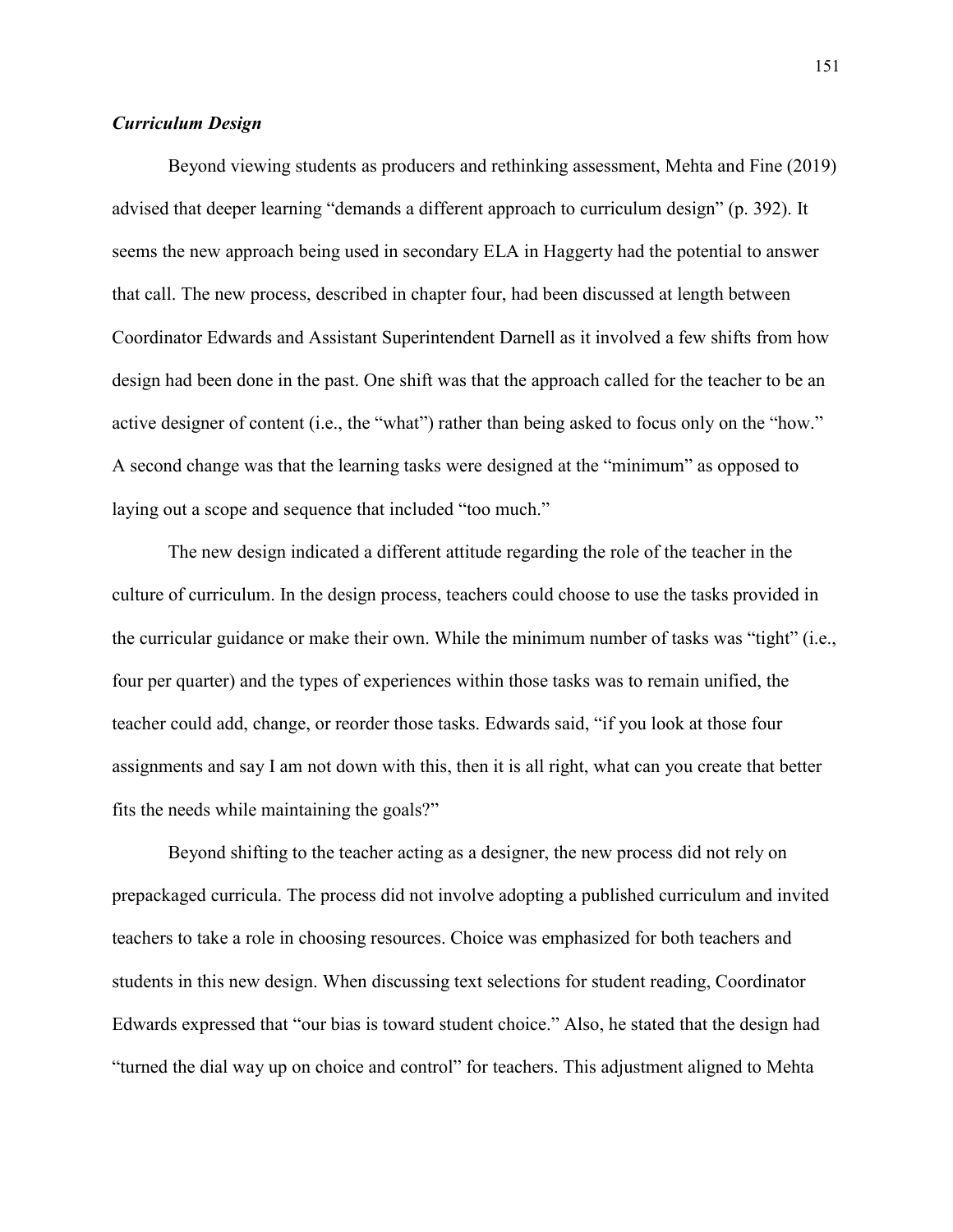and Fine's (2019) call for an adult culture that includes "control and choice" (p. 393). Shifting the teacher's role and branching away from prepackaged curricula are two moves that were suggested as indicative of the aforementioned "professional approach" to teaching that was suggested as supportive of deeper learning (Noguera, 2017).

# **Implications for Practice**

 The sections above compared Haggerty's culture to the literature and conditions recommended to support deeper learning. The culture in Haggerty was aligned with some of those conditions, while it was incongruent with others. In this section, I reflect on the findings to suggest implications of the beliefs, values, and attitudes that characterize the culture of curriculum leadership in Haggerty.

#### **And Versus Or**

One of the key findings in this study was that the viable curriculum in Haggerty was, in practice, not always viable. I also noted that teachers needed more flexibility to supplant or supplement academic tasks based on student needs or interests for deeper learning to occur. As there were already questions regarding the viability of the prescribed content, there was often not time to fit student-centric tasks into the curriculum. In those cases, a teacher needed to decide what to supplant or remove. The culture in Haggerty valued the types of student experiences described as deeper learning *and* valued the guaranteed and viable curriculum (Marzano & ASCD, 2003). However, for deeper learning experiences to occur in the classroom, teachers may need to decide whether to follow the prescribed content *or* adjust to serve students' unique and varied interests.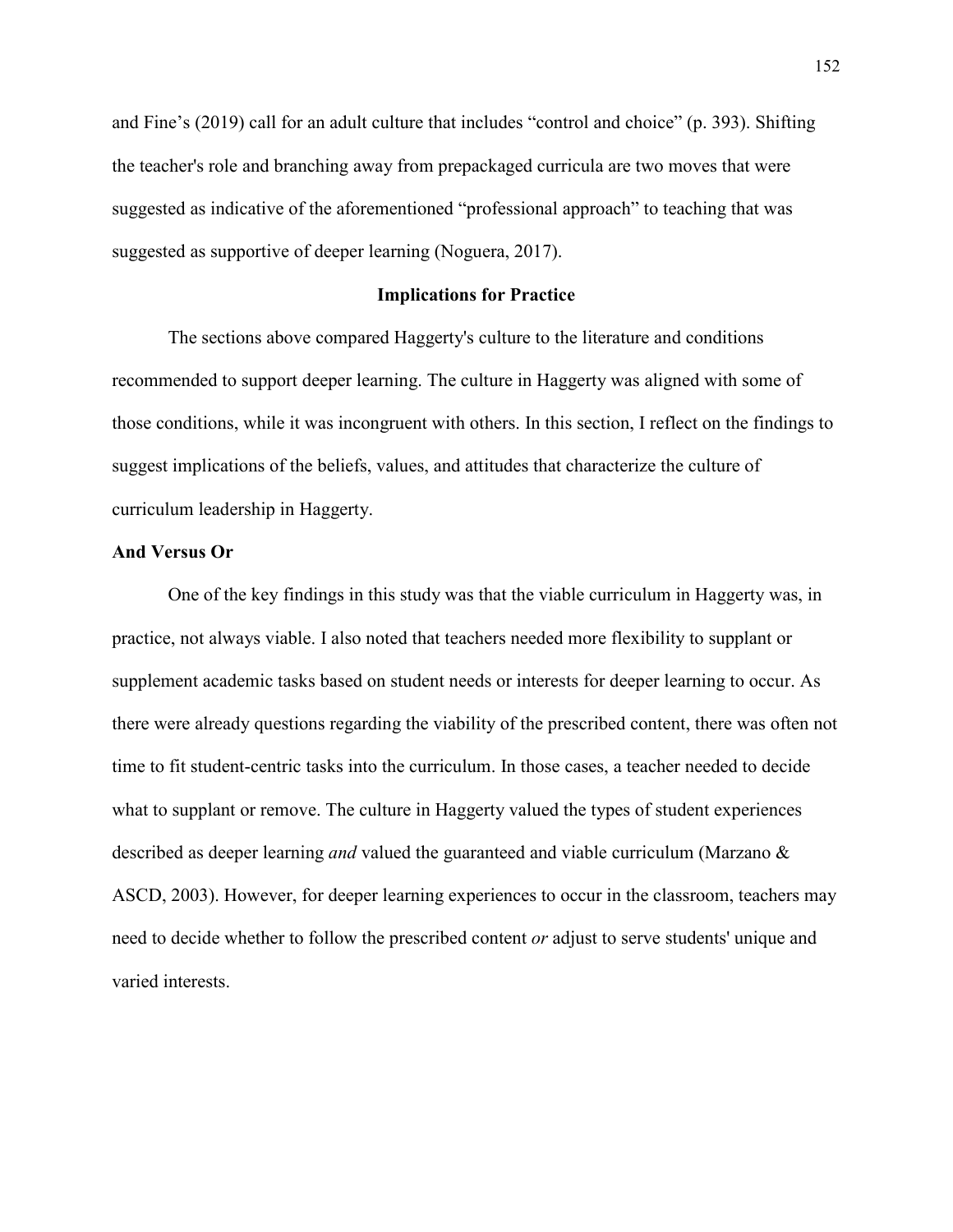High school math teacher Arnold explained one example of this conflict. He told me there were about 10 required topics in algebra two class, and he would have liked fewer requirements to leave space to make the learning more meaningful:

I wish there was a way to sort of trim all the fat and just give everybody a muscly skeleton and then just say do what you want. So, we still have that core structure, like you have to do these seven things and then three of your choice. Like a little bit more freedom in what to teach because there's some parts of algebra two that I think students would really benefit from and enjoy that aren't part of the curriculum, and there's parts of the curriculum that are part of the curriculum because they're on the SAT and for no other purpose.

The prevailing culture in Haggerty would have told Arnold that he was welcome to supplement the prescribed content. Arnold lamented that there was not enough time for supplementation. Because Arnold was a teacher who remained faithful to the prescribed curricular guidance, he did not make those changes. Middle-level teacher Martin shared a similar sentiment. She said that in her school, which was operating under a lower accountability rating, the students' needs were such that the prescribed content filled all the time, and then some. Martin felt the students missed out because of this:

We don't have half a day to mess around with doing the same type of problem in different situations… we are still running all the time to get to this finish line. They never feel like there's enough time to just get some of that cool stuff, which then makes those lifelong memories and like learning is awesome. And so, I feel like we just lose that opportunity to really make those lifelong learners because there's not enough time.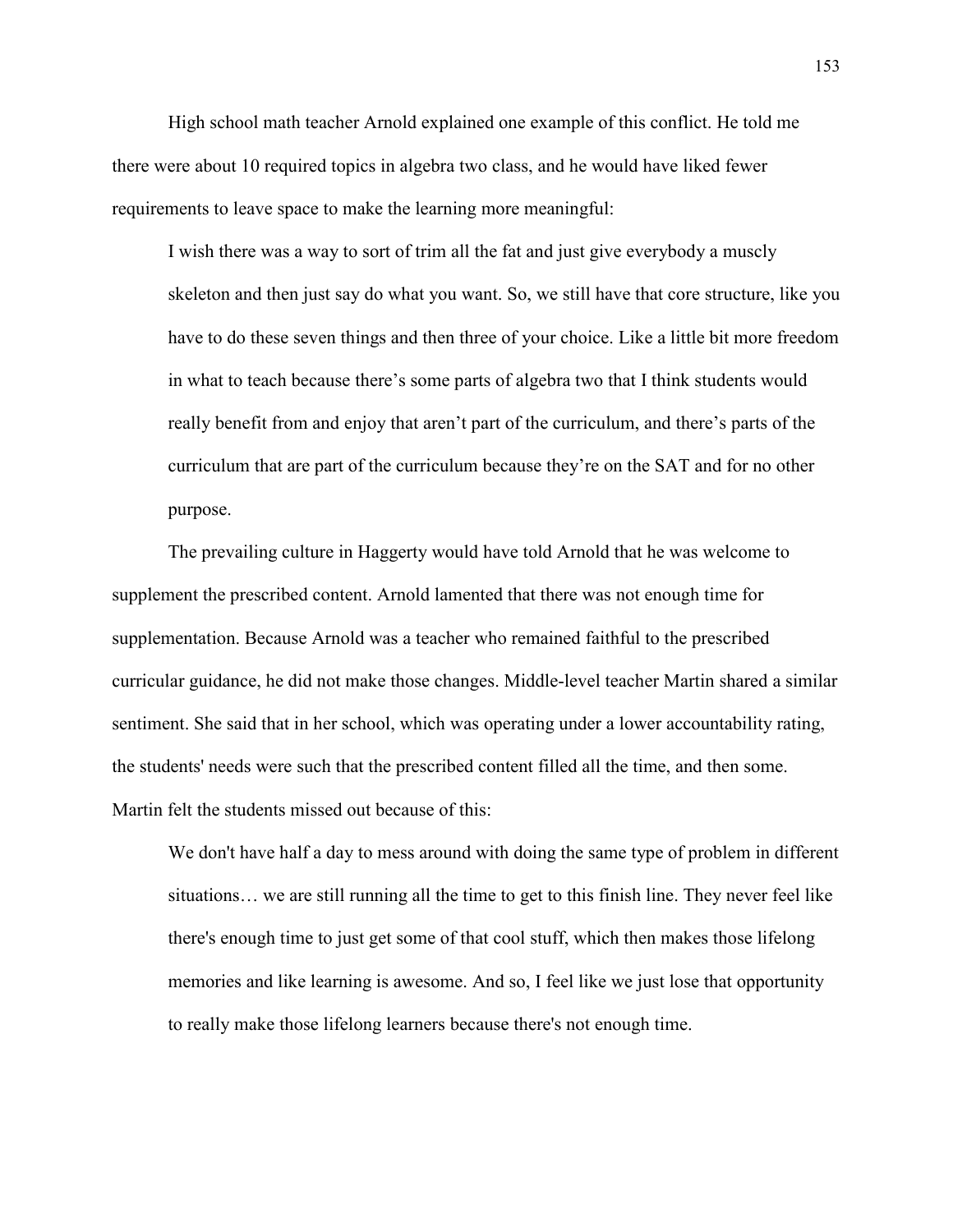Martin's comment indicated the conflict between enacting approaches that support deeper learning and remaining faithful to Haggerty's value of coverage. Martin, like Arnold, did not suggest that Haggerty was against the types of experiences she mentioned. Haggerty supported the engaging and rich academic tasks that the two discussed. However, these two teachers shared that, in practice, a culture of *and* was not pragmatic. A practical implication for curriculum leaders and teachers is to further consider how a culture of *and* might be impacting their decisions. The comprehensiveness of the academic standards and continued advancement of new programs, initiatives, and practices across K-12 education make it important for practitioners to engage in discussions where decisions are made in a more discriminating manner. Rather than continuing to approach decisions with an attitude of *and*, it is time to consider shifting to an attitude of *or*.

### **Autonomy?**

The data indicated that Haggerty's curriculum leaders were not making the types of discriminating (this or that) decisions discussed above. However, as shown in this study's data, discriminating decisions were made in the classrooms across the Haggerty district regularly. This implication is focused on the tension within the prevailing culture regarding those decisions. The findings from this case study showed that Haggerty's culture used authority to enact the curriculum rather than power. This approach resulted in a culture within which some teachers complied with the district's curricular guidance and others accepted freedom from control as a license for autonomy.

Although there was a degree of uniformity in Haggerty, variations were evident at the school, team, and teacher levels of the system. In many instances, school-based educators adjusted the prescribed content or used materials other than the adopted resources. However, as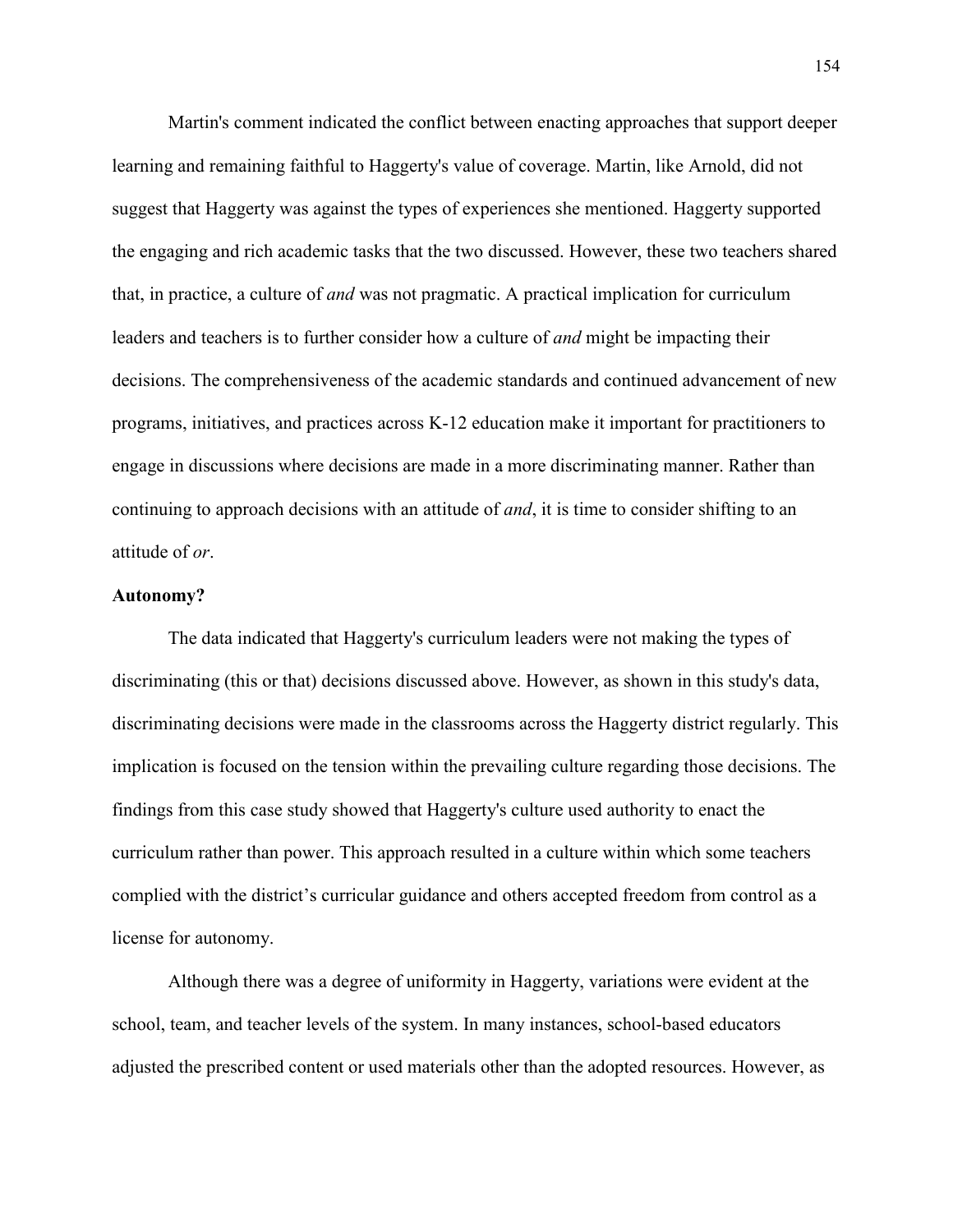the curriculum leaders were focused on the prescribed approach, these educators were making such adaptations independently. Floden et al. (1988) described this phenomenon: "Making individual instructional choices without adequate knowledge and understanding to support those choices is being arbitrary, not being autonomous" (p. 100). Participants throughout the sample (i.e., curriculum leaders, principals, and teachers) indicated a concern for such arbitrary decisionmaking. To address those concerns, curriculum leaders and principals talked about the need for a collaborative approach to such decision-making.

I found this notion conflicting. The culture touted the importance of a guaranteed and viable curriculum, prescribed the content and materials, and expressed that the teacher's role was to enact that prescription (i.e., the "what") without supplanting (Marzano & ASCD, 2003). In other words, teachers were asked to stay within specific parameters (e.g., focus on the "how"). At the same time, the teachers were being encouraged to discuss with school or district-level leaders when they were going to step outside of their conceived role. Instances of teachers having these discussions with principals and curriculum leaders were noted in the data. However, it seemed unlikely that a discussion could be held each time a change to content or materials was deemed necessary by a teacher. Furthermore, it seemed likely that the most compliant teachers were choosing to enact content that did not match students' needs or interests to stay within their defined role in the culture. This perspective was illustrated in the quote from high school math teacher Arnold in the previous section when he wished for "a little bit more freedom." The conflict, it seemed, was regarding the conception of the teacher's role.

Elementary teacher Fanning summarized this conflict by stating, "It's almost something that you kind of wished it was one way or the other. Like, you have to teach this, or we're going to trust you to do your best. And sometimes it's somewhere in between." The challenge was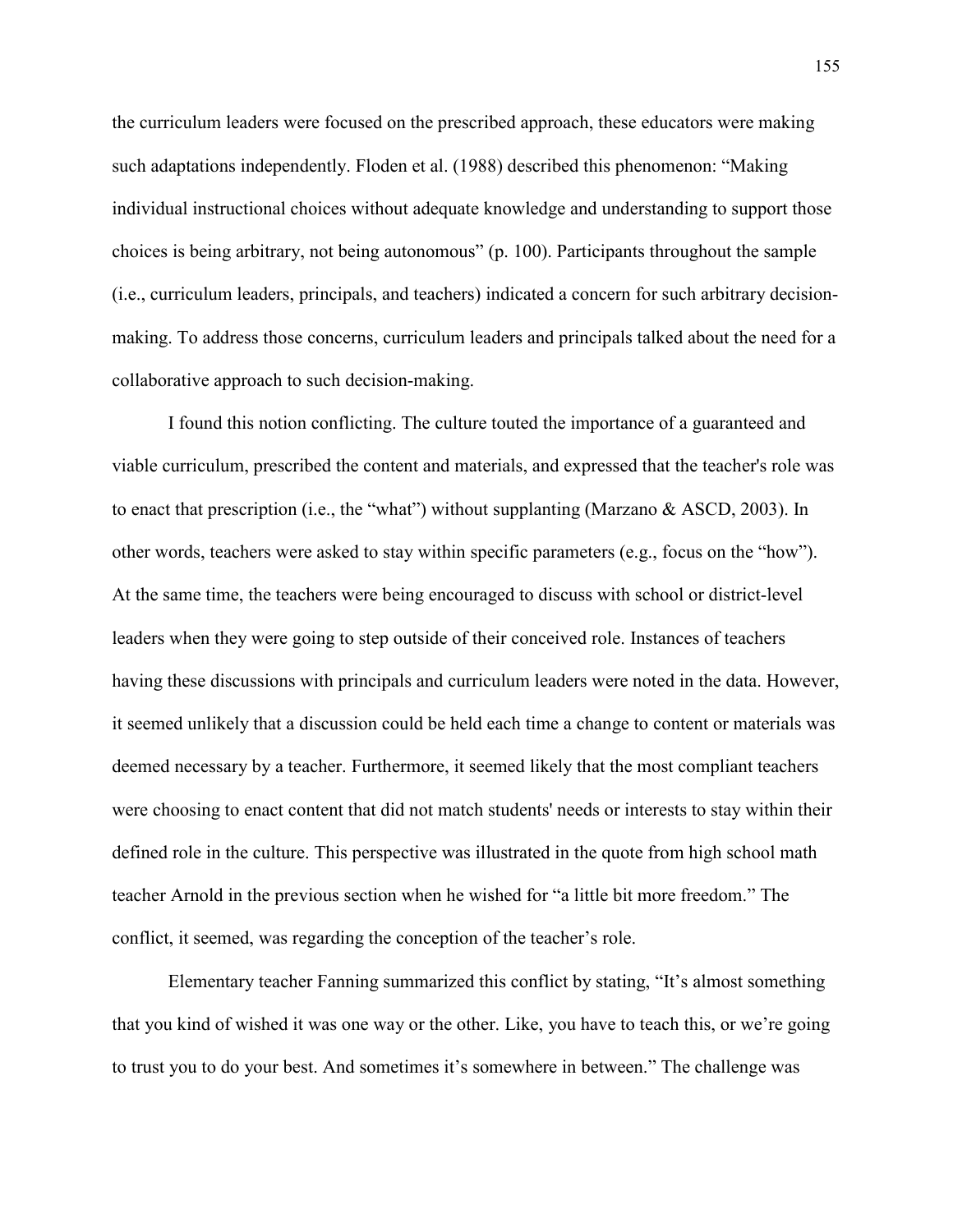framed around decision-making by secondary Principal Moore who said, "I don't know that that is quite as systemic as it could be because there's so many decision points." Moore also indicated "that's where a curriculum becomes really subjective."

For deeper learning to increase in a culture like Haggerty's, teachers would need to be equipped with the "knowledge and understanding" to make decisions regarding "what" is taught, rather than only "how" it is instructed. Along with that, the curriculum leaders' role would have to shift to what Neil described as a "bigger job." These leaders need to build knowledge and understanding for how to enact the curriculum in a redefined role beyond only the domain of instructional strategies and into the domains of content and materials. As one example, Coordinator Watson mentioned that it was his job to know the standards across all grade levels and the teacher's job to understand their grade thoroughly. A shift in the teacher's role would need to be accompanied by a shift in that attitude. Instead, teachers would be developed with knowledge and understanding of standards in grades above and below the grade they instruct. That way, when a decision needs to be made, it can be made with "adequate knowledge and understanding."

Interestingly, the new curriculum design approach being used for secondary ELA in the district involved rethinking roles. The role of the teacher was in the what and the how. The curriculum design approach for secondary ELA may be considered a reculturing. Along with shifts in curriculum leadership, school principals and teachers needed to adjust to new roles. Accordingly, Coordinator Edwards shared that some teachers were hesitant about the change. The literature noted that teachers in controlling cultures are anxious for the freedom to take on an enhanced role in curricular design. However, this new process showed that some teachers also feel anxiety with increased responsibility. As Edwards noted, the system took a long time to be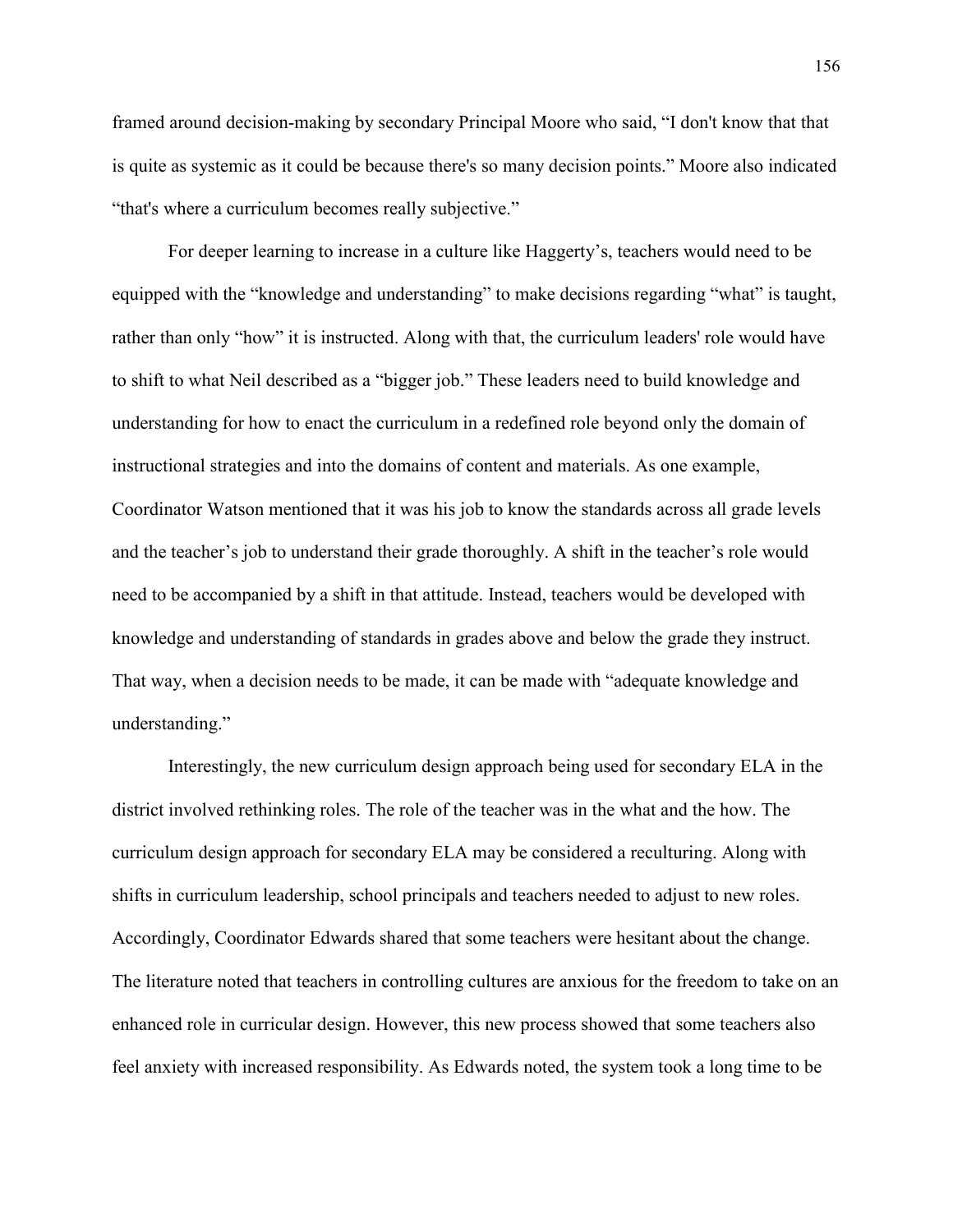ready for this change. He talked about many steps being taken to give professional development to the school leaders and the teachers to take on their adapted roles in this approach to curriculum design. Assistant Superintendent Darnell said with a district the size of Haggerty, "It takes a long time to get a system to change."

#### **Implications for Policy**

One implication of this study for policymakers is to consider the data regarding curricular coverage and depth versus breadth. The findings indicated that the state academic standards represented too much to cover in an academic year. The standards for math were most consistently cited as a concern. For example, Math Coordinator Edwards stated that despite the work done when making the Common Core Standards, "We still have way too much at every grade level." Teacher Gilmore expressed the same concern, "I don't think it's necessarily a curriculum issue so much as a state standards issue… We can't possibly do all the things that everybody wants us to do." Although the math standards' breadth was most often discussed as being problematic, concerns were not limited to math. Assistant Superintendent Darnell, speaking more generally, said, "We give our teachers too much to do and our students too much to do." Policymakers will need to reduce the number of standards delineated for each grade-level for deeper learning to be feasible. Teachers need flexibility to serve the unique and varied needs and interests of students. The time needed to thoroughly address all the current academic standards prevents teachers from having that type of flexibility.

An additional implication for policymakers is to consider the impact of standardized state assessments and accountability systems on district-level curriculum leaders. Pressure from these tests and systems can influence leaders to adopt NPM approaches that may result in a narrowed curriculum and restrictions of deeper learning experiences for students. Assistant Superintendent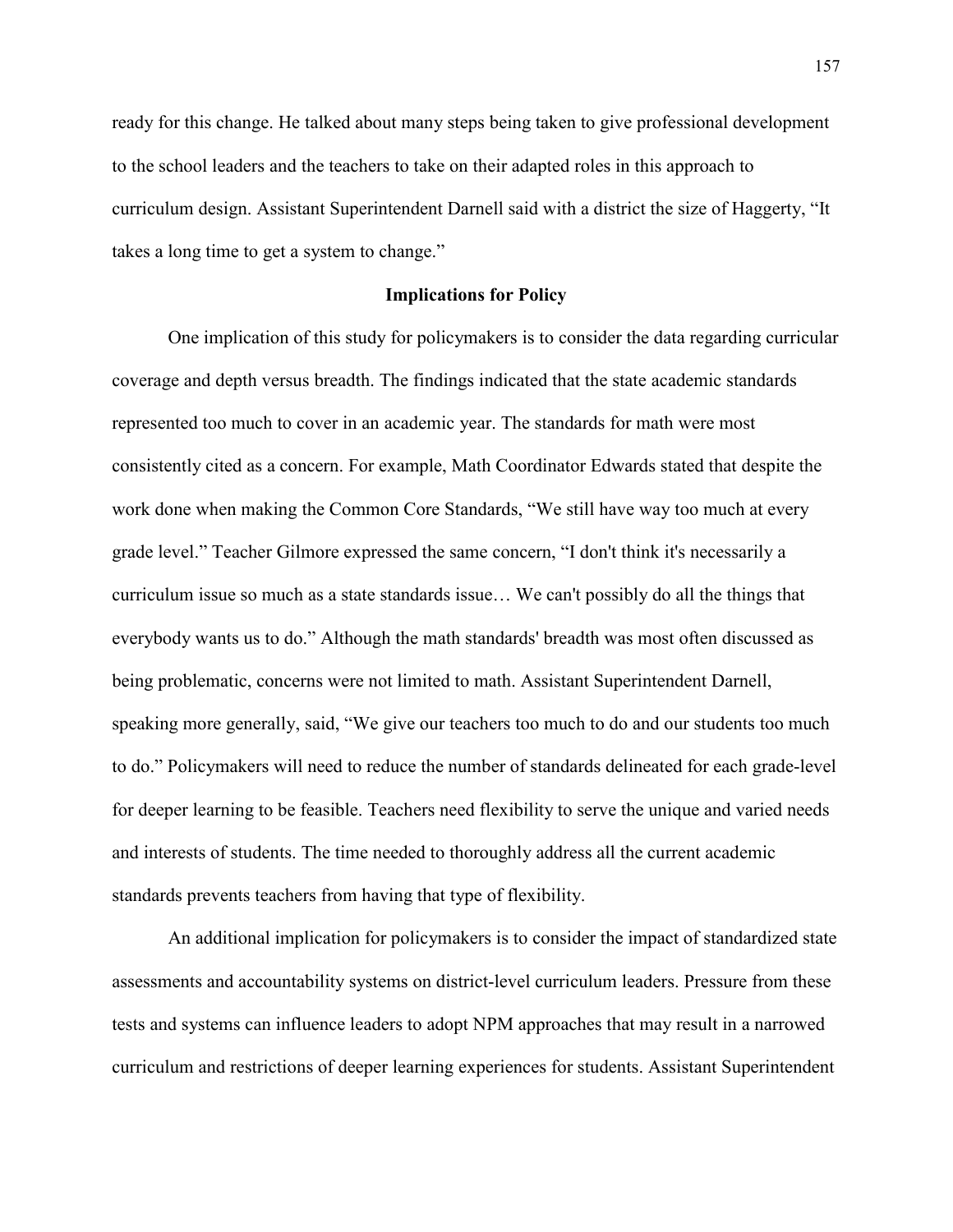Darnell noted he had been working for years to "get into that depth piece so we can explore things more, unfortunately also what comes into this is state testing." Haggerty was an example of a district that valued purposes beyond the assessment (e.g., developing curiosity in students), but they also served as an example that there was little choice about where to emphasize when sanctions came down for poor performance on the tests. While Haggerty leaders did not shift to control as a mechanism for influencing teachers, the degree of autonomy in those contexts was reduced. As noted in the literature, that restricts deeper learning. Furthermore, when those leaders interacted with a lower performing school, they did not ask about enactment of deeper learning, but instead about pacing and use of the adopted materials. The climate of PA, even in Haggerty, seemed to be a barrier to deeper learning.

#### **Recommendations for Further Research**

In this study, the culture of curriculum leadership in one large public school district was thoroughly described. By characterizing that culture, I concluded which shifts supported or may better support deeper learning for students in Haggerty School District. More studies would be necessary to generalize the findings from this single case beyond the theoretical proposition I considered. I recommend that the culture of district-level curriculum leadership be studied in more school districts and different types (i.e., enrollment, demographics) of districts. Is it common for districts to lead through prescriptiveness and authority? Is a high value placed on curricular coverage and use of specific materials in other district cultures? These questions, and others, could be considered through further study.

Beyond recommending additional, similar case studies, a few of the implications I outlined for practice and policy show a need for further study. One of the key findings from this investigation was that teachers in classrooms were making daily decisions within the dimensions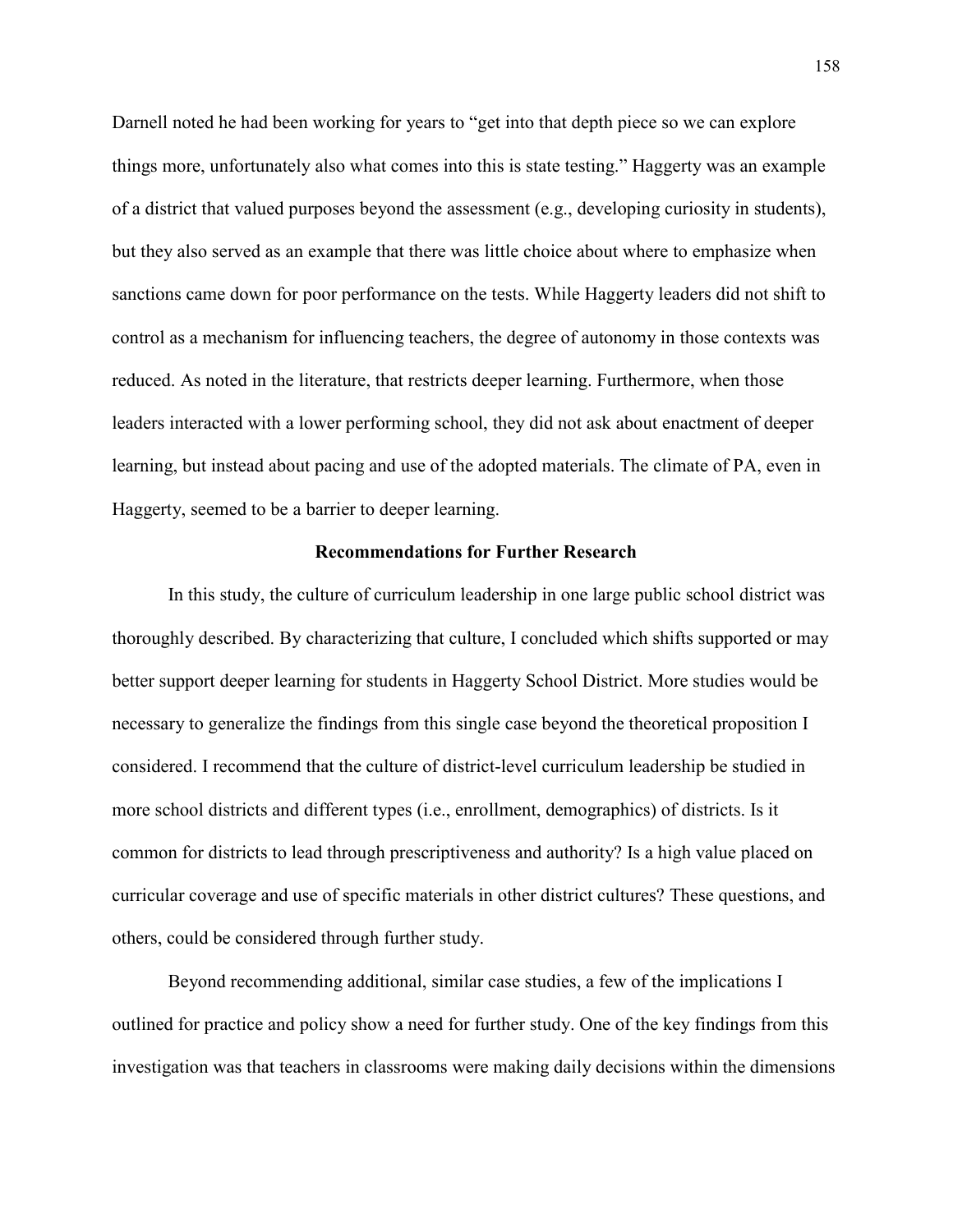of content, materials, and instructional strategies. Those decisions, I suggested, may have been more arbitrary than autonomous depending on the level of the individual's knowledge and understanding regarding how to make those decisions. While I advanced that idea, further research should be done to thoroughly analyze how teachers are currently making those daily decisions in various contexts and what knowledge and understanding would be most critical to support them in making those decisions. I also recommend that a framework be generated to support teachers in thinking through decisions concerning content (including topics, sequencing, and pacing) and materials.

Another key finding in this study was that the state academic standards were too much to cover in an academic year, especially if practices associated with deeper learning are employed. However, this study did not attempt to determine what quantity of standards could be more appropriately addressed. There is a need for research investigating the time needed to develop mastery and provide students with deeper learning experiences in various subject areas and within various contexts. Such research could guide the number of standards and learning objectives that can "fit" across an academic year while still allowing for deeper learning experiences for students. This type of research could lead policymakers to place a more realistic and pragmatic ceiling on the amount included in the standards for each subject area.

One final recommendation is that further research be conducted to characterize the type of district-level leadership needed to enact what Mehta and Fine (2019) referred to as a "different approach to curriculum design" (p. 392). Many studies have addressed concerns related to district-level policies that are prescriptive or controlling in the dimensions of content, materials, and instructional strategies. However, it is difficult to find research that guides curriculum leaders on how to enact specific curricular designs that align well with the conditions for deeper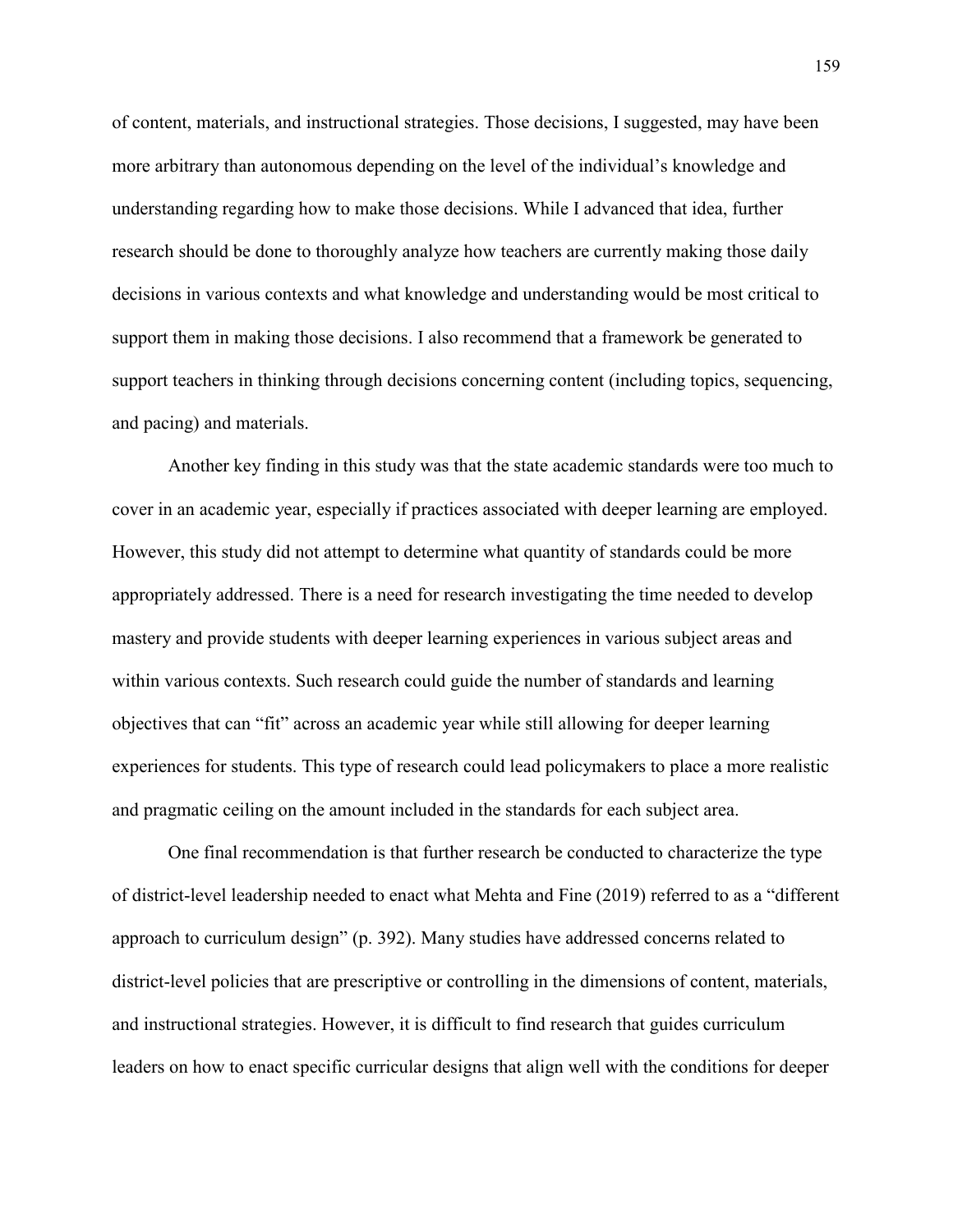learning. Freedom from compliance-oriented structures or controlling practices alone will not be sufficient to enhance deeper learning across schools in a district.

#### **Chapter Summary**

 My research purpose was to characterize the culture of curriculum leadership in the Haggerty School District and then compare that culture to the conditions that scholars have suggested as supportive for the proliferation of deeper learning. The findings did provide a rich description of the beliefs, values, and attitudes in the Haggerty culture. The culture believed in a multitude of purposes of education while also placing high value on results from standardized assessments and metrics like graduation rate. In terms of the curriculum, the culture was highly prescriptive concerning content (i.e., topics, sequence, and pacing) and instructional materials in most domains. Teachers were given flexibility to select instructional strategies while being asked to comply with the predetermined content and materials. The leadership approach taken to enact that prescriptiveness was authority rather than power. No explicit mandates were given in the Haggerty culture. Many teachers adhered to the prescribed curricular guidance, while others took the freedom from punitive measures as an opportunity to expand their autonomy across the dimensions of content and materials. This resulted in variability across classrooms, departments, and schools in the system.

 While the curriculum leaders were aware of variations across the system, the leaders did not "police" those variations unless substandard results were achieved. Instead, the leaders continued forward with a grass-roots approach toward generating greater ownership from teachers. The prevailing culture in Haggerty aligned well with the conditions for deeper learning regarding the value placed on multiple purposes of education and the belief that teachers should not be controlled. There was less alignment when it came to the value Haggerty placed on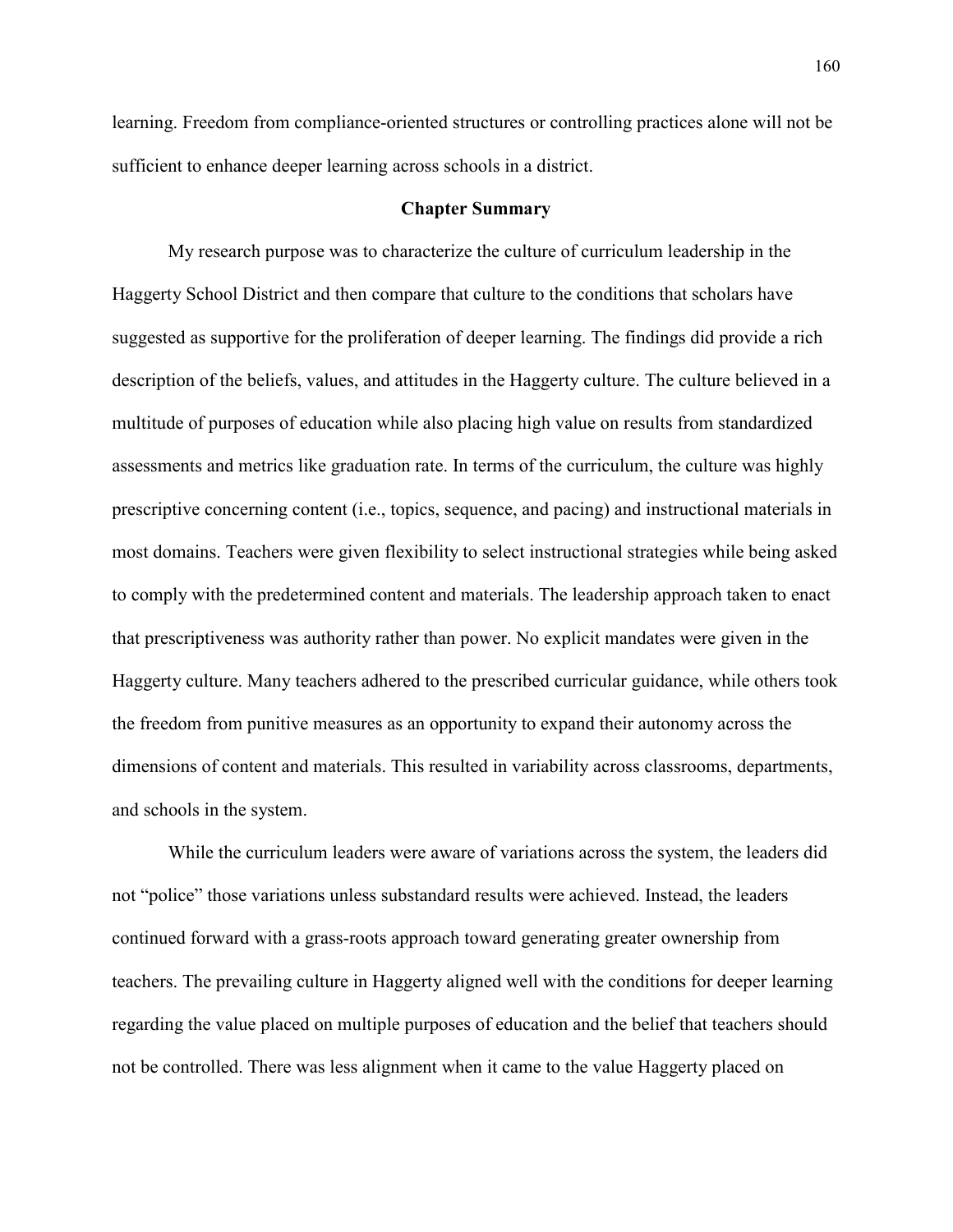curricular coverage and the narrowed definition of the role of the teacher. A culture aligned to conditions for deeper learning calls for the teachers to make regular decisions regarding content and materials to serve unique and varied (i.e., non-uniform) student needs and interests. While teachers were making those decisions individually, the culture of curriculum leadership would need to enhance teachers' capacity for that kind of decision-making.

 The characterization above described the prevailing culture of curriculum leadership in the Haggerty district at the time of this study. However, the culture was more complex than I communicated in this summary. Also, the culture was in the process of evolving. For example, Assistant Superintendent Darnell was pushing against the prevailing value on coverage and leaders and teachers across the district were engaging in new approaches to curriculum design that transformed the existing definition of the teacher's role in Haggerty. This study began with a proposition that district-level curriculum leadership was a barrier to the proliferation of deeper learning. While this proposition was not proven false, I would neither assert that it was entirely true. In alignment with the conclusions of multiple studies from the literature review, the proposition could not be viewed dichotomously.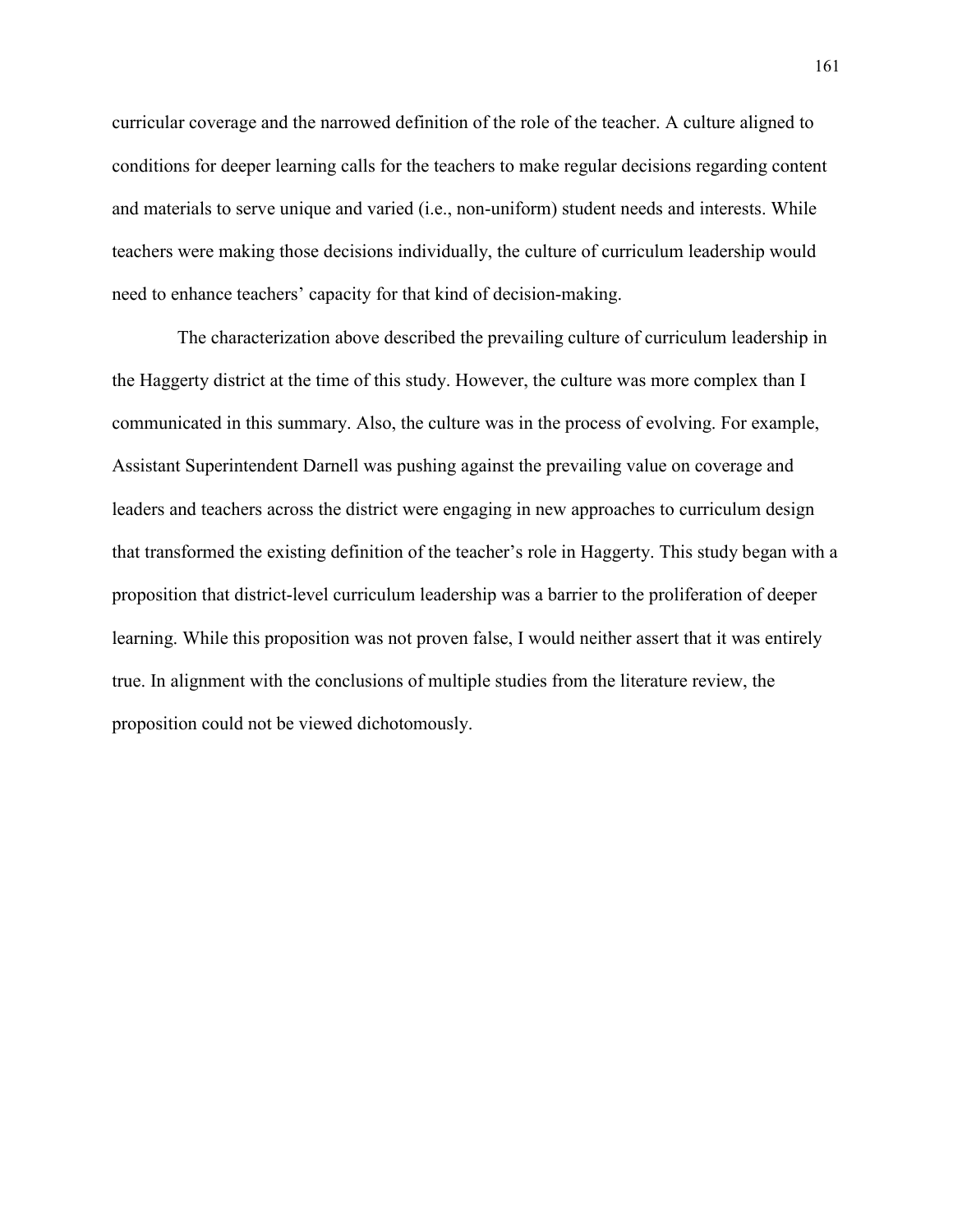#### REFERENCES

- Anderson, G. L., & Cohen, M. I. (2018). *The new democratic professional in education: Confronting markets, metrics, and managerialism*. Teachers College Press.
- Apple, M. W. (2000). Can critical pedagogies interrupt rightist policies? *Educational Theory, 50*(2), 229.
- Au, W. (2011). Teaching under the new taylorism: High-stakes testing and the standardization of the 21st century curriculum. *Journal of Curriculum Studies, 43*(1), 25-45. https://doi.org/10.1080/00220272.2010.521261
- Bagley, W. C. 1. (1907). *Classroom management; its principles and technique*. The Macmillan company; Macmillan & company, ltd., 1910, c1907.

Bruner, J. S. (1996). *The culture of education*. Harvard University Press.

- Burke, P. (2009). *The elements of inquiry: A guide for consumers and producers of research.*  Pyrczak.
- Callahan, R. E. (1962). *Education and the cult of efficiency: A study of the social forces that have shaped the administration of the public schools*. University of Chicago Press.
- Cibulka, J. G., & Derlin, R. L. (1998). Accountability policy adoption to policy sustainability: Reforms and systemic initiatives in Colorado and Maryland. *Education and Urban Society, 30*(4), 502-515. https://doi.org/10.1177/0013124598030004004
- Connelly, F. M., & Clandinin, D. J. (1988). *Teachers as curriculum planners: Narratives of experience*. Teachers College Press, Teachers College. Columbia University.
- Creswell, J. W. (2015). *Educational research: Planning, conducting, and evaluating quantitative and qualitative research* (5th ed.). Pearson.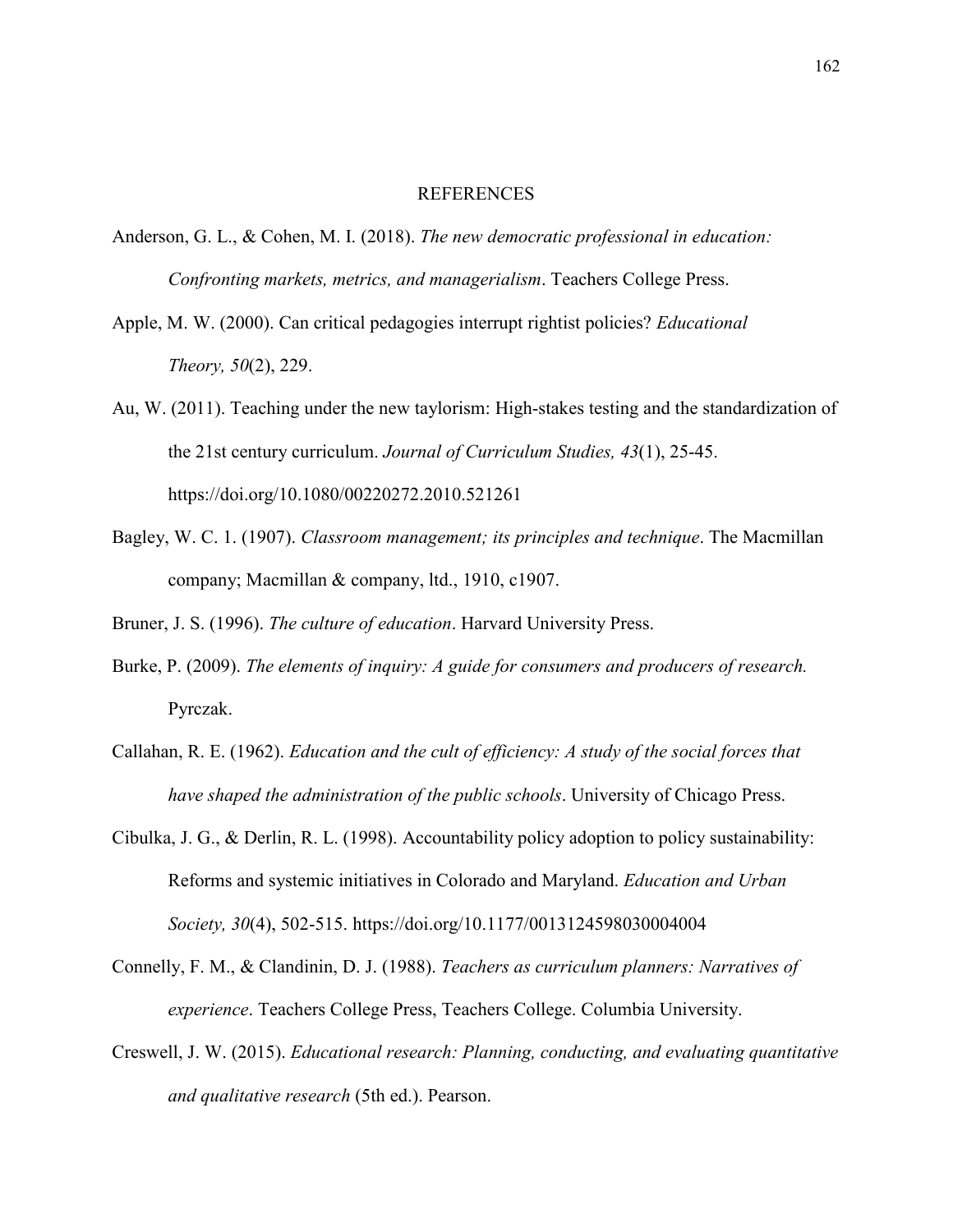- Creswell, J. W., & Poth, C. N. (2018). *Qualitative inquiry & research design: Choosing among five approaches*. Sage Publications.
- Crocco, M. S., & Costigan, A. T. (2007). The narrowing of curriculum and pedagogy in the age of accountability urban educators speak out. *Urban Education, 42*(6), 512-535. https://doi.org/10.1177/0042085907304964
- Cuban, L. (2004). *The blackboard and the bottom line: Why schools can't be businesses*. Harvard University Press.
- Cuban, L. (2008). *Hugging the middle: how teachers teach in an era of testing and accountability.* Teachers College Press.
- Daly, A. J., & Finnigan, K. S. (2011). The ebb and flow of social network ties between district leaders under high-stakes accountability. *American Educational Research Journal, 48*(1), 39-79. https://doi.org/10.3102/0002831210368990
- Dee, T. S., Jacob, B., & Schwartz, N. L. (2013). The effects of NCLB on school resources and practices. *Educational Evaluation and Policy Analysis*, *35*(2), 252–279. https://doi.org/10.3102/0162373712467080
- Firestone, W. A., & Cecilia Martinez, M. (2007). Districts, teacher leaders, and distributed leadership: Changing instructional practice. *Leadership and Policy in Schools: The Leading Edge of Distributed Leadership Research, 6*(1), 3-35. https://doi.org/10.1080/15700760601091234
- Floden, R. E., Porter, A. C., Alford, L. E., Freeman, D. J., Irwin, S., Schmidt, W. H., & Schwille, J. R. (1988). Instructional leadership at the district level: A closer look at autonomy and control. *Educational Administration Quarterly, 24*(2), 96-124. https://doi.org/10.1177/0013161X88024002003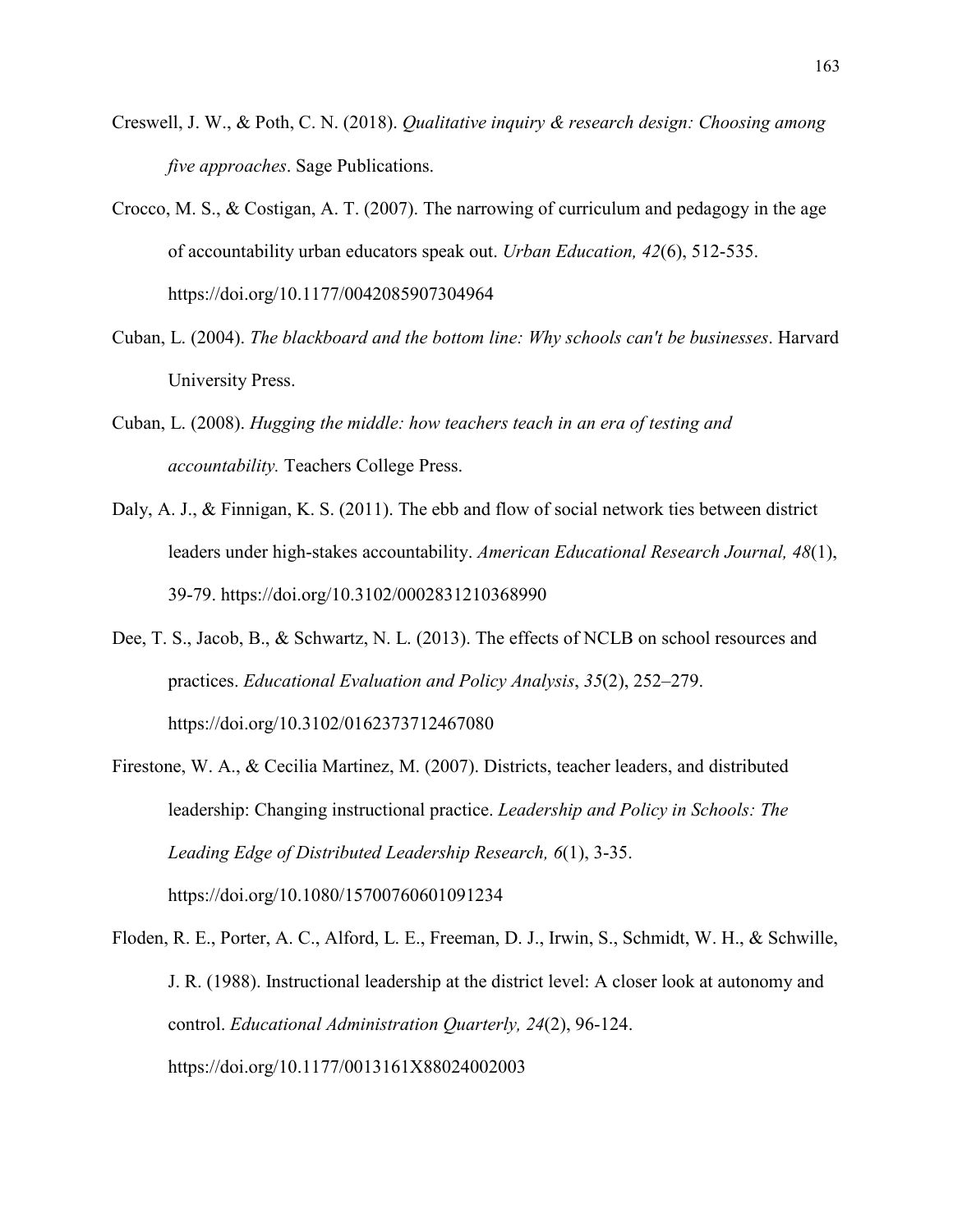- Fullan, M., Quinn, J., & McEachen, J. (2018). *Deep learning: Engage the world, change the world*. Corwin, a SAGE Company.
- Gee, J. P., & Green, J. L. (1998). Discourse analysis, learning, and social practice: A methodological study. *Review of Research in Education, 23*, 119-169. https://doi.org/10.2307/1167289

Goodlad, J. (1984). *A place called school*. McGraw-Hill.

- Haertel, E. H. (2018). Tests, test scores, and constructs. *Educational Psychologist, 53*(3), 203-216. https://doi.org/10.1080/00461520.2018.1476868
- Haggerty School District. (n.d.). *Standards Based Philosophy*. Retrieval information withheld for confidentiality.
- Haggerty School District. (2008). *Review for Improvement*. Retrieval information withheld for confidentiality.
- Haggerty School District. (2021a). *Enrollment Report*. Retrieval information withheld for confidentiality.
- Haggerty School District. (2021b). *Curricular Resources*. Retrieval information withheld for confidentiality.
- Harris, C. J., Krajcik, J. S., Pellegrino, J. W., & DeBarger, A. H. (2019). Designing knowledge□ in‐use assessments to promote deeper learning. *Educational Measurement: Issues and Practice, 38*(2), 53-67. https://doi.org/10.1111/emip.12253
- Henderson, J. G., Hawthorne, R. D., & Stollenwerk, D. A. (2000). *Transformative curriculum leadership* (2nd ed.). Merrill.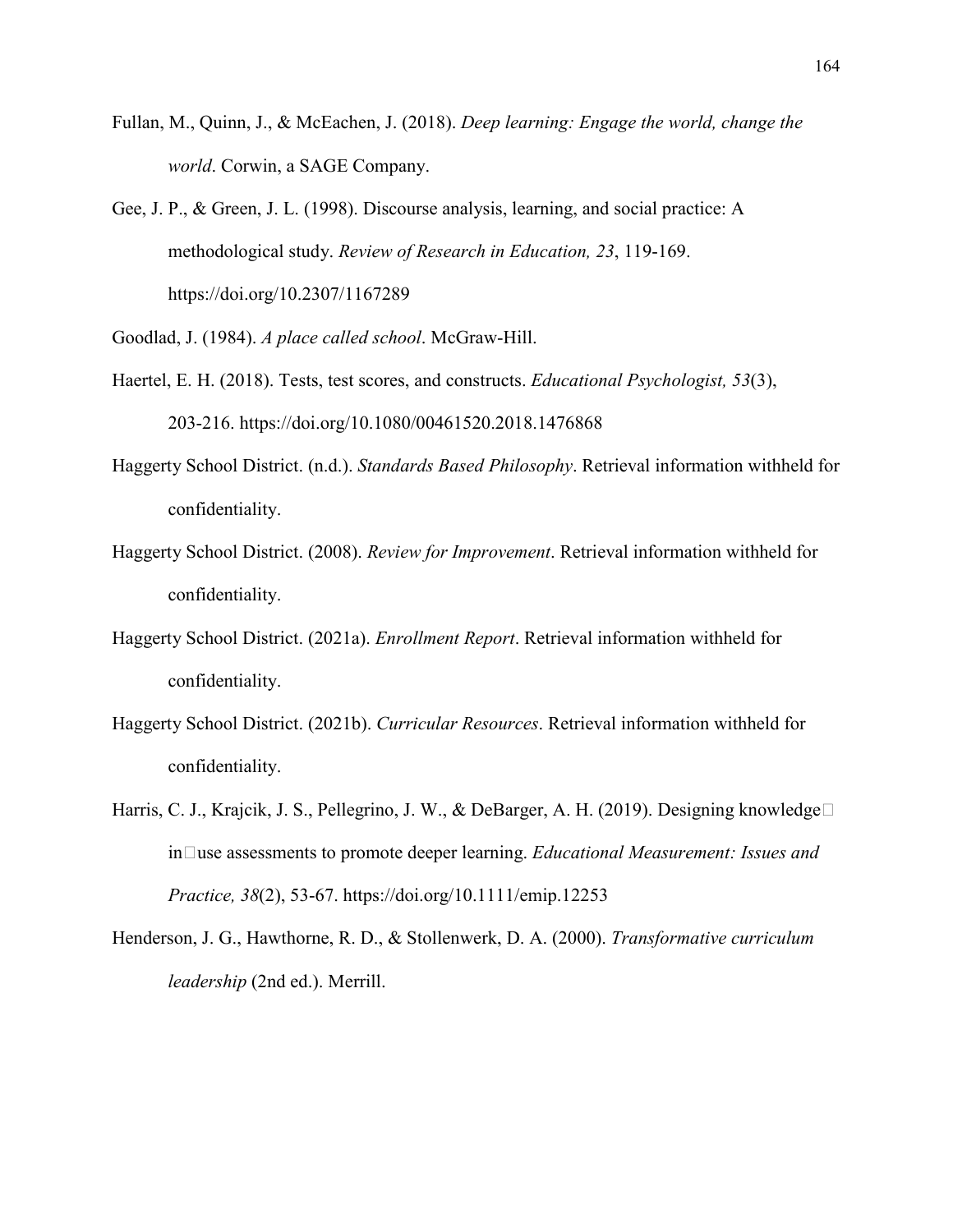Herman, J. L., La Torre, D., Epstein, S., Wang, J., & National Center for Research on Evaluation, Standards, and Student Testing (CRESST). (2016). *Benchmarks for deeper learning on next generation tests: A study of PISA. CRESST report 855*. National Center for Research on Evaluation, Standards, and Student Testing (CRESST).

- Hewlett Foundation. (2013). *Deeper learning competencies*. Retrieved from https://hewlett.org/wp-content/uploads/2016/08/Deeper\_Learning\_Defined\_April\_2013. pdf
- Honig, M. I., Copland, M. A., Rainey, L., Lorton, J. A., Newton, M., & Center for the Study of Teaching and Policy. (2010). *Central office transformation for district-wide teaching and learning improvement.* Center for the Study of Teaching and Policy (CTP).
- Honig, M. I., Rainey, L. R., & Jobs for the Future. (2015). *How school districts can support deeper learning: The need for performance alignment. deeper learning research series.*  Jobs for the Future.
- Hood, C. (1991). A public management for all seasons? *Public Administration (London), 69*(1), 3-19. https://doi.org/10.1111/j.1467-9299.1991.tb00779.x
- Huberman, M., Bitter, C., Anthony, J., & O'Day, J. (2014). *The shape of deeper learning: Strategies, structures, and cultures in deeper learning network high schools*. *Report #1 findings from the study of deeper learning: Opportunities and outcomes*. Washington, DC: American Institutes for Research. Retrieved from https://files.eric.ed.gov/fulltext/ED553360.pdf
- Hursh, D. (2013). Raising the stakes: High-stakes testing and the attack on public education in New York. *Journal of Education Policy*, *28*(5), 574–588. https://doi.org/10.1080/02680939.2012.758829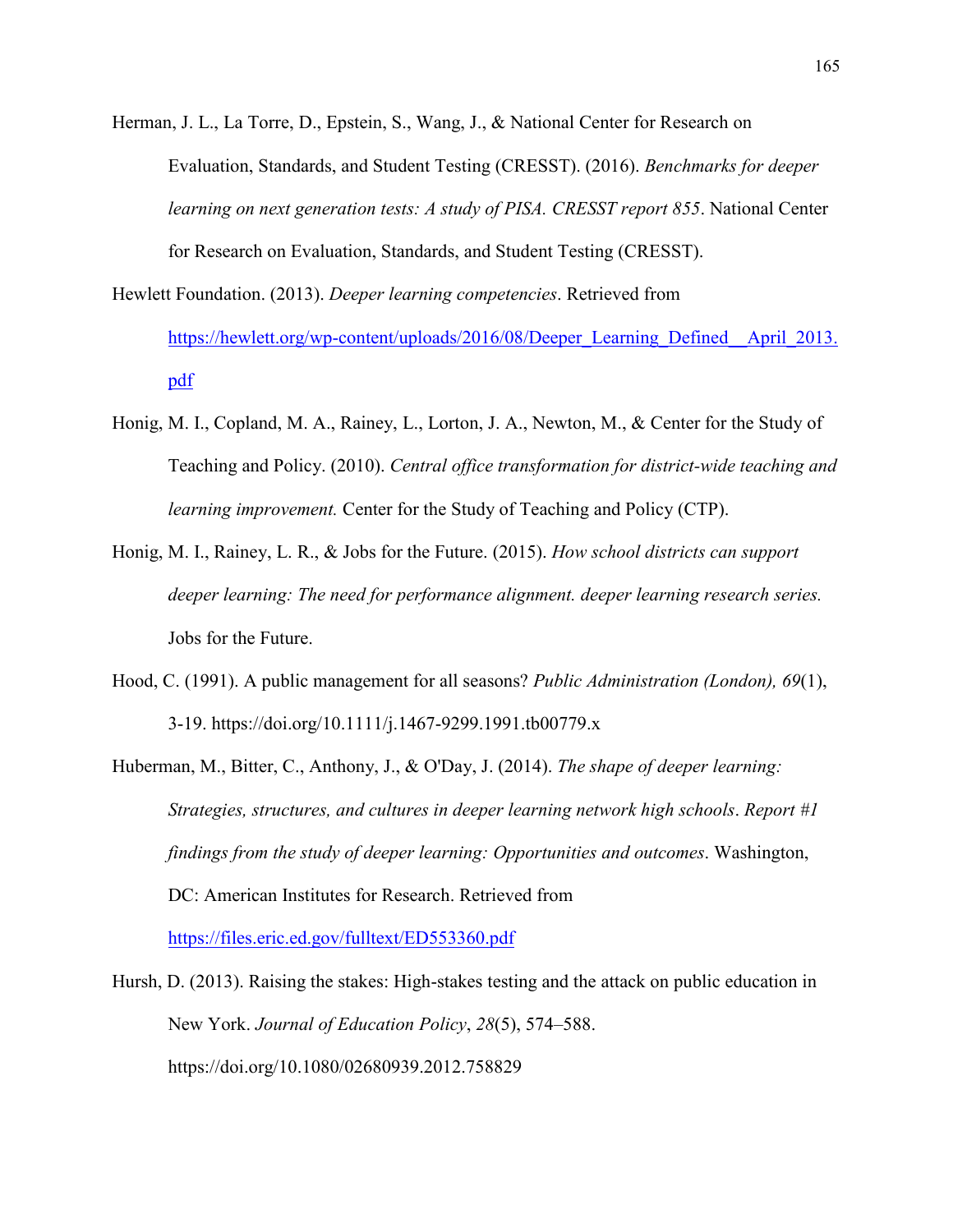Johanningmeier, E. V. (2010). A nation at risk and sputnik: Compared and reconsidered. *American Educational History Journal, 37*(1-2), 347.

- Joseph, P. B. (Ed.). (2011). *Cultures of curriculum* (2nd ed.). Routledge Ltd. https://doi.org/10.4324/9780203837276
- Joseph, P.B. (2017). BEDUC 557 Curriculum Studies [Syllabus]. Bothell, WA: School of Educational Studies, University of Washington Bothell.
- Kliebard, H. M. (1986). *The struggle for the american curriculum, 1893-1958*. Routledge & Kegan Paul.
- Koretz, D. M. (2017). *The testing charade: Pretending to make schools better*. The University of Chicago Press.
- Mahiri, J. (2005). From 3 R's to 3 C's: Corporate curriculum and culture in public schools. *Social Justice (San Francisco, Calif.), 32*(3 (101)), 72-88.
- Marzano, R. J., & Association for Supervision and Curriculum Development, Alexandria, VA. (2003). *What works in schools: Translating research into action.* Association for Supervision and Curriculum Development.
- Maxcy, B. (2009). New public management and district reform: Managerialism and deflection of local leadership in a Texas school district. *Urban Education, 44*(5), 489-521. https://doi.org/10.1177/0042085908318778
- Mehta, J., & Fine, S. M. (2019). *In search of deeper learning: The quest to remake the american high school*. Harvard University Press.
- Merriam, S. B., & Tisdell, E. J. (2016). *Qualitative research: A guide to design and implementation* (4<sup>th</sup> ed.). Jossey-Bass.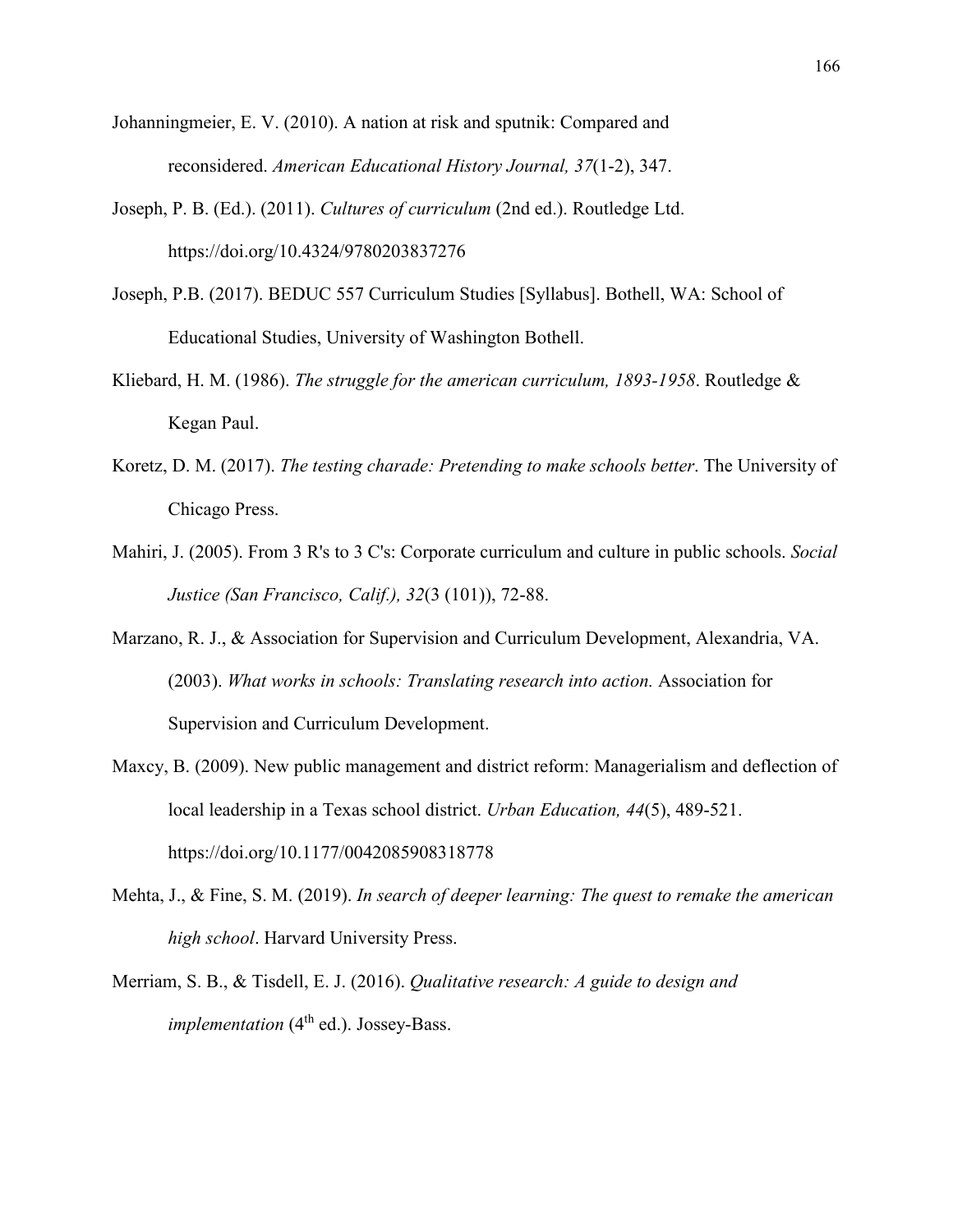Meyer, H., & Rowan, B. (2006). *The new institutionalism in education*. State University of New York Press.

Mills, D., & Morton, M. (2013;2009;). *Ethnography in education*. SAGE.

National Center for Education Statistics. (2014). *Urban education in america*. Retrieved from https://nces.ed.gov/surveys/ruraled/tables/a.1.a.-1.asp?refer=urban

National Center for Education Statistics. (2020). *The condition of education* (NCES 2020-144).

- National Commission on Excellence in Education. (1983). *A Nation at risk: The imperative for educational reform*. U.S. Department of Education. Retrieved August 7, 2020, from https://nces.ed.gov/pubs2020/2020144.pdf
- Newberg-Long, D. (2010). *Narrowing of curriculum: Teaching in an age of accountability: A phenomenological study.*

Noguera, P. (2017). *Taking deeper learning to scale*. Learning Policy Institute.

- Pellegrino, J. W., & Hilton, M. L. (Eds.). (2012). *Education for life and work: Developing transferable knowledge and skills in the 21st-century*. The National Academies Press.
- Porter, A., McMaken, J., Hwang, J., & Yang, R. (2011). Common core standards: The new U.S. intended curriculum. *Educational Researcher, 40*(3), 103-116. https://doi.org/10.3102/0013189X11405038
- Rothman, R. (2011). *Something in common: The Common Core standards and the next chapter in american education*. Harvard Educational Press.

Rice, J. M. (1893). *The public school system of the United States*. The Century Co.

Rickles, J., Zeiser, K. L., Yang, R., O'Day, J., & Garet, M. S. (2019). Promoting deeper learning in high school: Evidence of opportunities and outcomes. *Educational Evaluation and Policy Analysis, 41*(2), 214-234. https://doi.org/10.3102/0162373719837949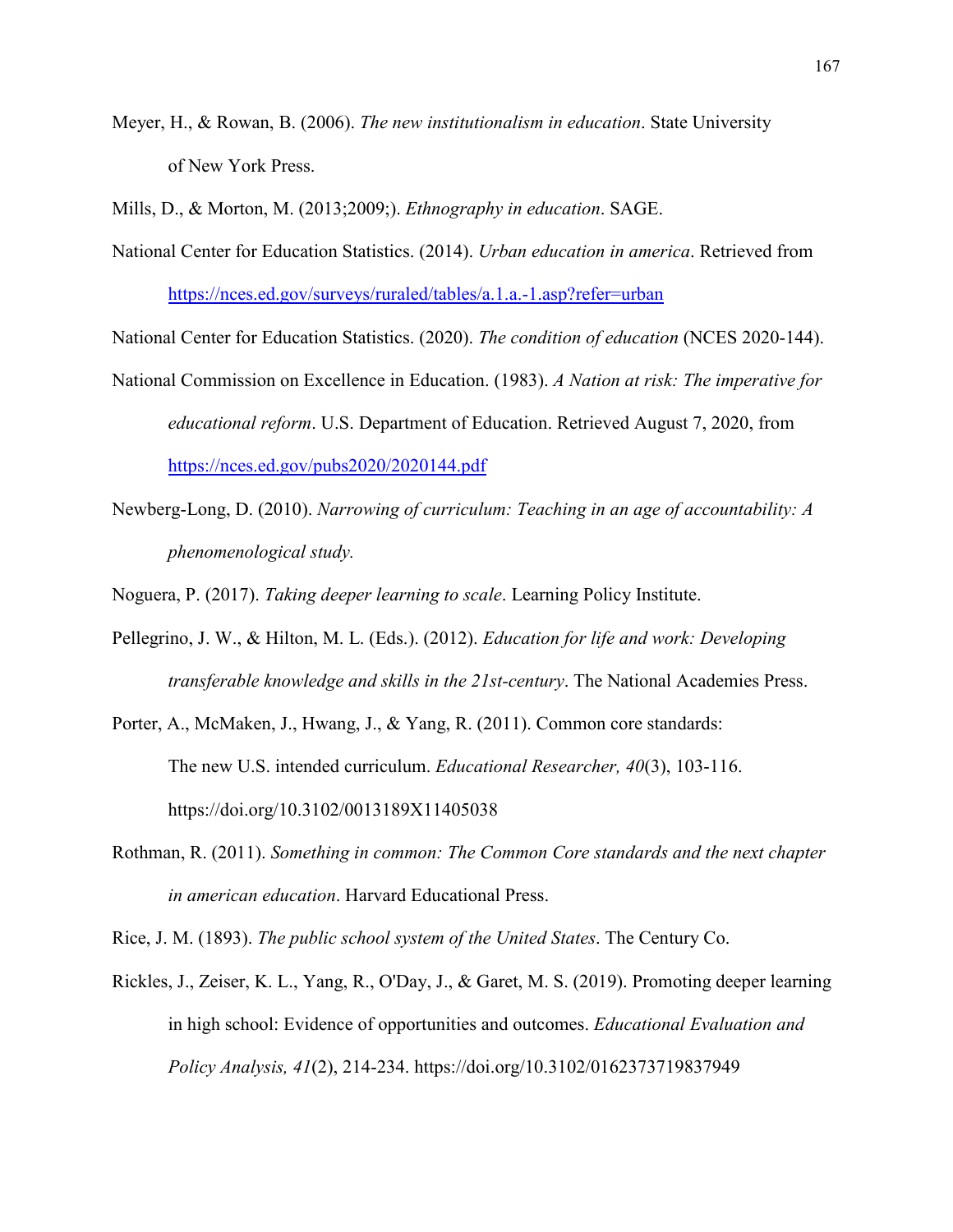Saldaña, J. (2013;2012). *The coding manual for qualitative researchers* (2nd ed.). SAGE Publ.

- State Department of Education. (2020). *District Performance Results*. Retrieval information withheld for confidentiality.
- Steeves, K. A., Bernhardt, P. E., Burns, J. P., & Lombard, M. K. (2009). Transforming american educational identity after sputnik. *American Educational History Journal, 36*(1), 71.

Suryani, A. (2013). Comparing case study and ethnography as qualitative research approaches. *Jurnal Ilmu Komunikasi (Yogyakarta, Indonesia), 5*(1). https://doi.org/10.24002/jik.v5i1.221

- Taylor, F. W., 1856-1915. (1911). *The principles of scientific management*. Harper & Brothers, 1919, c1911.
- Tucker, M. S. (2011). *Standing on the shoulders of giants: An american agenda for education reform.* National Center on Education and the Economy.
- Tyack, D. B. (1974). *The one best system: A history of american urban education*. Harvard University Press.
- Tyack, D., & Tobin, W. (1994). The "grammar" of schooling: Why has it been so hard to change? *American Educational Research Journal, 31*(3), 453-479. https://doi.org/10.2307/1163222
- Webb, N. L. (2002). Depth-of-knowledge levels for four content areas. Madison: Wisconsin Center for Education Research, University of Wisconsin-Madison. Retrieved from http://ossucurr.pbworks.com/w/file/fetch/49691156/Norm%20web%20dok%20by%20su bject%20area.pdf
- Wiles, J. (2009). *Leading curriculum development*. Corwin Press.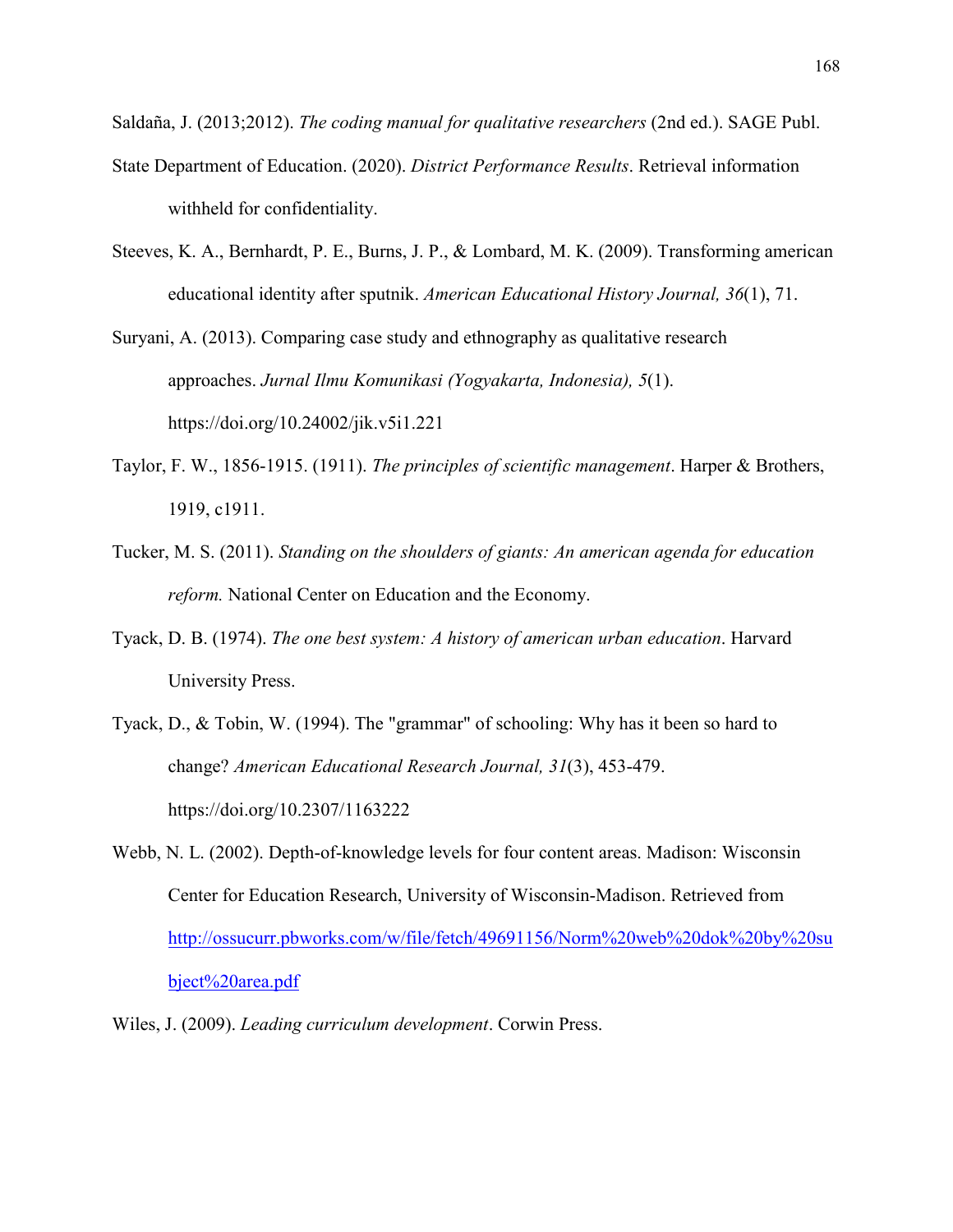Windschitl, M., & Sahl, K. (2002). Tracing teachers' use of technology in a laptop computer school: The interplay of teacher beliefs, social dynamics, and institutional culture. *American Educational Research Journal, 39*(1), 165-205. https://doi.org/10.3102/00028312039001165

- Yazzie-Mintz, E. (2010). Charting the path from engagement to achievement: A report on the 2009 high school survey of student engagement. Bloomington, IN: Center for Education and Evaluation Policy.
- Yin, R. K. (2009). *Case study research: Design and methods* (4th ed.). Sage Publications.
- Ylimaki, R. M. (2012). Curriculum leadership in a conservative era. *Educational Administration Quarterly, 48*(2), 304-346. https://doi.org/10.1177/0013161X11427393
- Ylimaki, R. M., & Brunner, C. C. (2011). Power and collaboration-consensus/conflict in curriculum leadership: Status quo or change? *American Educational Research Journal, 48*(6), 1258-1285. https://doi.org/10.3102/0002831211409188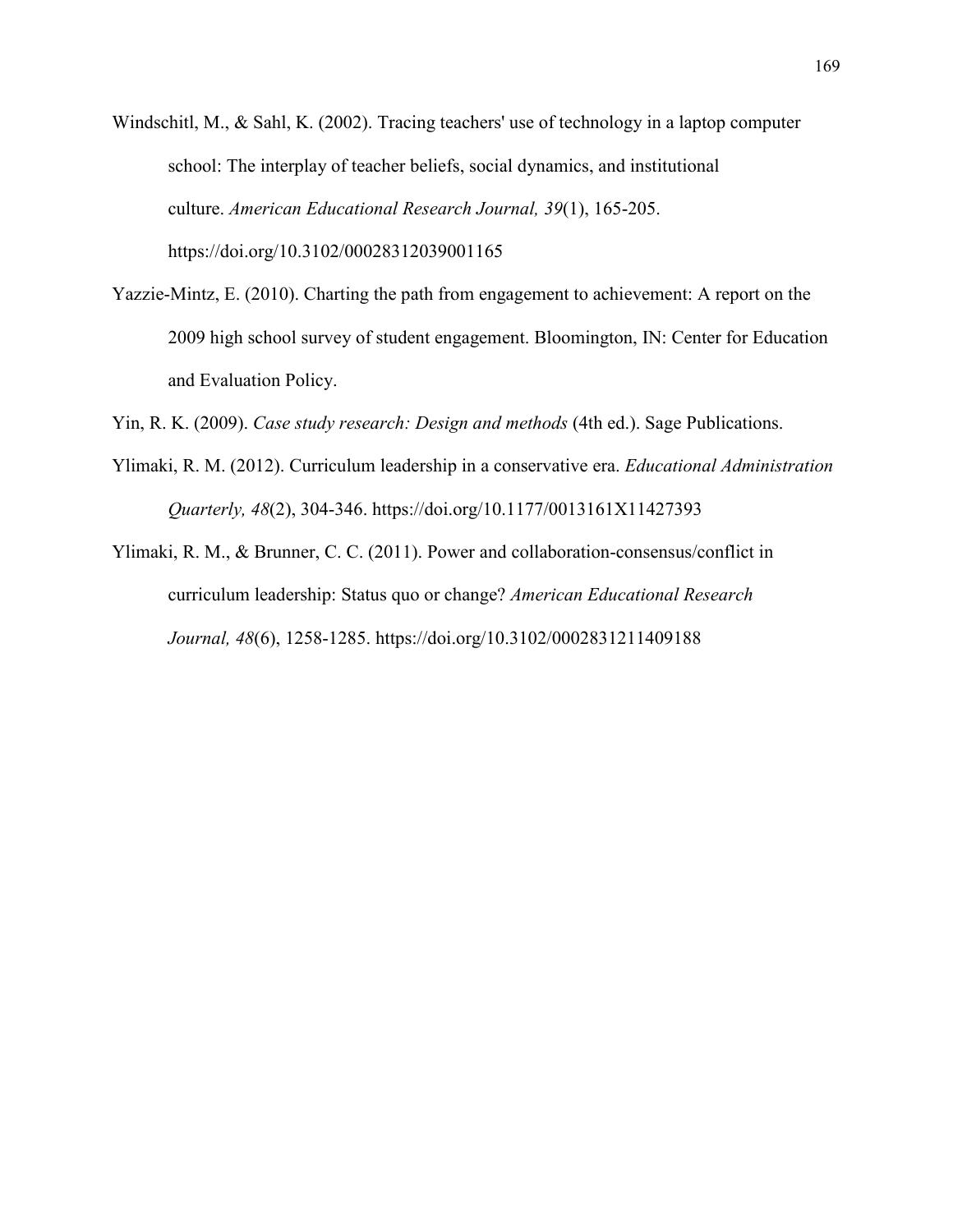# **APPENDIX A**

# **INSTITUTIONAL REVIEW BOARD APPROVAL**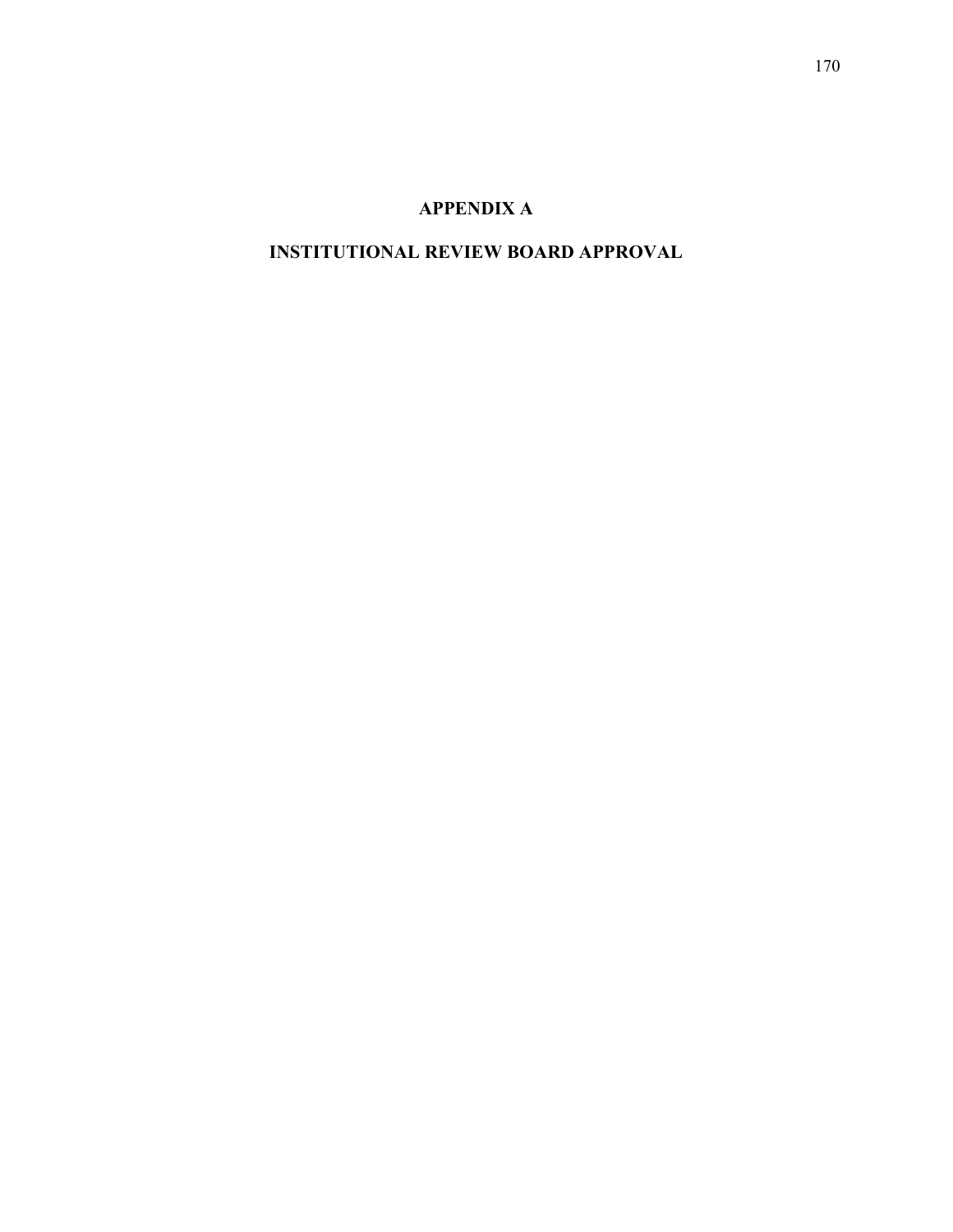

**Institutional Review Board** Date: 12/09/2020 Principal Investigator: Jonathan Cooney

# Committee Action: **IRB EXEMPT DETERMINATION – New Protocol**

Action Date: 12/09/2020

Protocol Number: 2011015221 Protocol Title: Deeper Learning and District-Level Curriculum Leadership: Doctoral Study

Expiration Date:

The University of Northern Colorado Institutional Review Board has reviewed your protocol and determined your project to be exempt under 45 CFR 46.104(d)(701) (702) for research involving

Category 1 (2018): RESEARCH CONDUCTED IN EDUCATIONAL SETTINGS. Research, conducted

in established or commonly accepted educational settings, that specifically involves normal educational practices that are not likely to adversely impact students' opportunity to learn required educational content or the assessment of educators who provide instruction. This includes most research on regular and special education instructional strategies, and research on the effectiveness of or the comparison among instructional techniques, curricula, or classroom management methods.

Category 2 (2018): EDUCATIONAL TESTS, SURVEYS, INTERVIEWS, OR OBSERVATIONS OF PUBLIC BEHAVIOR. Research that only includes interactions involving educational tests (cognitive, diagnostic, aptitude, achievement), survey procedures, interview procedures, or observation of public behavior (including visual or auditory recording) if at least one of the following criteria is met: (i) The information obtained is recorded by the investigator in such a manner that the identity of the human subjects cannot readily be ascertained, directly or through identifiers linked to the subjects; (ii) Any disclosure of the human subjects' responses outside the research would not reasonably place the subjects at risk of criminal or civil liability or be damaging to the subjects' financial standing, employability, educational advancement, or reputation; or (iii) The information obtained is recorded by the investigator in such a manner that the identity of the human subjects can readily be ascertained, directly or through identifiers linked to the subjects, and an IRB conducts a limited IRB review to make the determination required by 45 CFR 46.111(a)(7).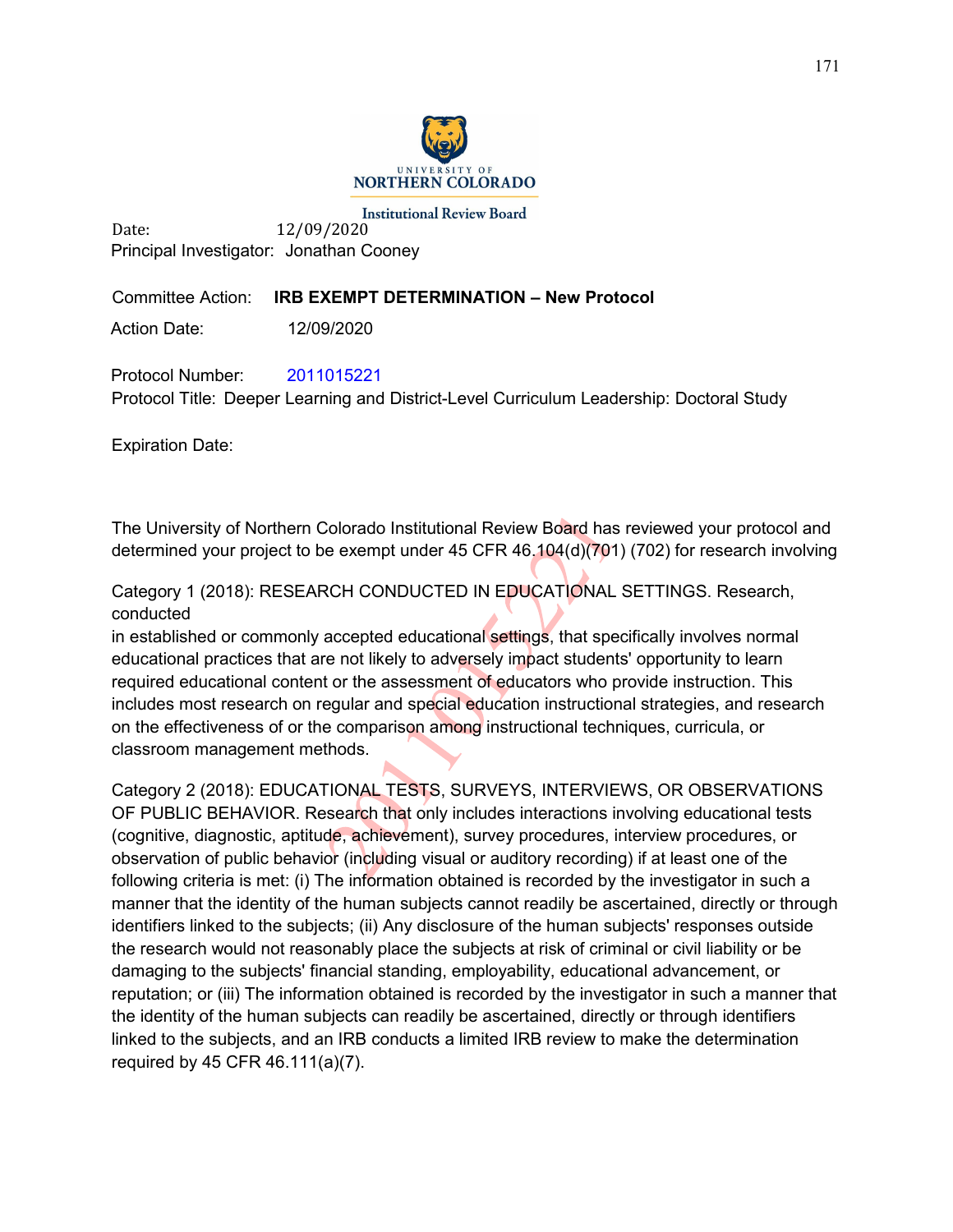

# **Institutional Review Board**

You may begin conducting your research as outlined in your protocol. Your study does not require further review from the IRB, unless changes need to be made to your approved protocol.

# **As the Principal Investigator (PI), you are still responsible for contacting the UNC IRB office if and when:**

- You wish to deviate from the described protocol and would like to formally submit a modification request. Prior IRB approval must be obtained before any changes can be implemented (except to eliminate an immediate hazard to research participants).
- You make changes to the research personnel working on this study (add or drop research staff on this protocol).
- At the end of the study or before you leave The University of Northern Colorado and are no longer a student or employee, to request your protocol be closed. \*You cannot continue to reference UNC on any documents (including the informed consent form) or conduct the study under the auspices of UNC if you are no longer a student/employee of this university.
- You have received or have been made aware of any complaints, problems, or adverse events that are related or possibly related to participation in the research.

If you have any questions, please contact the Research Compliance Manager, Nicole Morse, at 970-351-1910 or via e-mail at nicole.morse@unco.edu. Additional information concerning the requirements for the protection of human subjects may be found at the Office of Human Research Protection website - http://hhs.gov/ohrp/ and

https://www.unco.edu/research/research-integrity-andcompliance/institutional-review-board/.

**Sincerely** 

Nicole Morse Research Compliance Manager

University of Northern Colorado: FWA00000784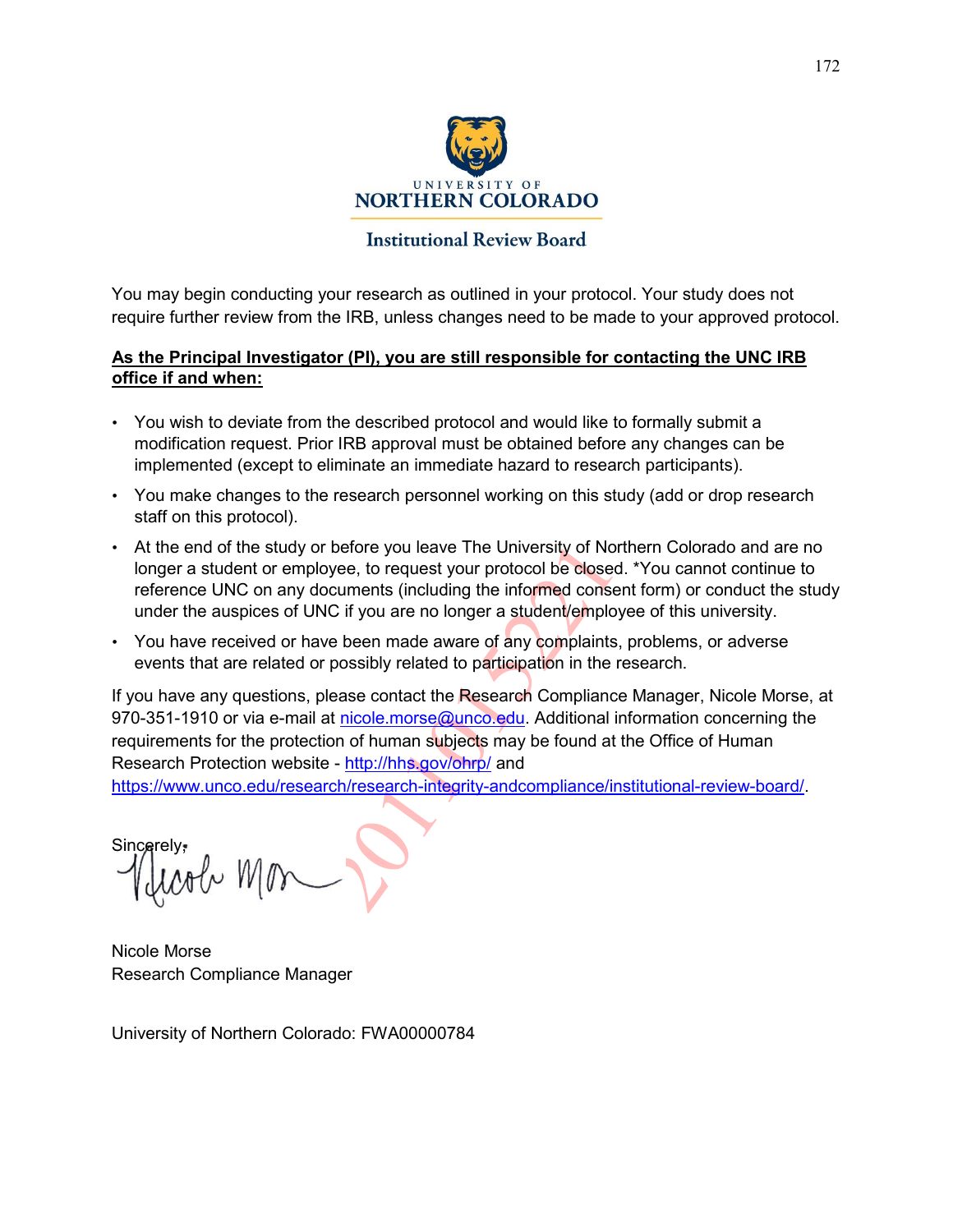# **APPENDIX B**

# **INTERVIEW GUIDE (Joseph, 2017)**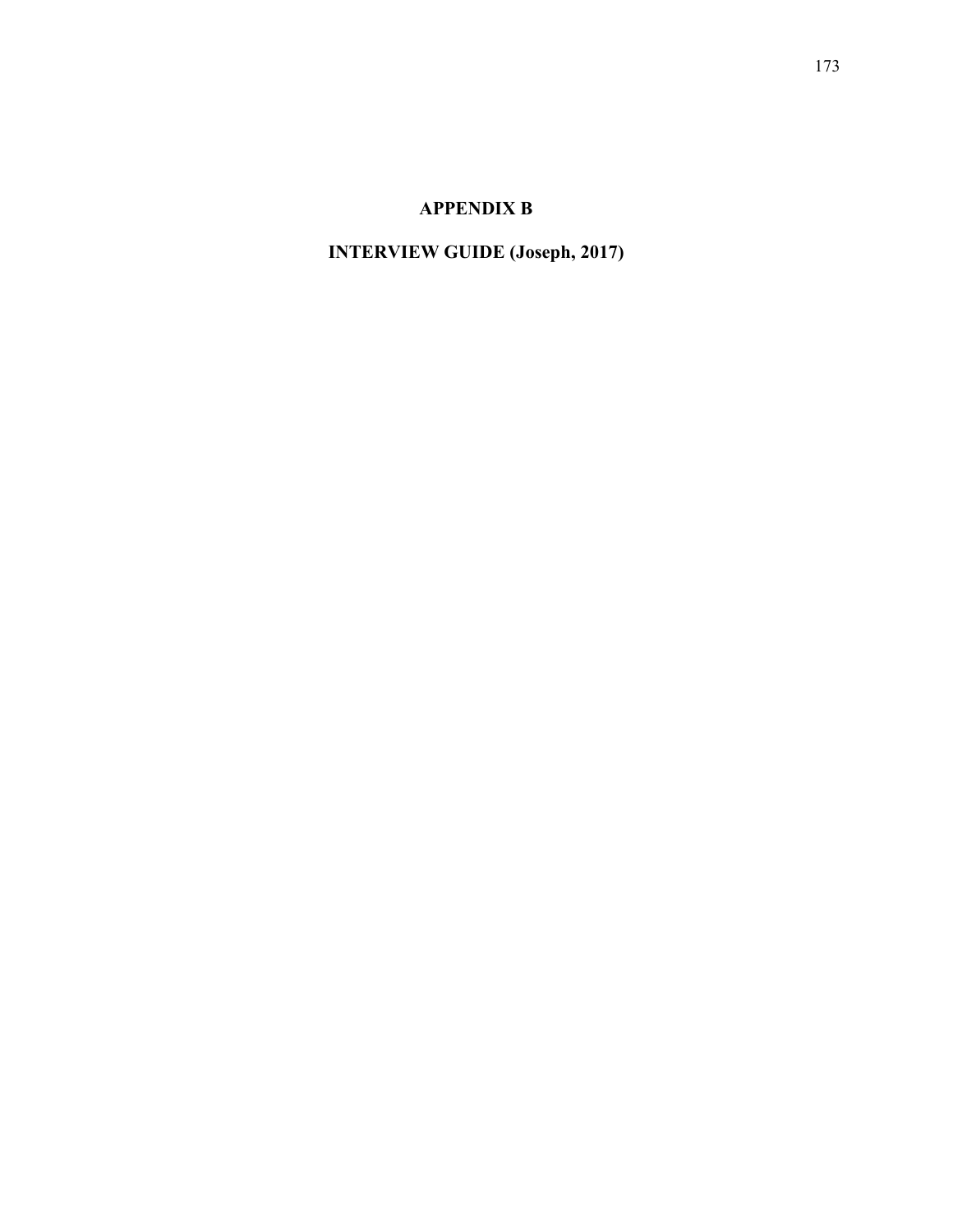### **Interview Guide (Joseph, 2017)**

### **Teacher**

- What are the teacher's beliefs about his/her role as an educator?
- What are his/her beliefs on how teachers should facilitate learning?
- How does the teacher characterize his/her role (including metaphors of self and of teaching)?
- What are his/her beliefs about the purpose of education?
- What values does the teacher believe should be conveyed to students?
- In what ways might the teacher be a curriculum leader (creating innovative curriculum, mentoring new teachers, involvement in school or district curriculum work, involvement in state-wide or professional organizations?

#### **Learners**

- What are the teacher's beliefs about what (content and skills) students' need to learn?
- What are his/her assumptions about interests of learners (e.g., what would students like to learn?)
- What are his/her assumptions about how students learn? (Include what images or metaphors of learners reveal the teacher's beliefs about learners and learning?)

#### **Content**

- What is the curricular content and what is emphasized (or deemphasized)?
- What content does the teacher believe is crucial for students to know or master? (and what is not?)
- How is the curricular content planned and organized? (For example, chronological, thematic, sequential by concepts, etc.)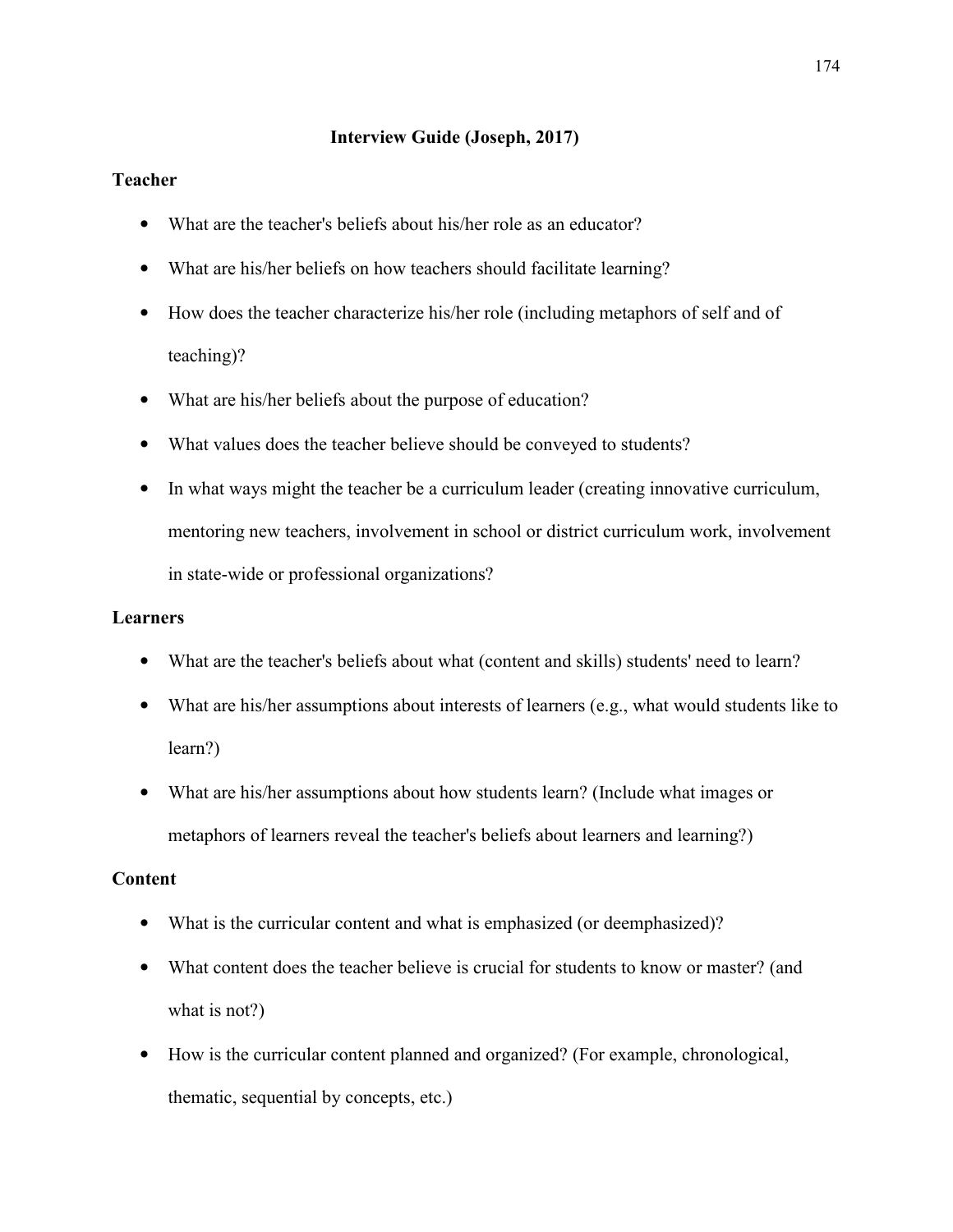#### **Assessment**

- How are students assessed?
- Are plans for assessment built into curriculum planning?
- Is there a process for evaluating the worth or success of the curriculum? If so, what it is?

#### **Context**

- How does he/she organize instruction  $-e.g.,$  lecture, small groups, etc.)?
- How does the teacher describe the environment of the classroom?
- Why are his/her reasons for structuring the classroom as it is?
- What educational values are expressed explicitly (e.g., course guides, posters, showcases, class rules, goals statements) in educators' classrooms or schools?
- In what ways might the culture of the school and/or community influence the classroom?

### **Curriculum Planning**

- Who plans the curriculum?
- Who has the power to make decisions about what will be taught in his/her classroom?
- Who, besides the teacher, influences what will be taught?
- What is the process for planning the curriculum?
- What supports and sustains the teacher's innovative curriculum work?
- What dilemmas and challenges do the teacher face when creating, planning, or implementing curriculum?
- Does the teacher think there is a difference between his/her "ideal" and "real" curriculum work?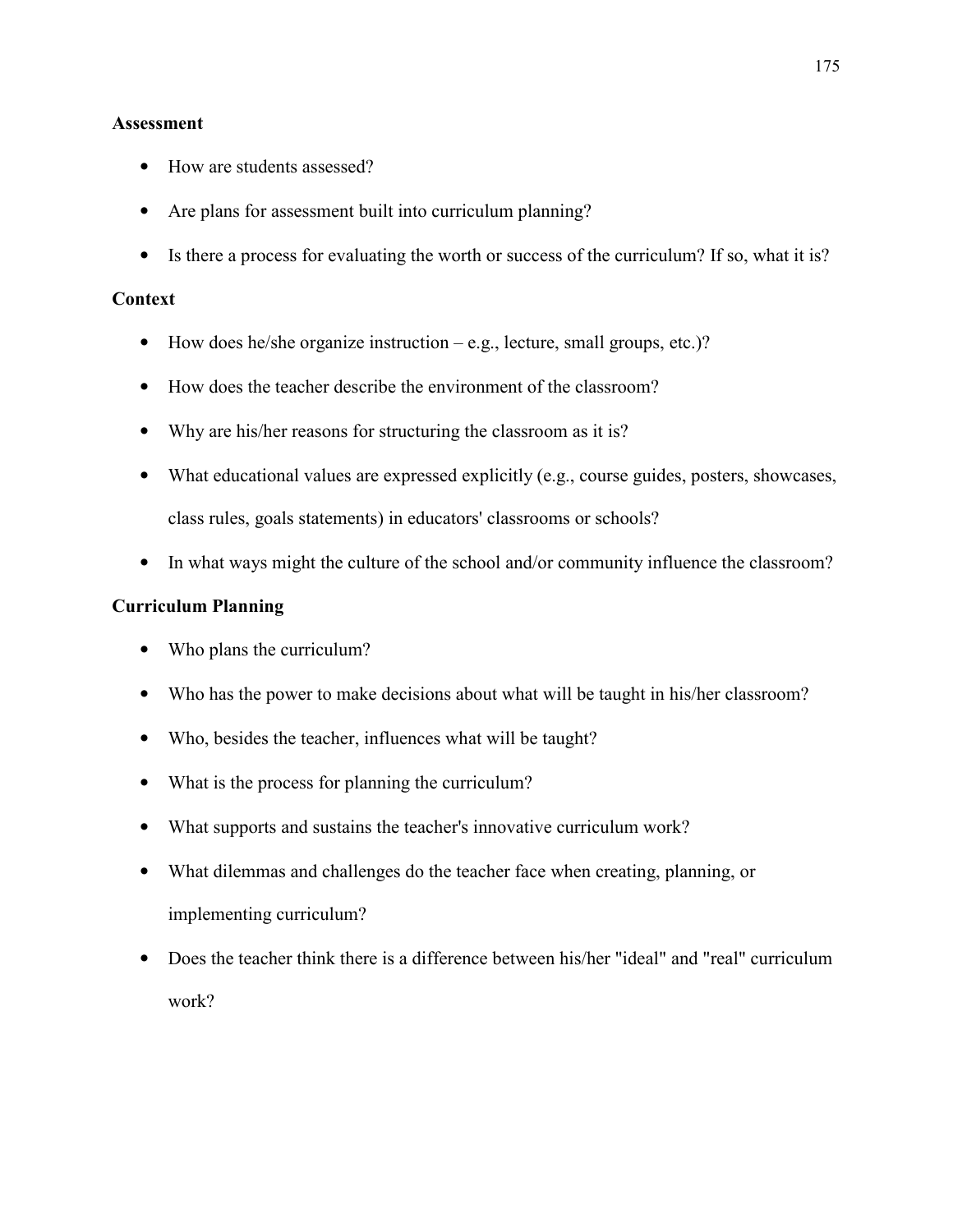# **APPENDIX C**

# **SAMPLE INTERVIEW QUESTIONS**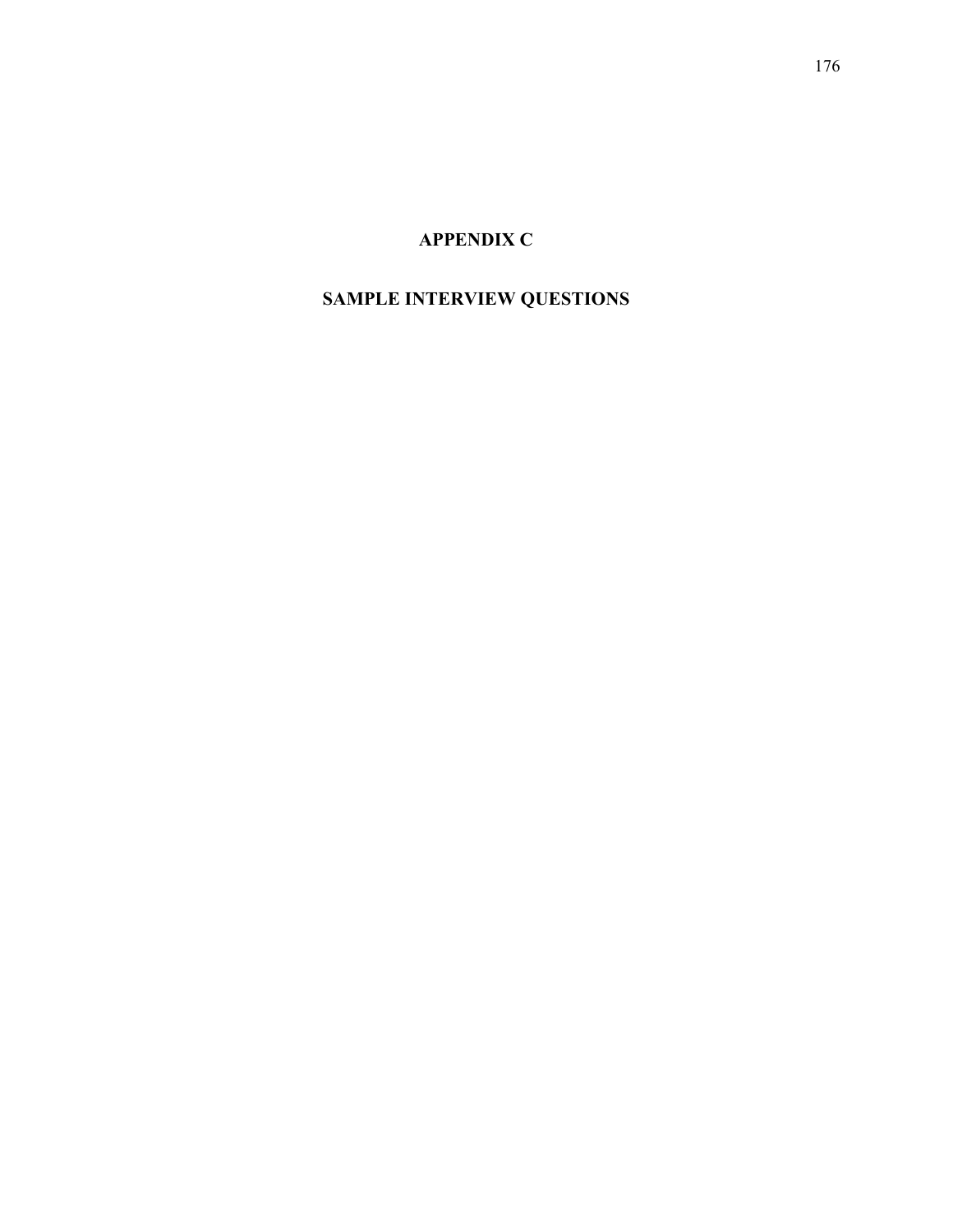#### **Interview Questions**

- 1. What is your current role, and how long have you held this role? What roles did you have in education before this?
- 2. What are your beliefs about your role as an educator in your current position (i.e., how would you characterize your role)? In what ways do your beliefs compare with the beliefs, values, and attitudes prevalent in the school district?
- 3. What are your beliefs about the purpose of education? What values do you believe should be conveyed to students?
- 4. What are your beliefs about what (content and skills) students need to learn? What is the curricular content, and what is emphasized (or deemphasized)? What content do you believe is crucial (and what is not vital) for students to know or master?
- 5. How is the curricular content planned and organized? (for example: chronological, thematic, sequential by concepts, etc.)
	- a. Who plans the curriculum?
	- b. Who has the power to make decisions about what will be taught in the classroom?
	- c. Who, besides the teacher, influences what will be taught?
	- d. What is the process of planning the curriculum?
- 6. What are some benefits or advantages of this approach to planning and implementing the curriculum? What problems, dilemmas, or challenges do teachers face when they work within this approach to planning and implementing the curriculum?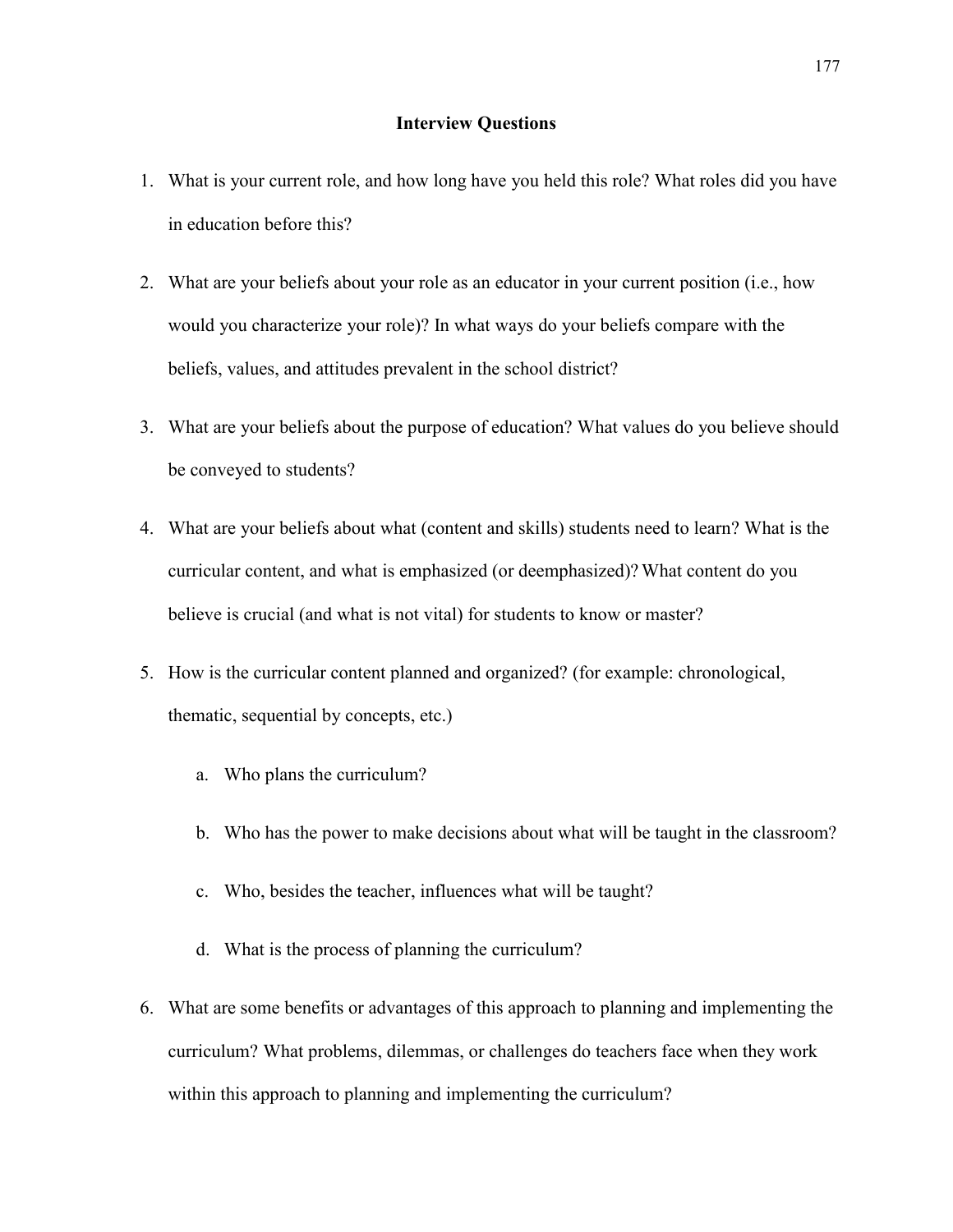- 7. How are students assessed? Are plans for assessment built into curriculum planning?
- 8. Is there a process for evaluating the success of the curriculum? If so, please describe it.
- 9. How should instruction be organized? (e.g., lecture, small groups, etc.) Who decides how instruction is organized?
- 10. Is there is a difference between your "ideal" and the "real" curriculum work?
- 11. What statement(s) would you make to synthesize major beliefs held in this school district regarding curriculum? Is there a set of "district beliefs" (i.e., or is there variation by school, team, or individual)?
- 12. What assumptions or themes do you think make up the district's beliefs, values, and attitudes about curriculum?
- 13. What forces or events have influenced the current district-level beliefs, values, and attitudes about curriculum? (history)
- 14. Are there blind spots not perceived by advocates of this set of beliefs, values, and attitudes? If so, describe.
- 15. If each identifier below is placed on an opposite end of a continuum, please discuss where you perceive the school district values, beliefs, or attitudes to reside along that continuum (i.e., consider each pair separately).
	- a. fidelity and flexibility
	- b. teacher autonomy and centralized authority